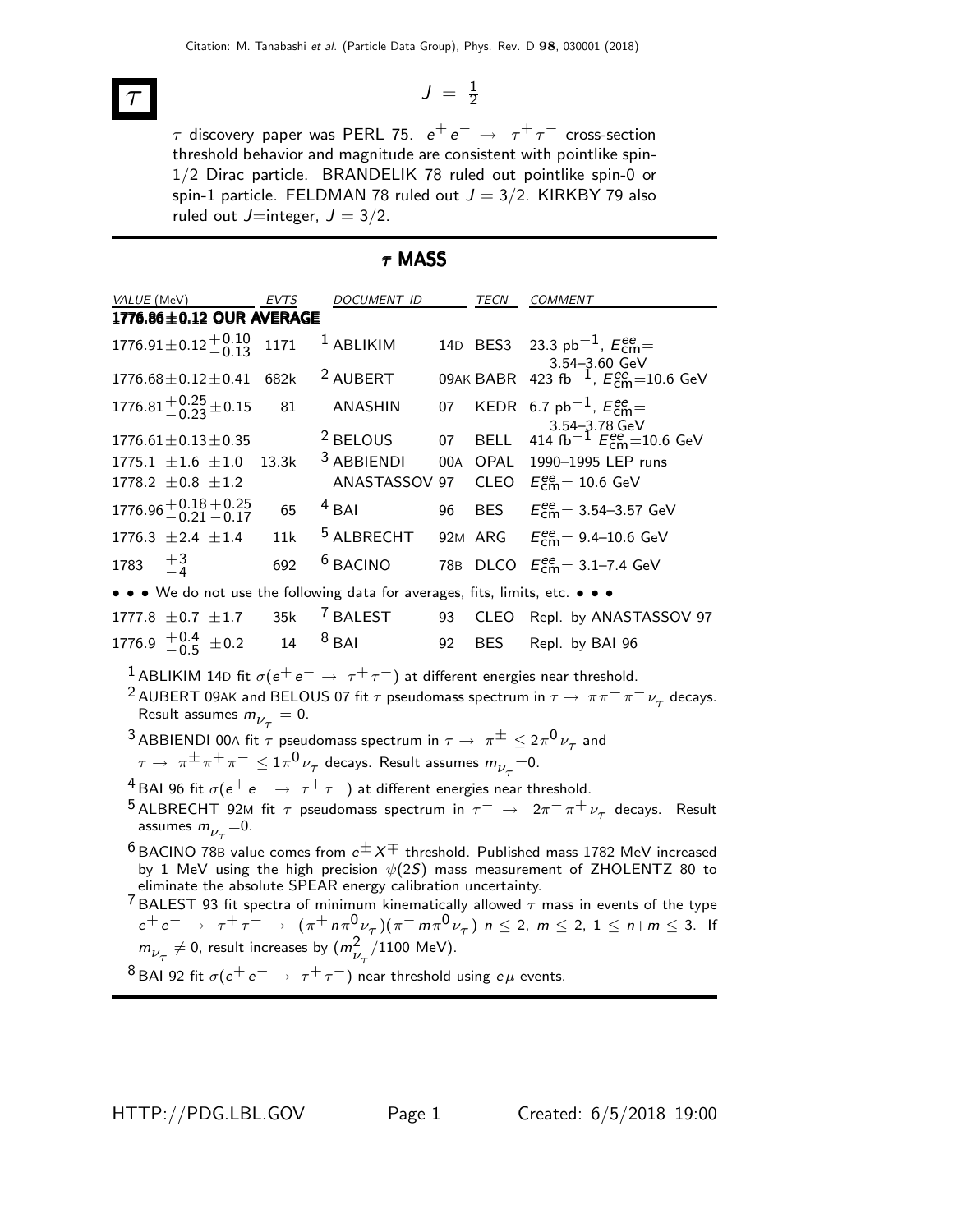$$
(m_{\tau^+}-m_{\tau^-})/m_{\rm average}
$$

A test of CPT invariance.

| <i>VALUE</i>                                                                  | CL% | DOCUMENT ID TECN |  | COMMENT                                                                                                         |
|-------------------------------------------------------------------------------|-----|------------------|--|-----------------------------------------------------------------------------------------------------------------|
| $< 2.8 \times 10^{-4}$                                                        | 90  |                  |  | BELOUS 07 BELL 414 fb <sup>-1</sup> , $E_{cm}^{ee}$ =10.6 GeV                                                   |
| • • • We do not use the following data for averages, fits, limits, etc. • • • |     |                  |  |                                                                                                                 |
| $<$ 5.5 $\times$ 10 $^{-4}$                                                   | 90  | $1$ AUBERT       |  | 09AK BABR 423 fb <sup>-1</sup> , $E_{\rm cm}^{\rm ee}$ =10.6 GeV                                                |
| $<$ 3.0 $\times$ 10 $^{-3}$                                                   | 90  | ABBIFNDI         |  | 00A OPAL 1990-1995 LEP runs                                                                                     |
|                                                                               |     |                  |  | <sup>1</sup> AUBERT 09AK quote both the listed upper limit and $(m_{\tau^+} - m_{\tau^-})/m_{\text{average}} =$ |
| $(-3.4 \pm 1.3 \pm 0.3) \times 10^{-4}$ .                                     |     |                  |  |                                                                                                                 |

## $\tau$  MEAN LIFE

|               | <i>VALUE</i> (10 <sup>-15</sup> s) |                                   | EVTS  | <b>DOCUMENT ID</b>                                                            |     | TECN        | <b>COMMENT</b>                                          |
|---------------|------------------------------------|-----------------------------------|-------|-------------------------------------------------------------------------------|-----|-------------|---------------------------------------------------------|
|               |                                    | 290.3 $\pm$ 0.5 OUR AVERAGE       |       |                                                                               |     |             |                                                         |
|               |                                    | 290.17 $\pm$ 0.53 $\pm$ 0.33 1.1M |       | <b>BELOUS</b>                                                                 | 14  | <b>BELL</b> | 711 fb <sup>-1</sup> $E_{cm}^{ee}$ =10.6 GeV            |
|               | $290.9 \pm 1.4 \pm 1.0$            |                                   |       | ABDALLAH                                                                      | 04T | <b>DLPH</b> | 1991-1995 LEP runs                                      |
|               | 293.2 $\pm$ 2.0 $\pm$ 1.5          |                                   |       | <b>ACCIARRI</b>                                                               |     | 00B L3      | 1991-1995 LEP runs                                      |
|               | $290.1 \pm 1.5 \pm 1.1$            |                                   |       | <b>BARATE</b>                                                                 |     | 97R ALEP    | 1989-1994 LEP runs                                      |
|               | $289.2 \pm 1.7 \pm 1.2$            |                                   |       | ALEXANDER                                                                     | 96E | OPAL        | 1990-1994 LEP runs                                      |
|               | $289.0 \pm 2.8 \pm 4.0$            |                                   | 57.4k | <b>BALEST</b>                                                                 | 96  |             | CLEO $E_{\text{cm}}^{\text{ee}} = 10.6 \text{ GeV}$     |
|               |                                    |                                   |       | • • • We do not use the following data for averages, fits, limits, etc. • • • |     |             |                                                         |
|               | $291.2 \pm 2.0 \pm 1.2$            |                                   |       | <b>BARATE</b>                                                                 | 971 | ALEP        | Repl. by BARATE 97R                                     |
|               | 291.4 $\pm$ 3.0                    |                                   |       | <b>ABREU</b>                                                                  | 96B | DLPH        | Repl. by ABDALLAH 04T                                   |
|               | 290.1 $\pm$ 4.0                    |                                   | 34k   | ACCIARRI                                                                      |     | 96K L3      | Repl. by ACCIARRI 00B                                   |
| 297           |                                    | $\pm$ 9 $\pm$ 5                   | 1671  | ABE                                                                           |     | 95Y SLD     | 1992-1993 SLC runs                                      |
| 304           | $\pm 14$ $\pm 7$                   |                                   | 4100  | <b>BATTLE</b>                                                                 | 92  |             | CLEO $E_{\text{cm}}^{\text{ee}} = 10.6 \text{ GeV}$     |
| 301           | ±29                                |                                   | 3780  | KLEINWORT                                                                     | 89  | JADE        | $E_{\text{cm}}^{\text{ee}} = 35 - 46 \text{ GeV}$       |
| 288           | $\pm 16$                           | $\pm 17$                          | 807   | AMIDEI                                                                        | 88  |             | MRK2 $E_{\text{cm}}^{\text{ee}}$ = 29 GeV               |
| 306           | $\pm 20$                           | ±14                               | 695   | BRAUNSCH                                                                      |     |             | 88C TASS $E_{\text{cm}}^{\text{ee}}$ = 36 GeV           |
| 299           | $\pm 15$                           | $\pm 10$                          | 1311  | <b>ABACHI</b>                                                                 |     |             | 87C HRS $E_{\text{cm}}^{\text{ee}} = 29 \text{ GeV}$    |
| 295           | $\pm 14$                           | $\pm 11$                          | 5696  | ALBRECHT                                                                      | 87P |             | ARG $E_{\text{cm}}^{ee} = 9.3 - 10.6 \text{ GeV}$       |
| 309           | $\pm 17$                           | ±7                                | 3788  | <b>BAND</b>                                                                   |     |             | 87B MAC $E_{\text{cm}}^{\text{ee}} = 29 \text{ GeV}$    |
| 325           | $\pm 14$                           | $\pm 18$                          | 8470  | BEBEK                                                                         |     |             | 87C CLEO $E_{\text{cm}}^{\text{ee}} = 10.5 \text{ GeV}$ |
| 460 $\pm$ 190 |                                    |                                   | 102   | <b>FELDMAN</b>                                                                | 82  |             | MRK2 $E_{\text{cm}}^{\text{ee}}$ = 29 GeV               |

$$
\left(\tau_{\tau^+}~-~\tau_{\tau^-}\right)/~\tau_{\rm average}
$$

Test of CPT invariance.

| <i>VALUE</i>           | $CL\%$ | DOCUMENT ID |  | TECN COMMENT                                                                         |
|------------------------|--------|-------------|--|--------------------------------------------------------------------------------------|
| $< 7.0 \times 10^{-3}$ | 90.    | $1$ BELOUS  |  | 14 BELL 711 fb <sup>-1</sup> $E_{cm}^{ee} = 10.6$ GeV                                |
|                        |        |             |  | $1$ BELOUS 14 quote limit on the absolute value of the relative lifetime difference. |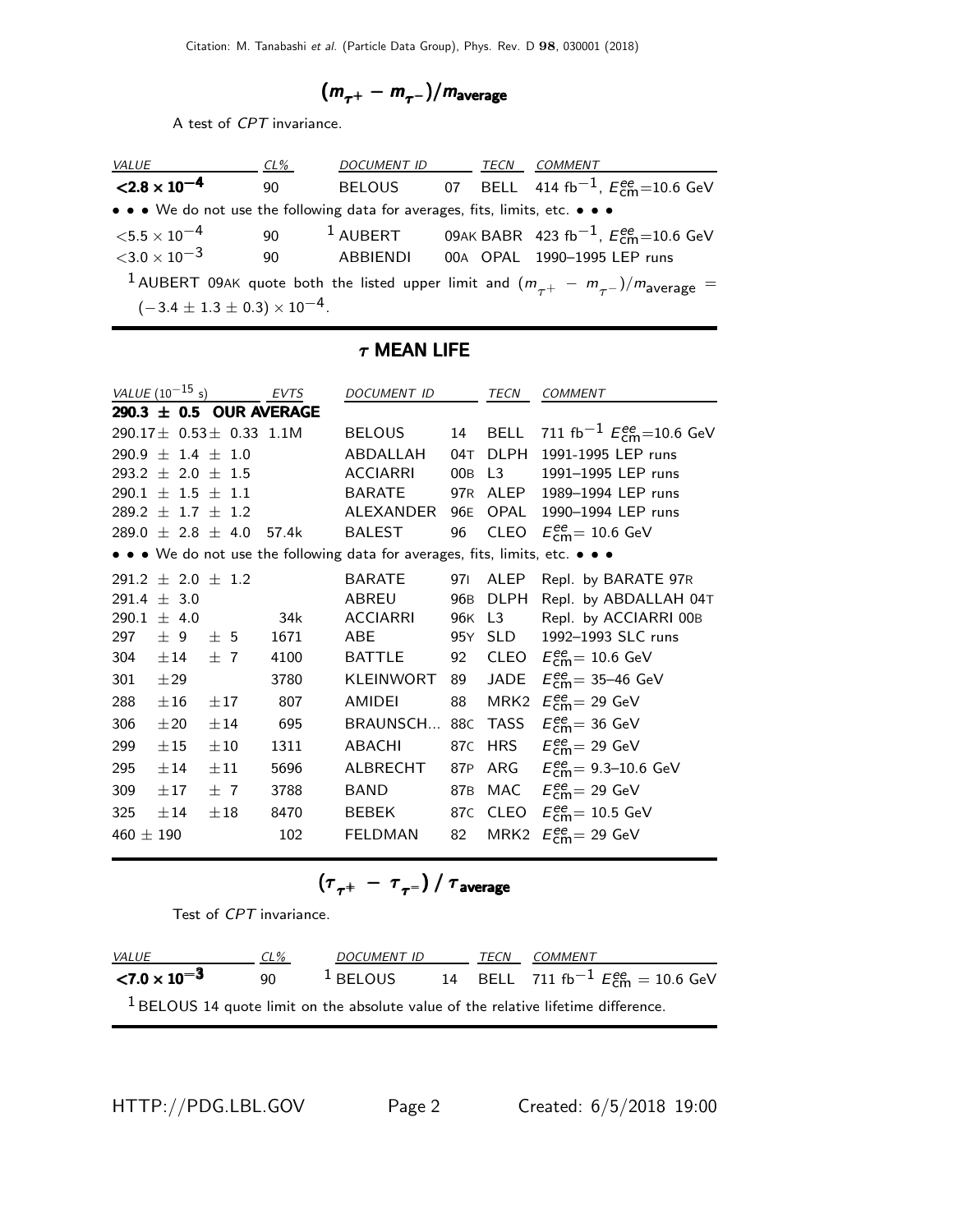## $\tau$  MAGNETIC MOMENT ANOMALY

The  $q^2$  dependence is expected to be small providing no thresholds are nearby.

# $\mu_{\bm{\tau}}/(\bm{e}\hbar/2m_{\bm{\tau}}) – 1 = (\bm{g}_{\bm{\tau}}-2)/2$

|                                                                               |          |                                                      |    |      | For a theoretical calculation $[(g_{\tau}-2)/2 = 117721(5) \times 10^{-8}]$ , see EIDELMAN 07.                     |
|-------------------------------------------------------------------------------|----------|------------------------------------------------------|----|------|--------------------------------------------------------------------------------------------------------------------|
| <i>VALUE</i>                                                                  |          | <u>CL% DOCUMENT ID</u>                               |    | TECN | <b>COMMENT</b>                                                                                                     |
| $> -0.052$ and $< 0.013$ (CL = 95%) OUR LIMIT                                 |          |                                                      |    |      |                                                                                                                    |
|                                                                               |          |                                                      |    |      | $> -0.052$ and $< 0.013$ 95 <sup>1</sup> ABDALLAH 04K DLPH $e^+e^- \rightarrow e^+e^-\tau^+\tau^-$<br>at LEP2      |
| • • • We do not use the following data for averages, fits, limits, etc. • • • |          |                                                      |    |      |                                                                                                                    |
| ${<}0.107$                                                                    | 95       |                                                      |    |      | <sup>2</sup> ACHARD 04G L3 $e^+e^- \rightarrow e^+e^- \tau^+ \tau^-$                                               |
| $> -0.007$ and $< 0.005$ 95                                                   |          |                                                      |    |      | at LEP2<br><sup>3</sup> GONZALEZ-S00 RVUE $e^+e^- \rightarrow \tau^+\tau^-$ and<br>$W \rightarrow \tau \nu_{\tau}$ |
| $> -0.052$ and $< 0.058$<br>$> -0.068$ and $< 0.065$                          | 95<br>95 | <sup>4</sup> ACCIARRI<br><sup>5</sup> ACKERSTAFF 98N |    |      | 98E L3 1991-1995 LEP runs<br>OPAL 1990-1995 LEP runs                                                               |
| $> -0.004$ and $< 0.006$                                                      | 95       | <sup>6</sup> ESCRIBANO                               |    |      | 97 RVUE $Z \rightarrow \tau^+ \tau^-$ at LEP                                                                       |
| < 0.01                                                                        | 95       | <sup>7</sup> ESCRIBANO                               | 93 |      | RVUE $Z \rightarrow \tau^+\tau^-$ at LEP                                                                           |
| ${<}0.12$                                                                     | 90       | <b>GRIFOLS</b>                                       | 91 |      | RVUE $Z \rightarrow \tau \tau \gamma$ at LEP                                                                       |
| < 0.023                                                                       | 95       | $8$ SILVERMAN 83                                     |    |      | RVUE $e^+e^- \rightarrow \tau^+\tau^-$ at<br>PETRA                                                                 |

- <sup>1</sup> ABDALLAH 04K limit is derived from  $e^+e^- \rightarrow e^+e^- \tau^+ \tau^-$  total cross-section measurements at  $\sqrt{s}$  between 183 and 208 GeV. In addition to the limits, the authors also quote a value of  $-0.018 \pm 0.017$ .
- <sup>2</sup> ACHARD 04G limit is derived from  $e^+e^- \rightarrow e^+e^- \tau^+ \tau^-$  total cross-section measurements at  $\sqrt{s}$  between 189 and 206 GeV, and is on the absolute value of the magnetic moment anomaly.
- 3 GONZALEZ-SPRINBERG 00 use data on tau lepton production at LEP1, SLC, and LEP2, and data from colliders and LEP2 to determine limits. Assume imaginary component is zero.
- 4 ACCIARRI 98E use  $Z \rightarrow \tau^+ \tau^- \gamma$  events. In addition to the limits, the authors also quote a value of  $0.004 \pm 0.027 \pm 0.023$ .
- <sup>5</sup> ACKERSTAFF 98N use  $Z \rightarrow \tau^+ \tau^- \gamma$  events. The limit applies to an average of the form factor for off-shell  $\tau$ 's having  $p^2$  ranging from  $m_\tau^2$  to  $(M_Z - m_\tau)^2$ .

6 ESCRIBANO 97 use preliminary experimental results.

- <sup>7</sup> ESCRIBANO 93 limit derived from  $\Gamma(Z \to \tau^+ \tau^-)$ , and is on the absolute value of the magnetic moment anomaly.
- 8 SILVERMAN 83 limit is derived from  $e^+e^- \rightarrow \tau^+\tau^-$  total cross-section measurements for  $q^2$  up to  $(37 \text{ GeV})^2$ .

# $\tau$  electric dipole moment  $(d_{\tau})$

A nonzero value is forbidden by both  $T$  invariance and  $P$  invariance.

The  $q^2$  dependence is expected to be small providing no thresholds are nearby.

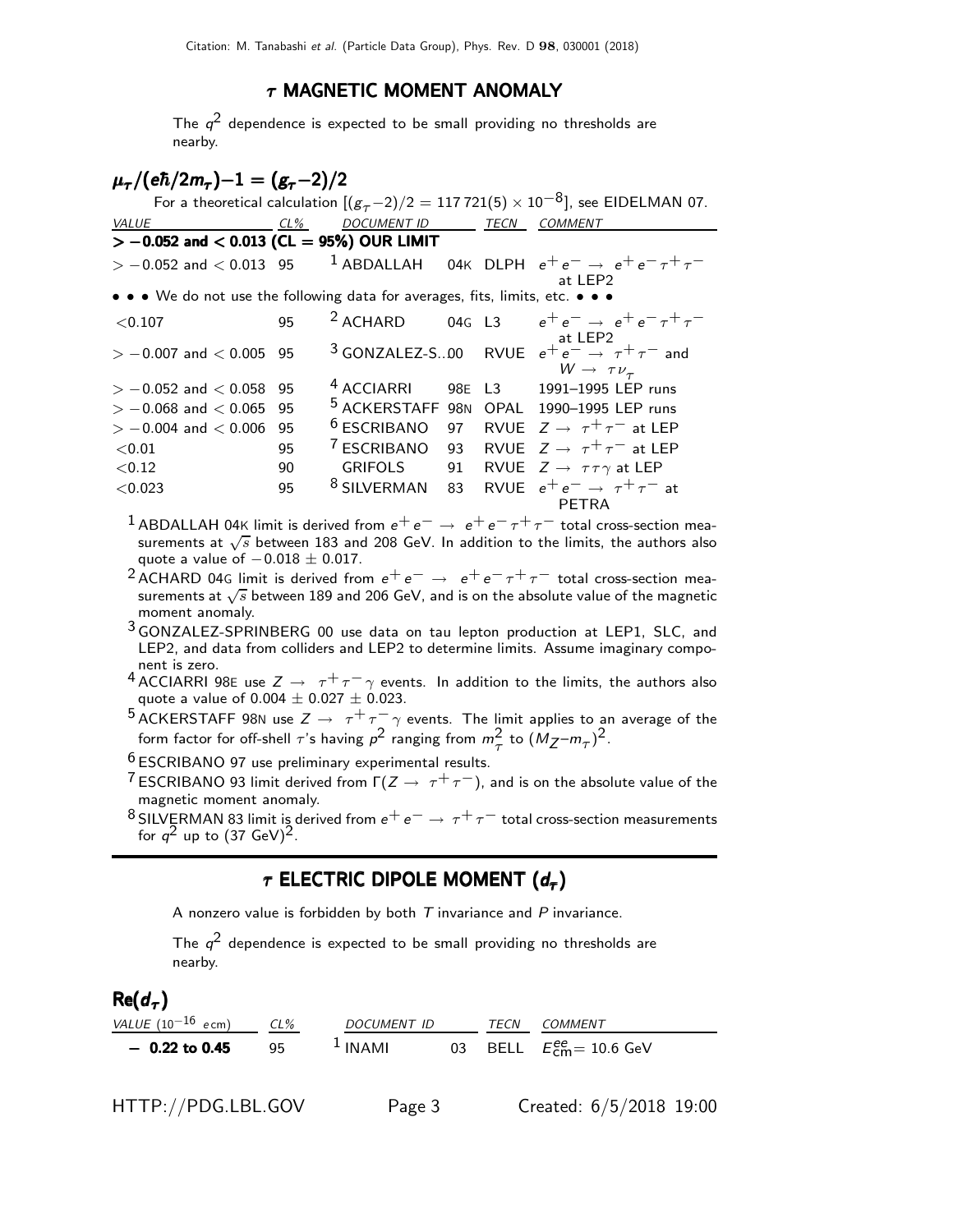• • • We do not use the following data for averages, fits, limits, etc. • • •

| $\langle$ 2.3        | 90 | $2$ GROZIN             |    |        | 09A RVUE From e EDM limit                                                |
|----------------------|----|------------------------|----|--------|--------------------------------------------------------------------------|
| < 3.7                | 95 | $3$ ABDALLAH           |    |        | 04K DLPH $e^+e^- \rightarrow e^+e^- \tau^+\tau^-$                        |
| < 11.4               | 95 | <sup>4</sup> ACHARD    |    | 04G L3 | at LEP2<br>at LEP2<br>$e^+e^- \rightarrow e^+e^-\tau^+\tau^-$<br>at LEP2 |
| $\lt$ 4.6            | 95 | <sup>5</sup> ALBRECHT  |    |        | 00 ARG $E_{\text{cm}}^{ee} = 10.4 \text{ GeV}$                           |
| $> -3.1$ and $< 3.1$ | 95 | <b>ACCIARRI</b>        |    |        | 98E L3 1991-1995 LEP runs                                                |
| $> -3.8$ and $< 3.6$ | 95 |                        |    |        | <sup>6</sup> ACKERSTAFF 98N OPAL 1990-1995 LEP runs                      |
| 0.11<br>$\lt$        | 95 | 7,8 ESCRIBANO          |    |        | 97 RVUE $Z \rightarrow \tau^+\tau^-$ at LEP                              |
| 0.5<br>$\lt$         | 95 | <sup>9</sup> ESCRIBANO |    |        | 93 RVUE $Z \rightarrow \tau^+ \tau^-$ at LEP                             |
| $\langle 7 \rangle$  | 90 | <b>GRIFOLS</b>         | 91 |        | RVUE $Z \rightarrow \tau \tau \gamma$ at LEP                             |
| 1.6                  | 90 | DELAGUILA              | 90 |        | RVUE $e^+e^- \rightarrow \tau^+\tau^-$                                   |
|                      |    |                        |    |        | $E_{\text{cm}}^{\text{ee}}$ = 35 GeV                                     |

1 INAMI 03 use  $e^+e^- \rightarrow \tau^+\tau^-$  events.

2 GROZIN 09<sup>A</sup> calculate the contribution to the electron electric dipole moment from the  $τ$  electric dipole moment appearing in loops, which is  $\Delta \mathsf{d}_e = 6.9 \times 10^{-12} \; \mathsf{d}_τ$ . Dividing the REGAN 02 upper limit  $|d_e| \leq 1.6 \times 10^{-27}$  e cm at CL=90% by  $6.9 \times 10^{-12}$  gives

this limit.<br><sup>3</sup> ABDALLAH 04K limit is derived from e<sup>+</sup> e<sup>−</sup> → e<sup>+</sup> e<sup>−</sup> τ<sup>+</sup> τ<sup>−</sup> total cross-section mea-<br>surements at  $\sqrt{s}$  between 183 and 208 GeV and is on the absolute value of  $d_τ$ .

- <sup>4</sup> ACHARD 04G limit is derived from  $e^+e^-$  →  $e^+e^-\tau^+\tau^-$  total cross-section mea-<br>\_surements at  $\sqrt{s}$  between 189 and 206 GeV, and is on the absolute value of  $d_{\tau}$ .
- <sup>5</sup> ALBRECHT 00 use  $e^+e^- \rightarrow \tau^+\tau^-$  events. Limit is on the absolute value of Re( $d_{\tau}$ ).
- <sup>6</sup> ACKERSTAFF 98N use  $Z \rightarrow \tau^+ \tau^- \gamma$  events. The limit applies to an average of the form factor for off-shell  $\tau$ 's having  $p^2$  ranging from  $m_\tau^2$  to  $(M_Z - m_\tau)^2$ .
- $^7$ ESCRIBANO 97 derive the relationship  $|d_\tau|=\cot\theta_W\left|d_V^W\right|$  using effective Lagrangian methods, and use a conference result  $\left|d_\tau^W\right| < 5.8 \times 10^{-18}$  e cm at 95% CL (L. Silvestris, ICHEP96) to obtain this result.
- $8$  ESCRIBANO 97 use preliminary experimental results.
- <sup>9</sup> ESCRIBANO 93 limit derived from  $\Gamma(Z \to \tau^+ \tau^-)$ , and is on the absolute value of the electric dipole moment.

# lm $(d_\tau)$

| VALUE $(10^{-16}$ ecm)                                                        | CL% | DOCUMENT ID | TECN | <i>COMMENT</i>                                                                                                                                                                                     |
|-------------------------------------------------------------------------------|-----|-------------|------|----------------------------------------------------------------------------------------------------------------------------------------------------------------------------------------------------|
| $-0.25$ to 0.008                                                              | 95  |             |      | <sup>1</sup> INAMI 03 BELL $E_{\text{cm}}^{ee}$ = 10.6 GeV                                                                                                                                         |
| • • • We do not use the following data for averages, fits, limits, etc. • • • |     |             |      |                                                                                                                                                                                                    |
| $<$ 1.8                                                                       |     |             |      | 95 <sup>2</sup> ALBRECHT 00 ARG $E_{cm}^{ee}$ = 10.4 GeV                                                                                                                                           |
|                                                                               |     |             |      | <sup>1</sup> INAMI 03 use $e^+e^-\rightarrow \tau^+\tau^-$ events.<br><sup>2</sup> ALBRECHT 00 use $e^+e^-\rightarrow \tau^+\tau^-$ events. Limit is on the absolute value of Im(d <sub>T</sub> ). |

### $\tau$  WEAK DIPOLE MOMENT  $(d^w_{\tau})$  $\tau$  WEAK DIPOLE MOMENT  $(d^{\mathsf{w}}_{\tau})$

A nonzero value is forbidden by CP invariance.

The  $q^2$  dependence is expected to be small providing no thresholds are nearby.

#### $Re(d_{\tau}^{\mathbf{w}})$ τ )

| VALUE $(10^{-17}$ ecm) CL% |     | DOCUMENT ID |  | TECN COMMENT                            |  |
|----------------------------|-----|-------------|--|-----------------------------------------|--|
| $<$ 0.50                   | 95. |             |  | $1$ HEISTER 03F ALEP 1990-1995 LEP runs |  |
| HTTP://PDG.LBL.GOV         |     | Page 4      |  | Created: 6/5/2018 19:00                 |  |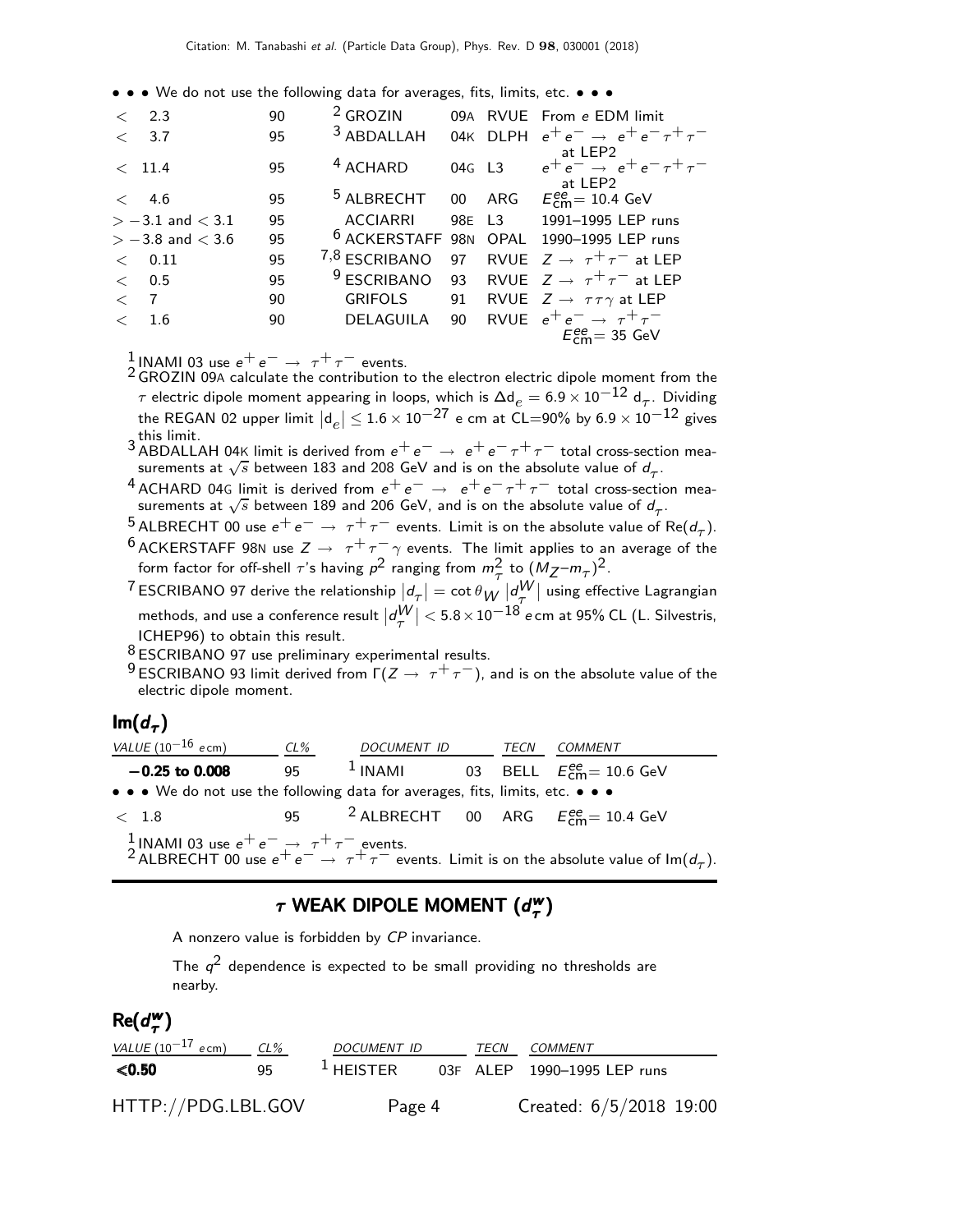• • • We do not use the following data for averages, fits, limits, etc. • • •

| <3.0   | 90 | <sup>1</sup> ACCIARRI | 98C L3 | 1991-1995 LEP runs                            |
|--------|----|-----------------------|--------|-----------------------------------------------|
| < 0.56 | 95 |                       |        | ACKERSTAFF 97L OPAL 1991-1995 LEP runs        |
| < 0.78 | 95 | <sup>2</sup> AKERS    |        | 95F OPAL Repl. by ACKERSTAFF 97L              |
| < 1.5  | 95 | <sup>2</sup> BUSKULIC |        | 95C ALEP Repl. by HEISTER 03F                 |
| <7.0   | 95 | $2$ ACTON             |        | 92F OPAL $Z \rightarrow \tau^+ \tau^-$ at LEP |
| < 3.7  | 95 | <sup>2</sup> BUSKULIC |        | 92J ALEP Repl. by BUSKULIC 95C                |

 $\frac{1}{2}$  Limit is on the absolute value of the real part of the weak dipole moment.

 $2$  Limit is on the absolute value of the real part of the weak dipole moment, and applies for  $q^2 = m_Z^2$ .

#### $Im(d^w_\tau)$  $_{\tau}^{\mathsf{w}})$

| VALUE $(10^{-17}$ ecm)                                                        | $CL\%$ | <i>DOCUMENT ID</i> | TECN | COMMENT                                                                                 |
|-------------------------------------------------------------------------------|--------|--------------------|------|-----------------------------------------------------------------------------------------|
| < 1.1                                                                         | 95     | $1$ HEISTER        |      | 03F ALEP 1990-1995 LEP runs                                                             |
| • • • We do not use the following data for averages, fits, limits, etc. • • • |        |                    |      |                                                                                         |
| ${<}1.5$                                                                      | 95     |                    |      | ACKERSTAFF 97L OPAL 1991-1995 LEP runs                                                  |
| <4.5                                                                          | 95     | <sup>2</sup> AKERS |      | 95F OPAL Repl. by ACKERSTAFF 97L                                                        |
|                                                                               |        |                    |      | $1$ HFISTER 035 limit is on the absolute value of the imaginary part of the weak dingle |

1 HEISTER 03<sup>F</sup> limit is on the absolute value of the imaginary part of the weak dipole moment. <sup>2</sup> Limit is on the absolute value of the imaginary part of the weak dipole moment, and

applies for  $q^2 = m_Z^2$ .

### $\tau$  WEAK ANOMALOUS MAGNETIC DIPOLE MOMENT ( $\alpha^{\rm{w}}_{\tau}$  $\tau$  WEAK ANOMALOUS MAGNETIC DIPOLE MOMENT  $(\alpha_{\bm{\tau}}^{\bm{\mathsf{w}}})$

Electroweak radiative corrections are expected to contribute at the  $10^{-6}$ level. See BERNABEU 95.

The  $q^2$  dependence is expected to be small providing no thresholds are nearby.

#### $Re(\alpha_\tau^w)$ τ )

| <u>VALUE</u>                                                                                                                                  | $CL\%$ |                          |  | DOCUMENT ID TECN COMMENT                                                                                                                                                         |
|-----------------------------------------------------------------------------------------------------------------------------------------------|--------|--------------------------|--|----------------------------------------------------------------------------------------------------------------------------------------------------------------------------------|
| $< 1.1 \times 10^{-3}$                                                                                                                        | 95     |                          |  | <sup>1</sup> HEISTER 03F ALEP 1990-1995 LEP runs                                                                                                                                 |
| • • • We do not use the following data for averages, fits, limits, etc. • • •                                                                 |        |                          |  |                                                                                                                                                                                  |
| $> -0.0024$ and $< 0.0025$ 95                                                                                                                 |        |                          |  | <sup>2</sup> GONZALEZ-S00 RVUE $e^+e^- \rightarrow \tau^+\tau^-$<br>and $W \rightarrow \tau \nu_{\tau}$                                                                          |
| $\leq 4.5 \times 10^{-3}$                                                                                                                     |        |                          |  | 90 <sup>1</sup> ACCIARRI 98C L3 1991-1995 LEP runs                                                                                                                               |
| 2 moment.<br>2 GONZALEZ-SPRINBERG 00 use data on tau lepton production at LEP1, SLC, and<br>nent is zero.<br>$Im(\alpha_{\tau}^{\mathbf{w}})$ |        |                          |  | $1$ Limit is on the absolute value of the real part of the weak anomalous magnetic dipole<br>LEP2, and data from colliders and LEP2 to determine limits. Assume imaginary compo- |
| VALUE                                                                                                                                         | $CL\%$ | DOCUMENT ID TECN COMMENT |  |                                                                                                                                                                                  |
| $< 2.7 \times 10^{-3}$<br>• • • We do not use the following data for averages, fits, limits, etc. • • •                                       |        |                          |  | 95 <sup>1</sup> HEISTER 03F ALEP 1990-1995 LEP runs                                                                                                                              |
| $\leq 9.9 \times 10^{-3}$                                                                                                                     |        |                          |  | 90 <sup>1</sup> ACCIARRI 98C L3 1991-1995 LEP runs                                                                                                                               |
| dipole moment.                                                                                                                                |        |                          |  | $1$ Limit is on the absolute value of the imaginary part of the weak anomalous magnetic                                                                                          |
|                                                                                                                                               |        |                          |  |                                                                                                                                                                                  |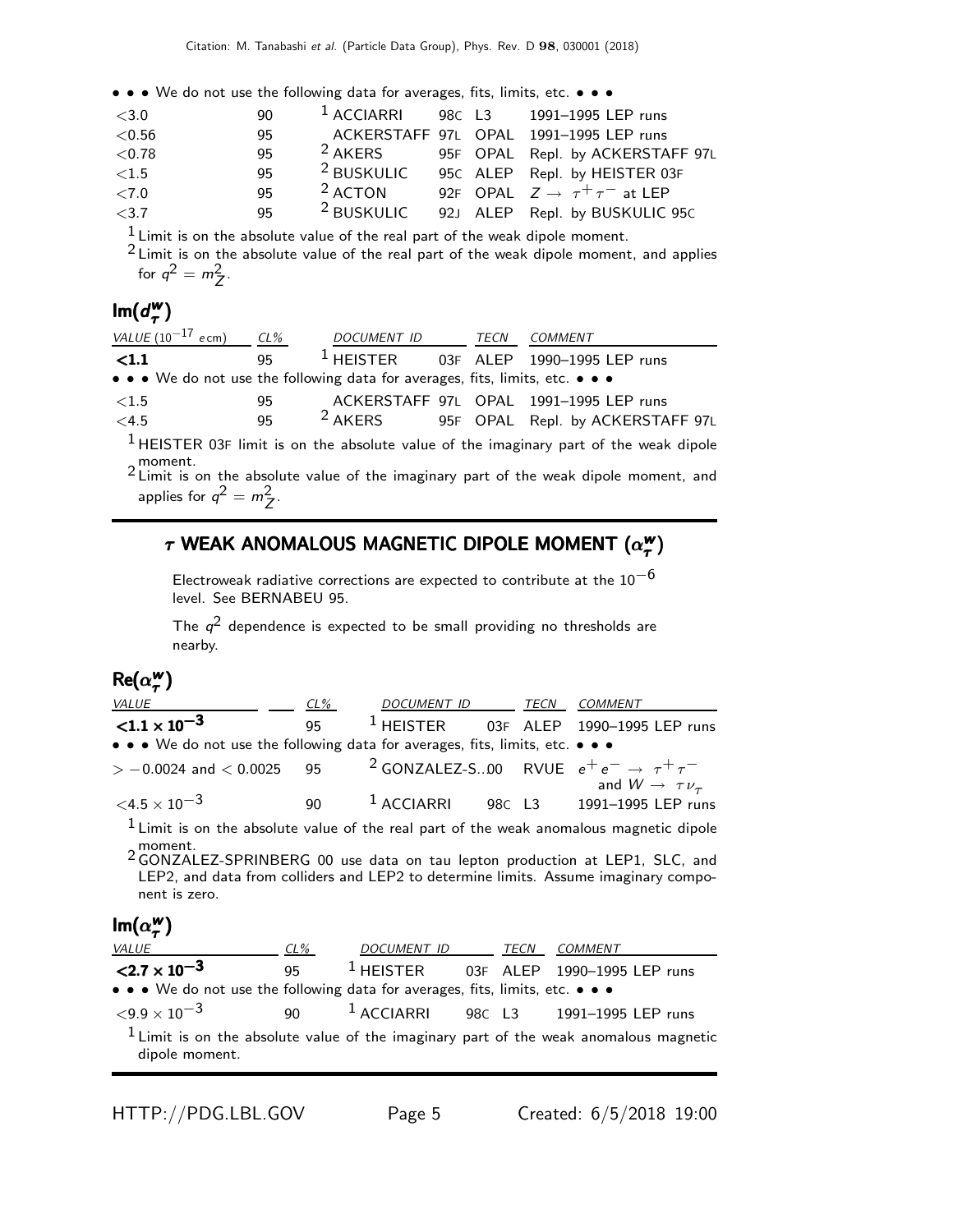## $\tau^-$  Decay modes

 $\tau^+$  modes are charge conjugates of the modes below. " $\mathsf{h}^{\pm}$ " stands for  $\pi^{\pm}$  or  $\kappa^{\pm}$ . " $\ell$ " stands for e or  $\mu$ . "Neutrals" stands for  $\gamma$ 's and/or  $\pi^{0}$ 's.

|                        | Mode                                                                                    |                   | Fraction $(\Gamma_i/\Gamma)$       | Scale factor $/$<br>Confidence level |
|------------------------|-----------------------------------------------------------------------------------------|-------------------|------------------------------------|--------------------------------------|
|                        | Modes with one charged particle                                                         |                   |                                    |                                      |
| $\mathsf{r}_1$         | particle <sup>-</sup> $\geq$ 0 neutrals $\geq$ 0K <sup>0</sup> $\nu_{\tau}$             |                   | $(85.24 \;\pm\; 0.06$ ) $\%$       |                                      |
| $\Gamma_2$             | $("1-prong")$<br>particle $^{-} \geq 0$ neutrals $\geq 0$ K $_{I}^{0} \nu_{\tau}$       |                   | $(84.58 \pm 0.06)$ %               |                                      |
| $\Gamma_3$             |                                                                                         |                   | [a] $(17.39 \pm 0.04)$ %           |                                      |
| $\Gamma_4$             | $\mu^- \overline{\nu}_{\mu} \nu_{\tau}$                                                 | $[b]$             | $(3.67 \pm 0.08) \times 10^{-3}$   |                                      |
| $\Gamma_5$             | $\mu^{-} \overline{\nu}_{\mu} \nu_{\tau} \gamma$<br>$e^{-}\overline{\nu}_{e}\nu_{\tau}$ |                   | $(17.82 \pm 0.04)$ %               |                                      |
| $\Gamma_6$             | $e^{-}\overline{\nu}_{e}\nu_{\tau}\gamma$                                               | [a]<br>[b]        | $(1.83 \pm 0.05)$ %                |                                      |
| $\Gamma_7$             | $h^{-} \geq 0 \mathcal{K}_{I}^{0}$ $\nu_{\tau}$                                         |                   | $(12.03 \pm 0.05)$ %               |                                      |
| $\Gamma_8$             | $h^ \nu_\tau$                                                                           |                   | $(11.51 \pm 0.05)$ %               |                                      |
| $\Gamma$ <sub>9</sub>  | $\pi^{-}\nu_{\tau}$                                                                     |                   | [a] $(10.82 \pm 0.05)$ %           |                                      |
| $\Gamma_{10}$          | $K^-\nu_\tau$                                                                           | $\lceil a \rceil$ | $(6.96 \pm 0.10) \times 10^{-3}$   |                                      |
| $\Gamma_{11}$          | $h^{-} \geq 1$ neutrals $\nu_{\tau}$                                                    |                   | $(37.00 \pm 0.09)$ %               |                                      |
| $\Gamma_{12}$          | $h^{-} \geq 1 \pi^{0} \nu_{\tau} (\text{ex. } K^{0})$                                   |                   | $(36.51 \pm 0.09)$ %               |                                      |
| $\Gamma_{13}$          | $h^{-} \pi^{0} \nu_{\tau}$                                                              |                   | $(25.93 \pm 0.09)$ %               |                                      |
| $\Gamma_{14}$          | $\pi^{-} \pi^{0} \nu_{\tau}$                                                            | $\lceil a \rceil$ | $(25.49 \pm 0.09)$ %               |                                      |
| $\Gamma_{15}$          | $\pi^-\pi^0$ non- $\rho(770)\nu_\tau$                                                   |                   | $(3.0 \pm 3.2) \times 10^{-3}$     |                                      |
| $\Gamma_{16}$          | $K^{-} \pi^{0} \nu_{\tau}$                                                              | [a]               | $(4.33 \pm 0.15) \times 10^{-3}$   |                                      |
| $\Gamma_{17}$          | $h^{-} \geq 2\pi^{0} \nu_{\tau}$                                                        |                   | $(10.81 \pm 0.09)$ %               |                                      |
| $\Gamma_{18}$          | $h = 2\pi^0 \nu_{\tau}$                                                                 |                   | $(9.48 \pm 0.10)$ %                |                                      |
| $\Gamma_{19}$          | $h = 2\pi^0 \nu_\tau (\text{ex. } K^0)$                                                 |                   | $(9.32 \pm 0.10)$ %                |                                      |
| $\Gamma_{20}$          | $\pi^{-}2\pi^{0}\nu_{\tau}$ (ex. K <sup>0</sup> )                                       |                   | [a] $(9.26 \pm 0.10)$ %            |                                      |
| $\Gamma_{21}$          | $\pi^{-}2\pi^{0}\nu_{\tau}$ (ex. K <sup>0</sup> ),                                      |                   | < 9                                | $\times 10^{-3}$ CL=95%              |
| $\Gamma_{22}$          | scalar<br>$\pi^{-}2\pi^{0}\nu_{\tau}$ (ex. K <sup>0</sup> ),                            |                   | < 7                                | $\times 10^{-3}$ CL=95%              |
| $\Gamma_{23}$          | vector<br>$K^{-2}\pi^{0}\nu_{\tau}$ (ex. $K^{0}$ )                                      | [a]               | $(6.5 \pm 2.2) \times 10^{-4}$     |                                      |
| $\Gamma_{24}$          | $h^{-} \geq 3\pi^{0} \nu_{\tau}$                                                        |                   | $(1.34 \pm 0.07)$ %                |                                      |
| $\Gamma_{25}$          | $h^{-} \geq 3\pi^{0} \nu_{\tau}$ (ex. K <sup>0</sup> )                                  |                   | $(1.25 \pm 0.07)$ %                |                                      |
| $\Gamma_{26}$          | $h^- 3\pi^0 \nu_\tau$                                                                   |                   | $(1.18 \pm 0.07)$ %                |                                      |
| $\Gamma_{27}$          | $\pi^{-}3\pi^{0}\nu_{\tau}$ (ex. K <sup>0</sup> )                                       |                   | [a] $(1.04 \pm 0.07)$ %            |                                      |
| $\Gamma_{28}$          | $K^- 3\pi^0 \nu_\tau (\text{ex.} K^0, \eta)$                                            |                   | [a] $(4.8 \pm 2.1) \times 10^{-4}$ |                                      |
| $\Gamma_{29}$          | $h^- 4\pi^0 \nu_\tau (\text{ex.}\, K^0)$                                                |                   | $(1.6 \pm 0.4) \times 10^{-3}$     |                                      |
| $\Gamma_{30}$          | $h^- 4\pi^0 \nu_\tau (\text{ex. } K^0, \eta)$                                           |                   | [a] $(1.1 \pm 0.4) \times 10^{-3}$ |                                      |
| $\mathsf{\Gamma}_{31}$ | $a_1(1260)\nu_\tau \rightarrow \pi^- \gamma \nu_\tau$                                   |                   | $(3.8 \pm 1.5) \times 10^{-4}$     |                                      |
|                        | $\Gamma_{32}$ $K^- \ge 0 \pi^0 \ge 0 K^0 \ge 0 \gamma \nu_{\tau}$                       |                   | $(1.552 \pm 0.029)$ %              |                                      |
| $\Gamma_{33}$          | $\mathcal{K}^-\geq 1$ $(\pi^0$ or $\mathcal{K}^0$ or $\gamma)$ $\nu_\tau$               |                   | $(8.59 \pm 0.28) \times 10^{-3}$   |                                      |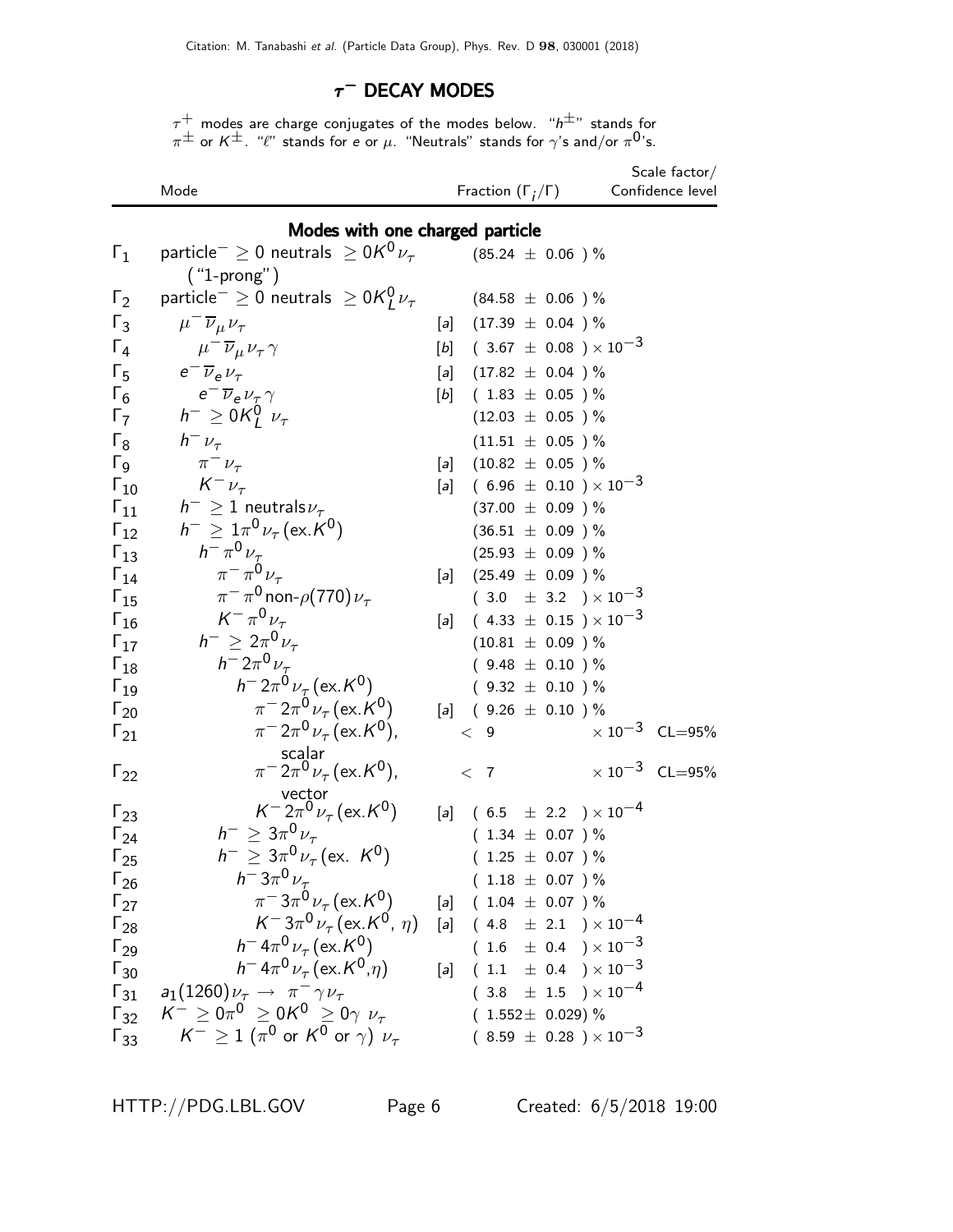|                                      | Modes with $K^0$ 's                                                                                                                                                |                   |       |  |                                                    |                         |
|--------------------------------------|--------------------------------------------------------------------------------------------------------------------------------------------------------------------|-------------------|-------|--|----------------------------------------------------|-------------------------|
| $\Gamma_{34}$                        | $K_S^0$ (particles) <sup>-</sup> $\nu_\tau$                                                                                                                        |                   |       |  | $(9.44 \pm 0.28) \times 10^{-3}$                   |                         |
| $\Gamma_{35}$                        | $h^{-} \overline{K}{}^{0} \nu_{\tau}$                                                                                                                              |                   |       |  | $(9.87 \pm 0.14) \times 10^{-3}$                   |                         |
| $\mathsf{\Gamma}_{36}$               | $\pi^{-} \overline{K}{}^{0} \nu_{\tau}$                                                                                                                            |                   |       |  | [a] $(8.40 \pm 0.14) \times 10^{-3}$               |                         |
| $\Gamma_{37}$                        | $\pi^{-} \overline{K}{}^{0}$ (non-K*(892) <sup>-</sup> ) $\nu_{\tau}$                                                                                              |                   |       |  | $(5.4 \pm 2.1) \times 10^{-4}$                     |                         |
| $\mathsf{F}_{38}$                    | $K^- K^0 \nu_\tau$                                                                                                                                                 |                   |       |  | [a] $(1.48 \pm 0.05) \times 10^{-3}$               |                         |
| $\Gamma_{39}$                        | $K^- K^0 \geq 0 \pi^0 \nu_\tau$                                                                                                                                    |                   |       |  | $(2.98 \pm 0.08) \times 10^{-3}$                   |                         |
| $\Gamma_{40}$                        | $h^{-} \overline{K}^{0} \pi^{0} \nu_{\tau}$                                                                                                                        |                   |       |  | $(5.32 \pm 0.13) \times 10^{-3}$                   |                         |
| $\Gamma_{41}$                        | $\pi^{-} \overline{K}^{0} \pi^0 \nu_{\tau}$                                                                                                                        | $\lceil a \rceil$ |       |  | $(3.82 \pm 0.13) \times 10^{-3}$                   |                         |
| $\Gamma_{42}$                        | $\frac{\overline{K}^0 \rho^- \nu_\tau}{K^- K^0 \pi^0 \nu_\tau}$                                                                                                    |                   |       |  | $(2.2 \pm 0.5) \times 10^{-3}$                     |                         |
| $\Gamma_{43}$                        |                                                                                                                                                                    |                   |       |  | $[a]$ (1.50 $\pm$ 0.07 ) $\times$ 10 <sup>-3</sup> |                         |
| $\Gamma_{44}$                        | $\pi^{-} \overline{K}{}^{0} \geq 1 \pi^{0} \nu_{\tau}$                                                                                                             |                   |       |  | $(4.08 \pm 0.25) \times 10^{-3}$                   |                         |
| $\Gamma_{45}$                        | $\pi^{-} \overline{K}^{0} \pi^{0} \pi^{0} \nu_{\tau}$ (ex. K <sup>0</sup> )                                                                                        |                   |       |  | [a] $(2.6 \pm 2.3) \times 10^{-4}$                 |                         |
| $\Gamma_{46}$                        | $K^- K^0 \pi^0 \pi^0 \nu_\tau$                                                                                                                                     |                   |       |  | $< 1.6$ $\times 10^{-4}$ CL=95%                    |                         |
| $\Gamma_{47}$                        | $\pi^- K^0 \overline{K}{}^0 \nu_\tau$                                                                                                                              |                   |       |  | $(1.55 \pm 0.24) \times 10^{-3}$                   |                         |
| $\Gamma_{48}$                        |                                                                                                                                                                    |                   |       |  | [a] $(2.33 \pm 0.07) \times 10^{-4}$               |                         |
| $\Gamma_{49}$                        | $\begin{array}{r}\n\pi^- K^0_S K^0_S \nu_\tau \\ \pi^- K^0_S K^0_L \nu_\tau \\ \pi^- K^0_L K^0_L \nu_\tau \\ \pi^- K^0 \overline{K}^0 \pi^0 \nu_\tau\n\end{array}$ |                   |       |  | [a] $(1.08 \pm 0.24) \times 10^{-3}$               |                         |
| $\mathsf{F}_{50}$                    |                                                                                                                                                                    |                   |       |  | $(2.33 \pm 0.07) \times 10^{-4}$                   |                         |
| $\mathsf{r}_{\mathsf{s} \mathsf{1}}$ |                                                                                                                                                                    |                   |       |  | $(3.6 \pm 1.2) \times 10^{-4}$                     |                         |
| $\Gamma_{52}$                        | $\begin{array}{c}\pi^-K^0_S K^0_S \pi^0 \nu_\tau\\ K^{*-} K^0 \pi^0 \nu_\tau\to\\ \end{array}$                                                                     |                   |       |  | [a] $(1.82 \pm 0.21) \times 10^{-5}$               |                         |
| $\mathsf{F}_{53}$                    |                                                                                                                                                                    |                   |       |  | $(1.08 \pm 0.21) \times 10^{-5}$                   |                         |
|                                      | $\pi^- K^0_S K^0_S \pi^0 \nu_\tau$                                                                                                                                 |                   |       |  |                                                    |                         |
| $\mathsf{F}_{54}$                    | $f_1(1285) \pi^- \nu_\tau \rightarrow \pi^- K_S^0 K_S^0 \pi^0 \nu_\tau$                                                                                            |                   |       |  | $(6.8 \pm 1.5) \times 10^{-6}$                     |                         |
|                                      |                                                                                                                                                                    |                   |       |  |                                                    |                         |
| $\Gamma_{55}$                        | $f_1(1420)\pi^- \nu_\tau \to$                                                                                                                                      |                   |       |  | $(2.4 \pm 0.8) \times 10^{-6}$                     |                         |
|                                      | $\pi^{-}\underset{\pi^{-}}{\kappa_{S}^{0}}\underset{\kappa_{L}^{0}}{\kappa_{S}^{0}}\underset{\kappa_{L}^{0}}{\kappa_{S}^{0}}\pi^{0}\nu_{\tau}$                     |                   |       |  |                                                    |                         |
| $\mathsf{F}_{56}$                    |                                                                                                                                                                    |                   |       |  | [a] $(3.2 \pm 1.2) \times 10^{-4}$                 |                         |
| $\Gamma_{57}$                        |                                                                                                                                                                    |                   |       |  | $(1.82 \pm 0.21)\times 10^{-5}$                    |                         |
| $\mathsf{F}_{58}$                    |                                                                                                                                                                    |                   | < 6.3 |  |                                                    | $\times 10^{-7}$ CL=90% |
| $\mathsf{F}_{59}$                    | $K^- K^0_S \overline{K^0_S} \overline{\nu_{\tau}}$<br>$K^- K^0_S K^0_S \pi^0 \nu_{\tau}$                                                                           |                   | < 4.0 |  |                                                    | $\times 10^{-7}$ CL=90% |
| $\mathsf{\Gamma}_{60}$               | $K^0 h^+ h^- h^- \geq 0$ neutrals $\nu_{\tau}$                                                                                                                     |                   | < 1.7 |  |                                                    | $\times 10^{-3}$ CL=95% |
| $\Gamma_{61}$                        | $K^0 h^+ h^- h^- \nu_\tau$                                                                                                                                         |                   |       |  | [a] $(2.5 \pm 2.0) \times 10^{-4}$                 |                         |
|                                      |                                                                                                                                                                    |                   |       |  |                                                    |                         |

## Modes with three charged particles

| $\Gamma_{62}$ | $h^- h^- h^+ \geq 0$ neutrals $\geq 0 K_l^0 \nu_\tau$      | $(15.21 \pm 0.06)$ %  |
|---------------|------------------------------------------------------------|-----------------------|
| $\Gamma_{63}$ | $h^- h^- h^+ \geq 0$ neutrals $\nu_\tau$                   | $(14.55 \pm 0.06) \%$ |
|               | (ex. $K_S^0 \to \pi^+ \pi^-$ )                             |                       |
|               | $("3-prong")$                                              |                       |
| $\Gamma_{64}$ | $h^- h^- h^+ \nu_\tau$                                     | $(9.80 \pm 0.05)$ %   |
| $\Gamma_{65}$ | $h^- h^- h^+ \nu_\tau (\text{ex. } K^0)$                   | $(9.46 \pm 0.05) \%$  |
| $\Gamma_{66}$ | $h^- h^- h^+ \nu_\tau (\text{ex. } K^0,\omega)$            | $(9.43 \pm 0.05)$ %   |
| $\Gamma_{67}$ | $\pi^{-} \pi^{+} \pi^{-} \nu_{\tau}$                       | $(9.31 \pm 0.05) \%$  |
| $\Gamma_{68}$ | $\pi^{-} \pi^{+} \pi^{-} \nu_{\tau}$ (ex. K <sup>0</sup> ) | $(9.02 \pm 0.05) \%$  |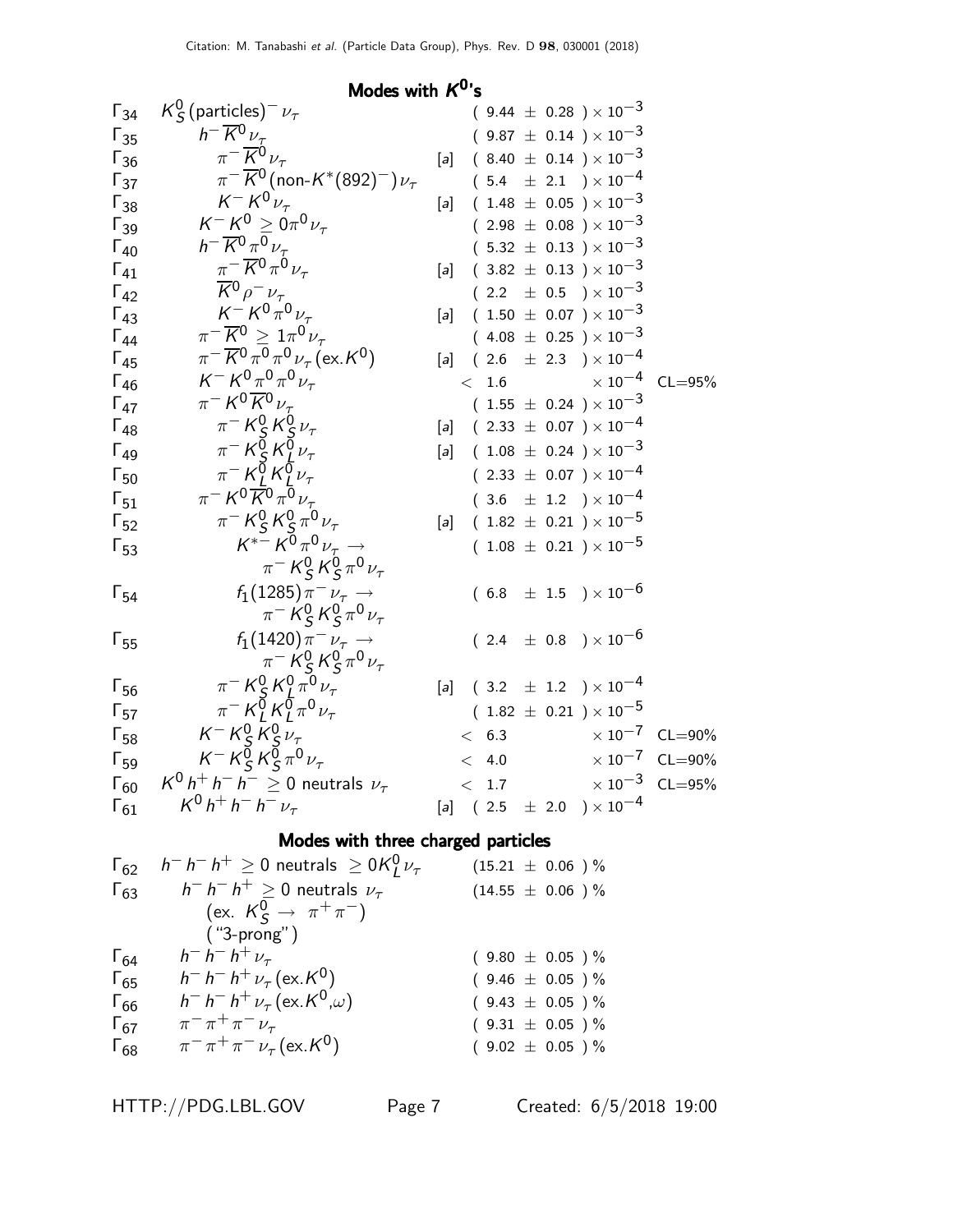| $\pi^{-} \pi^{+} \pi^{-} \nu_{\tau}$ (ex. $K^{0}$ , $\omega$ )<br>$\Gamma_{70}$<br>$(8.99 \pm 0.05)$ %<br>[a]<br>$h^- h^- h^+ \geq 1$ neutrals $\nu_\tau$<br>$\Gamma_{71}$<br>$(5.29 \pm 0.05)$ %<br>$h^- h^- h^+ \geq 1 \pi^0 \nu_\tau (\text{ex. } K^0)$<br>$\Gamma_{72}$<br>$(5.09 \pm 0.05)$ %<br>$h^- h^- h^+ \pi^0 \nu_\tau$<br>$\Gamma_{73}$<br>$(4.76 \pm 0.05)$ %<br>$h^- h^- h^+ \pi^0 \nu_\tau (\text{ex. K}^0)$<br>$(4.57 \pm 0.05)$ %<br>$\Gamma_{74}$<br>$h^- h^- h^+ \pi^0 \nu_\tau (\text{ex. } K^0, \omega)$<br>$\Gamma_{75}$<br>$(2.79 \pm 0.07)$ %<br>$\pi^{-} \pi^{+} \pi^{-} \pi^{0} \nu_{\tau}$<br>$\Gamma_{76}$<br>$(4.62 \pm 0.05)$ %<br>$\pi^{-} \pi^{+} \pi^{-} \pi^{0} \nu_{\tau}$ (ex. K <sup>0</sup> )<br>$\Gamma_{77}$<br>$(4.49 \pm 0.05)$ %<br>$\pi^{-} \pi^{+} \pi^{-} \pi^{0} \nu_{\tau}$ (ex. $K^{0}(\omega)$ )<br>$\Gamma_{78}$<br>$(2.74 \pm 0.07)$ %<br>[a]<br>$h^- \rho \pi^0 \nu_{\tau}$<br>$\Gamma_{79}$<br>$h^ \rho^+$ $h^ \nu_{\tau}$<br>$\Gamma_{80}$<br>$h^ \rho^ h^+$ $\nu_{\tau}$<br>$\Gamma_{81}$<br>$h^- h^- h^+ \geq 2\pi^0 \nu_\tau$ (ex.<br>$(5.17 \pm 0.31) \times 10^{-3}$<br>$\Gamma_{82}$<br>$K^0$<br>$h^- h^- h^+ 2\pi^0 \nu_\tau$<br>$(5.05 \pm 0.31) \times 10^{-3}$<br>$\Gamma_{83}$<br>$h^- h^- h^+ 2\pi^0 \nu_\tau (\text{ex. K}^0)$<br>$(4.95 \pm 0.31) \times 10^{-3}$<br>$\Gamma_{84}$<br>$h^- h^- h^+ 2\pi^0 \nu_\tau (\text{ex.} K^0, \omega, \eta)$<br>$(10 \t\pm 4 \t)\times 10^{-4}$<br>$\Gamma_{85}$<br>[a]<br>$h^- h^- h^+ 3\pi^0 \nu_\tau$<br>$(2.12 \pm 0.30) \times 10^{-4}$<br>$\Gamma_{86}$<br>$2\pi^{-} \pi^{+} 3\pi^{0} \nu_{\tau}$ (ex. K <sup>0</sup> )<br>$(1.94 \pm 0.30) \times 10^{-4}$<br>$\Gamma_{87}$<br>$2\pi^{-} \pi^{+} 3\pi^{0} \nu_{\tau}$ (ex. K <sup>0</sup> , $\eta$ ,<br>$(1.7 \pm 0.4) \times 10^{-4}$<br>$\Gamma_{88}$<br>$f_1(1285)$<br>$2\pi^{-} \pi^{+} 3\pi^{0} \nu_{\tau}$ (ex. K <sup>0</sup> , $\eta$ ,<br>[a] $(1.4 \pm 2.7) \times 10^{-5}$<br>$\Gamma_{89}$<br>$\omega$ , $f_1(1285)$<br>$K^- h^+ h^- \geq 0$ neutrals $\nu_{\tau}$<br>$(6.29 \pm 0.14) \times 10^{-3}$<br>$\Gamma_{90}$<br>$K^- h^+ \pi^- \nu_\tau (\text{ex. } K^0)$<br>$(4.37 \pm 0.07) \times 10^{-3}$<br>$\Gamma_{91}$<br>$K^- h^+ \pi^- \pi^0 \nu_\tau (\text{ex.} K^0)$<br>$(8.6 \pm 1.2) \times 10^{-4}$<br>$\Gamma_{92}$<br>$K^-\pi^+\pi^- \geq 0$ neutrals $\nu_{\tau}$<br>$(4.77 \pm 0.14) \times 10^{-3}$<br>$\Gamma_{93}$<br>$K^-\pi^+\pi^- \ge 0\pi^0\nu_\tau$ (ex. K <sup>0</sup> )<br>$(3.73 \pm 0.13) \times 10^{-3}$<br>$\Gamma_{94}$<br>$K^{-} \pi^{+} \pi^{-} \nu_{\tau}$<br>$(3.45 \pm 0.07) \times 10^{-3}$<br>$\Gamma_{95}$<br>$K^-\pi^+\pi^-\nu_{\tau}$ (ex. $K^0$ )<br>$(2.93 \pm 0.07) \times 10^{-3}$<br>$\Gamma_{96}$<br>$K^{-} \pi^{+} \pi^{-} \nu_{\tau} (\text{ex.} K^{0}, \omega)$<br>$[a]$ ( 2.93 $\pm$ 0.07 ) $\times$ 10 <sup>-3</sup><br>$\Gamma_{97}$<br>$K^- \rho^0 \nu_\tau \rightarrow$<br>$(1.4 \pm 0.5) \times 10^{-3}$<br>$\Gamma_{98}$<br>$K^{-} \pi^{+} \pi^{-} \nu_{\tau}$<br>$K^-\pi^+\pi^-\pi^0\nu_{\tau}$<br>$(1.31 \pm 0.12) \times 10^{-3}$<br>$\Gamma_{99}$<br>$K^-\pi^+\pi^-\pi^0\nu_\tau$ (ex. K <sup>0</sup> )<br>$(7.9 \pm 1.2) \times 10^{-4}$<br>$\Gamma_{100}$<br>$K^-\pi^+\pi^-\pi^0\nu_{\tau}$ (ex. $K^0,\eta$ )<br>$(7.6 \pm 1.2) \times 10^{-4}$<br>$\Gamma_{101}$<br>$K^-\pi^+\pi^-\pi^0\nu_{\tau}$ (ex. $K^0,\omega$ )<br>$(\phantom{-}3.7\phantom{0}\pm\phantom{0}0.9\phantom{0})\times10^{-4}$<br>$\Gamma_{102}$<br>$K^-\pi^+\pi^-\pi^0\nu_\tau$ (ex. $K^0,\omega,\eta$ )[a] (3.9 ± 1.4 ) × 10 <sup>-4</sup><br>$\Gamma_{103}$<br>$K^-\pi^+K^- \geq 0$ neut. $\nu_{\tau}$<br>$\times 10^{-4}$ CL=95%<br>< 9<br>$\Gamma_{104}$<br>$K^- K^+ \pi^- \geq 0$ neut. $\nu_\tau$<br>$(\ \ 1.496 \pm \ \ 0.033) \times 10^{-3}$<br>$\Gamma_{105}$<br>$K^- K^+ \pi^- \nu_\tau$<br>[a] $(1.435 \pm 0.027) \times 10^{-3}$<br>$\Gamma_{106}$<br>$K^- K^+ \pi^- \pi^0 \nu_{\tau}$<br>[a] $(6.1 \pm 1.8) \times 10^{-5}$ | $\Gamma_{69}$  | $\pi^{-} \pi^{+} \pi^{-} \nu_{\tau}$ (ex. K <sup>0</sup> ), | < 2.4 | $\%$ | $CL = 95%$ |
|------------------------------------------------------------------------------------------------------------------------------------------------------------------------------------------------------------------------------------------------------------------------------------------------------------------------------------------------------------------------------------------------------------------------------------------------------------------------------------------------------------------------------------------------------------------------------------------------------------------------------------------------------------------------------------------------------------------------------------------------------------------------------------------------------------------------------------------------------------------------------------------------------------------------------------------------------------------------------------------------------------------------------------------------------------------------------------------------------------------------------------------------------------------------------------------------------------------------------------------------------------------------------------------------------------------------------------------------------------------------------------------------------------------------------------------------------------------------------------------------------------------------------------------------------------------------------------------------------------------------------------------------------------------------------------------------------------------------------------------------------------------------------------------------------------------------------------------------------------------------------------------------------------------------------------------------------------------------------------------------------------------------------------------------------------------------------------------------------------------------------------------------------------------------------------------------------------------------------------------------------------------------------------------------------------------------------------------------------------------------------------------------------------------------------------------------------------------------------------------------------------------------------------------------------------------------------------------------------------------------------------------------------------------------------------------------------------------------------------------------------------------------------------------------------------------------------------------------------------------------------------------------------------------------------------------------------------------------------------------------------------------------------------------------------------------------------------------------------------------------------------------------------------------------------------------------------------------------------------------------------------------------------------------------------------------------------------------------------------------------------------------------------------------------------------------------------------------------------------------------------------------------------------------------------------------------------------------------------------------------------------------------------------------------------------------------------------------------------------------------------------------------------------------------------------------------------------------------------------------------------------------------------------------------------------------------------------|----------------|-------------------------------------------------------------|-------|------|------------|
|                                                                                                                                                                                                                                                                                                                                                                                                                                                                                                                                                                                                                                                                                                                                                                                                                                                                                                                                                                                                                                                                                                                                                                                                                                                                                                                                                                                                                                                                                                                                                                                                                                                                                                                                                                                                                                                                                                                                                                                                                                                                                                                                                                                                                                                                                                                                                                                                                                                                                                                                                                                                                                                                                                                                                                                                                                                                                                                                                                                                                                                                                                                                                                                                                                                                                                                                                                                                                                                                                                                                                                                                                                                                                                                                                                                                                                                                                                                                                            |                | non-axial vector                                            |       |      |            |
|                                                                                                                                                                                                                                                                                                                                                                                                                                                                                                                                                                                                                                                                                                                                                                                                                                                                                                                                                                                                                                                                                                                                                                                                                                                                                                                                                                                                                                                                                                                                                                                                                                                                                                                                                                                                                                                                                                                                                                                                                                                                                                                                                                                                                                                                                                                                                                                                                                                                                                                                                                                                                                                                                                                                                                                                                                                                                                                                                                                                                                                                                                                                                                                                                                                                                                                                                                                                                                                                                                                                                                                                                                                                                                                                                                                                                                                                                                                                                            |                |                                                             |       |      |            |
|                                                                                                                                                                                                                                                                                                                                                                                                                                                                                                                                                                                                                                                                                                                                                                                                                                                                                                                                                                                                                                                                                                                                                                                                                                                                                                                                                                                                                                                                                                                                                                                                                                                                                                                                                                                                                                                                                                                                                                                                                                                                                                                                                                                                                                                                                                                                                                                                                                                                                                                                                                                                                                                                                                                                                                                                                                                                                                                                                                                                                                                                                                                                                                                                                                                                                                                                                                                                                                                                                                                                                                                                                                                                                                                                                                                                                                                                                                                                                            |                |                                                             |       |      |            |
|                                                                                                                                                                                                                                                                                                                                                                                                                                                                                                                                                                                                                                                                                                                                                                                                                                                                                                                                                                                                                                                                                                                                                                                                                                                                                                                                                                                                                                                                                                                                                                                                                                                                                                                                                                                                                                                                                                                                                                                                                                                                                                                                                                                                                                                                                                                                                                                                                                                                                                                                                                                                                                                                                                                                                                                                                                                                                                                                                                                                                                                                                                                                                                                                                                                                                                                                                                                                                                                                                                                                                                                                                                                                                                                                                                                                                                                                                                                                                            |                |                                                             |       |      |            |
|                                                                                                                                                                                                                                                                                                                                                                                                                                                                                                                                                                                                                                                                                                                                                                                                                                                                                                                                                                                                                                                                                                                                                                                                                                                                                                                                                                                                                                                                                                                                                                                                                                                                                                                                                                                                                                                                                                                                                                                                                                                                                                                                                                                                                                                                                                                                                                                                                                                                                                                                                                                                                                                                                                                                                                                                                                                                                                                                                                                                                                                                                                                                                                                                                                                                                                                                                                                                                                                                                                                                                                                                                                                                                                                                                                                                                                                                                                                                                            |                |                                                             |       |      |            |
|                                                                                                                                                                                                                                                                                                                                                                                                                                                                                                                                                                                                                                                                                                                                                                                                                                                                                                                                                                                                                                                                                                                                                                                                                                                                                                                                                                                                                                                                                                                                                                                                                                                                                                                                                                                                                                                                                                                                                                                                                                                                                                                                                                                                                                                                                                                                                                                                                                                                                                                                                                                                                                                                                                                                                                                                                                                                                                                                                                                                                                                                                                                                                                                                                                                                                                                                                                                                                                                                                                                                                                                                                                                                                                                                                                                                                                                                                                                                                            |                |                                                             |       |      |            |
|                                                                                                                                                                                                                                                                                                                                                                                                                                                                                                                                                                                                                                                                                                                                                                                                                                                                                                                                                                                                                                                                                                                                                                                                                                                                                                                                                                                                                                                                                                                                                                                                                                                                                                                                                                                                                                                                                                                                                                                                                                                                                                                                                                                                                                                                                                                                                                                                                                                                                                                                                                                                                                                                                                                                                                                                                                                                                                                                                                                                                                                                                                                                                                                                                                                                                                                                                                                                                                                                                                                                                                                                                                                                                                                                                                                                                                                                                                                                                            |                |                                                             |       |      |            |
|                                                                                                                                                                                                                                                                                                                                                                                                                                                                                                                                                                                                                                                                                                                                                                                                                                                                                                                                                                                                                                                                                                                                                                                                                                                                                                                                                                                                                                                                                                                                                                                                                                                                                                                                                                                                                                                                                                                                                                                                                                                                                                                                                                                                                                                                                                                                                                                                                                                                                                                                                                                                                                                                                                                                                                                                                                                                                                                                                                                                                                                                                                                                                                                                                                                                                                                                                                                                                                                                                                                                                                                                                                                                                                                                                                                                                                                                                                                                                            |                |                                                             |       |      |            |
|                                                                                                                                                                                                                                                                                                                                                                                                                                                                                                                                                                                                                                                                                                                                                                                                                                                                                                                                                                                                                                                                                                                                                                                                                                                                                                                                                                                                                                                                                                                                                                                                                                                                                                                                                                                                                                                                                                                                                                                                                                                                                                                                                                                                                                                                                                                                                                                                                                                                                                                                                                                                                                                                                                                                                                                                                                                                                                                                                                                                                                                                                                                                                                                                                                                                                                                                                                                                                                                                                                                                                                                                                                                                                                                                                                                                                                                                                                                                                            |                |                                                             |       |      |            |
|                                                                                                                                                                                                                                                                                                                                                                                                                                                                                                                                                                                                                                                                                                                                                                                                                                                                                                                                                                                                                                                                                                                                                                                                                                                                                                                                                                                                                                                                                                                                                                                                                                                                                                                                                                                                                                                                                                                                                                                                                                                                                                                                                                                                                                                                                                                                                                                                                                                                                                                                                                                                                                                                                                                                                                                                                                                                                                                                                                                                                                                                                                                                                                                                                                                                                                                                                                                                                                                                                                                                                                                                                                                                                                                                                                                                                                                                                                                                                            |                |                                                             |       |      |            |
|                                                                                                                                                                                                                                                                                                                                                                                                                                                                                                                                                                                                                                                                                                                                                                                                                                                                                                                                                                                                                                                                                                                                                                                                                                                                                                                                                                                                                                                                                                                                                                                                                                                                                                                                                                                                                                                                                                                                                                                                                                                                                                                                                                                                                                                                                                                                                                                                                                                                                                                                                                                                                                                                                                                                                                                                                                                                                                                                                                                                                                                                                                                                                                                                                                                                                                                                                                                                                                                                                                                                                                                                                                                                                                                                                                                                                                                                                                                                                            |                |                                                             |       |      |            |
|                                                                                                                                                                                                                                                                                                                                                                                                                                                                                                                                                                                                                                                                                                                                                                                                                                                                                                                                                                                                                                                                                                                                                                                                                                                                                                                                                                                                                                                                                                                                                                                                                                                                                                                                                                                                                                                                                                                                                                                                                                                                                                                                                                                                                                                                                                                                                                                                                                                                                                                                                                                                                                                                                                                                                                                                                                                                                                                                                                                                                                                                                                                                                                                                                                                                                                                                                                                                                                                                                                                                                                                                                                                                                                                                                                                                                                                                                                                                                            |                |                                                             |       |      |            |
|                                                                                                                                                                                                                                                                                                                                                                                                                                                                                                                                                                                                                                                                                                                                                                                                                                                                                                                                                                                                                                                                                                                                                                                                                                                                                                                                                                                                                                                                                                                                                                                                                                                                                                                                                                                                                                                                                                                                                                                                                                                                                                                                                                                                                                                                                                                                                                                                                                                                                                                                                                                                                                                                                                                                                                                                                                                                                                                                                                                                                                                                                                                                                                                                                                                                                                                                                                                                                                                                                                                                                                                                                                                                                                                                                                                                                                                                                                                                                            |                |                                                             |       |      |            |
|                                                                                                                                                                                                                                                                                                                                                                                                                                                                                                                                                                                                                                                                                                                                                                                                                                                                                                                                                                                                                                                                                                                                                                                                                                                                                                                                                                                                                                                                                                                                                                                                                                                                                                                                                                                                                                                                                                                                                                                                                                                                                                                                                                                                                                                                                                                                                                                                                                                                                                                                                                                                                                                                                                                                                                                                                                                                                                                                                                                                                                                                                                                                                                                                                                                                                                                                                                                                                                                                                                                                                                                                                                                                                                                                                                                                                                                                                                                                                            |                |                                                             |       |      |            |
|                                                                                                                                                                                                                                                                                                                                                                                                                                                                                                                                                                                                                                                                                                                                                                                                                                                                                                                                                                                                                                                                                                                                                                                                                                                                                                                                                                                                                                                                                                                                                                                                                                                                                                                                                                                                                                                                                                                                                                                                                                                                                                                                                                                                                                                                                                                                                                                                                                                                                                                                                                                                                                                                                                                                                                                                                                                                                                                                                                                                                                                                                                                                                                                                                                                                                                                                                                                                                                                                                                                                                                                                                                                                                                                                                                                                                                                                                                                                                            |                |                                                             |       |      |            |
|                                                                                                                                                                                                                                                                                                                                                                                                                                                                                                                                                                                                                                                                                                                                                                                                                                                                                                                                                                                                                                                                                                                                                                                                                                                                                                                                                                                                                                                                                                                                                                                                                                                                                                                                                                                                                                                                                                                                                                                                                                                                                                                                                                                                                                                                                                                                                                                                                                                                                                                                                                                                                                                                                                                                                                                                                                                                                                                                                                                                                                                                                                                                                                                                                                                                                                                                                                                                                                                                                                                                                                                                                                                                                                                                                                                                                                                                                                                                                            |                |                                                             |       |      |            |
|                                                                                                                                                                                                                                                                                                                                                                                                                                                                                                                                                                                                                                                                                                                                                                                                                                                                                                                                                                                                                                                                                                                                                                                                                                                                                                                                                                                                                                                                                                                                                                                                                                                                                                                                                                                                                                                                                                                                                                                                                                                                                                                                                                                                                                                                                                                                                                                                                                                                                                                                                                                                                                                                                                                                                                                                                                                                                                                                                                                                                                                                                                                                                                                                                                                                                                                                                                                                                                                                                                                                                                                                                                                                                                                                                                                                                                                                                                                                                            |                |                                                             |       |      |            |
|                                                                                                                                                                                                                                                                                                                                                                                                                                                                                                                                                                                                                                                                                                                                                                                                                                                                                                                                                                                                                                                                                                                                                                                                                                                                                                                                                                                                                                                                                                                                                                                                                                                                                                                                                                                                                                                                                                                                                                                                                                                                                                                                                                                                                                                                                                                                                                                                                                                                                                                                                                                                                                                                                                                                                                                                                                                                                                                                                                                                                                                                                                                                                                                                                                                                                                                                                                                                                                                                                                                                                                                                                                                                                                                                                                                                                                                                                                                                                            |                |                                                             |       |      |            |
|                                                                                                                                                                                                                                                                                                                                                                                                                                                                                                                                                                                                                                                                                                                                                                                                                                                                                                                                                                                                                                                                                                                                                                                                                                                                                                                                                                                                                                                                                                                                                                                                                                                                                                                                                                                                                                                                                                                                                                                                                                                                                                                                                                                                                                                                                                                                                                                                                                                                                                                                                                                                                                                                                                                                                                                                                                                                                                                                                                                                                                                                                                                                                                                                                                                                                                                                                                                                                                                                                                                                                                                                                                                                                                                                                                                                                                                                                                                                                            |                |                                                             |       |      |            |
|                                                                                                                                                                                                                                                                                                                                                                                                                                                                                                                                                                                                                                                                                                                                                                                                                                                                                                                                                                                                                                                                                                                                                                                                                                                                                                                                                                                                                                                                                                                                                                                                                                                                                                                                                                                                                                                                                                                                                                                                                                                                                                                                                                                                                                                                                                                                                                                                                                                                                                                                                                                                                                                                                                                                                                                                                                                                                                                                                                                                                                                                                                                                                                                                                                                                                                                                                                                                                                                                                                                                                                                                                                                                                                                                                                                                                                                                                                                                                            |                |                                                             |       |      |            |
|                                                                                                                                                                                                                                                                                                                                                                                                                                                                                                                                                                                                                                                                                                                                                                                                                                                                                                                                                                                                                                                                                                                                                                                                                                                                                                                                                                                                                                                                                                                                                                                                                                                                                                                                                                                                                                                                                                                                                                                                                                                                                                                                                                                                                                                                                                                                                                                                                                                                                                                                                                                                                                                                                                                                                                                                                                                                                                                                                                                                                                                                                                                                                                                                                                                                                                                                                                                                                                                                                                                                                                                                                                                                                                                                                                                                                                                                                                                                                            |                |                                                             |       |      |            |
|                                                                                                                                                                                                                                                                                                                                                                                                                                                                                                                                                                                                                                                                                                                                                                                                                                                                                                                                                                                                                                                                                                                                                                                                                                                                                                                                                                                                                                                                                                                                                                                                                                                                                                                                                                                                                                                                                                                                                                                                                                                                                                                                                                                                                                                                                                                                                                                                                                                                                                                                                                                                                                                                                                                                                                                                                                                                                                                                                                                                                                                                                                                                                                                                                                                                                                                                                                                                                                                                                                                                                                                                                                                                                                                                                                                                                                                                                                                                                            |                |                                                             |       |      |            |
|                                                                                                                                                                                                                                                                                                                                                                                                                                                                                                                                                                                                                                                                                                                                                                                                                                                                                                                                                                                                                                                                                                                                                                                                                                                                                                                                                                                                                                                                                                                                                                                                                                                                                                                                                                                                                                                                                                                                                                                                                                                                                                                                                                                                                                                                                                                                                                                                                                                                                                                                                                                                                                                                                                                                                                                                                                                                                                                                                                                                                                                                                                                                                                                                                                                                                                                                                                                                                                                                                                                                                                                                                                                                                                                                                                                                                                                                                                                                                            |                |                                                             |       |      |            |
|                                                                                                                                                                                                                                                                                                                                                                                                                                                                                                                                                                                                                                                                                                                                                                                                                                                                                                                                                                                                                                                                                                                                                                                                                                                                                                                                                                                                                                                                                                                                                                                                                                                                                                                                                                                                                                                                                                                                                                                                                                                                                                                                                                                                                                                                                                                                                                                                                                                                                                                                                                                                                                                                                                                                                                                                                                                                                                                                                                                                                                                                                                                                                                                                                                                                                                                                                                                                                                                                                                                                                                                                                                                                                                                                                                                                                                                                                                                                                            |                |                                                             |       |      |            |
|                                                                                                                                                                                                                                                                                                                                                                                                                                                                                                                                                                                                                                                                                                                                                                                                                                                                                                                                                                                                                                                                                                                                                                                                                                                                                                                                                                                                                                                                                                                                                                                                                                                                                                                                                                                                                                                                                                                                                                                                                                                                                                                                                                                                                                                                                                                                                                                                                                                                                                                                                                                                                                                                                                                                                                                                                                                                                                                                                                                                                                                                                                                                                                                                                                                                                                                                                                                                                                                                                                                                                                                                                                                                                                                                                                                                                                                                                                                                                            |                |                                                             |       |      |            |
|                                                                                                                                                                                                                                                                                                                                                                                                                                                                                                                                                                                                                                                                                                                                                                                                                                                                                                                                                                                                                                                                                                                                                                                                                                                                                                                                                                                                                                                                                                                                                                                                                                                                                                                                                                                                                                                                                                                                                                                                                                                                                                                                                                                                                                                                                                                                                                                                                                                                                                                                                                                                                                                                                                                                                                                                                                                                                                                                                                                                                                                                                                                                                                                                                                                                                                                                                                                                                                                                                                                                                                                                                                                                                                                                                                                                                                                                                                                                                            |                |                                                             |       |      |            |
|                                                                                                                                                                                                                                                                                                                                                                                                                                                                                                                                                                                                                                                                                                                                                                                                                                                                                                                                                                                                                                                                                                                                                                                                                                                                                                                                                                                                                                                                                                                                                                                                                                                                                                                                                                                                                                                                                                                                                                                                                                                                                                                                                                                                                                                                                                                                                                                                                                                                                                                                                                                                                                                                                                                                                                                                                                                                                                                                                                                                                                                                                                                                                                                                                                                                                                                                                                                                                                                                                                                                                                                                                                                                                                                                                                                                                                                                                                                                                            |                |                                                             |       |      |            |
|                                                                                                                                                                                                                                                                                                                                                                                                                                                                                                                                                                                                                                                                                                                                                                                                                                                                                                                                                                                                                                                                                                                                                                                                                                                                                                                                                                                                                                                                                                                                                                                                                                                                                                                                                                                                                                                                                                                                                                                                                                                                                                                                                                                                                                                                                                                                                                                                                                                                                                                                                                                                                                                                                                                                                                                                                                                                                                                                                                                                                                                                                                                                                                                                                                                                                                                                                                                                                                                                                                                                                                                                                                                                                                                                                                                                                                                                                                                                                            |                |                                                             |       |      |            |
|                                                                                                                                                                                                                                                                                                                                                                                                                                                                                                                                                                                                                                                                                                                                                                                                                                                                                                                                                                                                                                                                                                                                                                                                                                                                                                                                                                                                                                                                                                                                                                                                                                                                                                                                                                                                                                                                                                                                                                                                                                                                                                                                                                                                                                                                                                                                                                                                                                                                                                                                                                                                                                                                                                                                                                                                                                                                                                                                                                                                                                                                                                                                                                                                                                                                                                                                                                                                                                                                                                                                                                                                                                                                                                                                                                                                                                                                                                                                                            |                |                                                             |       |      |            |
|                                                                                                                                                                                                                                                                                                                                                                                                                                                                                                                                                                                                                                                                                                                                                                                                                                                                                                                                                                                                                                                                                                                                                                                                                                                                                                                                                                                                                                                                                                                                                                                                                                                                                                                                                                                                                                                                                                                                                                                                                                                                                                                                                                                                                                                                                                                                                                                                                                                                                                                                                                                                                                                                                                                                                                                                                                                                                                                                                                                                                                                                                                                                                                                                                                                                                                                                                                                                                                                                                                                                                                                                                                                                                                                                                                                                                                                                                                                                                            |                |                                                             |       |      |            |
|                                                                                                                                                                                                                                                                                                                                                                                                                                                                                                                                                                                                                                                                                                                                                                                                                                                                                                                                                                                                                                                                                                                                                                                                                                                                                                                                                                                                                                                                                                                                                                                                                                                                                                                                                                                                                                                                                                                                                                                                                                                                                                                                                                                                                                                                                                                                                                                                                                                                                                                                                                                                                                                                                                                                                                                                                                                                                                                                                                                                                                                                                                                                                                                                                                                                                                                                                                                                                                                                                                                                                                                                                                                                                                                                                                                                                                                                                                                                                            |                |                                                             |       |      |            |
|                                                                                                                                                                                                                                                                                                                                                                                                                                                                                                                                                                                                                                                                                                                                                                                                                                                                                                                                                                                                                                                                                                                                                                                                                                                                                                                                                                                                                                                                                                                                                                                                                                                                                                                                                                                                                                                                                                                                                                                                                                                                                                                                                                                                                                                                                                                                                                                                                                                                                                                                                                                                                                                                                                                                                                                                                                                                                                                                                                                                                                                                                                                                                                                                                                                                                                                                                                                                                                                                                                                                                                                                                                                                                                                                                                                                                                                                                                                                                            |                |                                                             |       |      |            |
|                                                                                                                                                                                                                                                                                                                                                                                                                                                                                                                                                                                                                                                                                                                                                                                                                                                                                                                                                                                                                                                                                                                                                                                                                                                                                                                                                                                                                                                                                                                                                                                                                                                                                                                                                                                                                                                                                                                                                                                                                                                                                                                                                                                                                                                                                                                                                                                                                                                                                                                                                                                                                                                                                                                                                                                                                                                                                                                                                                                                                                                                                                                                                                                                                                                                                                                                                                                                                                                                                                                                                                                                                                                                                                                                                                                                                                                                                                                                                            |                |                                                             |       |      |            |
|                                                                                                                                                                                                                                                                                                                                                                                                                                                                                                                                                                                                                                                                                                                                                                                                                                                                                                                                                                                                                                                                                                                                                                                                                                                                                                                                                                                                                                                                                                                                                                                                                                                                                                                                                                                                                                                                                                                                                                                                                                                                                                                                                                                                                                                                                                                                                                                                                                                                                                                                                                                                                                                                                                                                                                                                                                                                                                                                                                                                                                                                                                                                                                                                                                                                                                                                                                                                                                                                                                                                                                                                                                                                                                                                                                                                                                                                                                                                                            |                |                                                             |       |      |            |
|                                                                                                                                                                                                                                                                                                                                                                                                                                                                                                                                                                                                                                                                                                                                                                                                                                                                                                                                                                                                                                                                                                                                                                                                                                                                                                                                                                                                                                                                                                                                                                                                                                                                                                                                                                                                                                                                                                                                                                                                                                                                                                                                                                                                                                                                                                                                                                                                                                                                                                                                                                                                                                                                                                                                                                                                                                                                                                                                                                                                                                                                                                                                                                                                                                                                                                                                                                                                                                                                                                                                                                                                                                                                                                                                                                                                                                                                                                                                                            |                |                                                             |       |      |            |
|                                                                                                                                                                                                                                                                                                                                                                                                                                                                                                                                                                                                                                                                                                                                                                                                                                                                                                                                                                                                                                                                                                                                                                                                                                                                                                                                                                                                                                                                                                                                                                                                                                                                                                                                                                                                                                                                                                                                                                                                                                                                                                                                                                                                                                                                                                                                                                                                                                                                                                                                                                                                                                                                                                                                                                                                                                                                                                                                                                                                                                                                                                                                                                                                                                                                                                                                                                                                                                                                                                                                                                                                                                                                                                                                                                                                                                                                                                                                                            |                |                                                             |       |      |            |
|                                                                                                                                                                                                                                                                                                                                                                                                                                                                                                                                                                                                                                                                                                                                                                                                                                                                                                                                                                                                                                                                                                                                                                                                                                                                                                                                                                                                                                                                                                                                                                                                                                                                                                                                                                                                                                                                                                                                                                                                                                                                                                                                                                                                                                                                                                                                                                                                                                                                                                                                                                                                                                                                                                                                                                                                                                                                                                                                                                                                                                                                                                                                                                                                                                                                                                                                                                                                                                                                                                                                                                                                                                                                                                                                                                                                                                                                                                                                                            |                |                                                             |       |      |            |
|                                                                                                                                                                                                                                                                                                                                                                                                                                                                                                                                                                                                                                                                                                                                                                                                                                                                                                                                                                                                                                                                                                                                                                                                                                                                                                                                                                                                                                                                                                                                                                                                                                                                                                                                                                                                                                                                                                                                                                                                                                                                                                                                                                                                                                                                                                                                                                                                                                                                                                                                                                                                                                                                                                                                                                                                                                                                                                                                                                                                                                                                                                                                                                                                                                                                                                                                                                                                                                                                                                                                                                                                                                                                                                                                                                                                                                                                                                                                                            |                |                                                             |       |      |            |
|                                                                                                                                                                                                                                                                                                                                                                                                                                                                                                                                                                                                                                                                                                                                                                                                                                                                                                                                                                                                                                                                                                                                                                                                                                                                                                                                                                                                                                                                                                                                                                                                                                                                                                                                                                                                                                                                                                                                                                                                                                                                                                                                                                                                                                                                                                                                                                                                                                                                                                                                                                                                                                                                                                                                                                                                                                                                                                                                                                                                                                                                                                                                                                                                                                                                                                                                                                                                                                                                                                                                                                                                                                                                                                                                                                                                                                                                                                                                                            |                |                                                             |       |      |            |
|                                                                                                                                                                                                                                                                                                                                                                                                                                                                                                                                                                                                                                                                                                                                                                                                                                                                                                                                                                                                                                                                                                                                                                                                                                                                                                                                                                                                                                                                                                                                                                                                                                                                                                                                                                                                                                                                                                                                                                                                                                                                                                                                                                                                                                                                                                                                                                                                                                                                                                                                                                                                                                                                                                                                                                                                                                                                                                                                                                                                                                                                                                                                                                                                                                                                                                                                                                                                                                                                                                                                                                                                                                                                                                                                                                                                                                                                                                                                                            |                |                                                             |       |      |            |
|                                                                                                                                                                                                                                                                                                                                                                                                                                                                                                                                                                                                                                                                                                                                                                                                                                                                                                                                                                                                                                                                                                                                                                                                                                                                                                                                                                                                                                                                                                                                                                                                                                                                                                                                                                                                                                                                                                                                                                                                                                                                                                                                                                                                                                                                                                                                                                                                                                                                                                                                                                                                                                                                                                                                                                                                                                                                                                                                                                                                                                                                                                                                                                                                                                                                                                                                                                                                                                                                                                                                                                                                                                                                                                                                                                                                                                                                                                                                                            |                |                                                             |       |      |            |
|                                                                                                                                                                                                                                                                                                                                                                                                                                                                                                                                                                                                                                                                                                                                                                                                                                                                                                                                                                                                                                                                                                                                                                                                                                                                                                                                                                                                                                                                                                                                                                                                                                                                                                                                                                                                                                                                                                                                                                                                                                                                                                                                                                                                                                                                                                                                                                                                                                                                                                                                                                                                                                                                                                                                                                                                                                                                                                                                                                                                                                                                                                                                                                                                                                                                                                                                                                                                                                                                                                                                                                                                                                                                                                                                                                                                                                                                                                                                                            |                |                                                             |       |      |            |
|                                                                                                                                                                                                                                                                                                                                                                                                                                                                                                                                                                                                                                                                                                                                                                                                                                                                                                                                                                                                                                                                                                                                                                                                                                                                                                                                                                                                                                                                                                                                                                                                                                                                                                                                                                                                                                                                                                                                                                                                                                                                                                                                                                                                                                                                                                                                                                                                                                                                                                                                                                                                                                                                                                                                                                                                                                                                                                                                                                                                                                                                                                                                                                                                                                                                                                                                                                                                                                                                                                                                                                                                                                                                                                                                                                                                                                                                                                                                                            |                |                                                             |       |      |            |
|                                                                                                                                                                                                                                                                                                                                                                                                                                                                                                                                                                                                                                                                                                                                                                                                                                                                                                                                                                                                                                                                                                                                                                                                                                                                                                                                                                                                                                                                                                                                                                                                                                                                                                                                                                                                                                                                                                                                                                                                                                                                                                                                                                                                                                                                                                                                                                                                                                                                                                                                                                                                                                                                                                                                                                                                                                                                                                                                                                                                                                                                                                                                                                                                                                                                                                                                                                                                                                                                                                                                                                                                                                                                                                                                                                                                                                                                                                                                                            | $\Gamma_{107}$ |                                                             |       |      |            |

HTTP://PDG.LBL.GOV Page 8 Created: 6/5/2018 19:00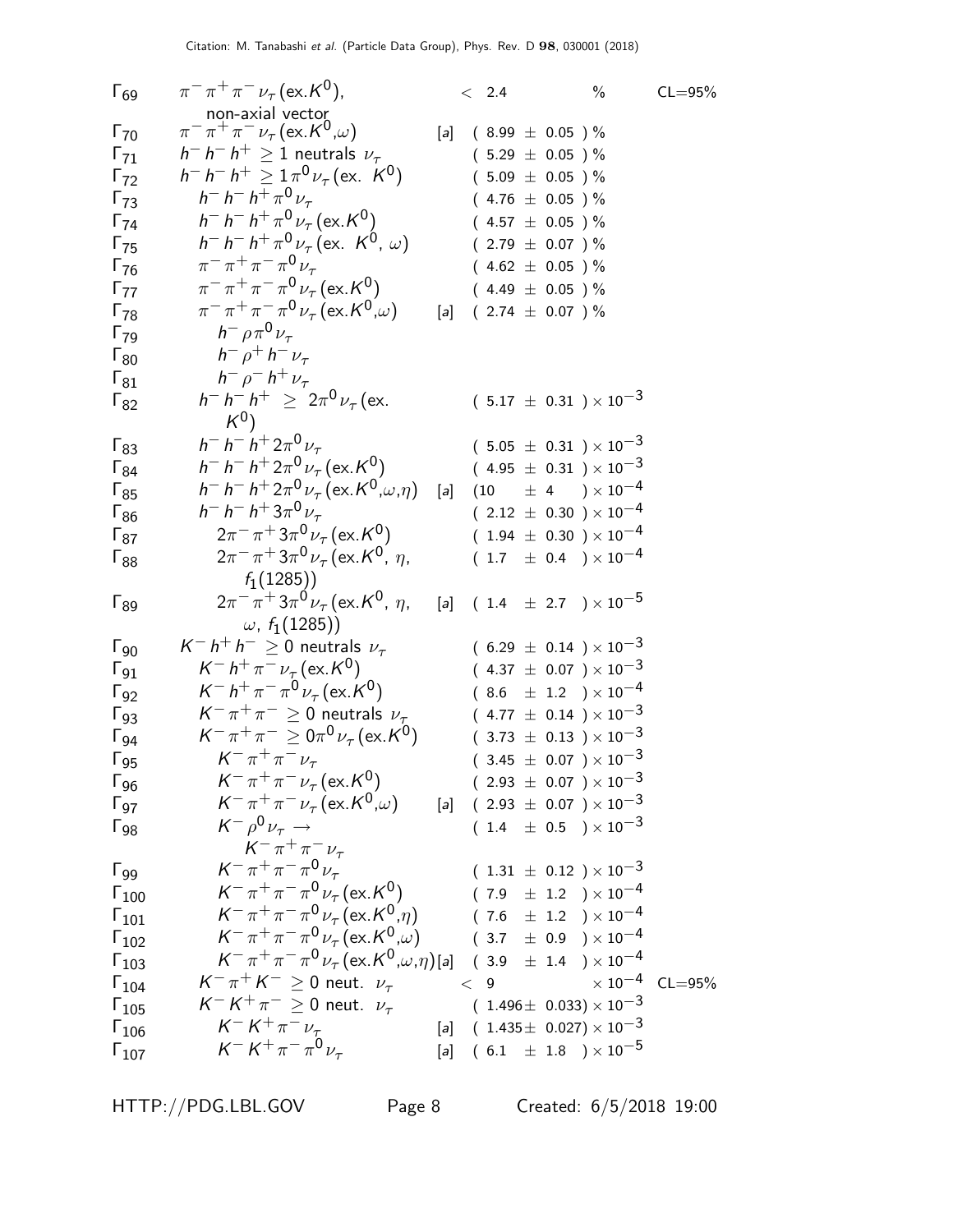| $\Gamma_{108}$ | $K^- K^+ K^- \nu_\tau$                                       |       | $(2.2 \pm 0.8) \times 10^{-5}$ S=5.4    |                                  |
|----------------|--------------------------------------------------------------|-------|-----------------------------------------|----------------------------------|
| $\Gamma_{109}$ | $K^- K^+ K^- \nu_\tau (\text{ex. } \phi)$                    | < 2.5 |                                         | $\times$ 10 $^{-6}$ CL=90%       |
| $\Gamma_{110}$ | $K^- K^+ K^- \pi^0 \nu_\tau$                                 | < 4.8 | $\times$ 10 $^{-6}$ $\,$ CL $=$ 90 $\%$ |                                  |
|                | $\Gamma_{111}$ $\pi^- K^+ \pi^- \geq 0$ neut. $\nu_\tau$     | < 2.5 |                                         | $\times$ 10 <sup>-3</sup> CL=95% |
|                | $\Gamma_{112}$ $e^{-}e^{-}e^{+}\overline{\nu}_{e}\nu_{\tau}$ |       | $(2.8\ \pm\ 1.5\ \ ) \times 10^{-5}$    |                                  |
|                | $\Gamma_{113}$ $\mu^- e^- e^+ \overline{\nu}_\mu \nu_\tau$   |       | $< 3.6$ $\times 10^{-5}$ CL=90%         |                                  |

# Modes with five charged particles

|                | $\Gamma_{114}$ $3h^-2h^+ \geq 0$ neutrals $\nu_{\tau}$                        | $(9.9 \pm 0.4) \times 10^{-4}$           |  |
|----------------|-------------------------------------------------------------------------------|------------------------------------------|--|
|                | (ex. $K^0$ $\rightarrow \pi^- \pi^+$ )                                        |                                          |  |
|                | $('5-prong")$                                                                 |                                          |  |
| $\Gamma_{115}$ | $3h^{-}2h^{+}\nu_{\tau}$ (ex. K <sup>0</sup> )                                | $(8.22 \pm 0.32) \times 10^{-4}$         |  |
| $\Gamma_{116}$ | $3\pi^{-}2\pi^{+}\nu_{\tau}$ (ex. $K^{0}$ , $\omega$ )                        | $(8.21 \pm 0.31) \times 10^{-4}$         |  |
| $\Gamma_{117}$ | $3\pi^{-}2\pi^{+}\nu_{\tau}$ (ex. K <sup>0</sup> , $\omega$ ,                 | $(7.69 \pm 0.30) \times 10^{-4}$<br>[a]  |  |
|                | $f_1(1285)$                                                                   |                                          |  |
| $\Gamma_{118}$ | $K^- 2\pi^- 2\pi^+ \nu_\tau (\text{ex. } K^0)$                                | [a] $(6 \pm 12) \times 10^{-7}$          |  |
| $\Gamma_{119}$ | $K^+ 3\pi^- \pi^+ \nu_\tau$                                                   | $< 5.0$ $\times 10^{-6}$ CL=90%          |  |
| $\Gamma_{120}$ | $K^+ K^- 2\pi^- \pi^+ \nu_\tau$                                               | $< 4.5$ $\times 10^{-7}$ CL=90%          |  |
| $\Gamma_{121}$ | $3h^{-} 2h^{+} \pi^{0} \nu_{\tau}$ (ex. K <sup>0</sup> )                      | $(1.64 \pm 0.11) \times 10^{-4}$         |  |
| $\Gamma_{122}$ | $3\pi^{-}2\pi^{+}\pi^{0}\nu_{\tau}$ (ex. K <sup>0</sup> )                     | $(1.62 \pm 0.11) \times 10^{-4}$         |  |
| $\Gamma_{123}$ | $3\pi^{-}2\pi^{+}\pi^{0}\nu_{\tau}$ (ex. K <sup>0</sup> , $\eta$ ,            | $(1.11 \pm 0.10) \times 10^{-4}$         |  |
|                | $f_1(1285)$                                                                   |                                          |  |
| $\Gamma_{124}$ | $3\pi^{-}2\pi^{+}\pi^{0}\nu_{\tau}$ (ex. K <sup>0</sup> , $\eta$ , $\omega$ , | [a] $(3.8 \pm 0.9) \times 10^{-5}$       |  |
|                | $f_1(1285)$                                                                   |                                          |  |
| $\Gamma_{125}$ | $K^- 2\pi^- 2\pi^+ \pi^0 \nu_\tau (\text{ex. } K^0)$                          | [a] $(1.1 \pm 0.6) \times 10^{-6}$       |  |
| $\Gamma_{126}$ | $K^+ 3\pi^- \pi^+ \pi^0 \nu_\tau$                                             | $\times 10^{-7}$ CL=90%<br>< 8           |  |
| $\Gamma_{127}$ | $3h^{-}2h^{+}2\pi^{0}\nu_{\tau}$                                              | $< 3.4 \times 10^{-6} \text{ CL} = 90\%$ |  |

# Miscellaneous other allowed modes

| $\Gamma_{128}$ $(5\pi)^{-1}$                                                                      | $(7.8 \pm 0.5) \times 10^{-3}$   |           |
|---------------------------------------------------------------------------------------------------|----------------------------------|-----------|
| $\Gamma_{129}$ 4h <sup>-</sup> 3h <sup>+</sup> $\geq$ 0 neutrals $\nu_{\tau}$                     | $< 3.0$ $\times 10^{-7}$ CL=90%  |           |
| $(''7-prong'')$                                                                                   |                                  |           |
| $\Gamma_{130}$ 4h <sup>-</sup> 3h <sup>+</sup> $\nu_{\tau}$                                       | $< 4.3 \times 10^{-7}$ CL=90%    |           |
| $\Gamma_{131}$ 4h <sup>-</sup> 3h <sup>+</sup> $\pi^{0}$ <sub>V<sup><math>\tau</math></sup></sub> | $< 2.5$ $\times 10^{-7}$ CL=90%  |           |
| $\Gamma_{132}$ $X^{-}$ $(S=-1)\nu_{\tau}$                                                         | $(2.92 \pm 0.04) \%$             |           |
| $\Gamma_{133}$ $K^*(892)^- \geq 0$ neutrals $\geq$                                                | $(1.42 \pm 0.18) \%$             | $S = 1.4$ |
| $0K_l^0\nu_\tau$                                                                                  |                                  |           |
| $\Gamma_{134}$ $K^*(892)^- \nu_{\tau}$                                                            | $(1.20 \pm 0.07) \%$             | $S = 1.8$ |
| $\Gamma_{135}$ $K^*(892)^- \nu_\tau \to \pi^- \overline{K^0} \nu_\tau$                            | $(7.83 \pm 0.26) \times 10^{-3}$ |           |
| $\Gamma_{136}$ $K^*(892)^0 K^- \geq 0$ neutrals $\nu_{\tau}$                                      | $(3.2 \pm 1.4) \times 10^{-3}$   |           |
| $\Gamma_{137}$ $K^*(892)^0 K^- \nu_\tau$                                                          | $(2.1 \pm 0.4) \times 10^{-3}$   |           |
| $\Gamma_{138}$ $\overline{K}$ *(892) <sup>0</sup> $\pi^- \geq 0$ neutrals $\nu_\tau$              | $(3.8 \pm 1.7) \times 10^{-3}$   |           |
| $\Gamma_{139}$ $\overline{K}$ *(892) <sup>0</sup> $\pi$ <sup>-</sup> $\nu_{\tau}$                 | $(2.2 \pm 0.5) \times 10^{-3}$   |           |
| $\Gamma_{140}$ $(\overline{K}^*(892)\pi)^{-1}\nu_{\tau} \rightarrow$                              | $(1.0 \pm 0.4) \times 10^{-3}$   |           |
| $\pi^{-} \overline{K}{}^{0} \pi^{0} \nu_{\tau}$                                                   |                                  |           |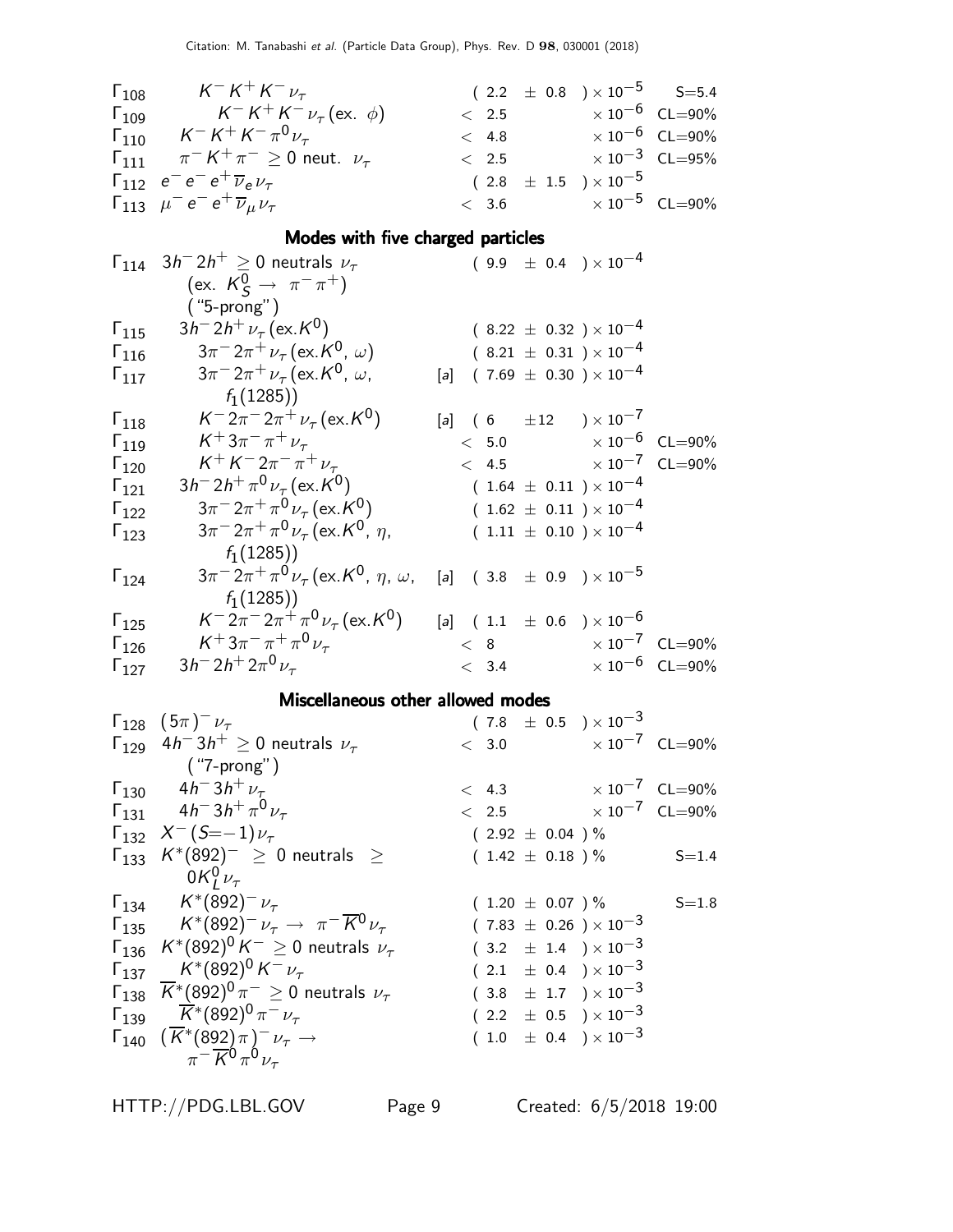$\Gamma_{141}$  K<sub>1</sub>(1270)<sup>-</sup>  $\nu_{\tau}$  $(4.7 \pm 1.1) \times 10^{-3}$  $\Gamma_{142}$  K<sub>1</sub>(1400)<sup>-</sup>  $\nu_{\tau}$  $(1.7 \pm 2.6) \times 10^{-3}$  S=1.7  $\Gamma_{143}$   $K^*(1410)^ \nu_{\tau}$  $(1.5 \tfrac{+1.4}{-1.0})$  $^+_{-}~^{1.4}_{1.0}~$   $)\times 10^{-3}$  $Γ_{144}$   $K_0^*$  $(1430)^- \nu_\tau$   $<$  5  $\times 10^{-4}$  CL=95%  $Γ_{145}$   $K_2^*$  $(1430)^{-}\nu_{\tau}$  < 3  $\times 10^{-3}$  CL=95%  $Γ<sub>146</sub> a<sub>0</sub>(980)<sup>-</sup> ≥ 0$  neutrals  $ν<sub>τ</sub>$  $<$  9.9  $\times 10^{-5}$  CL=95%  $\Gamma_{148}$   $\eta \pi^- \pi^0 \nu_\tau$  $[a]$  ( 1.39  $\pm$  0.07 )  $\times$  10<sup>-3</sup>  $Γ_{149}$   $ηπ<sup>-</sup> π<sup>0</sup>π<sup>0</sup>ν<sub>τ</sub>$  $[a]$  ( 1.9  $\pm$  0.4 ) × 10<sup>-4</sup>  $Γ_{150}$  η  $K^ \nu_{\tau}$  $[a]$  ( 1.55  $\pm$  0.08 ) × 10<sup>-4</sup>  $\Gamma_{151}$  η  $K^*(892)^ \nu_\tau$  $(\hskip.08in 1.38 \hskip.08in \pm \hskip.08in 0.15 \hskip.08in ) \times 10^{-4}$  $\Gamma_{152}$  η Κ<sup>-</sup> π<sup>0</sup>ν<sub>τ</sub>  $[a]$  ( 4.8  $\pm$  1.2 ) × 10<sup>-5</sup>  $\Gamma_{153}$   $η K^-_{27}π^0$  (non-K<sup>\*</sup>  $<$  3.5  $\times 10^{-5}$  CL=90%  $\Gamma_{154}$   $\eta \overline{K^0} \pi^- \nu_\tau$  $[a]$  ( 9.4  $\pm$  1.5 ) × 10<sup>-5</sup>  $\Gamma_{155}$   $\eta \overline{K^0} \pi^- \pi$  $< 5.0 \qquad \qquad \times 10^{-5} \quad {\sf CL}{=}90\% \nonumber \ < \; 9.0 \qquad \qquad \times 10^{-6} \quad {\sf CL}{=}90\%$  $Γ_{156}$  η $K^-K$  $< 9.0 \qquad \qquad \times 10^{-6} \quad {\sf CL}{=}90\% \nonumber \ < \ \ 3 \qquad \qquad \times 10^{-3} \quad {\sf CL}{=}90\%$  $\Gamma_{157}$   $\eta \pi^+ \pi^- \pi^- \ge 0$  neutrals  $\nu_{\tau}$   $\le 3$   $\times 10^{-3}$  CL=90%  $\mathsf{\Gamma}_{158}$   $\eta\pi^-\pi^+\pi^-\nu_\tau$  (ex.  $\mathsf{\kappa}^0$  $[a]$  ( 2.19  $\pm$  0.13 )  $\times$  10<sup>-4</sup>  $\Gamma_{159}$   $\eta \pi^- \pi^+ \pi^- \nu_\tau (\text{ex.} K^0, f_1(1285))$  (9.9  $\pm$  1.6 )  $\times$  10<sup>-5</sup>  $Γ_{160}$  η a<sub>1</sub>(1260)<sup>-</sup> ν<sub>τ</sub> → ηπ<sup>-</sup>ρ  $^{0}V_{\tau}$  < 3.9  $\times 10^{-4}$  CL=90%  $\Gamma_{161}$   $\eta \eta \pi^- \nu_{\tau}$   $\langle 7.4 \rangle$   $\times 10^{-6}$  CL=90%  $Γ_{162}$   $ηηπ<sup>-</sup>π<sup>0</sup>ν<sub>τ</sub>$  $^{0}V_{\tau}$   $\times$  2.0  $\times 10^{-4}$  CL=95%  $Γ_{163}$   $ηη$   $K^ \nu_\tau$  $-\nu_{\tau}$   $\times$  3.0  $\times 10^{-6}$  CL=90%  $\Gamma_{164}$  η'(958)π  $-\nu_{\tau}$   $\times$  4.0  $\times 10^{-6}$  CL=90%  $\Gamma_{165}$  η'(958) $\pi^{-} \pi^{0}$  $v_{\tau}$   $\times$  1.2  $\times$  10<sup>-5</sup> CL=90%  $\Gamma_{166}$  η $^{\prime}$ (958) $\kappa$  $-\nu_{\tau}$   $\times$  2.4  $\times 10^{-6}$  CL=90% Γ<sub>167</sub>  $\phi \pi^- \nu_\tau$  $(\phantom{-}3.4\phantom{0}\pm\phantom{0}0.6\phantom{0})\times 10^{-5}$  $\Gamma_{168}$   $\phi K^{-} \nu_{\tau}$  $[a]$  ( 4.4  $\pm$  1.6 ) × 10<sup>-5</sup>  $\Gamma_{169}$   $f_1(1285)\pi^ \nu_\tau$  $(\begin{array}{cc} 3.9 & \pm \end{array} \begin{array}{ll} \pm \end{array} \begin{array}{ll} 0.5 \end{array} )\times 10^{-4} \end{array} \begin{array}{ll} \text{S=1.9} \end{array}$  $\Gamma_{170}$   $f_1(1285) \pi^- \nu_\tau \to$  $\eta \pi^- \pi^+ \pi^- \nu_\tau$  $( \hspace{.1cm} 1.18 \hspace{.1cm} \pm \hspace{.1cm} 0.07 \hspace{.1cm} ) \times 10^{-4} \hspace{.6cm} \hspace{.6cm} S\hspace{-.1cm} = \hspace{-.1cm} 1.3$  $\Gamma_{171}$   $f_1(1285)\,\pi^-\,\nu_\tau\,\rightarrow\,3\pi^-\,2\pi^+\,\nu_\tau$  [a] (5.2  $\pm$  0.4 ) $\times\,10^{-5}$  $\Gamma_{172}$   $\pi(1300)^{-}\nu_{\tau} \rightarrow (\rho\pi)^{-}\nu_{\tau} \rightarrow$  < 1.0  $\times 10^{-4}$  CL=90%  $(3\pi)^-\nu_\tau$  $\Gamma_{173}$  π(1300)<sup>-</sup> ν<sub>τ</sub> →  $((\pi \pi)S$  – wave  $\pi)^{-} \nu_{\tau} \rightarrow$  $(3\pi)^-\nu_\tau$  $<$  1.9  $\times 10^{-4}$  CL=90%  $\mathsf{\Gamma}_{174}$   $h^-\omega\geq 0$  neutrals  $\nu_\tau$  $($  2.40  $\pm$  0.08  $)\,\%$  $\Gamma_{175}$   $h^- \omega \nu_{\tau}$  $(1.99 \pm 0.06)$ %  $\Gamma_{176}$   $\pi^{-} \omega \nu_{\tau}$  $[a]$  ( 1.95  $\pm$  0.06 ) %  $Γ_{177}$   $K^ \omega \nu_{\tau}$  $[a]$  ( 4.1  $\pm$  0.9 ) × 10<sup>-4</sup>  $\Gamma_{178}$   $h^-$  ωπ<sup>0</sup> ν<sub>τ</sub>  $[a]$  ( 4.1  $\pm$  0.4 )  $\times$  10<sup>-3</sup>  $\Gamma_{179}$   $h^-$  ω $2\pi^0$   $\nu_\tau$  $(1.4 \pm 0.5) \times 10^{-4}$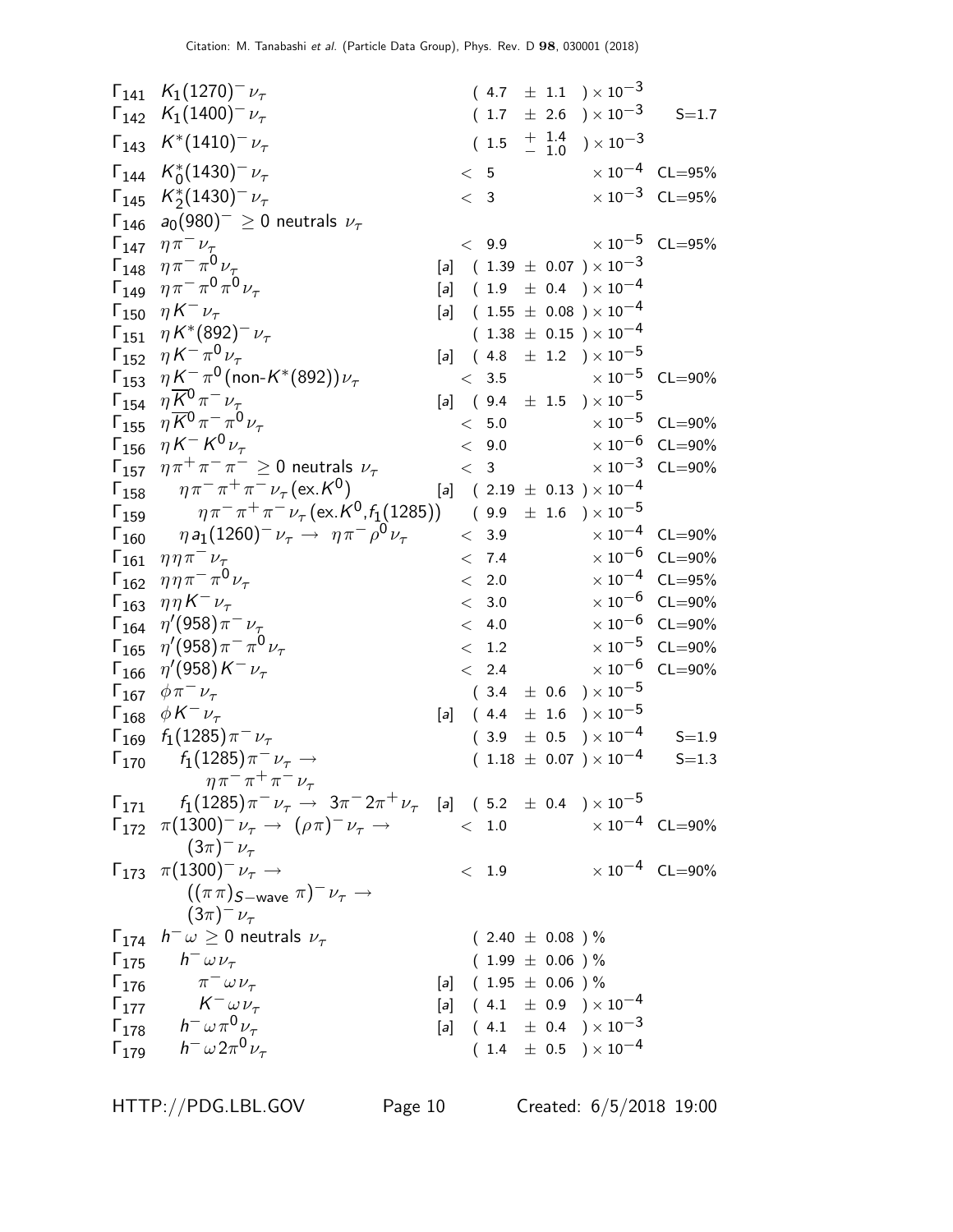| $\Gamma_{180}$ $\pi^{-} \omega 2 \pi^{0} \nu_{\tau}$                   | [a] $(7.1 \pm 1.6) \times 10^{-5}$       |  |
|------------------------------------------------------------------------|------------------------------------------|--|
| $\Gamma_{181}$ $h^- 2\omega \nu_\tau$                                  | $< 5.4 \times 10^{-7} \text{ CL} = 90\%$ |  |
| $\Gamma_{182}$ $2h^- h^+ \omega \nu_{\tau}$                            | $(1.20 \pm 0.22) \times 10^{-4}$         |  |
| $\Gamma_{183}$ $2\pi^{-} \pi^{+} \omega \nu_{\tau} (\text{ex. K}^{0})$ | [a] $(8.4 \pm 0.6) \times 10^{-5}$       |  |

# Lepton Family number (LF), Lepton number (L), or Baryon number  $(B)$  violating modes

L means lepton number violation (e.g.  $\tau^-\,\rightarrow\,\,e^+\pi^-\pi^-)$ . Following common usage, LF means lepton family violation and not lepton number violation (e.g.  $\tau^- \to e^- \pi^+ \pi^-$ ). B means baryon number violation.

| $e^ \gamma$                              | LF                                                                                                                                                                                                                                                                                                                                                    |                         | 3.3     | $\times$ $10^{-8}$                                                                         | $CL = 90\%$                                                                                                                                                                                                                                   |
|------------------------------------------|-------------------------------------------------------------------------------------------------------------------------------------------------------------------------------------------------------------------------------------------------------------------------------------------------------------------------------------------------------|-------------------------|---------|--------------------------------------------------------------------------------------------|-----------------------------------------------------------------------------------------------------------------------------------------------------------------------------------------------------------------------------------------------|
| $\mu^-\gamma$                            | LF                                                                                                                                                                                                                                                                                                                                                    |                         | 4.4     |                                                                                            | $CL = 90\%$                                                                                                                                                                                                                                   |
|                                          | LF                                                                                                                                                                                                                                                                                                                                                    |                         | 8.0     |                                                                                            | $CL = 90\%$                                                                                                                                                                                                                                   |
|                                          | $L\digamma$                                                                                                                                                                                                                                                                                                                                           | $\lt$                   | $1.1\,$ |                                                                                            | $CL = 90\%$                                                                                                                                                                                                                                   |
| $e^- K_S^0$                              | LF                                                                                                                                                                                                                                                                                                                                                    | $\lt$                   | 2.6     |                                                                                            | $CL = 90\%$                                                                                                                                                                                                                                   |
|                                          | LF                                                                                                                                                                                                                                                                                                                                                    | $\lt$                   | 2.3     | $\times\,10^{-8}$                                                                          | $CL = 90\%$                                                                                                                                                                                                                                   |
| $e^-\eta$                                | LF                                                                                                                                                                                                                                                                                                                                                    | $\lt$                   | 9.2     |                                                                                            | $CL = 90\%$                                                                                                                                                                                                                                   |
| $\mu^-\eta$                              | LF                                                                                                                                                                                                                                                                                                                                                    | $\lt$                   | 6.5     |                                                                                            | $CL = 90\%$                                                                                                                                                                                                                                   |
|                                          | LF                                                                                                                                                                                                                                                                                                                                                    | $\lt$                   | 1.8     |                                                                                            | $CL = 90\%$                                                                                                                                                                                                                                   |
|                                          | LF                                                                                                                                                                                                                                                                                                                                                    | $\lt$                   | 1.2     | $\times\,10^{-8}$                                                                          | $CL = 90\%$                                                                                                                                                                                                                                   |
| $e^ \omega$                              | LF                                                                                                                                                                                                                                                                                                                                                    |                         | 4.8     | $\times$ 10 $^{-8}$                                                                        | $CL = 90\%$                                                                                                                                                                                                                                   |
| $\mu^-\omega$                            | LF                                                                                                                                                                                                                                                                                                                                                    |                         | 4.7     | $\times$ 10 $^{-8}$                                                                        | $CL = 90\%$                                                                                                                                                                                                                                   |
| $e^- K^{*}(892)^{0}$                     | LF                                                                                                                                                                                                                                                                                                                                                    |                         | 3.2     | $\times$ 10 $^{-8}$                                                                        | $CL = 90\%$                                                                                                                                                                                                                                   |
|                                          | LF                                                                                                                                                                                                                                                                                                                                                    | $\lt$                   | 5.9     | $\times$ 10 $^{-8}$                                                                        | $CL = 90\%$                                                                                                                                                                                                                                   |
| $e^{-} \overline{K}$ *(892) <sup>0</sup> | LF                                                                                                                                                                                                                                                                                                                                                    | $\lt$                   | 3.4     | $\times\,10^{-8}$                                                                          | $CL = 90\%$                                                                                                                                                                                                                                   |
|                                          | LF                                                                                                                                                                                                                                                                                                                                                    | $\lt$                   | 7.0     | $\times\,10^{-8}$                                                                          | $CL = 90\%$                                                                                                                                                                                                                                   |
|                                          | LF                                                                                                                                                                                                                                                                                                                                                    | $\lt$                   | 1.6     | $\times\,10^{-7}$                                                                          | $CL = 90\%$                                                                                                                                                                                                                                   |
| $\mu^{-} \eta' (958)$                    | LF                                                                                                                                                                                                                                                                                                                                                    | $\lt$                   | 1.3     | $\times\,10^{-7}$                                                                          | $CL = 90\%$                                                                                                                                                                                                                                   |
|                                          | LF                                                                                                                                                                                                                                                                                                                                                    | $\lt$                   | 3.2     |                                                                                            | $CL = 90\%$                                                                                                                                                                                                                                   |
|                                          | LF                                                                                                                                                                                                                                                                                                                                                    | $\lt$                   | 3.4     | $\times\,10^{-8}$                                                                          | $CL = 90\%$                                                                                                                                                                                                                                   |
| $e^ \phi$                                | LF                                                                                                                                                                                                                                                                                                                                                    | $\overline{\mathbf{<}}$ | 3.1     | $\times$ 10 $^{-8}$                                                                        | $CL = 90\%$                                                                                                                                                                                                                                   |
| $\mu^- \phi$                             | LF                                                                                                                                                                                                                                                                                                                                                    | $\lt$                   | 8.4     | $\times$ 10 $^{-8}$                                                                        | $CL = 90\%$                                                                                                                                                                                                                                   |
| $e^-e^+e^-$                              | LF                                                                                                                                                                                                                                                                                                                                                    |                         | 2.7     | $\times$ 10 $^{-8}$                                                                        | $CL = 90\%$                                                                                                                                                                                                                                   |
|                                          | LF                                                                                                                                                                                                                                                                                                                                                    |                         | 2.7     | $\times$ 10 $^{-8}$                                                                        | $CL = 90\%$                                                                                                                                                                                                                                   |
|                                          | LF                                                                                                                                                                                                                                                                                                                                                    | $\lt$                   | $1.7\,$ |                                                                                            | $CL = 90\%$                                                                                                                                                                                                                                   |
| $\mu^{-} e^{+} e^{-}$                    | LF                                                                                                                                                                                                                                                                                                                                                    | $\lt$                   | $1.8\,$ |                                                                                            | $CL = 90\%$                                                                                                                                                                                                                                   |
| $\mu^+ e^- e^-$                          | LF                                                                                                                                                                                                                                                                                                                                                    | $\lt$                   | 1.5     | $\times\,10^{-8}$                                                                          | $CL = 90\%$                                                                                                                                                                                                                                   |
| $\mu^{-} \mu^{+} \mu^{-}$                | LF                                                                                                                                                                                                                                                                                                                                                    | $\lt$                   | $2.1\,$ | $\times$ 10 $^{-8}$                                                                        | $CL = 90\%$                                                                                                                                                                                                                                   |
| $e^- \pi^+ \pi^-$                        | LF                                                                                                                                                                                                                                                                                                                                                    | $\lt$                   | 2.3     | $\times\,10^{-8}$                                                                          | $CL = 90\%$                                                                                                                                                                                                                                   |
| $e^+ \pi^- \pi^-$                        | L                                                                                                                                                                                                                                                                                                                                                     | $\lt$                   | 2.0     | $\times$ 10 $^{-8}$                                                                        | $CL = 90\%$                                                                                                                                                                                                                                   |
| $\mu^{-} \pi^{+} \pi^{-}$                | LF                                                                                                                                                                                                                                                                                                                                                    | $\lt$                   | 2.1     |                                                                                            | $CL = 90\%$                                                                                                                                                                                                                                   |
| $\mu^+ \pi^- \pi^-$                      | L                                                                                                                                                                                                                                                                                                                                                     |                         | 3.9     | $\times\,10^{-8}$                                                                          | $CL = 90\%$                                                                                                                                                                                                                                   |
| $e^- \pi^+ K^-$                          | LF                                                                                                                                                                                                                                                                                                                                                    | $\lt$                   | 3.7     | $\times$ 10 $^{-8}$                                                                        | $CL = 90\%$                                                                                                                                                                                                                                   |
| $e^- \pi^- K^+$                          | LF                                                                                                                                                                                                                                                                                                                                                    |                         | 3.1     | $\times\,10^{-8}$                                                                          | $CL = 90\%$                                                                                                                                                                                                                                   |
|                                          | $e^{-\pi^{0}}$<br>$\mu^-\pi^0$<br>$\mu^- K^{\bar{0}}_S$<br>$e^ \rho^0$<br>$\mu^- \rho^0$<br>$\mu^- K^{*}(892)^{0}$<br>$\mu^{-}\overline{K}^{*}(892)^{0}$<br>$e^ \eta'$ (958)<br>$e^- f_0(980) \rightarrow e^- \pi^+ \pi^-$<br>$\mu^{-} \pi^{+} \pi^{-}$<br>$\mu^-$ f <sub>0</sub> (980) $\rightarrow$<br>$e^{-} \mu^{+} \mu^{-}$<br>$e^+ \mu^- \mu^-$ |                         |         | $\lt$<br>$\leq$<br>$\leq$<br>$\lt$<br>$\leq$<br>$\lt$<br>$\lt$<br>$\lt$<br>$\lt$<br>$\leq$ | $\times$ $10^{-8}$<br>$\times$ 10 $^{-8}$<br>$\times$ 10 $^{-7}$<br>$\times\,10^{-8}$<br>$\times$ 10 $^{-8}$<br>$\times$ $10^{-8}$<br>$\times\,10^{-8}$<br>$\times$ 10 $^{-8}$<br>$\times\,10^{-8}$<br>$\times\,10^{-8}$<br>$\times\,10^{-8}$ |

HTTP://PDG.LBL.GOV Page 11 Created: 6/5/2018 19:00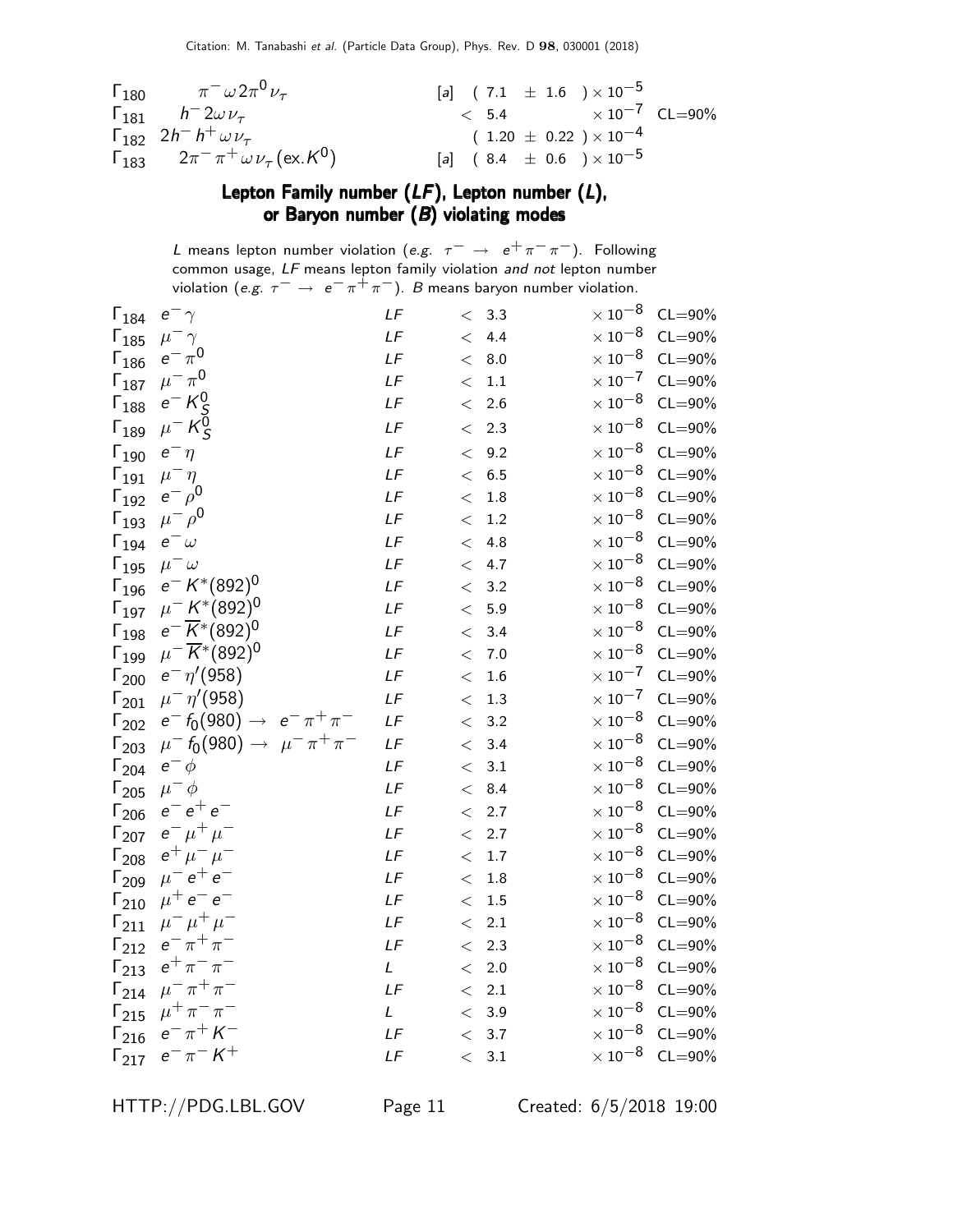| $\Gamma_{218}$          | $e^+\pi^-$ K $^-$                       | L            |           | < 3.2 | $\times$ 10 $^{-8}$ | $CL = 90\%$                      |
|-------------------------|-----------------------------------------|--------------|-----------|-------|---------------------|----------------------------------|
| $\mathsf{\Gamma}_{219}$ | $e^- K^0_S K^0_S$                       | LF           |           | < 7.1 | $\times$ 10 $^{-8}$ | $CL = 90\%$                      |
| $\Gamma_{220}$          | $e^- K^+ K^-$                           | LF           |           | < 3.4 | $\times$ 10 $^{-8}$ | $CL = 90\%$                      |
| $\mathsf{\Gamma}_{221}$ | $e^{+}$ K $^{-}$ K $^{-}$               | $\mathsf{L}$ |           | < 3.3 | $\times$ 10 $^{-8}$ | $CL = 90\%$                      |
| $\Gamma_{222}$          | $\mu^{-} \pi^{+} K^{-}$                 | LF           |           | < 8.6 | $\times$ 10 $^{-8}$ | $CL = 90\%$                      |
|                         | $\Gamma_{223}$ $\mu^- \pi^- K^+$        | LF           |           | < 4.5 | $\times$ 10 $^{-8}$ | $CL = 90\%$                      |
| $\Gamma_{224}$          | $\mu^{+} \pi^{-} K^{-}$                 | L            |           | < 4.8 | $\times$ 10 $^{-8}$ | $CL = 90\%$                      |
| $\Gamma_{225}$          | $\mu^- K^0_S K^0_S$                     | LF           |           | < 8.0 | $\times$ 10 $^{-8}$ | $CL = 90\%$                      |
|                         | $\Gamma_{226}$ $\mu^- K^+ K^-$          | LF           |           | < 4.4 | $\times$ 10 $^{-8}$ | $CL = 90\%$                      |
| $\Gamma_{227}$          | $\mu^{+}$ K <sup>-</sup> K <sup>-</sup> | L            |           | < 4.7 | $\times$ 10 $^{-8}$ | $CL = 90\%$                      |
| $\Gamma_{228}$          | $e^-\pi^0\pi^0$                         | LF           |           | < 6.5 | $\times$ 10 $^{-6}$ | $CL = 90\%$                      |
| $\Gamma_{229}$          | $\mu^{-} \pi^{0} \pi^{0}$               | LF           |           | < 1.4 | $\times$ 10 $^{-5}$ | $CL = 90\%$                      |
| $\Gamma_{230}$          | $e^-\eta\eta$                           | LF           |           | < 3.5 | $\times$ 10 $^{-5}$ | $CL = 90\%$                      |
| $\Gamma_{231}$          | $\mu^-\eta\eta$                         | LF           |           | < 6.0 | $\times$ 10 $^{-5}$ | $CL = 90\%$                      |
| $\Gamma_{232}$          | $e^-\pi^0\eta$                          | LF           |           | < 2.4 | $\times$ 10 $^{-5}$ | $CL = 90\%$                      |
| $\Gamma_{233}$          | $\mu^{-} \pi^{0} \eta$                  | LF           |           | < 2.2 | $\times$ 10 $^{-5}$ | $CL = 90\%$                      |
| $\Gamma_{234}$          | $p\mu^-\mu^-$                           | L, B         |           | < 4.4 | $\times$ 10 $^{-7}$ | $CL = 90\%$                      |
| $\Gamma_{235}$          | $\overline{p}\mu^+\mu^-$                | L, B         |           | < 3.3 | $\times\,10^{-7}$   | $CL = 90\%$                      |
| $\Gamma_{236}$          | $\overline{p}\gamma$                    | L, B         |           | < 3.5 | $\times$ 10 $^{-6}$ | $CL = 90\%$                      |
| $\Gamma_{237}$          | $\overline{p}\pi^0$                     | L, B         |           | < 1.5 | $\times$ 10 $^{-5}$ | $CL = 90\%$                      |
| $\Gamma_{238}$          | $\overline{p}2\pi^0$                    | L, B         |           | < 3.3 | $\times$ 10 $^{-5}$ | $CL = 90\%$                      |
| $\Gamma_{239}$          | $\overline{p}\eta$                      | L, B         |           | < 8.9 | $\times$ 10 $^{-6}$ | $CL = 90\%$                      |
| $\Gamma_{240}$          | $\overline{p}\pi^0\eta$                 | L, B         |           | < 2.7 | $\times$ 10 $^{-5}$ | $CL = 90\%$                      |
| $\Gamma_{241}$          | $\Lambda \pi^-$                         | L, B         |           | < 7.2 | $\times$ 10 $^{-8}$ | $CL = 90\%$                      |
| $\Gamma_{242}$          | $\Lambda\pi^-$                          | L, B         |           | < 1.4 |                     | $\times 10^{-7}$ CL=90%          |
| $\Gamma_{243}$          | $e^-$ light boson                       | LF           |           | < 2.7 | $\times$ 10 $^{-3}$ | $CL = 95%$                       |
| $\Gamma_{244}$          | $\mu$ <sup>-</sup> light boson          | LF           | $\,<\,$ 5 |       |                     | $\times$ 10 <sup>-3</sup> CL=95% |

[a] Basis mode for the  $\tau$ .

[b] See the Particle Listings below for the energy limits used in this measurement.

# CONSTRAINED FIT INFORMATION

An overall fit to 85 branching ratios uses 169 measurements and one constraint to determine 46 parameters. The overall fit has a  $\chi^2=1$ 34.9 for 124 degrees of freedom.

The following off-diagonal array elements are the correlation coefficients  $\left<\delta x_i\delta x_j\right>$ /( $\delta x_i\cdot\delta x_j$ ), in percent, from the fit to the branching fractions,  $x_i$   $\equiv$  $Γ_i/Γ_{total}.$ 

HTTP://PDG.LBL.GOV Page 12 Created: 6/5/2018 19:00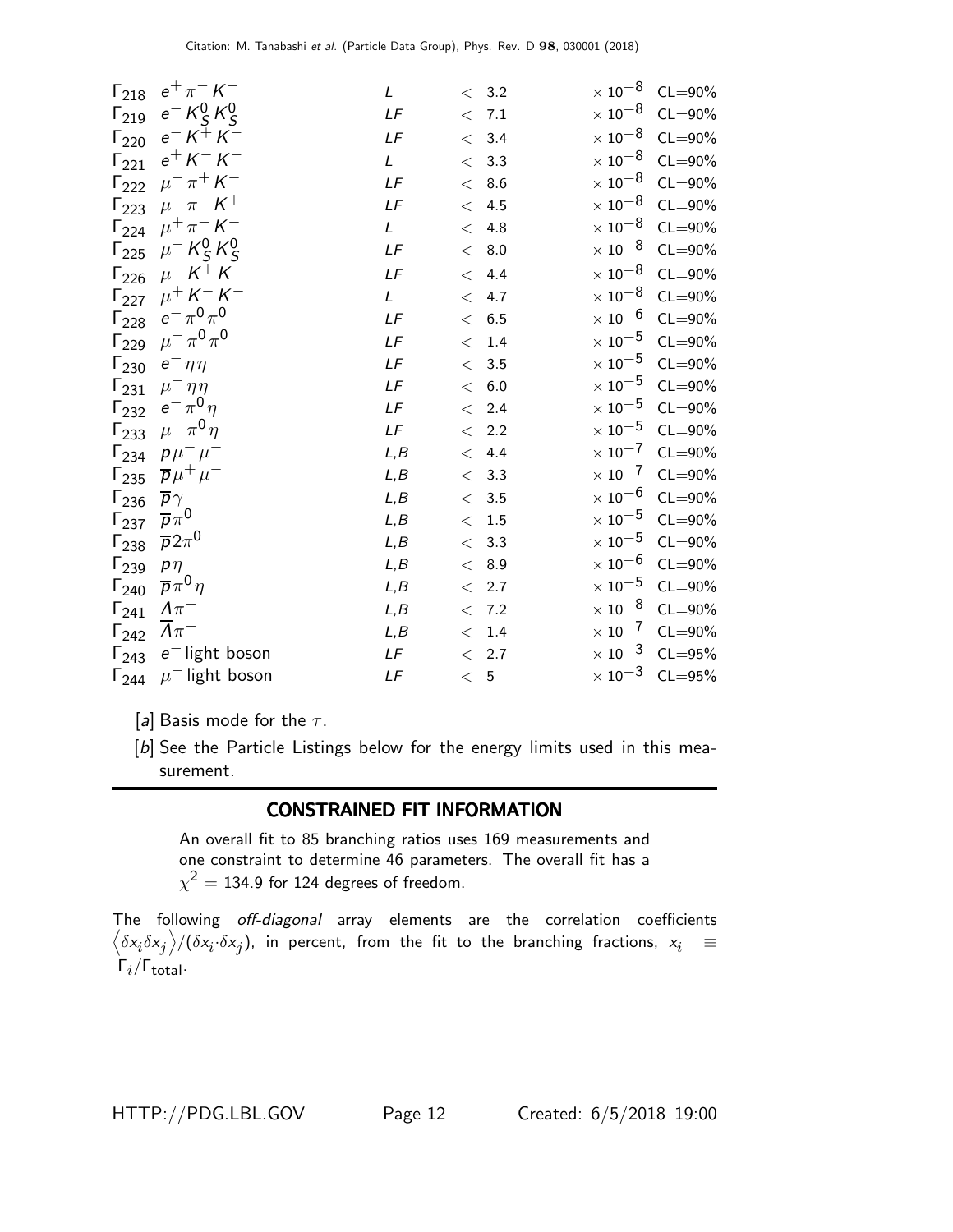| $x_{5}$       | 18                          |                  |                             |                       |                       |                  |                          |                                      |                         |                  |
|---------------|-----------------------------|------------------|-----------------------------|-----------------------|-----------------------|------------------|--------------------------|--------------------------------------|-------------------------|------------------|
| $x_{9}$       | $\overline{2}$              | $-1$             |                             |                       |                       |                  |                          |                                      |                         |                  |
| $x_{10}$      | 3                           | $\overline{4}$   | 5                           |                       |                       |                  |                          |                                      |                         |                  |
| $x_{14}$      | $-18\,$                     | $-19$            | $-17$                       | $-5$                  |                       |                  |                          |                                      |                         |                  |
| $x_{16}$      | $-1\,$                      | $-1$             | $\mathbf{1}$                | $-2$                  | $-9$                  |                  |                          |                                      |                         |                  |
| $x_{20}$      | $-11$                       | $-11$            | $-14$                       | $-4$                  | $-46$                 | $-1$             |                          |                                      |                         |                  |
| $x_{23}$      | $-1$                        | $\boldsymbol{0}$ | $-2$                        | $-3$                  | $-1$                  | $-14$            | $-10\,$                  |                                      |                         |                  |
| $x_{27}$      | $-6$                        | $-5$             | $-10\,$                     | $-1$                  | $\boldsymbol{0}$      | $\boldsymbol{0}$ | $-39$                    | $\mathbf 1$                          |                         |                  |
| $x_{28}$      | $-1$                        | $-1$             | $-1\,$                      | $-2$                  | $\boldsymbol{0}$      | $-13$            | $-3$                     | $-23$                                | $-11$                   |                  |
| $x_{30}$      | $-4$                        | $-4$             | $-11$                       | $-1$                  | $-9$                  | $\boldsymbol{0}$ | $\overline{7}$           | $-2$                                 | $-44$                   | $\overline{2}$   |
| $x_{36}$      | $-2$                        | $-2$             | $-3$                        | $-1$                  | $-1$                  | 0                | $-2$                     | $\boldsymbol{0}$                     | $-1\,$                  | $\pmb{0}$        |
| $x_{38}$      | $\boldsymbol{0}$            | $\pmb{0}$        | $\boldsymbol{0}$            | $\boldsymbol{0}$      | $\boldsymbol{0}$      | $-2$             | $\boldsymbol{0}$         | $-3$                                 | $\boldsymbol{0}$        | $-3$             |
| $x_{41}$      | $-2$                        | $-2$             | $-2$                        | $-1$                  | $-1$                  | $\boldsymbol{0}$ | $-2$                     | $\pmb{0}$                            | $-1$                    | $\pmb{0}$        |
| $x_{43}$      | $-1$                        | $-1$             | $-1$                        | $-1$                  | $\boldsymbol{0}$      | $-3$             | $\boldsymbol{0}$         | $-5$                                 | $\boldsymbol{0}$        | $-5$             |
| $x_{45}$      | $-5$                        | $-5$             | $-5$                        | $-2$                  | $-3$                  | $-1$             | $-5$                     | $-2$                                 | $-1$                    | $-2$             |
| $x_{48}$      | $\boldsymbol{0}$            | $\boldsymbol{0}$ | $\boldsymbol{0}$            | $\boldsymbol{0}$      | $\boldsymbol{0}$      | $\boldsymbol{0}$ | $\boldsymbol{0}$         | $\boldsymbol{0}$                     | $\boldsymbol{0}$        | $\boldsymbol{0}$ |
| $x_{49}$      | $-5$                        | $-5$             | $-5$                        | $-2$                  | $-3$                  | $-1$             | $-5$                     | $-2$                                 | $-1$                    | $-2$             |
| $x_{52}$      | $\pmb{0}$                   | $\pmb{0}$        | $\boldsymbol{0}$            | $\boldsymbol{0}$      | $\boldsymbol{0}$      | $\boldsymbol{0}$ | $\boldsymbol{0}$         | $-1$                                 | $\boldsymbol{0}$        | $-1$             |
| $x_{56}$      | $-2$                        | $-2$             | $-2$                        | $-1$                  | $-1$                  | $-1\,$           | $-2$                     | $-1$                                 | $-1\,$                  | $-1$             |
| $x_{61}$      | $-5$                        | $-5$             | $-5$                        | $-2$                  | $-3$                  | $-1$             | $-4$                     | $-2$                                 | $-1$                    | $-2$             |
| $x_{70}$      | $-7$                        | $-9$             | $\overline{\mathbf{4}}$     | $-2$                  | $-6$                  | 3                | $-12$                    | $-2$                                 | $-7$                    | $-1$             |
| $x_{78}$      | $-4$                        | $-4$             | $-5$                        | $\boldsymbol{0}$      | $-9$                  | 0                | $\mathbf 1$              | $\mathbf 1$                          | $-1$                    | $\mathbf 1$      |
| $x_{85}$      | $\boldsymbol{0}$            | $\boldsymbol{0}$ | $-2$                        | 0                     | $-2$                  | $\pmb{0}$        | $\boldsymbol{0}$         | $\boldsymbol{0}$                     | $\overline{2}$          | $\pmb{0}$        |
| $x_{89}$      | $\boldsymbol{0}$            | $\pmb{0}$        | $\boldsymbol{0}$            | $\boldsymbol{0}$      | $\boldsymbol{0}$      | $\boldsymbol{0}$ | $\boldsymbol{0}$         | $\boldsymbol{0}$                     | $\boldsymbol{0}$        | $\pmb{0}$        |
| $x_{97}$      | $-2$                        | $-2$             | $-1\,$                      | $-1$                  | $-1$                  | $-1$             | $-4$                     | $-1$                                 | $-2$                    | $-1$             |
| $x_{103}$     | $\mathbf 1$                 | $\mathbf 1$      | $\pmb{0}$                   | $-1$                  | $\mathbf 1$           | $^{\rm -1}$      | $-1$                     | $-1$                                 | $\boldsymbol{0}$        | $-1$             |
| $x_{106}$     | $-2$                        | $-2$             | 2                           | $-1$                  | $-1$                  | $\mathbf{2}$     | $-2$                     | $-1$                                 | $-1$                    | $^{-1}$          |
| $x_{107}$     | $\boldsymbol{0}$            | $\boldsymbol{0}$ | $\boldsymbol{0}$            | 0                     | $\boldsymbol{0}$      | $\boldsymbol{0}$ | $\boldsymbol{0}$         | $\boldsymbol{0}$                     | $\boldsymbol{0}$        | $\pmb{0}$        |
| $x_{117}$     | $-1$                        | $\boldsymbol{0}$ | $\boldsymbol{0}$            | 0                     | $\pmb{0}$             | $\pmb{0}$        | $-1$                     | $\boldsymbol{0}$                     | $-1$                    | $\pmb{0}$        |
| $x_{118}$     | $\boldsymbol{0}$            | 0                | 0                           | 0                     | $\boldsymbol{0}$      | 0                | $\boldsymbol{0}$         | 0                                    | $\boldsymbol{0}$        | 0                |
| $x_{124}$     | $\boldsymbol{0}$            | 0                | $\pmb{0}$                   | 0                     | $\boldsymbol{0}$      | $\boldsymbol{0}$ | $\boldsymbol{0}$         | $\pmb{0}$                            | $\boldsymbol{0}$        | $\boldsymbol{0}$ |
| $x_{125}$     | $\boldsymbol{0}$            | $\boldsymbol{0}$ | $\boldsymbol{0}$            | $\boldsymbol{0}$      | $\pmb{0}$             | $\pmb{0}$        | $\boldsymbol{0}$         | $\boldsymbol{0}$                     | $\pmb{0}$               | $\pmb{0}$        |
| $x_{148}$     | $^{-1}$                     | $^{-1}$          | $^{-1}$                     | $\boldsymbol{0}$      | $^{-1}$               | 0                | $-2$                     | $^{-1}$                              | 0                       | $^{-1}$          |
| $x_{149}$     | $-1$                        | $-1$             | $-1$                        | 0                     | $\pmb{0}$             | 0                | $-1$                     | $\boldsymbol{0}$                     | $\mathbf 0$             | 0                |
| $x_{150}$     | $\boldsymbol{0}$            | 0                | $\boldsymbol{0}$            | 0                     | 0                     | 0                | $\boldsymbol{0}$         | $-1$                                 | 0                       | $^{-1}$          |
| $x_{152}$     | 0<br>$\mathbf 0$            | 0<br>0           | 0<br>0                      | 0                     | 0                     | 0<br>0           | 0<br>0                   | $\boldsymbol{0}$                     | 0<br>0                  | 0                |
| $x_{154}$     |                             |                  |                             | 0                     | 0                     |                  |                          | 0                                    |                         | 0                |
| $x_{158}$     | $-1$<br>$\boldsymbol{0}$    | $^{-1}$          | $^{-1}$<br>$\boldsymbol{0}$ | 0<br>0                | 0                     | 0<br>0           | $-1$<br>$\boldsymbol{0}$ | 0                                    | 0<br>0                  | 0                |
| $x_{168}$     | 0                           | $\pmb{0}$<br>0   | 0                           | 0                     | 0<br>0                | $\boldsymbol{0}$ |                          | 0<br>0                               | 0                       | 0<br>$\mathbf 0$ |
| $x_{171}$     | -3                          | $^{-3}$          | $-3$                        | $^{-1}$               | $-4$                  | $-1$             | $^{-1}$<br>$^{-1}$       |                                      | $^{-1}$                 | 0                |
| $x_{176}$     | $\boldsymbol{0}$            | $\boldsymbol{0}$ | $\mathbf 0$                 | $\boldsymbol{0}$      | $\boldsymbol{0}$      | $\boldsymbol{0}$ | $\boldsymbol{0}$         | 0<br>0                               | $\mathbf 0$             | 0                |
| $x_{\rm 177}$ | $-2$                        | $-2$             |                             | $-1$                  | $^{-3}$               | 0                | $^{-2}$                  |                                      | $\overline{c}$          |                  |
| $x_{178}$     |                             |                  | $-5$                        |                       |                       |                  |                          | $^{-1}$                              |                         | $^{-1}$          |
| $x_{180}$     | $\boldsymbol{0}$<br>$^{-1}$ | $\pmb{0}$<br>0   | $\pmb{0}$<br>0              | $\boldsymbol{0}$<br>0 | $\boldsymbol{0}$<br>0 | 0<br>0           | $\boldsymbol{0}$<br>$-1$ | $\boldsymbol{0}$<br>$\boldsymbol{0}$ | 0<br>0                  | 0<br>0           |
| $x_{183}$     |                             |                  |                             |                       |                       |                  |                          |                                      |                         |                  |
|               | $x_3$                       | $x_{5}$          | X9                          | $x_{10}$              | $x_{14}$              | $x_{16}$         | $x_{20}$                 | $x_{23}$                             | $x_{27}$                | $x_{28}$         |
|               | HTTP://PDG.LBL.GOV          |                  |                             |                       | Page 13               |                  |                          |                                      | Created: 6/5/2018 19:00 |                  |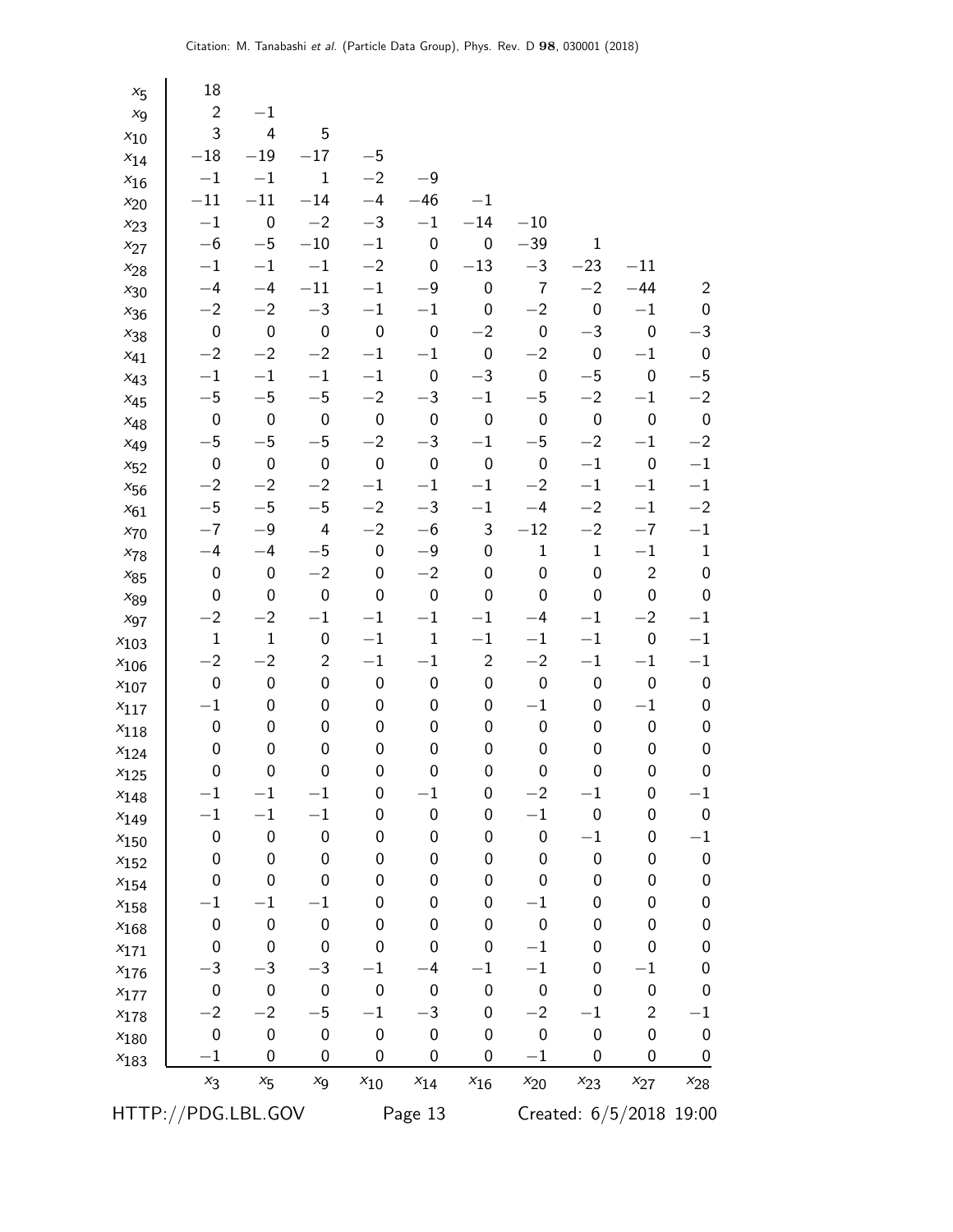| $x_{36}$  | 0              |                  |                  |                  |                  |                  |                  |                  |                  |                  |
|-----------|----------------|------------------|------------------|------------------|------------------|------------------|------------------|------------------|------------------|------------------|
| $x_{38}$  | 0              | $-22$            |                  |                  |                  |                  |                  |                  |                  |                  |
| $x_{41}$  | 0              | $-13$            | 4                |                  |                  |                  |                  |                  |                  |                  |
| $x_{43}$  | 0              | $\overline{2}$   | $-21$            | $-20$            |                  |                  |                  |                  |                  |                  |
| $x_{45}$  | 0              | $-3$             | $\mathbf 0$      | $-6$             | $\pmb{0}$        |                  |                  |                  |                  |                  |
| $x_{48}$  | 0              | $-1$             | $\mathbf 1$      | $-4$             | $\mathbf 1$      | 0                |                  |                  |                  |                  |
| $x_{49}$  | 0              | $-5$             | 0                | $-4$             | $-1$             | $-10$            | $\boldsymbol{0}$ |                  |                  |                  |
| $x_{52}$  | 0              | $\boldsymbol{0}$ | 7                | $\boldsymbol{0}$ | 5                | $\boldsymbol{0}$ | $-7$             | 0                |                  |                  |
| $x_{56}$  | 0              | $-2$             | 0                | $-2$             | $-1$             | $-4$             | $\boldsymbol{0}$ | $-\bf{8}$        | 0                |                  |
| $x_{61}$  | 0              | $-2$             | 0                | $-2$             | $\pmb{0}$        | $-4$             | $\boldsymbol{0}$ | $-4$             | 0                | $^{-2}$          |
| $x_{70}$  | 5              | $-2$             | 0                | $-1$             | $\boldsymbol{0}$ | $-4$             | $\mathbf 1$      | $-4$             | 0                | $-2$             |
| $x_{78}$  | 3              | $\mathbf 1$      | $\boldsymbol{0}$ | $\mathbf{1}$     | $\boldsymbol{0}$ | $\mathbf{2}$     | $\boldsymbol{0}$ | $\overline{c}$   | $\boldsymbol{0}$ | $\mathbf 1$      |
| $x_{85}$  | $\overline{c}$ | 0                | $\pmb{0}$        | $\boldsymbol{0}$ | $\pmb{0}$        | $\boldsymbol{0}$ | $\boldsymbol{0}$ | 0                | 0                | $\boldsymbol{0}$ |
| $x_{89}$  | 0              | $\boldsymbol{0}$ | $\pmb{0}$        | $\boldsymbol{0}$ | $\pmb{0}$        | $\boldsymbol{0}$ | $\boldsymbol{0}$ | 0                | $-1$             | $\mathbf 0$      |
| $x_{97}$  | $-1$           | $-1$             | $\boldsymbol{0}$ | $-1$             | $\pmb{0}$        | $-2$             | $\boldsymbol{0}$ | $-2$             | $\boldsymbol{0}$ | $^{-1}$          |
| $x_{103}$ | $-1$           | $-1$             | 0                | $-1$             | $\pmb{0}$        | $-1$             | 0                | $-1$             | 0                | $^{-1}$          |
| $x_{106}$ | $-1$           | $-1$             | 0                | $\boldsymbol{0}$ | $\pmb{0}$        | $-1$             | $\boldsymbol{0}$ | $-1$             | 0                | $\pmb{0}$        |
| $x_{107}$ | $\pmb{0}$      | $\boldsymbol{0}$ | $\boldsymbol{0}$ | $\boldsymbol{0}$ | $\boldsymbol{0}$ | $\boldsymbol{0}$ | $\boldsymbol{0}$ | $\boldsymbol{0}$ | 0                | $\pmb{0}$        |
| $x_{117}$ | $-1$           | 0                | 0                | $\boldsymbol{0}$ | $\pmb{0}$        | $-1$             | 0                | $-1$             | 0                | $\boldsymbol{0}$ |
| $x_{118}$ | 0              | 0                | $\pmb{0}$        | $\boldsymbol{0}$ | $\pmb{0}$        | $\boldsymbol{0}$ | $\boldsymbol{0}$ | $\boldsymbol{0}$ | $\boldsymbol{0}$ | $\pmb{0}$        |
| $x_{124}$ | 0              | 0                | $\boldsymbol{0}$ | $\boldsymbol{0}$ | $\boldsymbol{0}$ | $\boldsymbol{0}$ | $\boldsymbol{0}$ | 0                | 0                | $\pmb{0}$        |
| $x_{125}$ | 0              | 0                | 0                | $\boldsymbol{0}$ | $\pmb{0}$        | $\boldsymbol{0}$ | $\boldsymbol{0}$ | 0                | 0                | $\boldsymbol{0}$ |
| $x_{148}$ | $-2$           | 0                | 0                | $\boldsymbol{0}$ | $\pmb{0}$        | $-1\,$           | $\mathbf 1$      | $-1$             | $\boldsymbol{0}$ | $\mathbf 0$      |
| $x_{149}$ | $\pmb{0}$      | 0                | $\boldsymbol{0}$ | $\boldsymbol{0}$ | $\boldsymbol{0}$ | $-1$             | $\boldsymbol{0}$ | $-1$             | 0                | $\boldsymbol{0}$ |
| $x_{150}$ | 0              | 0                | $\pmb{0}$        | $\boldsymbol{0}$ | $\pmb{0}$        | $\pmb{0}$        | $\mathbf 1$      | $\pmb{0}$        | 0                | $\boldsymbol{0}$ |
| $x_{152}$ | 0              | $\boldsymbol{0}$ | $\pmb{0}$        | $\boldsymbol{0}$ | $\pmb{0}$        | $\boldsymbol{0}$ | 0                | $\pmb{0}$        | $\boldsymbol{0}$ | $\pmb{0}$        |
| $x_{154}$ | 0              | 0                | $\pmb{0}$        | $\boldsymbol{0}$ | $\boldsymbol{0}$ | $\boldsymbol{0}$ | $\boldsymbol{0}$ | $-1$             | 0                | $\boldsymbol{0}$ |
| $x_{158}$ | $-1$           | 0                | $\mathbf 0$      | $\pmb{0}$        | $\boldsymbol{0}$ | $-1$             | $\pmb{0}$        | $-1$             | $\pmb{0}$        | $\boldsymbol{0}$ |
| $x_{168}$ | 0              | 0                | $\boldsymbol{0}$ | $\boldsymbol{0}$ | $\boldsymbol{0}$ | $\boldsymbol{0}$ | $\boldsymbol{0}$ | 0                | 0                | 0                |
| $x_{171}$ | 0              | 0                | $\boldsymbol{0}$ | $\boldsymbol{0}$ | $\boldsymbol{0}$ | 0                | $\boldsymbol{0}$ | 0                | 0                | $\boldsymbol{0}$ |
| $x_{176}$ | $\mathbf 1$    | $^{-1}$          | $\boldsymbol{0}$ | $\boldsymbol{0}$ | $\boldsymbol{0}$ | $^{-1}$          | $\boldsymbol{0}$ | $^{-1}$          | 0                | $\mathbf 0$      |
| $x_{177}$ | 0              | 0                | $\boldsymbol{0}$ | $\boldsymbol{0}$ | $\boldsymbol{0}$ | $\boldsymbol{0}$ | $\boldsymbol{0}$ | $\pmb{0}$        | 0                | $\boldsymbol{0}$ |
| $x_{178}$ | $\overline{c}$ | $-1$             | $\boldsymbol{0}$ | $\mathbf 0$      | $\pmb{0}$        | $-1$             | $\boldsymbol{0}$ | $^{-1}$          | 0                | $\mathbf 0$      |
| $x_{180}$ | 0              | $\boldsymbol{0}$ | $\boldsymbol{0}$ | $\boldsymbol{0}$ | $\boldsymbol{0}$ | $\pmb{0}$        | $\boldsymbol{0}$ | $\pmb{0}$        | $\boldsymbol{0}$ | $\boldsymbol{0}$ |
| $x_{183}$ | $^{-1}$        | 0                | 0                | 0                | $\mathbf 0$      | 0                | 0                | 0                | 0                | $\boldsymbol{0}$ |
|           | $x_{30}$       | $x_{36}$         | $x_{38}$         | $x_{41}$         | $x_{43}$         | $x_{45}$         | $x_{48}$         | $x_{49}$         | $x_{52}$         | $x_{56}$         |

HTTP://PDG.LBL.GOV Page 14 Created: 6/5/2018 19:00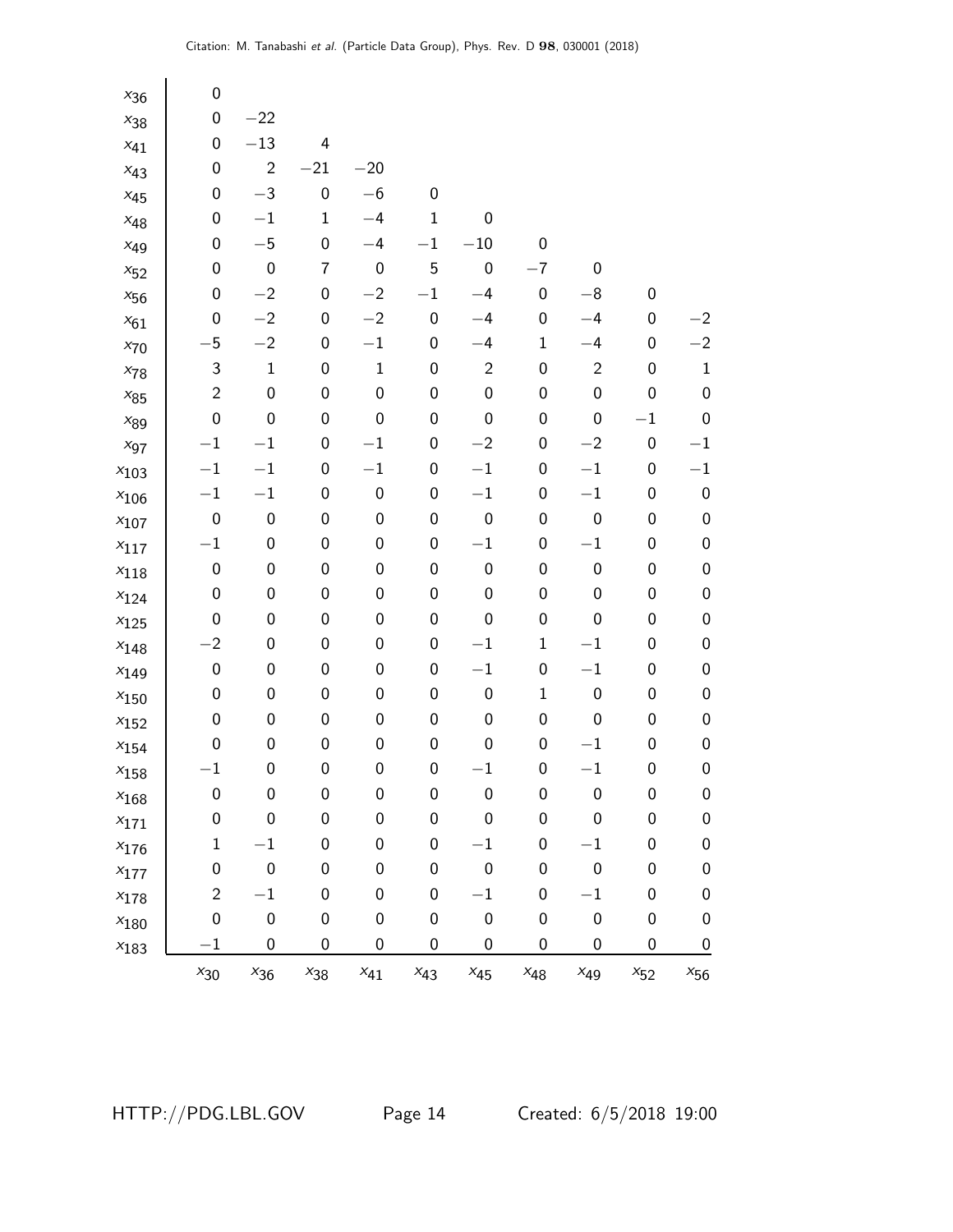| $x_{70}$      | $-4$             |                  |                  |                  |                  |                  |                  |             |                  |                  |
|---------------|------------------|------------------|------------------|------------------|------------------|------------------|------------------|-------------|------------------|------------------|
| $x_{78}$      | $\overline{c}$   | $-19$            |                  |                  |                  |                  |                  |             |                  |                  |
| $x_{85}$      | $\boldsymbol{0}$ | $-1$             | $^{-8}$          |                  |                  |                  |                  |             |                  |                  |
| $x_{89}$      | $\boldsymbol{0}$ | $-1$             | $-1\,$           | $\mathbf 0$      |                  |                  |                  |             |                  |                  |
| $x_{97}$      | $-2$             | 19               | $-6$             | $\boldsymbol{0}$ | $\boldsymbol{0}$ |                  |                  |             |                  |                  |
| $x_{103}$     | $-1$             | $-4$             | $-14$            | $-1$             | $\pmb{0}$        | $-1$             |                  |             |                  |                  |
| $x_{106}$     | $-1$             | 15               | $-4$             | $\mathbf 0$      | $\boldsymbol{0}$ | $\boldsymbol{0}$ | $-1$             |             |                  |                  |
| $x_{107}$     | $\boldsymbol{0}$ | $-1$             | $^{-1}$          | $\boldsymbol{0}$ | $\boldsymbol{0}$ | 0                | $-3$             | 0           |                  |                  |
| $x_{117}$     | $-1$             | $\pmb{0}$        | $\pmb{0}$        | $\boldsymbol{0}$ | $-4$             | 0                | $\boldsymbol{0}$ | 0           | $\boldsymbol{0}$ |                  |
| $x_{118}$     | $\boldsymbol{0}$ | $\boldsymbol{0}$ | $\boldsymbol{0}$ | $\mathbf 0$      | $\boldsymbol{0}$ | 0                | 0                | 0           | $\mathbf 0$      | $^{-1}$          |
| $x_{124}$     | $\boldsymbol{0}$ | $\mathbf 0$      | $\pmb{0}$        | $\mathbf 0$      | $\pmb{0}$        | 0                | 0                | 0           | $\boldsymbol{0}$ | $\mathsf{3}$     |
| $x_{125}$     | $\boldsymbol{0}$ | $\mathbf 0$      | $\boldsymbol{0}$ | $\boldsymbol{0}$ | $\boldsymbol{0}$ | 0                | 0                | 0           | $\boldsymbol{0}$ | $-1$             |
| $x_{148}$     | $-1$             | $\boldsymbol{0}$ | $\mathbf 0$      | $-5$             | $\boldsymbol{0}$ | 0                | 0                | 0           | 0                | $\boldsymbol{0}$ |
| $x_{149}$     | $-1$             | $-1$             | $\boldsymbol{0}$ | $\boldsymbol{0}$ | $-11$            | 0                | 0                | 0           | 0                | $10\,$           |
| $x_{150}$     | $\boldsymbol{0}$ | $\mathbf{2}$     | $\boldsymbol{0}$ | $\mathbf 0$      | $\pmb{0}$        | 0                | $-1$             | $\mathbf 1$ | $\boldsymbol{0}$ | $\pmb{0}$        |
| $x_{152}$     | $\boldsymbol{0}$ | $\boldsymbol{0}$ | $\boldsymbol{0}$ | $-1$             | $\mathbf 0$      | 0                | 0                | 0           | $\boldsymbol{0}$ | $\mathbf 0$      |
| $x_{154}$     | $\boldsymbol{0}$ | 0                | $\boldsymbol{0}$ | $\boldsymbol{0}$ | $-2$             | 0                | 0                | 0           | 0                | $\boldsymbol{0}$ |
| $x_{158}$     | $-1$             | $-1$             | $\mathbf 0$      | $\mathbf 0$      | $-\bf{8}$        | $\boldsymbol{0}$ | 0                | 0           | 0                | 47               |
| $x_{168}$     | $\boldsymbol{0}$ | $-1$             | $\boldsymbol{0}$ | $\mathbf 0$      | $\boldsymbol{0}$ | $\mathbf{1}$     | 0                | $1\,$       | $\boldsymbol{0}$ | $\boldsymbol{0}$ |
| $x_{171}$     | $\boldsymbol{0}$ | $\boldsymbol{0}$ | $\pmb{0}$        | $\boldsymbol{0}$ | $-2$             | $\boldsymbol{0}$ | 0                | $\pmb{0}$   | $\boldsymbol{0}$ | 35               |
| $x_{176}$     | $-1$             | $-9$             | $-67$            | $-3$             | $\boldsymbol{0}$ | $-2$             | 10               | $-2$        | 0                | $\mathbf 0$      |
| $x_{177}$     | $\boldsymbol{0}$ | $\boldsymbol{0}$ | 12               | $\boldsymbol{0}$ | $\boldsymbol{0}$ | $-2$             | $-58$            | $\pmb{0}$   | 0                | $\mathbf 0$      |
| $x_{178}$     | $-1$             | $-2$             | $-11$            | $-64$            | $-1$             | $-1\,$           | $-1$             | $-1$        | 0                | $\mathbf 0$      |
| $x_{\rm 180}$ | $\boldsymbol{0}$ | $\boldsymbol{0}$ | $\mathbf 0$      | $\mathbf 0$      | $-16$            | $\boldsymbol{0}$ | $\boldsymbol{0}$ | $\pmb{0}$   | $\boldsymbol{0}$ | $\bf 8$          |
| $x_{183}$     | 0                | $\boldsymbol{0}$ | $\boldsymbol{0}$ | 0                | $-4$             | 0                | 0                | 0           | 0                | <u>39</u>        |
|               | $x_{61}$         | $x_{70}$         | $x_{78}$         | $x_{85}$         | $x_{89}$         | $x_{97}$         | $x_{103}$        | $x_{106}$   | $x_{107}$        | $x_{117}$        |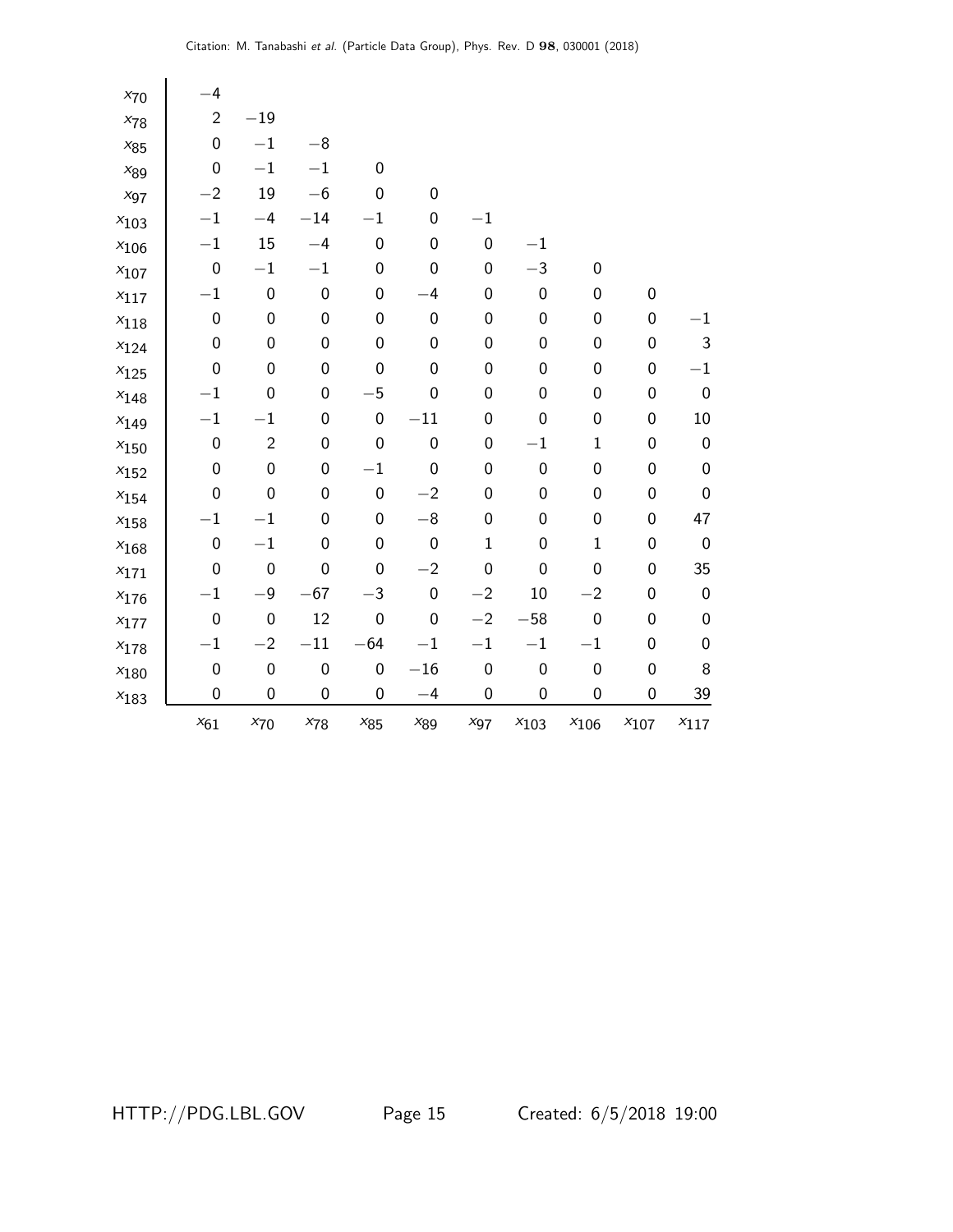| $x_{124}$ | 0                                                                                                                                                             |                  |                  |                  |                         |                  |                  |                  |                                                                   |                  |  |
|-----------|---------------------------------------------------------------------------------------------------------------------------------------------------------------|------------------|------------------|------------------|-------------------------|------------------|------------------|------------------|-------------------------------------------------------------------|------------------|--|
| $x_{125}$ | $\boldsymbol{0}$                                                                                                                                              | $-1$             |                  |                  |                         |                  |                  |                  |                                                                   |                  |  |
| $x_{148}$ | $\boldsymbol{0}$                                                                                                                                              | $\boldsymbol{0}$ | 0                |                  |                         |                  |                  |                  |                                                                   |                  |  |
| $x_{149}$ | $\mathbf 0$                                                                                                                                                   | $\overline{2}$   | 0                | 0                |                         |                  |                  |                  |                                                                   |                  |  |
| $x_{150}$ | $\boldsymbol{0}$                                                                                                                                              | 0                | 0                | 4                | $\mathbf 0$             |                  |                  |                  |                                                                   |                  |  |
| $x_{152}$ | $\boldsymbol{0}$                                                                                                                                              | 0                | 0                | $\mathbf{1}$     | $\boldsymbol{0}$        | $\mathbf 1$      |                  |                  |                                                                   |                  |  |
| $x_{154}$ | $\mathbf 0$                                                                                                                                                   | 0                | $\mathbf 0$      | $\overline{2}$   | $-1$                    | $\mathbf{1}$     | $\boldsymbol{0}$ |                  |                                                                   |                  |  |
| $x_{158}$ | $-1$                                                                                                                                                          | 3                | $-1$             | $\boldsymbol{0}$ | 25                      | $\mathbf 0$      | $\boldsymbol{0}$ | $\boldsymbol{0}$ |                                                                   |                  |  |
| $x_{168}$ | $\mathbf 0$                                                                                                                                                   | 0                | $\boldsymbol{0}$ | $\mathbf 0$      | $\mathbf 0$             | $\mathbf 0$      | $\mathbf 0$      | 0                | $\mathbf 0$                                                       |                  |  |
| $x_{171}$ | $-1$                                                                                                                                                          | $\mathbf{1}$     | 0                | 0                | $\overline{\mathbf{4}}$ | $\mathbf 0$      | $\mathbf 0$      | 0                | 20                                                                | $\boldsymbol{0}$ |  |
| $x_{176}$ | $\boldsymbol{0}$                                                                                                                                              | 0                | 0                | $\boldsymbol{0}$ | 0                       | $\mathbf 0$      | 0                | 0                | $\mathbf 0$                                                       | $\pmb{0}$        |  |
| $x_{177}$ | $\mathbf 0$                                                                                                                                                   | $\mathbf 0$      | $\mathbf 0$      | $\mathbf 0$      | $\mathbf 0$             | $\mathbf 0$      | $\mathbf 0$      | 0                | $\mathbf 0$                                                       | $\boldsymbol{0}$ |  |
| $x_{178}$ | $\boldsymbol{0}$                                                                                                                                              | 0                | $\boldsymbol{0}$ | 0                | $\mathbf 0$             | $\boldsymbol{0}$ | $\mathbf 0$      | 0                | $\mathbf 0$                                                       | $\boldsymbol{0}$ |  |
| $x_{180}$ | $\overline{0}$                                                                                                                                                | $\overline{2}$   | $\mathbf 0$      | $\mathbf 0$      | 10                      | $\mathbf 0$      | $\mathbf 0$      | $-1$             | 20                                                                | $\mathbf 0$      |  |
| $x_{183}$ | $^{-1}$                                                                                                                                                       | $-2$             | $^{-1}$          | $\boldsymbol{0}$ | 17                      | 0                | $\boldsymbol{0}$ | $\mathbf 0$      | 39                                                                | $\mathbf 0$      |  |
|           | $x_{118}$                                                                                                                                                     | $x_{124}$        | $x_{125}$        | $x_{148}$        | $x_{149}$               | $x_{150}$        | $x_{152}$        | $x_{154}$        | $x_{158}$                                                         | $x_{\rm 168}$    |  |
| $x_{176}$ | $\boldsymbol{0}$                                                                                                                                              |                  |                  |                  |                         |                  |                  |                  |                                                                   |                  |  |
| $x_{177}$ | 0                                                                                                                                                             | $-14$            |                  |                  |                         |                  |                  |                  |                                                                   |                  |  |
| $x_{178}$ | $\boldsymbol{0}$                                                                                                                                              | $-4$             | $\mathbf 0$      |                  |                         |                  |                  |                  |                                                                   |                  |  |
| $x_{180}$ | 3                                                                                                                                                             | $\mathbf 0$      | $\mathbf 0$      | $\mathbf 0$      |                         |                  |                  |                  |                                                                   |                  |  |
| $x_{183}$ | 17                                                                                                                                                            | $\mathbf 0$      | $\boldsymbol{0}$ | $\mathbf 0$      | 14                      |                  |                  |                  |                                                                   |                  |  |
|           | $x_{171}$<br>See the related review(s):<br>$\tau$ Branching Fractions                                                                                         | $x_{176}$        | $x_{177}$        | $x_{178}$        | $x_{180}$               |                  |                  |                  |                                                                   |                  |  |
|           | $(\Gamma(\tau^+) - \Gamma(\tau^-)) / (\Gamma(\tau^+) + \Gamma(\tau^-))$<br>$\tau^{\pm} \rightarrow \pi^{\pm} K_S^0 \nu_{\tau}$ (RATE DIFFERENCE) / (RATE SUM) |                  |                  |                  |                         |                  |                  |                  |                                                                   |                  |  |
| VALUE (%) |                                                                                                                                                               |                  |                  | DOCUMENT ID      |                         |                  | TECN COMMENT     |                  |                                                                   |                  |  |
|           | $-0.36 \pm 0.23 \pm 0.11$                                                                                                                                     |                  |                  | LEES             |                         | 12M              |                  |                  | BABR 476 fb <sup>-1</sup> $E_{\text{cm}}^{ee} = 10.6 \text{ GeV}$ |                  |  |

## $\tau^-$  Branching ratios

Γ ¡ particle− ≥ 0 neutrals ≥ 0K <sup>0</sup> ν<sup>τ</sup> ("1-prong")¢ Γ /Γtotal Γ1/Γ particle<sup>−</sup> 0 neutrals 0K <sup>0</sup> ν<sup>τ</sup> ("1-prong")Γ /Γtotal Γ1/Γ ¡ particle− ≥ 0 neutrals ≥ K <sup>0</sup>ντ¢ Γ /ΓΓ1/Γ particle<sup>−</sup> 0 neutrals K <sup>0</sup>ντ/ΓΓ1/Γ  $\Gamma_1/\Gamma = (\Gamma_3 + \Gamma_5 + \Gamma_9 + \Gamma_{10} + \Gamma_{14} + \Gamma_{16} + \Gamma_{20} + \Gamma_{23} + \Gamma_{27} + \Gamma_{28} + \Gamma_{30} + \Gamma_{36} + \Gamma_{38} + \Gamma_{41} +$  $\Gamma_{43}$ +Γ $_{45}$ +Γ $_{48}$ +Γ $_{49}$ +Γ $_{50}$ +Γ $_{52}$ +Γ $_{56}$ +Γ $_{57}$ +0.7212Γ $_{148}$ +0.7212Γ $_{150}$ + 0.7212Γ $_{152}$ +0.7212Γ $_{154}$ +0.340Γ $_{168}$ +0.0840Γ $_{176}$ +0.0840Γ $_{177}$ +0.0840Γ $_{178})$ /Γ

The charged particle here can be e,  $\mu$ , or hadron. In many analyses, the sum of the topological branching fractions (1, 3, and 5 prongs) is constrained to be unity. Since the 5-prong fraction is very small, the measured 1-prong and 3-prong fractions are highly correlated and cannot be treated as independent quantities in our overall fit.

HTTP://PDG.LBL.GOV Page 16 Created: 6/5/2018 19:00

 $\blacksquare$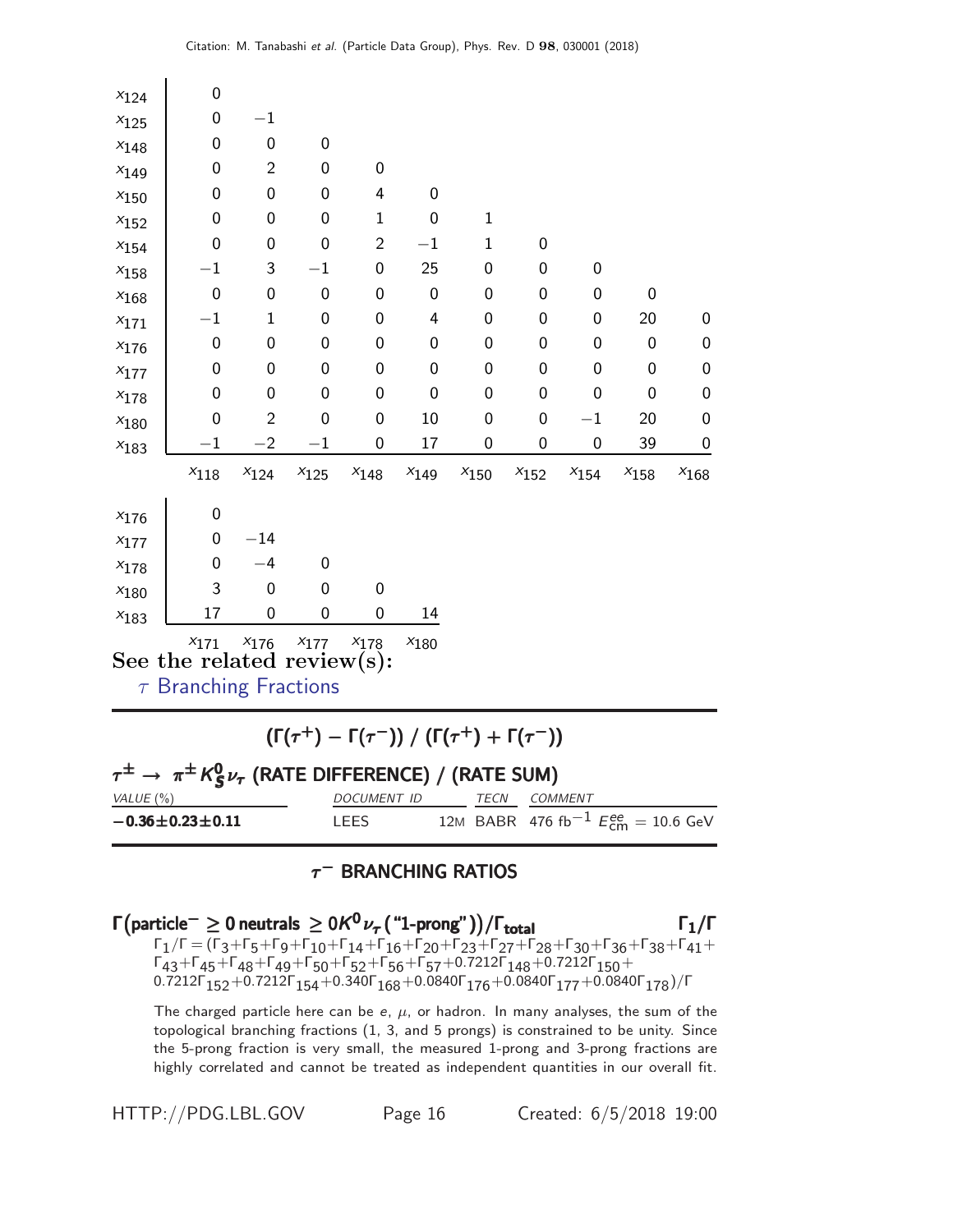We arbitrarily choose to use the 3-prong fraction in our fit, and leave the 1-prong fraction out. We do, however, use these 1-prong measurements in our average below.

VALUE (%) **EVTS** DOCUMENT ID TECN COMMENT 85.24  $\pm 0.06$  OUR FIT 85.26  $\pm$ 0.13 OUR AVERAGE Error includes scale factor of 1.6. See the ideogram below. • • • We use the following data for averages but not for fits. • • •  $85.316 \pm 0.093 \pm 0.049$  78k  $1$  ABREU 01M DLPH 1  $85.316 \pm 0.093 \pm 0.049$  78k <sup>1</sup> ABREU 01M DLPH 1992-1995 LEP runs<br> $85.274 \pm 0.105 \pm 0.073$  <sup>2</sup> ACHARD 01D L3 1992-1995 LEP runs  $85.274 \pm 0.105 \pm 0.073$   $2$  ACHARD  $84.48 \pm 0.27 \pm 0.23$  ACTON 92H OPAL 1990-1991 LEP runs • • • We do not use the following data for averages, fits, limits, etc. • • •  $85.45$   $+0.69$   $\pm 0.65$ <sup>−</sup>0.<sup>73</sup> <sup>±</sup>0.65 DECAMP 92<sup>C</sup> ALEP Repl. by SCHAEL 05<sup>C</sup>  $1$  The correlation coefficients between this measurement and the ABREU 01M measurements of B( $\tau$  → 3-prong) and B( $\tau$  → 5-prong) are -0.98 and -0.08 respectively.  $2$  The correlation coefficients between this measurement and the ACHARD 01D measurements of B( $\tau \rightarrow$  "3-prong") and B( $\tau \rightarrow$  "5-prong") are −0.978 and −0.082 respectively. WEIGHTED AVERAGE 85.26±0.13 (Error scaled by 1.6) Values above of weighted average, error, and scale factor are based upon the data in this ideogram only. They are not necessarily the same as our 'best' values, obtained from a least-squares constrained fit utilizing measurements of other (related) quantities as additional information. ACTON 92H OPAL 4.8 ACHARD 01D L3 0.0 ABREU 01M DLPH 0.3 χ 2 5.1 (Confidence Level = 0.077) 83.5 84 84.5 85 85.5 86 86.5 87

$$
\Gamma\Big(\text{particle}^-\geq 0\text{ neutrals }\geq 0 K^0\nu_\tau\big(\text{``1-prong''}\big)\Big)/\Gamma_{\text{total}}\text{ (%)}
$$

 $Γ$ (particle $^− \geq 0$  neutrals  $\geq 0$   $K_I^0$  $\Gamma$ (particle $^-\geq 0$  neutrals  $\geq 0$ K $^0_L\nu_{\tau}$ )/ $\Gamma_{\text{total}}$   $\Gamma_{\text{2}}$   $\Gamma_{\text{2}}$  $\Gamma_2/\Gamma = (\Gamma_3 + \Gamma_5 + \Gamma_9 + \Gamma_{10} + \Gamma_{14} + \Gamma_{16} + \Gamma_{20} + \Gamma_{23} + \Gamma_{27} + \Gamma_{28} + \Gamma_{30} + 0.6534 \Gamma_{36} +$ 0.6534Γ $_{38}+$ 0.6534Γ $_{41}+$ 0.6534Γ $_{43}+$ 0.6534Γ $_{45}+$ 0.0942Γ $_{48}+$ 0.3069Γ $_{49}+$ Γ $_{50}+$ 0.0942 $\Gamma_{52}$ +0.3069 $\Gamma_{56}$ + $\Gamma_{57}$ +0.7212 $\Gamma_{148}$ +0.7212 $\Gamma_{150}$ +0.7212 $\Gamma_{152}$ +0.4712 $\Gamma_{154}$ +  $0.1049\Gamma_{168} + 0.0840\Gamma_{176} + 0.0840\Gamma_{177} + 0.0840\Gamma_{178})/\Gamma$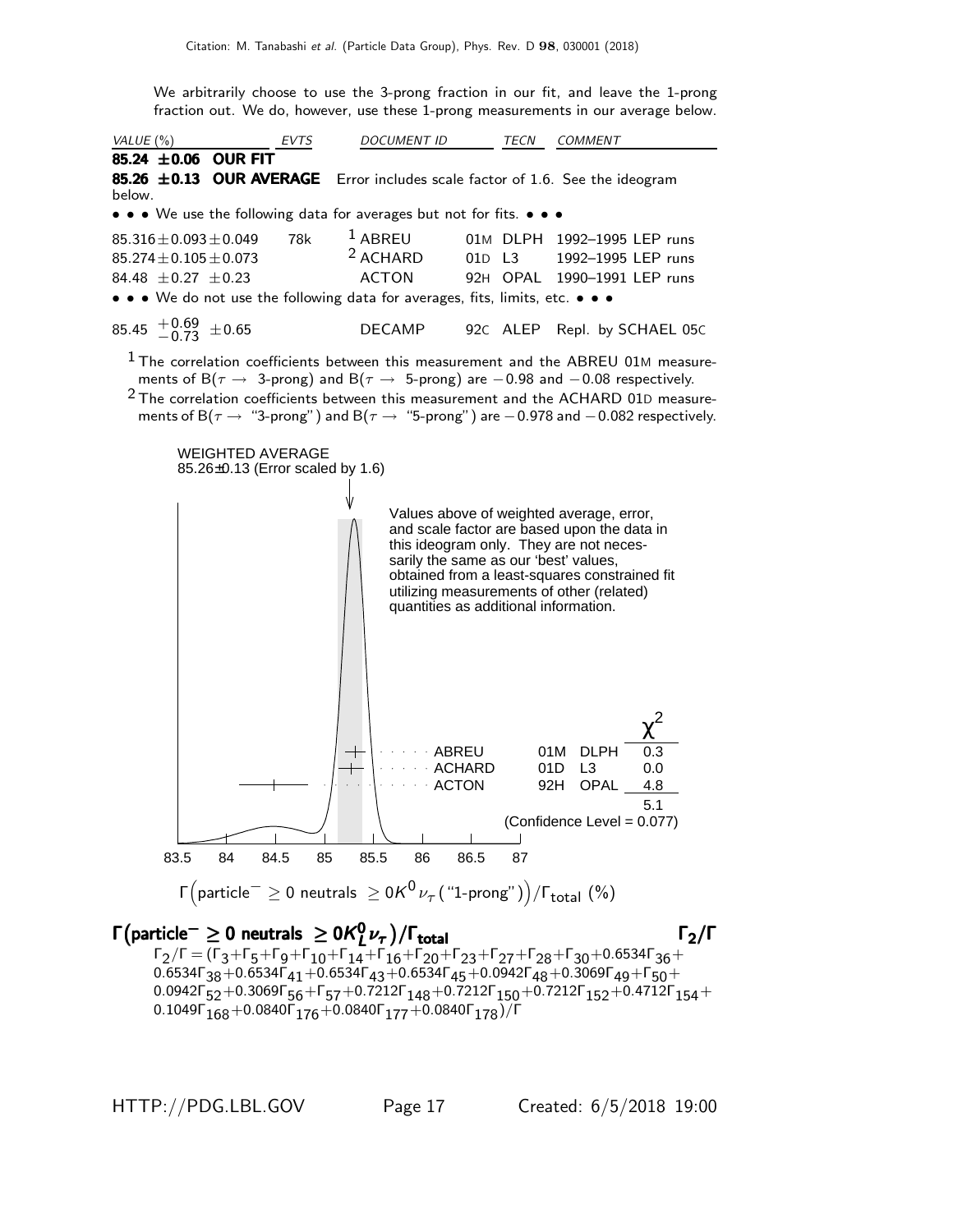| VALUE (%)                |                                 | EVTS                       | <i>DOCUMENT ID</i>                                                            | TECN | <b>COMMENT</b>                                                 |
|--------------------------|---------------------------------|----------------------------|-------------------------------------------------------------------------------|------|----------------------------------------------------------------|
|                          | 84.58 $\pm$ 0.06 OUR FIT        |                            |                                                                               |      |                                                                |
|                          |                                 | 85.1 $\pm$ 0.4 OUR AVERAGE |                                                                               |      |                                                                |
|                          |                                 |                            | • • • We use the following data for averages but not for fits. • • •          |      |                                                                |
| $85.6 \pm 0.6 \pm 0.3$   |                                 | 3300                       |                                                                               |      | <sup>1</sup> ADEVA 91F L3 $E_{\text{cm}}^{ee}$ = 88.3–94.3 GeV |
| 84.9 $\pm$ 0.4 $\pm$ 0.3 |                                 |                            | BEHREND                                                                       |      | 89B CELL $E_{\text{cm}}^{ee} = 14-47 \text{ GeV}$              |
| 84.7 $\pm$ 0.8 $\pm$ 0.6 |                                 |                            | <sup>2</sup> AIHARA 87B TPC $E_{cm}^{ee}$ = 29 GeV                            |      |                                                                |
|                          |                                 |                            | • • • We do not use the following data for averages, fits, limits, etc. • • • |      |                                                                |
| 86.4 $\pm$ 0.3 $\pm$ 0.3 |                                 |                            | ABACHI                                                                        |      | 89B HRS $E_{\text{cm}}^{\text{ee}} = 29 \text{ GeV}$           |
| 87.1 $\pm 1.0$ $\pm 0.7$ |                                 |                            | $^3$ BURCHAT                                                                  |      | 87 MRK2 $E_{\text{cm}}^{\text{ee}}$ = 29 GeV                   |
| 87.2 $\pm$ 0.5 $\pm$ 0.8 |                                 |                            | <b>SCHMIDKE</b>                                                               |      | 86 MRK2 $E_{\text{cm}}^{\text{ee}}$ = 29 GeV                   |
|                          | 84.7 $\pm 1.1$ $^{+1.6}_{-1.3}$ | 169                        | <sup>4</sup> ALTHOFF                                                          |      | 85 TASS $E_{cm}^{ee}$ = 34.5 GeV                               |
| 86.1 $\pm$ 0.5 $\pm$ 0.9 |                                 |                            | BARTEL                                                                        |      | 85F JADE $E_{cm}^{ee}$ = 34.6 GeV                              |
| 87.8 $\pm 1.3$ $\pm 3.9$ |                                 |                            | $^5$ BERGER                                                                   |      | 85 PLUT $E_{cm}^{ee}$ = 34.6 GeV                               |
| 86.7 $\pm$ 0.3 $\pm$ 0.6 |                                 |                            | FERNANDEZ 85                                                                  |      | MAC $E_{\text{cm}}^{\text{ee}} = 29 \text{ GeV}$               |
|                          |                                 |                            |                                                                               |      |                                                                |

 $^1$ Not independent of ADEVA 91F Г $(h^- \, h^- \, h^+ \geq 0$  neutrals  $\geq$  0K $^0_L \nu_\tau)/\Gamma_{\rm total}$  value. Not independent of AIHARA 87B  $\Gamma(\mu^- \overline{\nu}_{\mu} \nu_{\tau})/\Gamma_{\text{total}}$ ,  $\Gamma(e^- \overline{\nu}_e \nu_{\tau})/\Gamma_{\text{total}}$ , and  $\Gamma(h^- \geq 2)$ 

- 0 neutrals  $\geq$  0K $\left(\begin{smallmatrix}0&\nu_{\mathcal{T}}\end{smallmatrix}\right)$ / $\Gamma_{\text{total}}$  values.
- $\frac{3}{3}$  Not independent of SCHMIDKE 86 value (also not independent of BURCHAT 87 value for Γ $(h^- h^- h^+ \ge 0$  neutrals  $\ge 0$ Κ $_{L}^{0}$ ν $_{\tau}$ )/Γ<sub>total</sub>.

 $^4$ Not independent of ALTHOFF 85 Γ $(\mu^-\,\overline{\nu}_\mu\,\nu_\tau)/$ Γ $_{\rm total}$ , Γ $(e^-\,\overline{\nu}_e\,\nu_\tau)/$ Γ $_{\rm total}$ , Γ $(h^-\geq 0$ neutrals  $\ge 0$ K $^0_L$   $\nu_\tau)$ / $\Gamma_{\rm total}$ , and  $\Gamma(h^- \, h^- \, h^+ \ge 0$  neutrals  $\ge 0$ K $^0_L$  $\nu_\tau)$ / $\Gamma_{\rm total}$  values.  $^5$ Not independent of  $(1\text{-prong} + \text{O}\pi^0)$  and  $(1\text{-prong} + 2\text{O}\pi^0)$  values.

# $\Gamma(\mu^-\overline{\nu}_\mu \nu_\tau)/\Gamma_{\rm total}$  Γ<sub>3</sub>/Γ

To minimize the effect of experiments with large systematic errors, we exclude experiments which together would contribute 5% of the weight in the average.

| VALUE $(\%)$ |                             | <b>EVTS</b>                        | <b>DOCUMENT ID</b> |                                                                               | TECN            | <b>COMMENT</b> |                                                          |
|--------------|-----------------------------|------------------------------------|--------------------|-------------------------------------------------------------------------------|-----------------|----------------|----------------------------------------------------------|
|              |                             | 17.39 ±0.04 OUR FIT                |                    |                                                                               |                 |                |                                                          |
|              |                             | 17.33 ±0.05 OUR AVERAGE            |                    |                                                                               |                 |                |                                                          |
|              |                             | $17.319 \pm 0.070 \pm 0.032$       | 54k                | $1$ SCHAEL                                                                    |                 | 05C ALEP       | 1991-1995 LEP runs                                       |
|              |                             | $17.34 \pm 0.09 \pm 0.06$          | 31.4k              | ABBIENDI                                                                      | 03              | OPAL           | 1990-1995 LEP runs                                       |
|              |                             | $17.342 \pm 0.110 \pm 0.067$ 21.5k |                    | <sup>2</sup> ACCIARRI                                                         | 01F             | L3             | 1991-1995 LEP runs                                       |
|              |                             | $17.325 \pm 0.095 \pm 0.077$       | 27.7k              | <b>ABREU</b>                                                                  |                 |                | 99X DLPH 1991-1995 LEP runs                              |
|              |                             |                                    |                    | • • • We use the following data for averages but not for fits. • • •          |                 |                |                                                          |
|              | 17.37 $\pm 0.08 \pm 0.18$   |                                    |                    |                                                                               |                 |                | <sup>3</sup> ANASTASSOV 97 CLEO $E_{cm}^{ee}$ = 10.6 GeV |
|              |                             |                                    |                    | • • • We do not use the following data for averages, fits, limits, etc. • • • |                 |                |                                                          |
|              | $17.31 \pm 0.11 \pm 0.05$   |                                    | 20.7k              | <b>BUSKULIC</b>                                                               |                 | 96C ALEP       | Repl. by SCHAEL 05C                                      |
|              | $17.02 \pm 0.19 \pm 0.24$   |                                    | 6586               | ABREU                                                                         | 95T             | DLPH           | Repl. by ABREU 99X                                       |
|              | 17.36 $\pm$ 0.27            |                                    | 7941               | <b>AKERS</b>                                                                  | 951             | OPAL           | Repl. by ABBIENDI 03                                     |
| 17.6         | $\pm$ 0.4                   | ±0.4                               | 2148               | ADRIANI                                                                       |                 | 93M L3         | Repl. by ACCIARRI 01F                                    |
| 17.4         | $\pm 0.3$                   | $\pm 0.5$                          |                    | <sup>4</sup> ALBRECHT                                                         | 93 <sub>G</sub> |                | ARG $E_{cm}^{ee} = 9.4 - 10.6$ GeV                       |
|              | 17.35 $\pm$ 0.41 $\pm$ 0.37 |                                    |                    | <b>DECAMP</b>                                                                 | 92C             | ALEP           | 1989-1990 LEP runs                                       |
| 17.7         | $\pm 0.8$                   | $\pm 0.4$                          | 568                | <b>BEHREND</b>                                                                | 90              | <b>CELL</b>    | $E_{cm}^{ee}$ = 35 GeV                                   |
| 17.4         | $\pm 1.0$                   |                                    | 2197               | <b>ADEVA</b>                                                                  | 88              | MRKJ           | $E_{cm}^{ee}$ = 14-16 GeV                                |
|              |                             | HTTP://PDG.LBL.GOV                 |                    | Page 18                                                                       |                 |                | Created: 6/5/2018 19:00                                  |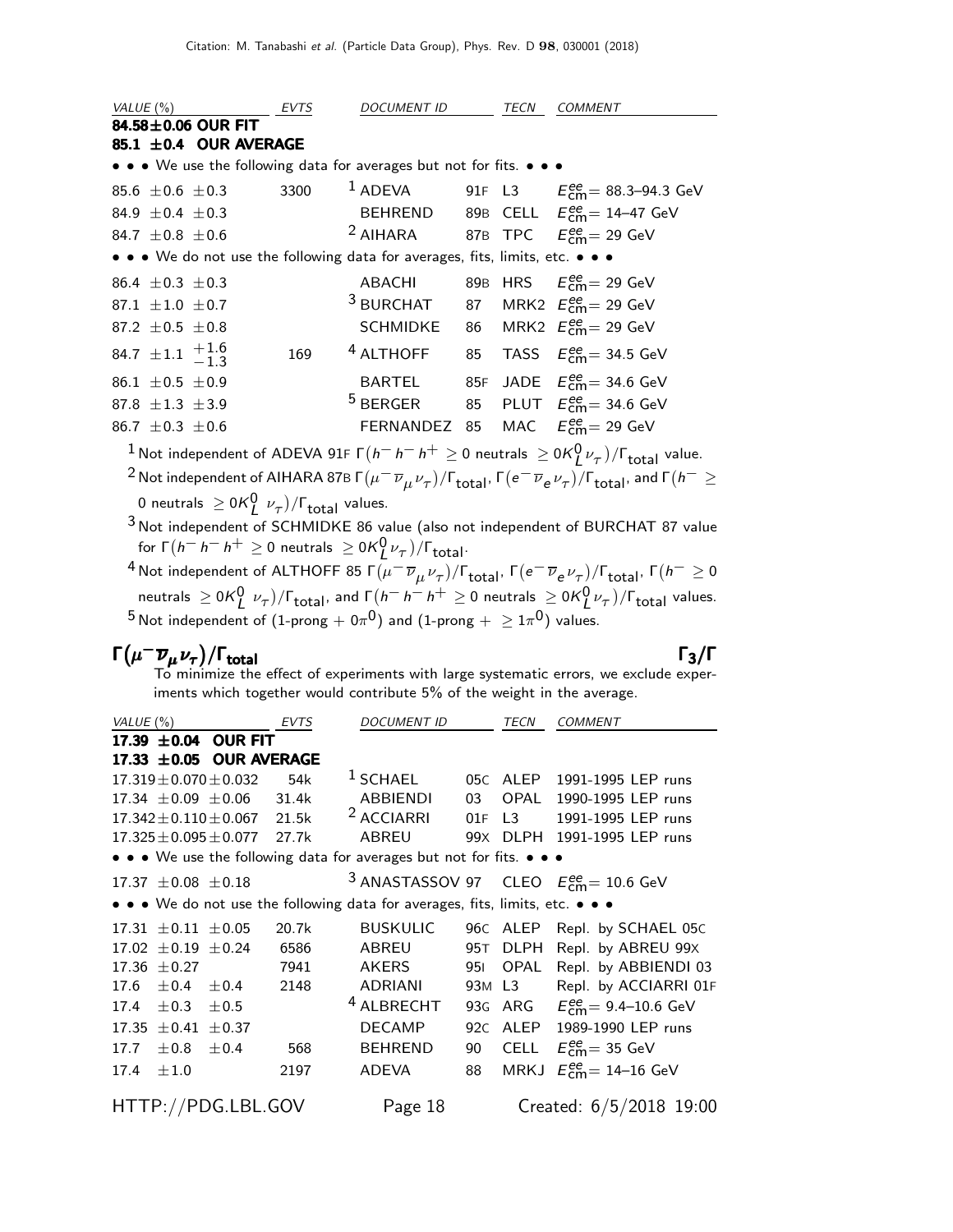| 17.7 $\pm 1.2$ $\pm 0.7$        |     | AIHARA         |  | 87B TPC $E_{\text{cm}}^{ee} = 29 \text{ GeV}$                  |
|---------------------------------|-----|----------------|--|----------------------------------------------------------------|
| 18.3 $\pm 0.9$ $\pm 0.8$        |     | <b>BURCHAT</b> |  | 87 MRK2 $E_{\text{cm}}^{ee}$ = 29 GeV                          |
| 18.6 $\pm 0.8$ $\pm 0.7$        | 558 | $5$ BARTEL     |  | 86D JADE $E_{\text{cm}}^{ee}$ = 34.6 GeV                       |
| 12.9 $\pm 1.7$ $^{+0.7}_{-0.5}$ |     |                |  | ALTHOFF 85 TASS $E_{cm}^{ee}$ = 34.5 GeV                       |
| 18.0 $\pm 0.9$ $\pm 0.5$        | 473 | 5 ASH          |  | 85B MAC $E_{cm}^{ee} = 29$ GeV                                 |
| 18.0 $\pm 1.0$ $\pm 0.6$        |     |                |  | <sup>6</sup> BALTRUSAIT85 MRK3 $E_{\text{cm}}^{ee}$ = 3.77 GeV |
| 19.4 $\pm 1.6$ $\pm 1.7$        | 153 | <b>BERGER</b>  |  | 85 PLUT $E_{cm}^{ee}$ = 34.6 GeV                               |
| 17.6 $\pm 2.6$ $\pm 2.1$        | 47  |                |  | BEHREND 83C CELL $E_{cm}^{ee}$ = 34 GeV                        |
| 17.8 $\pm 2.0$ $\pm 1.8$        |     | BERGER         |  | 81B PLUT $E_{cm}^{ee} = 9-32$ GeV                              |
|                                 |     |                |  |                                                                |

<sup>1</sup> See footnote to SCHAEL 05C  $\Gamma(\tau^- \to e^- \overline{\nu}_e \nu_\tau)/\Gamma_{\text{total}}$  measurement for correlations with other measurements.

2 The correlation coefficient between this measurement and the ACCIARRI 01F measurement of B( $\tau^- \to e^- \overline{\nu}_e \nu_\tau$ ) is 0.08.

 $3$  The correlation coefficients between this measurement and the ANASTASSOV 97 measurements of  ${\sf B}(e\overline\nu_e\nu_\tau)$ ,  ${\sf B}(\mu\overline\nu_\mu\nu_\tau)/{\sf B}(e\overline\nu_e\nu_\tau)$ ,  ${\sf B}(h^-\nu_\tau)$ , and  ${\sf B}(h^-\nu_\tau)/{\sf B}(e\overline\nu_e\nu_\tau)$ are 0.50, 0.58, 0.50, and 0.08 respectively.

 $^4$ Not independent of ALBRECHT 92D Γ $(\mu^-\overline{\nu}_\mu \nu_\tau)/$ Γ $(e^-\overline{\nu}_e \nu_\tau)$  and ALBRECHT 93G Γ $(\mu^- \overline{\nu}_{\mu} \nu_{\tau}) \times \Gamma(e^- \overline{\nu}_{e} \nu_{\tau})/\Gamma_{total}^2$  values.

<sup>5</sup> Modified using B $(e^- \overline{\nu}_e \nu_\tau)/B$ ("1 prong") and B("1 prong") ,= 0.855.  $6$  Error correlated with BALTRUSAITIS 85  $e\nu\overline{\nu}$  value.

 $\Gamma(\mu^- \overline{\nu}_\mu \nu_\tau \gamma)/\Gamma_{\rm total}$  Γ<sub>4</sub>/Γ total and the contract of the contract of  $\mathbf{1}_{4}/\mathbf{1}_{4}$ VALUE (%) EVTS DOCUMENT ID TECN COMMENT **0.367±0.008 OUR AVERAGE**  $0.363 \pm 0.002 \pm 0.015$  22K 0.363±0.002±0.015 22K 1 SHIMIZU 18A BELL 711 fb<sup>-1</sup>  $E_{\text{cm}}^{\text{ee}}$ =10.6 GeV  $0.369 \pm 0.003 \pm 0.010$  16k  $^2$  LEES 15G BABR 431 fb $^{-1}$   $E_{\text{cm}}^{\text{ee}}$ =10.6 GeV  $0.361 \pm 0.016 \pm 0.035$   $3$  BERGFELD 00 CLEO  $E_{\text{cm}}^{ee} = 10.6$  GeV • • • We do not use the following data for averages, fits, limits, etc. • • • 0.30  $\pm$  0.04  $\pm$  0.05 116 <sup>4</sup> ALEXANDER 96s OPAL 1991–1994 LEP runs<br>0.23  $\pm$  0.10 <sup>5</sup> WU 90 MRK2  $E_{\text{em}}^{\text{gen}} = 29$  GeV 0.23  $\pm$  0.10 10 <sup>5</sup> WU 90 MRK2  $E_{\text{cm}}^{\text{ee}}$  = 29 GeV

- <sup>1</sup> SHIMIZU 18A impose requirements on detected  $\gamma$ 's corresponding to a  $\tau$ -rest-frame energy cutoff  $E_\gamma^*>10$  MeV.
- <sup>2</sup> LEES 15G impose requirements on detected  $\gamma$ 's corresponding to a  $\tau$ -rest-frame energy cutoff  $E_\gamma^*>10$  MeV.
- <sup>3</sup> BERGFELD 00 impose requirements on detected  $\gamma$ 's corresponding to a  $\tau$ -rest-frame energy cutoff  $E_\gamma^*>10$  MeV. For  $E_\gamma^*>20$  MeV, they quote  $(3.04\pm 0.14\pm 0.30)\!\times\!10^{-3}$ .

<sup>4</sup> ALEXANDER 96S impose requirements on detected  $\gamma$ 's corresponding to a  $\tau$ -rest-frame energy cutoff  $E_{\gamma} > 20$  MeV.

 $^5$ WU 90 reports  $\Gamma(\mu^-\,\overline{\nu}_\mu\,\nu_\tau\,\gamma)/\Gamma(\mu^-\,\overline{\nu}_\mu\,\nu_\tau)\,=\,0.013\,\pm\,0.006,$  which is converted to Γ( $\mu^-\overline{\nu}_\mu$ ν $_\tau$   $\gamma)$ /Γ<sub>total</sub> using Γ( $\mu^-\overline{\nu}_\mu$ ν $_\tau$   $\gamma$ )/Γ<sub>total</sub> = 17.35%. Requirements on detected  $\gamma$ 's correspond to a  $\tau$  rest frame energy cutoff  $E_{\gamma} > 37$  MeV.

HTTP://PDG.LBL.GOV Page 19 Created: 6/5/2018 19:00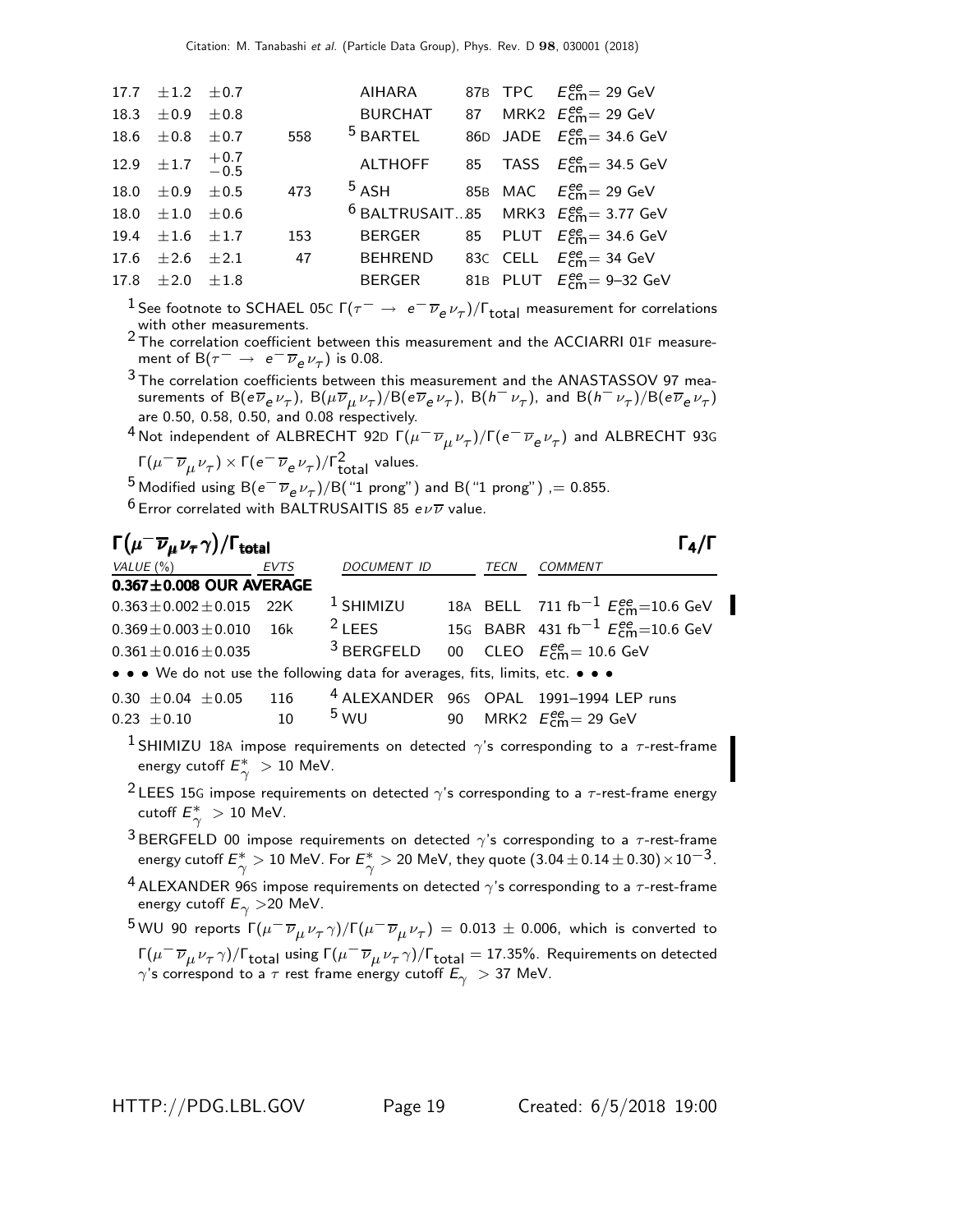# $\Gamma(e^-\overline{\nu}_e \nu_\tau)/\Gamma_{\rm total}$  Γ<sub>5</sub>/Γ

To minimize the effect of experiments with large systematic errors, we exclude experiments which together would contribute 5% of the weight in the average.

| VALUE $(\%)$ |                             |                              | EVTS  | <b>DOCUMENT ID</b>                                                            |                 | <b>TECN</b>      | <b>COMMENT</b>                                                |
|--------------|-----------------------------|------------------------------|-------|-------------------------------------------------------------------------------|-----------------|------------------|---------------------------------------------------------------|
|              | 17.82 $\pm 0.04$            | <b>OUR FIT</b>               |       |                                                                               |                 |                  |                                                               |
|              |                             | 17.82 ±0.05 OUR AVERAGE      |       |                                                                               |                 |                  |                                                               |
|              |                             | $17.837 \pm 0.072 \pm 0.036$ | 56k   | $1$ SCHAEL                                                                    | 05 <sub>C</sub> | <b>ALEP</b>      | 1991-1995 LEP runs                                            |
|              |                             | $17.806 \pm 0.104 \pm 0.076$ | 24.7k | <sup>2</sup> ACCIARRI                                                         | 01F             | L <sub>3</sub>   | 1991-1995 LEP runs                                            |
|              | 17.81 $\pm$ 0.09 $\pm$ 0.06 |                              | 33.1k | <b>ABBIENDI</b>                                                               | 99H             | OPAL             | 1991-1995 LEP runs                                            |
|              |                             | $17.877 \pm 0.109 \pm 0.110$ | 23.3k | <b>ABREU</b>                                                                  | 99x             | <b>DLPH</b>      | 1991-1995 LEP runs                                            |
|              | 17.76 $\pm 0.06 \pm 0.17$   |                              |       | <sup>3</sup> ANASTASSOV 97                                                    |                 | <b>CLEO</b>      | $E_{\text{cm}}^{\text{ee}}$ = 10.6 GeV                        |
|              |                             |                              |       | • • • We do not use the following data for averages, fits, limits, etc. • • • |                 |                  |                                                               |
|              | $17.78 \pm 0.10 \pm 0.09$   |                              | 25.3k | ALEXANDER                                                                     | 96 <sub>D</sub> | OPAL             | Repl. by ABBI-<br>ENDI 99H                                    |
| 17.79        | $\pm 0.12 \pm 0.06$         |                              | 20.6k | <b>BUSKULIC</b>                                                               | 96C             | <b>ALEP</b>      | Repl. by SCHAEL 05C                                           |
| 17.51        | $\pm$ 0.23                  | $\pm 0.31$                   | 5059  | <b>ABREU</b>                                                                  | 95T             | <b>DLPH</b>      | Repl by ABREU 99X                                             |
| 17.9         | ±0.4                        | ±0.4                         | 2892  | <b>ADRIANI</b>                                                                | 93M             | L <sub>3</sub>   | Repl. by ACCIARRI 01F                                         |
| 17.5         | ±0.3                        | ±0.5                         |       | <sup>4</sup> ALBRECHT                                                         | 93G             | ARG              | $E_{cm}^{ee}$ = 9.4–10.6 GeV                                  |
| 17.97        | $\pm 0.14 \pm 0.23$         |                              | 3970  | <b>AKERIB</b>                                                                 | 92              | <b>CLEO</b>      | Repl. by ANAS-<br>TASSOV 97                                   |
| 19.1         | ±0.4                        | $\pm 0.6$                    | 2960  | <sup>5</sup> AMMAR                                                            | 92              | <b>CLEO</b>      | $E_{\text{cm}}^{\text{ee}} = 10.5 \text{--} 10.9 \text{ GeV}$ |
| 18.09        | ±0.45                       | ±0.45                        |       | <b>DECAMP</b>                                                                 | 92 <sub>C</sub> | <b>ALEP</b>      | Repl. by SCHAEL 05C                                           |
| 17.0         | ±0.5                        | ±0.6                         | 1.7k  | <b>ABACHI</b>                                                                 | 90              | <b>HRS</b>       | $E_{\text{cm}}^{\text{ee}}$ = 29 GeV                          |
| 18.4         | ±0.8                        | ±0.4                         | 644   | <b>BEHREND</b>                                                                | 90              | <b>CELL</b>      | $E_{\text{cm}}^{\text{ee}}$ = 35 GeV                          |
| 16.3         | $\pm 0.3$                   | ± 3.2                        |       | <b>JANSSEN</b>                                                                | 89              | CBAL             | $E_{cm}^{ee}$ = 9.4–10.6 GeV                                  |
| 18.4         | $\pm 1.2$                   | ±1.0                         |       | <b>AIHARA</b>                                                                 | 87 <sub>B</sub> | <b>TPC</b>       | $E_{\text{cm}}^{\text{ee}}$ = 29 GeV                          |
| 19.1         | $\pm 0.8$                   | $\pm 1.1$                    |       | <b>BURCHAT</b>                                                                | 87              | MRK <sub>2</sub> | $E_{\text{cm}}^{\text{ee}}$ = 29 GeV                          |
| 16.8         | ±0.7                        | ±0.9                         | 515   | <sup>5</sup> BARTEL                                                           | 86 <sub>D</sub> | <b>JADE</b>      | $E_{\text{cm}}^{\text{ee}}$ = 34.6 GeV                        |
| 20.4         | ±3.0                        | $+1.4$<br>$-0.9$             |       | <b>ALTHOFF</b>                                                                | 85              | <b>TASS</b>      | $E_{\text{cm}}^{\text{ee}}$ = 34.5 GeV                        |
| 17.8         | ±0.9                        | ±0.6                         | 390   | 5ASH                                                                          | 85 <sub>B</sub> | MAC              | $E_{\text{cm}}^{\text{ee}}$ = 29 GeV                          |
| 18.2         | ±0.7                        | ±0.5                         |       | 6<br>BALTRUSAIT85                                                             |                 | MRK3             | $E_{\text{cm}}^{\text{ee}}$ = 3.77 GeV                        |
| 13.0         | ±1.9                        | ±2.9                         |       | <b>BERGER</b>                                                                 | 85              | PLUT             | $E_{\text{cm}}^{\text{ee}}$ = 34.6 GeV                        |
| 18.3         | ±2.4                        | ±1.9                         | 60    | <b>BEHREND</b>                                                                | 83C             | <b>CELL</b>      | $E_{\text{cm}}^{\text{ee}}$ = 34 GeV                          |
| 16.0         | ±1.3                        |                              | 459   | <sup>7</sup> BACINO                                                           | <b>78B</b>      | <b>DLCO</b>      | $E_{\text{cm}}^{\text{ee}} = 3.1 - 7.4 \text{ GeV}$           |

1 Correlation matrix for SCHAEL 05<sup>C</sup> branching fractions, in percent:

- (1)  $Γ(τ<sup>-</sup> → e<sup>-</sup>ν<sub>e</sub>ν<sub>τ</sub>)/Γ<sub>total</sub>$
- (2) Γ( $\tau^-\to~\mu^-\overline{\nu}_\mu{} \nu_\tau)$ /Γ<sub>total</sub>
- (3)  $\Gamma(\tau^- \to \pi^- \nu_\tau)/\Gamma_{\text{total}}$
- (4)  $\Gamma(\tau^- \to \pi^- \pi^0 \nu_\tau)/\Gamma_{\text{total}}$

(5) 
$$
\Gamma(\tau^- \to \pi^- 2\pi^0 \nu_\tau (\text{ex.} K^0)) / \Gamma_{\text{total}}
$$

(6) 
$$
\Gamma(\tau^- \to \pi^- 3\pi^0 \nu_\tau (\text{ex.} K^0)) / \Gamma_{\text{total}}
$$

(7) 
$$
\Gamma(\tau^- \to h^- 4\pi^0 \nu_\tau (\text{ex.} K^0, \eta))/\Gamma_{\text{total}}
$$

- (8)  $\Gamma(\tau^- \to \pi^-\pi^+\pi^-\nu_{\tau}^{\varepsilon}(\text{ex.}\kappa^0,\omega))/\Gamma_{\text{total}}$
- (9)  $\Gamma(\tau^- \to \pi^-\pi^+\pi^-\pi^0\nu_\tau(\text{ex.}K^0))/\Gamma_{\text{total}}$
- (10)  $Γ(τ<sup>-</sup> → h<sup>-</sup> h<sup>-</sup> h<sup>+</sup> 2π<sup>0</sup> ψ<sub>τ</sub> (ex.K<sup>0</sup>))/Γ<sub>total</sub>$

(11) 
$$
\Gamma(\tau^- \rightarrow h^- h^- h^+ 3\pi^0 \nu_\tau)/\Gamma_{\text{total}}
$$

(12) 
$$
\Gamma(\tau^- \to 3h^- 2h^+ \nu_\tau (\text{ex.} K^0))/\Gamma_{\text{total}}
$$

HTTP://PDG.LBL.GOV Page 20 Created: 6/5/2018 19:00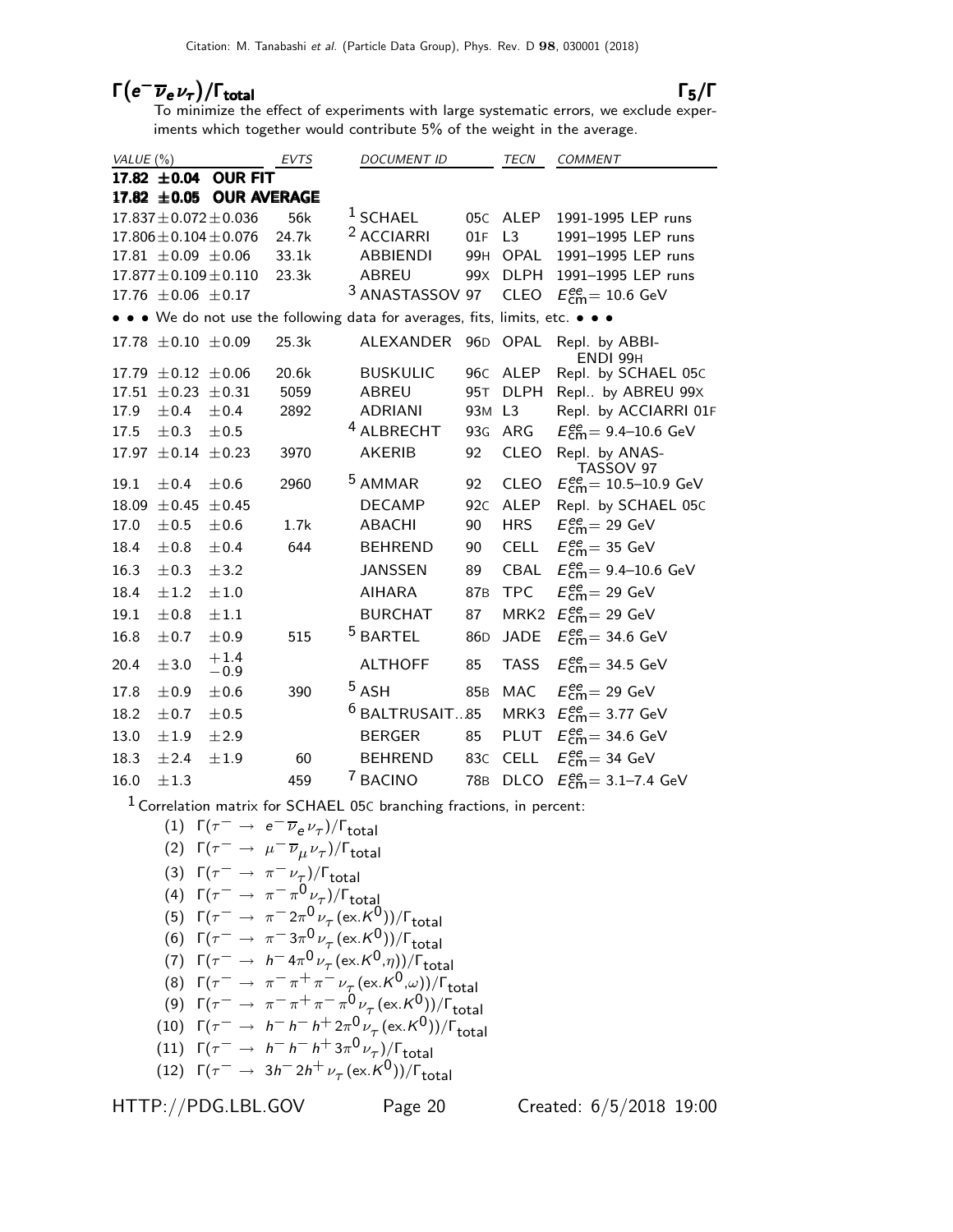|      | (13) $\Gamma(\tau^- \to 3h^- 2h^+ \pi^0 \nu_\tau (\text{ex. K}^0))/\Gamma_{\text{total}}$ |                          |                   |              |                |                |      |      |            |            |                            |       |
|------|-------------------------------------------------------------------------------------------|--------------------------|-------------------|--------------|----------------|----------------|------|------|------------|------------|----------------------------|-------|
|      | (1)                                                                                       | (2)                      | (3)               | (4)          |                | $(5)$ $(6)$    | (7)  | (8)  |            |            | $(9)$ $(10)$ $(11)$ $(12)$ |       |
| (2)  | $-20$                                                                                     |                          |                   |              |                |                |      |      |            |            |                            |       |
| (3)  | -9                                                                                        | -6                       |                   |              |                |                |      |      |            |            |                            |       |
| (4)  | -16                                                                                       | $-12$ 2                  |                   |              |                |                |      |      |            |            |                            |       |
| (5)  | $-5$                                                                                      |                          | $-5$ $-17$ $-37$  |              |                |                |      |      |            |            |                            |       |
| (6)  | $\overline{0}$                                                                            |                          | $-4 - 15$         | $2 - 27$     |                |                |      |      |            |            |                            |       |
| (7)  | $-2$                                                                                      |                          | $-4$ $-24$ $-15$  |              | 20             | -47            |      |      |            |            |                            |       |
| (8)  | -14                                                                                       | -9                       | - 15              |              | $-5$ $-17$     | -14            | -8   |      |            |            |                            |       |
| (9)  | $-13$                                                                                     |                          | $-12$ $-25$ $-30$ |              | $\overline{4}$ | $-2$           | 16   | -15  |            |            |                            |       |
| (10) | $\mathbf 0$                                                                               |                          | $-2$ $-23$ $-14$  |              | $\overline{4}$ | 10             | 13   |      | $-6$ $-17$ |            |                            |       |
| (11) | $\mathbf{1}$                                                                              | 0                        | $-5$              | <sup>1</sup> | $\overline{4}$ | 6              | 0    | -9   |            | $-2$ $-11$ |                            |       |
| (12) | $\overline{0}$                                                                            | $\overline{\phantom{a}}$ | - 9               | 4            | -8             | $-4$           | $-6$ | - 9  | -5         |            | $-4 -2$                    |       |
| (13) | $\mathbf{1}$                                                                              | $-4$                     | $-3$              | $-5$         | $\mathbf{3}$   | $\overline{2}$ | $-4$ | $-3$ | $-1$       | 4          | 1                          | $-24$ |

 $2$  The correlation coefficient between this measurement and the ACCIARRI 01F measurement of B $(\tau^-\rightarrow\ \mu^-\overline{\nu}_{\mu}\nu_{\tau})$  is 0.08.

 $3$  The correlation coefficients between this measurement and the ANASTASSOV 97 measurements of  ${\sf B}(\mu\overline\nu_\mu\nu_\tau)$ ,  ${\sf B}(\mu\overline\nu_\mu\nu_\tau)/{\sf B}$ (e $\overline\nu_e\nu_\tau)$ ,  ${\sf B}(h^-\nu_\tau)$ , and  ${\sf B}(h^-\nu_\tau)/{\sf B}(e\overline\nu_e\nu_\tau)$ are 0.50,  $-0.42$ , 0.48, and  $-0.39$  respectively.

<sup>4</sup> Not independent of ALBRECHT 92D 
$$
\Gamma(\mu^- \overline{\nu}_{\mu} \nu_{\tau})/\Gamma(e^- \overline{\nu}_{e} \nu_{\tau})
$$
 and ALBRECHT 93G

$$
\Gamma(\mu^- \overline{\nu}_{\mu} \nu_{\tau}) \times \Gamma(e^- \overline{\nu}_e \nu_{\tau})/\Gamma_{\text{total}}^2 \text{ values.}
$$

<sup>5</sup> Modified using B $(e^- \overline{\nu}_e \nu_\tau)/B$ ("1 prong") and B("1 prong") ,= 0.855.

 $^6$ Error correlated with BALTRUSAITIS 85 Γ $(\mu^-\,\overline{\nu}_\mu\,\nu_\tau)/$ Γ $_{\rm total}$ .

<sup>7</sup> BACINO 78B value comes from fit to events with  $e^{\pm}$  and one other nonelectron charged prong.

$$
\Gamma(\mu^- \overline{\nu}_{\mu} \nu_{\tau}) / \Gamma(e^- \overline{\nu}_{e} \nu_{\tau})
$$

Standard Model prediction including mass effects is 0.9726. VALUE (units  $10^{-2}$ ) EVTS DOCUMENT ID TECN COMMENT  $97.62 \pm 0.28$  OUR FIT **97.9**  $\pm$ **0.4 OUR AVERAGE**<br>97.96 $\pm$ 0.16 $\pm$ 0.36 731k  $^1$  AUBERT 97.96 $\pm$ 0.16 $\pm$ 0.36 731k 1 AUBERT 10F BABR 467 fb $^{-1}$   $E_{\mathsf{cm}}^{ee}$ = 10.6 GeV 97.77 $\pm$ 0.63 $\pm$ 0.87 <sup>2</sup> ANASTASSOV 97 CLEO  $E_{\textsf{cm}}^{ee}$  = 10.6 GeV 99.7  $\pm 3.5 \pm 4.0$  ALBRECHT  $_{cm}^{ee}$  = 9.4–10.6 GeV

 $1$  Correlation matrix for AUBERT 10F branching fractions:

$$
(1) \Gamma(\tau^- \to \mu^- \overline{\nu}_{\mu} \nu_{\tau}) / \Gamma(\tau^- \to e^- \overline{\nu}_{e} \nu_{\tau})
$$
  

$$
(2) \Gamma(\tau^- \to \pi^- \nu_{\tau}) / \Gamma(\tau^- \to e^- \overline{\nu}_{e} \nu_{\tau})
$$

(3)  $\Gamma(\tau^- \to K^- \nu_\tau) / \Gamma(\tau^- \to e^- \overline{\nu}_e \nu_\tau)$ 

 $(2)$ 

$$
(1)
$$

$$
(2) \qquad 0.25
$$

(3) 0.12 0.33

 $2$  The correlation coefficients between this measurement and the ANASTASSOV 97 measurements of  ${\sf B}(\mu\overline{\nu}_\mu\nu_\tau)$ ,  ${\sf B}({\sf e}\overline{\nu}_{\sf e}\nu_\tau)$ ,  ${\sf B}(h^-\nu_\tau)$ , and  ${\sf B}(h^-\nu_\tau)/{\sf B}({\sf e}\overline{\nu}_{\sf e}\nu_\tau)$  are 0.58, −0.42, 0.07, and 0.45 respectively.

HTTP://PDG.LBL.GOV Page 21 Created: 6/5/2018 19:00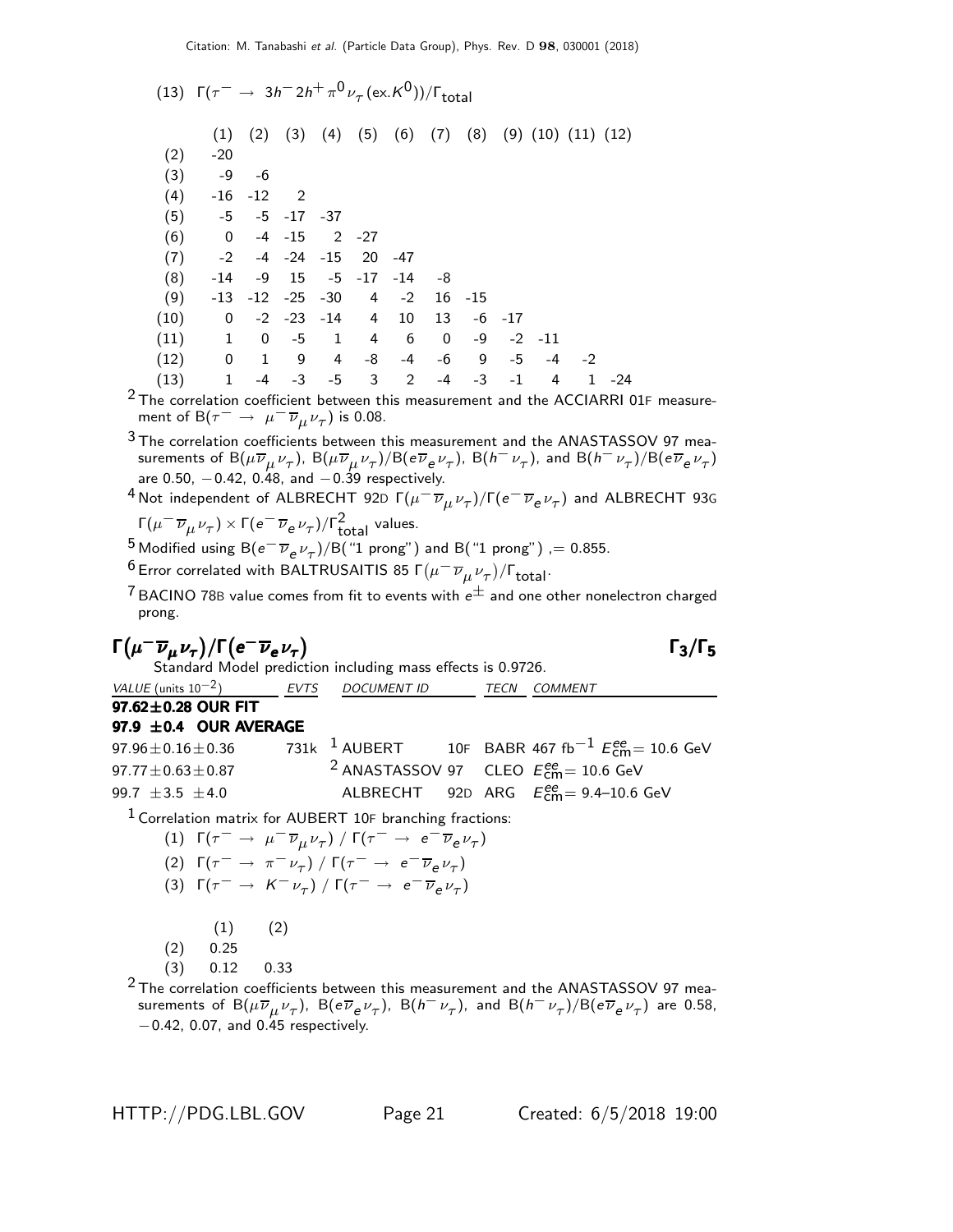| $\Gamma(e^{-}\overline{\nu}_{e}\nu_{\tau}\gamma)/\Gamma_{\mathrm{total}}$                                           |      |                       |                 |                                | $\Gamma_6/\Gamma$                                                                                                                                                                                   |
|---------------------------------------------------------------------------------------------------------------------|------|-----------------------|-----------------|--------------------------------|-----------------------------------------------------------------------------------------------------------------------------------------------------------------------------------------------------|
|                                                                                                                     |      | DOCUMENT ID           |                 | <b>TECN</b>                    | COMMENT                                                                                                                                                                                             |
| $\frac{\textit{VALUE (%)}}{1.83 \pm 0.05} \frac{\textit{EVTS}}{\text{OUR AVERAGE}}$                                 |      |                       |                 |                                |                                                                                                                                                                                                     |
| $1.79 \pm 0.02 \pm 0.10$                                                                                            | 12K  | <sup>1</sup> SHIMIZU  |                 |                                | 18A BELL 711 fb <sup>-1</sup> $E_{\text{cm}}^{ee}$ =10.6 GeV                                                                                                                                        |
| $1.847 \pm 0.015 \pm 0.052$                                                                                         | 18k  | $2$ LEES              |                 |                                | 15G BABR 431 fb <sup>-1</sup> $E_{cm}^{ee}$ =10.6 GeV                                                                                                                                               |
| $1.75 \pm 0.06 \pm 0.17$                                                                                            |      | <sup>3</sup> BERGFELD | $00\,$          |                                | CLEO $E_{\text{cm}}^{ee} = 10.6 \text{ GeV}$                                                                                                                                                        |
| energy cutoff $E^*_{\gamma} > 10$ MeV.                                                                              |      |                       |                 |                                | <sup>1</sup> SHIMIZU 18A impose requirements on detected $\gamma$ 's corresponding to a $\tau$ -rest-frame                                                                                          |
| cutoff $E^*_{\sim} > 10$ MeV.                                                                                       |      |                       |                 |                                | <sup>2</sup> LEES 15G impose requirements on detected $\gamma$ 's corresponding to a $\tau$ -rest-frame energy                                                                                      |
|                                                                                                                     |      |                       |                 |                                | $^3$ BERGFELD 00 impose requirements on detected $\gamma$ 's corresponding to a $\tau$ -rest-frame                                                                                                  |
| energy cutoff $E^*_{\gamma} > 10$ MeV.                                                                              |      |                       |                 |                                |                                                                                                                                                                                                     |
| $\Gamma(h^{-} \geq 0 \mathcal{K}_{I}^{0} \nu_{\tau})/\Gamma_{\text{total}}$                                         |      |                       |                 |                                | $\mathsf{\Gamma}_7/\mathsf{\Gamma}$                                                                                                                                                                 |
| $\Gamma_7/\Gamma = (\Gamma_9 + \Gamma_{10} + \frac{1}{2}\Gamma_{36} + \frac{1}{2}\Gamma_{38} + \Gamma_{50})/\Gamma$ |      |                       |                 |                                |                                                                                                                                                                                                     |
| VALUE (%)                                                                                                           | EVTS | <b>DOCUMENT ID</b>    |                 | TECN                           | COMMENT                                                                                                                                                                                             |
| 12.03±0.05 OUR FIT                                                                                                  |      |                       |                 |                                |                                                                                                                                                                                                     |
| 12.2 ±0.4 OUR AVERAGE                                                                                               |      |                       |                 |                                |                                                                                                                                                                                                     |
| $12.47 \pm 0.26 \pm 0.43$                                                                                           | 2967 | <sup>1</sup> ACCIARRI | 95              | L3                             | 1992 LEP run                                                                                                                                                                                        |
| 12.4 $\pm$ 0.7 $\pm$ 0.7                                                                                            | 283  | <sup>2</sup> ABREU    |                 | 92 <sub>N</sub><br><b>DLPH</b> | 1990 LEP run                                                                                                                                                                                        |
| 12.1 $\pm$ 0.7 $\pm$ 0.5                                                                                            | 309  | ALEXANDER             | 91 <sub>D</sub> | <b>OPAL</b>                    | 1990 LEP run                                                                                                                                                                                        |
| • • We use the following data for averages but not for fits. •                                                      |      |                       |                 |                                |                                                                                                                                                                                                     |
| 11.3 $\pm$ 0.5 $\pm$ 0.8                                                                                            | 798  | $3$ FORD              | 87              | MAC                            | $E_{cm}^{ee}$ = 29 GeV                                                                                                                                                                              |
| • • • We do not use the following data for averages, fits, limits, etc. • • •                                       |      |                       |                 |                                |                                                                                                                                                                                                     |
| $12.44 \pm 0.11 \pm 0.11$                                                                                           | 15k  | <sup>4</sup> BUSKULIC |                 | 96                             | ALEP Repl. by SCHAEL 05C                                                                                                                                                                            |
| 11.7 $\pm 0.6 \pm 0.8$                                                                                              |      | <sup>5</sup> ALBRECHT |                 |                                | 92D ARG $E_{\text{cm}}^{ee} = 9.4 - 10.6 \text{ GeV}$                                                                                                                                               |
| $12.98 \pm 0.44 \pm 0.33$                                                                                           |      | <sup>6</sup> DECAMP   |                 | 92C ALEP                       | Repl. by SCHAEL 05C                                                                                                                                                                                 |
| 12.3 $\pm 0.9 \pm 0.5$                                                                                              | 1338 | <b>BEHREND</b>        | 90              | CELL                           | $E_{\text{cm}}^{\text{ee}}$ 35 GeV                                                                                                                                                                  |
| $11.1 \pm 1.1 \pm 1.4$                                                                                              |      | <sup>7</sup> BURCHAT  |                 | 87                             | MRK2 $E_{\text{cm}}^{\text{ee}}$ = 29 GeV                                                                                                                                                           |
| 12.3 $\pm 0.6 \pm 1.1$                                                                                              | 328  | <sup>8</sup> BARTEL   |                 | 86 <sub>D</sub>                | JADE $E_{\text{cm}}^{ee}$ = 34.6 GeV                                                                                                                                                                |
| 13.0 $\pm 2.0 \pm 4.0$                                                                                              |      | <b>BERGER</b>         | 85              |                                | PLUT $E_{cm}^{ee}$ = 34.6 GeV                                                                                                                                                                       |
| 11.2 $\pm$ 1.7 $\pm$ 1.2                                                                                            | 34   | <sup>9</sup> BEHREND  |                 |                                | 83C CELL $E_{cm}^{ee}$ = 34 GeV                                                                                                                                                                     |
|                                                                                                                     |      |                       |                 |                                | $^1$ ACCIARRI 95 with 0.65% added to remove their correction for $\pi^-$ K $^0_I$ backgrounds.<br>$2$ ARRELL 02N with 0.5% added to remove their correction for $K^*(802)$ <sup>-</sup> backgrounds |

with 0.5% added to remove their correction for  $\mathsf{K}^{*}(892)^{+}$  backgrounds. <sup>3</sup> FORD 87 result for B( $\pi^- \nu_{\tau}$ ) with 0.67% added to remove their K<sup>-</sup> correction and adjusted for 1992 B("1 prong").

 $^{4}$ BUSKULIC 96 quote 11.78  $\pm$  0.11  $\pm$  0.13 We add 0.66 to undo their correction for unseen  $K^0_L$  and modify the systematic error accordingly.

<sup>5</sup> Not independent of ALBRECHT 92D  $\Gamma(\mu^- \overline{\nu}_\mu \nu_\tau)/\Gamma(e^- \overline{\nu}_e \nu_\tau)$ ,  $\Gamma(\mu^- \overline{\nu}_\mu \nu_\tau) \times$ Γ $(e^- \overline{\nu}_e \nu_\tau)$ , and Γ $(h^- \ge 0 \, \mathsf{K}^0_L \nu_\tau)$ /Γ $(e^- \overline{\nu}_e \nu_\tau)$  values.

 $^{6}$  DECAMP 92c quote B( $h^ \geq$  0K $^0_L$   $\geq$  0(K $^0_S$   $\to \pi^+\pi^-$ )  $\nu_{\tau}$ ) = 13.32  $\pm$  0.44  $\pm$  0.33. We subtract 0.35 to correct for their inclusion of the  $\kappa^0_{\cal S}$  decays.

<sup>7</sup> BURCHAT 87 with 1.1% added to remove their correction for  $K^-$  and  $K^*(892)^-$  back-

grounds.<br><sup>8</sup> BARTEL 86D result for B( $\pi^{-}\nu_{\tau}$ ) with 0.59% added to remove their K<sup>−</sup> correction and adjusted for 1992 B $('1 prong")'$ .

 $^9$  BEHREND 83C quote  $\mathsf{B}(\pi^-\nu_\tau^{\vphantom{2}})=9.9\pm1.7\pm1.3$  after subtracting  $1.3\pm0.5$  to correct for B $(K^-\nu_\tau)$ .

HTTP://PDG.LBL.GOV Page 22 Created: 6/5/2018 19:00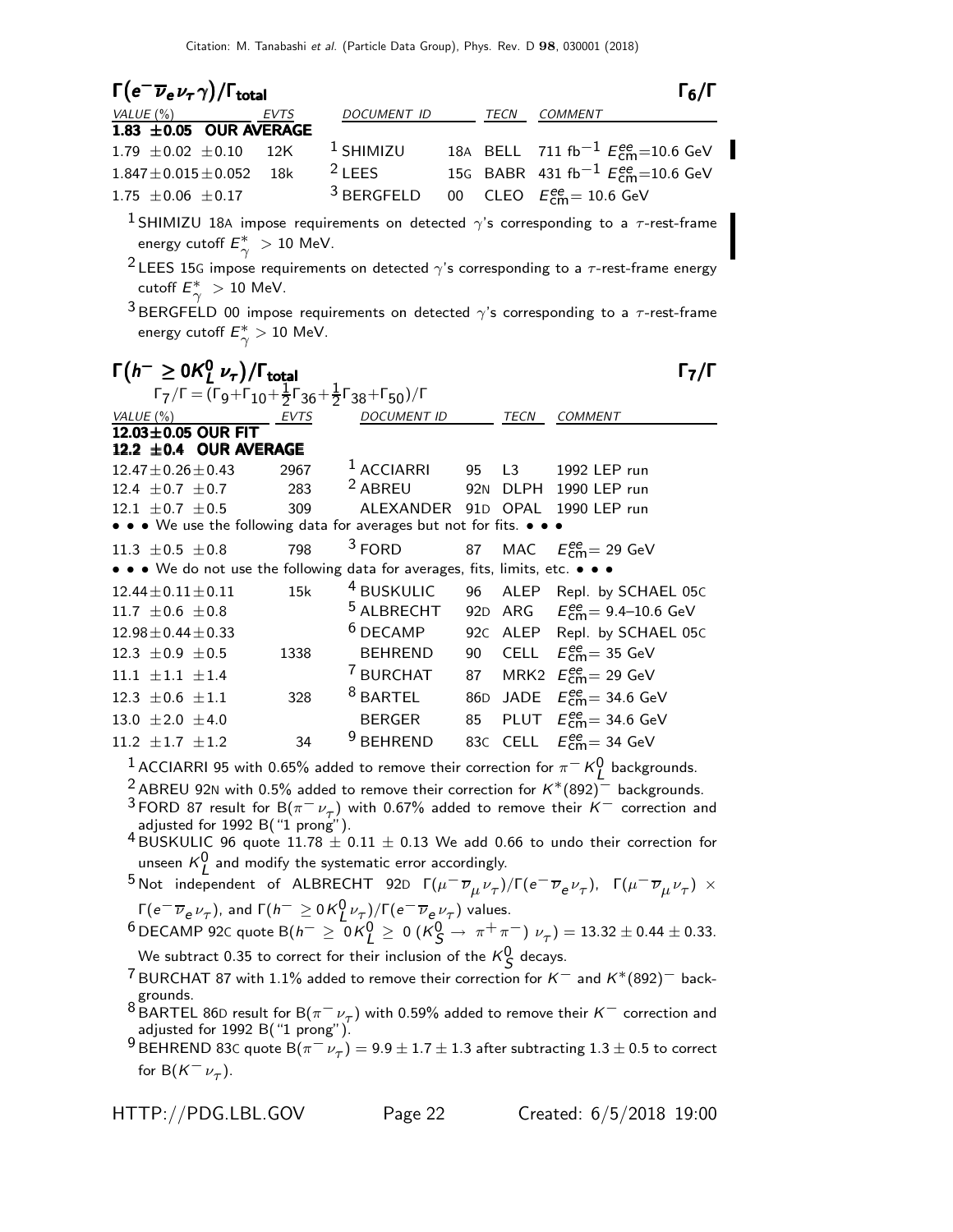

- (4)  $\Gamma(\tau^- \to h^- 2\pi^0 \nu_{\tau_c} (\text{ex. K}^0))/\Gamma_{\text{total}}$ (5)  $\Gamma(\tau^-$  →  $h^-$  ≥ 3π<sup>0</sup> ν<sub>τ</sub> (ex. K<sup>0</sup>))/Γ<sub>total</sub> (6)  $\Gamma(\tau^- \to h^- h^- h^+ \nu_\tau (\text{ex. K}^0)) / \Gamma_{\text{total}}$ (7)  $\Gamma(\tau^-$  →  $h^- h^- h^+ \pi^0 \nu_\tau$  (ex. K<sup>0</sup>))/Γ<sub>total</sub> (8)  $\Gamma(\tau^- \to h^- h^- h^+ \geq 1 \pi^0 \nu_\tau (\text{ex. } K^0)) / \Gamma_{\text{total}}$ (9)  $\Gamma(\tau^- \to h^- h^- h^+ \geq 2\pi^0 \nu_\tau (\text{ex. } K^0))/\Gamma_{\text{total}}$ (10)  $\Gamma(\tau^- \rightarrow 3h^- 2h^+ \nu_\tau (\text{ex.} K^0)) / \Gamma_{\text{total}}$ (11)  $\Gamma(\tau^- \rightarrow 3h^- 2h^+ \pi^0 \nu_\tau (\text{ex. K}^0))/\Gamma_{\text{total}}$ (1) (2) (3) (4) (5) (6) (7) (8) (9) (10)
- $(2)$   $-34$  $(3)$  -47 56

HTTP://PDG.LBL.GOV Page 23 Created: 6/5/2018 19:00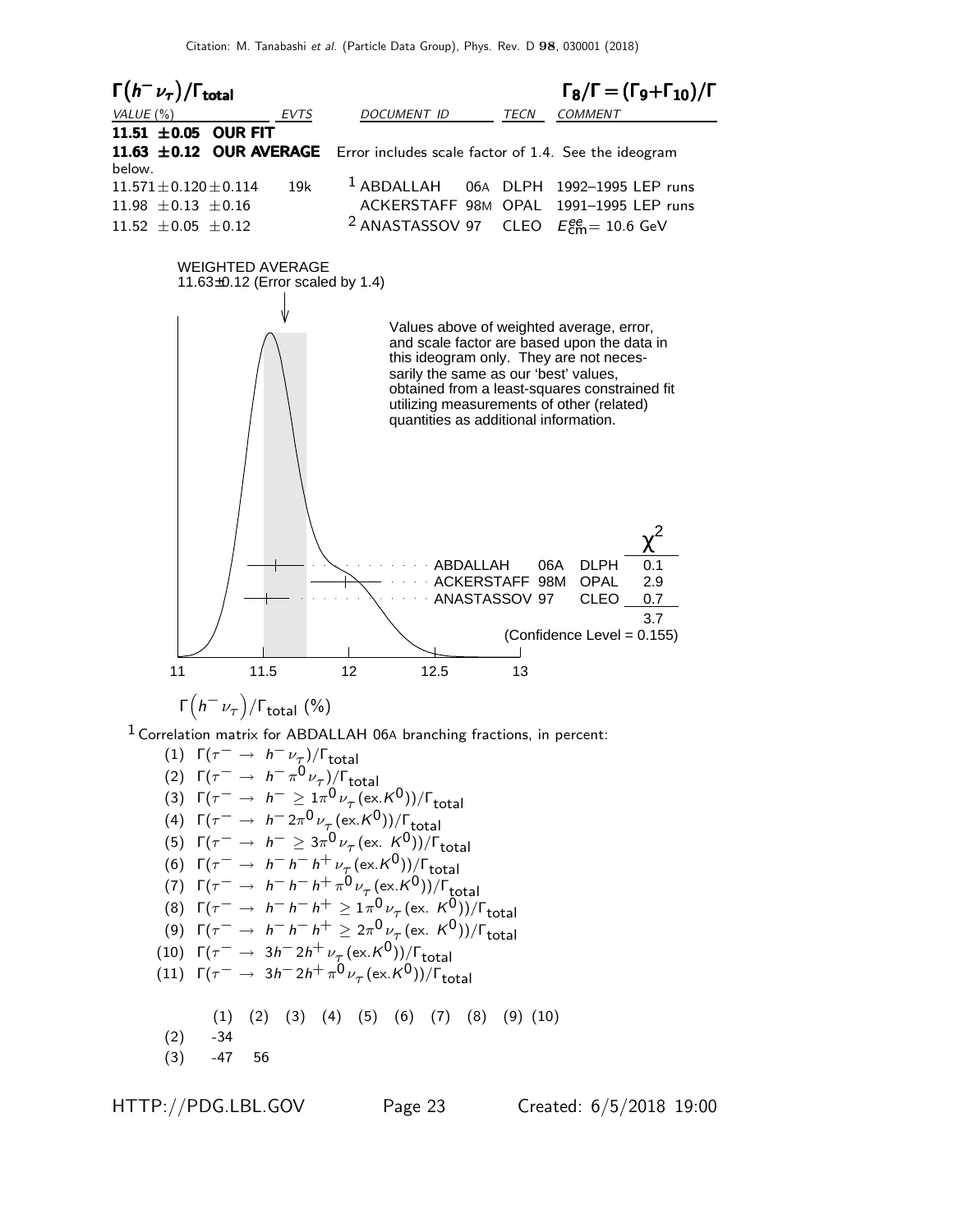| $(4)$ 6 -66 15                                 |  |  |  |  |       |
|------------------------------------------------|--|--|--|--|-------|
| $(5)$ -6 38 11 -86                             |  |  |  |  |       |
| $(6)$ -7 -8 15 0 -2                            |  |  |  |  |       |
| $(7)$ -2 -1 -5 -3 3 -53                        |  |  |  |  |       |
| $(8)$ -4 -4 -13 -4 -2 -56 75                   |  |  |  |  |       |
| $(9)$ $-1$ $-1$ $-4$ $3$ $-6$ $26$ $-78$ $-16$ |  |  |  |  |       |
| $(10)$ $-1$ $-1$ $1$ 0 0 $-2$ $-3$ $-1$ 3      |  |  |  |  |       |
| $(11)$ 0 0 0 0 0 1 0 -5                        |  |  |  |  | 5 -57 |

 $^2$ The correlation coefficients between this measurement and the ANASTASSOV 97 measurements of  ${\rm B}(\mu\overline\nu_\mu\nu_\tau)$ ,  ${\rm B}(e\overline\nu_e\nu_\tau)$ ,  ${\rm B}(\mu\overline\nu_\mu\nu_\tau)/{\rm B}(e\overline\nu_e\nu_\tau)$ , and  ${\rm B}(h^-\nu_\tau)/{\rm B}(e\overline\nu_e\nu_\tau)$ are 0.50, 0.48, 0.07, and 0.63 respectively.

| $\Gamma(h^-\nu_\tau)/\Gamma(e^-\overline{\nu}_e\nu_\tau)$                                                                                                                                                                                                                                                                                                 |                                                           |                                                                 |  |      | $\Gamma_8/\Gamma_5 = (\Gamma_9 + \Gamma_{10})/\Gamma_5$                                                                                                |  |  |  |  |  |  |
|-----------------------------------------------------------------------------------------------------------------------------------------------------------------------------------------------------------------------------------------------------------------------------------------------------------------------------------------------------------|-----------------------------------------------------------|-----------------------------------------------------------------|--|------|--------------------------------------------------------------------------------------------------------------------------------------------------------|--|--|--|--|--|--|
| VALUE (units $10^{-2}$ )                                                                                                                                                                                                                                                                                                                                  | <b>EVTS</b>                                               | DOCUMENT ID                                                     |  |      | TECN COMMENT                                                                                                                                           |  |  |  |  |  |  |
| 64.62±0.33 OUR FIT                                                                                                                                                                                                                                                                                                                                        |                                                           |                                                                 |  |      |                                                                                                                                                        |  |  |  |  |  |  |
|                                                                                                                                                                                                                                                                                                                                                           | 64.0 ±0.7 OUR AVERAGE Error includes scale factor of 1.6. |                                                                 |  |      |                                                                                                                                                        |  |  |  |  |  |  |
| • • • We use the following data for averages but not for fits. • • •                                                                                                                                                                                                                                                                                      |                                                           |                                                                 |  |      |                                                                                                                                                        |  |  |  |  |  |  |
| $63.33 \pm 0.14 \pm 0.61$                                                                                                                                                                                                                                                                                                                                 |                                                           |                                                                 |  |      | 394k <sup>1</sup> AUBERT 10F BABR 467 fb <sup>-1</sup> $E_{cm}^{ee}$ =10.6 GeV                                                                         |  |  |  |  |  |  |
| $64.84 \pm 0.41 \pm 0.60$                                                                                                                                                                                                                                                                                                                                 |                                                           | <sup>2</sup> ANASTASSOV 97 CLEO $E_{\text{cm}}^{ee}$ = 10.6 GeV |  |      |                                                                                                                                                        |  |  |  |  |  |  |
|                                                                                                                                                                                                                                                                                                                                                           |                                                           |                                                                 |  |      | <sup>1</sup> Not independent of AUBERT 10F $\Gamma(\tau^-\to\pi^-\nu_\tau)/\Gamma(\tau^-\to\,e^-\overline{\nu}_e\nu_\tau)$ and $\Gamma(\tau^-\to\tau)$ |  |  |  |  |  |  |
| $K^-\nu_\tau)/\Gamma(\tau^- \to e^-\overline{\nu}_e\nu_\tau).$                                                                                                                                                                                                                                                                                            |                                                           |                                                                 |  |      |                                                                                                                                                        |  |  |  |  |  |  |
| $2$ The correlation coefficients between this measurement and the ANASTASSOV 97 mea-<br>surements of B( $\mu \overline{\nu}_{\mu} \nu_{\tau}$ ), B( $e \overline{\nu}_{e} \nu_{\tau}$ ), B( $\mu \overline{\nu}_{\mu} \nu_{\tau}$ )/B( $e \overline{\nu}_{e} \nu_{\tau}$ ), and B( $h^- \nu_{\tau}$ ) are 0.08,<br>$-0.39$ , 0.45, and 0.63 respectively. |                                                           |                                                                 |  |      |                                                                                                                                                        |  |  |  |  |  |  |
| Го/Г                                                                                                                                                                                                                                                                                                                                                      |                                                           |                                                                 |  |      |                                                                                                                                                        |  |  |  |  |  |  |
| $\Gamma(\pi^-\nu_\tau)/\Gamma_{\rm total}$                                                                                                                                                                                                                                                                                                                |                                                           |                                                                 |  |      |                                                                                                                                                        |  |  |  |  |  |  |
| VALUE $(\% )$                                                                                                                                                                                                                                                                                                                                             | EVTS                                                      | DOCUMENT ID                                                     |  | TECN | COMMENT                                                                                                                                                |  |  |  |  |  |  |
| 10.82 $\pm$ 0.05 OUR FIT                                                                                                                                                                                                                                                                                                                                  |                                                           |                                                                 |  |      |                                                                                                                                                        |  |  |  |  |  |  |
| $10.828 \pm 0.070 \pm 0.078$                                                                                                                                                                                                                                                                                                                              | 38k                                                       | $^1$ SCHAEL                                                     |  |      | 05C ALEP 1991-1995 LEP runs                                                                                                                            |  |  |  |  |  |  |
| • • • We do not use the following data for averages, fits, limits, etc. • • •                                                                                                                                                                                                                                                                             |                                                           |                                                                 |  |      |                                                                                                                                                        |  |  |  |  |  |  |
| $11.06 \pm 0.11 \pm 0.14$                                                                                                                                                                                                                                                                                                                                 |                                                           | <sup>2</sup> BUSKULIC                                           |  |      | 96 ALEP Repl. by SCHAEL 05C                                                                                                                            |  |  |  |  |  |  |
| 11.7 $\pm$ 0.4 $\pm$ 1.8                                                                                                                                                                                                                                                                                                                                  | 1138                                                      | BLOCKER                                                         |  |      | 82D MRK2 $E_{\text{cm}}^{ee} = 3.5 - 6.7 \text{ GeV}$                                                                                                  |  |  |  |  |  |  |
| with other measurements.<br><sup>2</sup> Not independent of BUSKULIC 96 B( $h^-\nu_\tau$ ) and B( $K^-\nu_\tau$ ) values.                                                                                                                                                                                                                                 |                                                           |                                                                 |  |      | <sup>1</sup> See footnote to SCHAEL 05C $\Gamma(\tau^-\to\ e^-\overline{\nu}_e\nu_\tau)/\Gamma_{\rm total}$ measurement for correlations               |  |  |  |  |  |  |

| $\Gamma(\pi^-\nu_{\tau})/\Gamma(e^-\overline{\nu}_e\nu_{\tau})$                                                                                                                          |  |                  |         | $\Gamma_9/\Gamma_5$                                                             |
|------------------------------------------------------------------------------------------------------------------------------------------------------------------------------------------|--|------------------|---------|---------------------------------------------------------------------------------|
| VALUE (units $10^{-2}$ ) EVTS                                                                                                                                                            |  | DOCUMENT ID TECN | COMMENT |                                                                                 |
| 60.71 $\pm$ 0.32 OUR FIT                                                                                                                                                                 |  |                  |         |                                                                                 |
| $59.45 \pm 0.14 \pm 0.61$                                                                                                                                                                |  |                  |         | 369k <sup>1</sup> AUBERT 10F BABR 467 fb <sup>-1</sup> $E_{cm}^{ee}$ = 10.6 GeV |
| <sup>1</sup> See footnote to AUBERT 10F $\Gamma(\tau^-\to\mu^-\overline{\nu}_\mu \nu_\tau)/\Gamma(\tau^-\to\,e^-\overline{\nu}_e \nu_\tau)$ for correlations<br>with other measurements. |  |                  |         |                                                                                 |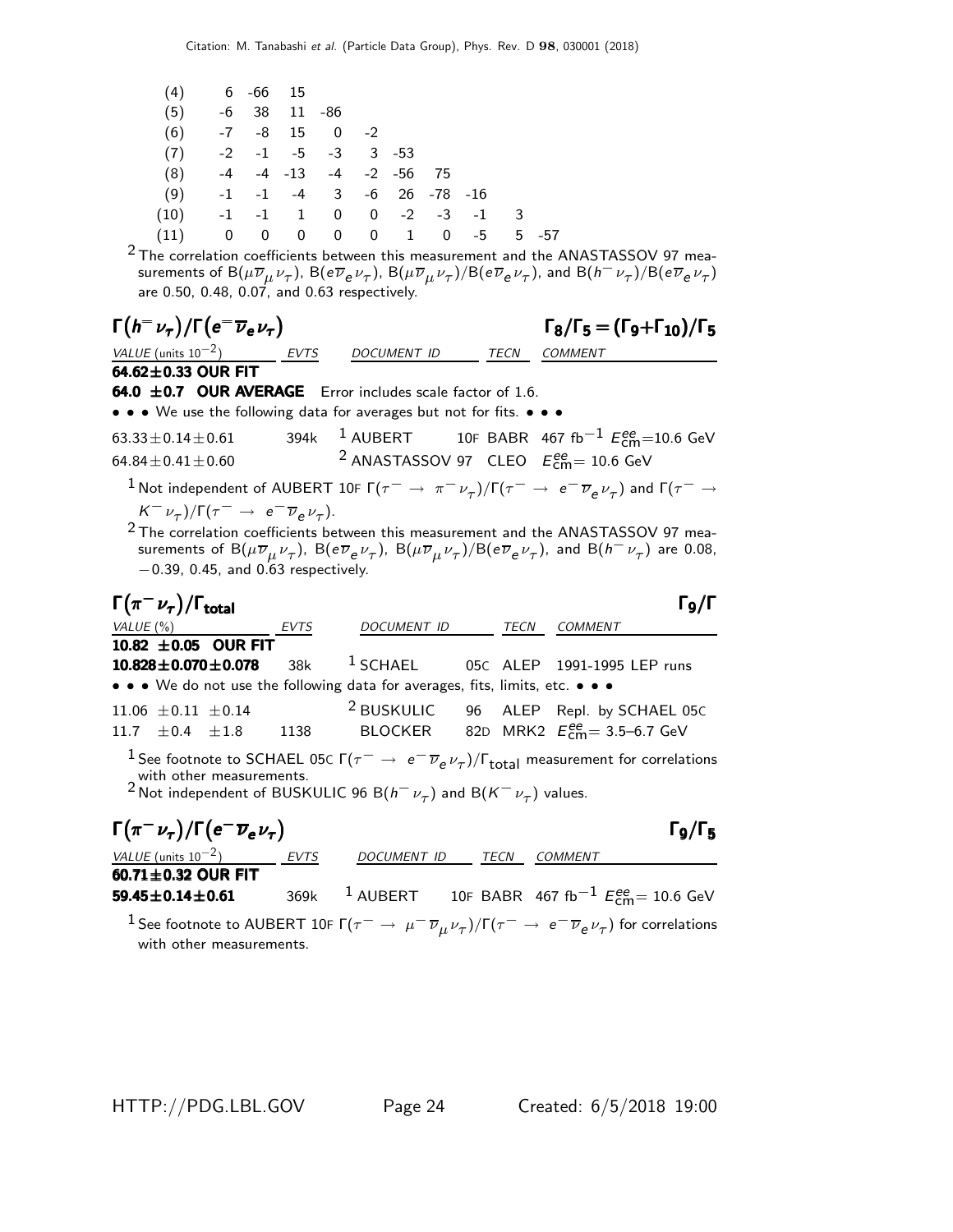Citation: M. Tanabashi et al. (Particle Data Group), Phys. Rev. D 98, 030001 (2018)

| $\Gamma(K^-\nu_\tau)/\Gamma_{\rm total}$                                                                                                                                               |            |                                                            |            |              | $\Gamma_{10}/\Gamma$                                                                                                                                                                                                                                                                                                           |
|----------------------------------------------------------------------------------------------------------------------------------------------------------------------------------------|------------|------------------------------------------------------------|------------|--------------|--------------------------------------------------------------------------------------------------------------------------------------------------------------------------------------------------------------------------------------------------------------------------------------------------------------------------------|
| VALUE (%)                                                                                                                                                                              | EVTS       | DOCUMENT ID                                                |            | TECN         | <i>COMMENT</i>                                                                                                                                                                                                                                                                                                                 |
| $0.696 \pm 0.010$ OUR FIT                                                                                                                                                              |            |                                                            |            |              |                                                                                                                                                                                                                                                                                                                                |
| $0.685 \pm 0.023$ OUR AVERAGE                                                                                                                                                          |            |                                                            |            |              |                                                                                                                                                                                                                                                                                                                                |
| $0.658 \pm 0.027 \pm 0.029$                                                                                                                                                            |            | <sup>1</sup> ABBIENDI                                      | 01J        |              | OPAL 1990-1995 LEP runs                                                                                                                                                                                                                                                                                                        |
| $0.696 \pm 0.025 \pm 0.014$<br>$0.85 \pm 0.18$                                                                                                                                         | 2032<br>27 | <b>BARATE</b><br>ABREU                                     | 99K<br>94K |              | ALEP 1991-1995 LEP runs<br>DLPH LEP 1992 Z data                                                                                                                                                                                                                                                                                |
| $0.66 \pm 0.07 \pm 0.09$                                                                                                                                                               | 99         | <b>BATTLE</b>                                              | 94         |              | CLEO $E_{\text{cm}}^{\text{ee}} \approx 10.6 \text{ GeV}$                                                                                                                                                                                                                                                                      |
| • • • We do not use the following data for averages, fits, limits, etc. • • •                                                                                                          |            |                                                            |            |              |                                                                                                                                                                                                                                                                                                                                |
|                                                                                                                                                                                        |            | <b>BUSKULIC</b>                                            |            |              |                                                                                                                                                                                                                                                                                                                                |
| $0.72 \pm 0.04 \pm 0.04$<br>$0.59 \pm 0.18$                                                                                                                                            | 728<br>16  | <b>MILLS</b>                                               | 96<br>84   |              | ALEP Repl. by BARATE 99K<br>DLCO $E_{\text{cm}}^{\text{ee}}$ = 29 GeV                                                                                                                                                                                                                                                          |
| $\pm$ 0.5<br>1.3                                                                                                                                                                       | 15         | BLOCKER                                                    |            |              | MRK2 $E_{\text{cm}}^{\text{ee}} = 3.9 - 6.7 \text{ GeV}$                                                                                                                                                                                                                                                                       |
|                                                                                                                                                                                        |            |                                                            | 82B        |              |                                                                                                                                                                                                                                                                                                                                |
| $K^{-} \ge 0 \pi^{0} \ge 0 K^{0} \ge 0 \gamma \nu_{\tau}$ ) is 0.60.                                                                                                                   |            |                                                            |            |              | $^1$ The correlation coefficient between this measurement and the ABBIENDI 01J B( $\tau^-\rightarrow$                                                                                                                                                                                                                          |
| $\Gamma(K^-\nu_\tau)/\Gamma(e^-\overline{\nu}_e\nu_\tau)$                                                                                                                              |            |                                                            |            |              | $\Gamma_{10}/\Gamma_5$                                                                                                                                                                                                                                                                                                         |
| $VALUE$ (units $10^{-2}$ ) EVTS                                                                                                                                                        |            | DOCUMENT ID TECN COMMENT                                   |            |              |                                                                                                                                                                                                                                                                                                                                |
| 3.91 ±0.05 OUR FIT                                                                                                                                                                     |            |                                                            |            |              |                                                                                                                                                                                                                                                                                                                                |
| $3.882 \pm 0.032 \pm 0.057$ 25k                                                                                                                                                        |            |                                                            |            |              | $^1$ AUBERT 10F BABR 467 fb $^{-1}$ $E_\mathrm{cm}^{ee}$ = 10.6 GeV                                                                                                                                                                                                                                                            |
| with other measurements.                                                                                                                                                               |            |                                                            |            |              | $^1$ See footnote to AUBERT 10F Г $(\tau^-\to\mu^-\overline{\nu}_\mu\overline{\nu}_\tau)/$ Г $(\tau^-\to\,e^-\overline{\nu}_e\overline{\nu}_\tau)$ for correlations                                                                                                                                                            |
| $\Gamma(K^-\nu_\tau)/\Gamma(\pi^-\nu_\tau)$                                                                                                                                            |            |                                                            |            |              | $\Gamma_{10}/\Gamma_{9}$                                                                                                                                                                                                                                                                                                       |
| VALUE (units $10^{-2}$ )                                                                                                                                                               |            | DOCUMENT ID                                                |            | TECN         | COMMENT                                                                                                                                                                                                                                                                                                                        |
| 6.44 $\pm$ 0.09 OUR FIT                                                                                                                                                                |            |                                                            |            |              |                                                                                                                                                                                                                                                                                                                                |
| • • • We use the following data for averages but not for fits. • • •                                                                                                                   |            |                                                            |            |              |                                                                                                                                                                                                                                                                                                                                |
| $6.531 \pm 0.056 \pm 0.093$                                                                                                                                                            |            |                                                            |            |              | <sup>1</sup> AUBERT 10F BABR 467 fb <sup>-1</sup> $E_{\text{cm}}^{ee}$ = 10.6 GeV                                                                                                                                                                                                                                              |
| $(K^- \nu_\tau)/\Gamma(\tau^- \to e^- \overline{\nu}_e \nu_\tau).$                                                                                                                     |            |                                                            |            |              | $^{-1}$ Not independent of AUBERT 10F $\Gamma(\tau^-\to~\pi^-\nu_\tau)/\Gamma(\tau^-\to~e^-\overline{\nu}_e\nu_\tau)$ and $\Gamma(\tau^-\to e^-$                                                                                                                                                                               |
| $\Gamma(h^{-} \geq 1$ neutrals $\nu_{\tau})/\Gamma_{\text{total}}$<br>$0.7212\Gamma_{152} + 0.1107\Gamma_{154} + 0.0840\Gamma_{176} + 0.0840\Gamma_{177} + 0.0840\Gamma_{178})/\Gamma$ |            |                                                            |            |              | $\Gamma_{11}/\Gamma$<br>$\Gamma_{11}/\Gamma = (\Gamma_{14} + \Gamma_{16} + \Gamma_{20} + \Gamma_{23} + \Gamma_{27} + \Gamma_{28} + \Gamma_{30} + 0.15344 \Gamma_{36} + 0.15344 \Gamma_{38} +$<br>$0.15344\Gamma_{41} + 0.15344\Gamma_{43} + 0.0942\Gamma_{48} + 0.0942\Gamma_{52} + 0.7212\Gamma_{148} + 0.7212\Gamma_{150} +$ |
| VALUE (%)                                                                                                                                                                              |            | <b>DOCUMENT ID</b>                                         |            | TECN COMMENT |                                                                                                                                                                                                                                                                                                                                |
| 37.00±0.09 OUR FIT                                                                                                                                                                     |            |                                                            |            |              |                                                                                                                                                                                                                                                                                                                                |
| • • • We do not use the following data for averages, fits, limits, etc. • • •                                                                                                          |            |                                                            |            |              |                                                                                                                                                                                                                                                                                                                                |
| $36.14 \pm 0.33 \pm 0.58$                                                                                                                                                              |            | $1$ AKERS                                                  |            |              | 94E OPAL 1991-1992 LEP runs                                                                                                                                                                                                                                                                                                    |
| 38.4 $\pm 1.2$ $\pm 1.0$                                                                                                                                                               |            | <sup>2</sup> BURCHAT 87 MRK2 $E_{\text{cm}}^{ee}$ = 29 GeV |            |              |                                                                                                                                                                                                                                                                                                                                |
| 42.7 $\pm 2.0 \pm 2.9$                                                                                                                                                                 |            | BERGER 85 PLUT $E_{\text{cm}}^{ee}$ = 34.6 GeV             |            |              |                                                                                                                                                                                                                                                                                                                                |
|                                                                                                                                                                                        |            |                                                            |            |              | $^1$ Not independent of ACKERSTAFF 98M B $(h^-\,\pi^0\,\nu_\tau)$ and B $(h^-\geq2\pi^0\,\nu_\tau)$ values.                                                                                                                                                                                                                    |
|                                                                                                                                                                                        |            |                                                            |            |              | $^2$ BURCHAT 87 quote for B $(\pi^\pm \geq 1$ neutral $\nu_\tau) =$ 0.378 $\pm$ 0.012 $\pm$ 0.010. We add 0.006                                                                                                                                                                                                                |
|                                                                                                                                                                                        |            |                                                            |            |              |                                                                                                                                                                                                                                                                                                                                |
| to account for contribution from $(K^{*-} \nu_{\tau})$ which they fixed at BR = 0.013.                                                                                                 |            |                                                            |            |              |                                                                                                                                                                                                                                                                                                                                |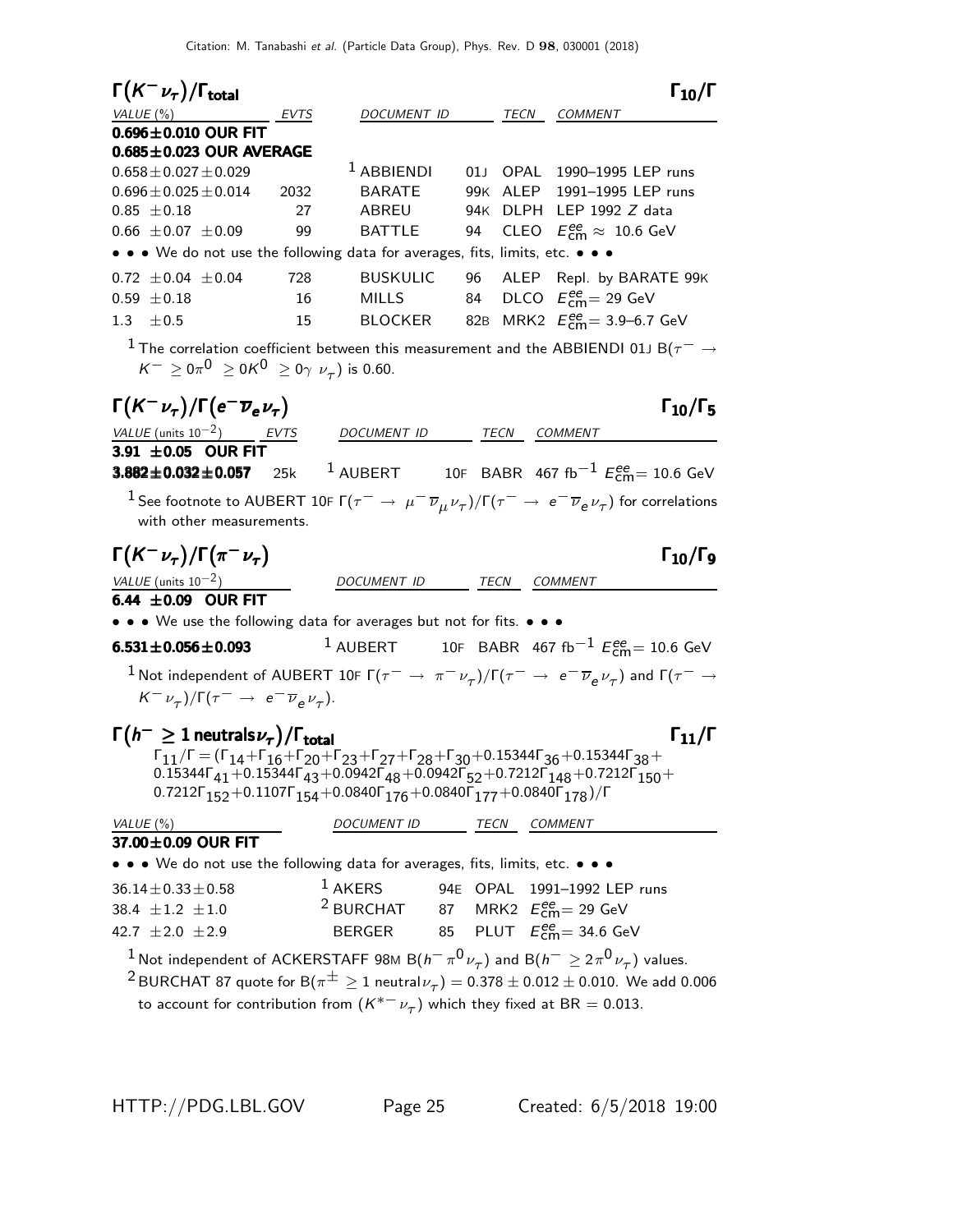|              | 0.3268 $\Gamma_{152}$ )/ $\Gamma$             | $\Gamma(h^{-} \geq 1\pi^{0}\nu_{\tau}(\text{ex.}\mathcal{K}^{0}))/\Gamma_{\text{total}}$ |             |                                                                               |                 |                | $\Gamma_{12}/\Gamma$<br>$\Gamma_{12}/\Gamma = (\Gamma_{14} + \Gamma_{16} + \Gamma_{20} + \Gamma_{23} + \Gamma_{27} + \Gamma_{28} + \Gamma_{30} + 0.3268\Gamma_{148} + 0.3268\Gamma_{150} +$                                                                                                                                       |
|--------------|-----------------------------------------------|------------------------------------------------------------------------------------------|-------------|-------------------------------------------------------------------------------|-----------------|----------------|-----------------------------------------------------------------------------------------------------------------------------------------------------------------------------------------------------------------------------------------------------------------------------------------------------------------------------------|
| VALUE $(\%)$ |                                               |                                                                                          | <u>EVTS</u> | <b>DOCUMENT ID</b>                                                            |                 | TECN           | <b>COMMENT</b>                                                                                                                                                                                                                                                                                                                    |
|              |                                               | 36.51 ±0.09 OUR FIT                                                                      |             |                                                                               |                 |                |                                                                                                                                                                                                                                                                                                                                   |
|              |                                               |                                                                                          |             | • • • We use the following data for averages but not for fits. • • •          |                 |                |                                                                                                                                                                                                                                                                                                                                   |
|              |                                               | $36.641 \pm 0.155 \pm 0.127$                                                             | 45k         | $1$ ABDALLAH                                                                  |                 |                | 06A DLPH 1992-1995 LEP runs                                                                                                                                                                                                                                                                                                       |
|              |                                               | with other measurements.                                                                 |             |                                                                               |                 |                | $^1$ See footnote to ABDALLAH 06A Г $(\tau^-\rightarrow\,h^-\,\nu_\tau)/\Gamma_{\rm total}$ measurement for correlations                                                                                                                                                                                                          |
|              | $\Gamma(h^-\pi^0\nu_\tau)/\Gamma_{\rm total}$ |                                                                                          |             |                                                                               |                 |                | $\Gamma_{13}/\Gamma = (\Gamma_{14} + \Gamma_{16})/\Gamma$                                                                                                                                                                                                                                                                         |
|              | VALUE $(\%)$                                  |                                                                                          | EVTS        | DOCUMENT ID                                                                   |                 |                | TECN COMMENT                                                                                                                                                                                                                                                                                                                      |
|              | $25.93 \pm 0.09$                              | <b>OUR FIT</b><br>$25.73 \pm 0.16$ OUR AVERAGE                                           |             |                                                                               |                 |                |                                                                                                                                                                                                                                                                                                                                   |
|              | 25.67 $\pm$ 0.01 $\pm$ 0.39                   |                                                                                          | 5.4M        | <b>FUJIKAWA</b>                                                               | 08              | <b>BELL</b>    | 72 fb <sup>-1</sup> $E_{cm}^{ee}$ =10.6GeV                                                                                                                                                                                                                                                                                        |
|              |                                               | $25.740 \pm 0.201 \pm 0.138$                                                             | 35k         | <sup>1</sup> ABDALLAH                                                         | 06A             | <b>DLPH</b>    | 1992-1995 LEP runs                                                                                                                                                                                                                                                                                                                |
|              | 25.89 $\pm$ 0.17 $\pm$ 0.29                   |                                                                                          |             | ACKERSTAFF                                                                    | 98 <sub>M</sub> | OPAL           | 1991-1995 LEP runs                                                                                                                                                                                                                                                                                                                |
|              | $25.05 \pm 0.35 \pm 0.50$                     |                                                                                          | 6613        | <b>ACCIARRI</b>                                                               | 95              | L <sub>3</sub> | 1992 LEP run                                                                                                                                                                                                                                                                                                                      |
|              | 25.87 $\pm$ 0.12 $\pm$ 0.42                   |                                                                                          | 51k         | <sup>2</sup> ARTUSO                                                           | 94              | <b>CLEO</b>    | $E_{\text{cm}}^{\text{ee}} = 10.6 \text{ GeV}$                                                                                                                                                                                                                                                                                    |
|              |                                               |                                                                                          |             | • • • We do not use the following data for averages, fits, limits, etc. • • • |                 |                |                                                                                                                                                                                                                                                                                                                                   |
|              | 25.76 $\pm$ 0.15 $\pm$ 0.13                   |                                                                                          | 31k         | <b>BUSKULIC</b>                                                               | 96              | ALEP           | Repl. by SCHAEL 05C                                                                                                                                                                                                                                                                                                               |
| 25.98        | $\pm 0.36 \pm 0.52$                           |                                                                                          |             | $3$ AKERS                                                                     | 94E             | <b>OPAL</b>    | Repl. by ACKER-                                                                                                                                                                                                                                                                                                                   |
| 22.9         | $\pm 0.8$                                     | $\pm 1.3$                                                                                | 283         | <sup>4</sup> ABREU                                                            | 92 <sub>N</sub> | <b>DLPH</b>    | STAFF <sub>98M</sub><br>$E_{\text{cm}}^{\text{ee}} = 88.2 - 94.2 \text{ GeV}$                                                                                                                                                                                                                                                     |
| 23.1         | ±0.4                                          | ±0.9                                                                                     | 1249        | <sup>5</sup> ALBRECHT                                                         | 92Q             | ARG            | $E_{\text{cm}}^{\text{ee}} = 10 \text{ GeV}$                                                                                                                                                                                                                                                                                      |
| 25.02        | $\pm 0.64 \pm 0.88$                           |                                                                                          | 1849        | <b>DECAMP</b>                                                                 | 92C             | ALEP           | 1989-1990 LEP runs                                                                                                                                                                                                                                                                                                                |
| 22.0         | $\pm 0.8$                                     | ±1.9                                                                                     | 779         | <b>ANTREASYAN 91</b>                                                          |                 | CBAL           | $E_{\text{cm}}^{\text{ee}} = 9.4 - 10.6 \text{ GeV}$                                                                                                                                                                                                                                                                              |
| 22.6         | ±1.5                                          | $\pm 0.7$                                                                                | 1101        | <b>BEHREND</b>                                                                | 90              | <b>CELL</b>    | $E_{\text{cm}}^{\text{ee}}$ = 35 GeV                                                                                                                                                                                                                                                                                              |
| 23.1         | ±1.9                                          | ±1.6                                                                                     |             | <b>BEHREND</b>                                                                | 84              | CELL           | $E_{\text{cm}}^{\text{ee}} = 14,22 \text{ GeV}$                                                                                                                                                                                                                                                                                   |
|              |                                               | with other measurements.                                                                 |             |                                                                               |                 |                | $^1$ See footnote to ABDALLAH 06A Г $(\tau^-\rightarrow\,h^-\,\nu_\tau)/\Gamma_{\rm total}$ measurement for correlations<br>$2$ ARTUSO 94 reports the combined result from three independent methods, one of which<br>(23% of the $\tau^-\to\,h^-\,\pi^0\,\nu_\tau)$ is normalized to the inclusive one-prong branching fraction, |

taken as 0.854  $\pm$  0.004. Renormalization to the present value causes negligible change.  $3$  AKERS 94E quote  $(26.25 \pm 0.36 \pm 0.52) \times 10^{-2}$ ; we subtract 0.27% from their number to correct for  $\tau^- \to h^- K^0_L \nu_\tau$ .

4 ABREU 92N with 0.5% added to remove their correction for  $K^*(892)^-$  backgrounds.

5 ALBRECHT 92Q with 0.5% added to remove their correction for  $\tau^- \rightarrow K^*(892)^- \nu_\tau$ background.

| $\Gamma(\pi^{-}\pi^{0}\nu_{\tau})/\Gamma_{\text{total}}$           | $\Gamma_{14}/\Gamma$ |                             |                                 |                  |
|--------------------------------------------------------------------|----------------------|-----------------------------|---------------------------------|------------------|
| 25.49 ±0.09 OUR FIT                                                | $\text{EVTS}$        | $\text{DOCUMENT ID}$        | $\text{TECN}$                   | $\text{COMMENT}$ |
| 25.46 ±0.12 OUR AVERAGE                                            | 1 SCHAEL             | 05C ALEP 1991-1995 LEP runs |                                 |                  |
| • • • We use the following data for averages but not for fits. • • |                      |                             |                                 |                  |
| 25.36 ±0.44                                                        | 2 ARTUSO             | 94 CLEO                     | $E_{\text{cm}}^{ee}$ = 10.6 GeV |                  |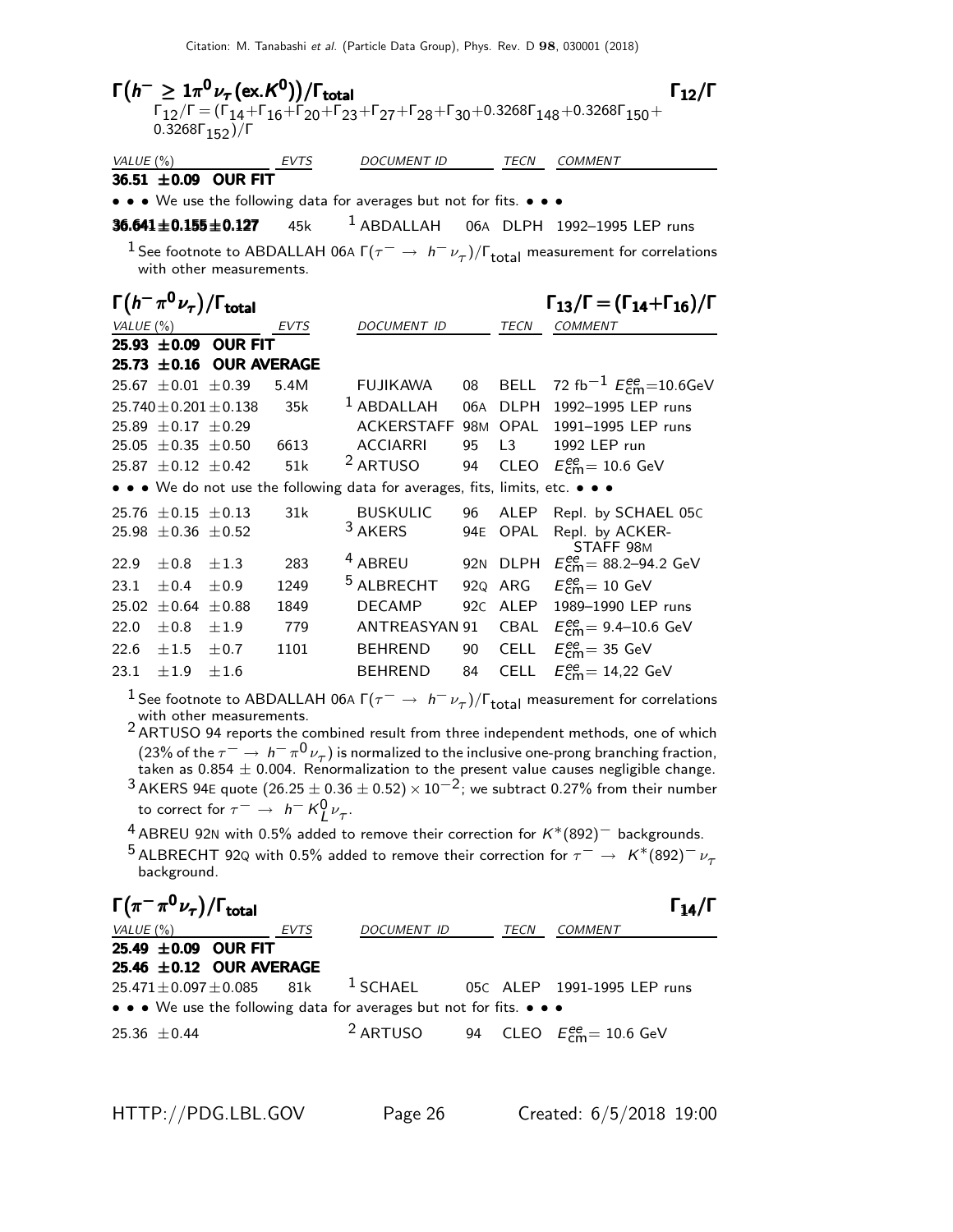• • • We do not use the following data for averages, fits, limits, etc. • • •

| 25.30 $\pm$ 0.15 $\pm$ 0.13 |     |                                                            |  | <sup>3</sup> BUSKULIC 96 ALEP Repl. by SCHAEL 05C |
|-----------------------------|-----|------------------------------------------------------------|--|---------------------------------------------------|
| 21.5 $\pm$ 0.4 $\pm$ 1.9    |     | 4400 $4.5$ ALBRECHT 88L ARG $E_{cm}^{ee} = 10$ GeV         |  |                                                   |
| 23.0 $\pm 1.3$ $\pm 1.7$    | 582 |                                                            |  | ADLER 87B MRK3 $E_{cm}^{ee} = 3.77$ GeV           |
| 25.8 $\pm 1.7$ $\pm 2.5$    |     | <sup>6</sup> BURCHAT 87 MRK2 $E_{\text{cm}}^{ee}$ = 29 GeV |  |                                                   |
| 22.3 $\pm 0.6$ $\pm 1.4$    | 629 | $^5$ YELTON                                                |  | 86 MRK2 $E_{cm}^{ee}$ = 29 GeV                    |

<sup>1</sup> See footnote to SCHAEL 05C Γ $(\tau^-\to\,e^-\overline{\nu}_e\nu_\tau)/\Gamma_{\rm total}$  measurement for correlations <sup>1</sup> See footnote to SCHAEL 05C Γ( $\tau^-$  → e<sup>-</sup>  $\overline{\nu}_e \nu_\tau$ )/Γ<sub>total</sub> measurement for correlations<br>2 Wot independent of ARTUSO 94 B( $h^- \pi^0 \nu_\tau$ ) and BATTLE 94 B( $K^- \pi^0 \nu_\tau$ ) values.

 $\frac{3}{4}$ Not independent of BUSKULIC 96 B $(h^-\pi^0\nu_\tau)$  and B $(K^-\pi^0\nu_\tau)$  values.

<sup>4</sup> The authors divide by ( Γ $_3 +$  Γ $_5 +$  Γ $_9 +$  Γ $_{10}$  )/Γ  $=$  0.467 to obtain this result.

5 Experiment had no hadron identification. Kaon corrections were made, but insufficient information is given to permit their removal.

6 BURCHAT 87 value is not independent of YELTON 86 value. Nonresonant decays included.

| $\Gamma\big(\pi^-\pi^{\mathsf{0}}$ non- $\rho(770)\,\nu_{\tau}\big)/\Gamma_{\text{total}}$ | $\Gamma_{15}/\Gamma$ |
|--------------------------------------------------------------------------------------------|----------------------|
|                                                                                            |                      |

| $\mathsf{I}$ ( $\pi$ $\pi$ non- $\rho$ (10) $\nu_{\tau}$ )/ $\mathsf{I}$ total |                    |      |                                                                      | 115/1 |
|--------------------------------------------------------------------------------|--------------------|------|----------------------------------------------------------------------|-------|
| VALUE (%)                                                                      | <i>DOCUMENT ID</i> | TECN | COMMENT                                                              |       |
| $0.3 \pm 0.1 \pm 0.3$                                                          | $1$ BEHREND        |      | 84 $\textsf{CELL}$ $E_\textsf{cm}^\textsf{ee} = 14.22 \textsf{ GeV}$ |       |

<sup>1</sup> BEHREND 84 assume a flat nonresonant mass distribution down to the  $\rho$ (770) mass, using events with mass above 1300 to set the level.

| $\Gamma(K^-\pi^0\nu_\tau)/\Gamma_{\rm total}$                                                  |      |                      |    |                   | $\Gamma_{16}/\Gamma$                                                                                                                                                                                                                                                                                                                                                           |
|------------------------------------------------------------------------------------------------|------|----------------------|----|-------------------|--------------------------------------------------------------------------------------------------------------------------------------------------------------------------------------------------------------------------------------------------------------------------------------------------------------------------------------------------------------------------------|
| VALUE $(\%)$                                                                                   | EVTS | DOCUMENT ID          |    | TECN              | <b>COMMENT</b>                                                                                                                                                                                                                                                                                                                                                                 |
| $0.433\pm0.015$ OUR FIT                                                                        |      |                      |    |                   |                                                                                                                                                                                                                                                                                                                                                                                |
| $0.426 \pm 0.016$ OUR AVERAGE                                                                  |      |                      |    |                   |                                                                                                                                                                                                                                                                                                                                                                                |
| $0.416 \pm 0.003 \pm 0.018$                                                                    | 78k  | AUBERT               |    |                   | 07AP BABR 230 fb <sup>-1</sup> $E_{\text{cm}}^{ee}$ = 10.6 GeV                                                                                                                                                                                                                                                                                                                 |
| $0.471 \pm 0.059 \pm 0.023$                                                                    | 360  | ABBIENDI             |    | 04J OPAL          | 1991-1995 LEP runs                                                                                                                                                                                                                                                                                                                                                             |
| $0.444 \pm 0.026 \pm 0.024$                                                                    | 923  | <b>BARATE</b>        |    | 99K ALEP          | 1991-1995 LEP runs                                                                                                                                                                                                                                                                                                                                                             |
| $0.51 \pm 0.10 \pm 0.07$                                                                       | 37   | <b>BATTLE</b>        | 94 |                   | CLEO $E_{\text{cm}}^{\text{ee}} \approx 10.6 \text{ GeV}$                                                                                                                                                                                                                                                                                                                      |
| • • • We do not use the following data for averages, fits, limits, etc. • • •                  |      |                      |    |                   |                                                                                                                                                                                                                                                                                                                                                                                |
| $0.52 \pm 0.04 \pm 0.05$                                                                       | 395  | <b>BUSKULIC</b>      | 96 | ALEP              | Repl. by BARATE 99K                                                                                                                                                                                                                                                                                                                                                            |
| $\Gamma(h^{-} \geq 2\pi^0 \nu_\tau)/\Gamma_{\rm total}$                                        |      |                      |    |                   | $\Gamma_{17}/\Gamma$<br>$\Gamma_{17}/\Gamma = (\Gamma_{20} + \Gamma_{23} + \Gamma_{27} + \Gamma_{28} + \Gamma_{30} + 0.15344 \Gamma_{36} + 0.15344 \Gamma_{38} + 0.15344 \Gamma_{41} +$<br>$0.15344\Gamma_{43} + 0.09419\Gamma_{48} + 0.0942\Gamma_{52} + 0.3268\Gamma_{148} + 0.3268\Gamma_{150} + 0.3268\Gamma_{152})/\Gamma$                                                |
| VALUE $(\%)$                                                                                   | EVTS | DOCUMENT ID          |    |                   | TECN COMMENT                                                                                                                                                                                                                                                                                                                                                                   |
| 10.81±0.09 OUR FIT                                                                             |      |                      |    |                   |                                                                                                                                                                                                                                                                                                                                                                                |
| $9.91 \pm 0.31 \pm 0.27$                                                                       |      |                      |    |                   | ACKERSTAFF 98M OPAL 1991-1995 LEP runs                                                                                                                                                                                                                                                                                                                                         |
| • • • We do not use the following data for averages, fits, limits, etc. • • •                  |      |                      |    |                   |                                                                                                                                                                                                                                                                                                                                                                                |
| $9.89 \pm 0.34 \pm 0.55$                                                                       |      | $1$ AKERS            |    | 94E OPAL          | Repl. by ACKER-<br>STAFF <sub>98M</sub>                                                                                                                                                                                                                                                                                                                                        |
| 14.0 $\pm 1.2$ $\pm 0.6$                                                                       | 938  | <sup>2</sup> BEHREND |    | 90                | CELL $E_{\text{cm}}^{ee} = 35 \text{ GeV}$                                                                                                                                                                                                                                                                                                                                     |
| 12.0 $\pm$ 1.4 $\pm$ 2.5                                                                       |      | <sup>3</sup> BURCHAT |    | 87                | MRK2 $E_{\text{cm}}^{\text{ee}} = 29 \text{ GeV}$                                                                                                                                                                                                                                                                                                                              |
| 13.9 ± 2.0 $\frac{+1.9}{-2.2}$                                                                 |      | $4$ AIHARA           |    | <b>TPC</b><br>86E | $E_{\text{cm}}^{\text{ee}}$ = 29 GeV                                                                                                                                                                                                                                                                                                                                           |
| surements.<br>$^3$ Error correlated with BURCHAT 87 Г $(\rho^-\,\nu_{\bm e})$ /Г(total) value. |      |                      |    |                   | $^1$ AKERS 94E not independent of AKERS 94E B( $h^- \geq 1 \pi^0 \nu_\tau)$ and B( $h^- \pi^0 \nu_\tau)$ mea-<br><sup>2</sup> No independent of BEHREND 90 $\Gamma(h^- 2\pi^0 \nu_\tau(\exp. K^0))$ and $\Gamma(h^- \geq 3\pi^0 \nu_\tau)$ .<br><sup>4</sup> AIHARA 86E (TPC) quote B $(2\pi^0\pi^-\nu_\tau)+1.6$ B $(3\pi^0\pi^-\nu_\tau)+1.1$ B $(\pi^0\eta\pi^-\nu_\tau)$ . |
| HTTP://PDG.LBL.GOV                                                                             |      | Page 27              |    |                   | Created: 6/5/2018 19:00                                                                                                                                                                                                                                                                                                                                                        |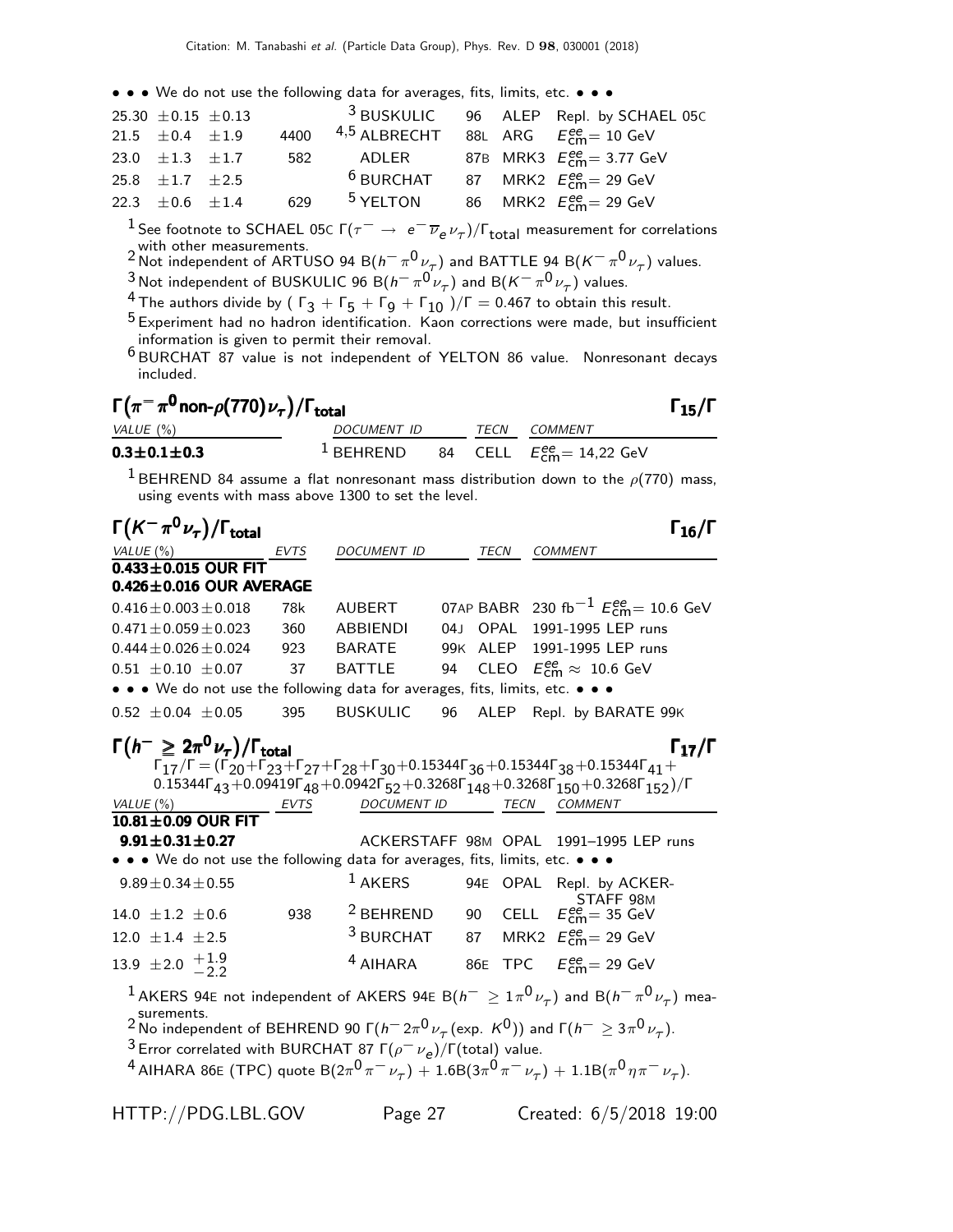| $\Gamma(h^- 2\pi^0 \nu_\tau)/\Gamma_{\rm total}$<br>$\Gamma_{18}/\Gamma$ = $(\Gamma_{20} + \Gamma_{23} + 0.15344\Gamma_{36} + 0.15344\Gamma_{38})/\Gamma$                                                                                                                                                                                                                                                                                                                                                                                                                                                                                                                                                                                                                                                                                   |                            |                                                                                                                                           |         |                                                                               |    | $\Gamma_{18}/\Gamma$ |                                                                                                     |
|---------------------------------------------------------------------------------------------------------------------------------------------------------------------------------------------------------------------------------------------------------------------------------------------------------------------------------------------------------------------------------------------------------------------------------------------------------------------------------------------------------------------------------------------------------------------------------------------------------------------------------------------------------------------------------------------------------------------------------------------------------------------------------------------------------------------------------------------|----------------------------|-------------------------------------------------------------------------------------------------------------------------------------------|---------|-------------------------------------------------------------------------------|----|----------------------|-----------------------------------------------------------------------------------------------------|
|                                                                                                                                                                                                                                                                                                                                                                                                                                                                                                                                                                                                                                                                                                                                                                                                                                             | VALUE $(\%)$               |                                                                                                                                           | __ EVTS | <b>DOCUMENT ID</b>                                                            |    | TECN                 | COMMENT                                                                                             |
|                                                                                                                                                                                                                                                                                                                                                                                                                                                                                                                                                                                                                                                                                                                                                                                                                                             | 9.48±0.10 OUR FIT          |                                                                                                                                           |         |                                                                               |    |                      |                                                                                                     |
|                                                                                                                                                                                                                                                                                                                                                                                                                                                                                                                                                                                                                                                                                                                                                                                                                                             |                            |                                                                                                                                           |         | • • • We do not use the following data for averages, fits, limits, etc. • • • |    |                      |                                                                                                     |
|                                                                                                                                                                                                                                                                                                                                                                                                                                                                                                                                                                                                                                                                                                                                                                                                                                             | $9.48 \pm 0.13 \pm 0.10$   |                                                                                                                                           | 12k     | $^1$ BUSKULIC                                                                 | 96 |                      | ALEP Repl. by SCHAEL 05C                                                                            |
|                                                                                                                                                                                                                                                                                                                                                                                                                                                                                                                                                                                                                                                                                                                                                                                                                                             |                            |                                                                                                                                           |         |                                                                               |    |                      | <sup>1</sup> BUSKULIC 96 quote 9.29 $\pm$ 0.13 $\pm$ 0.10. We add 0.19 to undo their correction for |
|                                                                                                                                                                                                                                                                                                                                                                                                                                                                                                                                                                                                                                                                                                                                                                                                                                             |                            | $\tau^ \rightarrow h^- K^0 \nu_{\tau}$ .                                                                                                  |         |                                                                               |    |                      |                                                                                                     |
|                                                                                                                                                                                                                                                                                                                                                                                                                                                                                                                                                                                                                                                                                                                                                                                                                                             |                            | $\Gamma(h^- 2\pi^0 \nu_\tau(\text{ex.}\mathcal{K}^0))/\Gamma_{\text{total}}$<br>$\Gamma_{19}/\Gamma = (\Gamma_{20} + \Gamma_{23})/\Gamma$ |         |                                                                               |    |                      | $\Gamma_{19}/\Gamma$                                                                                |
| VALUE (%)                                                                                                                                                                                                                                                                                                                                                                                                                                                                                                                                                                                                                                                                                                                                                                                                                                   |                            |                                                                                                                                           | EVTS    | <b>DOCUMENT ID</b>                                                            |    | TECN                 | COMMENT                                                                                             |
|                                                                                                                                                                                                                                                                                                                                                                                                                                                                                                                                                                                                                                                                                                                                                                                                                                             |                            | 9.32 $\pm$ 0.10 OUR FIT<br>9.17 ±0.27 OUR AVERAGE                                                                                         |         |                                                                               |    |                      |                                                                                                     |
|                                                                                                                                                                                                                                                                                                                                                                                                                                                                                                                                                                                                                                                                                                                                                                                                                                             |                            | $9.498 \pm 0.320 \pm 0.275$                                                                                                               | 9.5k    |                                                                               |    |                      | <sup>1</sup> ABDALLAH 06A DLPH 1992-1995 LEP runs                                                   |
|                                                                                                                                                                                                                                                                                                                                                                                                                                                                                                                                                                                                                                                                                                                                                                                                                                             | 8.88 $\pm$ 0.37 $\pm$ 0.42 |                                                                                                                                           | 1060    | <b>ACCIARRI</b>                                                               | 95 | L <sub>3</sub>       | 1992 LEP run                                                                                        |
|                                                                                                                                                                                                                                                                                                                                                                                                                                                                                                                                                                                                                                                                                                                                                                                                                                             |                            |                                                                                                                                           |         | • • • We use the following data for averages but not for fits. • • •          |    |                      |                                                                                                     |
|                                                                                                                                                                                                                                                                                                                                                                                                                                                                                                                                                                                                                                                                                                                                                                                                                                             | 8.96 $\pm$ 0.16 $\pm$ 0.44 |                                                                                                                                           |         | <sup>2</sup> PROCARIO                                                         | 93 |                      | CLEO $E_{\text{cm}}^{ee} \approx 10.6 \text{ GeV}$                                                  |
|                                                                                                                                                                                                                                                                                                                                                                                                                                                                                                                                                                                                                                                                                                                                                                                                                                             |                            |                                                                                                                                           |         | . . We do not use the following data for averages, fits, limits, etc. .       |    |                      |                                                                                                     |
|                                                                                                                                                                                                                                                                                                                                                                                                                                                                                                                                                                                                                                                                                                                                                                                                                                             | $10.38 \pm 0.66 \pm 0.82$  |                                                                                                                                           | 809     | <sup>3</sup> DECAMP                                                           |    |                      | 92C ALEP Repl. by SCHAEL 05C                                                                        |
| 5.7                                                                                                                                                                                                                                                                                                                                                                                                                                                                                                                                                                                                                                                                                                                                                                                                                                         | $\pm 0.5$                  | $^{+1.7}_{-1.0}$                                                                                                                          | 133     | <sup>4</sup> ANTREASYAN 91                                                    |    |                      | CBAL $E_{\text{cm}}^{ee}$ = 9.4–10.6 GeV                                                            |
| 10.0                                                                                                                                                                                                                                                                                                                                                                                                                                                                                                                                                                                                                                                                                                                                                                                                                                        | $\pm 1.5$                  | $\pm 1.1$                                                                                                                                 | 333     | <sup>5</sup> BEHREND                                                          | 90 |                      | CELL $E_{\text{cm}}^{ee}$ = 35 GeV                                                                  |
| 8.7                                                                                                                                                                                                                                                                                                                                                                                                                                                                                                                                                                                                                                                                                                                                                                                                                                         | $\pm 0.4$ $\pm 1.1$        |                                                                                                                                           | 815     | $6$ BAND                                                                      | 87 |                      | MAC $E_{\text{cm}}^{ee} = 29 \text{ GeV}$                                                           |
| 6.2                                                                                                                                                                                                                                                                                                                                                                                                                                                                                                                                                                                                                                                                                                                                                                                                                                         | $\pm 0.6 \pm 1.2$          |                                                                                                                                           |         | $7$ GAN                                                                       | 87 |                      | MRK2 $E_{\text{cm}}^{\text{ee}}$ = 29 GeV                                                           |
| 6.0                                                                                                                                                                                                                                                                                                                                                                                                                                                                                                                                                                                                                                                                                                                                                                                                                                         | $\pm 3.0$                  | $\pm 1.8$                                                                                                                                 |         | BEHREND 84                                                                    |    |                      | CELL $E_{\text{cm}}^{\text{ee}} = 14,22 \text{ GeV}$                                                |
| <sup>1</sup> See footnote to ABDALLAH 06A $\Gamma(\tau^- \to h^- \nu_\tau)/\Gamma_{\rm total}$ measurement for correlations<br>with other measurements.<br><sup>2</sup> PROCARIO 93 entry is obtained from B( $h^- 2\pi^0 \nu_\tau)/B(h^- \pi^0 \nu_\tau)$ using ARTUSO 94<br>result for B( $h^-\pi^0\nu_{\tau}$ ).<br><sup>3</sup> We subtract 0.0015 to account for $\tau^- \to K^*(892)^-\nu_\tau$ contribution.<br><sup>4</sup> ANTREASYAN 91 subtract 0.001 to account for the $\tau^- \to K^*(892)^- \nu_\tau$ contribution.<br><sup>5</sup> BEHREND 90 subtract 0.002 to account for the $\tau^- \to K^*(892)^- \nu_\tau$ contribution.<br><sup>6</sup> BAND 87 assume B $(\pi^{-}3\pi^{0}\nu_{\tau}) = 0.01$ and B $(\pi^{-}\pi^{0}\eta\nu_{\tau}) = 0.005$ .<br><sup>7</sup> GAN 87 analysis use photon multiplicity distribution. |                            |                                                                                                                                           |         |                                                                               |    |                      |                                                                                                     |
|                                                                                                                                                                                                                                                                                                                                                                                                                                                                                                                                                                                                                                                                                                                                                                                                                                             |                            |                                                                                                                                           |         |                                                                               |    |                      |                                                                                                     |

| $\Gamma(h^- 2\pi^0\nu_\tau\,(\mathrm{ex.}\mathcal{K}^0))/\Gamma(h^-\pi^0\nu_\tau)$  | $\Gamma_{19}/\Gamma_{13}$ |
|-------------------------------------------------------------------------------------|---------------------------|
| $\Gamma_{19}/\Gamma_{13} = (\Gamma_{20} + \Gamma_{23})/(\Gamma_{14} + \Gamma_{16})$ |                           |

 $Γ_{19}/Γ_{13}$ 

| VALUE (units $10^{-2}$ ) | <i>DOCUMENT ID</i> | <b>TFCN</b> | COMMENT                                                                     |
|--------------------------|--------------------|-------------|-----------------------------------------------------------------------------|
| $36.0 \pm 0.4$ OUR FIT   |                    |             |                                                                             |
| $34.2 \pm 0.6 \pm 1.6$   |                    |             | <sup>1</sup> PROCARIO 93 CLEO $E_{\text{cm}}^{ee} \approx 10.6 \text{ GeV}$ |

1 PROCARIO 93 quote  $0.345 \pm 0.006 \pm 0.016$  after correction for 2 kaon backgrounds assuming B $(\kappa^{*-}\nu_\tau)$ =1.42  $\pm$  0.18% and B $(\hbar^-\, \kappa^0\pi^0\,\nu_\tau)$ =0.48  $\pm$  0.48%. We multiply by 0.990  $\pm$  0.010 to remove these corrections to  $\mathsf{B}(h^-\,\pi^0\,\nu_\tau).$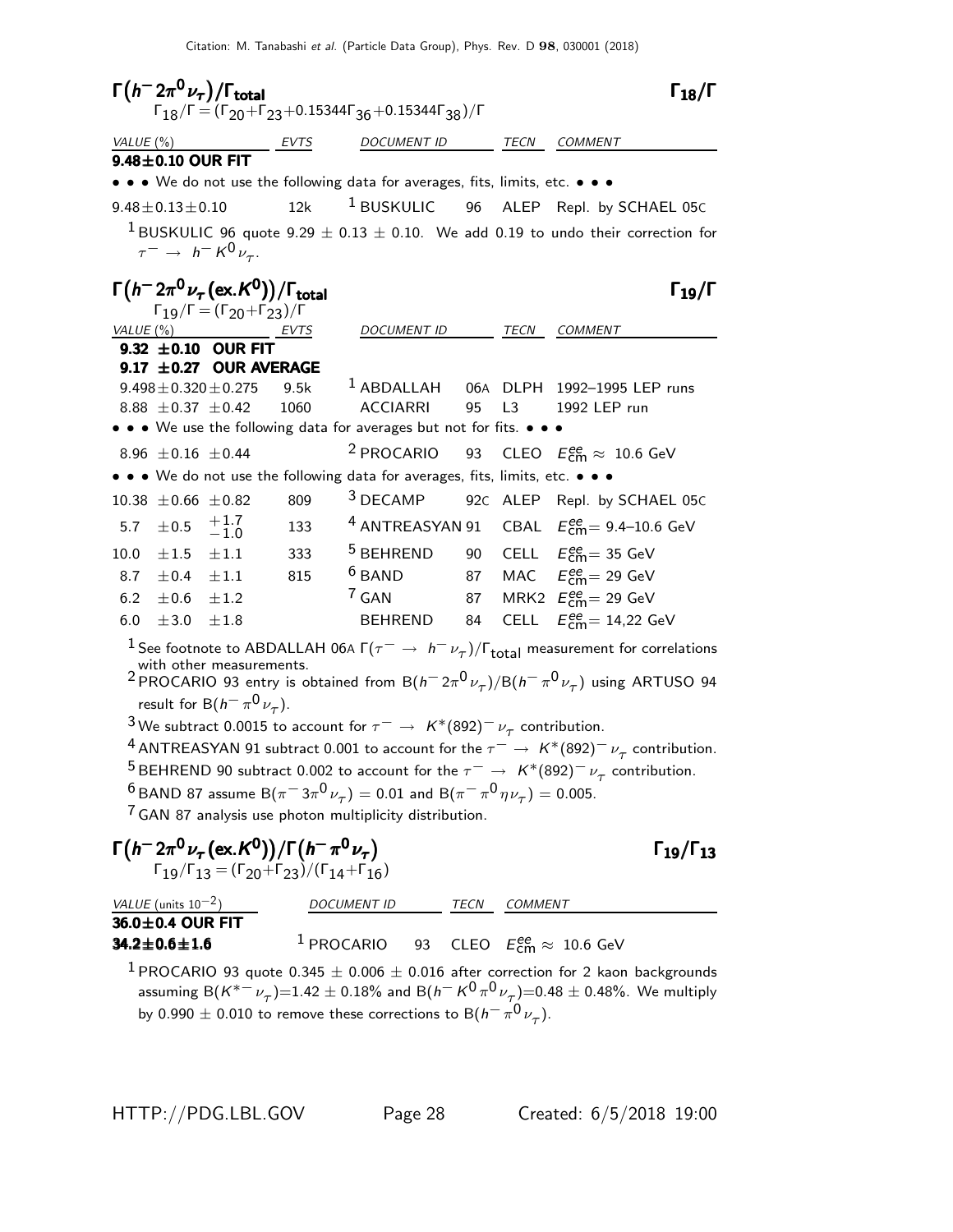| $\Gamma(\pi^- 2\pi^0 \nu_\tau (\text{ex.}\mathcal{K}^0))/\Gamma_{\text{total}}$                                                                                                 |             |                                                                                             |    |          | $\Gamma_{20}/\Gamma$                                                                                                                                                                                                                                                                           |
|---------------------------------------------------------------------------------------------------------------------------------------------------------------------------------|-------------|---------------------------------------------------------------------------------------------|----|----------|------------------------------------------------------------------------------------------------------------------------------------------------------------------------------------------------------------------------------------------------------------------------------------------------|
| VALUE (%) EVTS                                                                                                                                                                  |             | DOCUMENT ID TECN COMMENT                                                                    |    |          |                                                                                                                                                                                                                                                                                                |
| 9.26 $\pm$ 0.10 OUR FIT<br>$9.239 \pm 0.086 \pm 0.090$<br>• • • We do not use the following data for averages, fits, limits, etc. • • •                                         | 31k         | $1$ SCHAEL                                                                                  |    |          | 05C ALEP 1991-1995 LEP runs                                                                                                                                                                                                                                                                    |
|                                                                                                                                                                                 |             | <sup>2</sup> BUSKULIC 96                                                                    |    |          |                                                                                                                                                                                                                                                                                                |
| 9.21 $\pm$ 0.13 $\pm$ 0.11<br>with other measurements.<br>values.                                                                                                               |             |                                                                                             |    |          | ALEP Repl. by SCHAEL 05C<br><sup>1</sup> See footnote to SCHAEL 05c $\Gamma(\tau^-\to\,e^-\,\overline{\nu}_e\,\nu_\tau)/\Gamma_{\rm total}$ measurement for correlations<br>2 Not independent of BUSKULIC 96 B( $h^- 2\pi^0 \nu_\tau$ (ex. $K^0$ )) and B( $K^- 2\pi^0 \nu_\tau$ (ex. $K^0$ )) |
| $\Gamma(\pi^{-}2\pi^{0}\nu_{\tau}$ (ex. K <sup>0</sup> ), scalar) / $\Gamma(\pi^{-}2\pi^{0}\nu_{\tau}$ (ex. K <sup>0</sup> ))                                                   |             |                                                                                             |    |          | $\Gamma_{21}/\Gamma_{20}$                                                                                                                                                                                                                                                                      |
| VALUE CL <sup>%</sup> DOCUMENT ID TECN COMMENT                                                                                                                                  |             |                                                                                             |    |          |                                                                                                                                                                                                                                                                                                |
| < 0.094                                                                                                                                                                         | 95          |                                                                                             |    |          | <sup>1</sup> BROWDER 00 CLEO 4.7 fb <sup>-1</sup> $E_{\text{cm}}^{ee}$ = 10.6 GeV                                                                                                                                                                                                              |
| $\pi$ <sup>-</sup> $2\pi$ <sup>0</sup> $\nu$ <sub>-</sub> (ex. K <sup>0</sup> )) from scalars.                                                                                  |             |                                                                                             |    |          | $^1$ Model-independent limit from structure function analysis on contribution to B( $\tau^-\rightarrow$                                                                                                                                                                                        |
| $\Gamma(\pi^{-}2\pi^{0}\nu_{\tau}$ (ex. K <sup>0</sup> ), vector) / $\Gamma(\pi^{-}2\pi^{0}\nu_{\tau}$ (ex. K <sup>0</sup> ))<br>VALUE CL <sup>%</sup> DOCUMENT ID TECN COMMENT |             |                                                                                             |    |          | $\Gamma_{22}/\Gamma_{20}$                                                                                                                                                                                                                                                                      |
| < 0.073                                                                                                                                                                         |             |                                                                                             |    |          | 95 <sup>1</sup> BROWDER 00 CLEO 4.7 fb <sup>-1</sup> $E_{cm}^{ee}$ = 10.6 GeV                                                                                                                                                                                                                  |
| $\pi$ <sup>-</sup> $2\pi$ <sup>0</sup> $\nu$ <sub><math>\tau</math></sub> (ex. K <sup>0</sup> )) from vectors.                                                                  |             |                                                                                             |    |          | $^1$ Model-independent limit from structure function analysis on contribution to B( $\tau^-\rightarrow$                                                                                                                                                                                        |
| $\Gamma(K^- 2\pi^0 \nu_\tau (\text{ex.} K^0))/\Gamma_{\text{total}}$                                                                                                            |             |                                                                                             |    |          | $\Gamma_{23}/\Gamma$                                                                                                                                                                                                                                                                           |
| VALUE (units $10^{-4}$ )                                                                                                                                                        | <b>EVTS</b> | DOCUMENT ID                                                                                 |    | TECN     | COMMENT                                                                                                                                                                                                                                                                                        |
| $6.5 \pm 2.2$ OUR FIT<br>5.8± 2.4 OUR AVERAGE                                                                                                                                   |             |                                                                                             |    |          |                                                                                                                                                                                                                                                                                                |
| $5.6 \pm 2.0 \pm 1.5$                                                                                                                                                           | 131         | BARATE                                                                                      |    |          | 99K ALEP 1991-1995 LEP runs                                                                                                                                                                                                                                                                    |
| 9 $\pm 10$ $\pm 3$                                                                                                                                                              | 3           | $1$ BATTLE                                                                                  |    |          | 94 CLEO $E_{\text{cm}}^{ee} \approx 10.6 \text{ GeV}$                                                                                                                                                                                                                                          |
| • • • We do not use the following data for averages, fits, limits, etc. • • •                                                                                                   |             |                                                                                             |    |          |                                                                                                                                                                                                                                                                                                |
| $8 \pm 2 \pm 2$                                                                                                                                                                 | 59          | <b>BUSKULIC</b>                                                                             | 96 |          | ALEP Repl. by BARATE 99K                                                                                                                                                                                                                                                                       |
|                                                                                                                                                                                 |             |                                                                                             |    |          | $^1$ BATTLE 94 quote (14 $\pm$ 10 $\pm$ 3) $\times$ 10 $^{-4}$ or $<$ 30 $\times$ 10 $^{-4}$ at 90% CL. We subtract<br>$(5\pm2)\times10^{-4}$ to account for $\tau^-\rightarrow~$ $\mathcal{K}^-(\mathcal{K}^0\rightarrow~\pi^0\pi^0)\nu_\tau^{}$ background.                                  |
| $\Gamma(h^{-} \geq 3\pi^{0}\nu_{\tau})/\Gamma_{\text{total}}$                                                                                                                   |             | $0.3268\Gamma_{148} + 0.3268\Gamma_{150} + 0.3268\Gamma_{152} + 0.0501\Gamma_{154})/\Gamma$ |    |          | $\Gamma_{24}/\Gamma$<br>$\Gamma_{24}/\Gamma = (\Gamma_{27} + \Gamma_{28} + \Gamma_{30} + 0.15344\Gamma_{41} + 0.15344\Gamma_{43} + 0.0942\Gamma_{48} + 0.0942\Gamma_{52} +$                                                                                                                    |
| VALUE(%)                                                                                                                                                                        | $-$ EVTS    | DOCUMENT ID TECN COMMENT                                                                    |    |          |                                                                                                                                                                                                                                                                                                |
| $1.34 \pm 0.07$ OUR FIT                                                                                                                                                         |             |                                                                                             |    |          |                                                                                                                                                                                                                                                                                                |
| • • • We do not use the following data for averages, fits, limits, etc. • • •                                                                                                   |             |                                                                                             |    |          |                                                                                                                                                                                                                                                                                                |
| $1.53 \pm 0.40 \pm 0.46$                                                                                                                                                        | 186         | <b>DECAMP</b>                                                                               |    | 92C ALEP | Repl. by SCHAEL 05C                                                                                                                                                                                                                                                                            |
| $3.2 \pm 1.0 \pm 1.0$                                                                                                                                                           |             | <b>BEHREND</b>                                                                              | 90 |          | CELL $E_{\text{cm}}^{ee}$ = 35 GeV                                                                                                                                                                                                                                                             |

HTTP://PDG.LBL.GOV Page 29 Created: 6/5/2018 19:00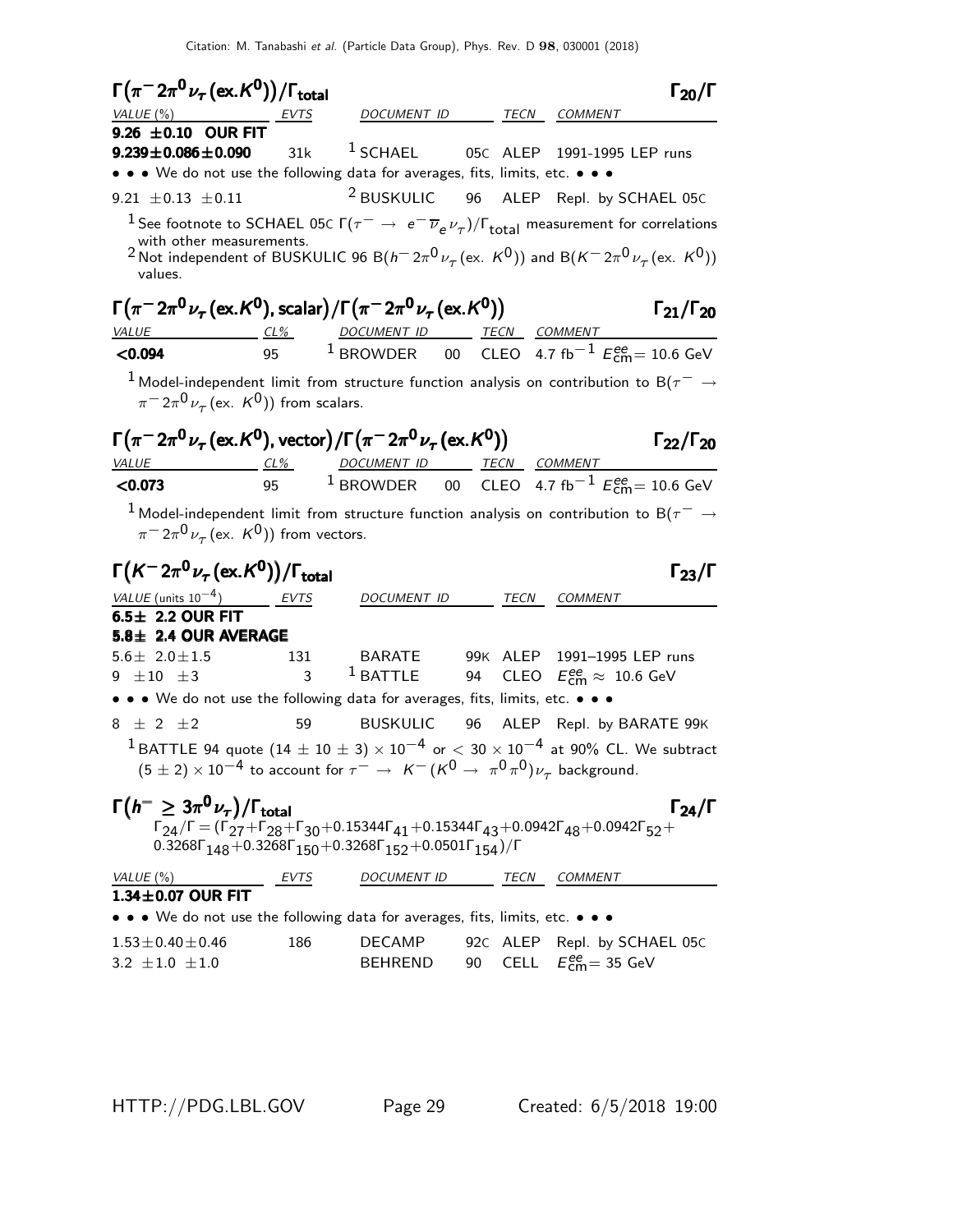| $\Gamma(h^{-} \geq 3\pi^{0}\nu_{\tau}$ (ex. $K^{0})$ )/ $\Gamma_{\text{total}}$<br>$\Gamma_{25}/\Gamma=(\Gamma_{27}+\Gamma_{28}+\Gamma_{30}+0.3268\Gamma_{148}+0.3268\Gamma_{150}+0.3268\Gamma_{152})/\Gamma$  |      |                                                                             |    |              | $\Gamma_{25}/\Gamma$                                                                                                                                                                                                                                                                                                                                                  |
|----------------------------------------------------------------------------------------------------------------------------------------------------------------------------------------------------------------|------|-----------------------------------------------------------------------------|----|--------------|-----------------------------------------------------------------------------------------------------------------------------------------------------------------------------------------------------------------------------------------------------------------------------------------------------------------------------------------------------------------------|
| VALUE $(\% )$                                                                                                                                                                                                  | EVTS | DOCUMENT ID                                                                 |    |              | TECN COMMENT                                                                                                                                                                                                                                                                                                                                                          |
| 1.25 ±0.07 OUR FIT<br>$1.403 \pm 0.214 \pm 0.224$<br>with other measurements.                                                                                                                                  | 1.1k |                                                                             |    |              | <sup>1</sup> ABDALLAH 06A DLPH 1992-1995 LEP runs<br><sup>1</sup> See footnote to ABDALLAH 06A Г $(\tau^-\to\,h^-\,\nu_\tau)/\Gamma_{\rm total}$ measurement for correlations                                                                                                                                                                                         |
| $\Gamma(h^-3\pi^0\nu_\tau)/\Gamma_{\rm total}$<br>$\Gamma_{26}/\Gamma = (\Gamma_{27} + \Gamma_{28} + 0.15344\Gamma_{41} + 0.15344\Gamma_{43} + 0.3268\Gamma_{150})/\Gamma$<br>VALUE $(\%)$<br><u>EVTS</u>      |      | DOCUMENT ID                                                                 |    |              | $\Gamma_{26}/\Gamma$<br>TECN COMMENT                                                                                                                                                                                                                                                                                                                                  |
| $1.18\pm0.07$ OUR FIT<br>1.21±0.17 OUR AVERAGE Error includes scale factor of 1.2.<br>$1.70 \pm 0.24 \pm 0.38$<br>• • • We use the following data for averages but not for fits. • • •                         | 293  | ACCIARRI                                                                    | 95 |              | L3 1992 LEP run                                                                                                                                                                                                                                                                                                                                                       |
| $1.15 \pm 0.08 \pm 0.13$                                                                                                                                                                                       |      |                                                                             |    |              | <sup>1</sup> PROCARIO 93 CLEO $E_{\text{cm}}^{ee} \approx 10.6 \text{ GeV}$                                                                                                                                                                                                                                                                                           |
| • • • We do not use the following data for averages, fits, limits, etc. • • •                                                                                                                                  |      |                                                                             |    |              |                                                                                                                                                                                                                                                                                                                                                                       |
| $1.24 \pm 0.09 \pm 0.11$                                                                                                                                                                                       | 2.3k |                                                                             |    |              | <sup>2</sup> BUSKULIC 96 ALEP Repl. by SCHAEL 05C                                                                                                                                                                                                                                                                                                                     |
| $0.0 \begin{array}{c} +1.4 \\ -0.1 \end{array} +1.1$                                                                                                                                                           |      | $3$ GAN                                                                     |    |              | 87 MRK2 $E_{\text{cm}}^{ee}$ = 29 GeV                                                                                                                                                                                                                                                                                                                                 |
| result for B( $h^-\pi^0\nu_\tau$ ).<br>remove their correction for $K^0$ backgrounds.<br>$B(\pi^{\pm}3\pi^0\nu_{\tau}) + 0.67B(\pi^{\pm}\eta\pi^0\nu_{\tau}) = 0.047 \pm 0.010 \pm 0.011.$                     |      |                                                                             |    |              | $^1$ PROCARIO 93 entry is obtained from B $(h^- \, 3\pi^0 \nu_\tau)/{\rm B} (h^- \, \pi^0 \nu_\tau)$ using ARTUSO 94<br><sup>2</sup> BUSKULIC 96 quote B $(h^-3\pi^0\nu_\tau$ (ex. $K^0$ )) = 1.17 $\pm$ 0.09 $\pm$ 0.11. We add 0.07 to<br><sup>3</sup> Highly correlated with GAN 87 $\Gamma(\eta \pi^- \pi^0 \nu_\tau)/\Gamma_{\text{total}}$ value. Authors quote |
| $\Gamma(h^- 3\pi^0 \nu_\tau)/\Gamma(h^- \pi^0 \nu_\tau)$<br>$\Gamma_{26}/\Gamma_{13} = (\Gamma_{27} + \Gamma_{28} + 0.15344\Gamma_{41} + 0.15344\Gamma_{43} + 0.3268\Gamma_{150})/(\Gamma_{14} + \Gamma_{16})$ |      |                                                                             |    |              | $\Gamma_{26}/\Gamma_{13}$                                                                                                                                                                                                                                                                                                                                             |
| VALUE $(\text{units } 10^{-2})$                                                                                                                                                                                |      | <b>DOCUMENT ID</b>                                                          |    | TECN COMMENT |                                                                                                                                                                                                                                                                                                                                                                       |
| $4.54 \pm 0.28$ OUR FIT                                                                                                                                                                                        |      |                                                                             |    |              |                                                                                                                                                                                                                                                                                                                                                                       |
| 4.4 $\pm 0.3$ $\pm 0.5$                                                                                                                                                                                        |      | <sup>1</sup> PROCARIO 93 CLEO $E_{\text{cm}}^{ee} \approx 10.6 \text{ GeV}$ |    |              |                                                                                                                                                                                                                                                                                                                                                                       |
|                                                                                                                                                                                                                |      |                                                                             |    |              | $1$ PROCARIO 93 quote 0.041 $\pm$ 0.003 $\pm$ 0.005 after correction for 2 kaon backgrounds<br>assuming B $(K^{*-}\nu_\tau)$ =1.42 $\pm$ 0.18% and B $(h^-\,K^0\,\pi^0\,\nu_\tau)$ =0.48 $\pm$ 0.48%. We add<br>$0.003 \pm 0.003$ and multiply the sum by 0.990 $\pm$ 0.010 to remove these corrections.                                                              |
| $\Gamma(\pi^-3\pi^0\nu_\tau(\text{ex.}\mathcal{K}^0))/\Gamma_{\text{total}}$<br>VALUE (%)                                                                                                                      | EVTS | DOCUMENT ID                                                                 |    | TECN         | $\Gamma_{27}/\Gamma$<br>COMMENT                                                                                                                                                                                                                                                                                                                                       |
| 1.04 $\pm$ 0.07 OUR FIT<br>$0.977 \pm 0.069 \pm 0.058$                                                                                                                                                         | 6.1k | <sup>1</sup> SCHAEL                                                         |    | 05C ALEP     | 1991-1995 LEP runs                                                                                                                                                                                                                                                                                                                                                    |

<sup>1</sup> See footnote to SCHAEL 05C Γ( $\tau^- \to e^- \overline{\nu}_e \nu_\tau$ )/Γ<sub>total</sub> measurement for correlations with other measurements.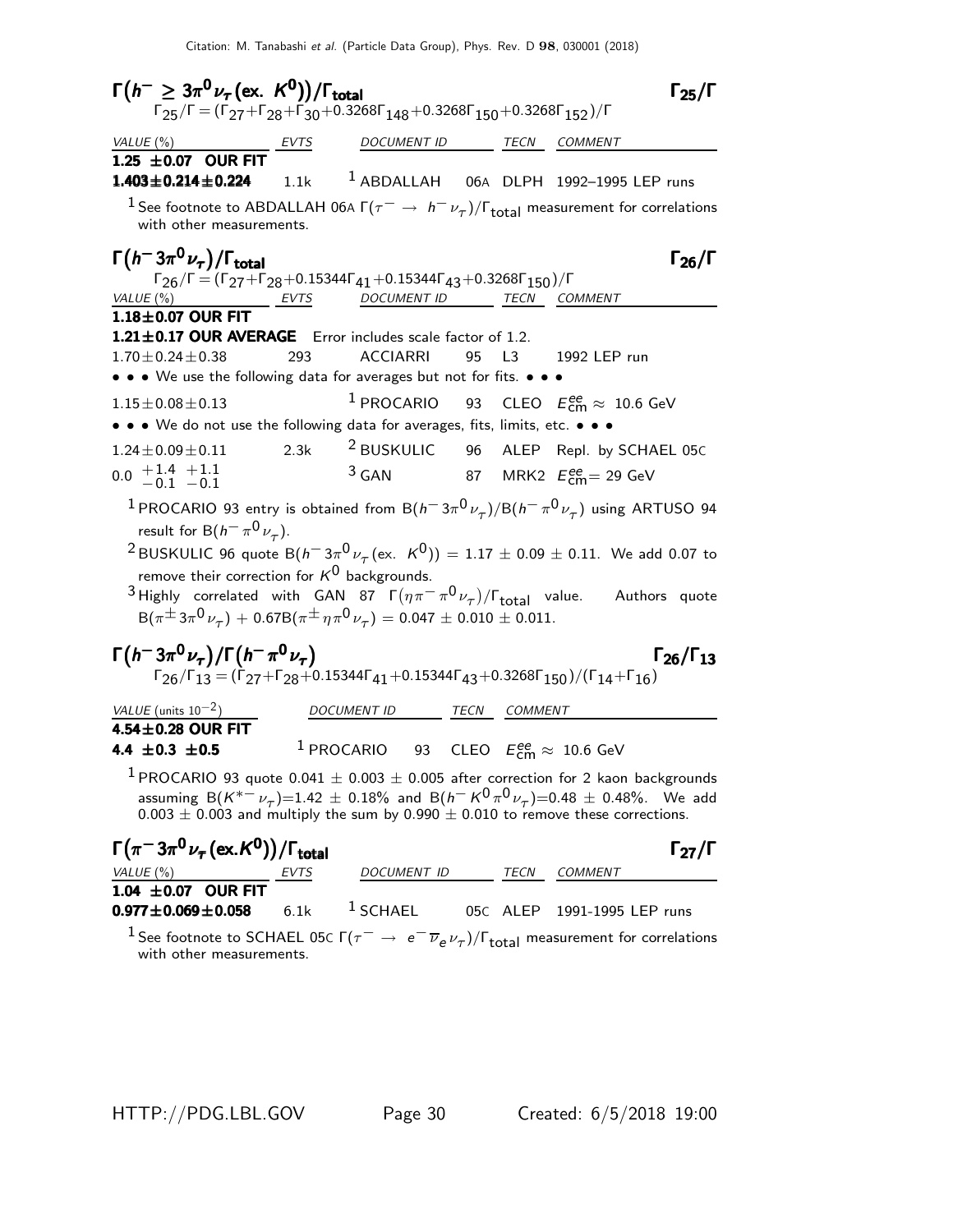| $\Gamma(K^-3\pi^0\nu_\tau\left(\text{ex.}\,K^0,\eta\right))/\Gamma_{\text{total}}$                                                                                                                                                                                                                                                                                                                                                                                                          |                     |                                                                                                                                                   |  |                                                                     | $\Gamma_{28}/\Gamma$ |
|---------------------------------------------------------------------------------------------------------------------------------------------------------------------------------------------------------------------------------------------------------------------------------------------------------------------------------------------------------------------------------------------------------------------------------------------------------------------------------------------|---------------------|---------------------------------------------------------------------------------------------------------------------------------------------------|--|---------------------------------------------------------------------|----------------------|
| VALUE (units $10^{-4}$ )                                                                                                                                                                                                                                                                                                                                                                                                                                                                    | $\frac{EVTS}{EVTS}$ | DOCUMENT ID TECN COMMENT                                                                                                                          |  |                                                                     |                      |
| $4.8 \pm 2.1$ OUR FIT                                                                                                                                                                                                                                                                                                                                                                                                                                                                       |                     |                                                                                                                                                   |  |                                                                     |                      |
| $3.7 \pm 2.1 \pm 1.1$                                                                                                                                                                                                                                                                                                                                                                                                                                                                       |                     | 22 BARATE 99K ALEP 1991-1995 LEP runs                                                                                                             |  |                                                                     |                      |
| • • • We do not use the following data for averages, fits, limits, etc. • • •                                                                                                                                                                                                                                                                                                                                                                                                               |                     |                                                                                                                                                   |  |                                                                     |                      |
| 5 $\pm 13$<br><sup>1</sup> BUSKULIC 94E quote B $(K^- \ge 0\pi^0 \ge 0K^0\nu_\tau)$ – $[{\rm B}(K^-\nu_\tau)+{\rm B}(K^-\pi^0\nu_\tau)+{\rm B}(K^+\nu_\tau)]$<br>$B(K^-K^0\nu_{\tau}) + B(K^-\pi^0\pi^0\nu_{\tau}) + B(K^-\pi^0K^0\nu_{\tau})] = (5 \pm 13) \times 10^{-4}$ accounting<br>for common systematic errors in BUSKULIC 94E and BUSKULIC 94F measurements of<br>these modes. We assume B $(K^{-} \geq 2K^{0}\nu_{\tau})$ and B $(K^{-} \geq 4\pi^{0}\nu_{\tau})$ are negligible. |                     | <sup>1</sup> BUSKULIC 94E ALEP Repl. by BARATE 99K                                                                                                |  |                                                                     |                      |
| $\Gamma(h^- 4\pi^0 \nu_\tau (\text{ex. K}^0))/\Gamma_{\text{total}}$<br>$\Gamma_{29}/\Gamma = (\Gamma_{30} + 0.3268\Gamma_{148} + 0.3268\Gamma_{152})/\Gamma$                                                                                                                                                                                                                                                                                                                               |                     |                                                                                                                                                   |  |                                                                     | $\Gamma_{29}/\Gamma$ |
| VALUE $(\%)$                                                                                                                                                                                                                                                                                                                                                                                                                                                                                | EVTS                | DOCUMENT ID TECN COMMENT                                                                                                                          |  |                                                                     |                      |
| $0.16\pm0.04$ OUR FIT                                                                                                                                                                                                                                                                                                                                                                                                                                                                       |                     |                                                                                                                                                   |  |                                                                     |                      |
| $0.16 \pm 0.05 \pm 0.05$                                                                                                                                                                                                                                                                                                                                                                                                                                                                    |                     | <sup>1</sup> PROCARIO 93 CLEO $E_{\text{cm}}^{ee} \approx 10.6 \text{ GeV}$                                                                       |  |                                                                     |                      |
| • • • We do not use the following data for averages, fits, limits, etc. • • •                                                                                                                                                                                                                                                                                                                                                                                                               |                     |                                                                                                                                                   |  |                                                                     |                      |
| $0.16 \pm 0.04 \pm 0.09$                                                                                                                                                                                                                                                                                                                                                                                                                                                                    |                     | 232 <sup>2</sup> BUSKULIC 96 ALEP Repl. by SCHAEL 05C                                                                                             |  |                                                                     |                      |
| $^1$ PROCARIO 93 quotes B $(h^-$ 4 $\pi^0\,\nu_\tau)/$ B $(h^-\,\pi^0\,\nu_\tau)$ =0.006 $\pm$ 0.002 $\pm$ 0.002. We multiply<br>by the ARTUSO 94 result for B $(h^-\pi^0\nu_\tau)$ to obtain B $(h^-\,4\pi^0\nu_\tau)$ . PROCARIO 93<br>assume B $(h^{-} \ge 5 \pi^0 \nu_{\tau})$ is small and do not correct for it.<br>$^2$ BUSKULIC 96 quote result for $\tau^-\to\,\,h^-\geq 4\pi^0\,\nu_\tau.$ We assume B $(h^-\geq 5\pi^0\,\nu_\tau)$ is<br>negligible.                             |                     |                                                                                                                                                   |  |                                                                     |                      |
| $\Gamma(h^- 4\pi^0 \nu_\tau (\text{ex.} K^0, \eta))/\Gamma_{\text{total}}$                                                                                                                                                                                                                                                                                                                                                                                                                  |                     |                                                                                                                                                   |  |                                                                     | $\Gamma_{30}/\Gamma$ |
| VALUE (%)                                                                                                                                                                                                                                                                                                                                                                                                                                                                                   |                     | DOCUMENT ID                                                                                                                                       |  | TECN COMMENT                                                        |                      |
| 0.11 $\pm$ 0.04 OUR FIT<br>$0.112 \pm 0.037 \pm 0.035$                                                                                                                                                                                                                                                                                                                                                                                                                                      |                     | 957 $1$ SCHAEL 05C ALEP 1991-1995 LEP runs                                                                                                        |  |                                                                     |                      |
| $^1$ See footnote to SCHAEL 05C $\Gamma(\tau^-\to\ e^-\overline{\nu}_e\nu_\tau)/\Gamma_{\rm total}$ measurement for correlations<br>with other measurements.                                                                                                                                                                                                                                                                                                                                |                     |                                                                                                                                                   |  |                                                                     |                      |
| $\Gamma(a_1(1260)\nu_\tau \to \pi^-\gamma\nu_\tau)/\Gamma_{\rm total}$                                                                                                                                                                                                                                                                                                                                                                                                                      |                     |                                                                                                                                                   |  | $\Gamma_{31}/\Gamma = (0.0021\Gamma_{20}+0.0021\Gamma_{70})/\Gamma$ |                      |
|                                                                                                                                                                                                                                                                                                                                                                                                                                                                                             |                     | The uncertainty on $\Gamma(\tau^-\to a_1(1260)\nu_\tau\to\pi^-\gamma\nu_\tau)/\Gamma_{\rm total}$ is the sum in quadrature                        |  |                                                                     |                      |
| of the uncertainty on the fit result for $\Gamma(\tau^-\to a_1(1260)\nu_\tau\to\pi^-\gamma\nu_\tau)/\Gamma_{\rm total}$ and of                                                                                                                                                                                                                                                                                                                                                              |                     |                                                                                                                                                   |  |                                                                     |                      |
| the uncertainty on $\Gamma(a_1(1260) \to \pi \gamma)/\Gamma_{total}^{a_1(1260)} = ((2.1 \pm 0.8) \times 10^{-3})$ as reported                                                                                                                                                                                                                                                                                                                                                               |                     |                                                                                                                                                   |  |                                                                     |                      |
| in SCHAEL 05C, which is the coefficient of the relationship that defines $\Gamma(\tau^- \rightarrow$                                                                                                                                                                                                                                                                                                                                                                                        |                     |                                                                                                                                                   |  |                                                                     |                      |
|                                                                                                                                                                                                                                                                                                                                                                                                                                                                                             |                     | $a_1(1260)\nu_\tau\to~\pi^-\gamma\nu_\tau)/\Gamma_{\rm total}$ in terms of $\Gamma(\tau^-\to~\pi^-2\pi^0\nu_\tau(\rm ex.K^0))/\Gamma_{\rm total}$ |  |                                                                     |                      |
| and $\Gamma(\tau^- \to \pi^- \pi^+ \pi^- \nu_\tau (\text{ex. } K^0,\omega))/\Gamma_{\text{total}}$ .                                                                                                                                                                                                                                                                                                                                                                                        |                     |                                                                                                                                                   |  |                                                                     |                      |
| VALUE (units $10^{-4}$ )                                                                                                                                                                                                                                                                                                                                                                                                                                                                    |                     | DOCUMENT ID                                                                                                                                       |  |                                                                     |                      |

| $3.8 \pm 1.5$ OUR FIT |  |
|-----------------------|--|
|-----------------------|--|

HTTP://PDG.LBL.GOV Page 31 Created: 6/5/2018 19:00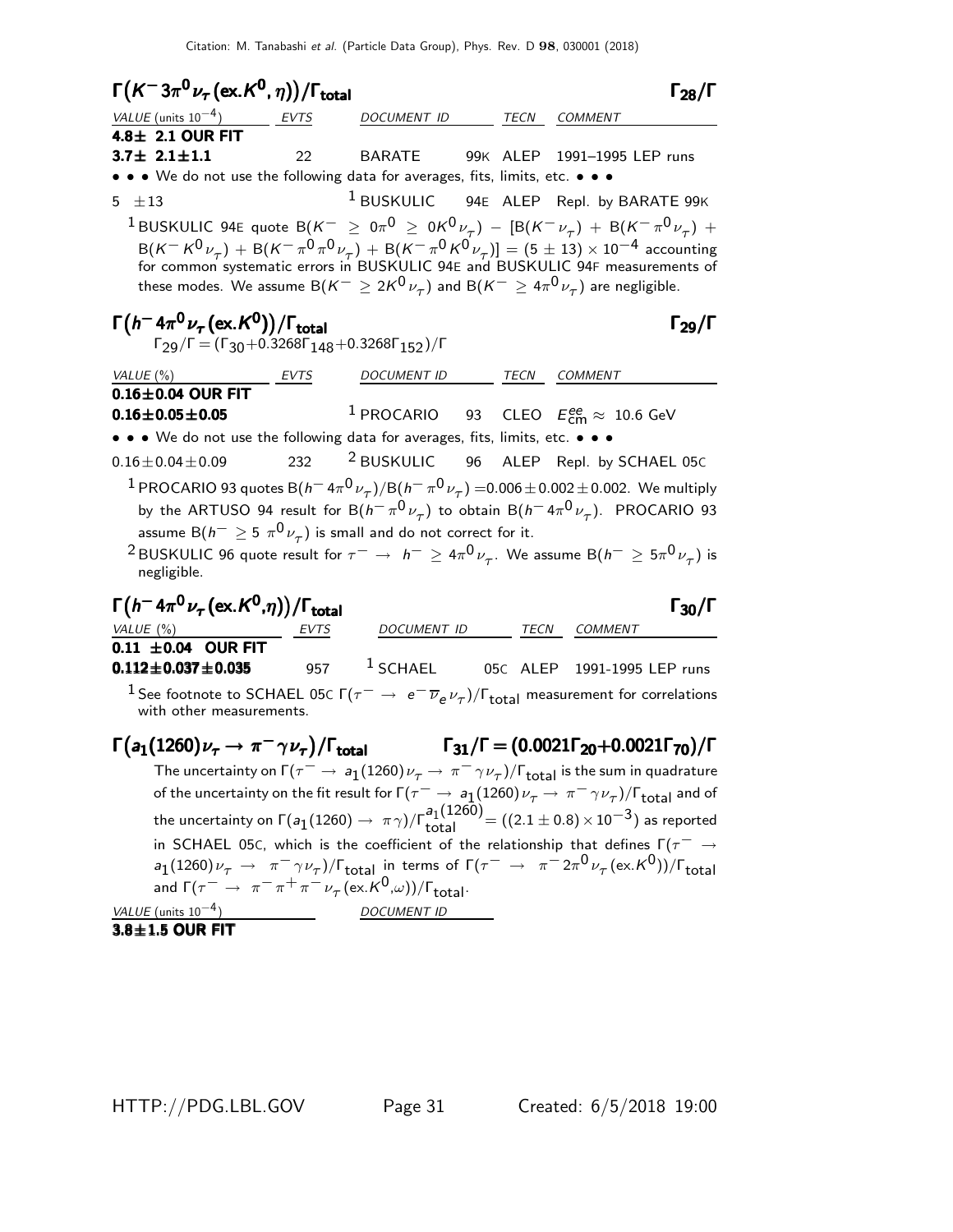| $\Gamma(K^- \geq 0\pi^{\mathbf{0}} \geq 0K^{\mathbf{0}} \geq 0\gamma \;\nu_{\tau})/\Gamma_{\text{total}}$    |     |                                                                                                                                                             |    | $\Gamma_{32}/\Gamma$                                                                                                                                                                                                                                        |
|--------------------------------------------------------------------------------------------------------------|-----|-------------------------------------------------------------------------------------------------------------------------------------------------------------|----|-------------------------------------------------------------------------------------------------------------------------------------------------------------------------------------------------------------------------------------------------------------|
|                                                                                                              |     | $\Gamma_{32}/\Gamma = (\Gamma_{10} + \Gamma_{16} + \Gamma_{23} + \Gamma_{28} + \Gamma_{38} + \Gamma_{43} + 0.7212\Gamma_{150} + 0.1049\Gamma_{168})/\Gamma$ |    |                                                                                                                                                                                                                                                             |
| VALUE (%)<br>EVTS                                                                                            |     | <b>DOCUMENT ID</b>                                                                                                                                          |    | TECN COMMENT                                                                                                                                                                                                                                                |
| 1.552±0.029 OUR FIT<br>1.53 $\pm$ 0.04 OUR AVERAGE                                                           |     |                                                                                                                                                             |    |                                                                                                                                                                                                                                                             |
| $1.528 \pm 0.039 \pm 0.040$                                                                                  |     | $^1$ ABBIENDI                                                                                                                                               | 01 | OPAL 1990-1995 LEP runs                                                                                                                                                                                                                                     |
| 1.54 $\pm$ 0.24                                                                                              |     | ABREU                                                                                                                                                       |    | 94K DLPH LEP 1992 Z data                                                                                                                                                                                                                                    |
| 1.70 $\pm$ 0.12 $\pm$ 0.19                                                                                   | 202 | $2$ BATTLE                                                                                                                                                  |    | 94 CLEO $E_{\text{cm}}^{ee} \approx 10.6 \text{ GeV}$                                                                                                                                                                                                       |
| • • • We use the following data for averages but not for fits. • • •                                         |     |                                                                                                                                                             |    |                                                                                                                                                                                                                                                             |
| $1.520 \pm 0.040 \pm 0.041$ 4006                                                                             |     | <sup>3</sup> BARATE                                                                                                                                         |    | 99K ALEP 1991-1995 LEP runs                                                                                                                                                                                                                                 |
| • • • We do not use the following data for averages, fits, limits, etc. • • •                                |     |                                                                                                                                                             |    |                                                                                                                                                                                                                                                             |
| $1.70 \pm 0.05 \pm 0.06$ 1610                                                                                |     |                                                                                                                                                             |    | <sup>4</sup> BUSKULIC 96 ALEP Repl. by BARATE 99K                                                                                                                                                                                                           |
| $1.6 \pm 0.4 \pm 0.2$                                                                                        | 35  |                                                                                                                                                             |    |                                                                                                                                                                                                                                                             |
| $1.71 \pm 0.29$                                                                                              | 53  | MILLS 84                                                                                                                                                    |    | DLCO $E_{\text{cm}}^{\text{ee}}$ = 29 GeV                                                                                                                                                                                                                   |
|                                                                                                              |     |                                                                                                                                                             |    |                                                                                                                                                                                                                                                             |
|                                                                                                              |     |                                                                                                                                                             |    | $^{-1}$ The correlation coefficient between this measurement and the ABBIENDI 01J B( $\tau^-\to$                                                                                                                                                            |
| $K^-\nu_{\tau}$ ) is 0.60.                                                                                   |     |                                                                                                                                                             |    |                                                                                                                                                                                                                                                             |
|                                                                                                              |     |                                                                                                                                                             |    | <sup>2</sup> BATTLE 94 quote 1.60 $\pm$ 0.12 $\pm$ 0.19. We add 0.10 $\pm$ 0.02 to correct for their rejection                                                                                                                                              |
| of $K^0$ $\rightarrow \pi^+\pi^-$ decays.                                                                    |     |                                                                                                                                                             |    |                                                                                                                                                                                                                                                             |
|                                                                                                              |     |                                                                                                                                                             |    | <sup>3</sup> Not independent of BARATE 99K B(K <sup>-</sup> $\nu_{\tau}$ ), B(K <sup>-</sup> $\pi^{0}\nu_{\tau}$ ), B(K <sup>-</sup> 2 $\pi^{0}\nu_{\tau}$ (ex. K <sup>0</sup> )),                                                                          |
| $B(K^- 3\pi^0 \nu_\tau (\text{ex. } K^0))$ , $B(K^- K^0 \nu_\tau)$ , and $B(K^- K^0 \pi^0 \nu_\tau)$ values. |     |                                                                                                                                                             |    |                                                                                                                                                                                                                                                             |
|                                                                                                              |     |                                                                                                                                                             |    | <sup>4</sup> Not independent of BUSKULIC 96 B( $K^-\nu_\tau$ ), B( $K^-\pi^0\nu_\tau$ ), B( $K^-2\pi^0\nu_\tau$ ),                                                                                                                                          |
| $B(K^-K^0\nu_{\tau})$ , and $B(K^-K^0\pi^0\nu_{\tau})$ values.                                               |     |                                                                                                                                                             |    |                                                                                                                                                                                                                                                             |
| $\Gamma(K^-\geq 1$ $(\pi^0$ or $K^0$ or $\gamma)$ $\nu_\tau) / \Gamma_{\rm total}$                           |     |                                                                                                                                                             |    | $\Gamma_{33}/\Gamma$                                                                                                                                                                                                                                        |
|                                                                                                              |     |                                                                                                                                                             |    | $\Gamma_{33}/\Gamma = (\Gamma_{16} + \Gamma_{23} + \Gamma_{28} + \Gamma_{38} + \Gamma_{43} + 0.7212\Gamma_{150} + 0.7212\Gamma_{152} + 0.1049\Gamma_{168})/\Gamma$                                                                                          |
| VALUE (%) EVTS                                                                                               |     | DOCUMENT ID TECN COMMENT                                                                                                                                    |    |                                                                                                                                                                                                                                                             |
| $0.859 \pm 0.028$ OUR FIT                                                                                    |     |                                                                                                                                                             |    |                                                                                                                                                                                                                                                             |
| 0.86 $\pm$ 0.05 OUR AVERAGE                                                                                  |     |                                                                                                                                                             |    |                                                                                                                                                                                                                                                             |
| • • • We use the following data for averages but not for fits. • • •                                         |     |                                                                                                                                                             |    |                                                                                                                                                                                                                                                             |
| $0.869 \pm 0.031 \pm 0.034$                                                                                  |     |                                                                                                                                                             |    | <sup>1</sup> ABBIENDI 01J OPAL 1990-1995 LEP runs                                                                                                                                                                                                           |
| $0.69 \pm 0.25$                                                                                              |     | <sup>2</sup> ABREU                                                                                                                                          |    | 94K DLPH LEP 1992 Z data                                                                                                                                                                                                                                    |
| • • • We do not use the following data for averages, fits, limits, etc. • • •                                |     |                                                                                                                                                             |    |                                                                                                                                                                                                                                                             |
| $+0.2$<br>$\pm 0.5$<br>1.2                                                                                   | 9   | AIHARA                                                                                                                                                      |    | 87B TPC $E_{\text{cm}}^{\text{ee}} = 29 \text{ GeV}$                                                                                                                                                                                                        |
|                                                                                                              |     |                                                                                                                                                             |    | $^1$ Not independent of ABBIENDI 01J B $(\tau^-\,\rightarrow\,$ $K^-\,\nu_\tau)$ and B $(\tau^-\,\rightarrow\,$ $K^-\,\geq0\pi^0$ $\,\geq\,$                                                                                                                |
| $0K^0 \geq 0\gamma \nu_\tau$ ) values.                                                                       |     |                                                                                                                                                             |    |                                                                                                                                                                                                                                                             |
|                                                                                                              |     |                                                                                                                                                             |    | <sup>2</sup> Not independent of ABREU 94 $\kappa$ B( $K^-\nu_\tau$ ) and B( $K^-\geq 0$ neutrals $\nu_\tau$ ) measurements.                                                                                                                                 |
|                                                                                                              |     |                                                                                                                                                             |    |                                                                                                                                                                                                                                                             |
| $\Gamma(K_S^0(\text{particles})^-\nu_\tau)/\Gamma_\text{total}$                                              |     |                                                                                                                                                             |    | $\Gamma_{34}/\Gamma$                                                                                                                                                                                                                                        |
|                                                                                                              |     |                                                                                                                                                             |    |                                                                                                                                                                                                                                                             |
|                                                                                                              |     |                                                                                                                                                             |    | $\Gamma_{34}/\Gamma = (\frac{1}{2}\Gamma_{36} + \frac{1}{2}\Gamma_{38} + \frac{1}{2}\Gamma_{41} + \frac{1}{2}\Gamma_{43} + \frac{1}{2}\Gamma_{45} + \Gamma_{48} + \Gamma_{49} + \Gamma_{52} + \Gamma_{56} + 0.3606\Gamma_{154} + 0.340\Gamma_{168})/\Gamma$ |
|                                                                                                              |     |                                                                                                                                                             |    |                                                                                                                                                                                                                                                             |
| VALUE (%)<br>$\frac{VALUE(%)}{0.944 \pm 0.028}$ OUR FIT                                                      |     | DOCUMENT ID TECN COMMENT                                                                                                                                    |    |                                                                                                                                                                                                                                                             |
| $0.918 \pm 0.015$ OUR AVERAGE                                                                                |     |                                                                                                                                                             |    |                                                                                                                                                                                                                                                             |
| $0.970 \pm 0.058 \pm 0.062$                                                                                  | 929 |                                                                                                                                                             |    | BARATE 98E ALEP 1991-1995 LEP runs                                                                                                                                                                                                                          |
| $0.97 \pm 0.09 \pm 0.06$ 141                                                                                 |     | AKERS                                                                                                                                                       |    | 94G OPAL $E_{\text{cm}}^{ee}$ = 88-94 GeV                                                                                                                                                                                                                   |
| • • • We use the following data for averages but not for fits. • •                                           |     |                                                                                                                                                             |    |                                                                                                                                                                                                                                                             |
| $0.915 \pm 0.001 \pm 0.015$ 398k                                                                             |     | $1$ RYU                                                                                                                                                     |    | 14 BELL 669 fb <sup>-1</sup> $E_{\text{cm}}^{ee}$ =10.6 GeV                                                                                                                                                                                                 |
|                                                                                                              |     |                                                                                                                                                             |    |                                                                                                                                                                                                                                                             |
| HTTP://PDG.LBL.GOV                                                                                           |     | Page 32                                                                                                                                                     |    | Created: 6/5/2018 19:00                                                                                                                                                                                                                                     |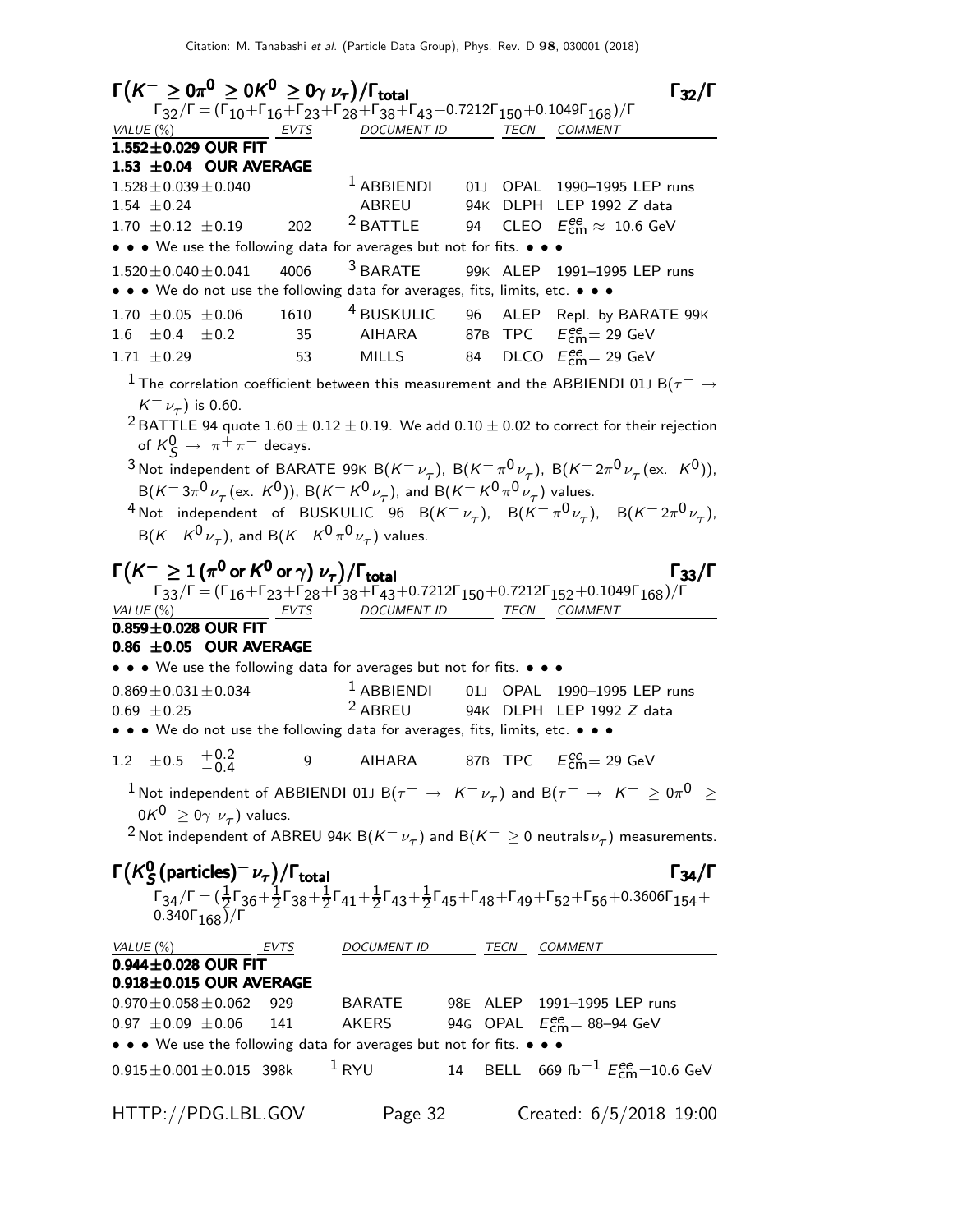$1$ Not independent of RYU 14 measurements of B( $\tau^-$  →  $\pi^ \overline{K}$ 0 $_{\nu_{\tau}}$ ), B( $\tau^-$  →  $K^- K^0 \nu_\tau$ ),  $B(\tau^- \rightarrow \pi^- \overline{K}{}^0 \pi^0 \nu_\tau)$ ,  $B(\tau^- \rightarrow K^- K^0 \pi^0 \nu_\tau)$ ,  $B(\tau^- \rightarrow$  $\pi^- K^0_S K^0_S \nu_\tau$ ), and B $(\tau^- \to \pi^- K^0_S K^0_S \pi^0 \nu_\tau)$ .  $\Gamma(h^-\overline{K^0}\nu_\tau)/\Gamma_{\rm total}$   $\Gamma_{35}/\Gamma = (\Gamma_{36} + \Gamma_{38})$  $\left(h^-\overline{K^0}\nu_\tau\right)/\Gamma_{\text{total}}$   $\Gamma_{35}/\Gamma = (\Gamma_{36} + \Gamma_{38})/\Gamma$ VALUE (%) EVTS DOCUMENT ID TECN COMMENT  $0.987 \pm 0.014$  OUR FIT **0.90**  $\pm$ **0.07 OUR AVERAGE**<br>0.855 + 0.036 + 0.073 1242  $_{\rm cm}^{ee} \approx 10.6$  GeV  $0.855 \pm 0.036 \pm 0.073$  1242 COAN • • • We use the following data for averages but not for fits. • • •  $1.01 \pm 0.11 \pm 0.07$  555 <sup>1</sup> BARATE 98E ALEP 1991-1995 LEP runs  $^1$  Not independent of BARATE 98E B $(\tau^-\to\pi^-\overline{K^0}\nu_\tau)$  and B $(\tau^-\to K^-\overline{K^0}\nu_\tau)$  values.  $\Gamma(\pi^-\overline{K^0}\nu_\tau)/\Gamma_{\rm total}$  Γ<sub>36</sub>/Γ /Γ $_{\rm total}$ Γ<sub>36</sub>/Γ VALUE (units  $10^{-3}$ ) EVTS DOCUMENT ID TECN COMMENT  $8.40 \pm 0.14$  OUR FIT<br> $8.39 \pm 0.22$  OUR AVERAGE Error includes scale factor of 1.5. See the ideogram below.<br><sup>1</sup> RYU 14 BELL 669 fb<sup>-1</sup>  $E_{cm}^{ee}$ =10.6 Ge  $8.32 \pm 0.02 \pm 0.16$  158k  $^1$  RYU 14 BELL 669 fb $^{-1}$   $E_{\text{cm}}^{\text{ee}}$ =10.6 GeV 9.33 $\pm$ 0.68 $\pm$ 0.49 377 ABBIENDI 00C OPAL 1991-1995 LEP runs<br>9.28 $\pm$ 0.45 $\pm$ 0.34 937 <sup>2</sup> BARATE 99K ALEP 1991-1995 LEP runs  $^{2}$ BARATE 99K ALEP 1991–1995 LEP runs<br> $^{3}$ ACCIARRI 95F L3 1991–1993 LEP runs  $9.5 \pm 1.5 \pm 0.6$ 1991-1993 LEP runs • • • We use the following data for averages but not for fits. • • •  $\bullet$  • 8.55 $\pm$ 1.17 $\pm$ 0.66 509 <sup>4</sup> BARATE 98E ALEP 199  $8.55 \pm 1.17 \pm 0.66$  509 <sup>4</sup> BARATE 98E ALEP 1991–1995 LEP runs<br>7.04 $\pm$ 0.41 $\pm$ 0.72 <sup>5</sup> COAN 96 CLEO  $E_{cm}^{ee} \approx 10.6$  GeV  $_{\rm cm}^{ee} \approx 10.6 \,\, \mathrm{GeV}$  $7.04 \pm 0.41 \pm 0.72$ • • • We do not use the following data for averages, fits, limits, etc. • • •  $8.08 \pm 0.04 \pm 0.26$  53k EPIFANOV 07 BELL Repl. by RYU 14<br>7.9  $\pm$ 1.0  $\pm$ 0.9 98 <sup>6</sup> BUSKULIC 96 ALEP Repl. by BARATI ALEP Repl. by BARATE 99K WEIGHTED AVERAGE 8.39±0.22 (Error scaled by 1.5) Values above of weighted average, error, and scale factor are based upon the data in this ideogram only. They are not necessarily the same as our 'best' values, obtained from a least-squares constrained fit utilizing measurements of other (related) quantities as additional information. 2 χ RYU 14 BELL ABBIENDI 00C OPAL 1.3 BARATE 99K ALEP 2.5 BARATE 98E ALEP and a state COAN 96 CLEO 2.7 ACCIARRI 95F L3 6.6 (Confidence Level = 0.086) 4 6 8 10 12 14 Γ $\bigl(\pi^- \overline{K}{}^0 \nu_\tau\bigr)/\mathsf{\Gamma}_{\mathsf{total}}$  (units  $10^{-3})$ 

HTTP://PDG.LBL.GOV Page 33 Created: 6/5/2018 19:00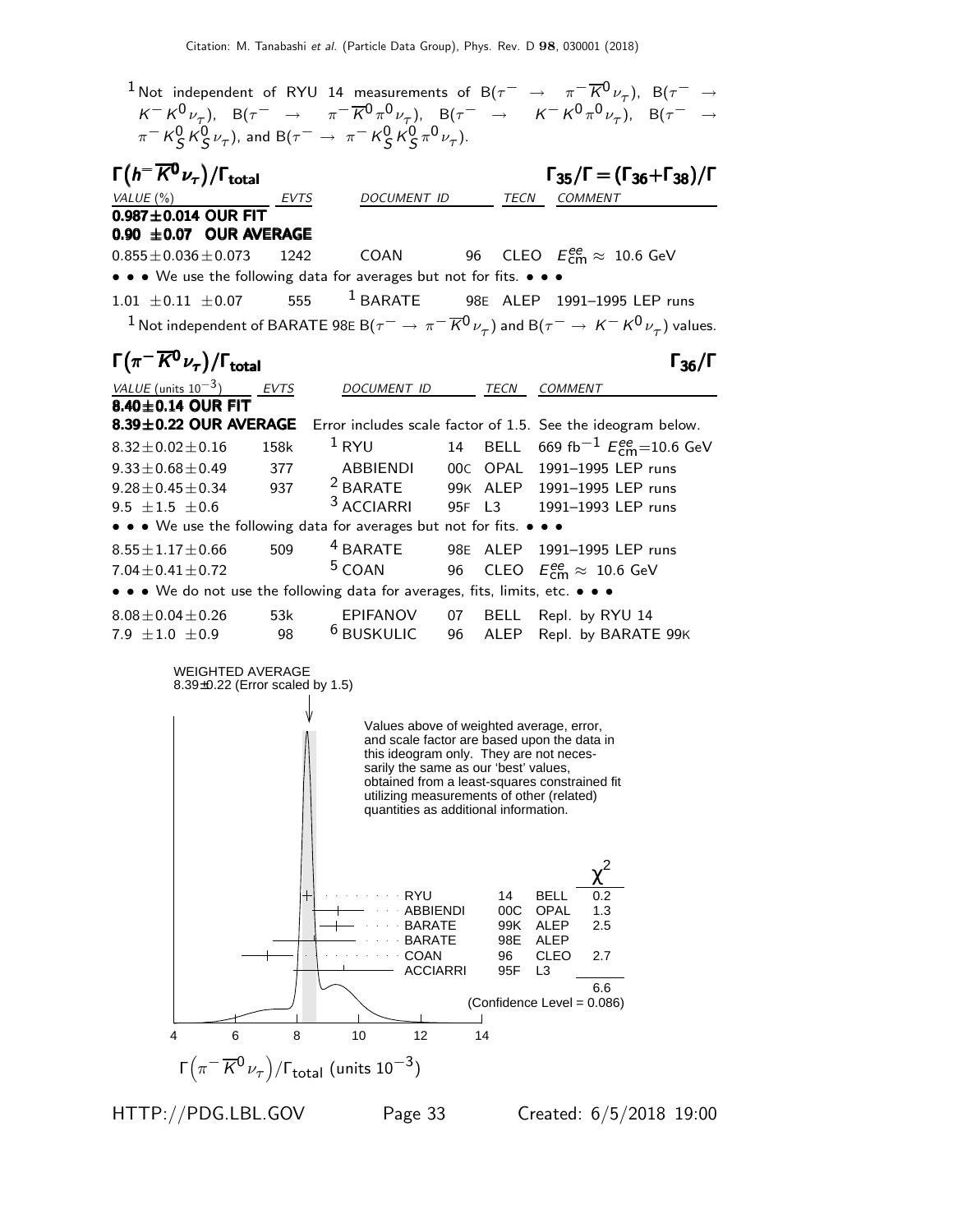$\frac{1}{2}$ RYU 14 reconstruct  $K^0$ 's using  $K^0_S \rightarrow \pi^+ \pi^-$  decays.

<sup>2</sup> BARATE 99K measure  $K^0$ 's by detecting  $K^0_L$ 's in their hadron calorimeter.

<sup>3</sup> ACCIARRI 95F do not identify  $\pi^-/K^-$  and assume B $(K^-K^0\nu_\tau)=(0.29\pm 0.12)\%.$ <sup>4</sup> BARATE 98E reconstruct  $K^0$ 's using  $K^0_S \rightarrow \pi^+ \pi^-$  decays. Not independent of BARATE 98E B $(K^0$  particles $^-\nu_\tau)$  value.

<sup>5</sup> Not independent of COAN 96 B( $h^- K^0 \nu_\tau$ ) and B( $K^- K^0 \nu_\tau$ ) measurements.

 $^6$ BUSKULIC 96 measure  $K^0$ 's by detecting  $K^0_L$ 's in their hadron calorimeter.

#### $\Gamma(\pi^-\overline{K^0}$ (non- $K^*(892)^-) \nu_\tau$ )/ $\Gamma_{\rm total}$  Γ<sub>37</sub>/Γ /Γ<sub>total</sub>Γ37/Γ

VALUE (units  $10^{-4}$ ) CL% DOCUMENT ID TECN COMMENT 5.4±2.1  $1$  EPIFANOV o7 BELL 351 fb $^{-1}$   $E_{\textsf{cm}}^{ee}$ = 10.6 GeV • • • We do not use the following data for averages, fits, limits, etc. • <17 95 ACCIARRI 95F L3 1991–1993 LEP runs  $1$  EPIFANOV 07 quote B( $\tau^-$  → K\*(892)<sup>-</sup> ν<sub>τ</sub>) B(K\*(892)<sup>-</sup> → K $^0S$ π<sup>-</sup>) / B( $\tau^-$  →  $K^0$   $\pi^ \nu_{\tau}$ ) = 0.933  $\pm$  0.027. We multiply their B( $\tau^ \rightarrow$   $\overline{K}^0$   $\pi^ \nu_{\tau}$ ) by [1–(0.933  $\pm$ 0.027)] to obtain this result.  $\Gamma(K^-K^0\nu_{\tau})/\Gamma_{\text{total}}$  Γ<sub>38</sub>/Γ

| VALUE (units $10^{-4}$ ) EVTS                                                                    |     | DOCUMENT ID |  | <b>TECN</b> | <b>COMMENT</b>                                                          |  |  |
|--------------------------------------------------------------------------------------------------|-----|-------------|--|-------------|-------------------------------------------------------------------------|--|--|
| 14.8 $\pm$ 0.5 OUR FIT                                                                           |     |             |  |             |                                                                         |  |  |
| 14.9 $\pm$ 0.5 OUR AVERAGE                                                                       |     |             |  |             |                                                                         |  |  |
| $14.80 \pm 0.14 \pm 0.54$                                                                        | 33k | $1$ RYU     |  |             | 14 BELL 669 fb <sup>-1</sup> $E_{cm}^{ee}$ =10.6 GeV                    |  |  |
| $16.2 \pm 2.1 \pm 1.1$ 150                                                                       |     |             |  |             | <sup>2</sup> BARATE 99K ALEP 1991-1995 LEP runs                         |  |  |
| $15.8 \pm 4.2 \pm 1.7$ 46                                                                        |     |             |  |             | <sup>3</sup> BARATE 98E ALEP 1991-1995 LEP runs                         |  |  |
| $15.1 \pm 2.1 \pm 2.2$ 111                                                                       |     |             |  |             | COAN 96 CLEO $E_{cm}^{ee} \approx 10.6$ GeV                             |  |  |
| • • • We do not use the following data for averages, fits, limits, etc. • • •                    |     |             |  |             |                                                                         |  |  |
|                                                                                                  |     |             |  |             | 26 $\pm$ 9 $\pm$ 2 13 <sup>4</sup> BUSKULIC 96 ALEP Repl. by BARATE 99K |  |  |
| <sup>1</sup> RYU 14 reconstruct $K^{0}$ 's using $K^{0}_{S} \rightarrow \pi^{+} \pi^{-}$ decays. |     |             |  |             |                                                                         |  |  |
| <sup>2</sup> BARATE 99K measure $K^0$ 's by detecting $K^0$ 's in their hadron calorimeter.      |     |             |  |             |                                                                         |  |  |
| <sup>3</sup> BARATE 98E reconstruct $K^0$ 's using $K^0_S \rightarrow \pi^+ \pi^-$ decays.       |     |             |  |             |                                                                         |  |  |
|                                                                                                  |     |             |  |             |                                                                         |  |  |

 $^4$ BUSKULIC 96 measure  $K^0$ 's by detecting  $K^0_L$ 's in their hadron calorimeter.

| $\Gamma(K^-K^0\geq 0\pi^0\nu_\tau)/\Gamma_{\rm total}$                          |      |             |             | $\Gamma_{39}/\Gamma = (\Gamma_{38} + \Gamma_{43})/\Gamma$                                                                                   |
|---------------------------------------------------------------------------------|------|-------------|-------------|---------------------------------------------------------------------------------------------------------------------------------------------|
| VALUE(%)                                                                        | EVTS | DOCUMENT ID | <b>TECN</b> | <b>COMMENT</b>                                                                                                                              |
| $0.298 \pm 0.008$ OUR FIT                                                       |      |             |             |                                                                                                                                             |
| $0.330 \pm 0.055 \pm 0.039$                                                     | 124  | ABBIENDI    |             | 00C OPAL 1991-1995 LEP runs                                                                                                                 |
| $\Gamma(h^- \overline{K}{}^0 \pi^0 \nu_\tau)/\Gamma_{\rm total}$                |      |             |             | $\Gamma_{40}/\Gamma = (\Gamma_{41} + \Gamma_{43})/\Gamma$                                                                                   |
| VALUE(%)                                                                        | EVTS | DOCUMENT ID | TECN        | <b>COMMENT</b>                                                                                                                              |
| $0.532 \pm 0.013$ OUR FIT                                                       |      |             |             |                                                                                                                                             |
| $0.50 \pm 0.06$ OUR AVERAGE Error includes scale factor of 1.2.                 |      |             |             |                                                                                                                                             |
| $0.562 \pm 0.050 \pm 0.048$ 264                                                 |      |             |             | COAN 96 CLEO $E_{cm}^{ee} \approx 10.6$ GeV                                                                                                 |
| • • • We use the following data for averages but not for fits. • • •            |      |             |             |                                                                                                                                             |
| $0.446 \pm 0.052 \pm 0.046$ 157 <sup>1</sup> BARATE 98E ALEP 1991-1995 LEP runs |      |             |             |                                                                                                                                             |
| values.                                                                         |      |             |             | <sup>1</sup> Not independent of BARATE 98E B( $\tau^- \to \pi^- \overline{K}^0 \pi^0 \tau$ ) and B( $\tau^- \to K^- K^0 \pi^0 \nu_{\tau}$ ) |
| HTTP://PDG.LBL.GOV                                                              |      | Page 34     |             | Created: 6/5/2018 19:00                                                                                                                     |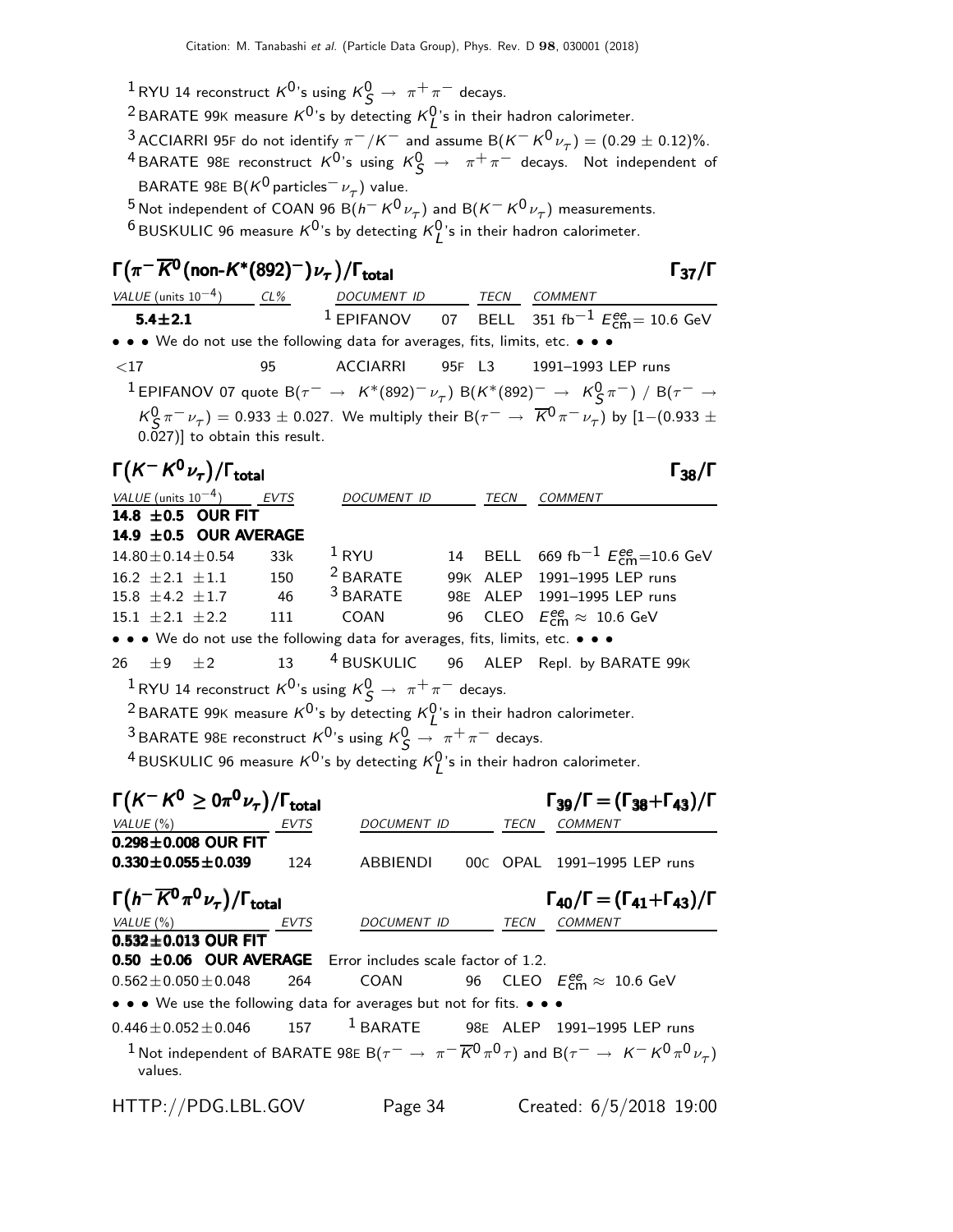| $\Gamma(\pi^- \overline{K}{}^0\pi^0\nu_\tau)/\Gamma_{\rm total}$                                           |      |                                |        |      | $\Gamma_{41}/\Gamma$                                                                                                                             |
|------------------------------------------------------------------------------------------------------------|------|--------------------------------|--------|------|--------------------------------------------------------------------------------------------------------------------------------------------------|
| VALUE $(\%)$                                                                                               | EVTS | <i>DOCUMENT ID</i>             |        | TECN | <b>COMMENT</b>                                                                                                                                   |
| $0.382 \pm 0.013$ OUR FIT                                                                                  |      |                                |        |      |                                                                                                                                                  |
| $0.383 \pm 0.014$ OUR AVERAGE                                                                              |      |                                |        |      |                                                                                                                                                  |
| $0.386 \pm 0.004 \pm 0.014$                                                                                | 27k  | $1$ RYU $14$                   |        |      | BELL 669 fb <sup>-1</sup> $E_{\text{cm}}^{ee}$ =10.6 GeV                                                                                         |
| $0.347 \pm 0.053 \pm 0.037$                                                                                | 299  |                                |        |      | <sup>2</sup> BARATE 99K ALEP 1991-1995 LEP runs<br><sup>3</sup> BARATE 98E ALEP 1991-1995 LEP runs<br><i>A</i> LECULED 100 LEP 1991-1995 LEP TUR |
| $0.294 \pm 0.073 \pm 0.037$                                                                                | 142  |                                |        |      |                                                                                                                                                  |
| $0.41 \pm 0.12 \pm 0.03$                                                                                   |      | <sup>4</sup> ACCIARRI          | 95F L3 |      | 1991–1993 LEP runs                                                                                                                               |
| • • • We use the following data for averages but not for fits. • • •                                       |      |                                |        |      |                                                                                                                                                  |
| $0.417 \pm 0.058 \pm 0.044$                                                                                |      | <sup>5</sup> COAN              |        |      | 96 CLEO $E_{\text{cm}}^{\text{ee}} \approx 10.6 \text{ GeV}$                                                                                     |
| • • • We do not use the following data for averages, fits, limits, etc. • •                                |      |                                |        |      |                                                                                                                                                  |
| $0.32 \pm 0.11 \pm 0.05$                                                                                   | 23   |                                |        |      | <sup>6</sup> BUSKULIC 96 ALEP Repl. by BARATE 99K                                                                                                |
| <sup>1</sup> RYU 14 reconstruct $K^0$ 's using $K^0_S \rightarrow \pi^+\pi^-$ decays.                      |      |                                |        |      |                                                                                                                                                  |
| <sup>2</sup> BARATE 99K measure $K^0$ 's by detecting $K^0_I$ 's in their hadron calorimeter.              |      |                                |        |      |                                                                                                                                                  |
| <sup>3</sup> BARATE 98E reconstruct $K^0$ 's using $K^0_S \rightarrow \pi^+\pi^-$ decays.                  |      |                                |        |      |                                                                                                                                                  |
|                                                                                                            |      |                                |        |      | <sup>4</sup> ACCIARRI 95F do not identify $\pi^-/K^-$ and assume B( $K^ K^0\pi^0\nu_\tau)=(0.05\pm0.05)\%$ .                                     |
|                                                                                                            |      |                                |        |      |                                                                                                                                                  |
|                                                                                                            |      |                                |        |      | <sup>5</sup> Not independent of COAN 96 B( $h^- K^0 \pi^0 \nu_\tau$ ) and B( $K^- K^0 \pi^0 \nu_\tau$ ) measurements.                            |
| <sup>6</sup> BUSKULIC 96 measure $K^{0}$ 's by detecting $K^{0}_{I}$ 's in their hadron calorimeter.       |      |                                |        |      |                                                                                                                                                  |
|                                                                                                            |      |                                |        |      |                                                                                                                                                  |
| $\Gamma(\overline{K}{}^0\rho^-\nu_\tau)/\Gamma_{\rm total}$                                                |      |                                |        |      | $\Gamma_{42}/\Gamma$                                                                                                                             |
| VALUE (%)                                                                                                  |      | DOCUMENT ID                    |        | TECN | COMMENT                                                                                                                                          |
| $0.22 \pm 0.05$ OUR AVERAGE                                                                                |      |                                |        |      |                                                                                                                                                  |
| $0.250 \pm 0.057 \pm 0.044$                                                                                |      |                                |        |      | <sup>1</sup> BARATE 99K ALEP 1991-1995 LEP runs                                                                                                  |
| $0.188 \pm 0.054 \pm 0.038$                                                                                |      |                                |        |      | <sup>2</sup> BARATE 98E ALEP 1991-1995 LEP runs                                                                                                  |
|                                                                                                            |      |                                |        |      | <sup>1</sup> BARATE 99K measure $K^0$ 's by detecting $K^0_I$ 's in hadron calorimeter. They determine                                           |
|                                                                                                            |      |                                |        |      |                                                                                                                                                  |
|                                                                                                            |      |                                |        |      | the $\overline{K}^0\rho^-$ fraction in $\tau^ \to \pi^-\overline{K}{}^0\pi^0\nu_\tau$ decays to be $(0.72\pm 0.12\pm 0.10)$ and                  |
|                                                                                                            |      |                                |        |      | multiply their $B(\pi^-\overline{K}{}^0\pi^0\nu_\tau)$ measurement by this fraction to obtain the quoted result.                                 |
|                                                                                                            |      |                                |        |      | <sup>2</sup> BARATE 98E reconstruct $K^0$ 's using $K^0_S \to \pi^+ \pi^-$ decays. They determine the $\overline{K}{}^0\rho^-$                   |
|                                                                                                            |      |                                |        |      | fraction in $\tau^-\,\rightarrow\,\,\pi^-\,\overline{K}{}^0\pi^0\,\nu_\tau$ decays to be $(0.64\,\pm\,0.09\,\pm\,0.10)$ and multiply their       |
| $B(\pi^{-} \overline{K}^{0} \pi^{0} \nu_{\tau})$ measurement by this fraction to obtain the quoted result. |      |                                |        |      |                                                                                                                                                  |
| $\Gamma(K^-K^0\pi^0\nu_\tau)/\Gamma_{\rm total}$                                                           |      |                                |        |      | $\Gamma_{43}/\Gamma$                                                                                                                             |
| VALUE (units $10^{-4}$ ) EVTS                                                                              |      | DOCUMENT ID                    |        | TECN | COMMENT                                                                                                                                          |
| 15.0 ±0.7 OUR FIT                                                                                          |      |                                |        |      |                                                                                                                                                  |
| 14.9 ±0.7 OUR AVERAGE                                                                                      |      |                                |        |      |                                                                                                                                                  |
| $14.96 \pm 0.20 \pm 0.74$                                                                                  | 8.3k | $1$ RYU<br><sup>2</sup> BARATE | 14     |      | BELL $669 \text{ fb}^{-1} E_{cm}^{ee} = 10.6 \text{ GeV}$                                                                                        |

15.2  $\pm$ 7.6  $\pm$ 2.1 15 <sup>3</sup> BARATE 98E ALEP 1991–1995 LEP runs 14.5  $\pm$ 3.6  $\pm$ 2.0 32 COAN 96 CLEO  $E_{\text{cm}}^{\text{ee}} \approx 10.6 \text{ GeV}$ 

• • • We do not use the following data for averages, fits, limits, etc. • • • •  $\pm 5$   $\pm 3$  5 <sup>4</sup> BUSKULIC 96 ALEP Repl. by BARATE 99K

 $10 \pm 5 \pm 3$  5 <sup>4</sup> BUSKULIC 96 ALEP Repl. by BARATE 99K  $1$ RYU 14 reconstruct  $K^0$ 's using  $K^0_S \rightarrow \pi^+ \pi^-$  decays. <sup>2</sup> BARATE 99K measure  $K^0$ 's by detecting  $K^0_L$ 's in their hadron calorimeter. <sup>3</sup> BARATE 98E reconstruct  $K^0$ 's using  $K^0_S \rightarrow \pi^+ \pi^-$  decays.

<sup>4</sup> BUSKULIC 96 measure  $K^{0}$ 's by detecting  $K^{0}_{L}$ 's in their hadron calorimeter.

HTTP://PDG.LBL.GOV Page 35 Created: 6/5/2018 19:00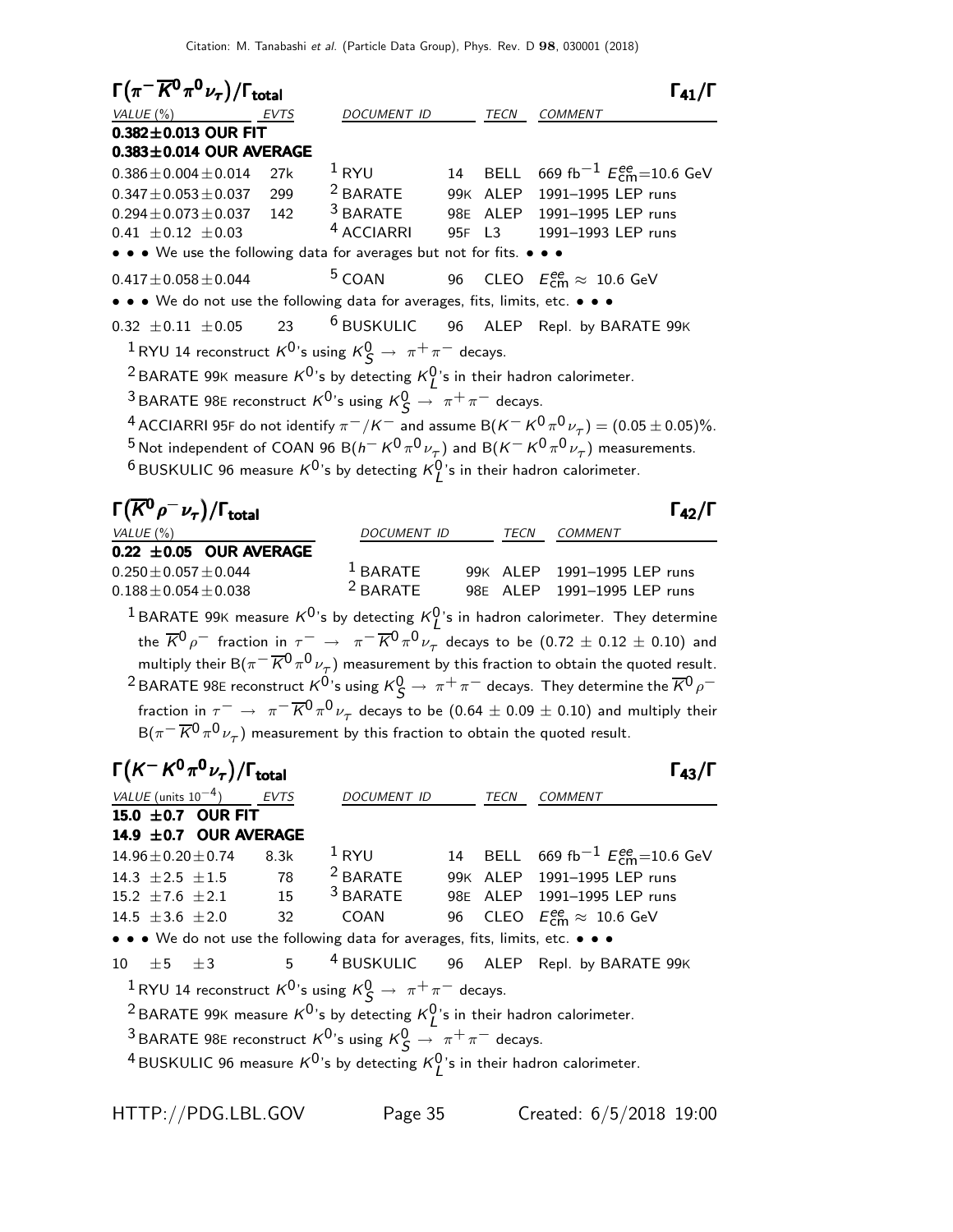| $\Gamma(\pi^- \overline{K^0} \geq 1\pi^0 \nu_\tau)/\Gamma_{\rm total}$                       |                         |                          |     |      | $\Gamma_{44}/\Gamma = (\Gamma_{41} + \Gamma_{45})/\Gamma$                                                                                                                                             |
|----------------------------------------------------------------------------------------------|-------------------------|--------------------------|-----|------|-------------------------------------------------------------------------------------------------------------------------------------------------------------------------------------------------------|
| VALUE (%)                                                                                    | EVTS                    | DOCUMENT ID              |     | TECN | <b>COMMENT</b>                                                                                                                                                                                        |
| $0.408 \pm 0.025$ OUR FIT                                                                    |                         |                          |     |      |                                                                                                                                                                                                       |
| $0.324 \pm 0.074 \pm 0.066$                                                                  | 148                     | <b>ABBIENDI</b>          |     |      | 00C OPAL 1991-1995 LEP runs                                                                                                                                                                           |
| $\Gamma(\pi^-\overline{K^0}\pi^0\pi^0\nu_\tau(\mathrm{ex.}K^0))/\Gamma_\mathrm{total}$       |                         |                          |     |      | $\Gamma_{45}/\Gamma$                                                                                                                                                                                  |
| VALUE (units $10^{-3}$ ) CL% EVTS                                                            |                         |                          |     |      | DOCUMENT ID TECN COMMENT                                                                                                                                                                              |
| $0.26 \pm 0.23$ OUR FIT<br>$0.26 \pm 0.24$                                                   |                         |                          |     |      | <sup>1</sup> BARATE 99R ALEP 1991-1995 LEP runs                                                                                                                                                       |
| • • • We do not use the following data for averages, fits, limits, etc. • • •                |                         |                          |     |      |                                                                                                                                                                                                       |
| < 0.66<br>$0.58 \pm 0.33 \pm 0.14$                                                           | 95 17<br>$\overline{5}$ | $2$ BARATE<br>$3$ BARATE |     |      | 99K ALEP 1991-1995 LEP runs<br>98E ALEP 1991-1995 LEP runs                                                                                                                                            |
|                                                                                              |                         |                          |     |      | $1$ BARATE 99R combine the BARATE 98E and BARATE 99K measurements to obtain this                                                                                                                      |
| value.                                                                                       |                         |                          |     |      |                                                                                                                                                                                                       |
| <sup>2</sup> BARATE 99K measure $K^0$ 's by detecting $K^0$ 's in their hadron calorimeter.  |                         |                          |     |      |                                                                                                                                                                                                       |
| <sup>3</sup> BARATE 98E reconstruct $K^0$ 's using $K^0_S \rightarrow \pi^+ \pi^-$ decays.   |                         |                          |     |      |                                                                                                                                                                                                       |
| $\Gamma(K^-K^0\pi^0\pi^0\nu_{\tau})/\Gamma_{\rm total}$                                      |                         |                          |     |      | $\Gamma_{46}/\Gamma$                                                                                                                                                                                  |
| <i>VALUE</i>                                                                                 | $\frac{CL\%}{95}$       | DOCUMENT ID TECN COMMENT |     |      |                                                                                                                                                                                                       |
| <u>VALUE</u><br><0.16 × 10 <sup>-3</sup>                                                     |                         |                          |     |      | <sup>1</sup> BARATE 99R ALEP 1991-1995 LEP runs                                                                                                                                                       |
| • • We do not use the following data for averages, fits, limits, etc. • • •                  |                         |                          |     |      |                                                                                                                                                                                                       |
| ${<}0.18 \times 10^{-3}$                                                                     | 95                      |                          |     |      | <sup>2</sup> BARATE 99K ALEP 1991-1995 LEP runs                                                                                                                                                       |
| ${<}0.39\times10^{-3}$                                                                       | 95                      | $3$ BARATE               |     |      | 98E ALEP 1991-1995 LEP runs                                                                                                                                                                           |
|                                                                                              |                         |                          |     |      | <sup>1</sup> BARATE 99R combine the BARATE 98E and BARATE 99K bounds to obtain this value.<br><sup>2</sup> BARATE 99K measure K <sup>0</sup> 's by detecting K <sup>0</sup> 's in hadron calorimeter. |
|                                                                                              |                         |                          |     |      |                                                                                                                                                                                                       |
| <sup>3</sup> BARATE 98E reconstruct $K^0$ 's by using $K^0_S \rightarrow \pi^+\pi^-$ decays. |                         |                          |     |      |                                                                                                                                                                                                       |
| $\Gamma(\pi^- K^0 \overline{K}{}^0 \nu_\tau)/\Gamma_{\rm total}$                             |                         |                          |     |      | $\Gamma_{47}/\Gamma = (\Gamma_{48} + \Gamma_{49} + \Gamma_{50})/\Gamma$                                                                                                                               |
| VALUE(%)                                                                                     | <u>EVTS</u>             | DOCUMENT ID              |     |      | TECN COMMENT                                                                                                                                                                                          |
| $0.155 \pm 0.024$ OUR FIT                                                                    |                         |                          |     |      |                                                                                                                                                                                                       |
| • • • We use the following data for averages but not for fits. • • •                         |                         |                          |     |      |                                                                                                                                                                                                       |
| $0.153 \pm 0.030 \pm 0.016$                                                                  | 74                      | $1$ BARATE               |     |      | 98E ALEP 1991-1995 LEP runs                                                                                                                                                                           |
| • • • We do not use the following data for averages, fits, limits, etc. • • •                |                         |                          |     |      |                                                                                                                                                                                                       |
| $0.31 \pm 0.12 \pm 0.04$                                                                     |                         | <sup>2</sup> ACCIARRI    |     |      | 95F L3 1991-1993 LEP runs                                                                                                                                                                             |
|                                                                                              |                         |                          |     |      | <sup>1</sup> BARATE 98E obtain this value by adding twice their B( $\pi^-$ K $^0_S$ K $^0_S$ $\nu_{\tau}$ ) value to their                                                                            |
| $B(\pi^- K_S^0 K_I^0 \nu_\tau)$ value.                                                       |                         |                          |     |      |                                                                                                                                                                                                       |
|                                                                                              |                         |                          |     |      | <sup>2</sup> ACCIARRI 95F assume B( $\pi^-$ K $^0_S$ K $^0_S$ $\nu$ ) = B( $\pi^-$ K $^0_S$ K $^0_I$ $\nu$ ) = 1/2B( $\pi^-$ K $^0_S$ K $^0_I$ $\nu$ ).                                               |
| $\Gamma(\pi^-{\rm K}_S^0{\rm K}_S^0\nu_\tau)/\Gamma_{\rm total}$                             |                         |                          |     |      | $\Gamma_{48}/\Gamma$<br>Bose-Einstein correlations might make the mixing fraction different than $1/4$ .                                                                                              |
| VALUE (units $10^{-4}$ )<br>EVTS                                                             |                         | DOCUMENT ID              |     | TECN | <b>COMMENT</b>                                                                                                                                                                                        |
| 2.33±0.07 OUR FIT                                                                            |                         |                          |     |      |                                                                                                                                                                                                       |
| $2.32 \pm 0.06$ OUR AVERAGE                                                                  |                         |                          |     |      |                                                                                                                                                                                                       |
| $2.33 \pm 0.03 \pm 0.09$                                                                     | 6.7k                    | RYU                      | 14  |      | BELL 669 fb <sup>-1</sup> $E_{\text{cm}}^{ee}$ =10.6 GeV                                                                                                                                              |
| $2.31 \pm 0.04 \pm 0.08$                                                                     | 5.0k                    | LEES                     | 12Y |      | BABR 468 fb <sup>-1</sup> $E_{\text{cm}}^{ee}$ =10.6 GeV                                                                                                                                              |
| $2.6 \pm 1.0 \pm 0.5$                                                                        | 6<br>42                 | <b>BARATE</b>            | 98E |      | ALEP 1991-1995 LEP runs                                                                                                                                                                               |
| 2.3 $\pm$ 0.5 $\pm$ 0.3                                                                      |                         | COAN                     | 96  |      | CLEO $E_{\text{cm}}^{ee} \approx 10.6 \text{ GeV}$                                                                                                                                                    |
| HTTP://PDG.LBL.GOV                                                                           |                         |                          |     |      |                                                                                                                                                                                                       |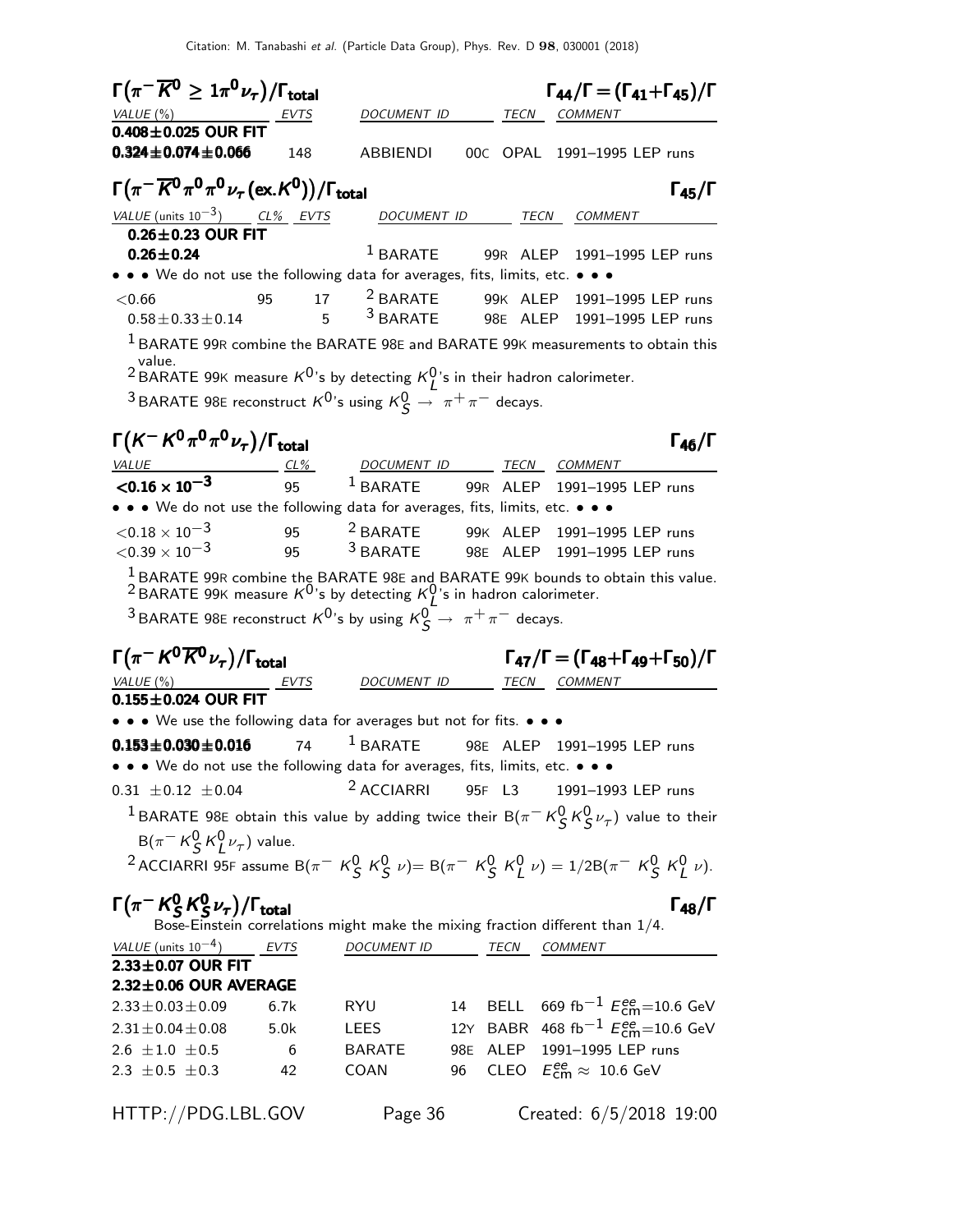| $\Gamma(\pi^- K^0_S K^0_I \nu_\tau)/\Gamma_{\rm total}$                                                  |     |                                                 |      |                                    | $\Gamma_{49}/\Gamma$                                                                                              |
|----------------------------------------------------------------------------------------------------------|-----|-------------------------------------------------|------|------------------------------------|-------------------------------------------------------------------------------------------------------------------|
| VALUE (units $10^{-4}$ ) EVTS                                                                            |     | DOCUMENT ID                                     |      | TECN COMMENT                       |                                                                                                                   |
| 10.8±2.4 OUR FIT                                                                                         |     |                                                 |      |                                    |                                                                                                                   |
| $10.1 \pm 2.3 \pm 1.3$                                                                                   | 68  | BARATE                                          |      | 98E ALEP 1991-1995 LEP runs        |                                                                                                                   |
| $\Gamma(\pi^- K^0_I K^0_I \nu_\tau)/\Gamma_{\rm total}$                                                  |     |                                                 |      |                                    | $\Gamma_{50}/\Gamma = \Gamma_{48}/\Gamma$                                                                         |
| <u>VALUE (units 10<sup>-4</sup>)</u><br>2.33±0.07 OUR FIT                                                |     | DOCUMENT ID                                     |      |                                    |                                                                                                                   |
|                                                                                                          |     |                                                 |      |                                    |                                                                                                                   |
| $\Gamma(\pi^- K^0 \overline{K}{}^0 \pi^0 \nu_\tau)/\Gamma_{\rm total}$                                   |     |                                                 |      |                                    | $\Gamma_{51}/\Gamma = (\Gamma_{52} + \Gamma_{56} + \Gamma_{57})/\Gamma$                                           |
| $VALUE$ (units $10^{-4}$ )                                                                               |     |                                                 |      | DOCUMENT ID TECN COMMENT           |                                                                                                                   |
| $3.6 \pm 1.2$ OUR FIT                                                                                    |     |                                                 |      |                                    |                                                                                                                   |
| • • • We use the following data for averages but not for fits. • • •                                     |     |                                                 |      |                                    |                                                                                                                   |
| $3.1 \pm 2.3$                                                                                            |     | <sup>1</sup> BARATE 99R ALEP 1991-1995 LEP runs |      |                                    |                                                                                                                   |
| <sup>1</sup> BARATE 99R combine BARATE 98E $\Gamma(\pi^- K^0_S K^0_S \pi^0 \nu_\tau)/\Gamma_{\rm total}$ |     |                                                 |      |                                    | and                                                                                                               |
| $\Gamma(\pi^- K^0_S K^0_I \pi^0 \nu_\tau)/\Gamma_{\text{total}}$ measurements to obtain this value.      |     |                                                 |      |                                    |                                                                                                                   |
| $\Gamma(\pi^- K^0_S K^0_S \pi^0 \nu_\tau)/\Gamma_{\rm total}$                                            |     |                                                 |      |                                    | $\Gamma_{52}/\Gamma$                                                                                              |
| <u>VALUE</u> (units $10^{-5}$ ) CL% EVTS                                                                 |     | DOCUMENT ID TECN                                |      | COMMENT                            |                                                                                                                   |
| 1.82±0.21 OUR FIT                                                                                        |     |                                                 |      |                                    |                                                                                                                   |
| 1.80±0.21 OUR AVERAGE                                                                                    |     |                                                 |      |                                    |                                                                                                                   |
| $2.00 \pm 0.22 \pm 0.20$                                                                                 | 303 |                                                 |      |                                    | RYU $14$ BELL 669 fb $^{-1}$ $E_{\rm cm}^{ee}$ =10.6 GeV                                                          |
| $1.60 \pm 0.20 \pm 0.22$                                                                                 | 409 | <b>LEES</b>                                     |      |                                    | 12Y BABR 468 fb <sup>-1</sup> $E_{\text{cm}}^{ee}$ =10.6 GeV                                                      |
| • • • We do not use the following data for averages, fits, limits, etc. • • •<br>$<$ 20                  | 95  | <b>BARATE</b>                                   |      | 98E ALEP 1991-1995 LEP runs        |                                                                                                                   |
|                                                                                                          |     |                                                 |      |                                    |                                                                                                                   |
| $\Gamma(K^{*-} K^0 \pi^0 \nu_\tau \to \pi^- K^0_S K^0_S \pi^0 \nu_\tau)/\Gamma_{\rm total}$              |     |                                                 |      |                                    | $\Gamma_{53}/\Gamma$                                                                                              |
| $VALUE$ (units $10^{-6}$ )                                                                               |     | DOCUMENT ID TECN COMMENT                        |      |                                    |                                                                                                                   |
| $10.8 \pm 1.4 \pm 1.5$                                                                                   |     |                                                 |      |                                    | RYU 14 BELL 669 fb <sup>-1</sup> $E_{cm}^{ee}$ =10.6 GeV                                                          |
| $\Gamma(f_1(1285)\pi^-\nu_\tau\to\pi^-{\rm K^0_S}{\rm K^0_S}\pi^0\nu_\tau)/\Gamma_{\rm total}$           |     |                                                 |      |                                    | $\Gamma_{54}/\Gamma$                                                                                              |
| VALUE (units $10^{-6}$ )                                                                                 |     | DOCUMENT ID                                     | TECN | COMMENT                            |                                                                                                                   |
| $6.8 \pm 1.3 \pm 0.7$                                                                                    |     | <b>RYU</b>                                      |      |                                    | 14 BELL 669 fb <sup>-1</sup> $E_{\text{cm}}^{ee}$ =10.6 GeV                                                       |
| $\Gamma(f_1(1420)\pi^-\nu_\tau\to\pi^-K^0_S\,K^0_S\pi^0\nu_\tau)/\Gamma_{\rm total}$                     |     |                                                 |      |                                    | $\Gamma_{55}/\Gamma$                                                                                              |
| $VALUE$ (units $10^{-6}$ )                                                                               |     |                                                 |      |                                    |                                                                                                                   |
| $2.4 \pm 0.5 \pm 0.6$                                                                                    |     | DOCUMENT ID TECN COMMENT                        |      |                                    | $\frac{DOCUMENT ID}{RYU} \frac{TECN}{14} \frac{COMMENT}{BELL} \frac{COMMENT}{669 fb^{-1} E_{cm}^{ee} = 10.6 GeV}$ |
|                                                                                                          |     |                                                 |      |                                    |                                                                                                                   |
| $\Gamma(\pi^- K^0_S K^0_I \pi^0 \nu_\tau)/\Gamma_{\rm total}$                                            |     |                                                 |      |                                    | $\Gamma_{56}/\Gamma$                                                                                              |
| $\frac{VALUE \text{ (units 10}^{-4})}{3.2 \pm 1.2 \text{ OUR FIT}}$ EVTS                                 |     |                                                 |      | DOCUMENT ID TECN COMMENT           |                                                                                                                   |
| $3.1 \pm 1.1 \pm 0.5$                                                                                    | 11  |                                                 |      | BARATE 98E ALEP 1991-1995 LEP runs |                                                                                                                   |
| $\Gamma(\pi^- K_l^0 K_l^0 \pi^0 \nu_\tau)/\Gamma_{\rm total}$                                            |     |                                                 |      |                                    | $\Gamma_{57}/\Gamma = \Gamma_{52}/\Gamma$                                                                         |
|                                                                                                          |     |                                                 |      |                                    |                                                                                                                   |
| $\frac{VALUE \text{ (units 10}^{-5})}{1.82 \pm 0.21 \text{ OUR FIT}}$                                    |     | DOCUMENT ID                                     |      |                                    |                                                                                                                   |
|                                                                                                          |     |                                                 |      |                                    |                                                                                                                   |
| HTTP://PDG.LBL.GOV                                                                                       |     | Page 37                                         |      |                                    | Created: 6/5/2018 19:00                                                                                           |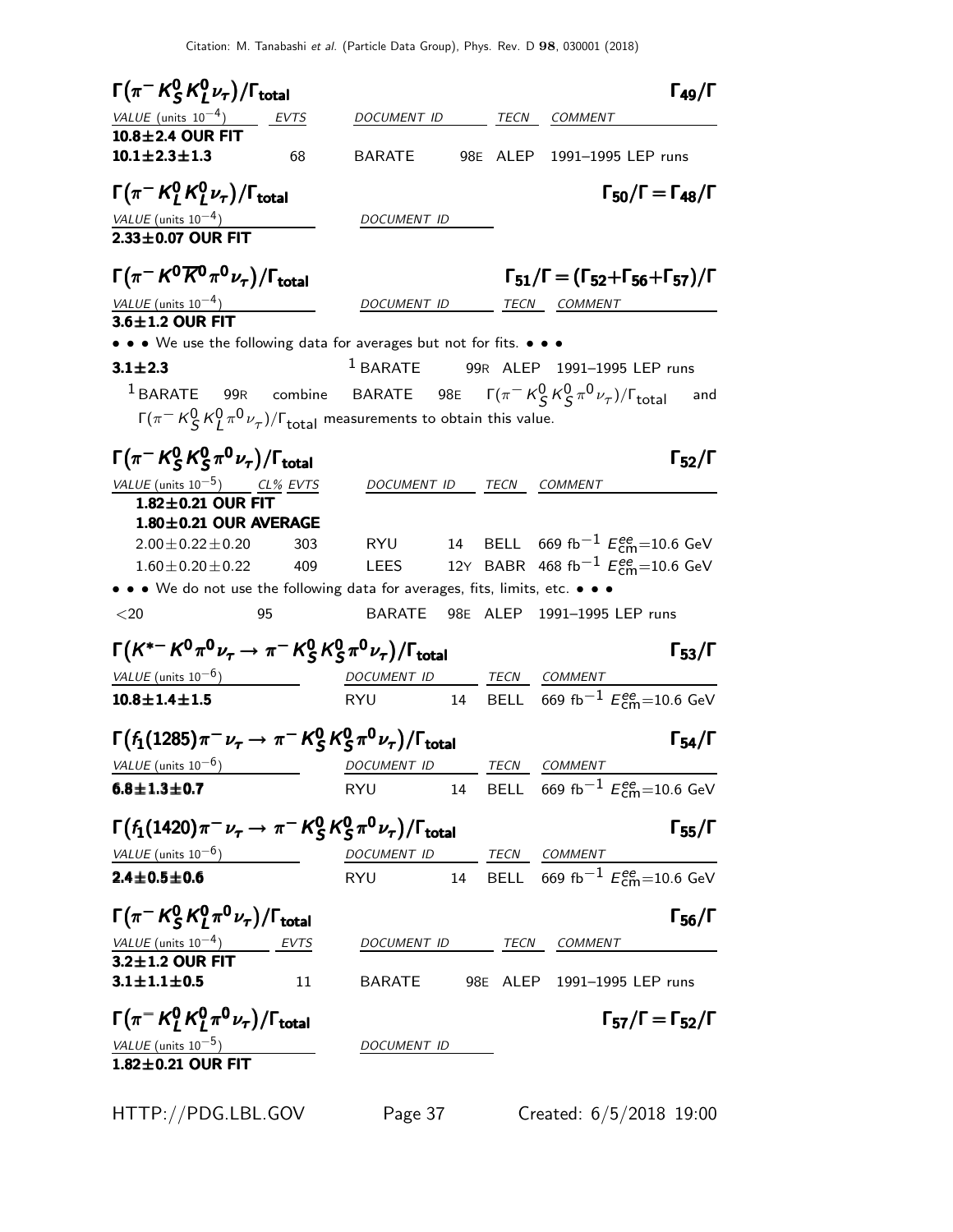|              |                          | $\Gamma(K^-K^0_S K^0_S \nu_\tau)/\Gamma_{\rm total}$     |                                                                           |                                                                                                                                                                                                                                                                                                                                                                                                                                                                                                                                                                                                                                                                          |     |                                                     | $\mathsf{\Gamma}_{58}/\mathsf{\Gamma}$                            |
|--------------|--------------------------|----------------------------------------------------------|---------------------------------------------------------------------------|--------------------------------------------------------------------------------------------------------------------------------------------------------------------------------------------------------------------------------------------------------------------------------------------------------------------------------------------------------------------------------------------------------------------------------------------------------------------------------------------------------------------------------------------------------------------------------------------------------------------------------------------------------------------------|-----|-----------------------------------------------------|-------------------------------------------------------------------|
| <u>VALUE</u> |                          | $CL\%$                                                   |                                                                           | DOCUMENT ID                                                                                                                                                                                                                                                                                                                                                                                                                                                                                                                                                                                                                                                              |     | TECN COMMENT                                        |                                                                   |
|              | $< 6.3 \times 10^{-7}$   |                                                          | 90                                                                        | <b>LEES</b>                                                                                                                                                                                                                                                                                                                                                                                                                                                                                                                                                                                                                                                              |     |                                                     | 12Y BABR 468 fb <sup>-1</sup> $E_{\text{cm}}^{ee}$ =10.6 GeV      |
|              |                          |                                                          | $\Gamma(K^-K^0_S K^0_S \pi^0 \nu_\tau)/\Gamma_{\rm total}$                |                                                                                                                                                                                                                                                                                                                                                                                                                                                                                                                                                                                                                                                                          |     |                                                     | $\Gamma_{59}/\Gamma$                                              |
|              | <u>VALUE</u>             |                                                          | $CL\%$                                                                    | DOCUMENT ID TECN COMMENT                                                                                                                                                                                                                                                                                                                                                                                                                                                                                                                                                                                                                                                 |     |                                                     |                                                                   |
|              | $< 4.0 \times 10^{-7}$   |                                                          | 90                                                                        |                                                                                                                                                                                                                                                                                                                                                                                                                                                                                                                                                                                                                                                                          |     |                                                     | LEES 12Y BABR 468 fb <sup>-1</sup> $E_{\text{cm}}^{ee}$ =10.6 GeV |
|              |                          |                                                          | $\Gamma(K^0\,h^+\,h^-\,h^-\geq 0$ neutrals $\nu_\tau)/\Gamma_{\rm total}$ |                                                                                                                                                                                                                                                                                                                                                                                                                                                                                                                                                                                                                                                                          |     |                                                     | $\Gamma_{60}/\Gamma$                                              |
|              |                          |                                                          |                                                                           | VALUE (%) CL% DOCUMENT ID TECN COMMENT                                                                                                                                                                                                                                                                                                                                                                                                                                                                                                                                                                                                                                   |     |                                                     |                                                                   |
| < 0.17       |                          |                                                          | 95                                                                        | <b>TSCHIRHART 88 HRS</b> $E_{\text{cm}}^{\text{ee}} = 29 \text{ GeV}$                                                                                                                                                                                                                                                                                                                                                                                                                                                                                                                                                                                                    |     |                                                     |                                                                   |
| < 0.27       |                          |                                                          | 90                                                                        | • • • We do not use the following data for averages, fits, limits, etc. • • •<br>BELTRAMI                                                                                                                                                                                                                                                                                                                                                                                                                                                                                                                                                                                |     |                                                     |                                                                   |
|              |                          |                                                          |                                                                           |                                                                                                                                                                                                                                                                                                                                                                                                                                                                                                                                                                                                                                                                          |     | 85 HRS $E_{\text{cm}}^{\text{ee}}$ = 29 GeV         |                                                                   |
|              |                          |                                                          | $\Gamma(K^0\,h^+\,h^-\,h^-\,\nu_\tau)/\Gamma_{\rm total}$                 |                                                                                                                                                                                                                                                                                                                                                                                                                                                                                                                                                                                                                                                                          |     |                                                     | $\Gamma_{61}/\Gamma$                                              |
|              | VALUE (units $10^{-4}$ ) |                                                          | EVTS                                                                      | DOCUMENT ID TECN COMMENT                                                                                                                                                                                                                                                                                                                                                                                                                                                                                                                                                                                                                                                 |     |                                                     |                                                                   |
|              |                          | $2.5 \pm 2.0$ OUR FIT                                    |                                                                           |                                                                                                                                                                                                                                                                                                                                                                                                                                                                                                                                                                                                                                                                          |     |                                                     |                                                                   |
|              | $2.3 \pm 1.9 \pm 0.7$    |                                                          |                                                                           | $6$ $1$ BARATE 98E ALEP 1991-1995 LEP runs                                                                                                                                                                                                                                                                                                                                                                                                                                                                                                                                                                                                                               |     |                                                     |                                                                   |
|              |                          |                                                          |                                                                           | <sup>1</sup> BARATE 98E reconstruct $K^0$ 's using $K^0_S \rightarrow \pi^+ \pi^-$ decays.                                                                                                                                                                                                                                                                                                                                                                                                                                                                                                                                                                               |     |                                                     |                                                                   |
|              |                          |                                                          |                                                                           | $\Gamma(h^- h^- h^+ \geq 0$ neutrals $\geq 0 K^0_l \nu_\tau$ )/ $\Gamma_{\rm total}$<br>$\Gamma_{62}/\Gamma = (0.34598\Gamma_{36} + 0.34598\Gamma_{38} + 0.34598\Gamma_{41} + 0.34598\Gamma_{43} + 0.4247\Gamma_{48} +$<br>$0.6920\Gamma_{49} + 0.4247\Gamma_{52} + 0.6920\Gamma_{56} + 0.6534\Gamma_{61} + \Gamma_{70} + \Gamma_{78} + \Gamma_{85} + \Gamma_{86} + \Gamma_{97} + \Gamma_{103} + \Gamma_{104}$<br>$\Gamma_{106} + \Gamma_{107} + 0.2810\Gamma_{148} + 0.2810\Gamma_{150} + 0.2810\Gamma_{152} + 0.2628\Gamma_{154} + 0.7259\Gamma_{168} +$<br>0.9078 $\Gamma$ <sub>176</sub> +0.9078 $\Gamma$ <sub>177</sub> +0.9078 $\Gamma$ <sub>178</sub> )/ $\Gamma$ |     |                                                     |                                                                   |
|              |                          | VALUE $(\%)$                                             | EVTS                                                                      | DOCUMENT ID                                                                                                                                                                                                                                                                                                                                                                                                                                                                                                                                                                                                                                                              |     | TECN COMMENT                                        |                                                                   |
|              |                          | 15.21 ± 0.06 OUR FIT                                     | 14.8 $\pm$ 0.4 OUR AVERAGE                                                |                                                                                                                                                                                                                                                                                                                                                                                                                                                                                                                                                                                                                                                                          |     |                                                     |                                                                   |
|              |                          | 14.4 $\pm$ 0.6 $\pm$ 0.3                                 |                                                                           | ADEVA                                                                                                                                                                                                                                                                                                                                                                                                                                                                                                                                                                                                                                                                    |     |                                                     | 91F L3 $E_{\text{cm}}^{ee} = 88.3 - 94.3 \text{ GeV}$             |
|              |                          | $15.0 \pm 0.4 \pm 0.3$                                   |                                                                           | BEHREND                                                                                                                                                                                                                                                                                                                                                                                                                                                                                                                                                                                                                                                                  |     |                                                     | 89B CELL $E_{\text{cm}}^{\text{ee}} = 14-47 \text{ GeV}$          |
|              |                          | $15.1 \pm 0.8 \pm 0.6$                                   |                                                                           | <b>AIHARA</b>                                                                                                                                                                                                                                                                                                                                                                                                                                                                                                                                                                                                                                                            |     | 87B TPC $E_{cm}^{ee} = 29$ GeV                      |                                                                   |
|              |                          |                                                          |                                                                           | • • • We do not use the following data for averages, fits, limits, etc. • • •                                                                                                                                                                                                                                                                                                                                                                                                                                                                                                                                                                                            |     |                                                     |                                                                   |
|              |                          | $13.5 \pm 0.3 \pm 0.3$                                   |                                                                           | <b>ABACHI</b>                                                                                                                                                                                                                                                                                                                                                                                                                                                                                                                                                                                                                                                            |     | 89B HRS $E_{\text{cm}}^{ee} = 29 \text{ GeV}$       |                                                                   |
|              |                          | $12.8 \pm 1.0 \pm 0.7$                                   |                                                                           | <sup>1</sup> BURCHAT                                                                                                                                                                                                                                                                                                                                                                                                                                                                                                                                                                                                                                                     | 87  | MRK2 $E_{\text{cm}}^{\text{ee}}$ = 29 GeV           |                                                                   |
|              |                          | $12.1 \pm 0.5 \pm 1.2$                                   |                                                                           | RUCKSTUHL                                                                                                                                                                                                                                                                                                                                                                                                                                                                                                                                                                                                                                                                | 86  | DLCO $E_{\text{cm}}^{ee} = 29 \text{ GeV}$          |                                                                   |
|              |                          | $12.8 \pm 0.5 \pm 0.8$                                   | 1420                                                                      | <b>SCHMIDKE</b>                                                                                                                                                                                                                                                                                                                                                                                                                                                                                                                                                                                                                                                          | 86  | MRK2 $E_{\text{cm}}^{\text{ee}} = 29 \text{ GeV}$   |                                                                   |
|              |                          | $15.3 \pm 1.1 \begin{array}{c} +1.3 \\ -1.6 \end{array}$ | 367                                                                       | <b>ALTHOFF</b>                                                                                                                                                                                                                                                                                                                                                                                                                                                                                                                                                                                                                                                           | 85  | TASS $E_{\text{cm}}^{\text{ee}} = 34.5 \text{ GeV}$ |                                                                   |
|              |                          | $13.6 \pm 0.5 \pm 0.8$                                   |                                                                           | <b>BARTEL</b>                                                                                                                                                                                                                                                                                                                                                                                                                                                                                                                                                                                                                                                            | 85F | JADE $E_{\text{cm}}^{ee}$ = 34.6 GeV                |                                                                   |
|              |                          | $12.2 \pm 1.3 \pm 3.9$                                   |                                                                           | <sup>2</sup> BERGER                                                                                                                                                                                                                                                                                                                                                                                                                                                                                                                                                                                                                                                      | 85  | PLUT $E_{\text{cm}}^{\text{ee}}$ = 34.6 GeV         |                                                                   |
|              |                          | $13.3 \pm 0.3 \pm 0.6$                                   |                                                                           | FERNANDEZ                                                                                                                                                                                                                                                                                                                                                                                                                                                                                                                                                                                                                                                                | 85  | MAC $E_{\text{cm}}^{ee} = 29 \text{ GeV}$           |                                                                   |
| 24           | ± 6                      |                                                          | 35                                                                        | <b>BRANDELIK</b>                                                                                                                                                                                                                                                                                                                                                                                                                                                                                                                                                                                                                                                         | 80  | TASS $E_{\text{cm}}^{ee} = 30 \text{ GeV}$          |                                                                   |
| 32           | ± 5                      |                                                          | 692                                                                       | <sup>3</sup> BACINO                                                                                                                                                                                                                                                                                                                                                                                                                                                                                                                                                                                                                                                      | 78B |                                                     | DLCO $E_{\text{cm}}^{ee} = 3.1 - 7.4 \text{ GeV}$                 |

35  $\pm$ 11 <sup>3</sup> BRANDELIK 78 DASP Assumes V-A decay<br>18  $\pm$  6.5 33 <sup>3</sup> JAROS 78 LGW  $E_{cm}^{ee} > 6$  GeV  $18 \pm 6.5$  33 <sup>3</sup> JAROS 78 LGW  $E_{\text{cm}}^{\text{ee}} > 6$  GeV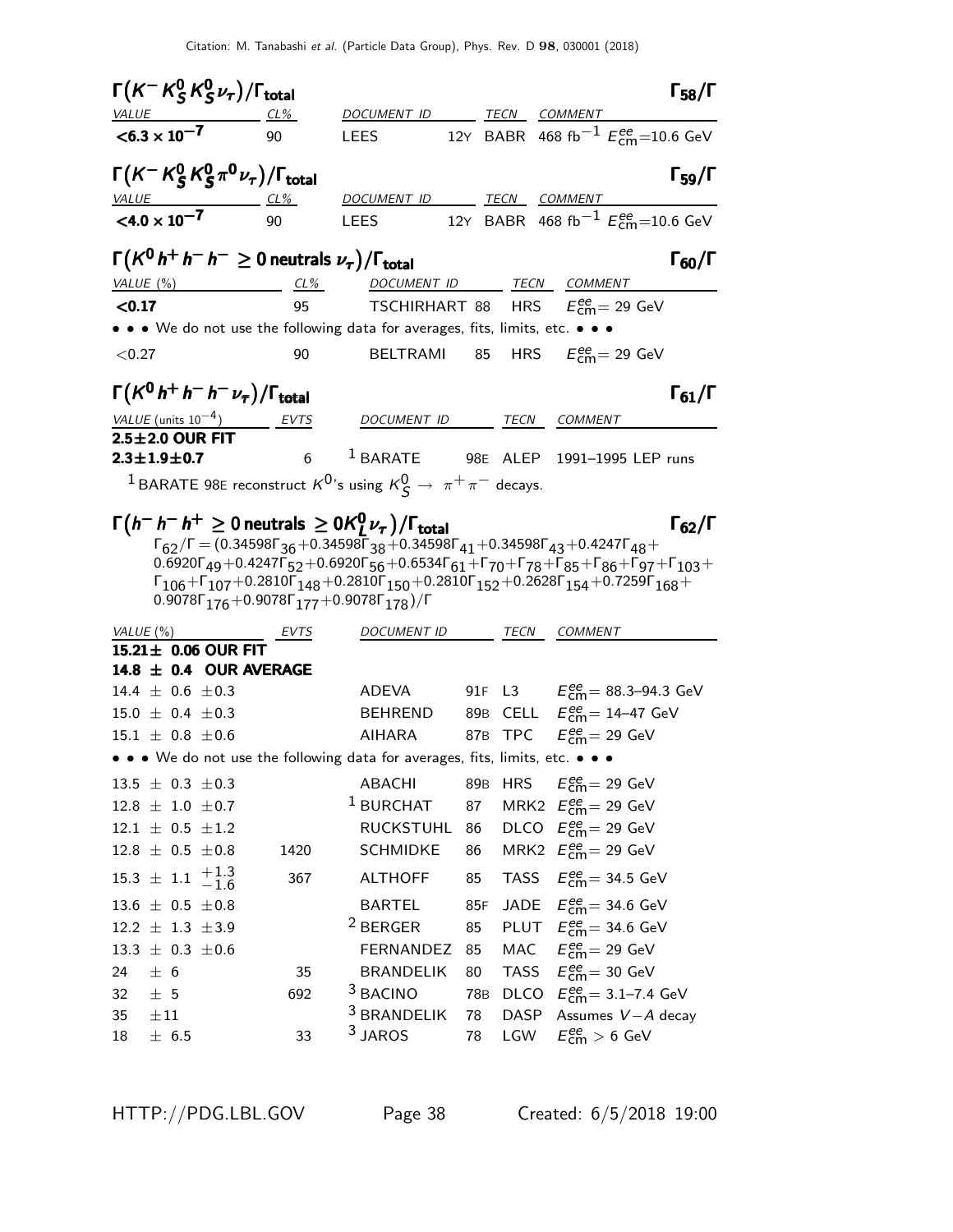1 BURCHAT 87 value is not independent of SCHMIDKE 86 value.

 $^2$ Not independent of BERGER 85 Γ $(\mu^-\,\overline{\nu}_\mu\,\nu_\tau)/$ Γ $_{\rm total}$ , Γ $(e^-\,\overline{\nu}_e\,\nu_\tau)/$ Γ $_{\rm total}$ , Γ $(h^-\geq1)$ neutrals $\nu_\tau) / \Gamma_{\rm total}$ , and  $\Gamma(h^+ \geq 0 K^0_L \; \nu_\tau) / \Gamma_{\rm total}$ , and therefore not used in the fit.

<sup>3</sup> Low energy experiments are not in average or fit because the systematic errors in background subtraction are judged to be large.

|      |                                |                                                   |                |                                                                               |                 |        | $\Gamma\big(\,h^-\,h^+\geq 0\,\text{neutrals}\;\nu_\tau\,(\text{ex.}\;\;K^0_S\to\pi^+\pi^-)(\text{ ``3-prong''}\,\big)/\Gamma_\text{total}$                                                                                                                                                                                                                                                                                                                                                                                                                                                                                                                    | $\Gamma_{63}/\Gamma$ |
|------|--------------------------------|---------------------------------------------------|----------------|-------------------------------------------------------------------------------|-----------------|--------|----------------------------------------------------------------------------------------------------------------------------------------------------------------------------------------------------------------------------------------------------------------------------------------------------------------------------------------------------------------------------------------------------------------------------------------------------------------------------------------------------------------------------------------------------------------------------------------------------------------------------------------------------------------|----------------------|
|      |                                |                                                   |                |                                                                               |                 |        | $\Gamma_{63}/\Gamma = (\Gamma_{70} + \Gamma_{78} + \Gamma_{85} + \Gamma_{86} + \Gamma_{97} + \Gamma_{103} + \Gamma_{106} + \Gamma_{107} + 0.2810\Gamma_{148} +$                                                                                                                                                                                                                                                                                                                                                                                                                                                                                                |                      |
|      |                                | $VALUE(%)$ EVTS                                   |                |                                                                               |                 |        | $0.2810 \Gamma_{150} + 0.2810 \Gamma_{152} + 0.492 \Gamma_{168} + 0.9078 \Gamma_{176} + 0.9078 \Gamma_{177} + 0.9078 \Gamma_{178})/\Gamma$<br>DOCUMENT ID TECN COMMENT                                                                                                                                                                                                                                                                                                                                                                                                                                                                                         |                      |
|      |                                | 14.55 ±0.06 OUR FIT                               |                |                                                                               |                 |        |                                                                                                                                                                                                                                                                                                                                                                                                                                                                                                                                                                                                                                                                |                      |
|      |                                | 14.61 ±0.06 OUR AVERAGE                           |                |                                                                               |                 |        |                                                                                                                                                                                                                                                                                                                                                                                                                                                                                                                                                                                                                                                                |                      |
|      |                                | $14.556 \pm 0.105 \pm 0.076$                      |                | $1$ ACHARD                                                                    |                 | 01D L3 | 1992-1995 LEP runs                                                                                                                                                                                                                                                                                                                                                                                                                                                                                                                                                                                                                                             |                      |
|      |                                | 14.96 $\pm$ 0.09 $\pm$ 0.22 10.4k                 |                | <b>AKERS</b>                                                                  |                 |        | 95Y OPAL 1991-1994 LEP runs                                                                                                                                                                                                                                                                                                                                                                                                                                                                                                                                                                                                                                    |                      |
|      |                                |                                                   |                | • • • We use the following data for averages but not for fits. • • •          |                 |        |                                                                                                                                                                                                                                                                                                                                                                                                                                                                                                                                                                                                                                                                |                      |
|      |                                | $14.652 \pm 0.067 \pm 0.086$                      |                | SCHAEL                                                                        |                 |        | 05C ALEP 1991-1995 LEP runs                                                                                                                                                                                                                                                                                                                                                                                                                                                                                                                                                                                                                                    |                      |
|      |                                | $14.569 \pm 0.093 \pm 0.048$                      | 23k            | $2$ ABREU                                                                     |                 |        | 01M DLPH 1992-1995 LEP runs                                                                                                                                                                                                                                                                                                                                                                                                                                                                                                                                                                                                                                    |                      |
|      | 14.22 $\pm$ 0.10 $\pm$ 0.37    |                                                   |                | $3$ BALEST                                                                    |                 |        | 95C CLEO $E_{\text{cm}}^{\text{ee}} \approx 10.6 \text{ GeV}$                                                                                                                                                                                                                                                                                                                                                                                                                                                                                                                                                                                                  |                      |
|      |                                |                                                   |                | • • • We do not use the following data for averages, fits, limits, etc. • • • |                 |        |                                                                                                                                                                                                                                                                                                                                                                                                                                                                                                                                                                                                                                                                |                      |
|      | $15.26 \pm 0.26 \pm 0.22$      |                                                   |                | <b>ACTON</b>                                                                  |                 |        | 92H OPAL Repl. by AKERS 95Y                                                                                                                                                                                                                                                                                                                                                                                                                                                                                                                                                                                                                                    |                      |
| 13.3 | $\pm 0.3$ $\pm 0.8$            |                                                   |                | <sup>4</sup> ALBRECHT                                                         |                 |        | 92D ARG $E_{\text{cm}}^{ee} = 9.4 - 10.6 \text{ GeV}$                                                                                                                                                                                                                                                                                                                                                                                                                                                                                                                                                                                                          |                      |
|      | 14.35 $^{+0.40}_{-0.45}$ ±0.24 |                                                   |                | DECAMP                                                                        |                 |        | 92C ALEP 1989-1990 LEP runs                                                                                                                                                                                                                                                                                                                                                                                                                                                                                                                                                                                                                                    |                      |
|      | value.                         | $\Gamma(h^- h^- h^+ \nu_\tau)/\Gamma_{\rm total}$ |                |                                                                               |                 |        | ments of B( $\tau \to -1$ -prong) and B( $\tau \to -5$ -prong) are -0.98 and -0.08 respectively.<br>$^3$ Not independent of BALEST 95C B $(h^- h^- h^+ \nu_\tau)$ and B $(h^- h^- h^+ \pi^0 \nu_\tau)$ values, and<br>BORTOLETTO 93 B( $h^- h^- h^+ 2\pi^0 \nu_\tau$ )/B( $h^- h^- h^+ \geq 0$ neutrals $\nu_\tau$ ) value.<br><sup>4</sup> This ALBRECHT 92D value is not independent of their $\Gamma(\mu^- \overline{\nu}_\mu \nu_\tau)\Gamma(e^- \overline{\nu}_e \nu_\tau)/\Gamma_{\rm total}^2$<br>$\Gamma_{64}/\Gamma = (0.34598\Gamma_{36} + 0.34598\Gamma_{38} + \Gamma_{70} + \Gamma_{97} + \Gamma_{106} + 0.492\Gamma_{168} + 0.0153\Gamma_{176} +$ | $\Gamma_{64}/\Gamma$ |
|      | VALUE (%)                      | $0.0153\Gamma_{177})/\Gamma$                      |                |                                                                               |                 |        | DOCUMENT ID TECN COMMENT                                                                                                                                                                                                                                                                                                                                                                                                                                                                                                                                                                                                                                       |                      |
|      | $9.80\pm0.05$ OUR FIT          |                                                   | <u>__ EVTS</u> |                                                                               |                 |        |                                                                                                                                                                                                                                                                                                                                                                                                                                                                                                                                                                                                                                                                |                      |
|      |                                |                                                   |                | • • • We use the following data for averages but not for fits. • • •          |                 |        |                                                                                                                                                                                                                                                                                                                                                                                                                                                                                                                                                                                                                                                                |                      |
|      | 7.6 $\pm 0.1 \pm 0.5$          |                                                   | <b>7.5k</b>    |                                                                               |                 |        | <sup>1</sup> ALBRECHT 96E ARG $E_{\text{cm}}^{\text{ee}}$ = 9.4–10.6 GeV                                                                                                                                                                                                                                                                                                                                                                                                                                                                                                                                                                                       |                      |
|      |                                |                                                   |                | • • • We do not use the following data for averages, fits, limits, etc. • • • |                 |        |                                                                                                                                                                                                                                                                                                                                                                                                                                                                                                                                                                                                                                                                |                      |
|      |                                |                                                   |                |                                                                               |                 |        | $9.92 \pm 0.10 \pm 0.09$ 11.2k <sup>2</sup> BUSKULIC 96 ALEP Repl. by SCHAEL 05C                                                                                                                                                                                                                                                                                                                                                                                                                                                                                                                                                                               |                      |
|      | $9.49 \pm 0.36 \pm 0.63$       |                                                   |                | <b>DECAMP</b>                                                                 | 92 <sub>C</sub> | ALEP   | Repl. by SCHAEL 05C                                                                                                                                                                                                                                                                                                                                                                                                                                                                                                                                                                                                                                            |                      |
|      | 8.7 $\pm$ 0.7 $\pm$ 0.3        |                                                   | 694            | <sup>3</sup> BEHREND                                                          | 90              | CELL   | $E_{\text{cm}}^{\text{ee}}$ = 35 GeV                                                                                                                                                                                                                                                                                                                                                                                                                                                                                                                                                                                                                           |                      |
|      | 7.0 $\pm$ 0.3 $\pm$ 0.7        |                                                   | 1566           | <sup>4</sup> BAND                                                             | 87              | MAC    | $E_{\text{cm}}^{\text{ee}}$ = 29 GeV                                                                                                                                                                                                                                                                                                                                                                                                                                                                                                                                                                                                                           |                      |
|      | 6.7 $\pm$ 0.8 $\pm$ 0.9        |                                                   |                | <sup>5</sup> BURCHAT                                                          | 87              |        | MRK2 $E_{\text{cm}}^{\text{ee}} = 29 \text{ GeV}$                                                                                                                                                                                                                                                                                                                                                                                                                                                                                                                                                                                                              |                      |
|      | 6.4 $\pm$ 0.4 $\pm$ 0.9        |                                                   |                | <sup>6</sup> RUCKSTUHL                                                        | 86              |        | DLCO $E_{\text{cm}}^{\text{ee}} = 29 \text{ GeV}$                                                                                                                                                                                                                                                                                                                                                                                                                                                                                                                                                                                                              |                      |
|      | 7.8 $\pm 0.5 \pm 0.8$          |                                                   | 890            | <b>SCHMIDKE</b>                                                               | 86              |        | MRK2 $E_{\text{cm}}^{ee} = 29 \text{ GeV}$                                                                                                                                                                                                                                                                                                                                                                                                                                                                                                                                                                                                                     |                      |
|      | 8.4 $\pm$ 0.4 $\pm$ 0.7        |                                                   | 1255           | <sup>6</sup> FERNANDEZ                                                        | 85              | MAC    | $E_{\text{cm}}^{\text{ee}}$ = 29 GeV                                                                                                                                                                                                                                                                                                                                                                                                                                                                                                                                                                                                                           |                      |
|      | 9.7 $\pm 2.0 \pm 1.3$          |                                                   |                | <b>BEHREND</b>                                                                | 84              | CELL   | $E_{cm}^{ee}$ = 14,22 GeV                                                                                                                                                                                                                                                                                                                                                                                                                                                                                                                                                                                                                                      |                      |
|      |                                | HTTP://PDG.LBL.GOV                                |                | Page 39                                                                       |                 |        | Created: 6/5/2018 19:00                                                                                                                                                                                                                                                                                                                                                                                                                                                                                                                                                                                                                                        |                      |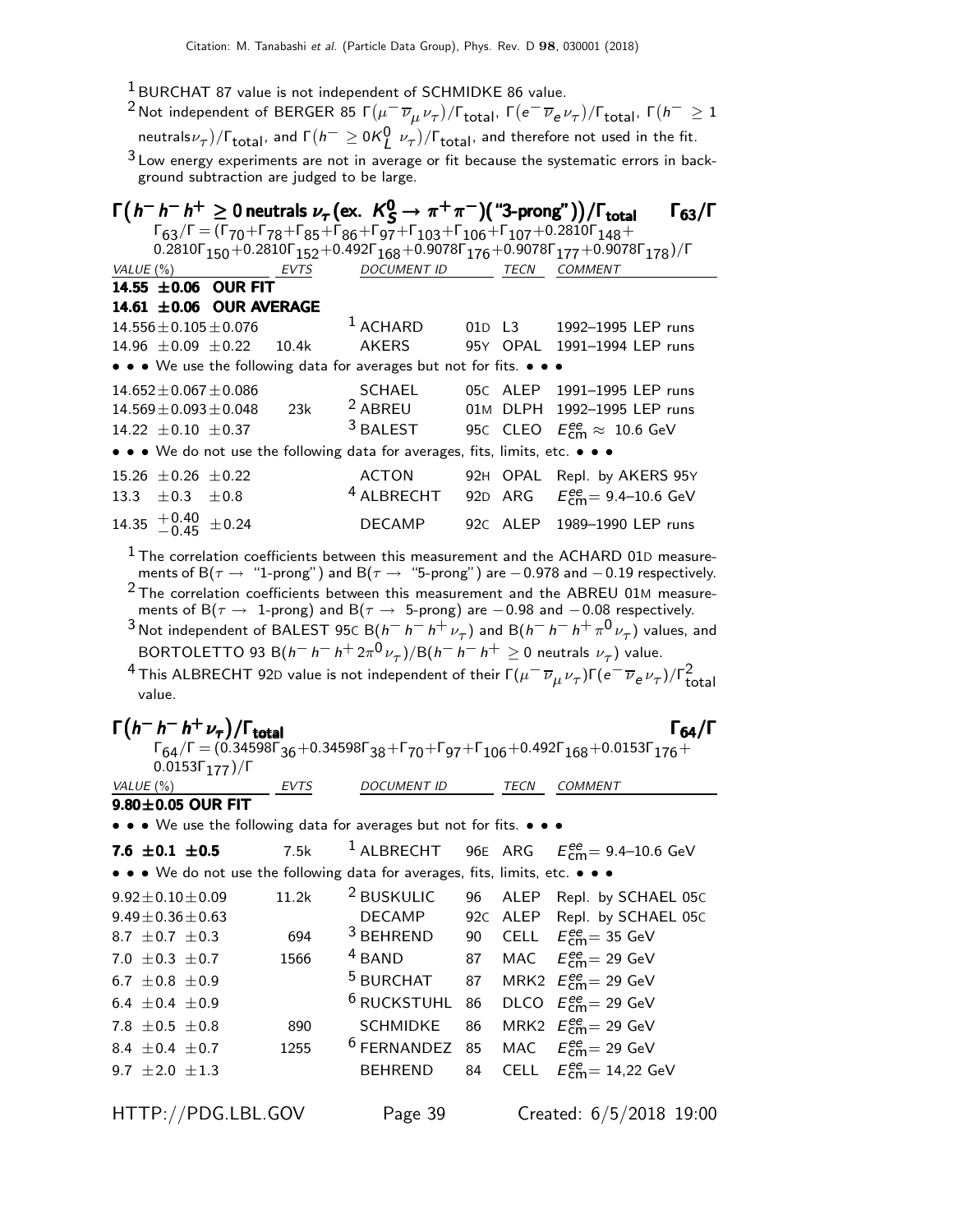- <sup>1</sup> ALBRECHT 96E not independent of ALBRECHT 93C  $\Gamma(h^{-} h^{-} h^{+} \nu_{\tau} (\text{ex.} K^{0}) \times$  $Γ$ (particle $^- \geq 0$  neutrals  $\geq$  0 K $^0_{L,^{\prime}'}$  )/ $Γ^2_{total}$  value.
- <sup>2</sup> BUSKULIC 96 quote B $(h-h-h^+ \nu_\tau~(\text{ex. } K^0)) = 9.50 \pm 0.10 \pm 0.11$ . We add 0.42 to remove their  $K^0$  correction and reduce the systematic error accordingly.
- 3 BEHREND 90 subtract 0.3% to account for the  $\tau^- \to K^*(892)^{-\nu}$  contribution to

measured events.<br>- BAND 87 subtract for charged kaon modes; not independent of FERNANDEZ 85 value. 5 BURCHAT 87 value is not independent of SCHMIDKE 86 value.

 $^6$  Value obtained by multiplying paper's  $R = \mathsf{B} (h^- \, h^- \, h^+ \, \nu_\tau) / \mathsf{B} (3\text{-prong})$  by  $\mathsf{B} (3\text{-prong})$  $= 0.143$  and subtracting 0.3% for  $K^*(892)$  background.





HTTP://PDG.LBL.GOV Page40 Created: 6/5/2018 19:00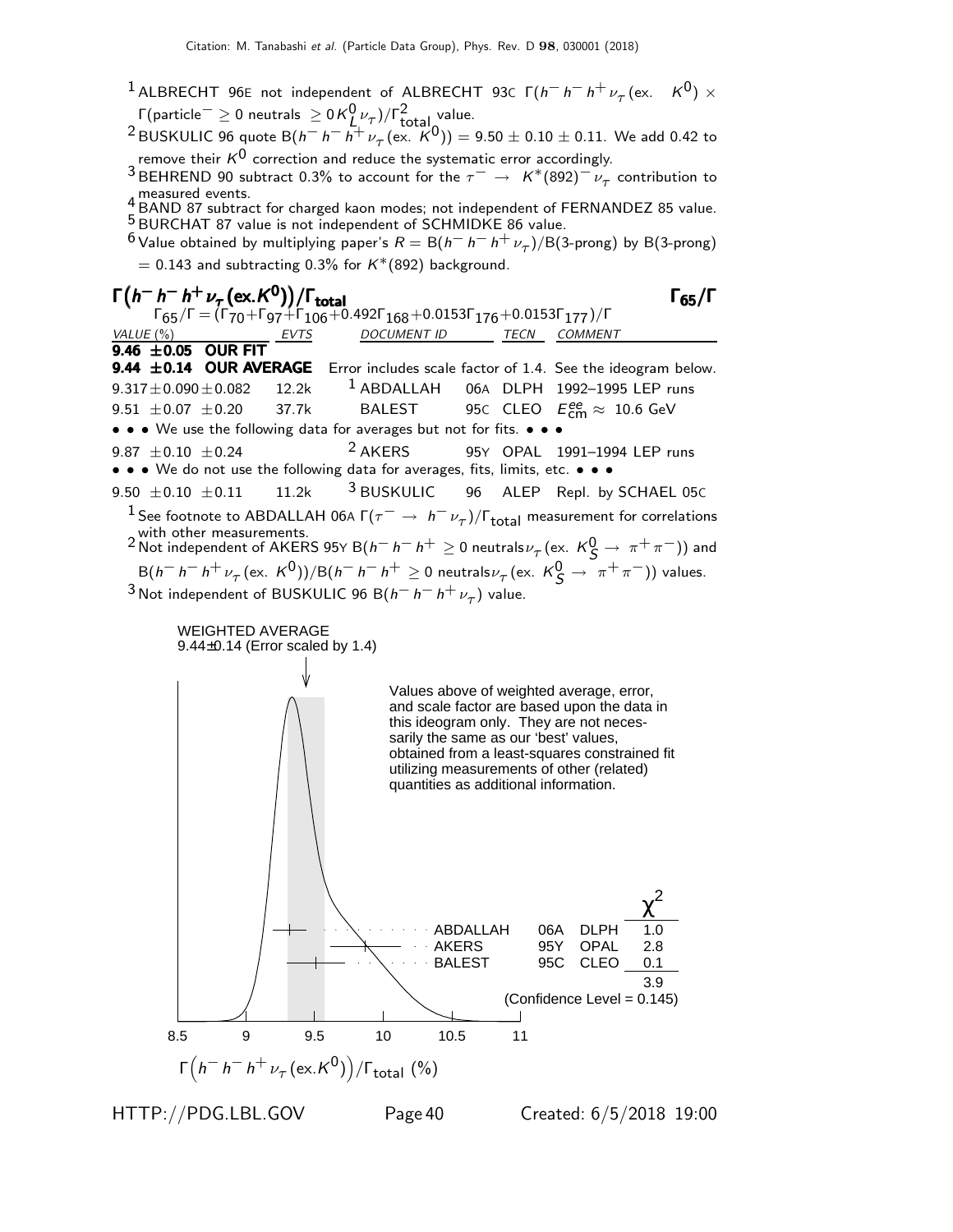Γ ¡ h − h − h <sup>+</sup> ν<sup>τ</sup> (ex.K 0 ) ¢ /Γ¡ h − h − h <sup>+</sup> ≥ 0 neutrals ν<sup>τ</sup> (ex. K 0 <sup>S</sup> → π <sup>+</sup> π −) Γ ¡h − h − h <sup>+</sup> ντ(ex.K 0 ) ¢/Γ¡h − h − h <sup>+</sup> 0 neutrals ντ(ex. K 0 <sup>S</sup> π <sup>+</sup> π −) 6563<sup>Γ</sup> ¡ h − h − h <sup>+</sup> ντ(ex.K<sup>0</sup> ) ¢ /Γ¡h − h − h <sup>+</sup> 0 ντ(ex. <sup>0</sup> <sup>S</sup>π π )("3-prong")¢Γ65/ΓΓ ¡h − h − h <sup>+</sup> ντ(ex.K<sup>0</sup> ) ¢/Γ¡h − h − h <sup>+</sup> 0 ντ(ex. <sup>0</sup> <sup>S</sup>π π ) $('3-prong")$ Γ65/Γ63  $\Gamma_{65}/\Gamma_{63} = (\Gamma_{70} + \Gamma_{97} + \Gamma_{106} + 0.492\Gamma_{168} + 0.0153\Gamma_{176} + 0.0153\Gamma_{177})/(0.4247\Gamma_{52} +$  $\Gamma_{70}$ +Γ<sub>78</sub>+Γ<sub>85</sub>+Γ<sub>89</sub>+Γ<sub>97</sub>+Γ<sub>103</sub>+Γ<sub>106</sub>+Γ<sub>107</sub>+0.2810Γ<sub>148</sub>+0.2292Γ<sub>149</sub>+  $0.2810\Gamma_{150} + 0.2810\Gamma_{152} + 0.1131\Gamma_{154} + 0.3268\Gamma_{158} + 0.492\Gamma_{168} + 0.9078\Gamma_{176} +$  $0.9078$ Γ<sub>177</sub>+0.9078Γ<sub>178</sub>+0.892Γ<sub>180</sub>) VALUE (units  $10^{-2}$ ) DOCUMENT ID TECN COMMENT 64.98 $\pm$ 0.31 OUR FIT<br>66.0  $\pm$ 0.4  $\pm$ 1.4 AKERS 95Y OPAL 1991-1994 LEP runs  $\Gamma(h^- h^- h^+ \nu_\tau(\text{ex.} K^0,\omega))/\Gamma_{\text{total}}$  Γ<sub>66</sub>/Γ  $\Gamma_{66}/\Gamma$  = (Γ<sub>70</sub>+Γ<sub>97</sub>+Γ<sub>106</sub>+0.492Γ<sub>168</sub>)/Γ VALUE (%) DOCUMENT ID  $9.43\pm0.05$  OUR FIT  $Γ(π<sup>-</sup>π<sup>+</sup>π<sup>-</sup>ν<sub>τ</sub>)$ Γ $(\pi^{-}\pi^{+}\pi^{-}\nu_{\tau})/\Gamma_{\text{total}}$  Γ<sub>67</sub>/Γ = (0.34598Γ<sub>36</sub>+Γ<sub>70</sub>+0.0153Γ<sub>176</sub>)/Γ VALUE (%) DOCUMENT ID  $9.31\pm0.05$  OUR FIT  $\Gamma(\pi^-\pi^+\pi^-\nu_\tau(\text{ex.}K^0))/\Gamma_{\text{total}}$  Γ<sub>68</sub>/Γ = (Γ<sub>70</sub>+0.0153Γ<sub>176</sub>)/Γ  $\Gamma_{68}/\Gamma = (\Gamma_{70}+0.0153\Gamma_{176})/\Gamma$ VALUE (%) **EVTS** DOCUMENT ID TECN COMMENT  $9.02 \pm 0.05$  OUR FIT 8.77±0.13 OUR AVERAGE Error includes scale factor of 1.1.  $8.42\pm0.00\genfrac{}{}{0pt}{}{+0.26}{-0.25}$  $^{+0.26}_{-0.25}$  8.9M  $^{1}$  LEE 10 BELL 666 fb $^{-1}$  Eee = 10.6 GeV  $8.83 \pm 0.01 \pm 0.13$  1.6M <sup>2</sup> AUBERT 08 BABR 342 fb<sup>-1</sup>  $E_{\text{cm}}^{ee} = 10.6$  GeV  $9.13 \pm 0.05 \pm 0.46$  43k <sup>3</sup> BRIERE 03 CLE3  $E_{\text{cm}}^{ee} = 10.6 \text{ GeV}$  $1$  Quoted statistical error is 0.003%. Correlation matrix for LEE 10 branching fractions: (1)  $\Gamma(\tau^- \to \pi^- \pi^+ \pi^- \nu_\tau (\text{ex.} K^0)) / \Gamma_{\text{total}}$ (2)  $\Gamma(\tau^- \to K^- \pi^+ \pi^- \nu_\tau (\text{ex.} K^0))/\Gamma_{\text{total}}$ (3)  $\Gamma(\tau^- \to K^- K^+ \pi^- \nu_\tau)/\Gamma_{\text{total}}$ (4)  $\Gamma(\tau^- \rightarrow K^- K^+ K^- \nu_\tau)/\Gamma_{\text{total}}$  $(1)$   $(2)$   $(3)$ (2) 0.175 (3) 0.049 0.080 (4) -0.053 0.035 -0.008  $2$  Correlation matrix for AUBERT 08 branching fractions: (1)  $\Gamma(\tau^- \to \pi^- \pi^+ \pi^- \nu_\tau (\text{ex.} K^0)) / \Gamma_{\text{total}}$ (2)  $\Gamma(\tau^- \to K^- \pi^+ \pi^- \nu_\tau (\text{ex.} K^0))/\Gamma_{\text{total}}$ (3)  $\Gamma(\tau^- \to K^- K^+ \pi^- \nu_\tau)/\Gamma_{\text{total}}$ (4)  $\Gamma(\tau^- \rightarrow K^- K^+ K^- \nu_\tau)/\Gamma_{\text{total}}$  $(1)$   $(2)$   $(3)$ (2) 0.544 (3) 0.390 0.177 (4) 0.031 0.093 0.087  $^3$ 47% correlated with BRIERE 03  $\tau^-\to~$  K $^-\pi^+\pi^-\nu_\tau^{}$  and 71% correlated with  $\tau^-\to$  $K^- K^+ \pi^- \nu_\tau$  because of a common 5% normalization error.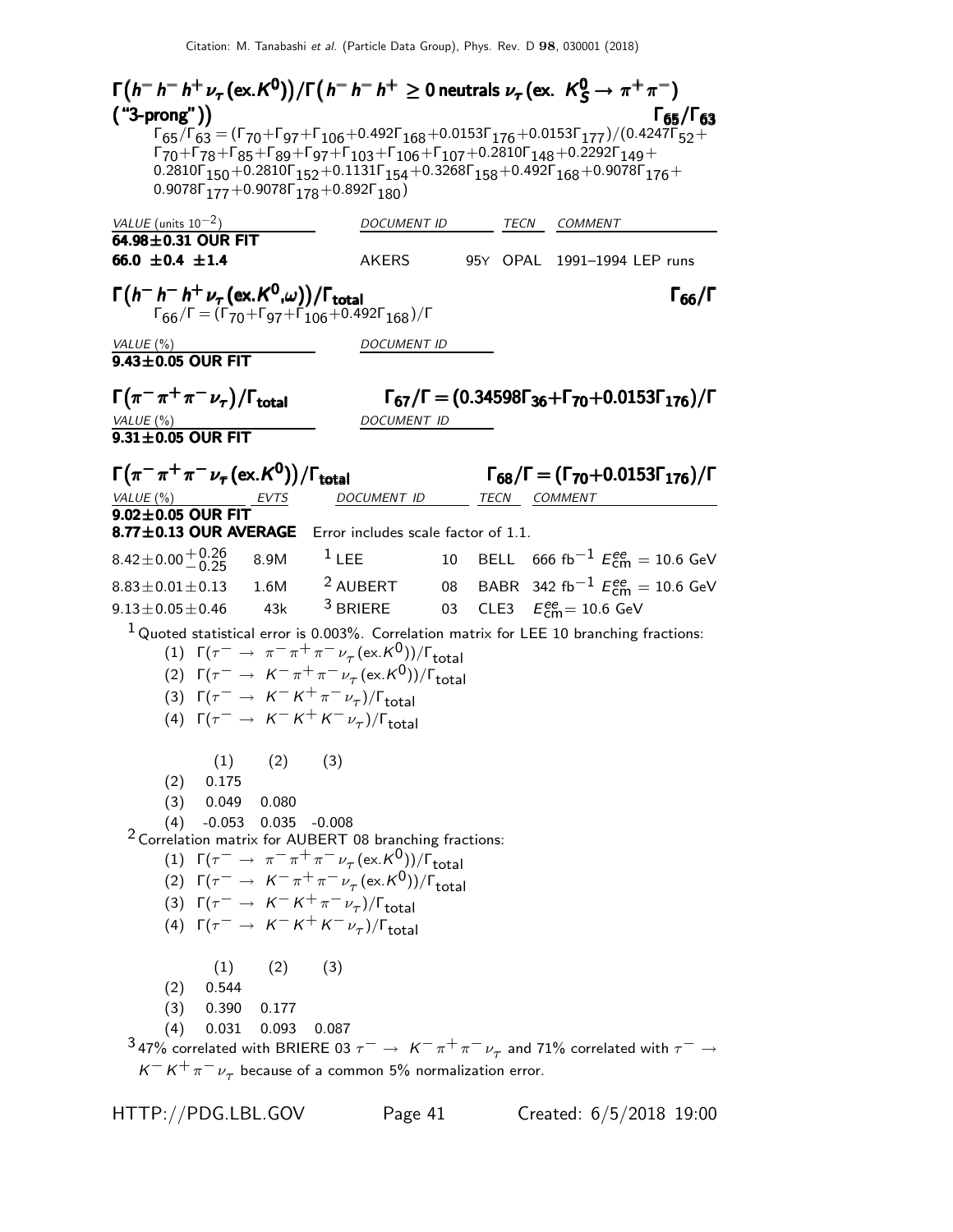| VALUE                                                                                                                                                                | $CL\%$ | DOCUMENT ID TECN COMMENT                                                                                                                                                                                                                                        |    |         |                                                   |                      |
|----------------------------------------------------------------------------------------------------------------------------------------------------------------------|--------|-----------------------------------------------------------------------------------------------------------------------------------------------------------------------------------------------------------------------------------------------------------------|----|---------|---------------------------------------------------|----------------------|
| < 0.261                                                                                                                                                              | 95     | <sup>1</sup> ACKERSTAFF 97R OPAL 1992-1994 LEP runs                                                                                                                                                                                                             |    |         |                                                   |                      |
| $^1$ Model-independent limit from structure function analysis on contribution to B( $\tau^-\rightarrow$                                                              |        |                                                                                                                                                                                                                                                                 |    |         |                                                   |                      |
| $\pi^{-} \pi^{+} \pi^{-} \nu_{\tau}$ (ex. K <sup>0</sup> )) from non-axial vectors.                                                                                  |        |                                                                                                                                                                                                                                                                 |    |         |                                                   |                      |
| $\Gamma(\pi^-\pi^+\pi^-\nu_\tau(\mathrm{ex.}K^0,\omega))/\Gamma_{\mathrm{total}}$                                                                                    |        |                                                                                                                                                                                                                                                                 |    |         |                                                   | Г <sub>70</sub> /Г   |
| VALUE $(\%)$                                                                                                                                                         | EVTS   | DOCUMENT ID                                                                                                                                                                                                                                                     |    |         | TECN COMMENT                                      |                      |
| 8.99 $\pm$ 0.05 OUR FIT                                                                                                                                              |        |                                                                                                                                                                                                                                                                 |    |         |                                                   |                      |
| $9.041 \pm 0.060 \pm 0.076$                                                                                                                                          | 29k    | $^1$ SCHAEL                                                                                                                                                                                                                                                     |    |         | 05C ALEP 1991-1995 LEP runs                       |                      |
| <sup>1</sup> See footnote to SCHAEL 05c $\Gamma(\tau^-\to\ e^-\overline{\nu}_e\nu_\tau)/\Gamma_{\rm total}$ measurement for correlations<br>with other measurements. |        |                                                                                                                                                                                                                                                                 |    |         |                                                   |                      |
|                                                                                                                                                                      |        |                                                                                                                                                                                                                                                                 |    |         |                                                   |                      |
| $\Gamma(h^{-} h^{-} h^{+} \geq 1$ neutrals $\nu_{\tau})/\Gamma_{\text{total}}$                                                                                       |        | $\Gamma_{71}/\Gamma = (0.34598\Gamma_{41} + 0.34598\Gamma_{43} + 0.4247\Gamma_{48} + 0.4247\Gamma_{52} + \Gamma_{78} + \Gamma_{85} + \Gamma_{86} + \Gamma_{10}$                                                                                                 |    |         |                                                   | $\Gamma_{71}/\Gamma$ |
|                                                                                                                                                                      |        | $\Gamma_{103} + \Gamma_{107} + 0.2810 \Gamma_{148} + 0.2810 \Gamma_{150} + 0.2810 \Gamma_{152} + 0.2926 \Gamma_{154} + 0.892 \Gamma_{176} +$                                                                                                                    |    |         |                                                   |                      |
| $0.892\Gamma_{177} + 0.9078\Gamma_{178})/\Gamma$                                                                                                                     |        |                                                                                                                                                                                                                                                                 |    |         |                                                   |                      |
| VALUE $(\%)$                                                                                                                                                         | EVTS   | DOCUMENT ID                                                                                                                                                                                                                                                     |    | TECN    | COMMENT                                           |                      |
| 5.29±0.05 OUR FIT                                                                                                                                                    |        |                                                                                                                                                                                                                                                                 |    |         |                                                   |                      |
| • • • We do not use the following data for averages, fits, limits, etc. • • •                                                                                        |        |                                                                                                                                                                                                                                                                 |    |         |                                                   |                      |
| 5.6 $\pm$ 0.7 $\pm$ 0.3                                                                                                                                              | 352    | $1$ BEHREND                                                                                                                                                                                                                                                     | 90 |         | CELL $E_{\text{cm}}^{\text{ee}} = 35 \text{ GeV}$ |                      |
| 4.2 $\pm 0.5 \pm 0.9$                                                                                                                                                | 203    | <sup>2</sup> ALBRECHT 87L                                                                                                                                                                                                                                       |    |         | ARG $E_{\text{cm}}^{ee} = 10 \text{ GeV}$         |                      |
| 6.1 $\pm$ 0.8 $\pm$ 0.9                                                                                                                                              |        | $3$ BURCHAT                                                                                                                                                                                                                                                     | 87 |         | MRK2 $E_{\text{cm}}^{\text{ee}} = 29 \text{ GeV}$ |                      |
| 7.6 $\pm$ 0.4 $\pm$ 0.9                                                                                                                                              |        | <sup>4,5</sup> RUCKSTUHL 86                                                                                                                                                                                                                                     |    |         | DLCO $E_{\text{cm}}^{ee} = 29 \text{ GeV}$        |                      |
| 4.7 $\pm 0.5 \pm 0.8$                                                                                                                                                | 530    | <sup>6</sup> SCHMIDKE                                                                                                                                                                                                                                           | 86 |         | MRK2 $E_{\text{cm}}^{\text{ee}} = 29 \text{ GeV}$ |                      |
| 5.6 $\pm$ 0.4 $\pm$ 0.7                                                                                                                                              |        | <sup>5</sup> FERNANDEZ                                                                                                                                                                                                                                          | 85 |         | MAC $E_{\text{cm}}^{\text{ee}} = 29 \text{ GeV}$  |                      |
| 6.2 $\pm 2.3 \pm 1.7$                                                                                                                                                |        | <b>BEHREND</b>                                                                                                                                                                                                                                                  | 84 |         | CELL $E_{\text{cm}}^{ee} = 14,22 \text{ GeV}$     |                      |
| $^1$ BEHREND 90 value is not independent of BEHREND 90 B(3h $\nu_{_{\cal T}}~\geq~1$ neutrals) $+$                                                                   |        |                                                                                                                                                                                                                                                                 |    |         |                                                   |                      |
| $B(5$ -prong).                                                                                                                                                       |        |                                                                                                                                                                                                                                                                 |    |         |                                                   |                      |
| <sup>2</sup> ALBRECHT                                                                                                                                                | 87L    | the<br>measure                                                                                                                                                                                                                                                  |    | product | of branching                                      | ra-                  |
|                                                                                                                                                                      |        | tios B $(3\pi^{\pm}\pi^{0}\nu_{\tau})$ B $((e\overline{\nu}\sigma_{\mu}\overline{\nu}\sigma_{\tau}\sigma_{\mu}\sigma_{\nu})\nu_{\tau})=0.029$ and use the PDG 86 values<br>for the second branching ratio which sum to $0.69 \pm 0.03$ to get the quoted value. |    |         |                                                   |                      |
| <sup>3</sup> BURCHAT 87 value is not independent of SCHMIDKE 86 value.                                                                                               |        |                                                                                                                                                                                                                                                                 |    |         |                                                   |                      |
| $^4$ Contributions from kaons and from $>\!1\pi^0$ are subtracted. Not independent of (3-prong                                                                       |        |                                                                                                                                                                                                                                                                 |    |         |                                                   |                      |
| $(1+0\pi^0)$ and (3-prong $+$ $>$ 0 $\pi^0$ ) values.                                                                                                                |        |                                                                                                                                                                                                                                                                 |    |         |                                                   |                      |
| <sup>5</sup> Value obtained using paper's $R = B(h^{-} h^{-} h^{+} \nu_{\tau})/B(3$ -prong) and current B(3-prong)<br>$= 0.143.$                                     |        |                                                                                                                                                                                                                                                                 |    |         |                                                   |                      |
| <sup>6</sup> Not independent of SCHMIDKE 86 $h^- h^- h^+ \nu_\tau$ and $h^- h^- h^+ (\geq 0\pi^0) \nu_\tau$ values.                                                  |        |                                                                                                                                                                                                                                                                 |    |         |                                                   |                      |
| $\Gamma(h^{-} h^{-} h^{+} \ge 1 \pi^{0} \nu_{\tau} (\text{ex. } K^{0})) / \Gamma_{\text{total}}$                                                                     |        |                                                                                                                                                                                                                                                                 |    |         |                                                   | $\Gamma_{72}/\Gamma$ |
|                                                                                                                                                                      |        | $\Gamma_{72}/\Gamma = (\Gamma_{78} + \Gamma_{85} + \Gamma_{86} + \Gamma_{103} + \Gamma_{107} + 0.2292\Gamma_{148} + 0.2292\Gamma_{150} + 0.2292\Gamma_{152} +$                                                                                                  |    |         |                                                   |                      |
| $0.892\Gamma_{176} + 0.892\Gamma_{177} + 0.9078\Gamma_{178})/\Gamma$                                                                                                 |        |                                                                                                                                                                                                                                                                 |    |         |                                                   |                      |
|                                                                                                                                                                      |        | DOCUMENT ID TECN COMMENT                                                                                                                                                                                                                                        |    |         |                                                   |                      |
| $VALUE(%)$ EVTS<br>5.09 ±0.05 OUR FIT                                                                                                                                |        |                                                                                                                                                                                                                                                                 |    |         |                                                   |                      |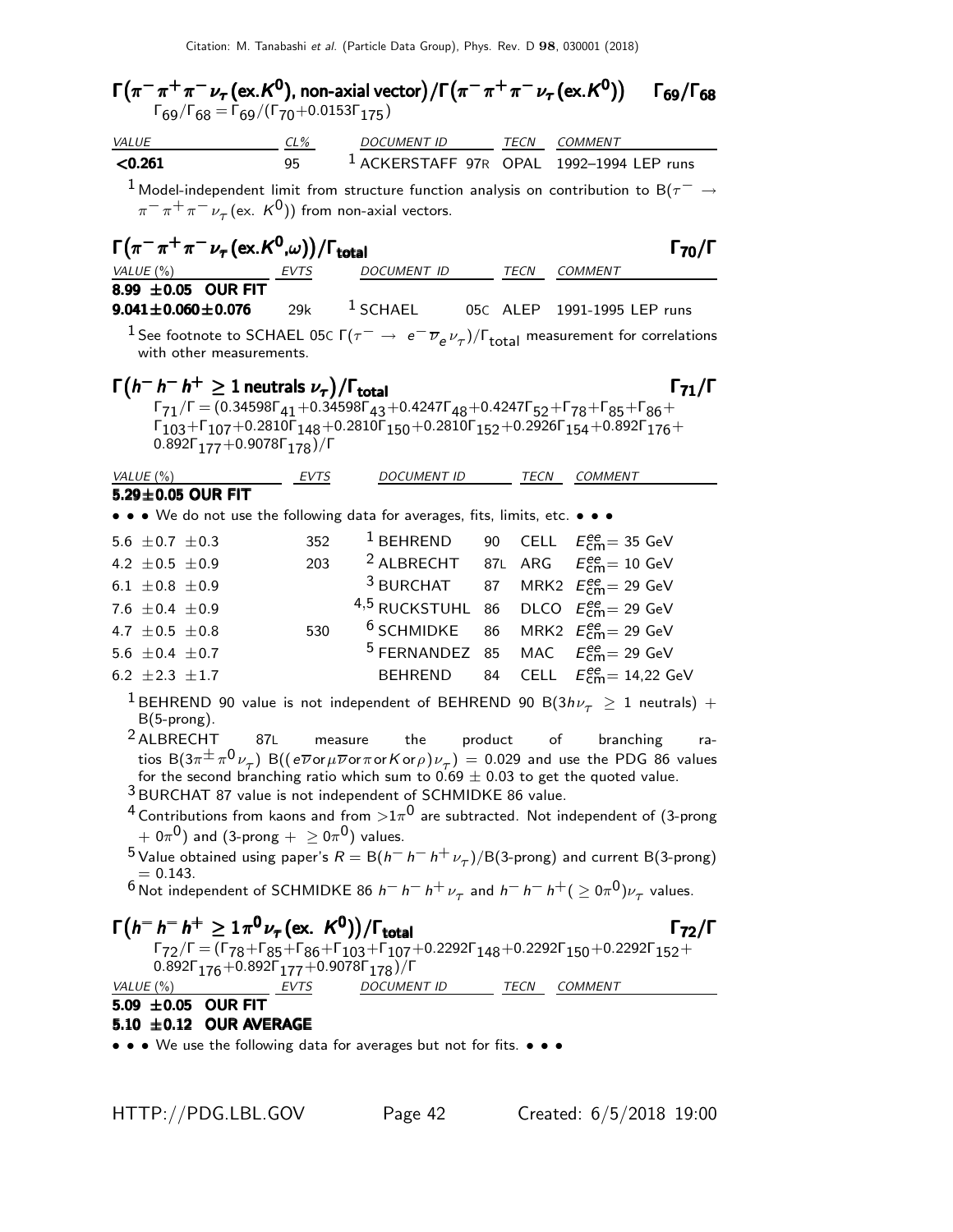$5.106 \pm 0.083 \pm 0.103$   $10.1k$  <sup>1</sup> ABDALLAH 06A DLPH 1992-1995 LEP runs<br>5.09  $\pm$  0.10  $\pm$  0.23 <sup>2</sup> AKERS 95Y OPAL 1991-1994 LEP runs 95Y OPAL 1991-1994 LEP runs • • • We do not use the following data for averages, fits, limits, etc. • • •  $4.95 \pm 0.29 \pm 0.65$  570 DECAMP 92c ALEP Repl. by SCHAEL 05c <sup>1</sup> See footnote to ABDALLAH 06A  $\Gamma(\tau^- \to h^-\nu_\tau)/\Gamma_{\rm total}$  measurement for correlations with other measurements.  $2$ Not independent of AKERS 95Y B( $h^- h^+ \geq 0$  neutrals $\nu_\tau$ (ex. K $^0S$  → π $^+ \pi^-$ )) and B $(h^- \ h^- h^+ \geq 0$  neutrals $\nu_\tau$  (ex.  $\,$  K $^0$ ))/B $(h^- \ h^- h^+ \geq 0$  neutrals $\nu_\tau$  (ex.  $\,$  K $^0_S \rightarrow$  $\pi^+\pi^-$ )) values.  $\Gamma(h^- h^+ \pi^0 \nu_\tau)/\Gamma_{\rm total}$  $(h^- h^- h^+ \pi^0 \nu_\tau)/\Gamma_{\rm total}$  Γ<sub>73</sub>/Γ  $\Gamma_{73}/\Gamma = (0.34598\Gamma_{41} + 0.34598\Gamma_{43} + \Gamma_{78} + \Gamma_{103} + \Gamma_{107} + 0.2292\Gamma_{150} + 0.892\Gamma_{176} +$  $0.892\Gamma_{177}+0.0153\Gamma_{178})/\Gamma$ VALUE (%) **EVTS** DOCUMENT ID TECN COMMENT  $4.76 \pm 0.05$  OUR FIT • • • We do not use the following data for averages, fits, limits, etc. • • •  $4.45\pm0.09\pm0.07$  6.1k <sup>1</sup> BUSKULIC 96 ALEP Repl. by SCHAEL 05C  $1$ BUSKULIC 96 quote B $(h^- h^- h^+ \pi^0 \nu_\tau (\text{ex. K}^0)) = 4.30 \pm 0.09 \pm 0.09$ . We add 0.15 to remove their  $K^0$  correction and reduce the systematic error accordingly.  $\Gamma(h^- h^+ \pi^0 \nu_\tau (\text{ex. K}^0)) / \Gamma_{\text{total}}$  Γ<sub>74</sub>/Γ /Γ<sub>total</sub>Γ/Γ  $\Gamma_{74}/\Gamma=(\Gamma_{78}+\Gamma_{103}+\Gamma_{107}+0.2292\Gamma_{150}+0.892\Gamma_{176}+0.892\Gamma_{177}+0.0153\Gamma_{178})/\Gamma$ VALUE (%) EVTS DOCUMENT ID TECN COMMENT  $4.57 \pm 0.05$  OUR FIT<br>4.45  $\pm 0.14$  OUR AVERAGE **4.45**  $\pm$ **0.14 OUR AVERAGE** Error includes scale factor of 1.2.<br>4.545 $\pm$ 0.106 $\pm$ 0.103 8.9k <sup>1</sup> ABDALLAH 06A DLPH 8.9k <sup>1</sup> ABDALLAH 06A DLPH 1992–1995 LEP runs<br>7.2k BALEST 95C CLEO  $E_{cm}^{ee} \approx 10.6$  GeV 4.23  $\pm$  0.06  $\pm$  0.22  $_{\rm cm}^{ee} \approx 10.6$  GeV <sup>1</sup> See footnote to ABDALLAH 06A  $\Gamma(\tau^- \to h^- \nu_\tau)/\Gamma_{\rm total}$  measurement for correlations with other measurements.  $\Gamma\big(h^-\,h^-\,h^+\,\pi^0\,\nu_\tau\,(\mathrm{ex.}\;\;{\cal K}^{\mathbf{0}},\omega)\big)/\Gamma_{\text{total}}$ Γ75/Γ = (Γ78+Γ103+Γ107+0.2292Γ150)/Γ Γ75/Γ = (Γ78+Γ103+Γ107+0.2292Γ150)/Γ Γ75/Γ = (Γ78+Γ103+Γ107+0.2292Γ150)/Γ Γ75/Γ = (Γ78+Γ103+Γ107+0.2292Γ150)/Γ VALUE (%) DOCUMENT ID  $2.79 \pm 0.07$  OUR FIT  $\Gamma(\pi^-\pi^+\pi^-\pi^0\nu_{\tau})/\Gamma_{\text{total}}$  $\Gamma_{76}/\Gamma = (0.34598\Gamma_{41} + \Gamma_{78} + 0.892\Gamma_{176} + 0.0153\Gamma_{178})/\Gamma$ VALUE  $(\%)$  DOCUMENT ID  $4.62\pm0.05$  OUR FIT  $\Gamma(\pi^-\pi^+\pi^-\pi^0\nu_\tau(\text{ex.}K^0))/\Gamma_{\text{total}}$  Γ<sub>77</sub>/Γ Γ<sub>77</sub>/Γ  $=(\Gamma_{78}+0.892\Gamma_{176}+0.0153\Gamma_{178})$ /Γ VALUE (%) **EVTS** DOCUMENT ID TECN COMMENT 4.49  $\pm 0.05$  OUR FIT **4.55**  $\pm$ **0.13 OUR AVERAGE** Error includes scale factor of 1.6.<br>4.598 $\pm$ 0.057 $\pm$ 0.064 16k <sup>1</sup> SCHAEL 05C ALEP 199  $4.598 \pm 0.057 \pm 0.064$  16k  $1$  SCHAEL 05C ALEP 1991-1995 LEP runs<br> $4.19 \pm 0.10 \pm 0.21$   $2$  EDWARDS 00A CLEO 4.7 fb<sup>-1</sup>  $E_{\text{em}}^{\text{eq}} = 10$ . 4.19  $\pm$ 0.10  $\pm$ 0.21 <sup>2</sup> EDWARDS 00A CLEO 4.7 fb<sup>−1</sup>  $E_{\text{cm}}^{ee}$ = 10.6 GeV HTTP://PDG.LBL.GOV Page 43 Created: 6/5/2018 19:00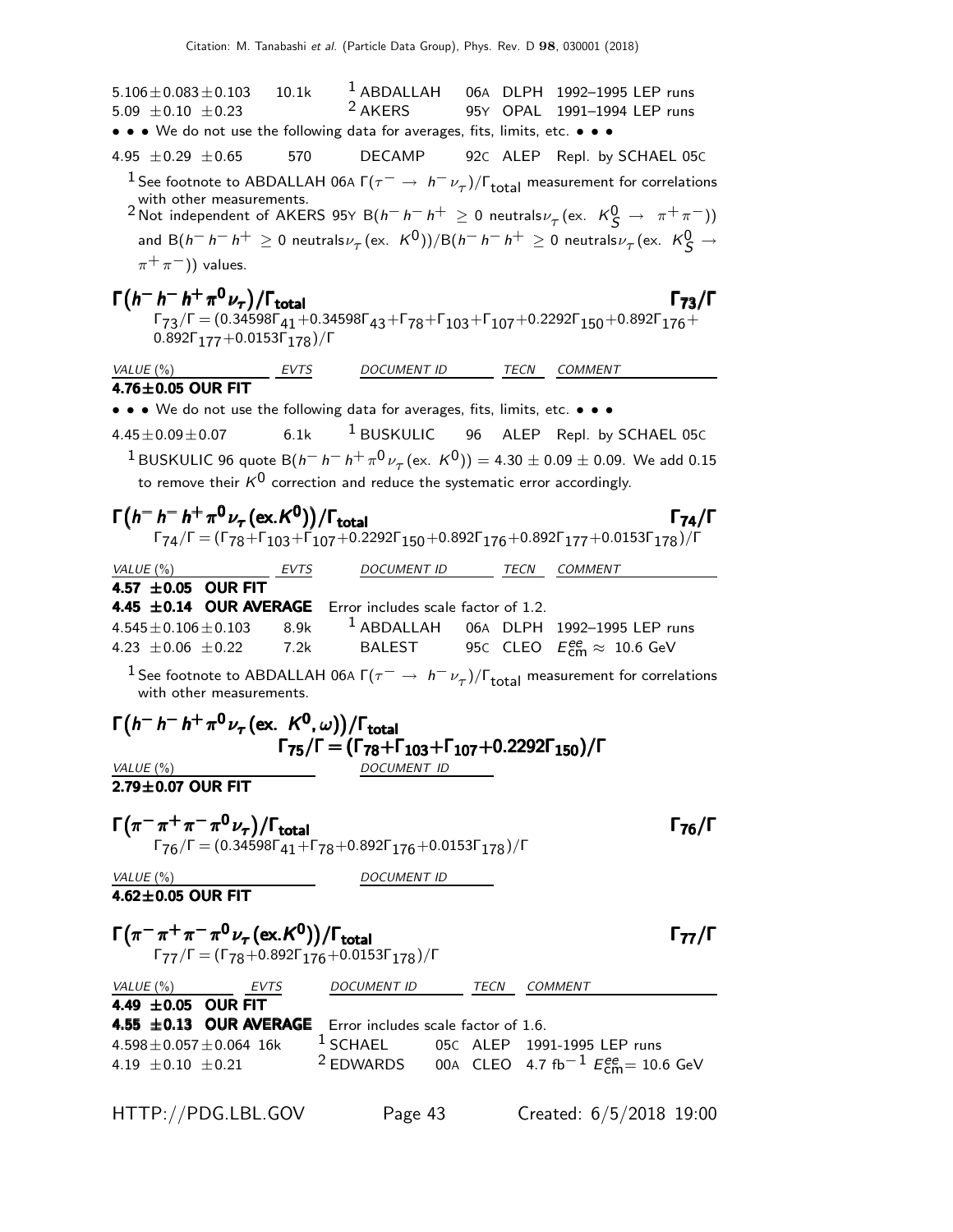<sup>1</sup> SCHAEL 05C quote  $(4.590\pm0.057\pm0.064)\%$ . We add 0.008% to remove their correction for  $\tau^-\,\to\,\,\,\pi^-\pi^0$   $\omega\nu_\tau\,\to\,\,\,\pi^-\pi^0\pi^+\pi^-\,\nu_\tau$  decays. See footnote to SCHAEL 05C  $\Gamma(\tau^- \to e^- \overline{\nu}_e \nu_\tau)/\Gamma_{\rm total}$  measurement for correlations with other measurements. <sup>2</sup> EDWARDS 00A quote (4.19  $\pm$  0.10) × 10<sup>-2</sup> with a 5% systematic error.  $\Gamma(\pi^-\pi^+\pi^-\pi^0\nu_\tau(\text{ex.}K^0,\omega))/\Gamma_{\text{total}}$  Γ<sub>78</sub>/Γ VALUE  $\frac{6}{6}$  $2.74 \pm 0.07$  OUR FIT  $\Gamma(h^-\rho\pi^0\nu_{\tau})/\Gamma(h^-\hbar^+\pi^0\nu_{\tau})$  Γ<sub>79</sub>/Γ<sub>73</sub> Γ<sub>79</sub>/Γ<sub>73</sub> VALUE EVTS DOCUMENT ID TECN COMMENT • • • We do not use the following data for averages, fits, limits, etc. • • •  $0.30 \pm 0.04 \pm 0.02$  393 ALBRECHT 91D ARG  $E_{\text{cm}}^{ee} = 9.4{\text{--}}10.6 \text{ GeV}$  $\Gamma(h^-\rho^+h^-\nu_\tau)/\Gamma(h^-h^-\hbar^+\pi^0\nu_\tau)$  Γ<sub>80</sub>/Γ<sub>73</sub> ¢Γ80/Γ VALUE EVTS DOCUMENT ID TECN COMMENT • • • We do not use the following data for averages, fits, limits, etc. • • •  $0.10 \pm 0.03 \pm 0.04$  142 ALBRECHT 91D ARG  $E_{\text{cm}}^{ee} = 9.4{\text{--}}10.6 \text{ GeV}$  $\Gamma(h^-\rho^-h^+\nu_\tau)/\Gamma(h^-\,h^+\,\pi^0\,\nu_\tau)$  Γ<sub>81</sub>/Γ<sub>73</sub>  $\Gamma_{81}/\Gamma_{73}$ VALUE  $V = VTS$  DOCUMENT ID TECN COMMENT • • • We do not use the following data for averages, fits, limits, etc. • • •  $0.26 \pm 0.05 \pm 0.01$  370 ALBRECHT 91D ARG  $E_{\text{cm}}^{ee} = 9.4{\text{--}}10.6 \text{ GeV}$  $\Gamma(h^- h^+ \geq 2\pi^0 \nu_\tau (\text{ex. } K^0))/\Gamma_{\text{total}}$  Γ<sub>82</sub>/Γ  $\Gamma_{82}/\Gamma = (\Gamma_{85} + \Gamma_{86} + 0.2292\Gamma_{148} + 0.2292\Gamma_{152} + 0.892\Gamma_{178})/\Gamma$ VALUE (%) **EVTS** DOCUMENT ID TECN COMMENT  $\overline{0.517 \pm 0.031}$  OUR FIT<br>0.561  $\pm$  0.068  $\pm$  0.095  $1.3k$   $1$  ABDALLAH 06A DLPH 1992–1995 LEP runs <sup>1</sup> See footnote to ABDALLAH 06A  $\Gamma(\tau^- \to h^- \nu_\tau)/\Gamma_{\rm total}$  measurement for correlations with other measurements.  $\Gamma(h^- h^+ 2\pi^0 \nu_\tau)/\Gamma_{\text{total}}$  Γ<sub>83</sub>/Γ  $\Gamma_{83}/\Gamma = (0.4247\Gamma_{48} + \Gamma_{85} + 0.2292\Gamma_{148} + 0.2292\Gamma_{152} + 0.892\Gamma_{178})/\Gamma$ VALUE  $(\%)$  DOCUMENT ID  $0.505 \pm 0.031$  OUR FIT  $\Gamma(h^- h^- h^+ 2\pi^0 \nu_\tau (\text{ex. } K^0)) / \Gamma_{\text{total}}$  Γ<sub>84</sub>/Γ total and the set of the set of  $\sim$  184/1  $\Gamma_{84}/\Gamma=(\Gamma_{85}+0.2292\Gamma_{148}+0.2292\Gamma_{152}+0.892\Gamma_{178})/\Gamma$ VALUE (%) **EVTS** DOCUMENT ID TECN COMMENT  $0.495 \pm 0.031$  OUR FIT<br> $0.435 \pm 0.030 \pm 0.035$  $2.6k$  <sup>1</sup> SCHAEL 05C ALEP 1991-1995 LEP runs • • • We do not use the following data for averages, fits, limits, etc. • • •  $0.50 \pm 0.07 \pm 0.07$  1.8k BUSKULIC 96 ALEP Repl. by SCHAEL 05C <sup>1</sup> SCHAEL 05C quote (0.392  $\pm$  0.030  $\pm$  0.035)%. We add 0.043% to remove their correction for  $\tau^ \rightarrow \pi^- \eta \pi^0 \nu_\tau \rightarrow \pi^- \pi^+ \pi^- 2 \pi^0 \nu_\tau$  and  $\tau^ \rightarrow$   $K^*(892)^- \eta \nu_\tau \rightarrow$ 

 $K^-\pi^+\pi^-2\pi^0\nu_\tau$  decays. See footnote to SCHAEL 05C Γ( $\tau^-\to e^-\overline{\nu}_e\nu_\tau$ )/Γ<sub>total</sub> measurement for correlations with other measurements.

HTTP://PDG.LBL.GOV Page44 Created: 6/5/2018 19:00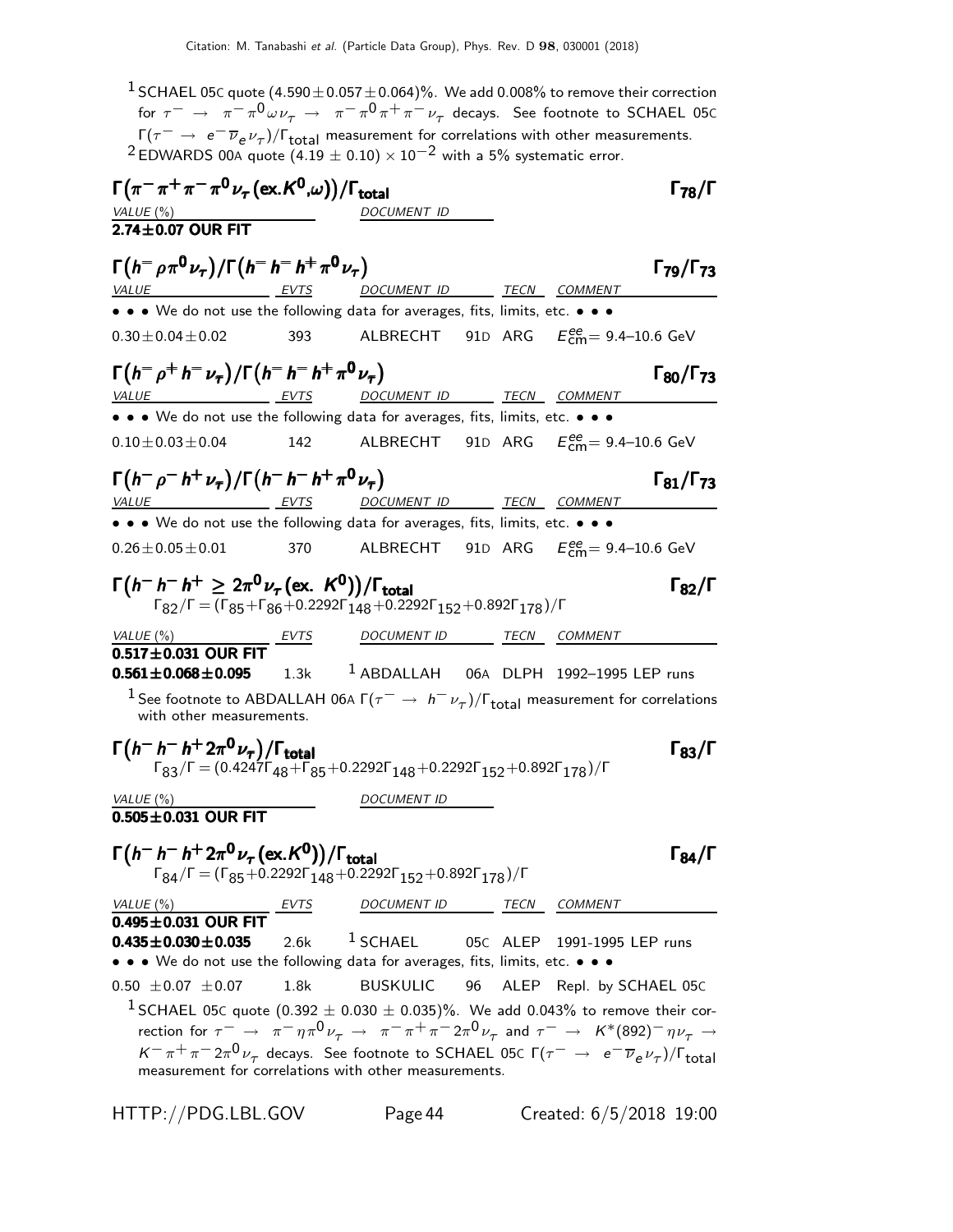| $\Gamma\big(h^- \,h^- \,h^+ \, 2\pi^{\mathbf{0}} \nu_\tau\, (\mathrm{ex.}\, \mathcal{K}^{\mathbf{0}})\big)/\Gamma\big(h^- \,h^- \,h^+ \geq 0\,\text{neutrals}\,\geq 0 \mathcal{K}^{\mathbf{0}}_L \nu_\tau\big)$                                                                                                                                                    |      |                          |  |                                                                                      | $\Gamma_{84}/\Gamma_{62}$ |
|--------------------------------------------------------------------------------------------------------------------------------------------------------------------------------------------------------------------------------------------------------------------------------------------------------------------------------------------------------------------|------|--------------------------|--|--------------------------------------------------------------------------------------|---------------------------|
| $\Gamma_{84}/\Gamma_{62} = (\Gamma_{85} + 0.2292\Gamma_{148} + 0.2292\Gamma_{152} + 0.892\Gamma_{178})/(0.34598\Gamma_{36} +$                                                                                                                                                                                                                                      |      |                          |  |                                                                                      |                           |
| 0.34598 $\Gamma$ <sub>38</sub> + 0.34598 $\Gamma$ <sub>41</sub> + 0.34598 $\Gamma$ <sub>43</sub> + 0.4247 $\Gamma$ <sub>48</sub> + 0.6920 $\Gamma$ <sub>49</sub> + 0.8494 $\Gamma$ <sub>52</sub> +<br>$0.6920\Gamma_{56} + 0.6534\Gamma_{61} + \Gamma_{70} + \Gamma_{78} + \Gamma_{85} + \Gamma_{89} + \Gamma_{97} + \Gamma_{103} + \Gamma_{106} + \Gamma_{107} +$ |      |                          |  |                                                                                      |                           |
| $0.2810\Gamma_{148} + 0.2292\Gamma_{149} + 0.2810\Gamma_{150} + 0.2810\Gamma_{152} + 0.3759\Gamma_{154} + 0.3268\Gamma_{158} +$                                                                                                                                                                                                                                    |      |                          |  |                                                                                      |                           |
| 0.7259 $\Gamma_{168}$ + 0.9078 $\Gamma_{176}$ + 0.9078 $\Gamma_{177}$ + 0.9078 $\Gamma_{178}$ + 0.892 $\Gamma_{180}$ )                                                                                                                                                                                                                                             |      |                          |  |                                                                                      |                           |
| VALUE (units $10^{-2}$ )                                                                                                                                                                                                                                                                                                                                           | EVTS | DOCUMENT ID TECN COMMENT |  |                                                                                      |                           |
| 3.26±0.20 OUR FIT                                                                                                                                                                                                                                                                                                                                                  |      |                          |  |                                                                                      |                           |
| 3.4 $\pm$ 0.2 $\pm$ 0.3                                                                                                                                                                                                                                                                                                                                            | 668  |                          |  | BORTOLETTO93 CLEO $E_{\text{cm}}^{\text{ee}} \approx 10.6 \text{ GeV}$               |                           |
| $\Gamma(h^- h^- h^+ 2\pi^0 \nu_\tau (\text{ex.}\, K^0,\omega,\eta))/\Gamma_{\text{total}}$                                                                                                                                                                                                                                                                         |      |                          |  |                                                                                      | $\Gamma_{85}/\Gamma$      |
| VALUE $(\text{units } 10^{-4})$                                                                                                                                                                                                                                                                                                                                    |      | DOCUMENT ID              |  |                                                                                      |                           |
| 10±4 OUR FIT                                                                                                                                                                                                                                                                                                                                                       |      |                          |  |                                                                                      |                           |
| $\Gamma(h^-h^-h^+3\pi^0\nu_\tau)/\Gamma_{\rm total}$                                                                                                                                                                                                                                                                                                               |      |                          |  | $\Gamma_{86}/\Gamma = (0.4247\Gamma_{52} + \Gamma_{87} + 0.1131\Gamma_{154})/\Gamma$ |                           |
| VALUE (units $10^{-4}$ ) CL% EVTS                                                                                                                                                                                                                                                                                                                                  |      |                          |  |                                                                                      |                           |
| $2.12\pm0.30$ OUR FIT                                                                                                                                                                                                                                                                                                                                              |      |                          |  | DOCUMENT ID TECN COMMENT                                                             |                           |
| $2.2 \pm 0.3 \pm 0.4$                                                                                                                                                                                                                                                                                                                                              | 139  |                          |  | ANASTASSOV 01 $\,$ CLEO $\,$ $E_{\rm cm}^{\rm ee}$ $= 10.6$ GeV                      |                           |
| • • • We do not use the following data for averages, fits, limits, etc. • • •                                                                                                                                                                                                                                                                                      |      |                          |  |                                                                                      |                           |
| < 4.9<br>95                                                                                                                                                                                                                                                                                                                                                        |      | SCHAEL                   |  | 05C ALEP 1991-1995 LEP runs                                                          |                           |
| $2.85 \pm 0.56 \pm 0.51$                                                                                                                                                                                                                                                                                                                                           | 57   |                          |  | ANDERSON 97 CLEO Repl. by ANAS-                                                      |                           |
| 11<br>$\pm 4$<br>$+5$                                                                                                                                                                                                                                                                                                                                              | 440  | $1$ BUSKULIC 96 ALEP     |  | TASSOV 01<br>Repl. by SCHAEL 05C                                                     |                           |
| $^1$ BUSKULIC 96 state their measurement is for B $(h^- \, h^- \, h^+ \geq 3 \pi^0 \nu_\tau)$ . We assume that                                                                                                                                                                                                                                                     |      |                          |  |                                                                                      |                           |
| $B(h^- h^- h^+ \ge 4\pi^0 \nu_\tau)$ is very small.                                                                                                                                                                                                                                                                                                                |      |                          |  |                                                                                      |                           |
| $\Gamma(2\pi^-\pi^+3\pi^0\nu_\tau\,(\mathrm{ex.}\mathcal{K}^0))/\Gamma_{\mathrm{total}}$                                                                                                                                                                                                                                                                           |      |                          |  |                                                                                      |                           |
| $\Gamma_{87}/\Gamma = (\Gamma_{89} + 0.2292\Gamma_{149} + 0.3268\Gamma_{158} + 0.892\Gamma_{180})/\Gamma$                                                                                                                                                                                                                                                          |      |                          |  |                                                                                      | $\Gamma_{87}/\Gamma$      |
| VALUE (units $10^{-4}$ )                                                                                                                                                                                                                                                                                                                                           |      | DOCUMENT ID TECN COMMENT |  |                                                                                      |                           |
| $1.94\pm0.30$ OUR FIT                                                                                                                                                                                                                                                                                                                                              |      |                          |  |                                                                                      |                           |
| • • • We use the following data for averages but not for fits. • • •                                                                                                                                                                                                                                                                                               |      |                          |  |                                                                                      |                           |
| $2.07 \pm 0.18 \pm 0.37$                                                                                                                                                                                                                                                                                                                                           |      | $1$ LEES                 |  | 12X BABR 468 fb <sup>-1</sup> $E_{\text{cm}}^{ee}$ = 10.6 GeV                        |                           |
| <sup>1</sup> Not independent of LEES 12X $\Gamma(\tau^- \to \eta \pi^- \pi^+ \pi^- \nu_\tau (\text{ex.} K^0))/\Gamma$ , $\Gamma(\tau^- \to \tau^+ \nu^- \nu^-)$                                                                                                                                                                                                    |      |                          |  |                                                                                      |                           |
| $\eta\pi^-\pi^0\pi^0\nu_\tau)/\Gamma$ , $\Gamma(\tau^-\to\pi^-\omega 2\pi^0\nu_\tau)/\Gamma$ , and $\Gamma(\tau^-\to\ell_1(1285)\pi^-\nu_\tau\to\ell_1(1285))$                                                                                                                                                                                                     |      |                          |  |                                                                                      |                           |
| $\eta \pi^- \pi^+ \pi^- \nu_\tau$ )/ $\Gamma$ values.                                                                                                                                                                                                                                                                                                              |      |                          |  |                                                                                      |                           |
| $\Gamma(2\pi^-\pi^+3\pi^0\nu_\tau$ (ex. K <sup>0</sup> , $\eta$ , $f_1(1285))$ )/ $\Gamma_{\rm total}$                                                                                                                                                                                                                                                             |      |                          |  |                                                                                      | $\Gamma_{88}/\Gamma$      |
| VALUE (units $10^{-4}$ )                                                                                                                                                                                                                                                                                                                                           |      |                          |  |                                                                                      |                           |
| $1.69 \pm 0.08 \pm 0.43$                                                                                                                                                                                                                                                                                                                                           |      | DOCUMENT ID TECN COMMENT |  | LEES 12X BABR 468 fb <sup>-1</sup> $E_{cm}^{ee} = 10.6$ GeV                          |                           |
|                                                                                                                                                                                                                                                                                                                                                                    |      |                          |  |                                                                                      |                           |
| $\Gamma(2\pi^-\pi^+3\pi^0\nu_{\tau}$ (ex. K <sup>0</sup> , $\eta$ , $\omega$ , $f_1(1285))$ ) / $\Gamma_{\rm total}$                                                                                                                                                                                                                                               |      |                          |  |                                                                                      | $\Gamma_{89}/\Gamma$      |
| $\frac{VALUE \text{ (units 10}^{-5})}{1.4 \pm 2.7 \text{ OUR FIT}}$ DOCUMENT ID TECN COMMENT                                                                                                                                                                                                                                                                       |      |                          |  |                                                                                      |                           |
|                                                                                                                                                                                                                                                                                                                                                                    |      |                          |  |                                                                                      |                           |
| $1.0 \pm 0.8 \pm 3.0$                                                                                                                                                                                                                                                                                                                                              |      |                          |  | <sup>1</sup> LEES 12X BABR 468 fb <sup>-1</sup> $E_{cm}^{ee}$ = 10.6 GeV             |                           |
| <sup>1</sup> LEES 12X meaurement corresponds to the lower limit of $< 5.8 \times 10^{-5}$ at 90% CL.                                                                                                                                                                                                                                                               |      |                          |  |                                                                                      |                           |

HTTP://PDG.LBL.GOV Page 45 Created: 6/5/2018 19:00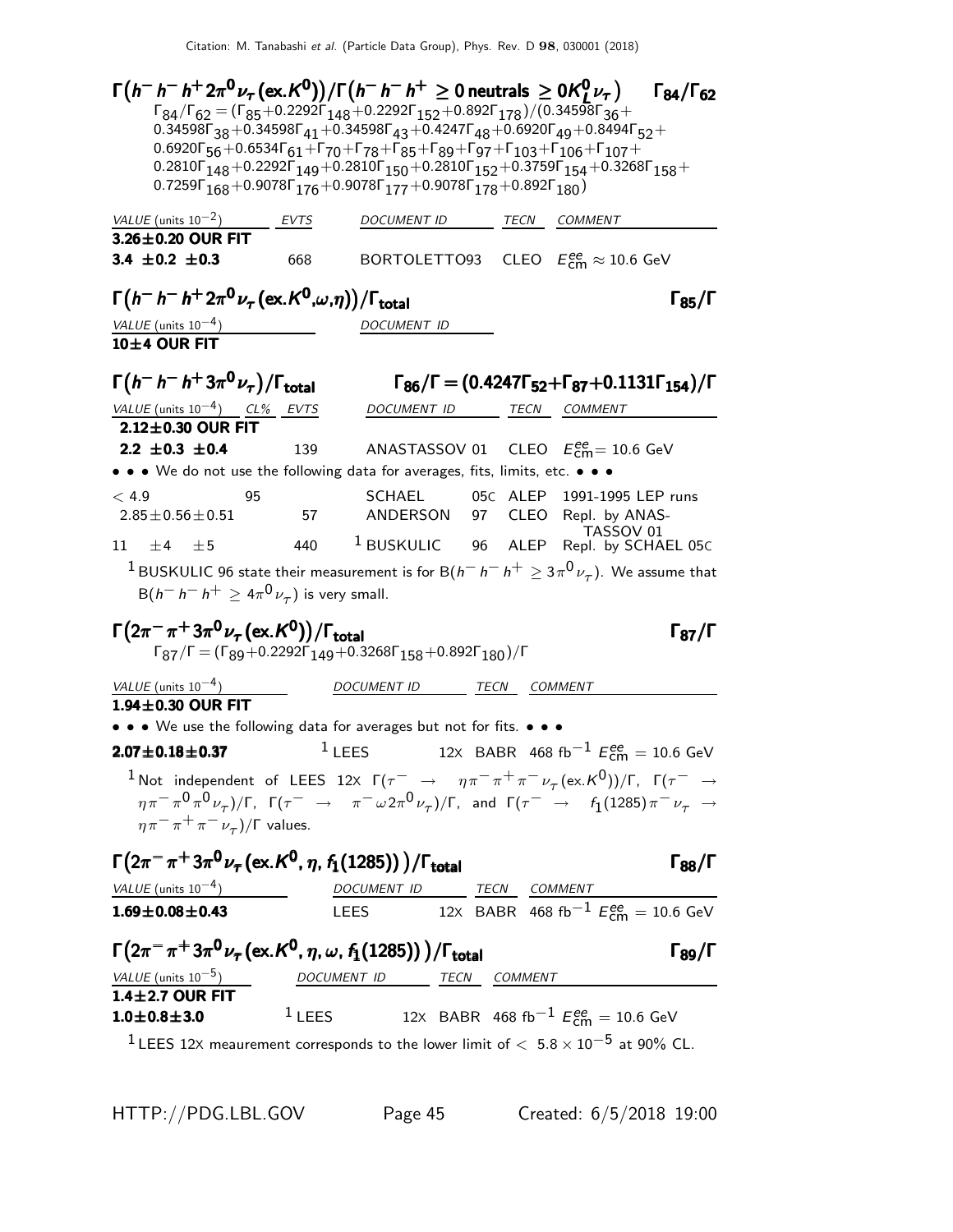$\Gamma(K^- h^+ h^- \geq 0$  neutrals  $\nu_{\tau})/\Gamma_{\text{total}}$  [50/ $\Gamma$  $\Gamma_{90}/\Gamma$  $\Gamma_{90}/\Gamma = (0.34598\Gamma_{38}+0.34598\Gamma_{43}+\Gamma_{97}+\Gamma_{103}+\Gamma_{106}+\Gamma_{107}+0.2810\Gamma_{150}+$  $0.492\Gamma_{168} + 0.9078\Gamma_{177})/\Gamma$  $VALUE$  (%)  $CL$   $CL$   $CL$   $DCUMENT$  ID TECN COMMENT  $0.629 \pm 0.014$  OUR FIT<br>  $< 0.6$  $\leq$ 0.6 90 AIHARA 84C TPC  $E_{\text{cm}}^{ee} = 29 \text{ GeV}$  $\Gamma\bigl(\mathcal{K}^-\,h^+\,\pi^-\,\nu_\tau\,(\mathrm{ex.}\,\mathcal{K}^0)\bigr)$  $\Gamma(K^- h^+ \pi^- \nu_\tau(\textsf{ex}.K^0))/\Gamma_{\textsf{total}}$  Γg1/ $\Gamma = (\Gamma_{97} + \Gamma_{106} + 0.0153 \Gamma_{177})/\Gamma$ VALUE (%) DOCUMENT ID  $0.437 + 0.007$  OUR FIT Γ $(K^- h^+ \pi^- \nu_\tau (\text{ex.} K^0))/\Gamma(\pi^- \pi^+ \pi^- \nu_\tau (\text{ex.} K^0))$  Γg1/Γ<sub>68</sub> ¢Γ91/Γ  $\Gamma_{91}/\Gamma_{68} = (\Gamma_{97} + \Gamma_{106} + 0.0153\Gamma_{177})/(\Gamma_{70} + 0.0153\Gamma_{176})$ VALUE (%) **EVTS** DOCUMENT ID TECN COMMENT  $4.84\pm0.08$  OUR FIT<br>5.44  $\pm$  0.21  $\pm$  0.53 **5.44** $\pm$ **0.21** $\pm$ **0.53** 7.9k RICHICHI 99 CLEO  $E_{\text{cm}}^{ee} = 10.6 \text{ GeV}$  $\Gamma(K^- h^+ \pi^- \pi^0 \nu_\tau (\text{ex. } K^0))/\Gamma_{\text{total}}$  Γg2/Γ  $Γ_{92}/Γ = (Γ_{103} + Γ_{107} + 0.2292Γ_{150} + 0.892Γ_{177}) / Γ$ VALUE (units  $10^{-4}$ ) DOCUMENT ID  $8.6 \pm 1.2$  OUR FIT Γ $(K^- h^+ \pi^- \pi^0 \nu_\tau (\text{ex.} K^0))/\Gamma(\pi^- \pi^+ \pi^- \pi^0 \nu_\tau (\text{ex.} K^0))$  Γg2/Γ77  $\Gamma_{92}/\Gamma_{77}$  $\Gamma_{92}/\Gamma_{77} = (\Gamma_{103} + \Gamma_{107} + 0.2292\Gamma_{150} + 0.892\Gamma_{177})/(\Gamma_{78} + 0.892\Gamma_{176} + 0.0153\Gamma_{178})$ VALUE (%) EVTS DOCUMENT ID TECN COMMENT  $1.91 \pm 0.26$  OUR FIT<br> $2.61 \pm 0.45 \pm 0.42$ **2.61** $\pm$ **0.45** $\pm$ **0.42** 719 RICHICHI 99 CLEO  $E_{\text{cm}}^{ee} = 10.6 \text{ GeV}$  $\Gamma(K^-\pi^+\pi^- \geq 0$  neutrals  $\nu_{\tau})/\Gamma_{\text{total}}$  [53/Γ  $\Gamma_{93}/\Gamma = (0.34598\Gamma_{38}+0.34598\Gamma_{43}+\Gamma_{97}+\Gamma_{103}+0.2810\Gamma_{150}+0.9078\Gamma_{177})/\Gamma$ DOCUMENT ID TECN COMMENT  $\frac{VALUE (%)}{0.477 \pm 0.014 \text{ OUR FIT}}$  $0.58 \begin{array}{r} +0.15 \\ -0.13 \end{array} \pm 0.12$ **0.58**  $\frac{+0.15}{-0.13}$   $\pm$  0.12 20 <sup>1</sup> BAUER 94 TPC  $E_{\text{cm}}^{ee}$  = 29 GeV • • • We do not use the following data for averages, fits, limits, etc. • • •  $0.22 \begin{array}{l} +0.16 \\ -0.13 \end{array} \pm 0.05$  9 <sup>2</sup> MILLS 85 DLCO *E* ee<br>cm= 29 GeV  $1$  We multiply 0.58% by 0.20, the relative systematic error quoted by BAUER 94, to obtain

the systematic error. <sup>2</sup> Error correlated with MILLS 85 (K K  $\pi \nu$ ) value. We multiply 0.22% by 0.23, the relative systematic error quoted by MILLS 85, to obtain the systematic error.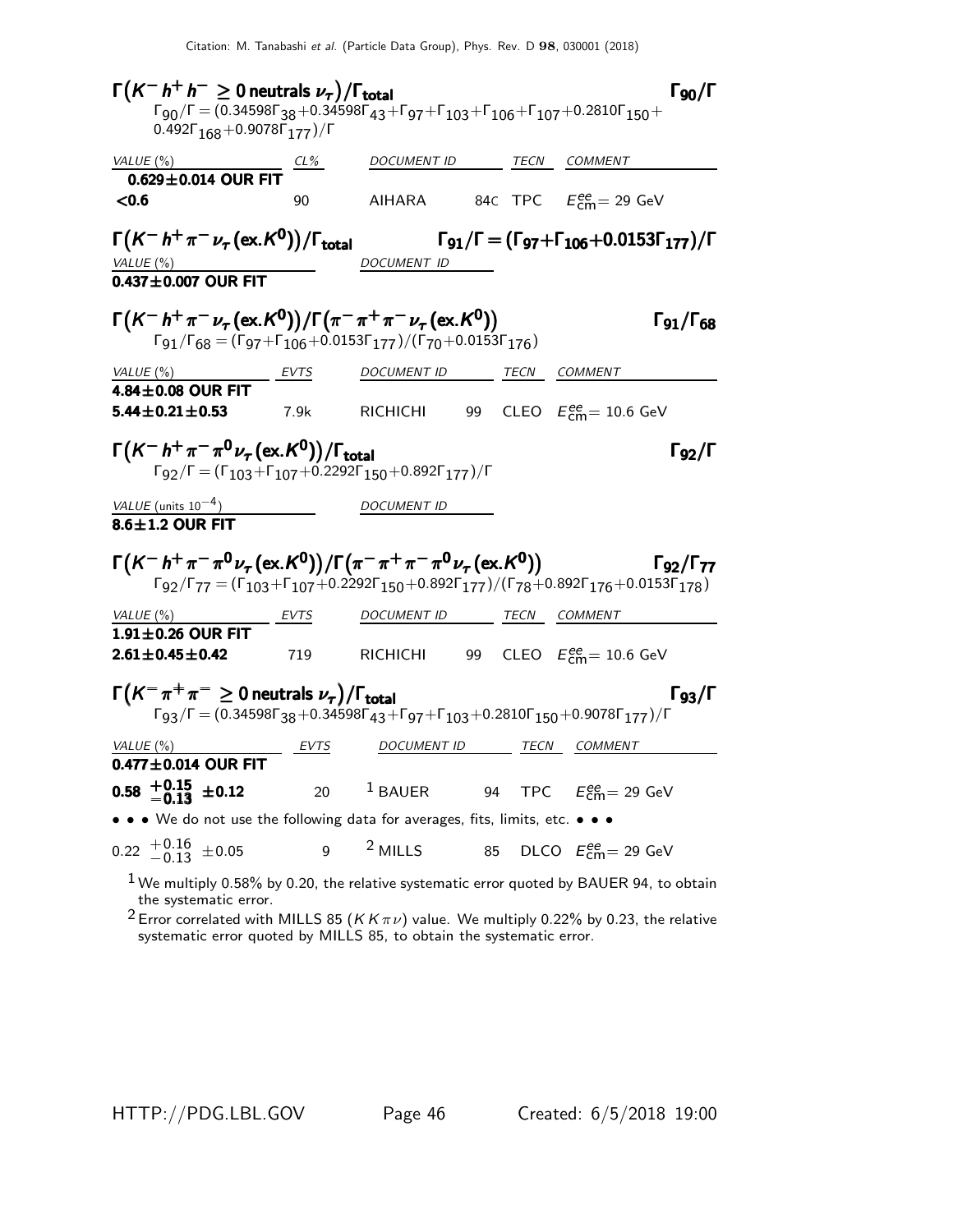Citation: M. Tanabashi et al. (Particle Data Group), Phys. Rev. D 98, 030001 (2018)

 $\Gamma(K^-\pi^+\pi^-\geq0\pi^0\nu_\tau(\text{ex.}K^0))/\Gamma_{\text{total}}$  Γg4/Γ total and the set of  $\sim$  1 94/1  $\,$  $\Gamma_{94}/\Gamma = (\Gamma_{97} + \Gamma_{103} + 0.2292\Gamma_{150} + 0.9078\Gamma_{177})/\Gamma$ VALUE (%)  $\begin{array}{ccc} \text{VALUE (%)} & \text{DOCUMENT ID} & \text{TECN} & \text{COMMENT} \end{array}$  $0.373 \pm 0.013$  OUR FIT  $0.30 \pm 0.05$  OUR AVERAGE • • • We use the following data for averages but not for fits. • • •  $0.343 \pm 0.073 \pm 0.031$ <br> $0.275 \pm 0.064$  ABBIENDI 00D OPAL 1990–1995 LEP runs<br> $1$  BARATE 98 ALEP 1991–1995 LEP runs 98 ALEP 1991-1995 LEP runs  $1$  Not independent of BARATE 98  $\Gamma(\tau^- \rightarrow K^-\pi^+\pi^-\nu_{\tau})/\Gamma_{\rm total}$  and  $\Gamma(\tau^-\rightarrow K^-\nu_{\tau})$  $K^-\pi^+\pi^-\pi^0\nu_\tau)$ / $\Gamma_{\rm total}$  values.  $\Gamma(K^-\pi^+\pi^-\nu_{\tau})$  $\Gamma\bigl(K^-\pi^+\pi^-\nu_\tau\bigr)/\Gamma_{\rm total}$  Γg5/Γ = (0.34598Г38+Γg7+0.0153Г $_1$ 77)/Γ VALUE (%) DOCUMENT ID  $0.345 \pm 0.007$  OUR FIT  $\Gamma(K^-\pi^+\pi^-\nu_\tau({\rm ex.}K^0))/\Gamma_{\rm total}$  Γg<sub>6</sub>/Γ = (Γg7+0.0153Γ<sub>177</sub>)/Γ  $\Gamma_{96}/\Gamma = (\Gamma_{97}+0.0153\Gamma_{177})/\Gamma$ VALUE (%) **EVTS** DOCUMENT ID TECN COMMENT  $0.293 \pm 0.007$  OUR FIT  $0.290\pm0.018$  OUR AVERAGE Error includes scale factor of 2.4. See the ideogram below.  $0.330\pm0.001\frac{+0.016}{-0.017}$  $^{+0.016}_{-0.017}$  794k  $^{1}$  LEE  $^{10}$  BELL 666 fb $^{-1}$   $E_{\rm cm}^{ee}$ =10.6 GeV  $0.273 \pm 0.002 \pm 0.009$  70k  $^2$  AUBERT 08 BABR 342 fb $^{-1}$   $E_{\rm cm}^{\rm ee}$ =10.6 GeV  $0.415 \pm 0.053 \pm 0.040$  269 ABBIENDI 04J OPAL 1991-1995 LEP runs<br> $0.384 + 0.014 + 0.038$  3.5k <sup>3</sup> BRIERE 03 CLE3  $E_{\text{max}}^{\text{ge}} = 10.6$  GeV  $0.384 \pm 0.014 \pm 0.038$  3.5k <sup>3</sup> BRIERE 03<br> $0.214 \pm 0.037 \pm 0.029$  BARATE 98  $_{\text{cm}}^{\text{ee}}$ = 10.6 GeV  $0.214 \pm 0.037 \pm 0.029$  BARATE 98 ALEP 1991-1995 LEP runs • • • We use the following data for averages but not for fits. • • •  $0.346 \pm 0.023 \pm 0.056$  158 <sup>4</sup> RICHICHI 99 CLEO  $E_{\rm{cm}}^{\rm{ee}} = 10.6$  GeV • • • We do not use the following data for averages, fits, limits, etc. • • • 0.360±0.082±0.048 ABBIENDI 00D OPAL 1990-1995 LEP runs  $^1$  See footnote to LEE 10 Г $(\tau^-\,\,\rightarrow\,\,\,\pi^-\pi^+\pi^-\,\nu_\tau\,(\mathrm{ex.}\mathcal{K}^0))/\Gamma_{\mathrm{total}}$  measurement for correlations with other measurements. Not independent of LEE 10  $\Gamma(\tau^- \rightarrow$  $K^-\pi^+\pi^-\nu_\tau(\text{ex.}K^0))/\Gamma(\tau^-\rightarrow \pi^-\pi^+\pi^-\nu_\tau(\text{ex.}K^0))$  value. <sup>2</sup> See footnote to AUBERT 08 Γ( $\tau^- \to \pi^- \pi^+ \pi^- \nu_\tau (\text{ex.} K^0))/\Gamma_{\text{total}}$  measurement for correlations with other measurements.<br>3 47% correlated with BRIERE 03  $\tau^- \to \pi^- \pi^+ \pi^- \nu_\tau$  and 34% correlated with  $\tau^- \to$  $K^-K^+\pi^-\nu_\tau$  because of a common 5% normalization error. 4 Not independent of RICHICHI 99  $\Gamma(\tau^- \rightarrow K^- h^+ \pi^- \nu_\tau (\text{ex.} K^0))/\Gamma(\tau^- \rightarrow \pi^- \pi^+ \pi^- \nu_\tau (\text{ex.} K^0)), \Gamma(\tau^- \rightarrow \tau^+ \nu_\tau)$  $K^- K^+ \pi^- \nu_\tau) / \Gamma(\tau^- \rightarrow \pi^- \pi^+ \pi^- \nu_\tau (\text{ex.} K^0))$  and BALEST 95 $\text{C}$   $\Gamma(\tau^- \rightarrow \tau^+ \pi^- \nu_\tau)$  $h^- h^- h^+ \nu_\tau (\mathrm{ex.} K^0))/\Gamma_{\mathrm{total}}$  values.

HTTP://PDG.LBL.GOV Page 47 Created: 6/5/2018 19:00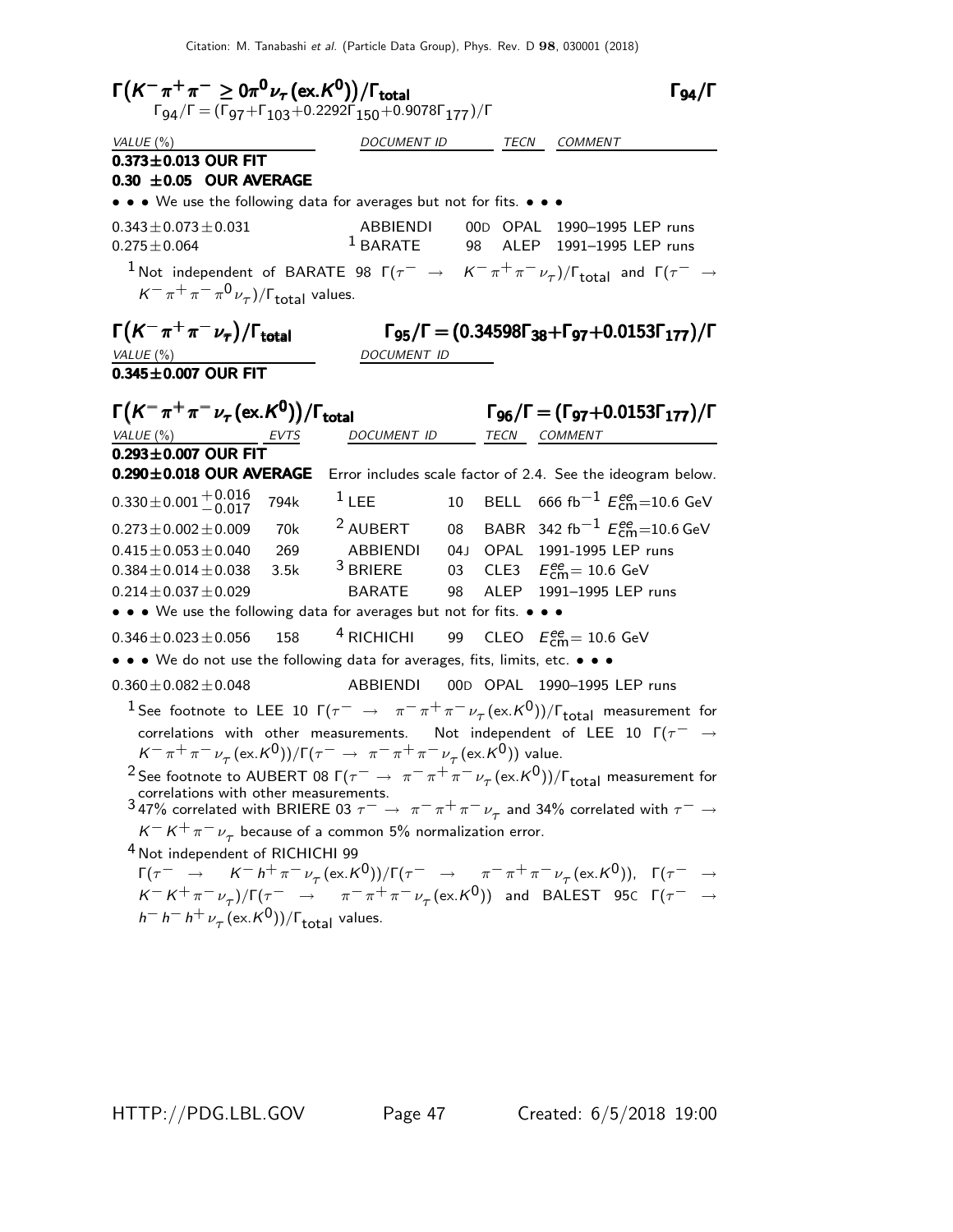

HTTP://PDG.LBL.GOV Page 48 Created: 6/5/2018 19:00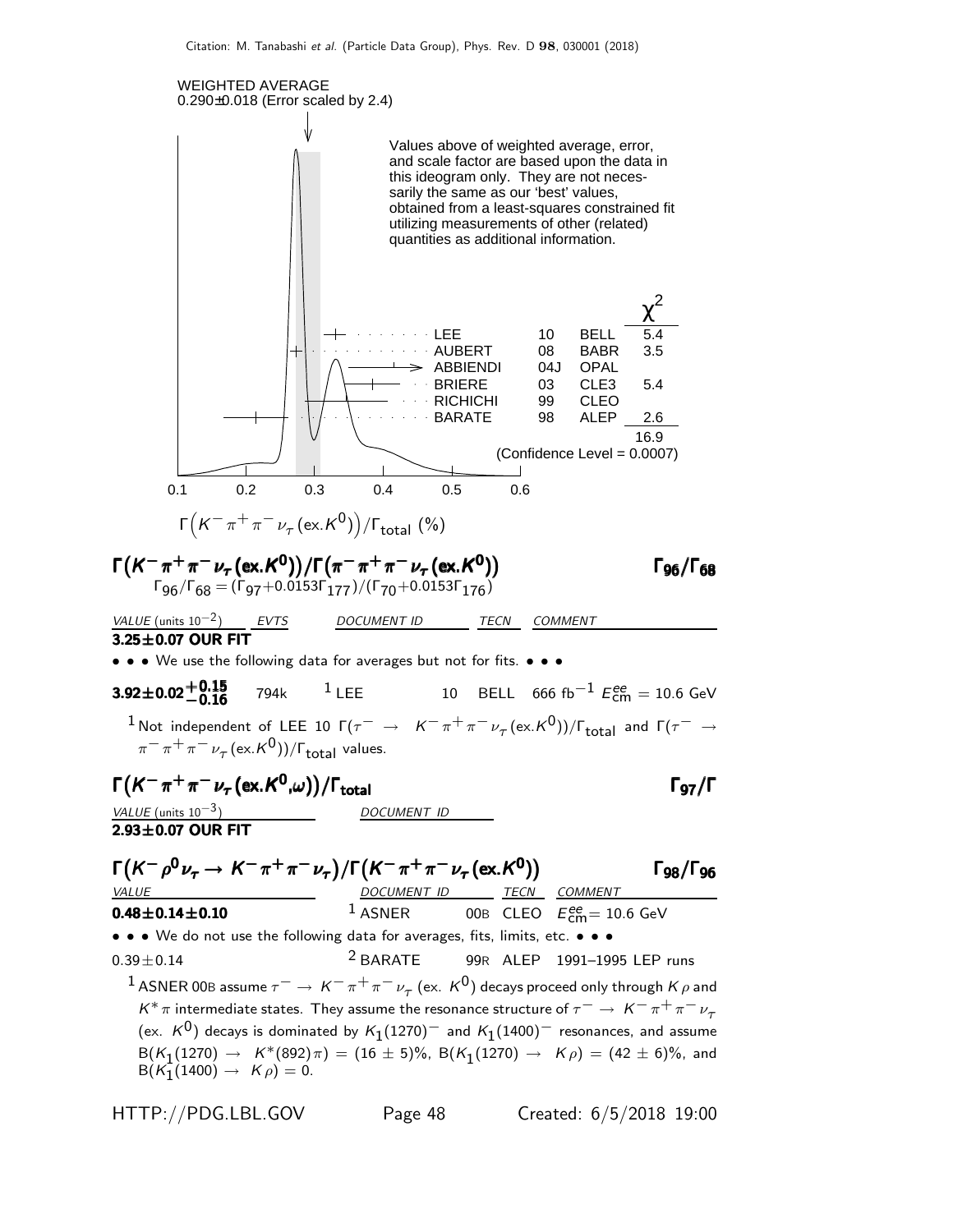$^2$ BARATE 99R assume  $\tau^-\rightarrow~$  K $^-\pi^+\pi^-\nu_\tau^{}$  (ex.  $\rm\mathit{K}^{0})$  decays proceed only through  $\rm\mathit{K}\rho$ and  $K^* \pi$  intermediate states. The quoted error is statistical only.

| $\Gamma(K^-\pi^+\pi^-\pi^0\nu_\tau)/\Gamma_{\rm total}$<br>$\Gamma$ <sub>99</sub> / $\Gamma = (0.34598\Gamma_{43} + \Gamma_{103} + 0.2292\Gamma_{150} + 0.892\Gamma_{177})/\Gamma$                                                                                                                                                                                                                  |              |                          |  |                                                                                                                | $\Gamma$ وو $\Gamma$  |
|-----------------------------------------------------------------------------------------------------------------------------------------------------------------------------------------------------------------------------------------------------------------------------------------------------------------------------------------------------------------------------------------------------|--------------|--------------------------|--|----------------------------------------------------------------------------------------------------------------|-----------------------|
| VALUE (units $10^{-4}$ )                                                                                                                                                                                                                                                                                                                                                                            |              | <i>DOCUMENT ID</i>       |  |                                                                                                                |                       |
| 13.1±1.2 OUR FIT                                                                                                                                                                                                                                                                                                                                                                                    |              |                          |  |                                                                                                                |                       |
| $\Gamma(K^-\pi^+\pi^-\pi^0\nu_{\tau}$ (ex. K <sup>0</sup> ))/ $\Gamma_{\rm total}$<br>$\Gamma_{100}/\Gamma = (\Gamma_{103} + 0.2292\Gamma_{150} + 0.892\Gamma_{177})/\Gamma$                                                                                                                                                                                                                        |              |                          |  |                                                                                                                | $\Gamma_{100}/\Gamma$ |
| VALUE (units $10^{-4}$ ) CL%                                                                                                                                                                                                                                                                                                                                                                        |              | DOCUMENT ID TECN COMMENT |  |                                                                                                                |                       |
| 7.9±1.2 OUR FIT                                                                                                                                                                                                                                                                                                                                                                                     |              |                          |  |                                                                                                                |                       |
| $7.3 \pm 1.2$ OUR AVERAGE                                                                                                                                                                                                                                                                                                                                                                           |              |                          |  |                                                                                                                |                       |
| $7.4 \pm 0.8 \pm 1.1$<br>$6.1 \pm 3.9 \pm 1.8$                                                                                                                                                                                                                                                                                                                                                      |              | BARATE                   |  | <sup>1</sup> ARMS 05 CLE3 7.6 fb <sup>-1</sup> , $E_{\text{cm}}^{ee}$ = 10.6 GeV<br>98 ALEP 1991-1995 LEP runs |                       |
| • • • We use the following data for averages but not for fits. • • •                                                                                                                                                                                                                                                                                                                                |              |                          |  |                                                                                                                |                       |
| $7.5 \pm 2.6 \pm 1.8$                                                                                                                                                                                                                                                                                                                                                                               |              |                          |  | <sup>2</sup> RICHICHI 99 CLEO $E_{\text{cm}}^{ee}$ = 10.6 GeV                                                  |                       |
| • • • We do not use the following data for averages, fits, limits, etc. • • •                                                                                                                                                                                                                                                                                                                       |              |                          |  |                                                                                                                |                       |
| ${<}17$                                                                                                                                                                                                                                                                                                                                                                                             | 95           | ABBIENDI                 |  | 00D OPAL 1990-1995 LEP runs                                                                                    |                       |
| <sup>1</sup> Not independent of ARMS 05 $\Gamma(\tau^- \to K^-\pi^+\pi^-\pi^0\nu_\tau(\text{ex.}K^0,\omega))$ / $\Gamma_{\text{total}}$ and                                                                                                                                                                                                                                                         |              |                          |  |                                                                                                                |                       |
| <sup>2</sup> Not independent of RICHICHI 99<br>$\Gamma(\tau^- \to K^- h^+ \pi^- \nu_\tau (\text{ex.} K^0))/\Gamma(\tau^- \to \pi^- \pi^+ \pi^- \nu_\tau (\text{ex.} K^0)), \Gamma(\tau^- \to$<br>$K^-K^+\pi^-\nu_\tau)/\Gamma(\tau^-\to\pi^-\pi^+\pi^-\nu_\tau(\text{ex.}K^0))$ and BALEST 95C $\Gamma(\tau^-\to\tau^+)$<br>$h^- h^- h^+ \nu_\tau (\text{ex.} K^0) / \Gamma_{\text{total}}$ values. |              |                          |  |                                                                                                                |                       |
| $\Gamma\big(\mathcal{K}^-\pi^+\pi^-\pi^0\,\nu_\tau\,(\mathrm{ex.}\mathcal{K}^0,\eta)\big)/\Gamma_{\mathrm{total}}$                                                                                                                                                                                                                                                                                  |              |                          |  | $\Gamma_{101}/\Gamma = (\Gamma_{103} + 0.892\Gamma_{177})/\Gamma$                                              |                       |
| VALUE (units $10^{-4}$ )                                                                                                                                                                                                                                                                                                                                                                            |              | DOCUMENT ID              |  |                                                                                                                |                       |
| 7.6±1.2 OUR FIT                                                                                                                                                                                                                                                                                                                                                                                     |              |                          |  |                                                                                                                |                       |
| $\Gamma(K^-\pi^+\pi^-\pi^0\nu_{\tau}(\text{ex.}K^0,\omega))/\Gamma_{\text{total}}$                                                                                                                                                                                                                                                                                                                  |              |                          |  |                                                                                                                | $\Gamma_{102}/\Gamma$ |
| <u>VALUE</u> (units $10^{-4}$ ) EVTS                                                                                                                                                                                                                                                                                                                                                                |              | DOCUMENT ID TECN COMMENT |  |                                                                                                                |                       |
| $3.7 \pm 0.5 \pm 0.8$                                                                                                                                                                                                                                                                                                                                                                               | 833          | ARMS                     |  | 05 CLE3 7.6 fb <sup>-1</sup> , $E_{\text{cm}}^{ee}$ = 10.6 GeV                                                 |                       |
| $\Gamma(K^-\pi^+\pi^-\pi^0\nu_\tau(\mathrm{ex.}K^0,\omega,\eta))/\Gamma_{\mathrm{total}}$                                                                                                                                                                                                                                                                                                           |              |                          |  |                                                                                                                | $\Gamma_{103}/\Gamma$ |
| $VALUE$ (units $10^{-4}$ )<br>3.9±1.4 OUR FIT                                                                                                                                                                                                                                                                                                                                                       |              | DOCUMENT ID              |  |                                                                                                                |                       |
| $\Gamma(K^-\pi^+K^- \geq 0$ neut. $\nu_{\tau})/\Gamma_{\text{total}}$                                                                                                                                                                                                                                                                                                                               |              |                          |  |                                                                                                                |                       |
|                                                                                                                                                                                                                                                                                                                                                                                                     |              |                          |  |                                                                                                                | $\Gamma_{104}/\Gamma$ |
| VALUE (%)<br>< 0.09                                                                                                                                                                                                                                                                                                                                                                                 | $CL\%$<br>95 | <b>BAUER</b>             |  | DOCUMENT ID TECN COMMENT<br>94 TPC $E_{cm}^{ee}$ = 29 GeV                                                      |                       |
|                                                                                                                                                                                                                                                                                                                                                                                                     |              |                          |  |                                                                                                                |                       |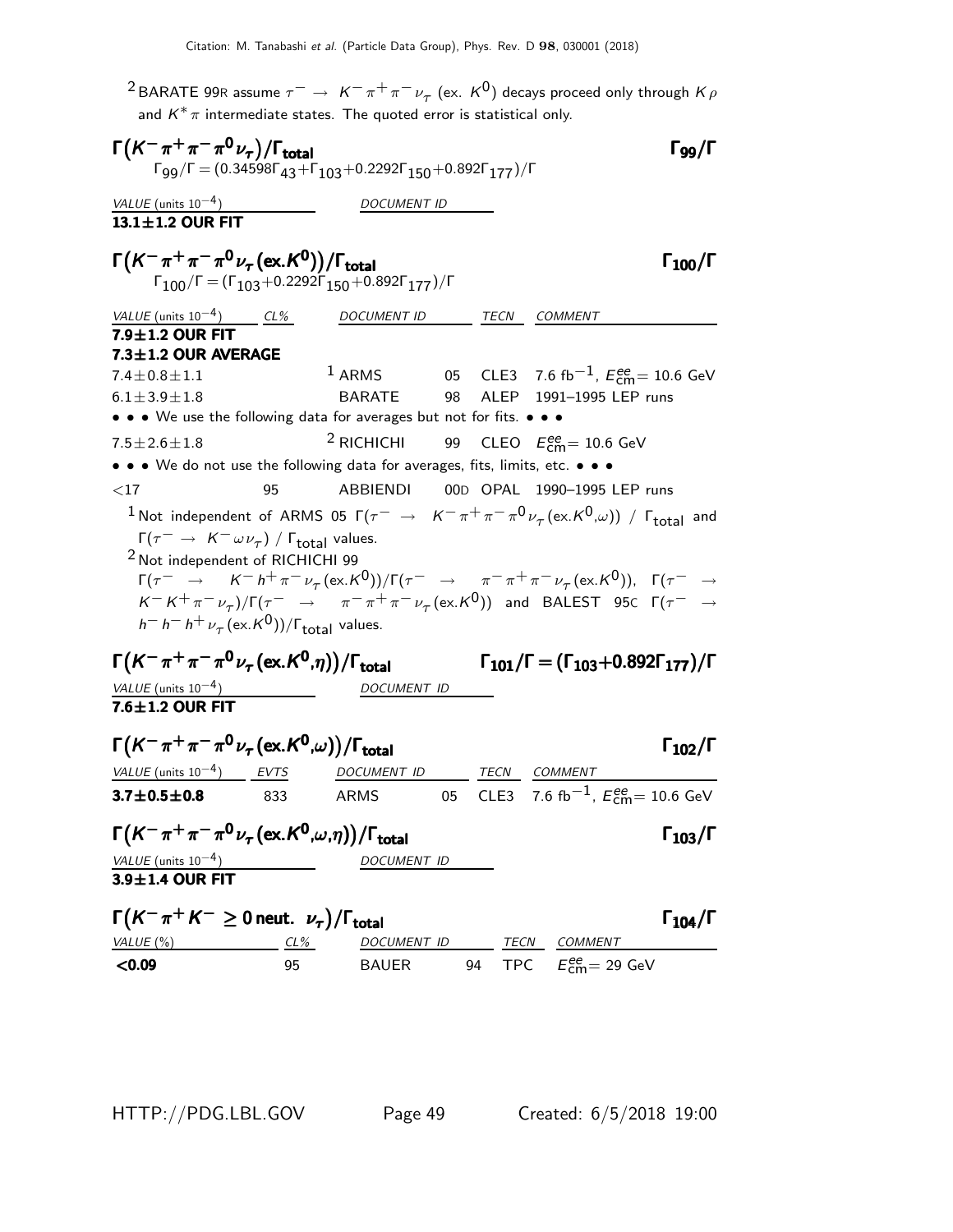| $\Gamma(K^-K^+\pi^- \geq 0$ neut. $\nu_{\tau})/\Gamma_{\text{total}}$<br>VALUE $(%)$<br>EVTS                                                                                                                                                                                                                                              | DOCUMENT ID                          |    | TECN COMMENT                                    | $\Gamma_{105}/\Gamma = (\Gamma_{106} + \Gamma_{107})/\Gamma$ |
|-------------------------------------------------------------------------------------------------------------------------------------------------------------------------------------------------------------------------------------------------------------------------------------------------------------------------------------------|--------------------------------------|----|-------------------------------------------------|--------------------------------------------------------------|
| $0.1496 \pm 0.0033$ OUR FIT                                                                                                                                                                                                                                                                                                               |                                      |    |                                                 |                                                              |
| $0.203 \pm 0.031$ OUR AVERAGE                                                                                                                                                                                                                                                                                                             |                                      |    |                                                 |                                                              |
| $0.159 \pm 0.053 \pm 0.020$                                                                                                                                                                                                                                                                                                               | ABBIENDI                             |    |                                                 | 00D OPAL 1990-1995 LEP runs                                  |
| $^{+0.09}_{-0.07}$<br>0.15<br>$\pm 0.03$<br>$\overline{4}$                                                                                                                                                                                                                                                                                | <sup>1</sup> BAUER                   | 94 | TPC $E_{\text{cm}}^{ee} = 29 \text{ GeV}$       |                                                              |
| • • • We use the following data for averages but not for fits. • • •                                                                                                                                                                                                                                                                      |                                      |    |                                                 |                                                              |
| $0.238 \pm 0.042$                                                                                                                                                                                                                                                                                                                         | $2$ BARATE                           | 98 |                                                 | ALEP 1991-1995 LEP runs                                      |
| $1$ We multiply 0.15% by 0.20, the relative systematic error quoted by BAUER 94, to obtain<br>the systematic error.<br><sup>2</sup> Not independent of BARATE 98 $\Gamma(\tau^- \to K^- K^+ \pi^- \nu_\tau)/\Gamma_{\rm total}$ and $\Gamma(\tau^- \to$<br>$K^- K^+ \pi^- \pi^0 \nu_\tau$ )/ $\Gamma_{\text{total}}$ values.              |                                      |    |                                                 |                                                              |
| $\Gamma(K^-K^+\pi^-\nu_\tau)/\Gamma_{\rm total}$                                                                                                                                                                                                                                                                                          |                                      |    |                                                 | $\Gamma_{106}/\Gamma$                                        |
| VALUE (units $10^{-3}$ ) EVTS                                                                                                                                                                                                                                                                                                             | DOCUMENT ID                          |    | <b>TECN</b><br>COMMENT                          |                                                              |
| 1.435±0.027 OUR FIT<br>1.43 ±0.07 OUR AVERAGE                                                                                                                                                                                                                                                                                             |                                      |    |                                                 | Error includes scale factor of 2.4. See the ideogram below.  |
| $1.55 \pm 0.01 + 0.06$<br>108k                                                                                                                                                                                                                                                                                                            | $1$ LEE                              |    |                                                 | 10 BELL 666 fb <sup>-1</sup> $E_{cm}^{ee}$ =10.6 GeV         |
| $1.346 \pm 0.010 \pm 0.036$<br>18k                                                                                                                                                                                                                                                                                                        | <sup>2</sup> AUBERT                  |    |                                                 | 08 BABR 342 fb <sup>-1</sup> $E_{\text{cm}}^{ee}$ = 10.6 GeV |
| 932<br>$1.55 \pm 0.06 \pm 0.09$                                                                                                                                                                                                                                                                                                           | $3$ BRIERE                           |    | 03 CLE3 $E_{\text{cm}}^{ee} = 10.6 \text{ GeV}$ |                                                              |
| $1.63 \pm 0.21 \pm 0.17$                                                                                                                                                                                                                                                                                                                  | <b>BARATE</b>                        | 98 |                                                 | ALEP 1991-1995 LEP runs                                      |
| • • • We use the following data for averages but not for fits. • • •                                                                                                                                                                                                                                                                      |                                      |    |                                                 |                                                              |
| $0.87 \pm 0.56 \pm 0.40$                                                                                                                                                                                                                                                                                                                  | ABBIENDI 00D OPAL 1990-1995 LEP runs |    |                                                 |                                                              |
| 1.45 $\pm$ 0.13 $\pm$ 0.28 2.3k <sup>4</sup> RICHICHI 99 CLEO $E_{\text{cm}}^{ee}$ = 10.6 GeV                                                                                                                                                                                                                                             |                                      |    |                                                 |                                                              |
| • • • We do not use the following data for averages, fits, limits, etc. • • •                                                                                                                                                                                                                                                             |                                      |    |                                                 |                                                              |
| 9 <sup>5</sup> MILLS<br>2.2 $\pm 1.7$ $\pm 0.5$                                                                                                                                                                                                                                                                                           |                                      |    | 85 DLCO $E_{\text{cm}}^{ee}$ = 29 GeV           |                                                              |
| <sup>1</sup> See footnote to LEE 10 $\Gamma(\tau^-\to\pi^-\pi^+\pi^-\nu_\tau(\mathrm{ex.}K^0))/\Gamma_{\mathrm{total}}$ measurement for<br>correlations with other measurements. Not independent of LEE 10 $\Gamma(\tau^- \rightarrow$<br>$K^- K^+ \pi^- \nu_\tau)/\Gamma(\tau^- \to \pi^- \pi^+ \pi^- \nu_\tau (\text{ex.} K^0))$ value. |                                      |    |                                                 |                                                              |
| <sup>2</sup> See footnote to AUBERT 08 $\Gamma(\tau^- \to \pi^- \pi^+ \pi^- \nu_\tau (\text{ex. K}^0))/\Gamma_{\text{total}}$ measurement for<br>correlations with other measurements.<br>371% correlated with BRIERE 03 $\tau^- \to \pi^- \pi^+ \pi^- \nu_\tau$ and 34% correlated with $\tau \to$                                       |                                      |    |                                                 |                                                              |
|                                                                                                                                                                                                                                                                                                                                           |                                      |    |                                                 |                                                              |
| $K^-\pi^+\pi^-\nu_\tau$ because of a common 5% normalization error.                                                                                                                                                                                                                                                                       |                                      |    |                                                 |                                                              |
| <sup>4</sup> Not independent of RICHICHI 99 $\Gamma(\tau^- \rightarrow K^-K^+\pi^-\nu_{\tau})/\Gamma(\tau^- \rightarrow$<br>$\pi^-\pi^+\pi^-\nu_\tau$ (ex. K <sup>0</sup> )) and BALEST 95C $\Gamma(\tau^-\to h^-h^-h^+\nu_\tau$ (ex. K <sup>0</sup> ))/ $\Gamma_{\text{total}}$ val-                                                     |                                      |    |                                                 |                                                              |
| ues.<br>$5$ Error correlated with MILLS 85 $(K \pi \pi \pi^0 \nu)$ value. We multiply 0.22% by 0.23, the<br>relative systematic error quoted by MILLS 85, to obtain the systematic error.                                                                                                                                                 |                                      |    |                                                 |                                                              |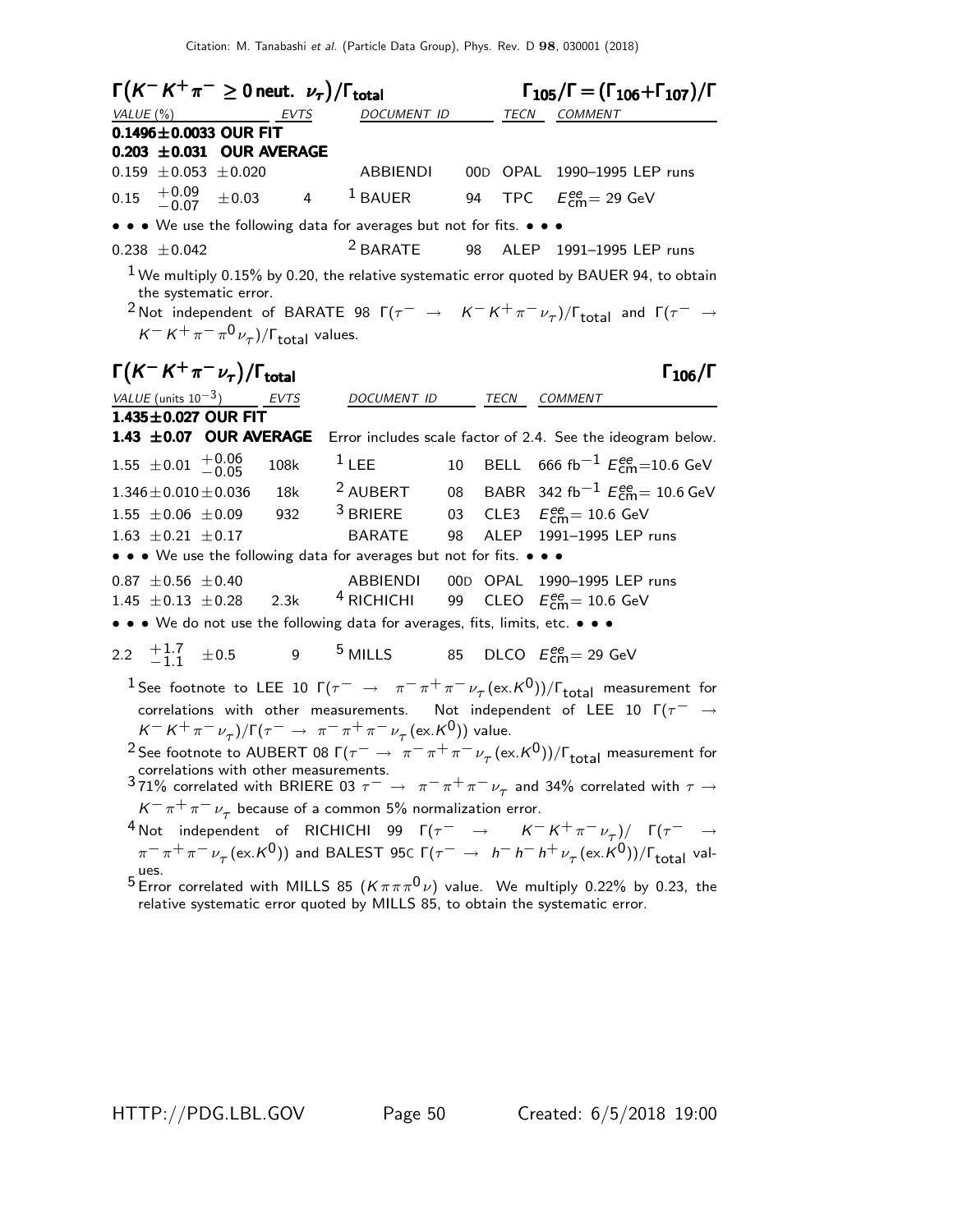

HTTP://PDG.LBL.GOV Page 51 Created: 6/5/2018 19:00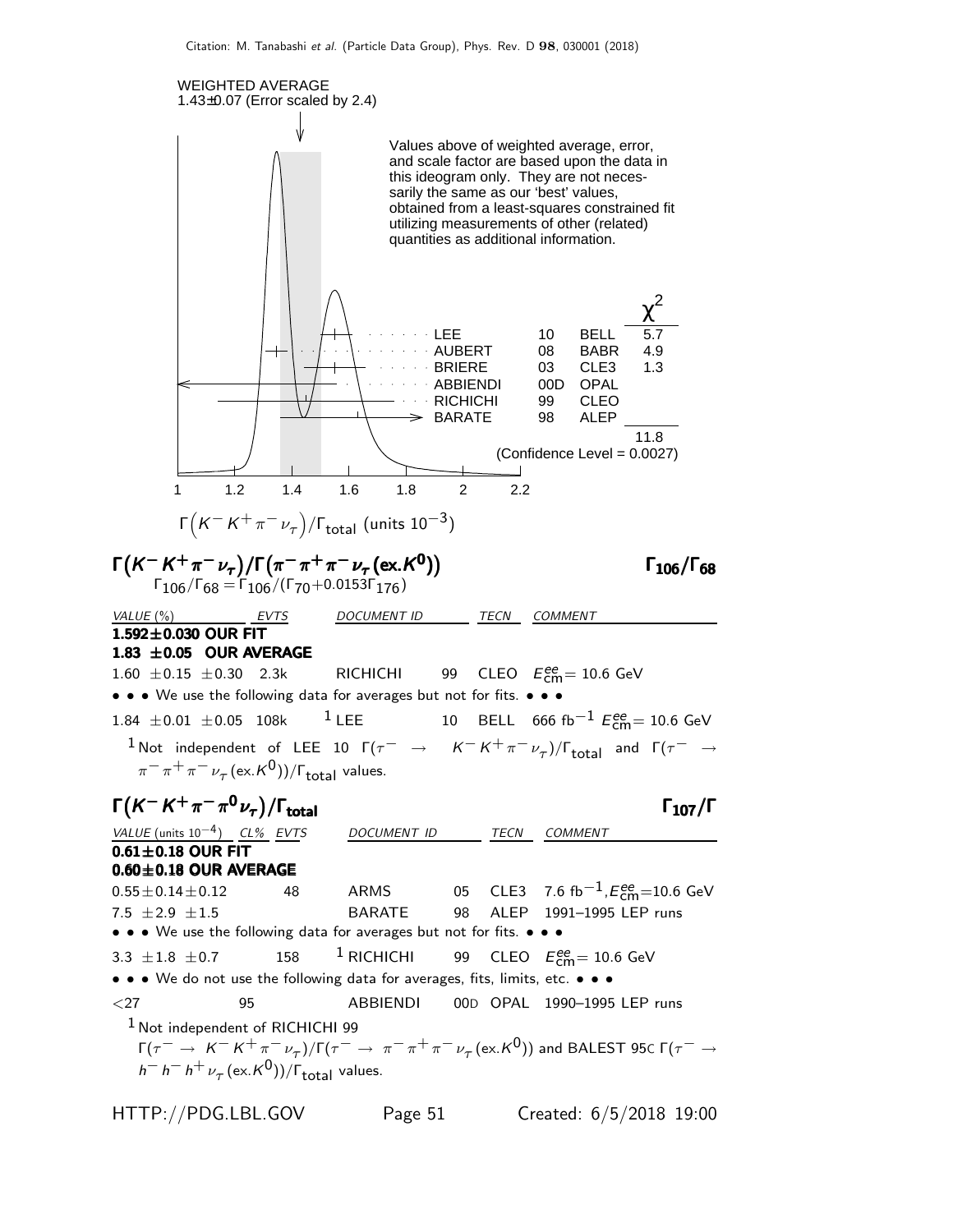Citation: M. Tanabashi et al. (Particle Data Group), Phys. Rev. D 98, 030001 (2018)

Γ(K<sup>-</sup> K<sup>+</sup> π<sup>-</sup> π<sup>0</sup>ν<sub>τ</sub>)/Γ(π<sup>-</sup> π<sup>+</sup> π<sup>-</sup> π<sup>0</sup>ν<sub>τ</sub> (ex.K<sup>0</sup>)) Γ107/Γ<sub>77</sub>  $\Gamma_{107}/\Gamma_{77}$  $\Gamma_{107}/\Gamma_{77} = \Gamma_{107}/(\Gamma_{78} + 0.892\Gamma_{176} + 0.0153\Gamma_{178})$ VALUE (%) **EVTS** DOCUMENT ID TECN COMMENT  $0.14\pm0.04$  OUR FIT  $0.79 \pm 0.44 \pm 0.16$  158 <sup>1</sup> RICHICHI  $_{\text{cm}}^{\text{ee}}$ = 10.6 GeV  $1$  RICHICHI 99 also quote a 95%CL upper limit of 0.0157 for this measurement.  $\Gamma(K^-K^+K^-\nu_\tau)/\Gamma_{\rm total}$  Γ<sub>108</sub>/Γ = 0.492Γ<sub>168</sub>/Γ VALUE (units 10<sup>-5</sup>) CL% EVTS DOCUMENT ID TECN COMMENT 2.2  $\pm$  0.8 OUR FIT Error includes scale factor of 5.4. 2.1  $\pm$ 0.8 OUR AVERAGE Error includes scale factor of 5.4.  $3.29\pm0.17^{+0.19}_{-0.20}$  $^{+0.19}_{-0.20}$  3.2k  $^{1}$  LEE 10 BELL 666 fb<sup>-1</sup>  $E_{cm}^{ee}$  = 10.6 GeV 1.58 $\pm$ 0.13 $\pm$ 0.12 275 <sup>2</sup> AUBERT 08 BABR 342 fb<sup>-1</sup>  $E_{\sf cm}^{\sf ee}$ = 10.6 GeV • • • We do not use the following data for averages, fits, limits, etc. • • •  $<$  3.7  $\qquad$  90 BRIERE 03 CLE3  $E_{\text{cm}}^{ee}$  = 10.6 GeV < 19 90 BARATE 98 ALEP 1991–1995 LEP runs  $^1$  See footnote to LEE 10 Г $(\tau^-\,\,\rightarrow\,\,\,\pi^-\pi^+\pi^-\,\nu_\tau\,(\mathrm{ex.}\mathcal{K}^0))/\Gamma_{\mathrm{total}}$  measurement for correlations with other measurements. Not independent of LEE 10  $\Gamma(\tau^- \rightarrow$  $K^- K^+ K^- \nu_\tau)/\Gamma(\tau^- \rightarrow \pi^- \pi^+ \pi^- \nu_\tau (\text{ex.} K^0))$  value. <sup>2</sup> See footnote to AUBERT 08 Г( $\tau^- \to \pi^-\pi^+\pi^-\nu_\tau$  (ex.K<sup>0</sup>))/Г<sub>total</sub> measurement for correlations with other measurements. Γ(K<sup>-</sup> K<sup>+</sup> K<sup>-</sup> ν<sub>τ</sub>)/Γ(π<sup>-</sup> π<sup>+</sup> π<sup>-</sup> ν<sub>τ</sub> (ex.K<sup>0</sup>)) Γ<sub>108</sub>/Γ<sub>68</sub> Γ108/Γ  $VALU E$  (units 10<sup>-4</sup>) EVTS DOCUMENT ID TECN COMMENT • • • We do not use the following data for averages, fits, limits, etc. • • •  $3.90\pm0.02\frac{+0.22}{0.23}$  $+0.22$  3.2k <sup>1</sup> LEE 10 BELL 666 fb<sup>-1</sup>  $E_{\text{cm}}^{ee} = 10.6$  GeV  $1$  Not independent of LEE 10  $\Gamma(\tau^- \rightarrow K^- K^+ K^- \nu_\tau)/\Gamma_{\rm total}$  and  $\Gamma(\tau^- \rightarrow$  $\pi^-\pi^+\pi^-\nu_\tau$  (ex. $\kappa^0$ ))/ $\Gamma_{\rm total}$  values.  $\Gamma(K^-K^+K^-\nu_\tau(\text{ex. }\phi))/\Gamma_{\text{total}}$  Γ<sub>109</sub>/Γ CL% DOCUMENT ID TECN COMMENT  $\frac{VALUE}{<}$  <2.5 × 10<sup>-6</sup> 90 AUBERT 08 BABR 342 fb−1 E ee cm = 10.6 GeV  $\Gamma(K^- K^+ K^- \pi^0 \nu_\tau)/\Gamma_{\rm total}$  Γ<sub>110</sub>/Γ  $\frac{VALUE}{1600}$   $\frac{CL\%}{90}$  DOCUMENT ID TECN COMMENT  $< 4.8 \times 10^{-6}$ 90 ARMS 05 CLE3 7.6 fb $^{-1}$ ,  $E_{\textsf{cm}}^{ee} = 10.6$  GeV  $\Gamma(\pi^- K^+ \pi^- \geq 0$  neut.  $\nu_\tau) / \Gamma_{\text{total}}$   $\Gamma_{\text{total}}$ total and  $111/$ VALUE (%) CL% DOCUMENT ID TECN COMMENT <0.25 95 BAUER 94 TPC E ee cm= 29 GeV  $\Gamma(e^-\,e^+\,\overline{\nu}_e\,\nu_\tau)/\Gamma_{\rm total}$  Γ<sub>112</sub>/Γ /Γ $_{\rm total}$ Γ  $VALUE$  (units 10<sup>-5</sup>) EVTS DOCUMENT ID TECN COMMENT **2.8** $\pm$ **1.4** $\pm$ **0.4** 5 ALAM 96 CLEO  $E_{\text{cm}}^{ee} = 10.6 \text{ GeV}$ HTTP://PDG.LBL.GOV Page 52 Created: 6/5/2018 19:00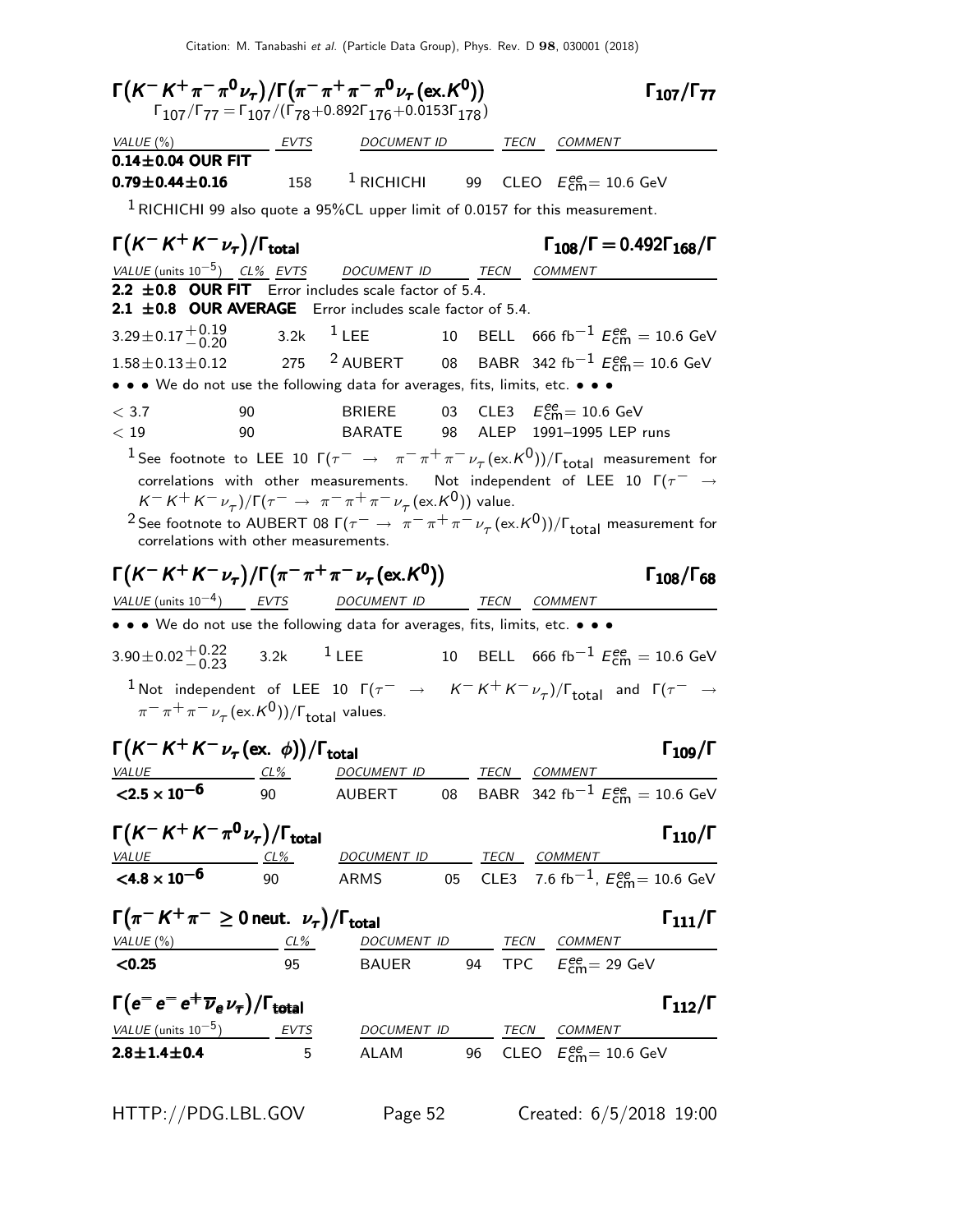| $\Gamma(\mu^- e^- e^+ \overline{\nu}_{\mu} \nu_{\tau})/\Gamma_{\rm total}$ |                                                                     |                                                                                                                                                                                                                                                                                                                                                                                                                                                                                                                     |        |              |                                                                                    | $\Gamma_{113}/\Gamma$ |
|----------------------------------------------------------------------------|---------------------------------------------------------------------|---------------------------------------------------------------------------------------------------------------------------------------------------------------------------------------------------------------------------------------------------------------------------------------------------------------------------------------------------------------------------------------------------------------------------------------------------------------------------------------------------------------------|--------|--------------|------------------------------------------------------------------------------------|-----------------------|
| VALUE (units $10^{-5}$ ) CL%                                               |                                                                     | DOCUMENT ID                                                                                                                                                                                                                                                                                                                                                                                                                                                                                                         |        | TECN         | COMMENT                                                                            |                       |
| < 3.6                                                                      | 90                                                                  | ALAM                                                                                                                                                                                                                                                                                                                                                                                                                                                                                                                | 96     |              | CLEO $E_{\text{cm}}^{\text{ee}} = 10.6 \text{ GeV}$                                |                       |
|                                                                            | $\Gamma_{114}/\Gamma = (\Gamma_{115} + \Gamma_{121})/\Gamma$        | $\Gamma(3h^-2h^+\geq 0$ neutrals $\nu_\tau$ (ex. $K^0_S\to\pi^-\pi^+)$ ("5-prong" )) / $\Gamma_{\rm total}$                                                                                                                                                                                                                                                                                                                                                                                                         |        |              |                                                                                    | $\Gamma_{114}/\Gamma$ |
| VALUE (%)                                                                  | <b>EVTS</b>                                                         | <b>DOCUMENT ID</b>                                                                                                                                                                                                                                                                                                                                                                                                                                                                                                  |        | TECN         | <b>COMMENT</b>                                                                     |                       |
| $0.099 \pm 0.004$ OUR FIT                                                  |                                                                     |                                                                                                                                                                                                                                                                                                                                                                                                                                                                                                                     |        |              |                                                                                    |                       |
| $0.107 \pm 0.007$ OUR AVERAGE                                              |                                                                     | Error includes scale factor of 1.1.                                                                                                                                                                                                                                                                                                                                                                                                                                                                                 |        |              |                                                                                    |                       |
| $0.170 \pm 0.022 \pm 0.026$                                                |                                                                     | $1$ ACHARD                                                                                                                                                                                                                                                                                                                                                                                                                                                                                                          | 01D L3 |              | 1992-1995 LEP runs                                                                 |                       |
| $0.097 \pm 0.005 \pm 0.011$                                                | 419                                                                 | GIBAUT                                                                                                                                                                                                                                                                                                                                                                                                                                                                                                              |        | 94B CLEO     | $E_{\text{cm}}^{ee}$ = 10.6 GeV                                                    |                       |
| $0.102 \pm 0.029$                                                          | 13                                                                  | <b>BYLSMA</b>                                                                                                                                                                                                                                                                                                                                                                                                                                                                                                       | 87 -   | <b>HRS</b>   | $E_{\text{cm}}^{\text{ee}}$ = 29 GeV                                               |                       |
|                                                                            |                                                                     | • • • We use the following data for averages but not for fits. • •                                                                                                                                                                                                                                                                                                                                                                                                                                                  |        |              |                                                                                    |                       |
| $0.093 \pm 0.009 \pm 0.012$                                                |                                                                     | <b>SCHAEL</b>                                                                                                                                                                                                                                                                                                                                                                                                                                                                                                       |        | 05C ALEP     | 1991-1995 LEP runs                                                                 |                       |
| $0.115 \pm 0.013 \pm 0.006$                                                | 112                                                                 | <sup>2</sup> ABREU                                                                                                                                                                                                                                                                                                                                                                                                                                                                                                  |        | 01M DLPH     | 1992-1995 LEP runs                                                                 |                       |
| $0.119 \pm 0.013 \pm 0.008$                                                | 119                                                                 | 3 ACKERSTAFF 99E OPAL                                                                                                                                                                                                                                                                                                                                                                                                                                                                                               |        |              | 1991-1995 LEP runs                                                                 |                       |
|                                                                            |                                                                     | • • We do not use the following data for averages, fits, limits, etc. • • •                                                                                                                                                                                                                                                                                                                                                                                                                                         |        |              |                                                                                    |                       |
| $0.26 \pm 0.06 \pm 0.05$                                                   |                                                                     | <b>ACTON</b>                                                                                                                                                                                                                                                                                                                                                                                                                                                                                                        |        | 92H OPAL     | $E_{\text{cm}}^{\text{ee}} = 88.2 - 94.2 \text{ GeV}$                              |                       |
| $^{+0.05}_{-0.04}$<br>±0.03<br>0.10                                        |                                                                     | <b>DECAMP</b>                                                                                                                                                                                                                                                                                                                                                                                                                                                                                                       | 92C    | ALEP         | 1989-1990 LEP runs                                                                 |                       |
| $0.16 \pm 0.13 \pm 0.04$                                                   |                                                                     | <b>BEHREND</b>                                                                                                                                                                                                                                                                                                                                                                                                                                                                                                      | 89B    | CELL         | $E_{\text{cm}}^{\text{ee}} = 14-47 \text{ GeV}$                                    |                       |
| $\pm 0.1$<br>0.3<br>$\pm 0.2$                                              |                                                                     | <b>BARTEL</b>                                                                                                                                                                                                                                                                                                                                                                                                                                                                                                       | 85F    | JADE         | $E_{\text{cm}}^{\text{ee}}$ = 34.6 GeV                                             |                       |
| $0.13 \pm 0.04$                                                            | 10                                                                  | <b>BELTRAMI</b>                                                                                                                                                                                                                                                                                                                                                                                                                                                                                                     | 85     | <b>HRS</b>   | Repl. by BYLSMA 87                                                                 |                       |
| $0.16 \pm 0.08 \pm 0.04$                                                   | 4                                                                   | <b>BURCHAT</b>                                                                                                                                                                                                                                                                                                                                                                                                                                                                                                      | 85     | MRK2         | $E_{cm}^{ee}$ = 29 GeV                                                             |                       |
| ±0.4<br>1.0                                                                | 10                                                                  | <b>BEHREND</b>                                                                                                                                                                                                                                                                                                                                                                                                                                                                                                      | 82     | <b>CELL</b>  | Repl. by BEHREND 89B                                                               |                       |
|                                                                            | $3h^- 2h^+ \pi^0 \nu_\tau$ (ex. $K^0$ )) measurements.              | $^1$ The correlation coefficients between this measurement and the ACHARD 01D measure-<br>ments of B( $\tau \to$ "1-prong") and B( $\tau \to$ "3-prong") are $-0.082$ and $-0.19$ respectively.<br>$2$ The correlation coefficients between this measurement and the ABREU 01M measure-<br>ments of B( $\tau \to 1$ -prong) and B( $\tau \to 3$ -prong) are -0.08 and -0.08 respectively.<br>$^{3}$ Not independent of ACKERSTAFF 99E B $(\tau^-\to\ 3h^-2h^+\nu_\tau$ (ex. $\kappa^0)$ ) and B $(\tau^-\to\tau^0)$ |        |              |                                                                                    |                       |
|                                                                            | $\Gamma(3h^- 2h^+ \nu_\tau (\text{ex.} K^0))/\Gamma_{\text{total}}$ |                                                                                                                                                                                                                                                                                                                                                                                                                                                                                                                     |        |              | $\Gamma_{115}/\Gamma = (\Gamma_{116} + \Gamma_{118} + 0.0153 \Gamma_{183})/\Gamma$ |                       |
| VALUE (units $10^{-4}$ ) FVTS                                              |                                                                     | DOCUMENT ID                                                                                                                                                                                                                                                                                                                                                                                                                                                                                                         |        | TECN COMMENT |                                                                                    |                       |

|               | VALUE (units $10^{-4}$ ) EVTS |                | DOCUMENT ID                                                                   |    | TECN | <b>COMMENT</b>                                                                                  |
|---------------|-------------------------------|----------------|-------------------------------------------------------------------------------|----|------|-------------------------------------------------------------------------------------------------|
|               | $8.22 \pm 0.32$ OUR FIT       |                |                                                                               |    |      |                                                                                                 |
|               | $8.32 \pm 0.35$ OUR AVERAGE   |                |                                                                               |    |      |                                                                                                 |
|               | $9.7 + 1.5 + 0.5$             | 96             | $1$ ABDALLAH                                                                  |    |      | 06A DLPH 1992-1995 LEP runs                                                                     |
|               | 7.2 $\pm$ 0.9 $\pm$ 1.2       | 165            | <sup>2</sup> SCHAEL                                                           |    |      | 05C ALEP 1991-1995 LEP runs                                                                     |
|               | 9.1 $\pm$ 1.4 $\pm$ 0.6       | 97 —           |                                                                               |    |      | ACKERSTAFF 99E OPAL 1991-1995 LEP runs                                                          |
|               | 7.7 $\pm$ 0.5 $\pm$ 0.9       | 295            | GIBAUT                                                                        |    |      | 94B CLEO $E_{\text{cm}}^{ee} = 10.6 \text{ GeV}$                                                |
|               | 6.4 $\pm 2.3 \pm 1.0$         | 12             | ALBRECHT 88B ARG $E_{\text{cm}}^{ee} = 10 \text{ GeV}$                        |    |      |                                                                                                 |
| 5.1 $\pm 2.0$ |                               | $\overline{7}$ |                                                                               |    |      | BYLSMA 87 HRS $E_{cm}^{ee} = 29$ GeV                                                            |
|               |                               |                | • • • We use the following data for averages but not for fits. • • •          |    |      |                                                                                                 |
|               |                               |                |                                                                               |    |      | $8.56 \pm 0.05 \pm 0.42$ 34k AUBERT, B 05w BABR 232 fb <sup>-1</sup> , $E_{cm}^{ee} = 10.6$ GeV |
|               |                               |                | • • • We do not use the following data for averages, fits, limits, etc. • • • |    |      |                                                                                                 |
| 6.7 $\pm$ 3.0 | 8.0 $\pm$ 1.1 $\pm$ 1.3       | 58<br>5        | <sup>3</sup> BELTRAMI                                                         | 85 |      | BUSKULIC 96 ALEP Repl. by SCHAEL 05C<br>HRS Repl. by BYLSMA 87                                  |
|               |                               |                |                                                                               |    |      |                                                                                                 |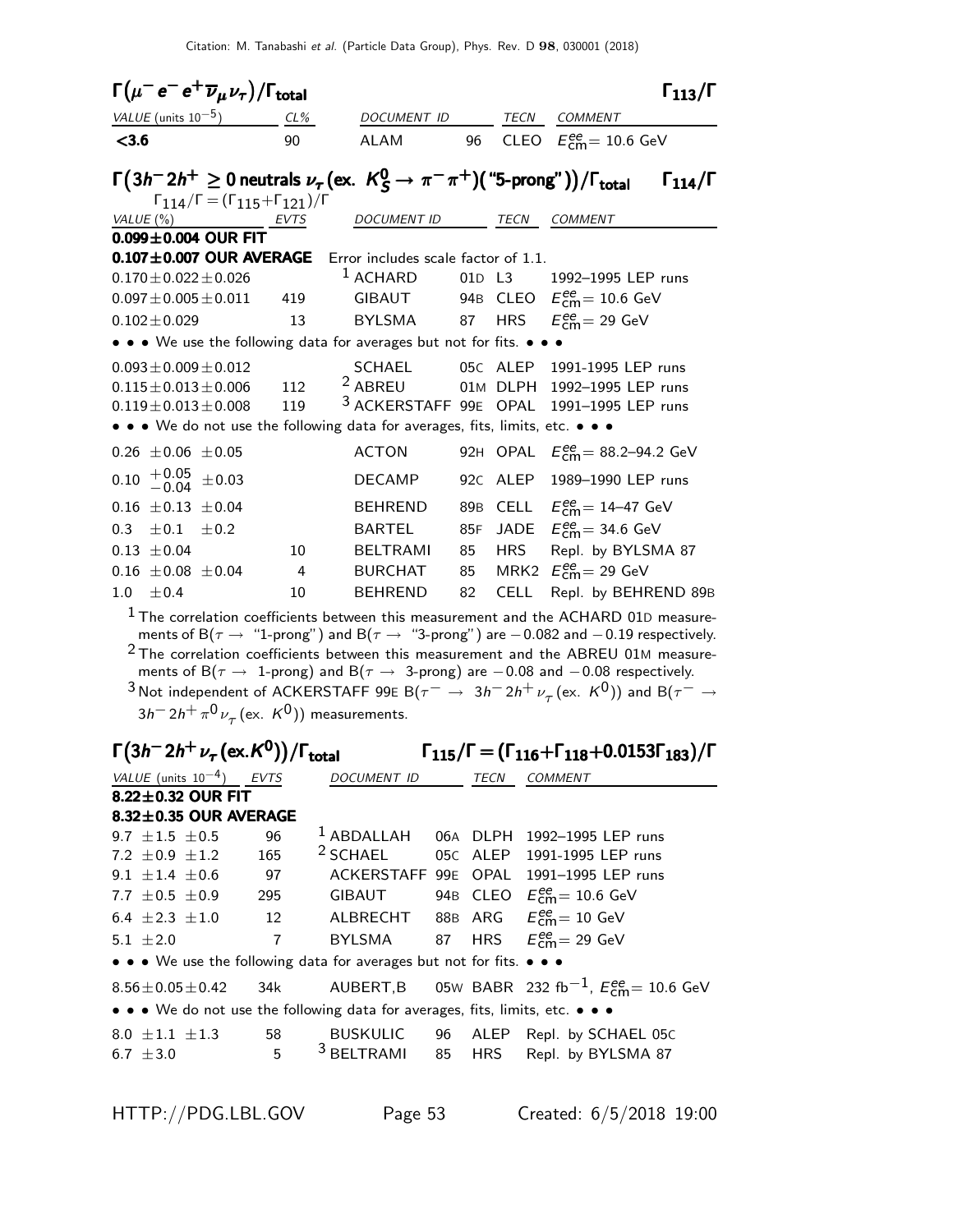- 
- <sup>1</sup> See footnote to ABDALLAH 06A  $\Gamma(\tau^- \to h^- \nu_\tau)/\Gamma_{\text{total}}$  measurement for correlations with other measurements.<br><sup>2</sup> See footnote to SCHAEL 05C  $\Gamma(\tau^- \to e^- \overline{\nu}_e \nu_\tau)/\Gamma_{\text{total}}$  measurement for correlations with other measur
- 

| $\Gamma(3\pi^- 2\pi^+ \nu_\tau\,(\mathrm{ex.}\,K^0,\omega))/\Gamma_\mathrm{total}$                          |           | $\Gamma_{116}/\Gamma = (\Gamma_{117} + \Gamma_{171})/\Gamma$                                              |           |                            |                                                                                                                             |
|-------------------------------------------------------------------------------------------------------------|-----------|-----------------------------------------------------------------------------------------------------------|-----------|----------------------------|-----------------------------------------------------------------------------------------------------------------------------|
| VALUE (units $10^{-4}$ )                                                                                    |           | DOCUMENT ID TECN COMMENT                                                                                  |           |                            |                                                                                                                             |
| 8.21±0.31 OUR FIT                                                                                           |           |                                                                                                           |           |                            |                                                                                                                             |
| • • • We use the following data for averages but not for fits. • • •                                        |           |                                                                                                           |           |                            |                                                                                                                             |
| $8.33 \pm 0.04 \pm 0.43$                                                                                    |           | $1$ LEES                                                                                                  |           |                            | 12X BABR 468 fb <sup>-1</sup> $E_{\text{cm}}^{ee}$ = 10.6 GeV                                                               |
|                                                                                                             |           |                                                                                                           |           |                            | $^{-1}$ Not independent of LEES 12x Г $(\tau^-\to f_1(1285)\pi^-\nu_\tau\to 3\pi^-2\pi^+\nu_\tau)$ /Г and Г $(\tau^-\to 1)$ |
|                                                                                                             |           | $3\pi^{-} 2\pi^{+} \nu_{\tau}$ (ex. K <sup>0</sup> , $\omega$ , f <sub>1</sub> (1285)))/ $\Gamma$ values. |           |                            |                                                                                                                             |
| $\Gamma(3\pi^{-}2\pi^{+}\nu_{\tau}$ (ex. ${\cal K}^{0}$ , $\omega$ , $f_{1}(1285))$ )/ $\Gamma_{\rm total}$ |           |                                                                                                           |           |                            | $\Gamma_{117}/\Gamma$                                                                                                       |
| VALUE (units $10^{-4}$ ) EVTS                                                                               |           | DOCUMENT ID TECN COMMENT                                                                                  |           |                            |                                                                                                                             |
| 7.69±0.30 OUR FIT                                                                                           |           |                                                                                                           |           |                            |                                                                                                                             |
| $7.68 \pm 0.04 \pm 0.40$                                                                                    | 69k       | LEES                                                                                                      |           |                            | 12X BABR 468 fb <sup>-1</sup> $E_{\text{cm}}^{ee} = 10.6 \text{ GeV}$                                                       |
| $\Gamma(K^- 2\pi^- 2\pi^+ \nu_\tau (\text{ex.} K^0))/\Gamma_{\text{total}}$                                 |           |                                                                                                           |           |                            | $\Gamma_{118}/\Gamma$                                                                                                       |
| $VALUE$ (units $10^{-6}$ )                                                                                  |           | DOCUMENT ID                                                                                               |           | TECN COMMENT               |                                                                                                                             |
| $0.6 \pm 1.2$ OUR FIT                                                                                       |           |                                                                                                           |           |                            |                                                                                                                             |
| $0.6 \pm 0.5 \pm 1.1$                                                                                       |           |                                                                                                           |           |                            | $1$ LEES 12X BABR 468 fb $^{-1}$ $E_{\text{cm}}^{ee}$ = 10.6 GeV                                                            |
|                                                                                                             |           |                                                                                                           |           |                            | $^1$ LEES 12X meaurement corresponds to the lower limit of $<~2.4\times10^{-6}$ at 90% CL.                                  |
| $\Gamma(K^+3\pi^-\pi^+\nu_\tau)/\Gamma_{\rm total}$                                                         |           |                                                                                                           |           |                            | $\Gamma_{119}/\Gamma$                                                                                                       |
| VALUE CL%                                                                                                   |           | DOCUMENT ID TECN COMMENT                                                                                  |           |                            |                                                                                                                             |
| ${<}5.0 \times 10^{-6}$                                                                                     | 90        | <b>LEES</b>                                                                                               |           |                            | 12X BABR 468 fb <sup>-1</sup> $E_{\text{cm}}^{ee}$ = 10.6 GeV                                                               |
| $\Gamma(K^+K^-2\pi^-\pi^+\nu_\tau)/\Gamma_{\rm total}$                                                      |           |                                                                                                           |           |                            | $\Gamma_{120}/\Gamma$                                                                                                       |
| $VALUE$ CL%                                                                                                 |           | DOCUMENT ID TECN COMMENT                                                                                  |           |                            |                                                                                                                             |
| $\leq 4.5 \times 10^{-7}$ 90                                                                                |           | LEES                                                                                                      |           |                            | 12X BABR 468 fb <sup>-1</sup> $E_{\text{cm}}^{ee}$ = 10.6 GeV                                                               |
| $\Gamma(3h^- 2h^+ \pi^0 \nu_\tau (\text{ex.} K^0))/\Gamma_{\text{total}}$                                   |           |                                                                                                           |           |                            | $\Gamma_{121}/\Gamma = (\Gamma_{122} + \Gamma_{125})/\Gamma$                                                                |
| VALUE (units $10^{-4}$ ) EVTS                                                                               |           | DOCUMENT ID TECN COMMENT                                                                                  |           |                            |                                                                                                                             |
| 1.64±0.11 OUR FIT                                                                                           |           |                                                                                                           |           |                            |                                                                                                                             |
| 1.74±0.27 OUR AVERAGE                                                                                       |           |                                                                                                           |           |                            |                                                                                                                             |
| $1.6 \pm 1.2 \pm 0.6$                                                                                       | 13        | <sup>1</sup> ABDALLAH                                                                                     |           |                            | 06A DLPH 1992-1995 LEP runs                                                                                                 |
| 2.1 $\pm$ 0.7 $\pm$ 0.9                                                                                     | 95        | $2$ SCHAEL                                                                                                |           | 05C ALEP                   | 1991-1995 LEP runs                                                                                                          |
| $1.7 \pm 0.2 \pm 0.2$<br>2.7 $\pm 1.8 \pm 0.9$                                                              | 231<br>23 | ANASTASSOV 01<br>ACKERSTAFF 99E OPAL                                                                      |           | <b>CLEO</b>                | $E_{\text{cm}}^{\text{ee}}$ = 10.6 GeV<br>1991-1995 LEP runs                                                                |
| • • • We do not use the following data for averages, fits, limits, etc. • • •                               |           |                                                                                                           |           |                            |                                                                                                                             |
|                                                                                                             |           |                                                                                                           |           |                            |                                                                                                                             |
| $1.8 \pm 0.7 \pm 1.2$<br>$1.9 \pm 0.4 \pm 0.4$                                                              | 18<br>31  | <b>BUSKULIC</b><br>GIBAUT                                                                                 | 96<br>94B | <b>ALEP</b><br><b>CLEO</b> | Repl. by SCHAEL 05C<br>Repl. by ANASTASSOV 01                                                                               |
| $5.1 \pm 2.2$                                                                                               | 6         | BYLSMA                                                                                                    | 87        | <b>HRS</b>                 | $E_{\text{cm}}^{\text{ee}}$ = 29 GeV                                                                                        |
| 6.7 $\pm 3.0$                                                                                               | 5         | <sup>3</sup> BELTRAMI                                                                                     | 85        | <b>HRS</b>                 | Repl. by BYLSMA 87                                                                                                          |
|                                                                                                             |           |                                                                                                           |           |                            |                                                                                                                             |

HTTP://PDG.LBL.GOV Page 54 Created: 6/5/2018 19:00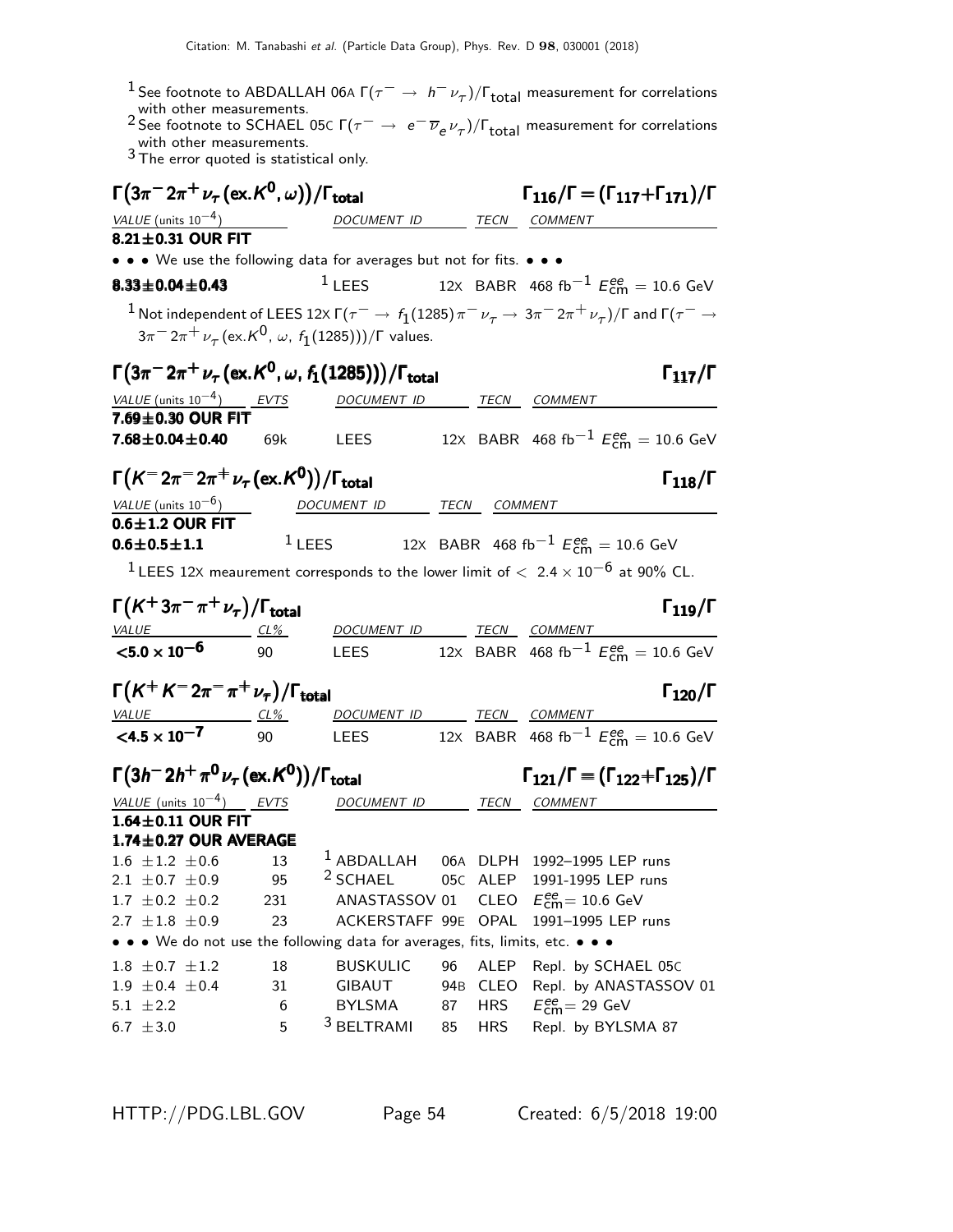Citation: M. Tanabashi et al. (Particle Data Group), Phys. Rev. D 98, 030001 (2018) <sup>1</sup> See footnote to ABDALLAH 06A  $\Gamma(\tau^- \to h^- \nu_\tau)/\Gamma_{\rm total}$  measurement for correlations with other measurements. 2 SCHAEL 05C quote  $(1.4 \pm 0.7 \pm 0.9) \times 10^{-4}$ . We add 0.7  $\times 10^{-4}$  to remove their correction for  $\tau^-\to\eta\pi^-\pi^+\pi^-\nu_\tau\to 3\pi^-2\pi^+\pi^0\nu_\tau$  and  $\tau^-\to K^*(892)^-\eta\nu_\tau\to 0$ 3π $^{-}$  2π $^{+}$  π $^{0}$   $\nu_{\tau}$  decays. See footnote to SCHAEL 05C Γ( $\tau^{-}$   $\rightarrow$   $\,$  e $^{-}$   $\overline{\nu}_{e}$   $\nu_{\tau}$ )/Γ<sub>total</sub> mea-<br>surement for correlations with other measurements.  $3$  The error quoted is statistical only.  $\Gamma(3\pi^- 2\pi^+ \pi^0 \nu_\tau (\text{ex. K}^0))/\Gamma_{\text{total}}$  Γ $_{122}/\Gamma$  $\Gamma_{122}/\Gamma$  = ( $\Gamma_{124}$ +0.2292 $\Gamma_{158}$ +0.892 $\Gamma_{183})$ / $\Gamma$ VALUE (units  $10^{-4}$ ) DOCUMENT ID TECN COMMENT  $1.62 \pm 0.11$  OUR FIT • • • We use the following data for averages but not for fits. • • • **1.65±0.05±0.09** <sup>1</sup> LEES 12x BABR 468 fb<sup>-1</sup>  $E_{\text{cm}}^{ee} = 10.6 \text{ GeV}$  $^1$ Not independent of LEES 12X measurements of Γ $(\tau^-\to~2\pi^-\pi^+\omega\nu_\tau~(\mathrm{ex.}K^0))/$ Γ,  $\Gamma(\tau^-\to\eta\pi^-\pi^+\pi^-\nu_\tau\,(\mathrm{ex.}\mathsf{K}^0))/\Gamma$ , and  $\Gamma(\tau^-\to\pi^-\pi^-\pi^0\nu_\tau\,(\mathrm{ex.}\mathsf{K}^0,\eta,\,\omega,\mathsf{K}^0)$  $f_1(1285)))/Γ.$ Γ $(3\pi^- 2\pi^+ \pi^0 \nu_\tau (\text{ex. } K^0, \eta, f_1(1285)))/\Gamma_{\text{total}}$ Γ $_{123}/\Gamma$ VALUE (units 10<sup>-4</sup>) <u>DOCUMENT ID</u> TECN COMMENT **1.11±0.04±0.09** <sup>1</sup> LEES 12x BABR 468 fb<sup>-1</sup>  $E_{\text{cm}}^{ee} = 10.6 \text{ GeV}$  $1$ Not independent of LEES 12x Γ $(τ^-\rightarrow 2π^-\pi^+\omega\nu_τ({\rm ex.}K^0))/$ Γ and Γ $(τ^-\rightarrow$  $3\pi^- \, 2\pi^+ \, \pi^0 \, \nu_\tau \, (\mathrm{ex.} K^0, \, \eta, \, \omega, \, f_1(1285)))/\Gamma$  values.  $\Gamma\big(3\pi^-2\pi^+\pi^0\nu_\tau$  (ex. ${\cal K}^0$ ,  $\eta$ ,  $\omega$ ,  $f_1(1285))\big)/\Gamma_{\rm total}$  Γ $_{124}/{\Gamma}$ VALUE (units 10<sup>-4</sup>) EVTS DOCUMENT ID TECN COMMENT  $0.38\pm0.09$  OUR FIT  $0.36\pm0.03\pm0.09$ **0.36** $\pm$ **0.03** $\pm$ **0.09** 7.3k LEES 12x BABR 468 fb<sup>-1</sup>  $E_{\text{cm}}^{\text{ee}} = 10.6 \text{ GeV}$  $\Gamma(K^- 2\pi^- 2\pi^+ \pi^0 \nu_\tau (\text{ex.} K^0)) / \Gamma_{\text{total}}$  Γ<sub>125</sub>/Γ VALUE (units 10<sup>-6</sup>) DOCUMENT ID TECN COMMENT  $1.1\pm0.6$  OUR FIT  $1$ LEES 12X BABR 468 fb $^{-1}$   $E_{\text{cm}}^{ee} = 10.6$  GeV

<sup>1</sup> LEES 12X meaurement corresponds to the lower limit of  $< 1.9 \times 10^{-6}$  at 90% CL.

| $\Gamma(K^+3\pi^-\pi^+\pi^0\nu_{\tau})/\Gamma_{\rm total}$ |     |                    |      | $\Gamma_{126}/\Gamma$                                  |
|------------------------------------------------------------|-----|--------------------|------|--------------------------------------------------------|
| <i>VALUE</i>                                               | CL% | <i>DOCUMENT ID</i> | TECN | COMMENT                                                |
| $< 8 \times 10^{-7}$                                       | ۹N  | I FFS              |      | 12X BABR 468 fb <sup>-1</sup> $E_{cm}^{ee}$ = 10.6 GeV |

| $\Gamma(3h^- 2h^+ 2\pi^0 \nu_\tau)/\Gamma_{\rm total}$                        |     |             |      | $\Gamma_{127}/\Gamma$                                           |  |
|-------------------------------------------------------------------------------|-----|-------------|------|-----------------------------------------------------------------|--|
| <u>VALUE</u>                                                                  | CL% | DOCUMENT ID | TECN | <i>COMMENT</i>                                                  |  |
| $3.4 \times 10^{-6}$                                                          | 90  |             |      | AUBERT, B 06 BABR 232 fb <sup>-1</sup> $E_{cm}^{ee} = 10.6$ GeV |  |
| • • • We do not use the following data for averages, fits, limits, etc. • • • |     |             |      |                                                                 |  |
| ${<}1.1 \times 10^{-4}$                                                       | 90  | GIBAUT      |      | 94B CLEO $E_{cm}^{ee}$ = 10.6 GeV                               |  |

HTTP://PDG.LBL.GOV Page 55 Created: 6/5/2018 19:00

 $1.1 \pm 0.4 \pm 0.4$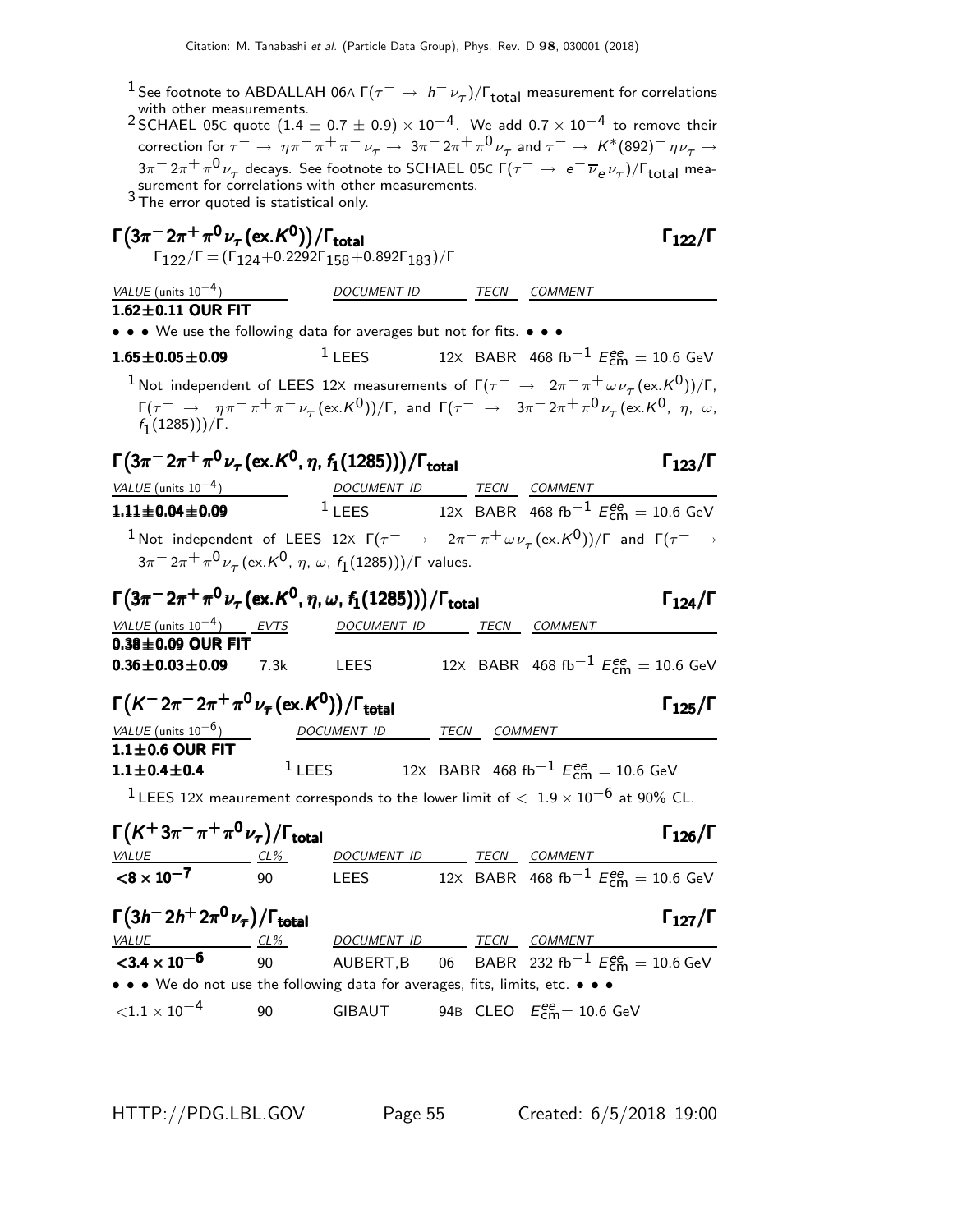$\Gamma((5\pi)^{-}\nu_{\tau})/\Gamma_{\text{total}}$   $\Gamma_{128}/\Gamma$ total 128  $\Gamma_{128}/\Gamma = (\Gamma_{30} + \frac{1}{2}\Gamma_{45} + \Gamma_{48} + \frac{1}{2}\Gamma_{61} + \Gamma_{85} + \Gamma_{115} + 0.5559\Gamma_{148} + 0.892\Gamma_{178})/\Gamma$ VALUE (%) DOCUMENT ID TECN COMMENT  $0.78 \pm 0.05$  OUR FIT • • • We use the following data for averages but not for fits. • • •  $0.61 \pm 0.06 \pm 0.08$  <sup>1</sup> GIBAUT  $_{\text{cm}}^{\text{ee}}$ = 10.6 GeV  $^1$ Not independent of GIBAUT 94B  ${\rm B}(3h^-2h^+\nu_\tau)$ , PROCARIO 93  ${\rm B}(h^-4\pi^0\nu_\tau)$ , and BORTOLETTO 93 B $(2h^- h^+ 2\pi^0 \nu_\tau)/$ B $($  "3prong") measurements. Result is corrected for  $\eta$  contributions. Γ ¡ 4h − 3h <sup>+</sup> ≥ 0 neutrals ν<sup>τ</sup> ("7-prong")¢ /Γtotal Γ129/Γ h<sup>−</sup> h<sup>+</sup> ≥<sup>τ</sup> Γ total <sup>129</sup>¡ 4h − 3h <sup>+</sup> ≥ 0 ντ("7-prong")¢/ΓtotalΓ129/Γ h<sup>−</sup> h<sup>+</sup> ≥τtotal129 VALUE CL<sup>%</sup> DOCUMENT ID TECN COMMENT  $<$ 3.0  $\times$  10<sup>-7</sup> 90 AUBERT,B 05<sup>F</sup> BABR 232 fb−1, E ee cm= 10.6 GeV • • • We do not use the following data for averages, fits, limits, etc. • • •  $\langle 1.8 \times 10^{-5}$  95 ACKERSTAFF 97J OPAL 1990–1995 LEP runs<br> $\langle 2.4 \times 10^{-6}$  90 EDWARDS 97B CLEO  $E_{cm}^{ee} = 10.6$  GeV  $\textdegree <$ 2.4  $\times$  10 $^{-6}$  90 EDWARDS 97B CLEO  $E_\textsf{cm}^{ee}$  = 10.6 GeV  $\langle 2.9 \times 10^{-4}$  90 BYLSMA 87 HRS  $_{\text{cm}}^{\text{ee}}$  = 29 GeV  $\Gamma(4h^-3h^+\nu_\tau)/\Gamma_{\rm total}$ DOCUMENT ID TECN COMMENT  $<$ 4.3  $\times$  10<sup>-7</sup> 90 AUBERT,B 05F BABR 232 fb $^{-1}$ ,  $E_{\text{cm}}^{ee} = 10.6$ GeV  $\Gamma(4h^-3h^+\pi^0\nu_\tau)/\Gamma_{\rm total}$ VALUE CL<sup>%</sup> DOCUMENT ID TECN COMMENT  $<$  2.5  $\times$  10<sup>-7</sup> 90 AUBERT,B 05<sup>F</sup> BABR 232 fb−1, E ee cm= 10.6 GeV  $\Gamma(X^-(S=-1)\nu_{\tau})/\Gamma_{\text{total}}$  Γ<sub>132</sub>/Γ Γ132/Γ = (Γ10+Γ16+Γ23+Γ28+Γ36+Γ41+Γ45+Γ61+Γ97+Γ103+Γ118+Γ125+ Γ150+Γ152+Γ154+0.8312Γ168+Γ177)/Γ VALUE (%) DOCUMENT ID TECN COMMENT  $2.92\pm0.04$  OUR FIT • • • We use the following data for averages but not for fits. • • • **2.87** $\pm$ **0.12** 1 BARATE 99R ALEP 1991-1995 LEP runs <sup>1</sup> BARATE 99R perform a combined analysis of all ALEPH LEP 1 data on  $\tau$  branching fraction measurements for decay modes having total strangeness equal to  $-1$ .  $\Gamma\bigl(\mathsf{K}^*(892)^-\geq 0$  neutrals  $\,\geq 0\mathsf{K}^0_I$  $\Gamma(K^*(892)^- \geq 0$  neutrals  $\geq 0$   $K^0_L \nu_{\tau}$ )/Γ<sub>total</sub> Γ<sub>133</sub>/Γ VALUE (%) TECN COMMENT LOCUMENT ID TECN COMMENT  $1.42\pm0.18$  OUR AVERAGE Error includes scale factor of 1.4. See the ideogram below.  $1.19\pm0.15\frac{+0.13}{-0.18}$  $^{+0.13}_{-0.18}$  104 ALBRECHT 95H ARG  $E_{\rm cm}^{\rm ee}$ = 9.4–10.6 GeV  $1.94 \pm 0.27 \pm 0.15$  74  $\frac{1}{2}$  AKERS 94G OPAL  $E_{\text{cm}}^{ee} = 88 - 94$  GeV  $1.43 \pm 0.11 \pm 0.13$   $475$   $2$  GOLDBERG 90 CLEO  $E_{\text{cm}}^{ee} = 9.4 - 10.9$  GeV <sup>1</sup> AKERS 94G reject events in which a  $K_S^0$  accompanies the  $K^*(892)^-$ . We do not correct for them.  $^2$ GOLDBERG 90 estimates that 10% of observed  $\mathsf{K}^*(892)$  are accompanied by a  $\pi^0.$ 

HTTP://PDG.LBL.GOV Page 56 Created: 6/5/2018 19:00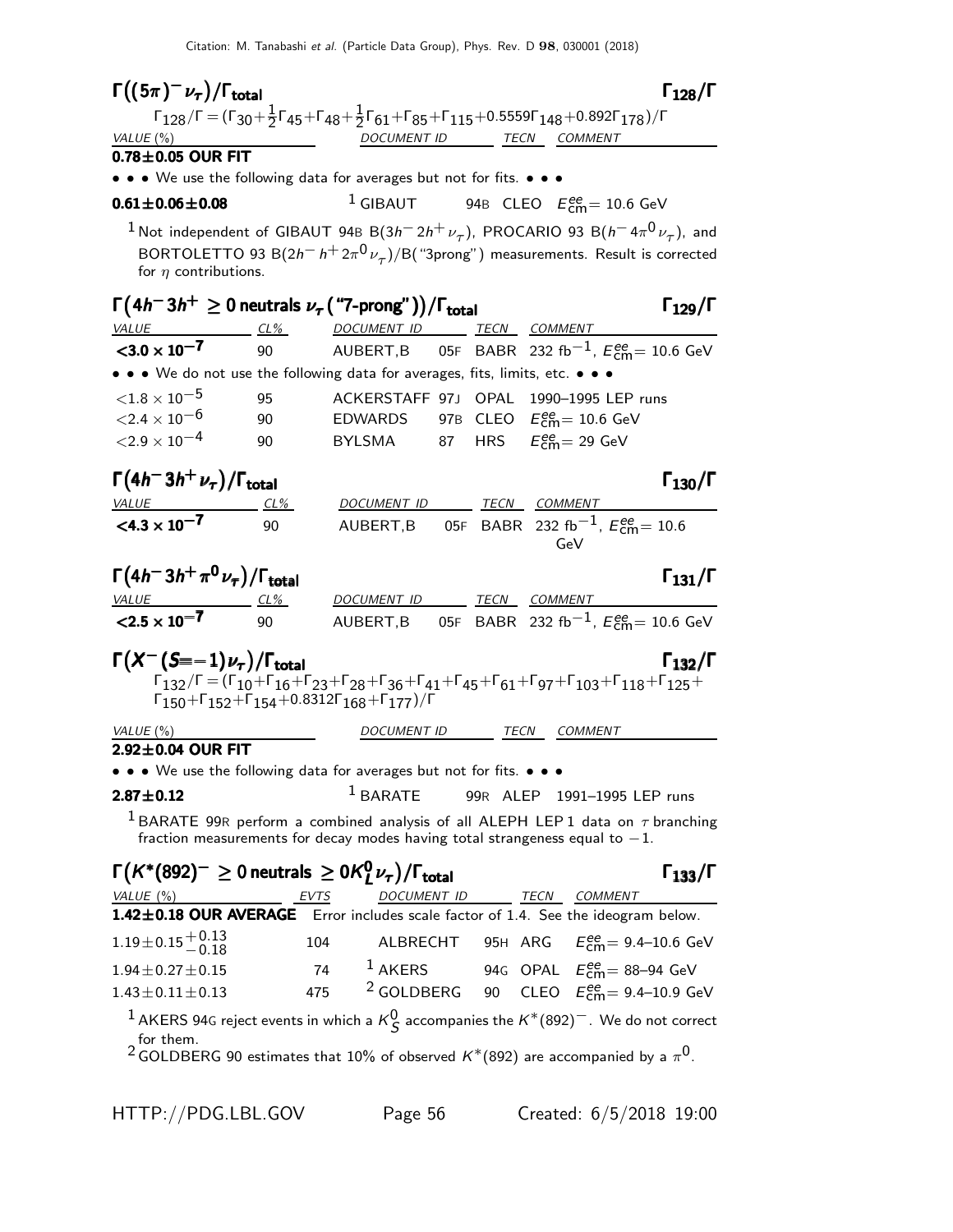

Γ $(K^*(892)^-\nu_{\tau})/\Gamma_{\text{total}}$  Γ

total 134

| VALUE $(\%)$ |                                   |                             | <b>EVTS</b> | DOCUMENT ID                                                                   |        | TECN | <b>COMMENT</b>                                                          |
|--------------|-----------------------------------|-----------------------------|-------------|-------------------------------------------------------------------------------|--------|------|-------------------------------------------------------------------------|
|              |                                   | $1.20 \pm 0.07$ OUR AVERAGE |             |                                                                               |        |      | Error includes scale factor of 1.8. See the ideogram below.             |
|              |                                   | $1.131 \pm 0.006 \pm 0.051$ | 49k         | <sup>1</sup> EPIFANOV                                                         |        |      | 07 BELL 351 fb <sup>-1</sup> $E_{\rm cm}^{\rm ee}$ =10.6 GeV            |
|              | $1.326 \pm 0.063$                 |                             |             | BARATE                                                                        |        |      | 99R ALEP 1991-1995 LEP runs                                             |
|              | $1.11 \pm 0.12$                   |                             |             |                                                                               |        |      | <sup>2</sup> COAN 96 CLEO $E_{\text{cm}}^{ee} \approx 10.6 \text{ GeV}$ |
|              | 1.42 $\pm$ 0.22 $\pm$ 0.09        |                             |             | <sup>3</sup> ACCIARRI                                                         | 95F L3 |      | 1991-1993 LEP runs                                                      |
|              |                                   |                             |             | • • • We do not use the following data for averages, fits, limits, etc. • • • |        |      |                                                                         |
|              | $1.39 \pm 0.09 \pm 0.10$          |                             |             |                                                                               |        |      | <sup>4</sup> BUSKULIC 96 ALEP Repl. by BARATE 99R                       |
|              | 1.45 $\pm$ 0.13 $\pm$ 0.11        |                             | 273         | <sup>5</sup> BUSKULIC 94F ALEP                                                |        |      | Repl. by BUSKULIC 96                                                    |
|              | 1.23 $\pm$ 0.21 $+$ 0.11 $-$ 0.21 |                             | 54          | $6$ ALBRECHT                                                                  |        |      | 88L ARG $E_{cm}^{ee} = 10$ GeV                                          |
|              | $1.9 \pm 0.3 \pm 0.4$             |                             | 44          | <sup>7</sup> TSCHIRHART 88 HRS $E_{\text{cm}}^{ee}$ = 29 GeV                  |        |      |                                                                         |
| 1.5          | $\pm 0.4 \quad \pm 0.4$           |                             | 15          | $8$ AIHARA                                                                    |        |      | 87C TPC $E_{\text{cm}}^{ee} = 29 \text{ GeV}$                           |
|              | 1.3 $\pm 0.3$                     | $\pm 0.3$                   | 31          | YELTON                                                                        |        |      | 86 MRK2 $E_{\text{cm}}^{ee}$ = 29 GeV                                   |
| 1.7          | $\pm$ 0.7                         |                             | 11          | DORFAN                                                                        |        |      | 81 MRK2 $E_{cm}^{ee}$ = 4.2–6.7 GeV                                     |
|              |                                   |                             |             |                                                                               |        |      |                                                                         |

 $^1$ EPIFANOV 07 quote B $(\tau^-\,\rightarrow\,\,$   $\mathcal{K}^*(892)^-\,\nu_{\tau}^-)$  B $(\mathcal{K}^*(892)^-\,\rightarrow\,\,\,\mathcal{K}^0_S\,\pi^-)=(3.77\,\pm\,$  $0.02$ (stat)  $\pm 0.12$ (syst)  $\pm 0.12$ (mod)) ×  $10^{-3}$ . We add the systematic and model uncertainties in quadrature and divide by B $(K^*(892)^-\rightarrow K^0_S\pi^-)=0.3333.$ 

 $^2$ Not independent of COAN 96 B $(\pi^-\overline{K^0}\nu_\tau)$  and BATTLE 94 B $(K^-\pi^0\nu_\tau)$  measurements. K $\pi$  final states are consistent with and assumed to originate from  $K^*(892)$ <sup>-</sup> production.

 $^3$ This result is obtained from their B $(\pi^-\overline{K^0}\nu_\tau)$  assuming all those decays originate in  $K^*(892)^-$  decays.

HTTP://PDG.LBL.GOV Page 57 Created: 6/5/2018 19:00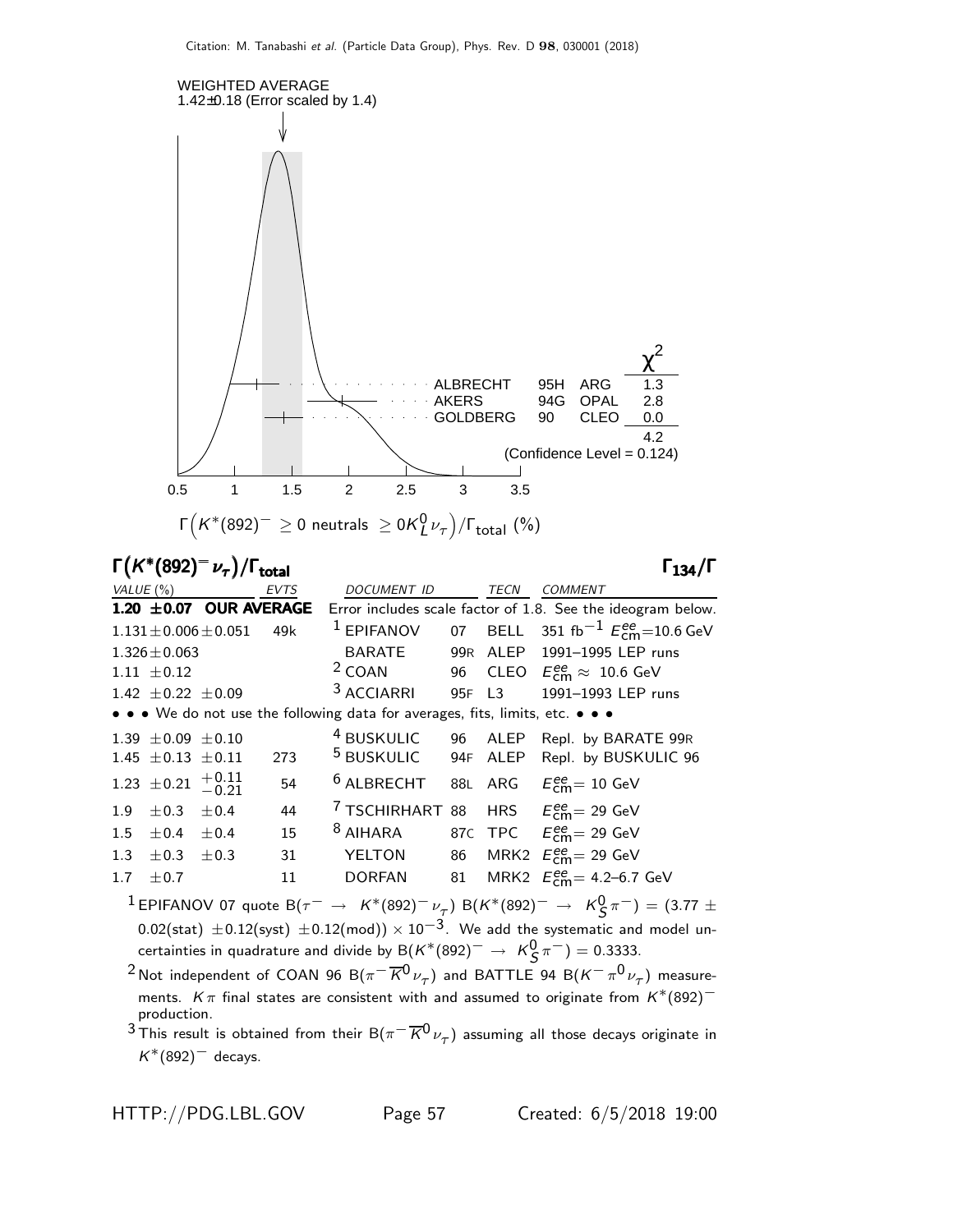$\frac{4}{\pi}$ Not independent of BUSKULIC 96 B( $\pi^-\overline{K}{}^0\nu_\tau)$  and B( $K^-\pi^0\nu_\tau)$  measurements.  $^5$ BUSKULIC 94F obtain this result from BUSKULIC 94F B $(\overline{K}^0 \pi^- \nu_\tau)$  and BUSKULIC 94E  ${\sf B}({\sf K}^-\,\pi^0\,\nu_\tau)$  assuming all of those decays originate in  ${\sf K}^*(892)^-$  decays. <sup>6</sup> The authors divide by  $\Gamma_2/\Gamma = 0.865$  to obtain this result. <sup>7</sup> Not independent of TSCHIRHART 88 Γ( $\tau^-\,\rightarrow\,$  h $^-\,\overline{K}^0\geq$  0 neutrals  $\,\geq$  0K $^0_\mu$ ν $^-\tau)$  / Γ.  $8$  Decay  $\pi^-$  identified in this experiment, is assumed in the others.



HTTP://PDG.LBL.GOV Page 58 Created: 6/5/2018 19:00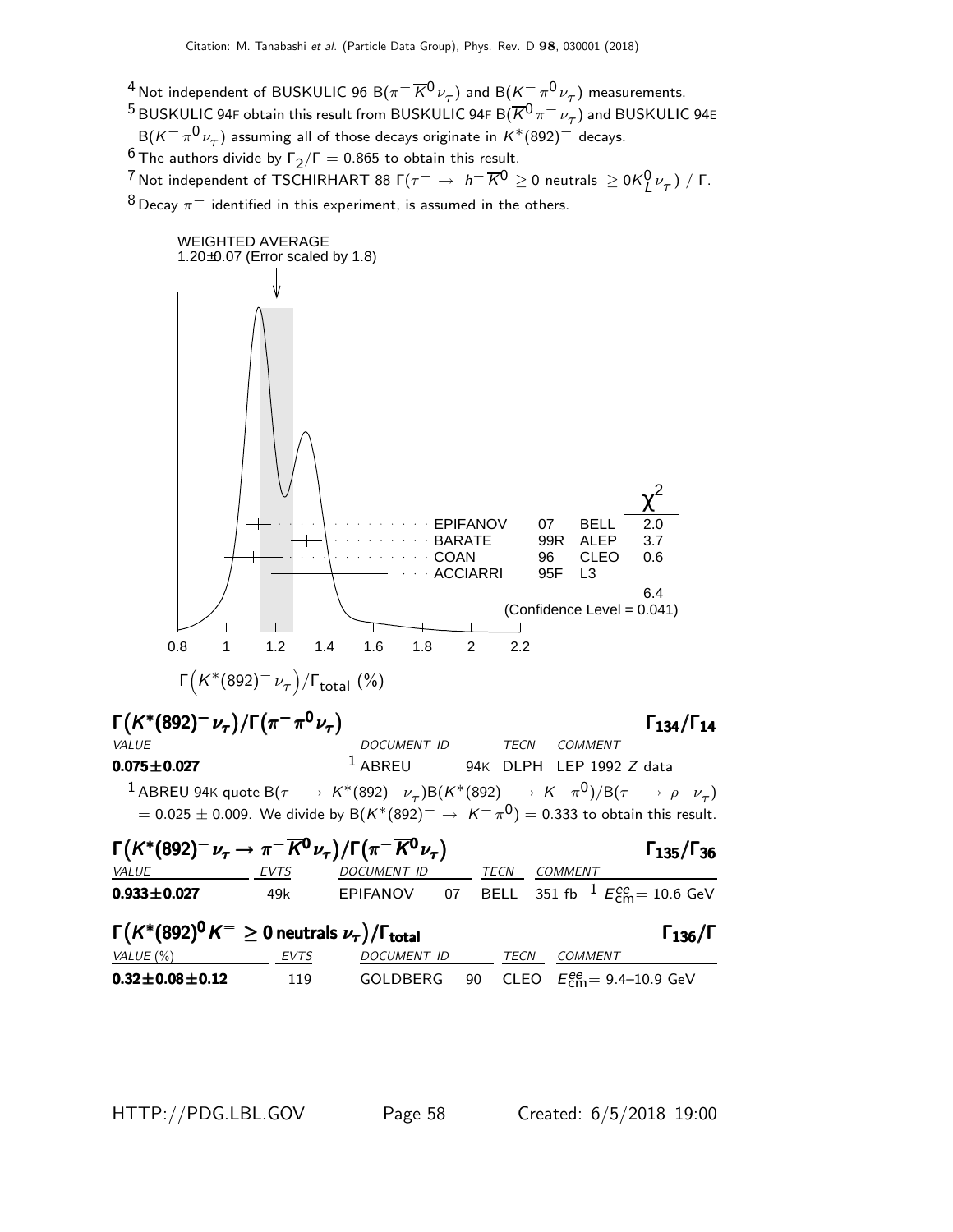| $\Gamma(K^*(892)^0 K^- \nu_\tau)/\Gamma_{\rm total}$                                                                                       |      |                                                      |                 |      |                                                        | $\Gamma_{137}/\Gamma$ |
|--------------------------------------------------------------------------------------------------------------------------------------------|------|------------------------------------------------------|-----------------|------|--------------------------------------------------------|-----------------------|
| $VALUE(%)$ EVTS                                                                                                                            |      | DOCUMENT ID TECN COMMENT                             |                 |      |                                                        |                       |
| 0.21 $\pm$ 0.04 OUR AVERAGE<br>$0.213 \pm 0.048$                                                                                           |      | $^1$ BARATE                                          |                 |      | 98 ALEP 1991-1995 LEP runs                             |                       |
| $0.20 \pm 0.05 \pm 0.04$                                                                                                                   | 47   | ALBRECHT 95H ARG $E_{\text{cm}}^{ee}$ = 9.4–10.6 GeV |                 |      |                                                        |                       |
| <sup>1</sup> BARATE 98 measure the $K^ (\rho^0 \to \pi^+ \pi^-)$ fraction in $\tau^- \to K^- \pi^+ \pi^- \nu_\tau$ de-                     |      |                                                      |                 |      |                                                        |                       |
| cays to be $(35 \pm 11)\%$ and derive this result from their measurement of $\Gamma(\tau^- \rightarrow$                                    |      |                                                      |                 |      |                                                        |                       |
| $K^-\pi^+\pi^-\nu_\tau)$ / $\Gamma_{\rm total}$ assuming the intermediate states are all $K^-\rho$ and $K^-K^*(892)^0$ .                   |      |                                                      |                 |      |                                                        |                       |
| $\Gamma(\overline{K^*}(892)^0 \pi^- \geq 0$ neutrals $\nu_{\tau})/\Gamma_{\rm total}$                                                      |      |                                                      |                 |      |                                                        |                       |
|                                                                                                                                            |      |                                                      |                 |      |                                                        | $\Gamma_{138}/\Gamma$ |
| VALUE $(\%)$<br>EVTS                                                                                                                       |      | DOCUMENT ID TECN COMMENT                             |                 |      |                                                        |                       |
| $0.38 \pm 0.11 \pm 0.13$ 105                                                                                                               |      | GOLDBERG                                             | 90              |      | CLEO $E_{\text{cm}}^{ee} = 9.4 - 10.9 \text{ GeV}$     |                       |
| $\Gamma(\overline{K}^*(892)^0 \pi^- \nu_\tau)/\Gamma_{\rm total}$                                                                          |      |                                                      |                 |      |                                                        | $\Gamma_{139}/\Gamma$ |
| VALUE(%)                                                                                                                                   | EVTS | DOCUMENT ID                                          |                 |      | TECN COMMENT                                           |                       |
| 0.22 $\pm$ 0.05 OUR AVERAGE                                                                                                                |      |                                                      |                 |      |                                                        |                       |
| $0.209 \pm 0.058$                                                                                                                          |      | $1$ BARATE                                           |                 |      | 98 ALEP 1991-1995 LEP runs                             |                       |
| $0.25 \pm 0.10 \pm 0.05$                                                                                                                   | 27   |                                                      |                 |      | ALBRECHT 95H ARG $E_{\text{cm}}^{ee} = 9.4 - 10.6$ GeV |                       |
| <sup>1</sup> BARATE 98 measure the $K^- K^*(892)^0$ fraction in $\tau^ \rightarrow$ $K^- K^+ \pi^- \nu_\tau$ de-                           |      |                                                      |                 |      |                                                        |                       |
| cays to be $(87 \pm 13)\%$ and derive this result from their measurement of $\Gamma(\tau^- \rightarrow$                                    |      |                                                      |                 |      |                                                        |                       |
| $K^- K^+ \pi^- \nu_\tau)/\Gamma_{\text{total}}$ .                                                                                          |      |                                                      |                 |      |                                                        |                       |
|                                                                                                                                            |      |                                                      |                 |      |                                                        |                       |
| $\Gamma\big((\overline{K}^*(892)\pi)^-\nu_\tau\to\pi^-\overline{K^0}\pi^0\nu_\tau\big)/\Gamma_{\rm total}$                                 |      |                                                      |                 |      |                                                        | $\Gamma_{140}/\Gamma$ |
| VALUE $(\%)$<br>$0.10 \pm 0.04$ OUR AVERAGE                                                                                                |      | DOCUMENT ID TECN COMMENT                             |                 |      |                                                        |                       |
| $0.097 \pm 0.044 \pm 0.036$                                                                                                                |      | <sup>1</sup> BARATE 99K ALEP 1991-1995 LEP runs      |                 |      |                                                        |                       |
| $0.106 \pm 0.037 \pm 0.032$                                                                                                                |      | <sup>2</sup> BARATE 98E ALEP 1991-1995 LEP runs      |                 |      |                                                        |                       |
| <sup>1</sup> BARATE 99K measure $K^{0}$ 's by detecting $K^{0}_{I}$ 's in their hadron calorimeter. They de-                               |      |                                                      |                 |      |                                                        |                       |
| termine the $\overline{K}^0\rho^-$ fraction in $\tau^-\to\pi^-\overline{K}{}^0\pi^0\nu_\tau$ decays to be $(0.72\pm0.12\pm0.10)$           |      |                                                      |                 |      |                                                        |                       |
| and multiply their B $(\pi^-\overline{K}{}^0\pi^0\nu_\tau)$ measurement by one minus this fraction to obtain                               |      |                                                      |                 |      |                                                        |                       |
| the quoted result.                                                                                                                         |      |                                                      |                 |      |                                                        |                       |
| $^2$ BARATE 98E reconstruct $K^0$ 's using $K^0_S \to \pi^+ \pi^-$ decays. They determine the $\overline{K}{}^0\rho^-$                     |      |                                                      |                 |      |                                                        |                       |
| fraction in $\tau^-\,\rightarrow\,\,\pi^-\,\overline{K}{}^0\pi^0\,\nu_\tau$ decays to be $(0.64\,\pm\,0.09\,\pm\,0.10)$ and multiply their |      |                                                      |                 |      |                                                        |                       |
| $B(\pi^-\overline{K}{}^0\pi^0\nu_\tau)$ measurement by one minus this fraction to obtain the quoted result.                                |      |                                                      |                 |      |                                                        |                       |
|                                                                                                                                            |      |                                                      |                 |      |                                                        |                       |
| $\Gamma(K_1(1270)^{-}\nu_\tau)/\Gamma_{\rm total}$                                                                                         |      |                                                      |                 |      |                                                        | $\Gamma_{141}/\Gamma$ |
| VALUE $(\%)$                                                                                                                               | EVTS | <i>DOCUMENT ID</i>                                   |                 | TECN | <i>COMMENT</i>                                         |                       |
| $0.47 \pm 0.11$ OUR AVERAGE                                                                                                                |      |                                                      |                 |      |                                                        |                       |
| $0.48 \pm 0.11$                                                                                                                            |      | <b>BARATE</b>                                        | 99 <sub>R</sub> | ALEP | 1991-1995 LEP runs                                     |                       |

 $^1$  We multiply 0.41% by 0.25, the relative systematic error quoted by BAUER 94, to obtain the systematic error.

 $0.41^{+0.41}_{-0.35}$ ±0.10 5 <sup>1</sup> BAUER 94 TPC *E* 

ee<br>cm= 29 GeV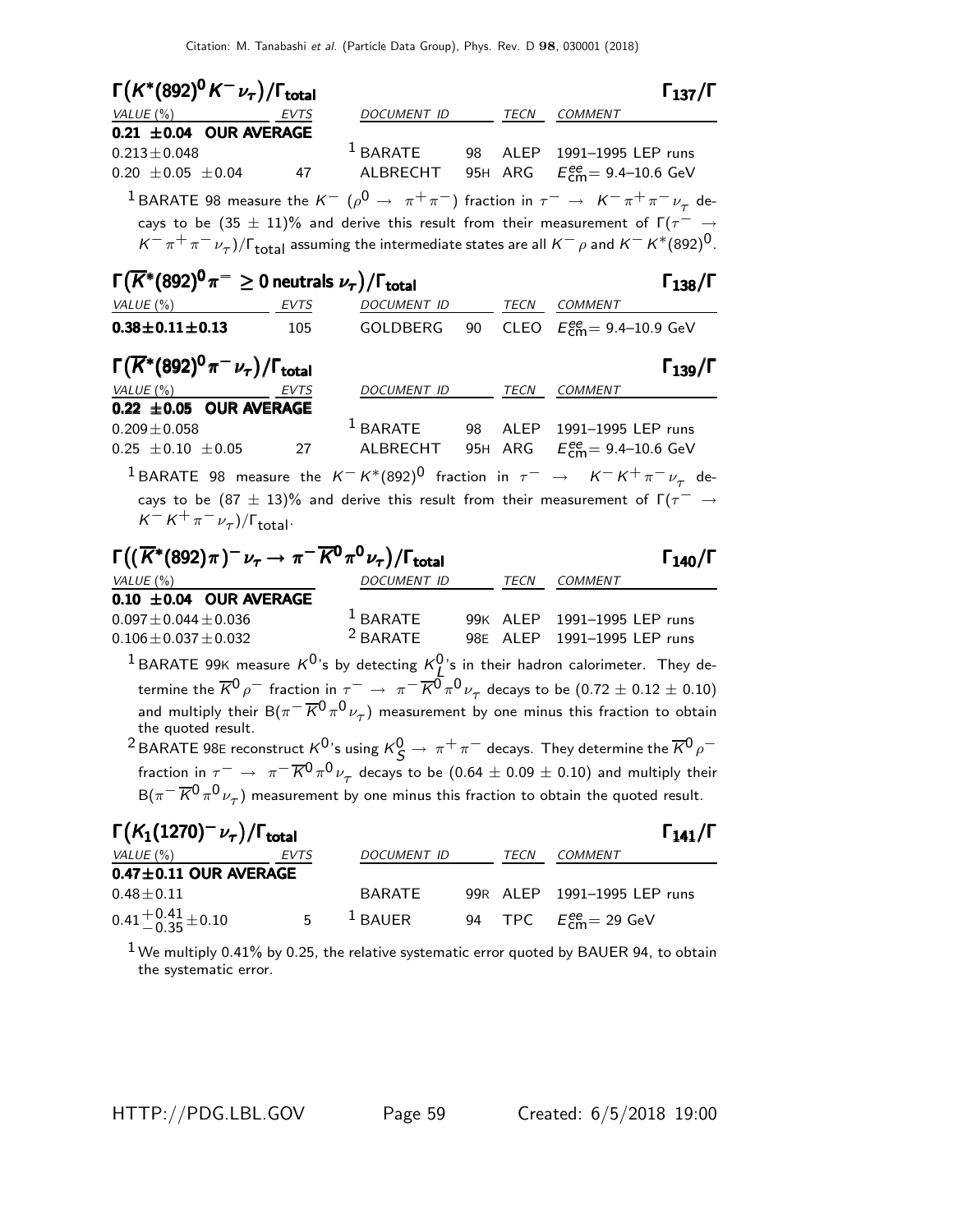| $\Gamma(K_1(1400)^{-1} \nu_{\tau})/\Gamma_{\rm total}$<br>$\Gamma_{142}/\Gamma$ |      |             |  |      |                               |  |  |  |
|---------------------------------------------------------------------------------|------|-------------|--|------|-------------------------------|--|--|--|
| VALUE (%)                                                                       | EVTS | DOCUMENT ID |  | TECN | <b>COMMENT</b>                |  |  |  |
| 0.17±0.26 OUR AVERAGE Error includes scale factor of 1.7.                       |      |             |  |      |                               |  |  |  |
| $0.05 \pm 0.17$                                                                 |      | BARATF      |  |      | 99R ALEP 1991-1995 LEP runs   |  |  |  |
| $0.76 + 0.40 + 0.20$                                                            | 11   | $1$ BAUER   |  |      | 94 TPC $E_{cm}^{ee}$ = 29 GeV |  |  |  |

 $1$  We multiply 0.76% by 0.25, the relative systematic error quoted by BAUER 94, to obtain the systematic error.

| $\left[\Gamma(K_1(1270)^{-}\nu_{\tau})+\Gamma(K_1(1400)^{-}\nu_{\tau})\right]/\Gamma_{\text{total}}$ | $(\Gamma_{141}+\Gamma_{142})/\Gamma$ |                    |      |                                      |
|------------------------------------------------------------------------------------------------------|--------------------------------------|--------------------|------|--------------------------------------|
| VALUE (%)                                                                                            | EVTS                                 | <i>DOCUMENT ID</i> | TECN | <i>COMMENT</i>                       |
| $1.17 + 0.41 + 0.29$                                                                                 | 16                                   | $1$ BAUER          |      | 94 TPC $E_{\text{cm}}^{ee}$ = 29 GeV |

 $^1$  We multiply 1.17% by 0.25, the relative systematic error quoted by BAUER 94, to obtain the systematic error. Not independent of BAUER 94 B $(\mathcal{K}_1(1270)^-\nu_\tau)$  and BAUER 94  $B(K_1(1400)^-\nu_\tau)$  measurements.

| $\Gamma(K_1(1270)^{-}\nu_{\tau})/\Gamma(K_1(1270)^{-}\nu_{\tau})+\Gamma(K_1(1400)^{-}\nu_{\tau})$ $\Gamma_{141}/(\Gamma_{141}+\Gamma_{142})$                                                |              |      |                                          |
|---------------------------------------------------------------------------------------------------------------------------------------------------------------------------------------------|--------------|------|------------------------------------------|
| VALUE                                                                                                                                                                                       | DOCUMENT ID  | TECN | <i>COMMENT</i>                           |
| $0.69 \pm 0.15$ OUR AVERAGE                                                                                                                                                                 |              |      |                                          |
| $0.71 \pm 0.16 \pm 0.11$                                                                                                                                                                    | $1$ ABBIENDI |      | 00D OPAL 1990-1995 LEP runs              |
| $0.66 \pm 0.19 \pm 0.13$                                                                                                                                                                    | $2$ ASNER    |      | 00B CLEO $E_{\text{cm}}^{ee} = 10.6$ GeV |
| <sup>1</sup> ABBIENDI 00D assume the resonance structure of $\tau^- \to K^- \pi^+ \pi^- \nu_\tau$ decays is                                                                                 |              |      |                                          |
| dominated by the $K_1(1270)^-$ and $K_1(1400)^-$ resonances.<br><sup>2</sup> ASNER 00B assume the resonance structure of $\tau^- \to K^- \pi^+ \pi^- \nu_\tau$ (ex. K <sup>0</sup> ) decays |              |      |                                          |

is dominated by  $\mathcal{K}_1(1270)^-$  and  $\mathcal{K}_1(1400)^-$  resonances.

| $\Gamma(K^*(1410)^-\nu_\tau)/\Gamma_{\rm total}$                                |    |                          |      | $\Gamma_{143}/\Gamma$                                                                                                                             |  |
|---------------------------------------------------------------------------------|----|--------------------------|------|---------------------------------------------------------------------------------------------------------------------------------------------------|--|
| VALUE (units $10^{-3}$ )                                                        |    | DOCUMENT ID              | TECN | COMMENT                                                                                                                                           |  |
| $1.5^{+1.4}_{-1.0}$                                                             |    | BARATE                   |      | 99R ALEP 1991-1995 LEP runs                                                                                                                       |  |
| $\Gamma(K_0^*(1430)^-\nu_\tau)/\Gamma_{\rm total}$                              |    |                          |      | $\Gamma_{144}/\Gamma$                                                                                                                             |  |
| VALUE (units $10^{-3}$ ) CL%                                                    |    | DOCUMENT ID TECN COMMENT |      |                                                                                                                                                   |  |
| < 0.5                                                                           | 95 |                          |      | BARATE 99R ALEP 1991-1995 LEP runs                                                                                                                |  |
| $\Gamma(K_2^*(1430)^-\nu_\tau)/\Gamma_{\rm total}$                              |    |                          |      | $\Gamma_{145}/\Gamma$                                                                                                                             |  |
| VALUE (%) CL% EVTS DOCUMENT ID TECN COMMENT                                     |    |                          |      |                                                                                                                                                   |  |
| 95<br>< 0.3                                                                     |    |                          |      | <b>TSCHIRHART 88 HRS</b> $E_{cm}^{ee} = 29$ GeV                                                                                                   |  |
| • • • We do not use the following data for averages, fits, limits, etc. • • •   |    |                          |      |                                                                                                                                                   |  |
| < 0.33                                                                          |    |                          |      | 95 <sup>1</sup> ACCIARRI 95F L3 1991-1993 LEP runs                                                                                                |  |
| ${<}0.9$                                                                        |    |                          |      | 95 0 DORFAN 81 MRK2 $E_{\text{cm}}^{\text{ee}} = 4.2 \text{--} 6.7 \text{ GeV}$                                                                   |  |
| $B(K^*(1430)^-\rightarrow \pi^-\overline{K}^0)=0.33$ to obtain the limit shown. |    |                          |      | <sup>1</sup> ACCIARRI 95F quote B $(\tau^- \to K^*(1430)^- \to \pi^- \overline{K}^0 \nu_\tau) < 0.11\%$ . We divide by                            |  |
|                                                                                 |    |                          |      | $\Gamma(a_0(980)^{-} \geq 0$ neutrals $\nu_{\tau})/\Gamma_{\text{total}} \times B(a_0(980) \rightarrow K^0 K^{-})$ $\Gamma_{146}/\Gamma \times B$ |  |
| VALUE (units $10^{-4}$ ) CL%                                                    |    | DOCUMENT ID              | TECN | <b>COMMENT</b>                                                                                                                                    |  |
| < 2.8                                                                           | 90 |                          |      | GOLDBERG 90 CLEO $E_{\text{cm}}^{ee} = 9.4{\text{--}}10.9 \text{ GeV}$                                                                            |  |
| HTTP://PDG.LBL.GOV                                                              |    | Page 60                  |      | Created: 6/5/2018 19:00                                                                                                                           |  |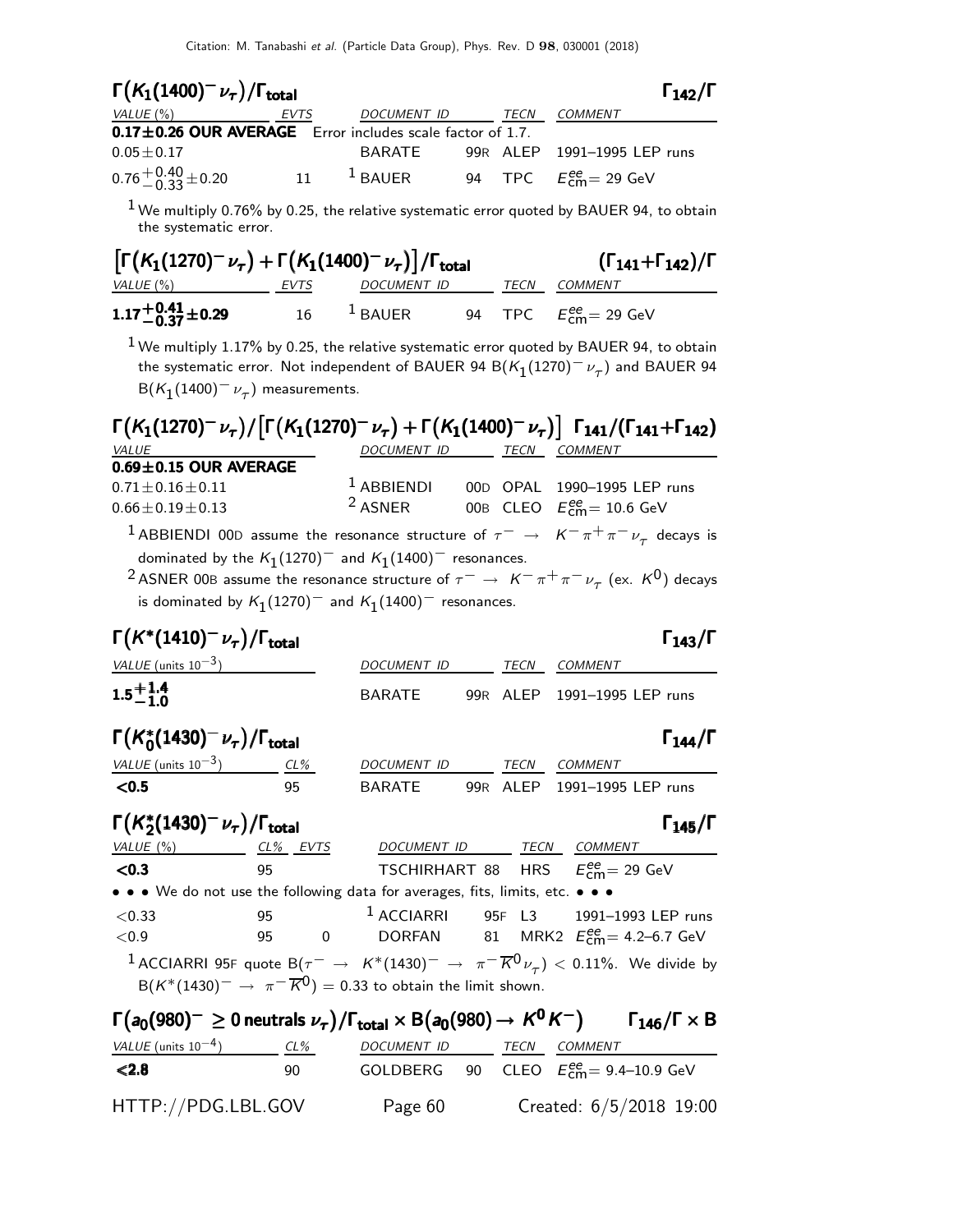| $\Gamma(\eta\pi^-\nu_\tau)/\Gamma_{\rm total}$                                                              |    |             |                                                              |    |             | $\Gamma_{147}/\Gamma$                                                                                                             |
|-------------------------------------------------------------------------------------------------------------|----|-------------|--------------------------------------------------------------|----|-------------|-----------------------------------------------------------------------------------------------------------------------------------|
| VALUE (units $10^{-4}$ ) CL% EVTS                                                                           |    |             | DOCUMENT ID TECN COMMENT                                     |    |             |                                                                                                                                   |
| < 0.99                                                                                                      | 95 |             |                                                              |    |             | <sup>1</sup> DEL-AMO-SA11E BABR 470 fb <sup>-1</sup> $E_{\text{cm}}^{ee}$                                                         |
|                                                                                                             |    |             |                                                              |    |             | 10.6 GeV                                                                                                                          |
| • • • We do not use the following data for averages, fits, limits, etc. • • •                               |    |             |                                                              |    |             |                                                                                                                                   |
| < 6.2                                                                                                       | 95 |             | <b>BUSKULIC</b>                                              |    |             | 97C ALEP 1991-1994 LEP runs                                                                                                       |
| $<$ 1.4                                                                                                     | 95 | $\mathbf 0$ | BARTELT                                                      | 96 |             | CLEO $E_{\text{cm}}^{\text{ee}} \approx 10.6 \text{ GeV}$                                                                         |
| < 3.4                                                                                                       | 95 |             | <b>ARTUSO</b>                                                | 92 |             | CLEO $E_{\text{cm}}^{ee} \approx 10.6 \text{ GeV}$                                                                                |
| < 90                                                                                                        | 95 |             | ALBRECHT                                                     |    |             | 88M ARG $E_{\text{cm}}^{ee} \approx 10 \text{ GeV}$                                                                               |
| $<$ 140                                                                                                     | 90 |             | <b>BEHREND</b>                                               | 88 |             | CELL $E_{\text{cm}}^{ee}$ = 14-46.8 GeV                                                                                           |
| $<$ 180                                                                                                     | 95 |             | <b>BARINGER</b>                                              | 87 |             | CLEO $E_{\text{cm}}^{\text{ee}} = 10.5 \text{ GeV}$                                                                               |
| $<$ 250                                                                                                     | 90 | 0           | COFFMAN                                                      | 87 |             | MRK3 $E_{\text{cm}}^{ee} = 3.77 \text{ GeV}$                                                                                      |
| 510<br>$\pm 100 \pm 120$                                                                                    |    | 65          | <b>DERRICK</b>                                               | 87 |             | HRS $E_{\text{cm}}^{ee} = 29 \text{ GeV}$                                                                                         |
| $<$ 100                                                                                                     | 95 |             | GAN                                                          |    |             | 87B MRK2 $E_{\rm cm}^{\rm ee}$ = 29 GeV                                                                                           |
|                                                                                                             |    |             |                                                              |    |             | <sup>1</sup> DEL-AMO-SANCHEZ 11E also quote B $(\tau^- \rightarrow \eta \pi^- \nu_\tau) = (3.4 \pm 3.4 \pm 2.1) \times 10^{-5}$ . |
| $\Gamma(\eta\pi^-\pi^0\nu_{\tau})/\Gamma_{\rm total}$                                                       |    |             |                                                              |    |             | $\Gamma_{148}/\Gamma$                                                                                                             |
| VALUE (units $10^{-3}$ ) CL% EVTS                                                                           |    |             | DOCUMENT ID TECN COMMENT                                     |    |             |                                                                                                                                   |
| 1.39± 0.07 OUR FIT                                                                                          |    |             |                                                              |    |             |                                                                                                                                   |
| 1.38± 0.09 OUR AVERAGE Error includes scale factor of 1.2.                                                  |    |             |                                                              |    |             |                                                                                                                                   |
| $1.35\pm 0.03\pm 0.07$                                                                                      |    | 6.0k        | <b>INAMI</b>                                                 |    |             | 09 BELL 490 fb <sup>-1</sup> $E_{\text{cm}}^{ee}$ = 10.6                                                                          |
| $1.8 \pm 0.4 \pm 0.2$                                                                                       |    |             | BUSKULIC 97C ALEP                                            |    |             | GeV<br>1991-1994 LEP runs                                                                                                         |
| $1.7 \pm 0.2 \pm 0.2$                                                                                       |    | 125         | ARTUSO                                                       |    |             | 92 CLEO $E_{\text{cm}}^{ee} \approx 10.6 \text{ GeV}$                                                                             |
| • • • We do not use the following data for averages, fits, limits, etc. • • •                               |    |             |                                                              |    |             |                                                                                                                                   |
| < 11.0                                                                                                      | 95 |             | ALBRECHT 88M ARG $E_{\text{cm}}^{ee} \approx 10 \text{ GeV}$ |    |             |                                                                                                                                   |
| < 21.0                                                                                                      | 95 |             | BARINGER 87 CLEO $E_{\text{cm}}^{ee}$ = 10.5 GeV             |    |             |                                                                                                                                   |
| 42.0 $+$ 7.0 $\pm$ 16.0                                                                                     |    |             | $^1$ GAN 87 MRK2 $E_{\rm cm}^{\rm ee}$ = 29 GeV              |    |             |                                                                                                                                   |
| <sup>1</sup> Highly correlated with GAN 87 $\Gamma(\pi^- \, 3\pi^0 \nu_\tau)/\Gamma(\mathrm{total})$ value. |    |             |                                                              |    |             |                                                                                                                                   |
|                                                                                                             |    |             |                                                              |    |             |                                                                                                                                   |
| $\Gamma(\eta\pi^-\pi^0\pi^0\nu_\tau)/\Gamma_{\rm total}$                                                    |    |             |                                                              |    |             | $\Gamma_{149}/\Gamma$                                                                                                             |
| VALUE (units $10^{-4}$ ) CL% EVTS                                                                           |    |             | DOCUMENT ID                                                  |    | TECN        | <b>COMMENT</b>                                                                                                                    |
| 1.9 $\pm$ 0.4 OUR FIT                                                                                       |    |             |                                                              |    |             |                                                                                                                                   |
| $1.81 \pm 0.31$ OUR AVERAGE                                                                                 |    |             |                                                              |    |             |                                                                                                                                   |
| $2.01 \pm 0.34 \pm 0.22$                                                                                    |    | 381         | LEES                                                         |    |             | 12X BABR 468 fb <sup>-1</sup> $E_{cm}^{ee}$ =                                                                                     |
|                                                                                                             |    |             |                                                              |    |             | 10.6 GeV                                                                                                                          |
| • We use the following data for averages but not for fits. • • •                                            |    |             |                                                              |    |             |                                                                                                                                   |
| $1.5 \pm 0.5$                                                                                               |    | 30          | <sup>1</sup> ANASTASSOV 01                                   |    |             | CLEO $E_{\rm cm}^{\rm ee}\!=10.6~{\rm GeV}$                                                                                       |
| • We do not use the following data for averages, fits, limits, etc. • • •                                   |    |             |                                                              |    |             |                                                                                                                                   |
| 1.4 $\pm 0.6 \pm 0.3$                                                                                       |    | 15          | <sup>2</sup> BERGFELD                                        | 97 | <b>CLEO</b> | Repl. by ANAS-<br>TASSOV 01                                                                                                       |
| 4.3<br>$\,<\,$                                                                                              | 95 |             | <b>ARTUSO</b>                                                | 92 | CLEO        | $E_\text{cm}^\text{ee} \approx \ 10.6 \ \text{GeV}$                                                                               |
| $<$ 120                                                                                                     | 95 |             | ALBRECHT 88M ARG                                             |    |             | $E_{\text{cm}}^{ee} \approx 10 \text{ GeV}$                                                                                       |
|                                                                                                             |    |             |                                                              |    |             | $^1$ Weighted average of BERGFELD 97 and ANASTASSOV 01 value of $(1.5 \pm 0.6 \pm 0.3) \times$                                    |
| $10^{-4}$ obtained using $\eta$ 's reconstructed from $\eta \to \pi^+ \pi^- \pi^0$ decays.                  |    |             |                                                              |    |             |                                                                                                                                   |

 $^2$ BERGFELD 97 reconstruct  $\eta$ 's using  $\eta \rightarrow \gamma \gamma$  decays.

HTTP://PDG.LBL.GOV Page 61 Created: 6/5/2018 19:00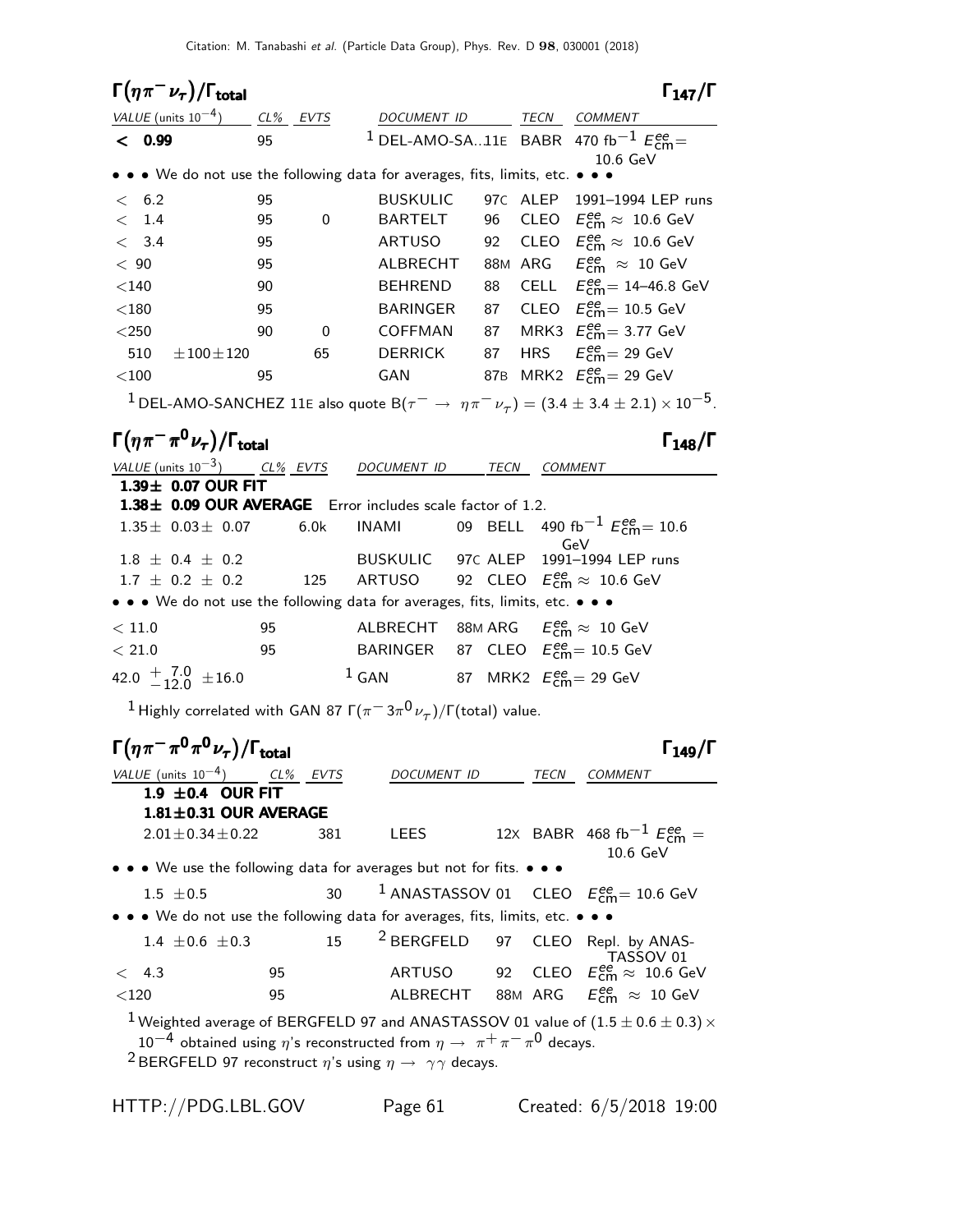Citation: M. Tanabashi et al. (Particle Data Group), Phys. Rev. D 98, 030001 (2018)

| <u>VALUE</u> (units $10^{-4}$ ) CL% EVTS<br>COMMENT<br>DOCUMENT ID<br>TECN<br>1.55±0.08 OUR FIT<br>$1.54\pm0.08$ OUR AVERAGE<br>DEL-AMO-SA11E BABR 470 fb <sup>-1</sup> $E_{\text{cm}}^{ee}$ = 10.6 GeV<br>$1.42 \pm 0.11 \pm 0.07$<br>690<br>BELL 490 fb <sup>-1</sup> $E_{\text{cm}}^{ee}$ = 10.6 GeV<br><b>INAMI</b><br>09<br>$1.58 \pm 0.05 \pm 0.09$<br>1.6k<br>2.9 $\frac{+1.3}{-1.2}$ ± 0.7<br>BUSKULIC 97C ALEP 1991-1994 LEP runs<br>BARTELT 96 CLEO $E_{\text{cm}}^{ee} \approx 10.6 \text{ GeV}$<br>2.6 $\pm$ 0.5 $\pm$ 0.5<br>85<br>$\bullet \bullet \bullet$ We do not use the following data for averages, fits, limits, etc. $\bullet \bullet$<br>92 CLEO $E_{\text{cm}}^{ee} \approx 10.6 \text{ GeV}$<br>ARTUSO<br>< 4.7<br>95<br>$\Gamma\big(\eta\, K^*(892)^-\nu_\tau\big)/\Gamma_{\rm total}$<br>$\Gamma_{151}/\Gamma$<br>VALUE (units $10^{-4}$ ) EVTS<br>DOCUMENT ID<br>TECN COMMENT<br>1.38±0.15 OUR AVERAGE<br>$1$ INAMI<br>09 BELL 490 fb <sup>-1</sup> $E_{\text{cm}}^{ee}$ = 10.6<br>$1.34 \pm 0.12 \pm 0.09$<br>245<br>GeV<br>99 CLEO $E_{\text{cm}}^{ee} = 10.6 \text{ GeV}$<br><b>BISHAI</b><br>$\overline{\phantom{1}}$ 25<br>$2.90 \pm 0.80 \pm 0.42$<br><sup>1</sup> Not independent of INAMI 09 B( $\tau^- \to \eta K^- \pi^0 \nu_\tau$ ) and B( $\tau^- \to \eta \overline{K}^0 \pi^- \nu_\tau$ ) values.<br>$\Gamma(\eta\,K^-\,\pi^0\,\nu_{\tau})/\Gamma_{\rm total}$<br>$\Gamma_{152}/\Gamma$<br>VALUE (units $10^{-4}$ ) EVTS<br>DOCUMENT ID<br>TECN<br>COMMENT<br>$0.48 \pm 0.12$ OUR FIT<br>$0.48 \pm 0.12$ OUR AVERAGE<br>BELL 490 fb <sup>-1</sup> $E_{cm}^{ee}$ = 10.6 GeV<br>09<br>$0.46 \pm 0.11 \pm 0.04$<br>270<br>INAMI<br>CLEO $E_{\text{cm}}^{\text{ee}} = 10.6 \text{ GeV}$<br>$1.77 \pm 0.56 \pm 0.71$<br>99<br>36<br><b>BISHAI</b><br>$\Gamma\big(\eta\,K^-\pi^{\mathsf{0}}\allowbreak\mathsf{(non-}K^*(892)\big)\nu_\tau\big)/\Gamma_\mathrm{total}$<br>$\Gamma_{153}/\Gamma$<br>$VALUE 2L%$<br>DOCUMENT ID<br>TECN COMMENT<br>90<br>BELL 490 fb <sup>-1</sup> $E_{cm}^{ee}$ = 10.6 GeV<br>$<$ 3.5 $\times$ 10 <sup>-5</sup><br><b>INAMI</b><br>09<br>$\Gamma(\eta \overline{K}{}^0\pi^-\nu_\tau)/\Gamma_{\rm total}$<br>$\Gamma_{154}/\Gamma$<br>$\frac{VALUE}{0.94 \pm 0.15} \frac{10^{-4}}{OWR}$ EVTS<br>TECN<br><b>COMMENT</b><br><i>DOCUMENT ID</i><br>$0.93 \pm 0.15$ OUR AVERAGE<br>$1$ INAMI<br>09 BELL 490 fb <sup>-1</sup> $E_{\text{cm}}^{ee}$ = 10.6<br>$0.88 \pm 0.14 \pm 0.06$<br>161<br>GeV<br>99 CLEO $E_{\text{cm}}^{\text{ee}} = 10.6 \text{ GeV}$<br>$2$ BISHAI<br>15<br>$2.20 \pm 0.70 \pm 0.22$<br><sup>1</sup> We multiply the INAMI 09 measurement B( $\tau^ \rightarrow$ $\eta K^0_S \pi^- \nu_\tau)$ = (0.44 $\pm$ 0.07 $\pm$<br>$(0.03) \times 10^{-4}$ by 2 to obtain the listed value.<br><sup>2</sup> We multiply the BISHAI 99 measurement B( $\tau^ \rightarrow$ $\eta K^0_S \pi^- \nu_\tau$ ) = (1.10 $\pm$ 0.35 $\pm$<br>$(0.11) \times 10^{-4}$ by 2 to obtain the listed value.<br>$\Gamma(\eta \overline{K}{}^{\mathbf{0}}\pi^- \pi^{\mathbf{0}}\nu_\tau)/\Gamma_{\text{total}}$<br>$\Gamma_{155}/\Gamma$<br>VALUE<br><b>TECN</b><br>DOCUMENT ID<br><b>COMMENT</b><br>$CL\%$<br>$1$ INAMI<br>90<br><b>BELL</b><br>09 | $\Gamma(\eta K^-\nu_\tau)/\Gamma_{\rm total}$ |  |  | $\Gamma_{150}/\Gamma$                                |
|----------------------------------------------------------------------------------------------------------------------------------------------------------------------------------------------------------------------------------------------------------------------------------------------------------------------------------------------------------------------------------------------------------------------------------------------------------------------------------------------------------------------------------------------------------------------------------------------------------------------------------------------------------------------------------------------------------------------------------------------------------------------------------------------------------------------------------------------------------------------------------------------------------------------------------------------------------------------------------------------------------------------------------------------------------------------------------------------------------------------------------------------------------------------------------------------------------------------------------------------------------------------------------------------------------------------------------------------------------------------------------------------------------------------------------------------------------------------------------------------------------------------------------------------------------------------------------------------------------------------------------------------------------------------------------------------------------------------------------------------------------------------------------------------------------------------------------------------------------------------------------------------------------------------------------------------------------------------------------------------------------------------------------------------------------------------------------------------------------------------------------------------------------------------------------------------------------------------------------------------------------------------------------------------------------------------------------------------------------------------------------------------------------------------------------------------------------------------------------------------------------------------------------------------------------------------------------------------------------------------------------------------------------------------------------------------------------------------------------------------------------------------------------------------------------------------------------------------------------------------------------------------------------------------------------------------------------------------------------------------------------------------------------------------------------------------------------------------------------------------------------------------------------------------------------------------------------------|-----------------------------------------------|--|--|------------------------------------------------------|
|                                                                                                                                                                                                                                                                                                                                                                                                                                                                                                                                                                                                                                                                                                                                                                                                                                                                                                                                                                                                                                                                                                                                                                                                                                                                                                                                                                                                                                                                                                                                                                                                                                                                                                                                                                                                                                                                                                                                                                                                                                                                                                                                                                                                                                                                                                                                                                                                                                                                                                                                                                                                                                                                                                                                                                                                                                                                                                                                                                                                                                                                                                                                                                                                                |                                               |  |  |                                                      |
|                                                                                                                                                                                                                                                                                                                                                                                                                                                                                                                                                                                                                                                                                                                                                                                                                                                                                                                                                                                                                                                                                                                                                                                                                                                                                                                                                                                                                                                                                                                                                                                                                                                                                                                                                                                                                                                                                                                                                                                                                                                                                                                                                                                                                                                                                                                                                                                                                                                                                                                                                                                                                                                                                                                                                                                                                                                                                                                                                                                                                                                                                                                                                                                                                |                                               |  |  |                                                      |
|                                                                                                                                                                                                                                                                                                                                                                                                                                                                                                                                                                                                                                                                                                                                                                                                                                                                                                                                                                                                                                                                                                                                                                                                                                                                                                                                                                                                                                                                                                                                                                                                                                                                                                                                                                                                                                                                                                                                                                                                                                                                                                                                                                                                                                                                                                                                                                                                                                                                                                                                                                                                                                                                                                                                                                                                                                                                                                                                                                                                                                                                                                                                                                                                                |                                               |  |  |                                                      |
|                                                                                                                                                                                                                                                                                                                                                                                                                                                                                                                                                                                                                                                                                                                                                                                                                                                                                                                                                                                                                                                                                                                                                                                                                                                                                                                                                                                                                                                                                                                                                                                                                                                                                                                                                                                                                                                                                                                                                                                                                                                                                                                                                                                                                                                                                                                                                                                                                                                                                                                                                                                                                                                                                                                                                                                                                                                                                                                                                                                                                                                                                                                                                                                                                |                                               |  |  |                                                      |
|                                                                                                                                                                                                                                                                                                                                                                                                                                                                                                                                                                                                                                                                                                                                                                                                                                                                                                                                                                                                                                                                                                                                                                                                                                                                                                                                                                                                                                                                                                                                                                                                                                                                                                                                                                                                                                                                                                                                                                                                                                                                                                                                                                                                                                                                                                                                                                                                                                                                                                                                                                                                                                                                                                                                                                                                                                                                                                                                                                                                                                                                                                                                                                                                                |                                               |  |  |                                                      |
|                                                                                                                                                                                                                                                                                                                                                                                                                                                                                                                                                                                                                                                                                                                                                                                                                                                                                                                                                                                                                                                                                                                                                                                                                                                                                                                                                                                                                                                                                                                                                                                                                                                                                                                                                                                                                                                                                                                                                                                                                                                                                                                                                                                                                                                                                                                                                                                                                                                                                                                                                                                                                                                                                                                                                                                                                                                                                                                                                                                                                                                                                                                                                                                                                |                                               |  |  |                                                      |
|                                                                                                                                                                                                                                                                                                                                                                                                                                                                                                                                                                                                                                                                                                                                                                                                                                                                                                                                                                                                                                                                                                                                                                                                                                                                                                                                                                                                                                                                                                                                                                                                                                                                                                                                                                                                                                                                                                                                                                                                                                                                                                                                                                                                                                                                                                                                                                                                                                                                                                                                                                                                                                                                                                                                                                                                                                                                                                                                                                                                                                                                                                                                                                                                                |                                               |  |  |                                                      |
|                                                                                                                                                                                                                                                                                                                                                                                                                                                                                                                                                                                                                                                                                                                                                                                                                                                                                                                                                                                                                                                                                                                                                                                                                                                                                                                                                                                                                                                                                                                                                                                                                                                                                                                                                                                                                                                                                                                                                                                                                                                                                                                                                                                                                                                                                                                                                                                                                                                                                                                                                                                                                                                                                                                                                                                                                                                                                                                                                                                                                                                                                                                                                                                                                |                                               |  |  |                                                      |
|                                                                                                                                                                                                                                                                                                                                                                                                                                                                                                                                                                                                                                                                                                                                                                                                                                                                                                                                                                                                                                                                                                                                                                                                                                                                                                                                                                                                                                                                                                                                                                                                                                                                                                                                                                                                                                                                                                                                                                                                                                                                                                                                                                                                                                                                                                                                                                                                                                                                                                                                                                                                                                                                                                                                                                                                                                                                                                                                                                                                                                                                                                                                                                                                                |                                               |  |  |                                                      |
|                                                                                                                                                                                                                                                                                                                                                                                                                                                                                                                                                                                                                                                                                                                                                                                                                                                                                                                                                                                                                                                                                                                                                                                                                                                                                                                                                                                                                                                                                                                                                                                                                                                                                                                                                                                                                                                                                                                                                                                                                                                                                                                                                                                                                                                                                                                                                                                                                                                                                                                                                                                                                                                                                                                                                                                                                                                                                                                                                                                                                                                                                                                                                                                                                |                                               |  |  |                                                      |
|                                                                                                                                                                                                                                                                                                                                                                                                                                                                                                                                                                                                                                                                                                                                                                                                                                                                                                                                                                                                                                                                                                                                                                                                                                                                                                                                                                                                                                                                                                                                                                                                                                                                                                                                                                                                                                                                                                                                                                                                                                                                                                                                                                                                                                                                                                                                                                                                                                                                                                                                                                                                                                                                                                                                                                                                                                                                                                                                                                                                                                                                                                                                                                                                                |                                               |  |  |                                                      |
|                                                                                                                                                                                                                                                                                                                                                                                                                                                                                                                                                                                                                                                                                                                                                                                                                                                                                                                                                                                                                                                                                                                                                                                                                                                                                                                                                                                                                                                                                                                                                                                                                                                                                                                                                                                                                                                                                                                                                                                                                                                                                                                                                                                                                                                                                                                                                                                                                                                                                                                                                                                                                                                                                                                                                                                                                                                                                                                                                                                                                                                                                                                                                                                                                |                                               |  |  |                                                      |
|                                                                                                                                                                                                                                                                                                                                                                                                                                                                                                                                                                                                                                                                                                                                                                                                                                                                                                                                                                                                                                                                                                                                                                                                                                                                                                                                                                                                                                                                                                                                                                                                                                                                                                                                                                                                                                                                                                                                                                                                                                                                                                                                                                                                                                                                                                                                                                                                                                                                                                                                                                                                                                                                                                                                                                                                                                                                                                                                                                                                                                                                                                                                                                                                                |                                               |  |  |                                                      |
|                                                                                                                                                                                                                                                                                                                                                                                                                                                                                                                                                                                                                                                                                                                                                                                                                                                                                                                                                                                                                                                                                                                                                                                                                                                                                                                                                                                                                                                                                                                                                                                                                                                                                                                                                                                                                                                                                                                                                                                                                                                                                                                                                                                                                                                                                                                                                                                                                                                                                                                                                                                                                                                                                                                                                                                                                                                                                                                                                                                                                                                                                                                                                                                                                |                                               |  |  |                                                      |
|                                                                                                                                                                                                                                                                                                                                                                                                                                                                                                                                                                                                                                                                                                                                                                                                                                                                                                                                                                                                                                                                                                                                                                                                                                                                                                                                                                                                                                                                                                                                                                                                                                                                                                                                                                                                                                                                                                                                                                                                                                                                                                                                                                                                                                                                                                                                                                                                                                                                                                                                                                                                                                                                                                                                                                                                                                                                                                                                                                                                                                                                                                                                                                                                                |                                               |  |  |                                                      |
|                                                                                                                                                                                                                                                                                                                                                                                                                                                                                                                                                                                                                                                                                                                                                                                                                                                                                                                                                                                                                                                                                                                                                                                                                                                                                                                                                                                                                                                                                                                                                                                                                                                                                                                                                                                                                                                                                                                                                                                                                                                                                                                                                                                                                                                                                                                                                                                                                                                                                                                                                                                                                                                                                                                                                                                                                                                                                                                                                                                                                                                                                                                                                                                                                |                                               |  |  |                                                      |
|                                                                                                                                                                                                                                                                                                                                                                                                                                                                                                                                                                                                                                                                                                                                                                                                                                                                                                                                                                                                                                                                                                                                                                                                                                                                                                                                                                                                                                                                                                                                                                                                                                                                                                                                                                                                                                                                                                                                                                                                                                                                                                                                                                                                                                                                                                                                                                                                                                                                                                                                                                                                                                                                                                                                                                                                                                                                                                                                                                                                                                                                                                                                                                                                                |                                               |  |  |                                                      |
|                                                                                                                                                                                                                                                                                                                                                                                                                                                                                                                                                                                                                                                                                                                                                                                                                                                                                                                                                                                                                                                                                                                                                                                                                                                                                                                                                                                                                                                                                                                                                                                                                                                                                                                                                                                                                                                                                                                                                                                                                                                                                                                                                                                                                                                                                                                                                                                                                                                                                                                                                                                                                                                                                                                                                                                                                                                                                                                                                                                                                                                                                                                                                                                                                |                                               |  |  |                                                      |
|                                                                                                                                                                                                                                                                                                                                                                                                                                                                                                                                                                                                                                                                                                                                                                                                                                                                                                                                                                                                                                                                                                                                                                                                                                                                                                                                                                                                                                                                                                                                                                                                                                                                                                                                                                                                                                                                                                                                                                                                                                                                                                                                                                                                                                                                                                                                                                                                                                                                                                                                                                                                                                                                                                                                                                                                                                                                                                                                                                                                                                                                                                                                                                                                                |                                               |  |  |                                                      |
|                                                                                                                                                                                                                                                                                                                                                                                                                                                                                                                                                                                                                                                                                                                                                                                                                                                                                                                                                                                                                                                                                                                                                                                                                                                                                                                                                                                                                                                                                                                                                                                                                                                                                                                                                                                                                                                                                                                                                                                                                                                                                                                                                                                                                                                                                                                                                                                                                                                                                                                                                                                                                                                                                                                                                                                                                                                                                                                                                                                                                                                                                                                                                                                                                |                                               |  |  |                                                      |
|                                                                                                                                                                                                                                                                                                                                                                                                                                                                                                                                                                                                                                                                                                                                                                                                                                                                                                                                                                                                                                                                                                                                                                                                                                                                                                                                                                                                                                                                                                                                                                                                                                                                                                                                                                                                                                                                                                                                                                                                                                                                                                                                                                                                                                                                                                                                                                                                                                                                                                                                                                                                                                                                                                                                                                                                                                                                                                                                                                                                                                                                                                                                                                                                                |                                               |  |  |                                                      |
|                                                                                                                                                                                                                                                                                                                                                                                                                                                                                                                                                                                                                                                                                                                                                                                                                                                                                                                                                                                                                                                                                                                                                                                                                                                                                                                                                                                                                                                                                                                                                                                                                                                                                                                                                                                                                                                                                                                                                                                                                                                                                                                                                                                                                                                                                                                                                                                                                                                                                                                                                                                                                                                                                                                                                                                                                                                                                                                                                                                                                                                                                                                                                                                                                |                                               |  |  |                                                      |
|                                                                                                                                                                                                                                                                                                                                                                                                                                                                                                                                                                                                                                                                                                                                                                                                                                                                                                                                                                                                                                                                                                                                                                                                                                                                                                                                                                                                                                                                                                                                                                                                                                                                                                                                                                                                                                                                                                                                                                                                                                                                                                                                                                                                                                                                                                                                                                                                                                                                                                                                                                                                                                                                                                                                                                                                                                                                                                                                                                                                                                                                                                                                                                                                                |                                               |  |  |                                                      |
|                                                                                                                                                                                                                                                                                                                                                                                                                                                                                                                                                                                                                                                                                                                                                                                                                                                                                                                                                                                                                                                                                                                                                                                                                                                                                                                                                                                                                                                                                                                                                                                                                                                                                                                                                                                                                                                                                                                                                                                                                                                                                                                                                                                                                                                                                                                                                                                                                                                                                                                                                                                                                                                                                                                                                                                                                                                                                                                                                                                                                                                                                                                                                                                                                |                                               |  |  |                                                      |
|                                                                                                                                                                                                                                                                                                                                                                                                                                                                                                                                                                                                                                                                                                                                                                                                                                                                                                                                                                                                                                                                                                                                                                                                                                                                                                                                                                                                                                                                                                                                                                                                                                                                                                                                                                                                                                                                                                                                                                                                                                                                                                                                                                                                                                                                                                                                                                                                                                                                                                                                                                                                                                                                                                                                                                                                                                                                                                                                                                                                                                                                                                                                                                                                                |                                               |  |  |                                                      |
|                                                                                                                                                                                                                                                                                                                                                                                                                                                                                                                                                                                                                                                                                                                                                                                                                                                                                                                                                                                                                                                                                                                                                                                                                                                                                                                                                                                                                                                                                                                                                                                                                                                                                                                                                                                                                                                                                                                                                                                                                                                                                                                                                                                                                                                                                                                                                                                                                                                                                                                                                                                                                                                                                                                                                                                                                                                                                                                                                                                                                                                                                                                                                                                                                |                                               |  |  |                                                      |
|                                                                                                                                                                                                                                                                                                                                                                                                                                                                                                                                                                                                                                                                                                                                                                                                                                                                                                                                                                                                                                                                                                                                                                                                                                                                                                                                                                                                                                                                                                                                                                                                                                                                                                                                                                                                                                                                                                                                                                                                                                                                                                                                                                                                                                                                                                                                                                                                                                                                                                                                                                                                                                                                                                                                                                                                                                                                                                                                                                                                                                                                                                                                                                                                                |                                               |  |  |                                                      |
|                                                                                                                                                                                                                                                                                                                                                                                                                                                                                                                                                                                                                                                                                                                                                                                                                                                                                                                                                                                                                                                                                                                                                                                                                                                                                                                                                                                                                                                                                                                                                                                                                                                                                                                                                                                                                                                                                                                                                                                                                                                                                                                                                                                                                                                                                                                                                                                                                                                                                                                                                                                                                                                                                                                                                                                                                                                                                                                                                                                                                                                                                                                                                                                                                |                                               |  |  |                                                      |
|                                                                                                                                                                                                                                                                                                                                                                                                                                                                                                                                                                                                                                                                                                                                                                                                                                                                                                                                                                                                                                                                                                                                                                                                                                                                                                                                                                                                                                                                                                                                                                                                                                                                                                                                                                                                                                                                                                                                                                                                                                                                                                                                                                                                                                                                                                                                                                                                                                                                                                                                                                                                                                                                                                                                                                                                                                                                                                                                                                                                                                                                                                                                                                                                                |                                               |  |  |                                                      |
|                                                                                                                                                                                                                                                                                                                                                                                                                                                                                                                                                                                                                                                                                                                                                                                                                                                                                                                                                                                                                                                                                                                                                                                                                                                                                                                                                                                                                                                                                                                                                                                                                                                                                                                                                                                                                                                                                                                                                                                                                                                                                                                                                                                                                                                                                                                                                                                                                                                                                                                                                                                                                                                                                                                                                                                                                                                                                                                                                                                                                                                                                                                                                                                                                |                                               |  |  |                                                      |
|                                                                                                                                                                                                                                                                                                                                                                                                                                                                                                                                                                                                                                                                                                                                                                                                                                                                                                                                                                                                                                                                                                                                                                                                                                                                                                                                                                                                                                                                                                                                                                                                                                                                                                                                                                                                                                                                                                                                                                                                                                                                                                                                                                                                                                                                                                                                                                                                                                                                                                                                                                                                                                                                                                                                                                                                                                                                                                                                                                                                                                                                                                                                                                                                                |                                               |  |  |                                                      |
|                                                                                                                                                                                                                                                                                                                                                                                                                                                                                                                                                                                                                                                                                                                                                                                                                                                                                                                                                                                                                                                                                                                                                                                                                                                                                                                                                                                                                                                                                                                                                                                                                                                                                                                                                                                                                                                                                                                                                                                                                                                                                                                                                                                                                                                                                                                                                                                                                                                                                                                                                                                                                                                                                                                                                                                                                                                                                                                                                                                                                                                                                                                                                                                                                |                                               |  |  |                                                      |
|                                                                                                                                                                                                                                                                                                                                                                                                                                                                                                                                                                                                                                                                                                                                                                                                                                                                                                                                                                                                                                                                                                                                                                                                                                                                                                                                                                                                                                                                                                                                                                                                                                                                                                                                                                                                                                                                                                                                                                                                                                                                                                                                                                                                                                                                                                                                                                                                                                                                                                                                                                                                                                                                                                                                                                                                                                                                                                                                                                                                                                                                                                                                                                                                                |                                               |  |  |                                                      |
|                                                                                                                                                                                                                                                                                                                                                                                                                                                                                                                                                                                                                                                                                                                                                                                                                                                                                                                                                                                                                                                                                                                                                                                                                                                                                                                                                                                                                                                                                                                                                                                                                                                                                                                                                                                                                                                                                                                                                                                                                                                                                                                                                                                                                                                                                                                                                                                                                                                                                                                                                                                                                                                                                                                                                                                                                                                                                                                                                                                                                                                                                                                                                                                                                | ${<}5.0 \times 10^{-5}$                       |  |  | 490 fb <sup>-1</sup> $E_{\text{cm}}^{ee}$ = 10.6 GeV |

<sup>1</sup> We multiply the INAMI 09 measurement B( $\tau^-$  →  $ηK^0_S\pi^-\pi^0\nu_\tau$ ) < 2.5 × 10<sup>−5</sup> by 2 to obtain the listed value.

HTTP://PDG.LBL.GOV Page 62 Created: 6/5/2018 19:00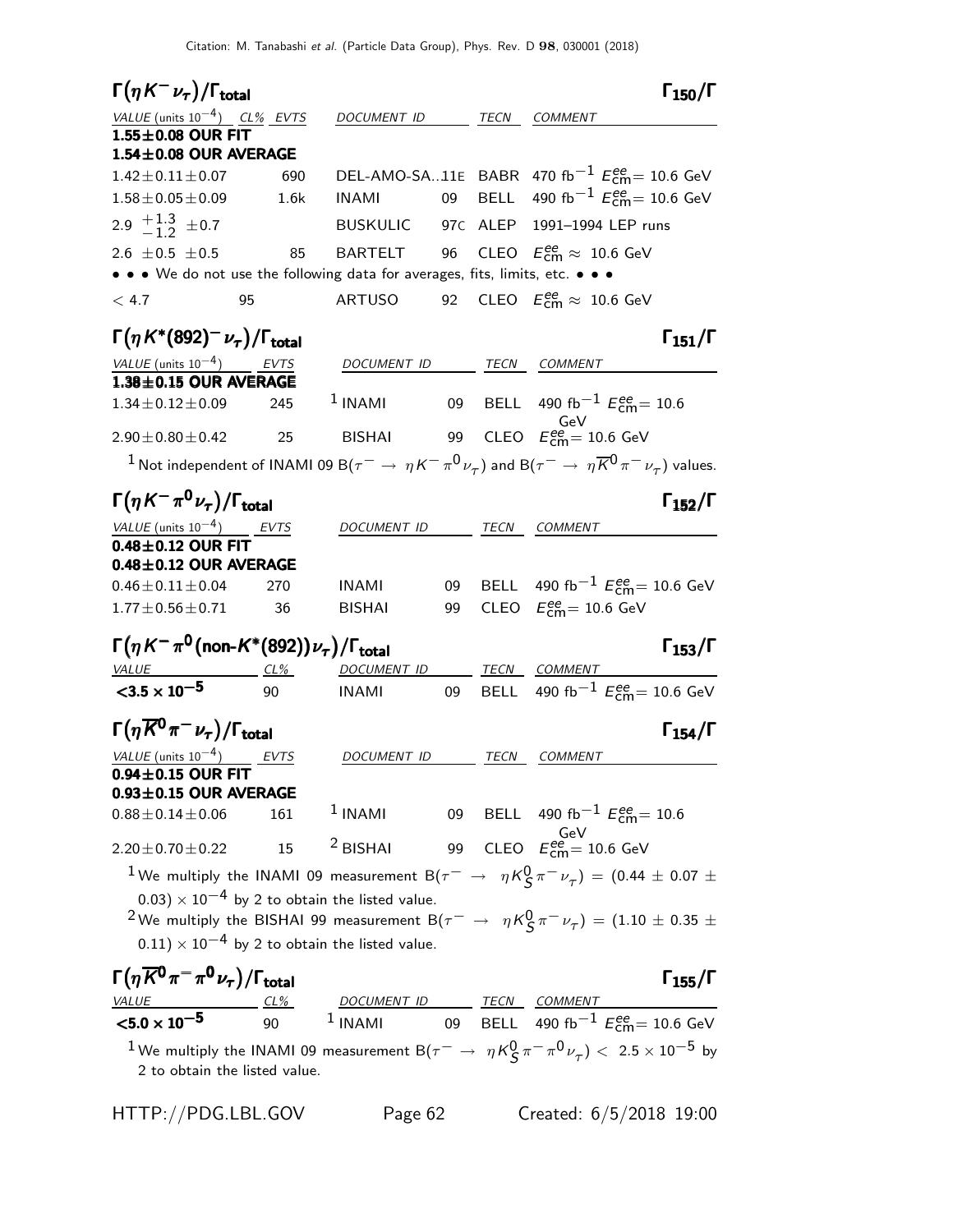| $\Gamma(\eta K^- K^0 \nu_\tau)/\Gamma_{\rm total}$                                                                                                                                                                                                                                                                         |                  |                                                                                                                                                                |      |                                                                                                                                | $\Gamma_{156}/\Gamma$ |
|----------------------------------------------------------------------------------------------------------------------------------------------------------------------------------------------------------------------------------------------------------------------------------------------------------------------------|------------------|----------------------------------------------------------------------------------------------------------------------------------------------------------------|------|--------------------------------------------------------------------------------------------------------------------------------|-----------------------|
| <i>VALUE</i><br>$<$ 9.0 $\times$ 10 <sup>-6</sup>                                                                                                                                                                                                                                                                          | $CL\%$           |                                                                                                                                                                |      | DOCUMENT ID ______ TECN COMMENT _______<br>90 <sup>1</sup> INAMI 09 BELL 490 fb <sup>-1</sup> $E_{\text{cm}}^{ee}$ = 10.6 GeV  |                       |
|                                                                                                                                                                                                                                                                                                                            |                  |                                                                                                                                                                |      |                                                                                                                                |                       |
| $^1$ We multiply the INAMI 09 measurement B $(\tau^-\,\rightarrow\,\, \eta\,K^-\,K^0_S\nu_\tau)<\,$ 4.5 $\times\,10^{-6}$ by 2<br>to obtain the listed value.                                                                                                                                                              |                  |                                                                                                                                                                |      |                                                                                                                                |                       |
| $\Gamma(\eta \pi^+ \pi^- \pi^- \geq 0$ neutrals $\nu_{\tau})/\Gamma_{\text{total}}$<br>VALUE $(\%)$                                                                                                                                                                                                                        |                  |                                                                                                                                                                |      | TECN COMMENT                                                                                                                   | $\Gamma_{157}/\Gamma$ |
| < 0.3                                                                                                                                                                                                                                                                                                                      | 90               | <u>CL% DOCUMENT ID</u><br><b>ABACHI</b>                                                                                                                        |      | 87B HRS $E_{\text{cm}}^{\text{ee}}$ = 29 GeV                                                                                   |                       |
|                                                                                                                                                                                                                                                                                                                            |                  |                                                                                                                                                                |      |                                                                                                                                |                       |
| $\Gamma(\eta \pi^- \pi^+ \pi^- \nu_\tau (\text{ex.} K^0))/\Gamma_{\text{total}}$                                                                                                                                                                                                                                           |                  |                                                                                                                                                                |      |                                                                                                                                | $\Gamma_{158}/\Gamma$ |
| VALUE (units $10^{-4}$ ) EVTS                                                                                                                                                                                                                                                                                              |                  | DOCUMENT ID                                                                                                                                                    | TECN | COMMENT                                                                                                                        |                       |
| 2.19±0.13 OUR FIT<br>$2.23 \pm 0.12$ OUR AVERAGE                                                                                                                                                                                                                                                                           |                  |                                                                                                                                                                |      |                                                                                                                                |                       |
| $2.10 \pm 0.09 \pm 0.13$                                                                                                                                                                                                                                                                                                   | 2.9k             | <sup>1</sup> LEES 12X BABR $\eta \rightarrow \gamma \gamma$                                                                                                    |      |                                                                                                                                |                       |
| $2.37 \pm 0.12 \pm 0.18$ 1.4k                                                                                                                                                                                                                                                                                              |                  | $1$ LEES                                                                                                                                                       |      | 12X BABR $\eta \rightarrow \pi^+ \pi^- \pi^0$                                                                                  |                       |
| $2.54 \pm 0.27 \pm 0.25$                                                                                                                                                                                                                                                                                                   | 315              | $1$ LEES                                                                                                                                                       |      | 12X BABR $\eta \rightarrow 3\pi^0$                                                                                             |                       |
| • • • We use the following data for averages but not for fits. • • •                                                                                                                                                                                                                                                       |                  |                                                                                                                                                                |      |                                                                                                                                |                       |
| 2.3 $\pm 0.5$                                                                                                                                                                                                                                                                                                              | 170              |                                                                                                                                                                |      | <sup>2</sup> ANASTASSOV 01 CLEO $E_{\text{cm}}^{ee}$ = 10.6 GeV                                                                |                       |
| • • • We do not use the following data for averages, fits, limits, etc. • • •                                                                                                                                                                                                                                              |                  |                                                                                                                                                                |      |                                                                                                                                |                       |
| $1.60 \pm 0.05 \pm 0.11$                                                                                                                                                                                                                                                                                                   | 1.8 <sub>k</sub> |                                                                                                                                                                |      | AUBERT 08AE BABR Repl. by LEES 12X                                                                                             |                       |
| 3.4 $^{+0.6}_{-0.5}$ ± 0.6                                                                                                                                                                                                                                                                                                 |                  |                                                                                                                                                                |      | 89 3 BERGFELD 97 CLEO Repl. by ANASTASSOV 01                                                                                   |                       |
| $^1$ LEES 12X uses 468 fb $^{-1}$ of data taken at $E_{\rm cm}^{ee} =$ 10.6 GeV. It gives the average of the<br><sup>2</sup> Weighted average of BERGFELD 97 and ANASTASSOV 01 measurements using $\eta$ 's<br><sup>3</sup> BERGFELD 97 reconstruct $\eta$ 's using $\eta \to \gamma \gamma$ and $\eta \to 3\pi^0$ decays. |                  | three measurements listed here as $(2.25 \pm 0.07 \pm 0.12) \times 10^{-4}$ .<br>reconstructed from $\eta \to \pi^+ \pi^- \pi^0$ and $\eta \to 3\pi^0$ decays. |      |                                                                                                                                |                       |
| $\Gamma(\eta \pi^- \pi^+ \pi^- \nu_\tau (\text{ex.}\, K^0, f_1(1285))) / \Gamma_{\text{total}}$                                                                                                                                                                                                                            |                  |                                                                                                                                                                |      |                                                                                                                                | $\Gamma_{159}/\Gamma$ |
| $VALUE$ (units $10^{-4}$ )                                                                                                                                                                                                                                                                                                 |                  | DOCUMENT ID TECN COMMENT                                                                                                                                       |      |                                                                                                                                |                       |
| $0.99 \pm 0.09 \pm 0.13$                                                                                                                                                                                                                                                                                                   |                  | $1$ LEES                                                                                                                                                       |      | 12X BABR 468 fb <sup>-1</sup> $E_{\text{cm}}^{ee} = 10.6 \text{ GeV}$                                                          |                       |
| $^1$ LEES 12X obtain this result by subtracting their B $(\tau^-\;\rightarrow\;\;f_1(1285)\,\pi^-\,\nu_\tau\;\rightarrow\;$                                                                                                                                                                                                |                  |                                                                                                                                                                |      |                                                                                                                                |                       |
| ment.                                                                                                                                                                                                                                                                                                                      |                  |                                                                                                                                                                |      | $\eta\pi^-\pi^+\pi^-\nu_\tau)$ measurement from their B $(\tau^-\to\eta\pi^-\pi^+\pi^-\nu_\tau$ (ex.K <sup>0</sup> )) measure- |                       |
| $\Gamma(\eta a_1(1260)^-\nu_\tau \to \eta\pi^-\rho^0\nu_\tau)/\Gamma_{\rm total}$                                                                                                                                                                                                                                          |                  |                                                                                                                                                                |      |                                                                                                                                | $\Gamma_{160}/\Gamma$ |
| $\frac{VALUE}{1000}$ $\frac{CL\%}{1000}$ $\frac{DOCUMENTID}{BERGFELD}$ $\frac{TECN}{97}$ $\frac{COMMENT}{CEE}$ $\frac{COMMENT}{EEm}$ = 10.6 GeV                                                                                                                                                                            |                  |                                                                                                                                                                |      |                                                                                                                                |                       |
|                                                                                                                                                                                                                                                                                                                            |                  |                                                                                                                                                                |      |                                                                                                                                |                       |
| $\Gamma(\eta\eta\pi^-\nu_\tau)/\Gamma_{\rm total}$                                                                                                                                                                                                                                                                         |                  |                                                                                                                                                                |      |                                                                                                                                | $\Gamma_{161}/\Gamma$ |
| $\frac{VALUE}{27.4 \times 10^{-6}}$ $\frac{CL\%}{90}$ $\frac{DOCUMENT ID}{NAMI}$ $\frac{TECN}{99}$ $\frac{COMMENT}{BELL}$ $490 fb^{-1}$                                                                                                                                                                                    |                  |                                                                                                                                                                |      |                                                                                                                                |                       |
| • • • We do not use the following data for averages, fits, limits, etc. • • •                                                                                                                                                                                                                                              |                  |                                                                                                                                                                |      | INAMI 09 BELL 490 fb $^{-1}$ $E_{\rm cm}^{ee}$ = 10.6 GeV                                                                      |                       |
| ${<}1.1 \times 10^{-4}$                                                                                                                                                                                                                                                                                                    | 95               |                                                                                                                                                                |      | ARTUSO 92 CLEO $E_{\text{cm}}^{\text{ee}} \approx 10.6 \text{ GeV}$                                                            |                       |
| $<$ 8.3 $\times$ 10 $^{-3}$                                                                                                                                                                                                                                                                                                | 95               |                                                                                                                                                                |      | ALBRECHT 88M ARG $E_{\text{cm}}^{ee} \approx 10 \text{ GeV}$                                                                   |                       |
|                                                                                                                                                                                                                                                                                                                            |                  |                                                                                                                                                                |      |                                                                                                                                |                       |

HTTP://PDG.LBL.GOV Page 63 Created: 6/5/2018 19:00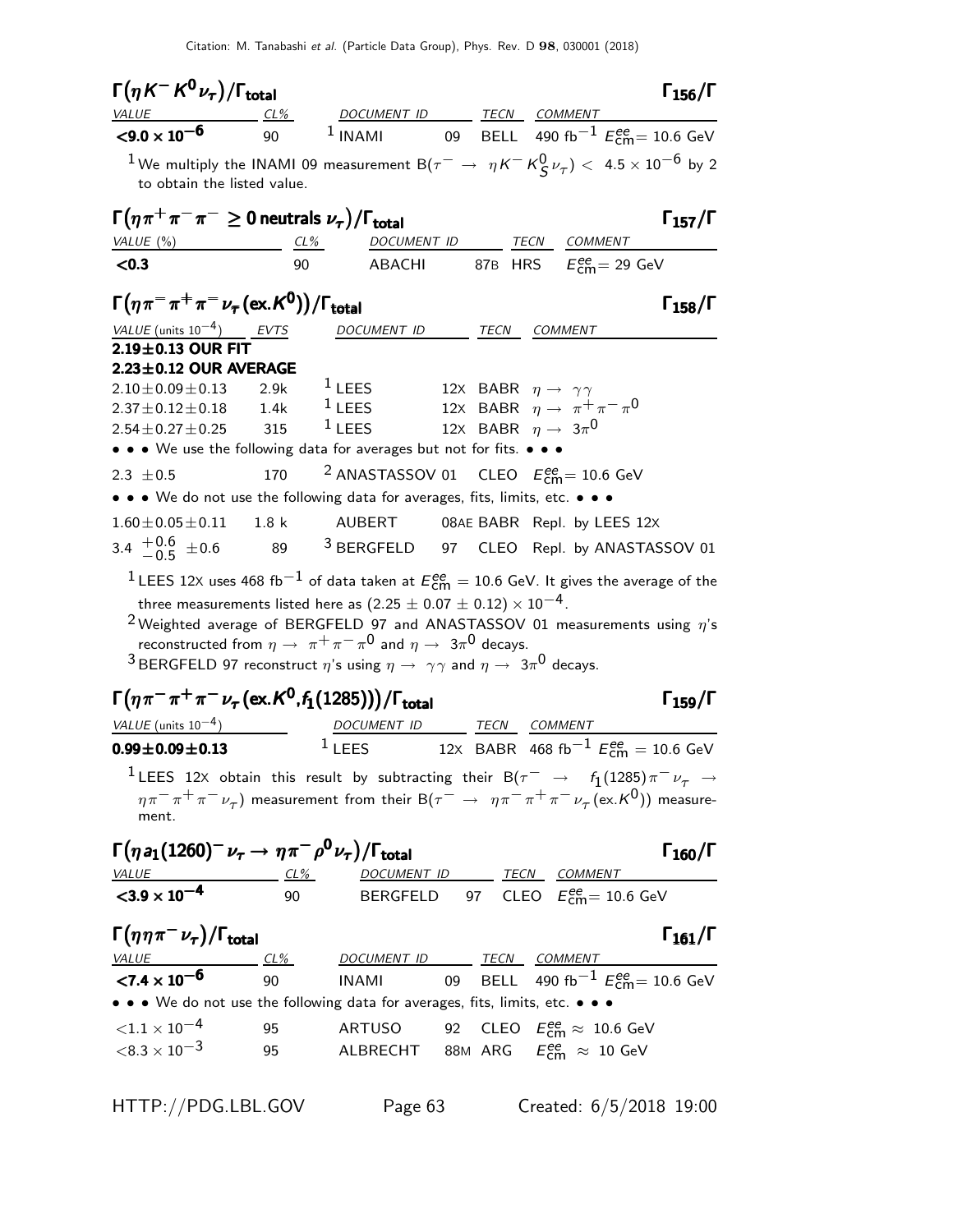| $\Gamma\big(\eta\,\eta\,\pi^-\,\pi^{\mathbf{0}}\,\nu_{\tau}\big)/\Gamma_{\mathsf{total}}$                           |     |                                                                                                                                                  |              |                                                                                         | $\Gamma_{162}/\Gamma$                                                 |
|---------------------------------------------------------------------------------------------------------------------|-----|--------------------------------------------------------------------------------------------------------------------------------------------------|--------------|-----------------------------------------------------------------------------------------|-----------------------------------------------------------------------|
|                                                                                                                     |     | $VALUE$ (units $10^{-4}$ ) $CL\%$ DOCUMENT ID TECN COMMENT                                                                                       |              |                                                                                         |                                                                       |
| < 2.0                                                                                                               | 95  | ARTUSO 92 CLEO $E_{\text{cm}}^{\text{ee}} \approx 10.6 \text{ GeV}$                                                                              |              |                                                                                         |                                                                       |
|                                                                                                                     |     | • • • We do not use the following data for averages, fits, limits, etc. • • •                                                                    |              |                                                                                         |                                                                       |
| $90$                                                                                                                | 95  | ALBRECHT                                                                                                                                         |              | 88M $\mathsf{ARG} \quad E_{\mathsf{cm}}^{\mathsf{ee}} \, \approx \, 10 \, \mathsf{GeV}$ |                                                                       |
| $\Gamma\big(\eta\hspace{0.03cm}\eta\hspace{0.03cm}\mathsf{K}^-\hspace{0.03cm}\nu_\tau\big)/\Gamma_{\mathrm{total}}$ |     |                                                                                                                                                  |              |                                                                                         | $\Gamma_{163}/\Gamma$                                                 |
| <b>VALUE</b><br>$<$ 3.0 $\times$ 10 <sup>-6</sup>                                                                   | 90  | CL% DOCUMENT ID TECN COMMENT                                                                                                                     |              |                                                                                         |                                                                       |
|                                                                                                                     |     | <b>INAMI</b>                                                                                                                                     |              |                                                                                         | 09 BELL 490 fb <sup>-1</sup> $E_{\text{cm}}^{ee}$ = 10.6 GeV          |
| $\Gamma\!\left(\eta'\mathrm{(958)}\pi^-\,\nu_\tau\right)\mathrm{/}\Gamma_\mathrm{total}$                            |     |                                                                                                                                                  |              |                                                                                         | $\Gamma_{164}/\Gamma$                                                 |
| $VALU E$ $CL\%$<br>$< 4.0 \times 10^{-6}$                                                                           | 90  | DOCUMENT ID TECN COMMENT<br>LEES 12x BABR 468 fb <sup>-1</sup> $E_{cm}^{ee}$ = 10.6 GeV                                                          |              |                                                                                         |                                                                       |
|                                                                                                                     |     | • • • We do not use the following data for averages, fits, limits, etc. • • •                                                                    |              |                                                                                         |                                                                       |
| ${<}7.2 \times 10^{-6}$                                                                                             | 90  | <code>AUBERT o</code> 8AE BABR $\,$ 384 fb $^{-1}$ , $E_{\mathsf{cm}}^{ee}$ $=$ 10.6 GeV                                                         |              |                                                                                         |                                                                       |
| ${<}7.4 \times 10^{-5}$                                                                                             | 90  | BERGFELD 97 CLEO $E_{\rm{cm}}^{ee}$ = 10.6 GeV                                                                                                   |              |                                                                                         |                                                                       |
|                                                                                                                     |     |                                                                                                                                                  |              |                                                                                         |                                                                       |
| $\Gamma\big(\eta^{\prime}(958)\pi^{-}\pi^{0}\nu_{\tau}\big)/\Gamma_{\rm total}$                                     |     |                                                                                                                                                  |              |                                                                                         | $\Gamma_{165}/\Gamma$                                                 |
| $VALUE CL%$                                                                                                         |     | DOCUMENT ID TECN COMMENT                                                                                                                         |              |                                                                                         |                                                                       |
| ${<}1.2 \times 10^{-5}$                                                                                             | 90  | <b>LEES</b>                                                                                                                                      |              |                                                                                         | 12X BABR 468 fb <sup>-1</sup> $E_{\text{cm}}^{ee} = 10.6 \text{ GeV}$ |
|                                                                                                                     |     | • • • We do not use the following data for averages, fits, limits, etc. • • •                                                                    |              |                                                                                         |                                                                       |
| $<$ 8.0 $\times$ 10 $^{-5}$                                                                                         | 90  | BERGFELD 97 CLEO $E_{\rm{cm}}^{\rm{ee}}$ = 10.6 GeV                                                                                              |              |                                                                                         |                                                                       |
| $\Gamma\big(\eta^{\prime}(958) \, {\cal K}^{-} \, \nu_{\tau}\big)/\Gamma_{\rm total}$                               |     |                                                                                                                                                  |              |                                                                                         | $\Gamma_{166}/\Gamma$                                                 |
| <u>VALUE</u> CL%                                                                                                    |     | DOCUMENT ID TECN COMMENT                                                                                                                         |              |                                                                                         |                                                                       |
| $\overline{<}$ 2.4 $\times$ 10 <sup>-6</sup>                                                                        | 90  | <b>LEES</b>                                                                                                                                      |              |                                                                                         | 12X BABR 468 fb <sup>-1</sup> $E_{\text{cm}}^{ee} = 10.6 \text{ GeV}$ |
| $\Gamma(\phi\pi^-\nu_\tau)/\Gamma_{\rm total}$                                                                      |     |                                                                                                                                                  |              |                                                                                         | $\Gamma_{167}/\Gamma$                                                 |
| VALUE (units $10^{-5}$ ) CL% EVTS DOCUMENT ID                                                                       |     |                                                                                                                                                  | TECN COMMENT |                                                                                         |                                                                       |
| $3.42 \pm 0.55 \pm 0.25$                                                                                            | 344 | AUBERT                                                                                                                                           | 08           |                                                                                         | BABR 342 fb <sup>-1</sup> $E_{\text{cm}}^{ee} = 10.6 \text{ GeV}$     |
|                                                                                                                     |     | • • • We do not use the following data for averages, fits, limits, etc. • • •                                                                    |              |                                                                                         |                                                                       |
| < 20                                                                                                                | 90  | <sup>1</sup> AVERY 97 CLEO $E_{\text{cm}}^{ee}$ = 10.6 GeV                                                                                       |              |                                                                                         |                                                                       |
| $<$ 35                                                                                                              | 90  | ALBRECHT 95H ARG $E_{\text{cm}}^{ee} = 9.4 - 10.6 \text{ GeV}$                                                                                   |              |                                                                                         |                                                                       |
|                                                                                                                     |     | <sup>1</sup> AVERY 97 limit varies from $(1.2-2.0) \times 10^{-4}$ depending on decay model assumptions.                                         |              |                                                                                         |                                                                       |
| $\Gamma(\phi K^-\nu_\tau)/\Gamma_{\rm total}$                                                                       |     |                                                                                                                                                  |              |                                                                                         | $\Gamma_{168}/\Gamma$                                                 |
| <u>VALUE (units 10<sup>-5</sup>) CL% EVTS</u><br><b>4.4 ±1.6 OUR FIT</b>                                            |     | DOCUMENT ID TECN COMMENT                                                                                                                         |              |                                                                                         |                                                                       |
|                                                                                                                     |     |                                                                                                                                                  |              |                                                                                         |                                                                       |
|                                                                                                                     |     | 3.70±0.33 OUR AVERAGE Error includes scale factor of 1.3.<br>• • • We use the following data for averages but not for fits. • • •                |              |                                                                                         |                                                                       |
| $3.39 \pm 0.20 \pm 0.28$                                                                                            | 274 |                                                                                                                                                  |              |                                                                                         |                                                                       |
| $4.05 \pm 0.25 \pm 0.26$                                                                                            | 551 | AUBERT 08 BABR 342 fb <sup>-1</sup> $E_{\text{cm}}^{ee} = 10.6 \text{ GeV}$<br>INAMI 06 BELL 401 fb <sup>-1</sup> $E_{\text{cm}}^{ee}$ =10.6 GeV |              |                                                                                         |                                                                       |
|                                                                                                                     |     | • • • We do not use the following data for averages, fits, limits, etc. • • •                                                                    |              |                                                                                         |                                                                       |
| < 6.7                                                                                                               | 90  | <sup>1</sup> AVERY 97 CLEO $E_{\text{cm}}^{ee}$ = 10.6 GeV                                                                                       |              |                                                                                         |                                                                       |
|                                                                                                                     |     | <sup>1</sup> AVERY 97 limit varies from (5.4–6.7) $\times$ 10 <sup>-5</sup> depending on decay model assumptions.                                |              |                                                                                         |                                                                       |
| HTTP://PDG.LBL.GOV                                                                                                  |     | Page 64                                                                                                                                          |              |                                                                                         | Created: 6/5/2018 19:00                                               |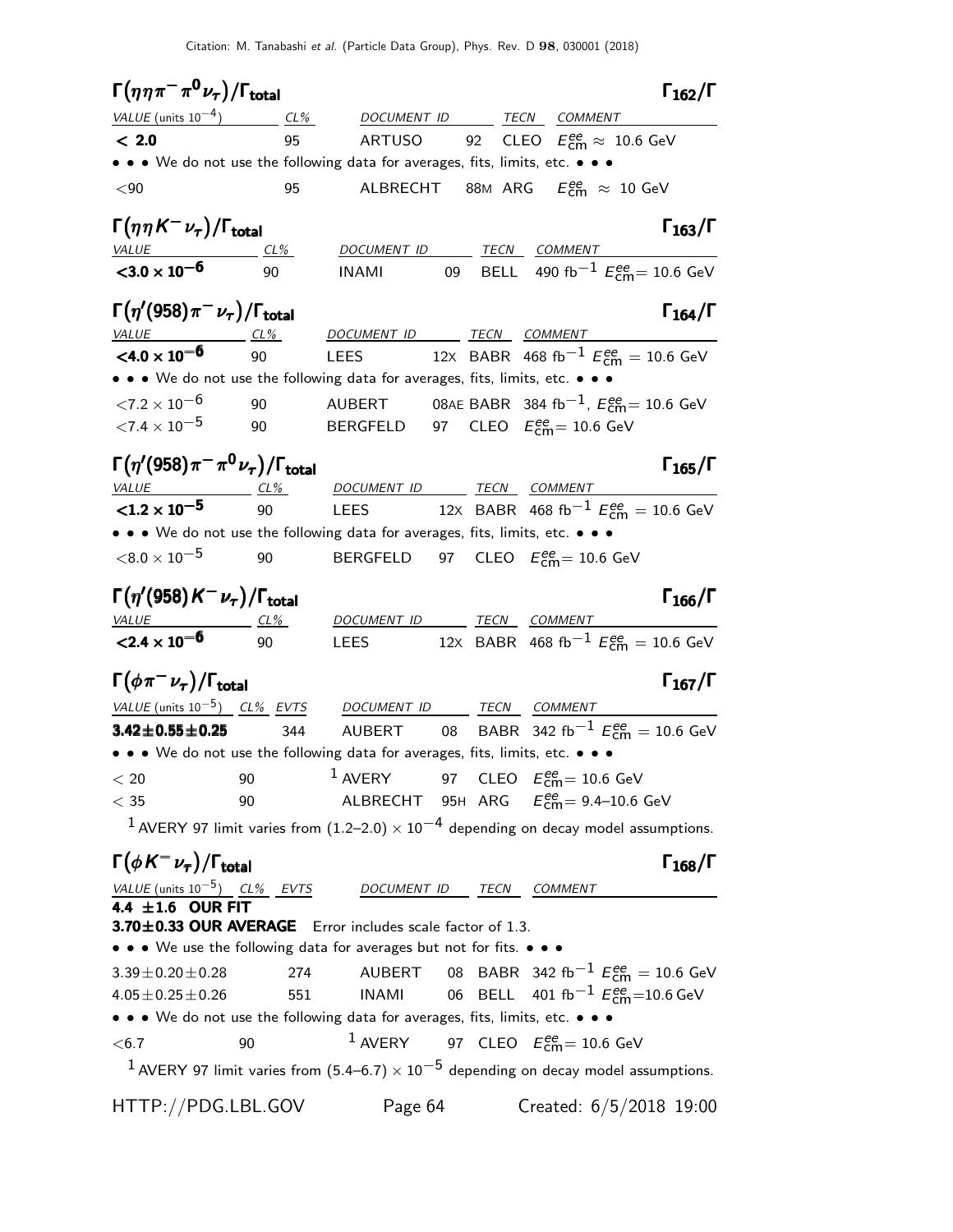| $\Gamma(f_1(1285)\pi^-\nu_\tau)/\Gamma_{\rm total}$                                                                           |       |                                                                            |             | $\Gamma_{169}/\Gamma$                                                                                                                                 |
|-------------------------------------------------------------------------------------------------------------------------------|-------|----------------------------------------------------------------------------|-------------|-------------------------------------------------------------------------------------------------------------------------------------------------------|
| <i>VALUE</i> (units $10^{-4}$ )                                                                                               | EVTS  | DOCUMENT ID                                                                | <b>TECN</b> | COMMENT                                                                                                                                               |
| 3.9 $\pm$ 0.5 OUR AVERAGE                                                                                                     |       | Error includes scale factor of 1.9.                                        |             |                                                                                                                                                       |
| $4.73 \pm 0.28 \pm 0.45$                                                                                                      | 3.7k  | $1$ LEES                                                                   |             | 12x BABR 468 fb <sup>-1</sup> $E_{\text{cm}}^{ee}$ = 10.6 GeV                                                                                         |
| $3.60 \pm 0.18 \pm 0.23$                                                                                                      | 2.5k  | $2$ LEES                                                                   |             | 12X BABR 468 fb <sup>-1</sup> $E_{cm}^{ee}$ = 10.6 GeV                                                                                                |
| • • • We do not use the following data for averages, fits, limits, etc. • • •                                                 |       |                                                                            |             |                                                                                                                                                       |
| $3.19 \pm 0.18 \pm 1.00$                                                                                                      | 1.3 k | $^3$ AUBERT                                                                |             | 08AE BABR Repl. by LEES 12X                                                                                                                           |
| 3.9 $\pm$ 0.7 $\pm$ 0.5                                                                                                       | 1.4k  |                                                                            |             | <sup>4</sup> AUBERT, B 05W BABR Repl. by LEES 12X                                                                                                     |
| 5.8 $\frac{+1.4}{-1.3}$ ± 1.8                                                                                                 | 54    | <sup>5</sup> BERGFELD                                                      | 97          | CLEO $E_{cm}^{ee} = 10.6$ GeV                                                                                                                         |
|                                                                                                                               |       |                                                                            |             | $^1$ LEES 12X obtain this value by dividing their B $(\tau^-\to\,f_1(1285)\pi^-\,\nu_\tau\to\,3\pi^-\,2\pi^+\,\nu_\tau)$                              |
|                                                                                                                               |       |                                                                            |             | measurement by the PDG 12 value of B( $f_1(1285) \rightarrow 2\pi^+ 2\pi^-) = 0.111^{+0.007}_{-0.006}$                                                |
|                                                                                                                               |       |                                                                            |             | <sup>2</sup> LEES 12X obtain this value by dividing their B $(\tau^- \rightarrow f_1(1285)\pi^- \nu_\tau \rightarrow$                                 |
| $= 0.524 + 0.019$<br>$- 0.021$                                                                                                |       |                                                                            |             | $\eta\pi^-\pi^+\pi^-\nu_\tau)$ measurement by 2/3 of the PDG 12 value of B $(f_1(1285) \rightarrow \eta\pi\pi)$                                       |
|                                                                                                                               |       |                                                                            |             |                                                                                                                                                       |
|                                                                                                                               |       |                                                                            |             | $^3$ AUBERT 08AE obtain this value by dividing their B $(\tau^-\;\rightarrow\;\;f_1(1285)\,\pi^-\,\nu_\tau\;\rightarrow\;f_2(1285))$                  |
|                                                                                                                               |       |                                                                            |             | $\eta\pi^-\pi^+\pi^-\nu_\tau)$ measurement by the PDG 06 value of B( $f_1(1285)\,\rightarrow\,\,\,\eta\pi^-\pi^+) =$                                  |
|                                                                                                                               |       |                                                                            |             | $0.35 \pm 0.11$ . The quote $(3.19 \pm 0.18 \pm 0.16 \pm 0.99) \times 10^{-4}$ where the final error is due                                           |
| in quadrature.                                                                                                                |       |                                                                            |             | to the uncertainty on B( $f_1(1285) \rightarrow \eta \pi^- \pi^+$ ). We combine the two systematic errors                                             |
|                                                                                                                               |       |                                                                            |             | <sup>4</sup> AUBERT,B 05W use the $f_1(1285) \rightarrow 2\pi^+ 2\pi^-$ decay mode and the PDG 04 value of                                            |
|                                                                                                                               |       | $B(f_1(1285) \rightarrow 2\pi^+ 2\pi^-) = 0.110^{+0.007}_{-0.006}$         |             |                                                                                                                                                       |
|                                                                                                                               |       | $^5$ BERGFELD 97 use the $f_1(1285)\rightarrow~\eta\pi^+\pi^-$ decay mode. |             |                                                                                                                                                       |
|                                                                                                                               |       |                                                                            |             |                                                                                                                                                       |
| $\Gamma(f_1(1285)\pi^-\nu_\tau\to\eta\pi^-\pi^+\pi^-\nu_\tau)/\Gamma_{\rm total}$                                             |       |                                                                            |             | $\Gamma_{170}/\Gamma$                                                                                                                                 |
| VALUE (units $10^{-4}$ ) EVTS                                                                                                 |       | DOCUMENT ID                                                                | TECN        | COMMENT                                                                                                                                               |
| 1.18±0.07 OUR AVERAGE Error includes scale factor of 1.3.                                                                     |       |                                                                            |             |                                                                                                                                                       |
| $1.26 \pm 0.06 \pm 0.06$                                                                                                      |       |                                                                            |             | 2.5k LEES 12x BABR 468 fb <sup>-1</sup> $E_{cm}^{ee}$ = 10.6 GeV                                                                                      |
| $1.11 \pm 0.06 \pm 0.05$                                                                                                      | 1.3 k | <b>AUBERT</b>                                                              |             | 08AE BABR 384 fb $^{-1}$ , $E_{\mathsf{cm}}^{ee}$ = 10.6 GeV                                                                                          |
|                                                                                                                               |       |                                                                            |             |                                                                                                                                                       |
| $\Gamma(f_1(1285)\pi^-\nu_\tau \to \eta\pi^-\pi^+\pi^-\nu_\tau)/\Gamma(\eta\pi^-\pi^+\pi^-\nu_\tau(\text{ex.}\mathcal{K}^0))$ |       |                                                                            |             | $\Gamma_{170}/\Gamma_{158}$                                                                                                                           |
| <b>VALUE</b>                                                                                                                  |       | DOCUMENT ID TECN COMMENT                                                   |             |                                                                                                                                                       |
| $0.69 \pm 0.01 \pm 0.05$                                                                                                      |       | $1$ AUBERT                                                                 |             | 08AE BABR 384 fb <sup>-1</sup> , $E_{\text{cm}}^{ee}$ = 10.6 GeV                                                                                      |
| • • • We do not use the following data for averages, fits, limits, etc. • • •                                                 |       |                                                                            |             |                                                                                                                                                       |
| $0.55 \pm 0.14$                                                                                                               |       | BERGFELD 97 CLEO $E_{\text{cm}}^{\text{ee}} = 10.6 \text{ GeV}$            |             |                                                                                                                                                       |
|                                                                                                                               |       |                                                                            |             |                                                                                                                                                       |
|                                                                                                                               |       |                                                                            |             |                                                                                                                                                       |
|                                                                                                                               |       |                                                                            |             | $^1$ Not independent of AUBERT 08AE B $(\tau^-\to~f_1(1285)\pi^-\nu_\tau^-\to~\eta\pi^-\pi^+\pi^-\nu_\tau)$ and                                       |
|                                                                                                                               |       | $B(\tau^- \to \eta \pi^- \pi^+ \pi^- \nu_\tau (\text{ex.} K^0))$ values.   |             |                                                                                                                                                       |
| $\Gamma(f_1(1285)\pi^-\nu_\tau \to 3\pi^-2\pi^+\nu_\tau)/\Gamma_{\rm total}$                                                  |       |                                                                            |             | $\Gamma_{171}/\Gamma$                                                                                                                                 |
|                                                                                                                               |       |                                                                            |             |                                                                                                                                                       |
| $\frac{VALUE \text{ (units 10}^{-4})}{0.52 \pm 0.04}$ OUR FIT                                                                 |       |                                                                            |             | DOCUMENT ID TECN COMMENT                                                                                                                              |
| $0.520 \pm 0.031 \pm 0.037$ 3.7k                                                                                              |       |                                                                            |             | LEES $12x$ BABR 468 fb $^{-1}$ $E_{\rm cm}^{ee}$ =10.6 GeV                                                                                            |
|                                                                                                                               |       |                                                                            |             |                                                                                                                                                       |
| $\Gamma(\pi(1300)^-\nu_\tau \to (\rho\pi)^-\nu_\tau \to (3\pi)^-\nu_\tau)/\Gamma_{\text{total}}$                              |       |                                                                            |             | $\Gamma_{172}/\Gamma$                                                                                                                                 |
|                                                                                                                               |       |                                                                            |             |                                                                                                                                                       |
|                                                                                                                               |       |                                                                            |             | $\frac{VALUE}{1.0 \times 10^{-4}}$ $\frac{CL\%}{90}$ $\frac{DOCUMENT ID}{ASNER}$ $\frac{TECN}{CECO}$ $\frac{COMMENT}{E_{cm}^{ee}} = 10.6 \text{ GeV}$ |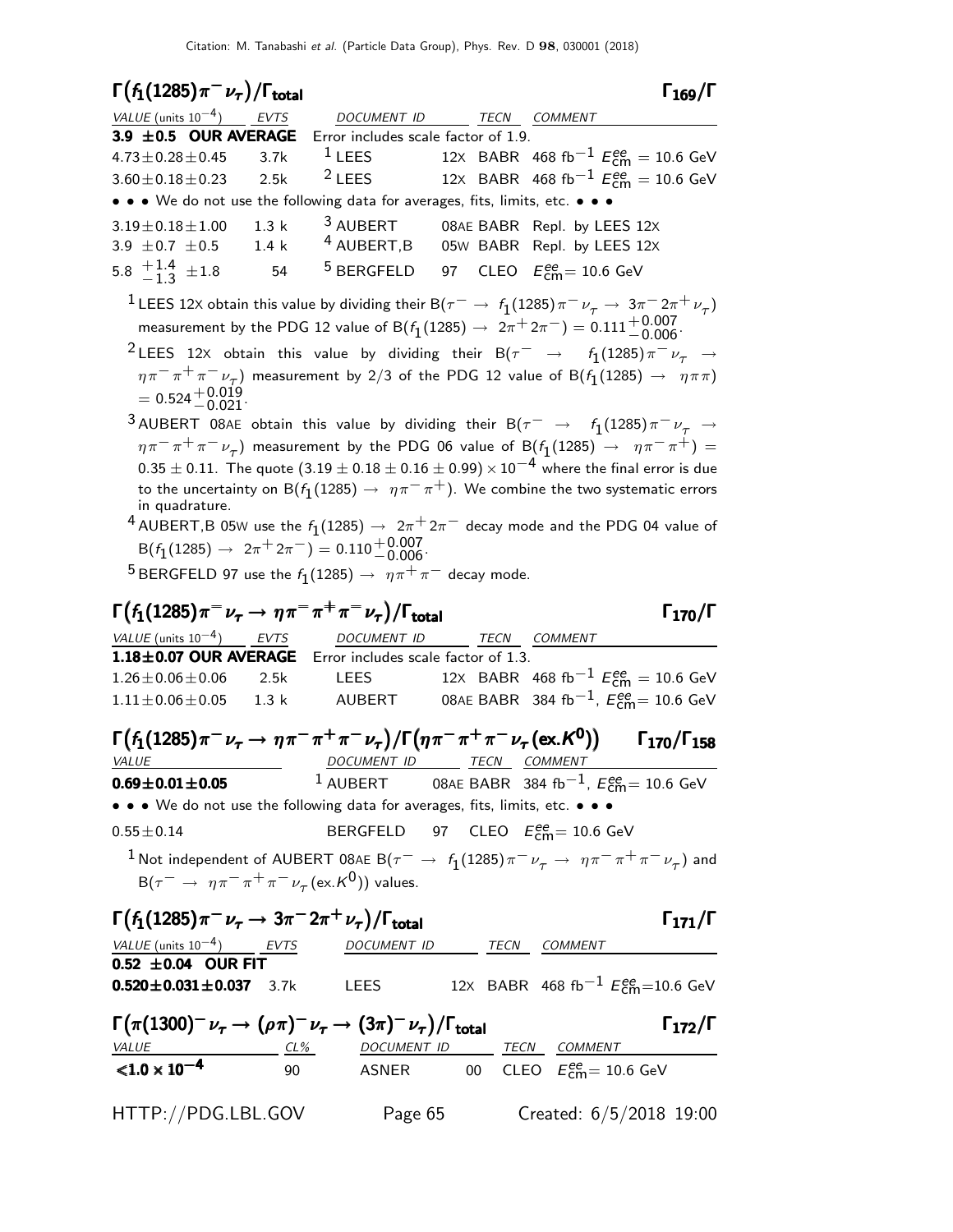$Γ(π(1300)⁻<sub>τ</sub> → ((ππ)<sub>S-wave</sub> π)⁻<sub>τ</sub> → (3π)⁻<sub>τ</sub>}/Γ<sub>total</sub>$  Γ<sub>173</sub>/Γ DOCUMENT ID TECN COMMENT  $<$ 1.9  $\times$  10 $^{-4}$ 90 ASNER 00 CLEO  $E_{\text{cm}}^{ee} = 10.6 \text{ GeV}$  $\Gamma(h^-\omega \geq 0$  neutrals  $\nu_{\tau})/\Gamma_{\text{total}}$  Γ $_{174}/\Gamma$  $\Gamma_{174}/\Gamma = (\Gamma_{176} + \Gamma_{177} + \Gamma_{178})/\Gamma$ <br>VALUE (%) EVTS DO EVTS DOCUMENT ID TECN COMMENT  $2.40\pm0.08$  OUR FIT • • • We use the following data for averages but not for fits. • • • **1.65** $\pm$ **0.3**  $\pm$ 0.2 1513 ALBRECHT 88M ARG  $E_{\text{cm}}^{ee} \approx 10 \text{ GeV}$  $\Gamma(h^- \omega \nu_\tau)$  $\Gamma(h^-\,\omega\,\nu_\tau)/\Gamma_{\rm total}$   $\Gamma_{175}/\Gamma = (\Gamma_{176}+\Gamma_{177})/\Gamma$ VALUE (%) **EVTS** DOCUMENT ID TECN COMMENT  $1.99\pm0.06$  OUR FIT **1.92±0.07 OUR AVERAGE**<br> $1.91 \pm 0.07 \pm 0.06$  5803 1.903 BUSKULIC 97C ALEP 1991–1994 LEP runs<br>1.39 BARINGER 87 CLEO  $E_{cm}^{ee} = 10.5$  GeV  $1.60 \pm 0.27 \pm 0.41$  $_{\text{cm}}^{\text{ee}}$ = 10.5 GeV • • • We use the following data for averages but not for fits. • • •  $1.95 \pm 0.07 \pm 0.11$  2223 <sup>1</sup> BALEST 95C CLEO  $E_{\textsf{cm}}^{\textsf{ee}} \approx 10.6 \text{ GeV}$  $^1$  Not independent of BALEST 95C B $(\tau^-\to\,h^-\,\omega\nu_\tau)/$ B $(\tau^-\to\,h^-\,h^-\,h^+\,\pi^0\,\nu_\tau)$  value.  $\left[\Gamma(\pi^-\omega\nu_{\tau}) + \Gamma(K^-\omega\nu_{\tau})\right] / \Gamma(h^-h^-h^+\pi^0\nu_{\tau}(\text{ex.}K^0))$   $(\Gamma_{176} + \Gamma_{177}) / \Gamma_{74}$  $(\Gamma_{176}+\Gamma_{177})/\Gamma_{74} = (\Gamma_{176}+\Gamma_{177})/(\Gamma_{78}+\Gamma_{103}+\Gamma_{107}+0.2292\Gamma_{150}+0.892\Gamma_{176}+$  $0.892\Gamma_{177}+0.0153\Gamma_{178}$ ) VALUE (units  $10^{-2}$ ) EVTS DOCUMENT ID TECN COMMENT  $43.5 \pm 1.4$  OUR FIT **45.3±1.9 OUR AVERAGE**  $43.1 \pm 3.3$ 2350 <sup>1</sup> BUSKULIC 96 ALEP LEP 1991–1993 data<br>2223 <sup>2</sup> BALEST 95c CLEO  $E_{\text{cm}}^{\text{ee}} \approx 10.6 \text{ GeV}$  $46.4 \pm 1.6 \pm 1.7$  2223 <sup>2</sup> BALEST 95c CLEO  $E_{\textsf{cm}}^{\textsf{ee}} \approx 10.6 \text{ GeV}$ • • • We do not use the following data for averages, fits, limits, etc. • • • 37  $\pm$  5  $\pm$  2 458 <sup>3</sup> ALBRECHT 91D ARG  $E_{\text{cm}}^{ee}$  = 9.4–10.6 GeV  $^1$ BUSKULIC 96 quote the fraction of  $\tau$   $\rightarrow$   $\;$   $h^ h^ h^+$   $\pi^0$   $\nu_\tau$  (ex.  $\;$  K $^0)$  decays which originate in a  $h^-$  w final state = 0.383 ± 0.029. We divide this by the  $\omega(782) \rightarrow$  $\pi^+\pi^-\pi^0$  branching fraction (0.888).  $^2$ BALEST 95C quote the fraction of  $\tau^-\,\rightarrow\,\,\,h^-\,h^-\,h^+\,\pi^0\,\nu_\tau^{}$  (ex.  $\,\mathsf{K}^0)\,$  decays which originate in a  $h^- \omega$  final state equals 0.412  $\pm$  0.014  $\pm$  0.015. We divide this by the  $\omega(782)\rightarrow\ \pi^{+}\,\pi^{-}\,\pi^{0}$  branching fraction (0.888).  $^3$  ALBRECHT 91D quote the fraction of  $\tau^-\rightarrow\,h^-\,h^-\,h^+\,\pi^0\,\nu_\tau$  decays which originate in a  $\pi^-\,\omega$  final state equals  $0.33\pm0.04\pm0.02$ . We divide this by the  $\omega(782)\to~\pi^+\,\pi^-\,\pi^0$ branching fraction (0.888).  $\Gamma(\pi^-\omega\nu_\tau)/\Gamma_{\rm total}$  Γ<sub>176</sub>/Γ total $1\,176/1$ VALUE (%) DOCUMENT ID  $1.95 \pm 0.06$  OUR FIT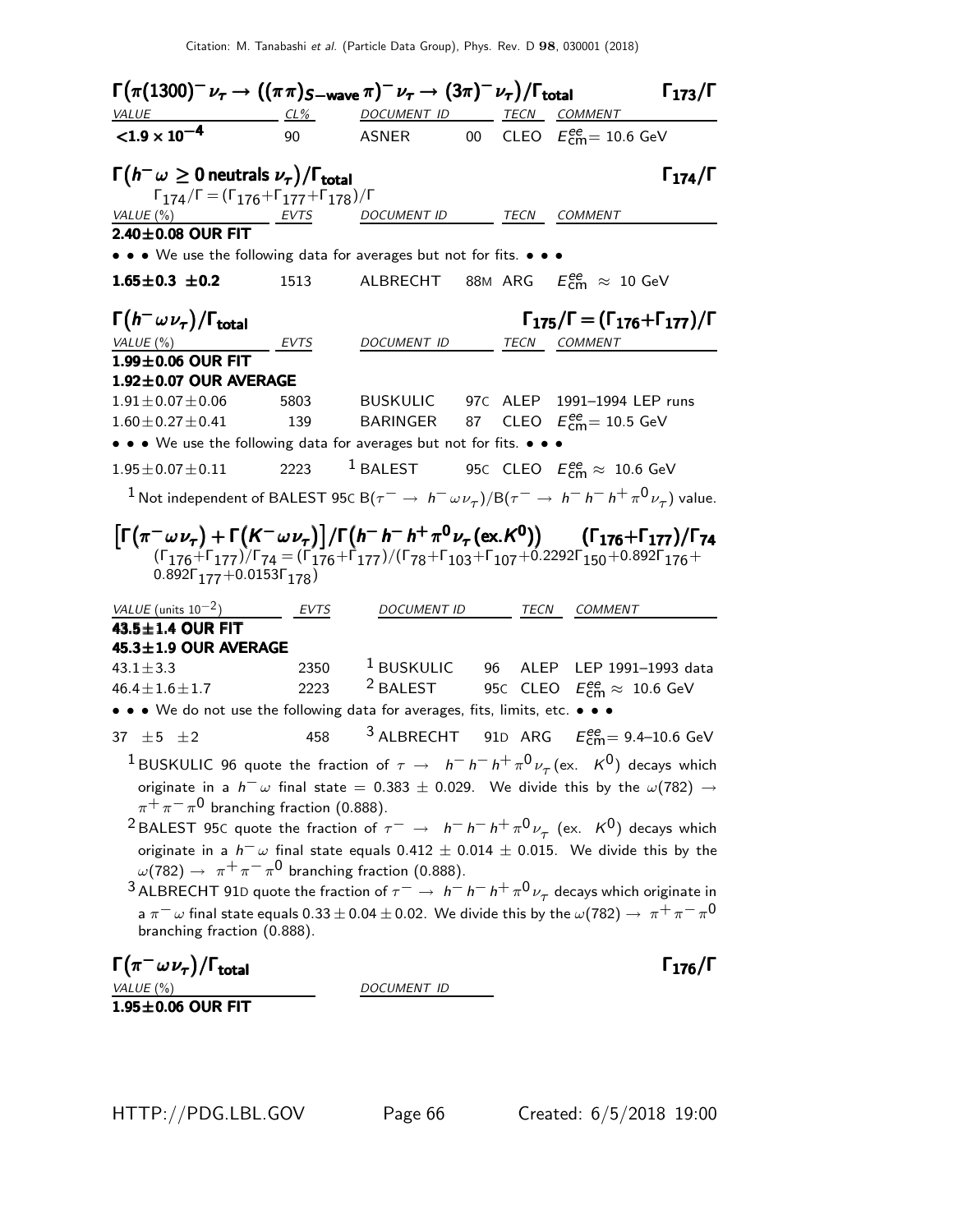|                              | $\Gamma(K^-\,\omega\,\nu_\tau)/\Gamma_{\rm total}$                                        |                                                                 |                                                                                                                                                                                                                                                                                                                                                                                                                                                                                                                                                                                                                                                                                                                 |    |              |                                                                        | $\Gamma_{177}/\Gamma$      |
|------------------------------|-------------------------------------------------------------------------------------------|-----------------------------------------------------------------|-----------------------------------------------------------------------------------------------------------------------------------------------------------------------------------------------------------------------------------------------------------------------------------------------------------------------------------------------------------------------------------------------------------------------------------------------------------------------------------------------------------------------------------------------------------------------------------------------------------------------------------------------------------------------------------------------------------------|----|--------------|------------------------------------------------------------------------|----------------------------|
|                              | VALUE (units $10^{-4}$ ) EVTS                                                             |                                                                 | DOCUMENT ID                                                                                                                                                                                                                                                                                                                                                                                                                                                                                                                                                                                                                                                                                                     |    | TECN         | <b>COMMENT</b>                                                         |                            |
| $4.1 \pm 0.9$ OUR FIT        |                                                                                           |                                                                 |                                                                                                                                                                                                                                                                                                                                                                                                                                                                                                                                                                                                                                                                                                                 |    |              |                                                                        |                            |
| 4.1 $\pm$ 0.6 $\pm$ 0.7      |                                                                                           | 500                                                             | ARMS                                                                                                                                                                                                                                                                                                                                                                                                                                                                                                                                                                                                                                                                                                            | 05 |              | CLE3 7.6 fb <sup>-1</sup> , $E_{\text{cm}}^{ee}$ = 10.6 GeV            |                            |
|                              | $\Gamma\bigl(\,h^-\,\omega\,\pi^{\mathsf{O}}\,\nu_{\tau}\bigr)/\Gamma_{\mathsf{total}}\,$ |                                                                 |                                                                                                                                                                                                                                                                                                                                                                                                                                                                                                                                                                                                                                                                                                                 |    |              |                                                                        | $\Gamma_{178}/\Gamma$      |
| VALUE (%)                    |                                                                                           | <u>EVTS</u>                                                     | DOCUMENT ID                                                                                                                                                                                                                                                                                                                                                                                                                                                                                                                                                                                                                                                                                                     |    |              | TECN COMMENT                                                           |                            |
|                              | $0.41 \pm 0.04$ OUR FIT                                                                   |                                                                 |                                                                                                                                                                                                                                                                                                                                                                                                                                                                                                                                                                                                                                                                                                                 |    |              |                                                                        |                            |
| $0.43 \pm 0.06 \pm 0.05$     |                                                                                           | 7283                                                            | <b>BUSKULIC</b>                                                                                                                                                                                                                                                                                                                                                                                                                                                                                                                                                                                                                                                                                                 |    |              | 97C ALEP 1991-1994 LEP runs                                            |                            |
|                              | 0.892 $\Gamma_{180}$ )                                                                    |                                                                 | $\Gamma(h^-\omega\pi^0\nu_{\tau})/\Gamma(h^-\,h^+\geq 0\,$ neutrals $\geq 0$ K $_1^0\nu_{\tau})$<br>$\Gamma_{178}/\Gamma_{62} = \Gamma_{178}/(0.34598\Gamma_{36} + 0.34598\Gamma_{38} + 0.34598\Gamma_{41} + 0.34598\Gamma_{43} +$<br>0.4247 $\Gamma_{48}$ +0.6920 $\Gamma_{49}$ +0.8494 $\Gamma_{52}$ +0.6920 $\Gamma_{56}$ +0.6534 $\Gamma_{61}$ + $\Gamma_{70}$ + $\Gamma_{78}$ + $\Gamma_{85}$ + $\Gamma_{89}$ +<br>$\Gamma_{97} + \Gamma_{103} + \Gamma_{106} + \Gamma_{107} + 0.2810 \Gamma_{148} + 0.2292 \Gamma_{149} + 0.2810 \Gamma_{150} + 0.2810 \Gamma_{152} +$<br>$0.3759\Gamma_{154} + 0.3268\Gamma_{158} + 0.7259\Gamma_{168} + 0.9078\Gamma_{176} + 0.9078\Gamma_{177} + 0.9078\Gamma_{178} +$ |    |              |                                                                        | $\Gamma_{178}/\Gamma_{62}$ |
| <b>VALUE</b>                 |                                                                                           | $\frac{EVTS}{EVTS}$<br>$(2.69 \pm 0.28) \times 10^{-2}$ OUR FIT |                                                                                                                                                                                                                                                                                                                                                                                                                                                                                                                                                                                                                                                                                                                 |    |              | DOCUMENT ID TECN COMMENT                                               |                            |
|                              |                                                                                           |                                                                 | • • • We use the following data for averages but not for fits. • • •                                                                                                                                                                                                                                                                                                                                                                                                                                                                                                                                                                                                                                            |    |              |                                                                        |                            |
|                              | $0.028 \pm 0.003 \pm 0.003$                                                               | 430                                                             | $^{-1}$ BORTOLETTO 93 CLEO $E_\mathsf{cm}^\mathsf{ee} \approx 10.6 \,\, \mathsf{GeV}$                                                                                                                                                                                                                                                                                                                                                                                                                                                                                                                                                                                                                           |    |              |                                                                        |                            |
|                              |                                                                                           | $h^- h^- h^+ 2\pi^0 \nu_\tau (\text{ex. K}^0)$ value.           | $^{-1}$ Not independent of BORTOLETTO 93 $\Gamma(\tau^-\rightarrow\mu^-\omega\pi^0\nu_{\tau})/\Gamma(\tau^-\rightarrow\tau^0\pi^0\nu_{\tau})$                                                                                                                                                                                                                                                                                                                                                                                                                                                                                                                                                                   |    |              |                                                                        |                            |
|                              |                                                                                           |                                                                 | $\Gamma(h^-\omega\pi^0\nu_{\tau})/\Gamma(h^-\,h^-\,h^+2\pi^0\nu_{\tau}$ (ex. K <sup>0</sup> ))<br>$\Gamma_{178}/\Gamma_{84} = \Gamma_{178}/(\Gamma_{85} + 0.2292\Gamma_{148} + 0.2292\Gamma_{152} + 0.892\Gamma_{178})$                                                                                                                                                                                                                                                                                                                                                                                                                                                                                         |    |              |                                                                        | $\Gamma_{178}/\Gamma_{84}$ |
| VALUE (units $10^{-2}$ )     |                                                                                           |                                                                 | DOCUMENT ID                                                                                                                                                                                                                                                                                                                                                                                                                                                                                                                                                                                                                                                                                                     |    | TECN         | <b>COMMENT</b>                                                         |                            |
| 82±8 OUR FIT<br>$81\pm6\pm6$ |                                                                                           |                                                                 |                                                                                                                                                                                                                                                                                                                                                                                                                                                                                                                                                                                                                                                                                                                 |    |              | BORTOLETTO93 CLEO $E_{\text{cm}}^{\text{ee}} \approx 10.6 \text{ GeV}$ |                            |
|                              | $\Gamma(h^-\omega 2\pi^0\nu_\tau)/\Gamma_{\rm total}$                                     |                                                                 |                                                                                                                                                                                                                                                                                                                                                                                                                                                                                                                                                                                                                                                                                                                 |    |              |                                                                        | $\Gamma_{179}/\Gamma$      |
|                              | VALUE (units $10^{-4}$ ) EVTS                                                             |                                                                 | DOCUMENT ID                                                                                                                                                                                                                                                                                                                                                                                                                                                                                                                                                                                                                                                                                                     |    | TECN COMMENT |                                                                        |                            |
| 1.4 $\pm$ 0.4 $\pm$ 0.3      |                                                                                           | 53                                                              | ANASTASSOV 01 CLEO $E_{\text{cm}}^{\text{ee}} = 10.6 \text{ GeV}$                                                                                                                                                                                                                                                                                                                                                                                                                                                                                                                                                                                                                                               |    |              |                                                                        |                            |
|                              |                                                                                           |                                                                 | • • • We do not use the following data for averages, fits, limits, etc. • • •                                                                                                                                                                                                                                                                                                                                                                                                                                                                                                                                                                                                                                   |    |              |                                                                        |                            |
| $1.89 + 0.74 + 0.40$         |                                                                                           | 19                                                              | ANDERSON 97 CLEO Repl. by ANASTASSOV 01                                                                                                                                                                                                                                                                                                                                                                                                                                                                                                                                                                                                                                                                         |    |              |                                                                        |                            |
|                              | $\Gamma(\pi^-\omega2\pi^0\nu_\tau)/\Gamma_{\rm total}$                                    |                                                                 |                                                                                                                                                                                                                                                                                                                                                                                                                                                                                                                                                                                                                                                                                                                 |    |              |                                                                        | $\Gamma_{180}/\Gamma$      |
|                              | <u>VALUE (units 10<sup>-4</sup>)</u> EVTS<br><b>0.71±0.16 OUR FIT</b>                     |                                                                 | DOCUMENT ID TECN COMMENT                                                                                                                                                                                                                                                                                                                                                                                                                                                                                                                                                                                                                                                                                        |    |              |                                                                        |                            |
| $0.73 \pm 0.12 \pm 0.12$     |                                                                                           | 1.1k                                                            | LEES 12x BABR 468 fb <sup>-1</sup> $E_{\text{cm}}^{ee}$ = 10.6 GeV                                                                                                                                                                                                                                                                                                                                                                                                                                                                                                                                                                                                                                              |    |              |                                                                        |                            |
|                              | $\Gamma(h^-2\omega \nu_\tau)/\Gamma_{\rm total}$                                          |                                                                 |                                                                                                                                                                                                                                                                                                                                                                                                                                                                                                                                                                                                                                                                                                                 |    |              |                                                                        | $\Gamma_{181}/\Gamma$      |
|                              |                                                                                           |                                                                 | $\frac{\text{Value}}{\text{Value}}$ $\frac{\text{CL\%}}{\text{90}}$ $\frac{DOCUMENT \quad ID}{AUBERT, B}$ $\frac{\text{TECN}}{\text{BABR}}$ $\frac{\text{COMMENT}}{\text{232 fb}^{-1} E_{cm}^{ee}} = 10.6 \text{ GeV}$                                                                                                                                                                                                                                                                                                                                                                                                                                                                                          |    |              |                                                                        |                            |
|                              | $\Gamma(2h^-h^+\,\omega\,\nu_\tau)/\Gamma_{\rm total}$                                    |                                                                 |                                                                                                                                                                                                                                                                                                                                                                                                                                                                                                                                                                                                                                                                                                                 |    |              |                                                                        | $\Gamma_{182}/\Gamma$      |
|                              | $\frac{VALUE \text{ (units 10}^{-4})}{1 \cdot 2 + 0 \cdot 2 + 0.1}$ $\frac{EVTS}{110}$    |                                                                 | DOCUMENT ID TECN COMMENT                                                                                                                                                                                                                                                                                                                                                                                                                                                                                                                                                                                                                                                                                        |    |              |                                                                        |                            |
| $1.2 \pm 0.2 \pm 0.1$        |                                                                                           |                                                                 | ANASTASSOV 01 $\,$ CLEO $\,$ $E_{\text{cm}}^{ee}$ = 10.6 GeV                                                                                                                                                                                                                                                                                                                                                                                                                                                                                                                                                                                                                                                    |    |              |                                                                        |                            |
|                              | HTTP://PDG.LBL.GOV                                                                        |                                                                 | Page 67                                                                                                                                                                                                                                                                                                                                                                                                                                                                                                                                                                                                                                                                                                         |    |              | Created: $6/5/2018$ 19:00                                              |                            |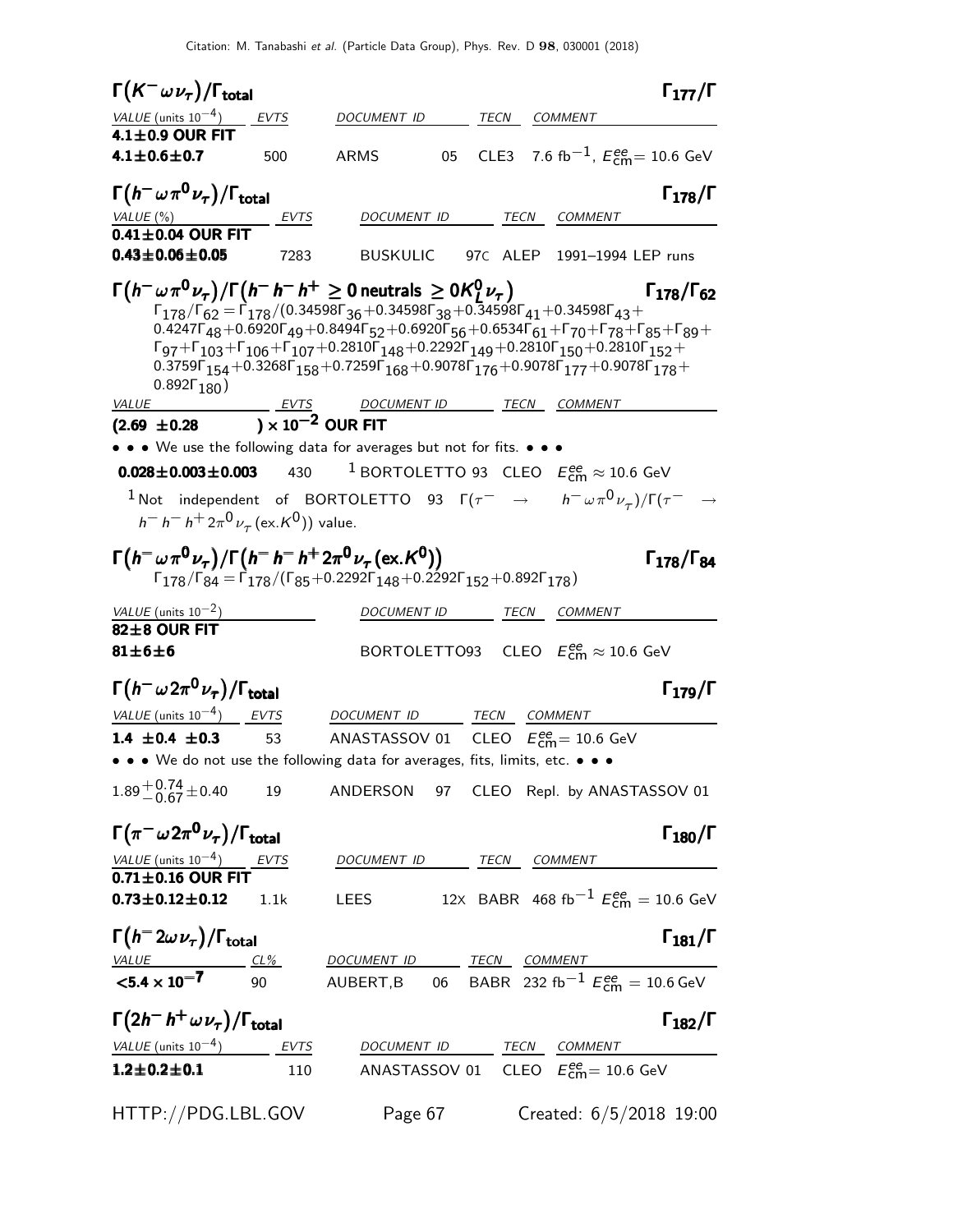| $\Gamma(2\pi^-\pi^+\omega\nu_\tau(\text{ex.}\mathcal{K}^0))/\Gamma_{\text{total}}$ |      |                                                                               |     |             | $\Gamma_{183}/\Gamma$                                    |
|------------------------------------------------------------------------------------|------|-------------------------------------------------------------------------------|-----|-------------|----------------------------------------------------------|
| VALUE (units $10^{-4}$ ) EVTS                                                      |      | DOCUMENT ID                                                                   |     | TECN        | <b>COMMENT</b>                                           |
| $0.84\pm0.06$ OUR FIT<br>$0.84 \pm 0.04 \pm 0.06$                                  | 2.4k | <b>LEES</b>                                                                   |     |             | 12X BABR 468 fb <sup>-1</sup> $E_{cm}^{ee}$ = 10.6 GeV   |
| $\Gamma(e^-\gamma)/\Gamma_{\rm total}$                                             |      | Test of lepton family number conservation.                                    |     |             | $\Gamma_{184}/\Gamma$                                    |
| $CL\%$<br><u>VALUE</u>                                                             |      | <u>DOCUMENT ID ________ TECN __ COMMENT</u>                                   |     |             |                                                          |
| $<$ 3.3 $\times$ 10 <sup>-8</sup>                                                  |      |                                                                               |     |             |                                                          |
|                                                                                    |      | • • • We do not use the following data for averages, fits, limits, etc. • • • |     |             |                                                          |
| ${1.2 \times 10^{-7}}$                                                             | 90   | HAYASAKA                                                                      |     |             | 08 BELL 535 fb <sup>-1</sup> , $E_{cm}^{ee}$ = 10.6 GeV  |
| ${<}1.1 \times 10^{-7}$                                                            | 90   | <b>AUBERT</b>                                                                 |     |             | 06C BABR 232 fb <sup>-1</sup> , $E_{cm}^{ee}$ = 10.6 GeV |
| ${<}3.9\times10^{-7}$                                                              | 90   | <b>HAYASAKA</b>                                                               | 05  |             | BELL 86.7 fb <sup>-1</sup> , $E_{cm}^{ee}$ =10.6 GeV     |
| ${<}2.7\times10^{-6}$                                                              | 90   | <b>EDWARDS</b>                                                                | 97  | <b>CLEO</b> |                                                          |
| ${<}1.1 \times 10^{-4}$                                                            | 90   | ABREU                                                                         | 95U | DLPH        | 1990-1993 LEP runs                                       |
| ${<}1.2\times10^{-4}$                                                              | 90   | ALBRECHT                                                                      |     |             | 92K ARG $E_{\text{cm}}^{\text{ee}} = 10 \text{ GeV}$     |
| ${<}2.0\times10^{-4}$                                                              | 90   | KEH                                                                           | 88  |             | CBAL $E_{\text{cm}}^{\text{ee}} = 10 \text{ GeV}$        |
| $<$ 6.4 $\times$ 10 $^{-4}$                                                        | 90   | HAYES                                                                         | 82  |             | MRK2 $E_{cm}^{ee} = 3.8 - 6.8$ GeV                       |
| $\Gamma(\mu^-\gamma)/\Gamma_{\rm total}$                                           |      |                                                                               |     |             | $1_{185}/1$                                              |

Test of lepton family number conservation.

| <b>VALUE</b>            | $CL\%$                    |    | DOCUMENT ID TECN                                                                                                      |    |             | <b>COMMENT</b>                                                    |
|-------------------------|---------------------------|----|-----------------------------------------------------------------------------------------------------------------------|----|-------------|-------------------------------------------------------------------|
|                         | $< 4.4 \times 10^{-8}$    |    |                                                                                                                       |    |             | 90 AUBERT 10B BABR 516 fb <sup>-1</sup> , $E_{cm}^{ee}$ =10.6 GeV |
|                         |                           |    | $\bullet \bullet \bullet$ We do not use the following data for averages, fits, limits, etc. $\bullet \bullet \bullet$ |    |             |                                                                   |
| $< 4.5 \times 10^{-8}$  |                           | 90 | HAYASAKA                                                                                                              |    |             | 08 BELL 535 fb <sup>-1</sup> , $E_{cm}^{ee} = 10.6$ GeV           |
| $<\,6.8\;\times10^{-8}$ |                           | 90 | AUBERT, B                                                                                                             |    |             | 05A BABR 232 fb <sup>-1</sup> , $E_{cm}^{ee}$ = 10.6 GeV          |
| $< 3.1 \times 10^{-7}$  |                           | 90 | ABE                                                                                                                   |    |             | 04B BELL 86.3 fb <sup>-1</sup> , $E_{cm}^{ee} = 10.6$ GeV         |
| $< 1.1 \times 10^{-6}$  |                           | 90 | AHMED                                                                                                                 |    |             | 00 CLEO $E_{\text{cm}}^{ee}$ = 10.6 GeV                           |
| $<\,3.0\;\times10^{-6}$ |                           | 90 | <b>EDWARDS</b>                                                                                                        | 97 | <b>CLEO</b> |                                                                   |
| $< 6.2 \times 10^{-5}$  |                           | 90 | ABREU                                                                                                                 |    |             | 950 DLPH 1990-1993 LEP runs                                       |
|                         | $<\rm~0.42\times 10^{-5}$ | 90 | <b>BEAN</b>                                                                                                           |    |             | 93 CLEO $E_{\text{cm}}^{\text{ee}} = 10.6 \text{ GeV}$            |
| $< 3.4 \times 10^{-5}$  |                           | 90 | ALBRECHT                                                                                                              |    |             | 92K ARG $E_{cm}^{ee} = 10$ GeV                                    |
|                         | $<$ 55 $\times 10^{-5}$   | 90 | <b>HAYES</b>                                                                                                          |    |             | 82 MRK2 $E_{cm}^{ee} = 3.8 - 6.8$ GeV                             |

| $\Gamma(e^-\pi^0)/\Gamma_{\rm total}$                                         |     |                                                                  |      | $\Gamma_{186}/\Gamma$                                   |
|-------------------------------------------------------------------------------|-----|------------------------------------------------------------------|------|---------------------------------------------------------|
| <b>VALUE</b>                                                                  | CL% | Test of lepton family number conservation.<br><b>DOCUMENT ID</b> | TECN | <b>COMMENT</b>                                          |
| $< 8.0 \times 10^{-8}$                                                        | 90  | MIYAZAKI                                                         |      | 07 BELL 401 fb <sup>-1</sup> , $E_{cm}^{ee}$ =10.6 GeV  |
| • • • We do not use the following data for averages, fits, limits, etc. • • • |     |                                                                  |      |                                                         |
| $< 1.3 \times 10^{-7}$                                                        | 90  | <b>AUBERT</b>                                                    |      | 071 BABR 339 fb <sup>-1</sup> , $E_{cm}^{ee}$ =10.6 GeV |
| $< 1.9 \times 10^{-7}$                                                        | 90  | ENARI                                                            |      | 05 BELL 154 fb <sup>-1</sup> , $E_{cm}^{ee}$ = 10.6 GeV |
| $< 3.7 \times 10^{-6}$                                                        | 90  | <b>BONVICINI</b>                                                 |      | 97 CLEO $E_{cm}^{ee}$ = 10.6 GeV                        |
| $< 17 \times 10^{-5}$                                                         | 90  | ALBRECHT                                                         |      | 92K ARG $E_{cm}^{ee} = 10$ GeV                          |
| $< 14$ $\times 10^{-5}$                                                       | 90  | KEH                                                              |      | 88 CBAL $E_{\text{cm}}^{ee} = 10 \text{ GeV}$           |
| ${<}210$ $\times$ $10^{-5}$                                                   | 90  | <b>HAYES</b>                                                     |      | 82 MRK2 $E_{cm}^{ee} = 3.8 - 6.8$ GeV                   |
|                                                                               |     |                                                                  |      |                                                         |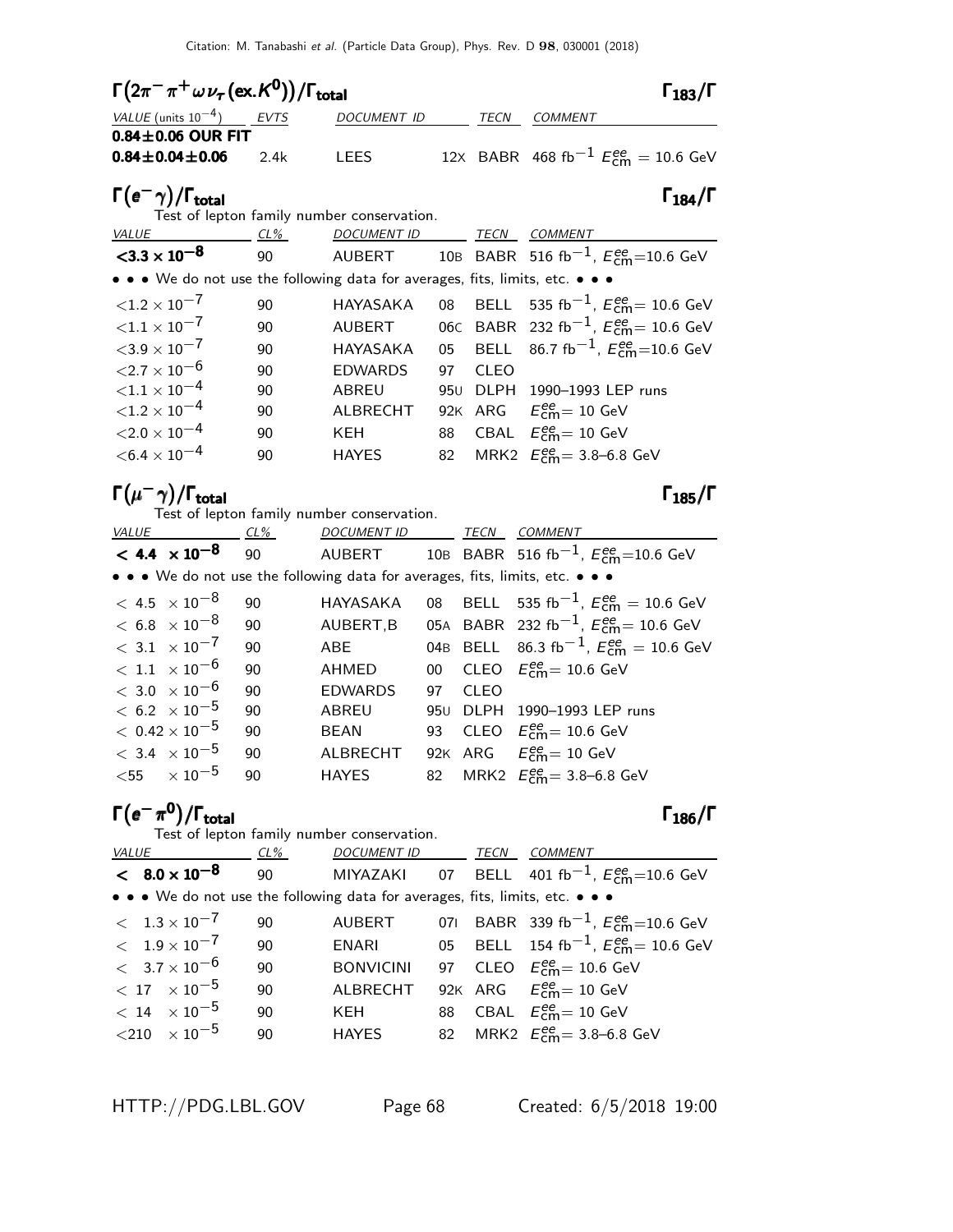# Γ $(\mu^-\pi^0)/\Gamma_{\rm total}$  Γ $_{187}/\Gamma$

Test of lepton family number conservation.

| - |  |
|---|--|
|---|--|

| <i>VALUE</i>                                                                  | CL% | <b>DOCUMENT ID</b> | TECN | <b>COMMENT</b>                                          |
|-------------------------------------------------------------------------------|-----|--------------------|------|---------------------------------------------------------|
| $< 1.1 \times 10^{-7}$                                                        | 90  | AUBERT             |      | 071 BABR 339 fb <sup>-1</sup> , $E_{cm}^{ee}$ =10.6 GeV |
| • • • We do not use the following data for averages, fits, limits, etc. • • • |     |                    |      |                                                         |
| $< 1.2 \times 10^{-7}$                                                        | 90  | MIYAZAKI           |      | 07 BELL 401 fb <sup>-1</sup> , $E_{cm}^{ee}$ =10.6 GeV  |
| $<\,4.1\times10^{-7}$                                                         | 90  | ENARI              |      | 05 BELL 154 fb <sup>-1</sup> , $E_{cm}^{ee}$ = 10.6 GeV |
| $< 4.0 \times 10^{-6}$                                                        | 90  | <b>BONVICINI</b>   |      | 97 CLEO $E_{\text{cm}}^{\text{ee}} = 10.6 \text{ GeV}$  |
| $<\,$ 4.4 $\times$ $10^{-5}$                                                  | 90  | ALBRECHT           |      | 92K ARG $E_{\text{cm}}^{\text{ee}} = 10 \text{ GeV}$    |
| $<$ 82 $\times 10^{-5}$                                                       | 90  | HAYES              |      | 82 MRK2 $E_{\text{cm}}^{ee} = 3.8 - 6.8$ GeV            |

#### Γ $(e^-$  K $^0_S$  $\Gamma(e-\frac{K_0}{S})/\Gamma_{\text{total}}$  Γ<sub>188</sub>/Γ

Test of lepton family number conservation.

| <i>VALUE</i>                                                                  | $CL\%$ | <b>DOCUMENT ID</b> | TECN | COMMENT                                                 |
|-------------------------------------------------------------------------------|--------|--------------------|------|---------------------------------------------------------|
| $<$ 2.6 $\times$ 10 <sup>-8</sup>                                             | 90     | MIYAZAKI           |      | 10A BELL 671 fb <sup>-1</sup> $E_{cm}^{ee}$ = 10.6 GeV  |
| • • • We do not use the following data for averages, fits, limits, etc. • • • |        |                    |      |                                                         |
| ${<}3.3\times10^{-8}$                                                         | 90     | AUBERT             |      | 09D BABR 469 fb <sup>-1</sup> $E_{cm}^{ee}$ = 10.6 GeV  |
| ${<}5.6\times10^{-8}$                                                         | 90     | <b>MIYAZAKI</b>    |      | 06A BELL 281 fb <sup>-1</sup> $E_{cm}^{ee} = 10.6$ GeV  |
| ${<}9.1\times10^{-7}$                                                         | 90     | <b>CHEN</b>        |      | 02C CLEO $E_{\text{cm}}^{\text{ee}} = 10.6 \text{ GeV}$ |
| ${<}1.3\times10^{-3}$                                                         | 90     | <b>HAYES</b>       |      | 82 MRK2 $E_{cm}^{ee} = 3.8 - 6.8$ GeV                   |

#### Γ $(\mu^-$  K $^0_S$  $\Gamma(\mu - K_S^0)/\Gamma_{\rm total}$  Γ<sub>189</sub>/Γ

Test of lepton family number conservation.

| VALUE                                                                         | CL% | DOCUMENT ID     | TECN | <b>COMMENT</b>                                         |
|-------------------------------------------------------------------------------|-----|-----------------|------|--------------------------------------------------------|
| $<$ 2.3 $\times$ 10 <sup>-8</sup>                                             | 90  | MIYAZAKI        |      | 10A BELL 671 fb <sup>-1</sup> $E_{cm}^{ee}$ = 10.6 GeV |
| • • • We do not use the following data for averages, fits, limits, etc. • • • |     |                 |      |                                                        |
| $<$ 4.0 $\times$ 10 $^{-8}$                                                   | 90  | AUBERT          |      | 09D BABR 469 fb <sup>-1</sup> $E_{cm}^{ee}$ = 10.6 GeV |
| $<$ 4.9 $\times$ 10 $^{-8}$                                                   | 90  | <b>MIYAZAKI</b> |      | 06A BELL 281 fb <sup>-1</sup> $E_{cm}^{ee} = 10.6$ GeV |
| $<$ 9.5 $\times$ 10 $^{-7}$                                                   | 90  | <b>CHEN</b>     |      | 02C CLEO $E_{cm}^{ee}$ = 10.6 GeV                      |
| ${<}1.0\times10^{-3}$                                                         | 90  | <b>HAYES</b>    |      | 82 MRK2 $E_{cm}^{ee} = 3.8 - 6.8$ GeV                  |
|                                                                               |     |                 |      |                                                        |

### $\Gamma(e^-\eta)/\Gamma_{\rm total}$ Γ<sub>190</sub>/Γ

| Test of lepton family number conservation. |                  |  |                    |                                                                                                                                                                                                  |  |  |  |
|--------------------------------------------|------------------|--|--------------------|--------------------------------------------------------------------------------------------------------------------------------------------------------------------------------------------------|--|--|--|
| CL%                                        |                  |  |                    | COMMENT                                                                                                                                                                                          |  |  |  |
| 90                                         |                  |  |                    |                                                                                                                                                                                                  |  |  |  |
|                                            |                  |  |                    |                                                                                                                                                                                                  |  |  |  |
| 90                                         | <b>AUBERT</b>    |  |                    | 071 BABR 339 fb <sup>-1</sup> , $E_{cm}^{ee}$ =10.6 GeV                                                                                                                                          |  |  |  |
| 90                                         | ENARI            |  |                    | 05 BELL 154 fb <sup>-1</sup> , $E_{cm}^{ee}$ = 10.6 GeV                                                                                                                                          |  |  |  |
| 90                                         | <b>BONVICINI</b> |  |                    | 97 CLEO $E_{\text{cm}}^{\text{ee}} = 10.6 \text{ GeV}$                                                                                                                                           |  |  |  |
| 90                                         | ALBRECHT         |  |                    | 92K ARG $E_{\text{cm}}^{\text{ee}} = 10 \text{ GeV}$                                                                                                                                             |  |  |  |
| 90                                         | KEH              |  |                    | 88 CBAL $E_{\text{cm}}^{\text{ee}} = 10 \text{ GeV}$                                                                                                                                             |  |  |  |
|                                            |                  |  | <i>DOCUMENT ID</i> | TECN<br>MIYAZAKI 07 BELL 401 fb <sup>-1</sup> , $E_{cm}^{ee}$ =10.6 GeV<br>$\bullet \bullet \bullet$ We do not use the following data for averages, fits, limits, etc. $\bullet \bullet \bullet$ |  |  |  |

HTTP://PDG.LBL.GOV Page 69 Created: 6/5/2018 19:00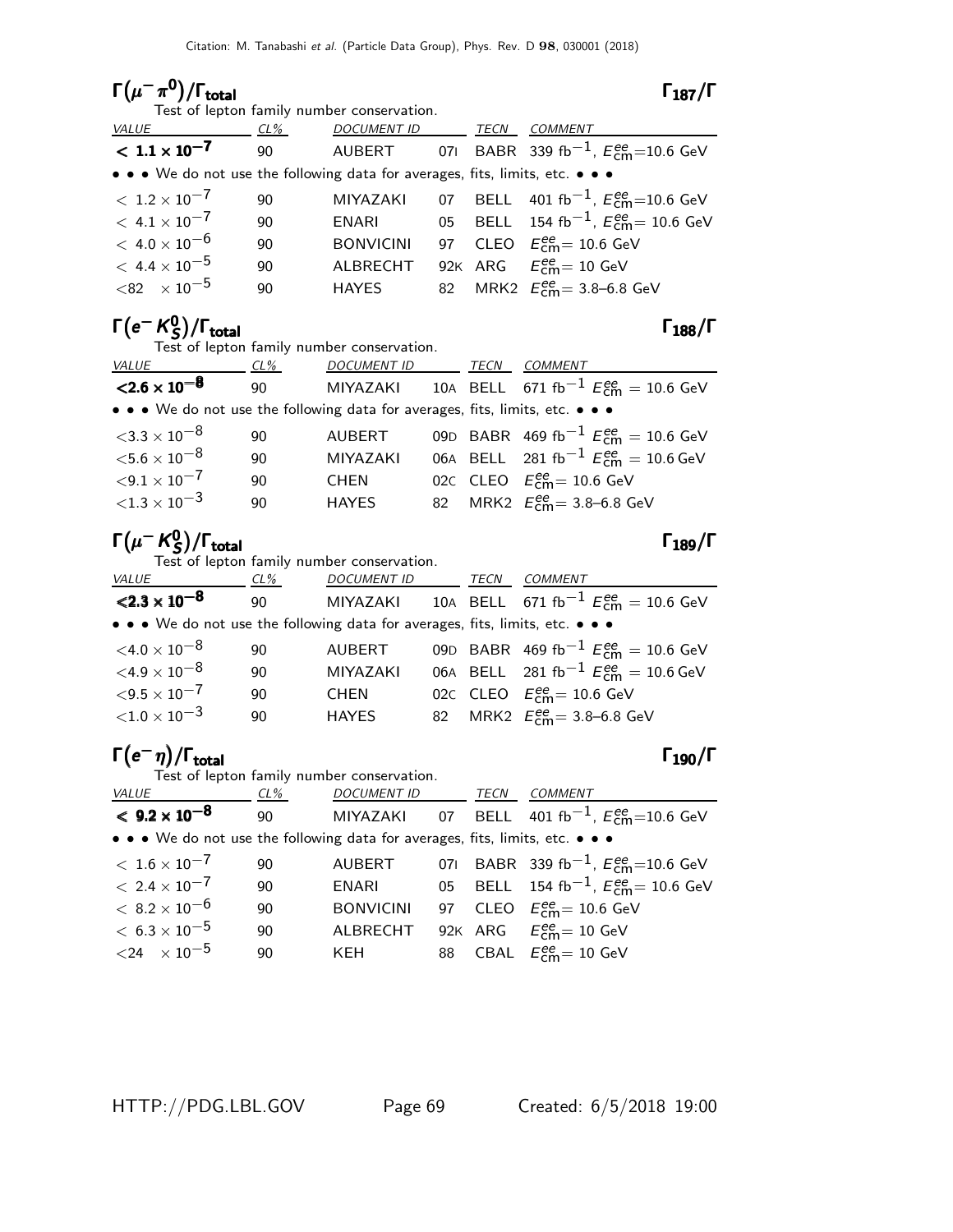#### $\Gamma(\mu^-\eta)/\Gamma_{\rm total}$  Γ<sub>191</sub>/Γ

| Test of lepton family number conservation. |  |
|--------------------------------------------|--|
|--------------------------------------------|--|

|--|--|

| VALUE                                                                         | CL% | <b>DOCUMENT ID</b> | TECN | COMMENT                                                        |
|-------------------------------------------------------------------------------|-----|--------------------|------|----------------------------------------------------------------|
| $<$ 6.5 $\times$ 10 <sup>-8</sup>                                             | 90  | MIYAZAKI           |      | 07 BELL 401 fb <sup>-1</sup> , $E_{cm}^{ee}$ =10.6 GeV         |
| • • • We do not use the following data for averages, fits, limits, etc. • • • |     |                    |      |                                                                |
| ${<}1.5\times10^{-7}$                                                         | 90  | <b>AUBERT</b>      |      | 071 BABR 339 fb <sup>-1</sup> , $E_{\text{cm}}^{ee}$ =10.6 GeV |
| ${<}1.5\times10^{-7}$                                                         | 90  | ENARI              |      | 05 BELL 154 fb <sup>-1</sup> , $E_{cm}^{ee}$ = 10.6 GeV        |
| $<$ 3.4 $\times$ 10 $^{-7}$                                                   | 90  | ENARI              |      | 04 BELL 84.3 fb <sup>-1</sup> , $E_{cm}^{ee}$ =10.6 GeV        |
| ${<}9.6\times10^{-6}$                                                         | 90  | <b>BONVICINI</b>   |      | 97 CLEO $E_{cm}^{ee}$ = 10.6 GeV                               |
| ${<}7.3\times10^{-5}$                                                         | 90  | ALBRECHT           |      | 92K ARG $E_{\text{cm}}^{\text{ee}} = 10 \text{ GeV}$           |

### $\Gamma(e^-\rho^0)/\Gamma_{\rm total}$  Γ<sub>192</sub>/Γ

Test of lepton family number conservation.

| <b>VALUE</b>                                                                  | CL% | <b>DOCUMENT ID</b> |    | TECN | <b>COMMENT</b>                                         |
|-------------------------------------------------------------------------------|-----|--------------------|----|------|--------------------------------------------------------|
| $< 1.8 \times 10^{-8}$                                                        | 90  | MIYAZAKI           |    |      | 11 BELL 854 fb <sup>-1</sup> $E_{cm}^{ee}$ = 10.6 GeV  |
| • • • We do not use the following data for averages, fits, limits, etc. • • • |     |                    |    |      |                                                        |
| $<\,4.6\times10^{-8}$                                                         | 90  | <b>AUBERT</b>      |    |      | 09W BABR 451 fb <sup>-1</sup> $E_{cm}^{ee}$ = 10.6 GeV |
| $< 6.3 \times 10^{-8}$                                                        | 90  | <b>NISHIO</b>      |    |      | 08 BELL 543 fb <sup>-1</sup> $E_{cm}^{ee}$ = 10.6 GeV  |
| $<\,6.5\times10^{-7}$                                                         | 90  | YUSA               |    |      | 06 BELL 158 fb <sup>-1</sup> $E_{cm}^{ee}$ = 10.6 GeV  |
| $< 2.0 \times 10^{-6}$                                                        | 90  | <b>BLISS</b>       |    |      | 98 CLEO $E_{cm}^{ee}$ = 10.6 GeV                       |
| $< 4.2 \times 10^{-6}$                                                        | 90  | $1$ BARTELT        | 94 |      | CLEO Repl. by BLISS 98                                 |
| $<\rm~1.9\times 10^{-5}$                                                      | 90  | <b>ALBRECHT</b>    |    |      | 92K ARG $E_{cm}^{ee} = 10$ GeV                         |
| ${<}37 \times 10^{-5}$                                                        | 90  | <b>HAYES</b>       |    |      | 82 MRK2 $E_{cm}^{ee} = 3.8 - 6.8$ GeV                  |
|                                                                               |     |                    |    |      |                                                        |

1 BARTELT 94 assume phase space decays.

# $\Gamma(\mu-\rho^{\mathbf{0}})/\Gamma_{\mathrm{total}}$  Γ<sub>193</sub>/Γ

| Test of lepton family number conservation.                                    |        |                    |    |      |                                                                |  |  |
|-------------------------------------------------------------------------------|--------|--------------------|----|------|----------------------------------------------------------------|--|--|
| VALUE                                                                         | $CL\%$ | <b>DOCUMENT ID</b> |    | TECN | <b>COMMENT</b>                                                 |  |  |
| $< 1.2 \times 10^{-8}$                                                        | 90     |                    |    |      | MIYAZAKI 11 BELL 854 fb <sup>-1</sup> $E_{cm}^{ee} = 10.6$ GeV |  |  |
| • • • We do not use the following data for averages, fits, limits, etc. • • • |        |                    |    |      |                                                                |  |  |
| $< 2.6 \times 10^{-8}$                                                        | 90     | <b>AUBERT</b>      |    |      | 09W BABR 451 fb <sup>-1</sup> $E_{cm}^{ee}$ = 10.6 GeV         |  |  |
| $<\,6.8\times10^{-8}$                                                         | 90     | <b>NISHIO</b>      |    |      | 08 BELL 543 fb <sup>-1</sup> $E_{cm}^{ee}$ = 10.6 GeV          |  |  |
| $< 2.0 \times 10^{-7}$                                                        | 90     | YUSA               |    |      | 06 BELL 158 fb <sup>-1</sup> $E_{cm}^{ee}$ = 10.6 GeV          |  |  |
| $< 6.3 \times 10^{-6}$                                                        | 90     | <b>BLISS</b>       |    |      | 98 CLEO $E_{\text{cm}}^{ee}$ = 10.6 GeV                        |  |  |
| $< 5.7 \times 10^{-6}$                                                        | 90     | $1$ BARTELT        | 94 |      | CLEO Repl. by BLISS 98                                         |  |  |
| $< 2.9 \times 10^{-5}$                                                        | 90     | ALBRECHT           |    |      | 92K ARG $E_{cm}^{ee} = 10$ GeV                                 |  |  |
| $<$ 44 $\times 10^{-5}$                                                       | 90     | <b>HAYES</b>       |    |      | 82 MRK2 $E_{cm}^{ee} = 3.8 - 6.8$ GeV                          |  |  |
|                                                                               |        |                    |    |      |                                                                |  |  |

 $<sup>1</sup>$  BARTELT 94 assume phase space decays.</sup>

| $\Gamma(e^-\omega)/\Gamma_{\rm total}$                                        |     |               |      |                                                                | $\Gamma_{194}/\Gamma$ |
|-------------------------------------------------------------------------------|-----|---------------|------|----------------------------------------------------------------|-----------------------|
| <i>VALUE</i>                                                                  | CL% | DOCUMENT ID   | TECN | <i>COMMENT</i>                                                 |                       |
| $<$ 4.8 $\times$ 10 $^{-8}$                                                   | 90  |               |      | MIYAZAKI 11 BELL 854 fb <sup>-1</sup> $E_{cm}^{ee} = 10.6$ GeV |                       |
| • • • We do not use the following data for averages, fits, limits, etc. • • • |     |               |      |                                                                |                       |
| ${<}1.1\times10^{-7}$                                                         | 90  | AUBERT        |      | 08K BABR 384 fb <sup>-1</sup> $E_{cm}^{ee} = 10.6$ GeV         |                       |
| ${<}1.8\times10^{-7}$                                                         | 90  | <b>NISHIO</b> |      | 08 BELL 543 fb <sup>-1</sup> $E_{cm}^{ee}$ = 10.6 GeV          |                       |

HTTP://PDG.LBL.GOV Page 70 Created: 6/5/2018 19:00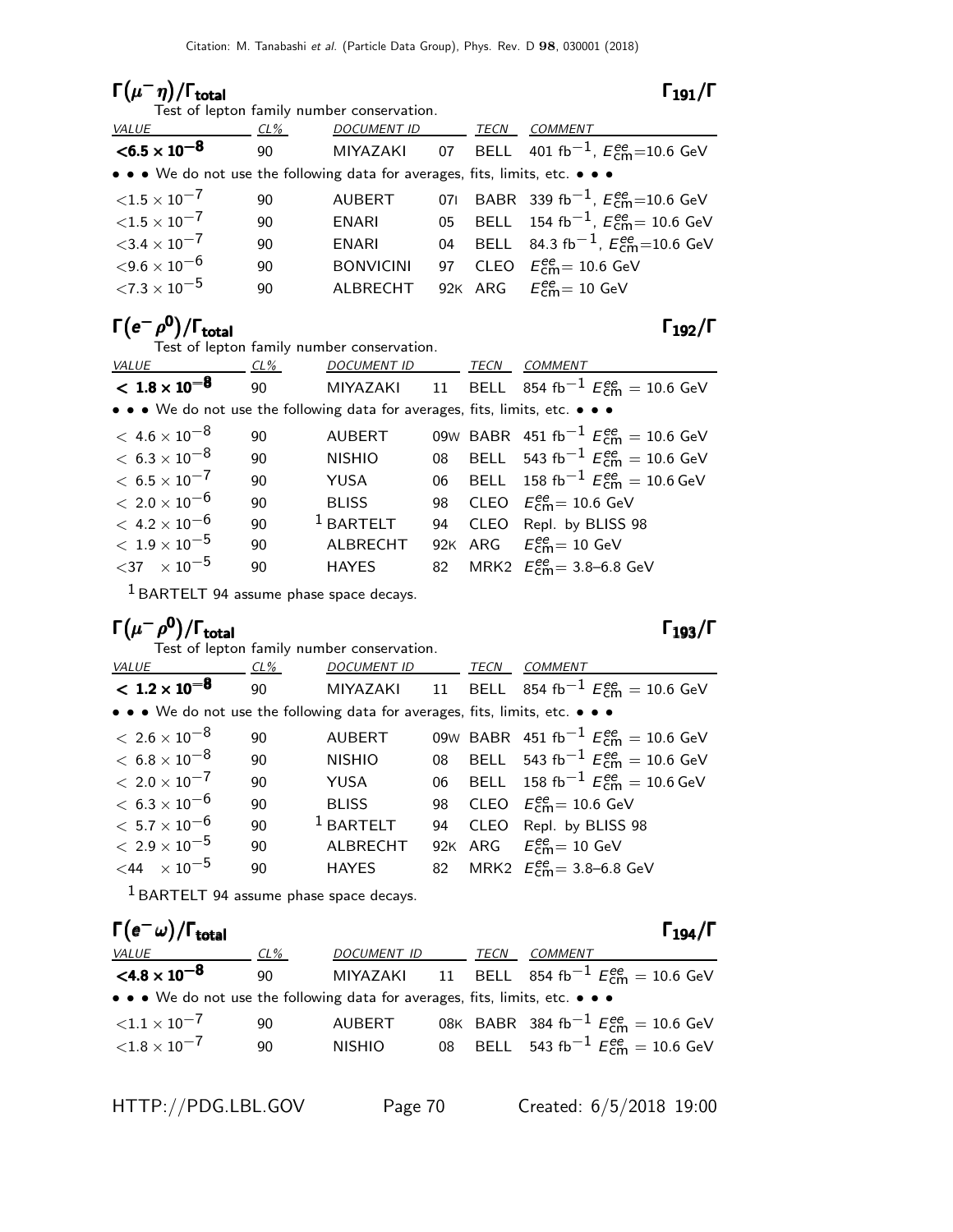| $\Gamma(\mu^-\omega)/\Gamma_{\rm total}$                                      |        |               |      |                                                                | $\Gamma_{195}/\Gamma$ |
|-------------------------------------------------------------------------------|--------|---------------|------|----------------------------------------------------------------|-----------------------|
| <i>VALUE</i>                                                                  | $CL\%$ | DOCUMENT ID   | TECN | COMMENT                                                        |                       |
| $<$ 4.7 $\times$ 10 <sup>-8</sup>                                             | 90     |               |      | MIYAZAKI 11 BELL 854 fb <sup>-1</sup> $E_{cm}^{ee}$ = 10.6 GeV |                       |
| • • • We do not use the following data for averages, fits, limits, etc. • • • |        |               |      |                                                                |                       |
| ${<}1.0\times10^{-7}$                                                         | 90     | AUBERT        |      | 08K BABR 384 fb <sup>-1</sup> $E_{cm}^{ee} = 10.6$ GeV         |                       |
| ${<}8.9\times10^{-8}$                                                         | 90     | <b>NISHIO</b> |      | 08 BELL 543 fb <sup>-1</sup> $E_{cm}^{ee}$ = 10.6 GeV          |                       |

### $\Gamma(e^- K^*(892)^0)/\Gamma_{\rm total}$ Γ $_{196}/\Gamma$

Test of lepton family number conservation.

| <i>VALUE</i>                                                                  | $CL\%$ | <b>DOCUMENT ID</b> |    | TECN | COMMENT                                                |
|-------------------------------------------------------------------------------|--------|--------------------|----|------|--------------------------------------------------------|
| $<$ 3.2 $\times$ 10 <sup>-8</sup>                                             | 90     | MIYAZAKI           |    |      | 11 BELL 854 fb <sup>-1</sup> $E_{cm}^{ee}$ = 10.6 GeV  |
| • • • We do not use the following data for averages, fits, limits, etc. • • • |        |                    |    |      |                                                        |
| ${<}5.9\times10^{-8}$                                                         | 90     | <b>AUBERT</b>      |    |      | 09W BABR 451 fb <sup>-1</sup> $E_{cm}^{ee}$ = 10.6 GeV |
| ${<}7.8\times10^{-8}$                                                         | 90     | <b>NISHIO</b>      |    |      | 08 BELL 543 fb <sup>-1</sup> $E_{cm}^{ee}$ = 10.6 GeV  |
| ${<}3.0\times10^{-7}$                                                         | 90     | YUSA               |    |      | 06 BELL 158 fb <sup>-1</sup> $E_{cm}^{ee}$ = 10.6 GeV  |
| ${<}5.1\times10^{-6}$                                                         | 90     | <b>BLISS</b>       |    |      | 98 CLEO $E_{cm}^{ee}$ = 10.6 GeV                       |
| $<$ 6.3 $\times$ 10 $^{-6}$                                                   | 90     | $1$ BARTELT        | 94 |      | CLEO Repl. by BLISS 98                                 |
| ${<}3.8\times10^{-5}$                                                         | 90     | ALBRECHT           |    |      | 92K ARG $E_{cm}^{ee} = 10$ GeV                         |
|                                                                               |        |                    |    |      |                                                        |

 $<sup>1</sup>$  BARTELT 94 assume phase space decays.</sup>

## Γ $(\mu^- K^*(892)^0)/\Gamma_{\rm total}$

Test of lepton family number conservation.

| <b>VALUE</b>                                                                                                          | $CL\%$ | <b>DOCUMENT ID</b> |    | TECN | <b>COMMENT</b>                                               |  |  |
|-----------------------------------------------------------------------------------------------------------------------|--------|--------------------|----|------|--------------------------------------------------------------|--|--|
| ${<}5.9\times10^{-8}$                                                                                                 | 90     | <b>NISHIO</b>      |    |      | 08 BELL 543 fb <sup>-1</sup> $E_{\text{cm}}^{ee}$ = 10.6 GeV |  |  |
| $\bullet \bullet \bullet$ We do not use the following data for averages, fits, limits, etc. $\bullet \bullet \bullet$ |        |                    |    |      |                                                              |  |  |
| ${<}7.2 \times 10^{-8}$                                                                                               | 90     | MIYAZAKI           |    |      | 11 BELL 854 fb <sup>-1</sup> $E_{cm}^{ee}$ = 10.6 GeV        |  |  |
| ${<}1.7\times10^{-7}$                                                                                                 | 90     | <b>AUBERT</b>      |    |      | 09W BABR 451 fb <sup>-1</sup> $E_{cm}^{ee}$ = 10.6 GeV       |  |  |
| ${<}3.9\times10^{-7}$                                                                                                 | 90     | YUSA               |    |      | 06 BELL 158 fb <sup>-1</sup> $E_{cm}^{ee}$ = 10.6 GeV        |  |  |
| ${<}7.5\times10^{-6}$                                                                                                 | 90     | <b>BLISS</b>       |    |      | 98 CLEO $E_{cm}^{ee}$ = 10.6 GeV                             |  |  |
| ${<}9.4 \times 10^{-6}$                                                                                               | 90     | $1$ BARTELT        | 94 |      | CLEO Repl. by BLISS 98                                       |  |  |
| $\leq 4.5 \times 10^{-5}$                                                                                             | 90     | <b>ALBRECHT</b>    |    |      | 92K ARG $E_{cm}^{ee} = 10$ GeV                               |  |  |

1 BARTELT 94 assume phase space decays.

## $\Gamma\bigl(\rm{e}^{-} \overline{K}{}^*(892)^0\bigr)/\Gamma_{\rm{total}}$

Test of lepton family number conservation. VALUE CL% DOCUMENT ID TECN COMMENT  $<$ 3.4  $\times$  10<sup>-8</sup> 90 MIYAZAKI 11 BELL 854 fb $^{-1}$   $E_{\textsf{cm}}^{ee} = 10.6 \text{ GeV}$ • • • We do not use the following data for averages, fits, limits, etc. • • •  $\leq 4.6 \times 10^{-8}$  90 AUBERT 09w BABR 451 fb<sup>-1</sup> E<sub>ne</sub>  $<$ 4.6 × 10<sup>-8</sup> 90 AUBERT 09W BABR 451 fb<sup>-1</sup>  $E_{\text{cm}}^{ee} = 10.6$  GeV  $\angle 7.7 \times 10^{-8}$  90 NISHIO 08 BELL 543 fb<sup>-1</sup>  $E_{\text{cm}}^{\text{ee}} = 10.6 \text{ GeV}$  $<$ 4.0 × 10<sup>-7</sup> 90 YUSA 06 BELL 158 fb<sup>-1</sup>  $E_{\textsf{cm}}^{ee} = 10.6 \text{ GeV}$  $\langle 7.4 \times 10^{-6}$  90 BLISS 98<br> $\langle 1.1 \times 10^{-5}$  90 <sup>1</sup> BARTELT 94  $_{\text{cm}}^{\text{ee}}$ = 10.6 GeV 94 CLEO Repl. by BLISS 98

 $<sup>1</sup>$  BARTELT 94 assume phase space decays.</sup>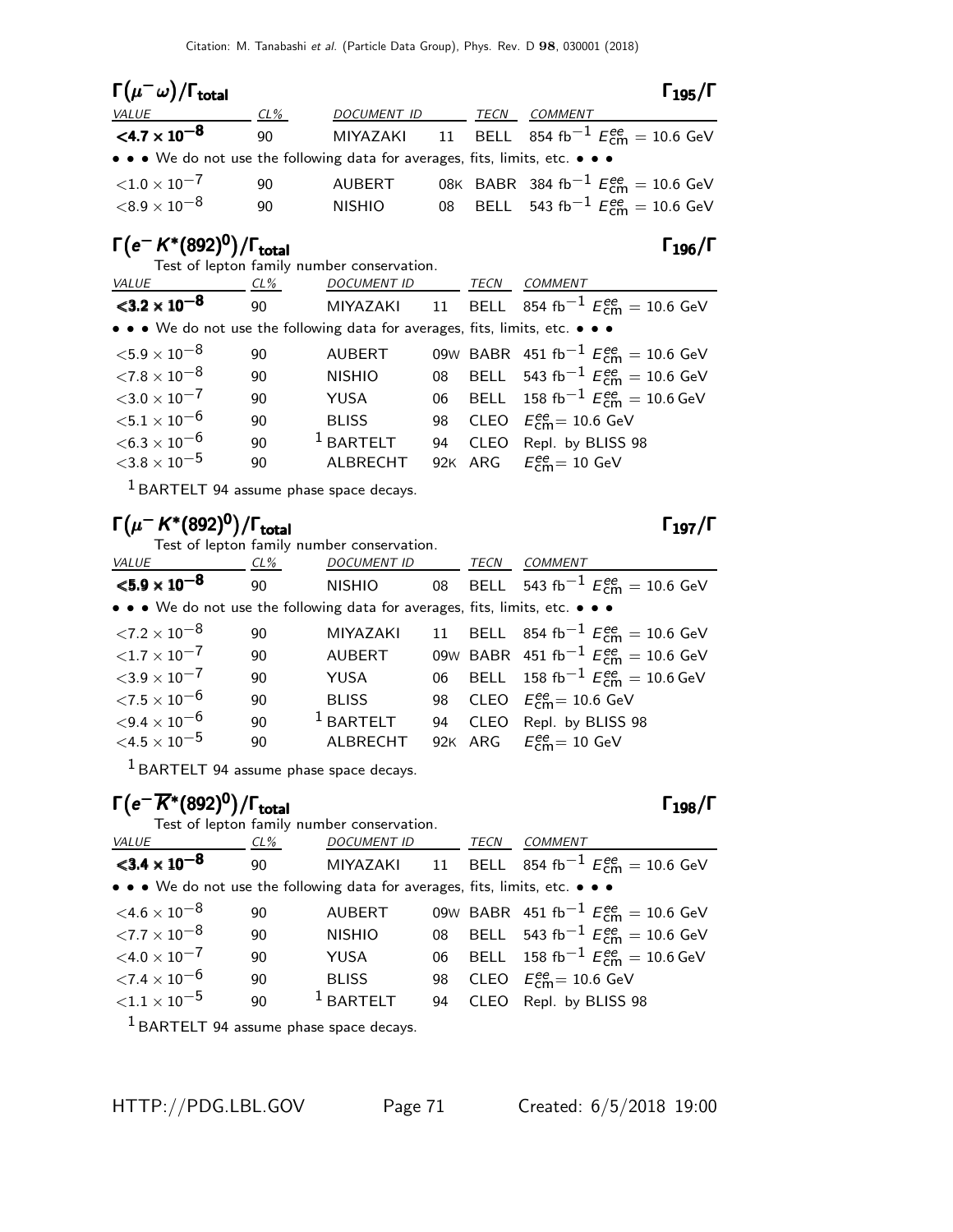Test of lepton family number conservation.

### Γ $(\mu^-\overline{K}{}^*(892)^0)/\Gamma_{\rm total}$  Γ<sub>199</sub>/Γ

|                                                                               |     | rest or reprom raminy number conservation. |    |      |                                                        |
|-------------------------------------------------------------------------------|-----|--------------------------------------------|----|------|--------------------------------------------------------|
| <i>VALUE</i>                                                                  | CL% | <b>DOCUMENT ID</b>                         |    | TECN | <b>COMMENT</b>                                         |
| ${<}7.0\times10^{-8}$                                                         | 90  | MIYAZAKI                                   | 11 |      | BELL 854 fb <sup>-1</sup> $E_{cm}^{ee}$ = 10.6 GeV     |
| • • • We do not use the following data for averages, fits, limits, etc. • • • |     |                                            |    |      |                                                        |
| $<$ 7.3 $\times$ 10 $^{-8}$                                                   | 90  | <b>AUBERT</b>                              |    |      | 09W BABR 451 fb <sup>-1</sup> $E_{cm}^{ee}$ = 10.6 GeV |
| ${<}1.0\times10^{-7}$                                                         | 90  | <b>NISHIO</b>                              |    |      | 08 BELL 543 fb <sup>-1</sup> $E_{cm}^{ee}$ = 10.6 GeV  |
| $<$ 4.0 $\times$ 10 $^{-7}$                                                   | 90  | YUSA                                       |    |      | 06 BELL 158 fb <sup>-1</sup> $E_{cm}^{ee}$ = 10.6 GeV  |
| ${<}7.5\times10^{-6}$                                                         | 90  | <b>BLISS</b>                               | 98 |      | CLEO $E_{\text{cm}}^{ee} = 10.6 \text{ GeV}$           |
| ${<}8.7\times10^{-6}$                                                         | 90  | $1$ BARTELT                                | 94 |      | CLEO Repl. by BLISS 98                                 |
|                                                                               |     |                                            |    |      |                                                        |

1 BARTELT 94 assume phase space decays.

| $\Gamma(e^-\eta'(958))/\Gamma_{\rm total}$                                    |     |                    |      |                                                                 | $\Gamma_{200}/\Gamma$ |
|-------------------------------------------------------------------------------|-----|--------------------|------|-----------------------------------------------------------------|-----------------------|
| <b>VALUE</b>                                                                  | CL% | <i>DOCUMENT ID</i> | TECN | COMMENT                                                         |                       |
| $< 1.6 \times 10^{-7}$                                                        | 90  |                    |      | MIYAZAKI 07 BELL 401 fb <sup>-1</sup> , $E_{cm}^{ee}$ =10.6 GeV |                       |
| • • • We do not use the following data for averages, fits, limits, etc. • • • |     |                    |      |                                                                 |                       |
| $< 2.4 \times 10^{-7}$                                                        | 90  | AUBERT             |      | 071 BABR 339 fb <sup>-1</sup> , $E_{cm}^{ee}$ =10.6 GeV         |                       |
| $<$ 10. $\times$ 10 $^{-7}$                                                   | 90  | ENARI              |      | 05 BELL 154 fb <sup>-1</sup> , $E_{cm}^{ee}$ = 10.6 GeV         |                       |
|                                                                               |     |                    |      |                                                                 |                       |

| $\Gamma(\mu^-\eta'(958))/\Gamma_{\rm total}$                                  |        |             |      |                                                                 | $\Gamma_{201}/\Gamma$ |
|-------------------------------------------------------------------------------|--------|-------------|------|-----------------------------------------------------------------|-----------------------|
| <i>VALUE</i>                                                                  | $CL\%$ | DOCUMENT ID | TECN | <i>COMMENT</i>                                                  |                       |
| $<$ 1.3 $\times$ 10 <sup>-7</sup>                                             | 90     |             |      | MIYAZAKI 07 BELL 401 fb <sup>-1</sup> , $E_{cm}^{ee}$ =10.6 GeV |                       |
| • • • We do not use the following data for averages, fits, limits, etc. • • • |        |             |      |                                                                 |                       |
| ${<}1.4\times10^{-7}$                                                         | 90     | AUBERT      |      | 071 BABR 339 fb <sup>-1</sup> , $E_{cm}^{ee}$ =10.6 GeV         |                       |
| $<$ 4.7 $\times$ 10 <sup>-7</sup>                                             | 90     | ENARI       |      | 05 BELL 154 fb <sup>-1</sup> , $E_{cm}^{ee}$ = 10.6 GeV         |                       |

$$
\begin{array}{cc}\n\Gamma(e^-f_0(980) \rightarrow e^-\pi^+\pi^-)/\Gamma_{\text{total}} & F_{202}/\Gamma \\
\frac{\text{value}}{\text{value}} & \frac{\text{c1\%}}{90} & \frac{\text{DOCUMENT ID}}{\text{MIYAZAKI}} & \frac{\text{TECN}}{99} & \frac{\text{COMMENT}}{\text{BELL}} & \frac{\text{COMMENT}}{671 \text{ fb}^{-1} \text{ E}_{\text{cm}}^{ee}} = 10.6 \text{ GeV}\n\end{array}
$$

| $\Gamma(\mu^-$ f <sub>0</sub> (980) $\rightarrow \mu^- \pi^+ \pi^-)/\Gamma_{\rm total}$ |     |             |  |      |                                                              |  |
|-----------------------------------------------------------------------------------------|-----|-------------|--|------|--------------------------------------------------------------|--|
| <i>VALUE</i>                                                                            | CL% | DOCUMENT ID |  | TECN | COMMENT                                                      |  |
| $<$ 3.4 $\times$ 10 <sup>-8</sup>                                                       | 90  | MIYAZAKI    |  |      | 09 BELL 671 fb <sup>-1</sup> $E_{\text{cm}}^{ee}$ = 10.6 GeV |  |

#### $\Gamma(e^-\phi)/\Gamma_{\rm total}$   $\Gamma_{204}/\Gamma$

Test of lepton family number conservation.

#### VALUE CL<sup>%</sup> DOCUMENT ID TECN COMMENT  ${<}3.1\times10^{-8}$ 90 MIYAZAKI 11 BELL 854 fb $^{-1}$   $E_{\textsf{cm}}^{ee} = 10.6 \text{ GeV}$  $<$ 3.1  $\times$  10<sup>-8</sup> 90 AUBERT 09<sup>W</sup> BABR 451 fb−1 E ee cm = 10.6 GeV • • • We do not use the following data for averages, fits, limits, etc. • • •  $\angle 7.3 \times 10^{-8}$  90 NISHIO 08 BELL 543 fb<sup>-1</sup>  $E_{\text{cm}}^{\text{ee}} = 10.6 \text{ GeV}$  $<$ 7.3 × 10<sup>-7</sup> 90 YUSA 06 BELL 158 fb<sup>-1</sup>  $E_{\textsf{cm}}^{ee} = 10.6 \text{ GeV}$  $<$ 6.9  $\times$  10<sup>-6</sup> 90 BLISS 98  $_{\text{cm}}^{ee}$ = 10.6 GeV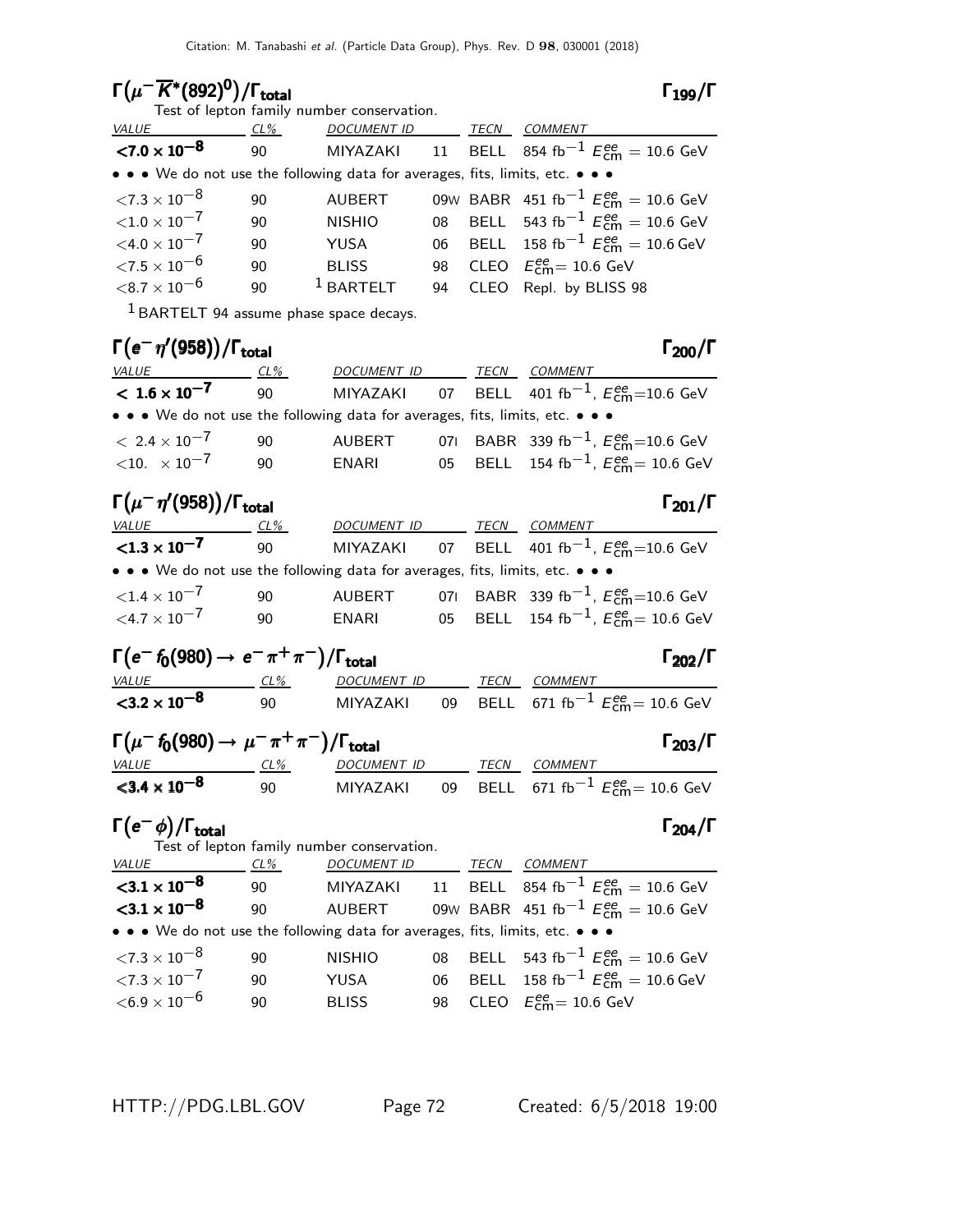## Γ $(\mu^- \phi)/\Gamma_{\rm total}$  Γ $_{205}/\Gamma$

Test of lepton family number conservation.

### $\Gamma_{205}/\Gamma$

| <i>VALUE</i>                                                                  | CL% | <b>DOCUMENT ID</b> |  | TECN | COMMENT                                                |
|-------------------------------------------------------------------------------|-----|--------------------|--|------|--------------------------------------------------------|
| ${<}8.4\times10^{-8}$                                                         | 90  | MIYAZAKI           |  |      | 11 BELL 854 fb <sup>-1</sup> $E_{cm}^{ee}$ = 10.6 GeV  |
| • • • We do not use the following data for averages, fits, limits, etc. • • • |     |                    |  |      |                                                        |
| ${<}1.9\times10^{-7}$                                                         | 90  | <b>AUBERT</b>      |  |      | 09W BABR 451 fb <sup>-1</sup> $E_{cm}^{ee}$ = 10.6 GeV |
| ${<}1.3\times10^{-7}$                                                         | 90  | <b>NISHIO</b>      |  |      | 08 BELL 543 fb <sup>-1</sup> $E_{cm}^{ee}$ = 10.6 GeV  |
| ${<}7.7\times10^{-7}$                                                         | 90  | <b>YUSA</b>        |  |      | 06 BELL 158 fb <sup>-1</sup> $E_{cm}^{ee}$ = 10.6 GeV  |
| ${<}7.0\times10^{-6}$                                                         | 90  | <b>BLISS</b>       |  |      | 98 CLEO $E_{\text{cm}}^{ee} = 10.6 \text{ GeV}$        |

## $\Gamma(e^-\,e^+\,e^-)/\Gamma_{\rm total}$  Γ<sub>206</sub>/Γ

Test of lepton family number conservation.

| <i>VALUE</i>           | CL% | DOCUMENT ID                                                                                                                   | TECN | COMMENT                                                        |
|------------------------|-----|-------------------------------------------------------------------------------------------------------------------------------|------|----------------------------------------------------------------|
| $< 2.7 \times 10^{-8}$ | 90  |                                                                                                                               |      | HAYASAKA 10 BELL 782 fb <sup>-1</sup> $E_{cm}^{ee}$ = 10.6 GeV |
|                        |     | $\bullet$ $\bullet$ $\bullet$ We do not use the following data for averages, fits, limits, etc. $\bullet$ $\bullet$ $\bullet$ |      |                                                                |
|                        |     |                                                                                                                               |      |                                                                |

| $< 2.9 \times 10^{-8}$  | 90 | LEES           |  | 10A BABR 468 fb <sup>-1</sup> $E_{cm}^{ee}$ = 10.6 GeV  |
|-------------------------|----|----------------|--|---------------------------------------------------------|
| $< 3.6 \times 10^{-8}$  | 90 | MIYAZAKI       |  | 08 BELL 535 fb <sup>-1</sup> $E_{cm}^{ee}$ = 10.6 GeV   |
| $< 4.3 \times 10^{-8}$  | 90 | <b>AUBERT</b>  |  | 07BK BABR 376 fb <sup>-1</sup> $E_{cm}^{ee}$ = 10.6 GeV |
| $< 2.0 \times 10^{-7}$  | 90 | <b>AUBERT</b>  |  | 04J BABR 91.5 fb <sup>-1</sup> $E_{cm}^{ee}$ = 10.6 GeV |
| $< 3.5 \times 10^{-7}$  | 90 | YUSA           |  | 04 BELL 87.1 fb <sup>-1</sup> $E_{cm}^{ee}$ = 10.6 GeV  |
| $< 2.9 \times 10^{-6}$  | 90 | <b>BLISS</b>   |  | 98 CLEO $E_{\text{cm}}^{ee}$ = 10.6 GeV                 |
| $<\,0.33\times10^{-5}$  | 90 | $1$ BARTELT    |  | 94 CLEO Repl. by BLISS 98                               |
| $< 1.3 \times 10^{-5}$  | 90 | ALBRECHT       |  | 92K ARG $E_{cm}^{ee} = 10$ GeV                          |
| $< 2.7 \times 10^{-5}$  | 90 | <b>BOWCOCK</b> |  | 90 CLEO $E_{\text{cm}}^{ee} = 10.4 - 10.9$              |
| $<$ 40 $\times 10^{-5}$ | 90 | HAYES          |  | 82 MRK2 $E_{cm}^{ee} = 3.8 - 6.8$ GeV                   |
|                         |    |                |  |                                                         |

1 BARTELT 94 assume phase space decays.

## $\Gamma(e^{-}\mu^{+}\mu^{-})/\Gamma_{\text{total}}$  Γ<sub>207</sub>/Γ

|              |                                  |     | Test of lepton family number conservation.                                    |     |      |                                                                |
|--------------|----------------------------------|-----|-------------------------------------------------------------------------------|-----|------|----------------------------------------------------------------|
| <b>VALUE</b> |                                  | CL% | <b>DOCUMENT ID</b>                                                            |     | TECN | <b>COMMENT</b>                                                 |
|              | $< 2.7 \times 10^{-8}$           | 90  |                                                                               |     |      | HAYASAKA 10 BELL 782 fb <sup>-1</sup> $E_{cm}^{ee}$ = 10.6 GeV |
|              |                                  |     | • • • We do not use the following data for averages, fits, limits, etc. • • • |     |      |                                                                |
|              | $< 3.2 \times 10^{-8}$           | 90  | <b>LEES</b>                                                                   |     |      | 10A BABR 468 fb <sup>-1</sup> $E_{cm}^{ee}$ = 10.6 GeV         |
|              | $< 4.1 \times 10^{-8}$           | 90  | <b>MIYAZAKI</b>                                                               |     |      | 08 BELL 535 fb <sup>-1</sup> $E_{cm}^{ee}$ = 10.6 GeV          |
|              | $< 3.7 \times 10^{-8}$           | 90  | <b>AUBERT</b>                                                                 |     |      | 07BK BABR 376 fb <sup>-1</sup> $E_{cm}^{ee}$ = 10.6 GeV        |
|              | $< 3.3 \times 10^{-7}$           | 90  | <b>AUBERT</b>                                                                 |     |      | 04J BABR 91.5 fb <sup>-1</sup> $E_{cm}^{ee}$ = 10.6 GeV        |
|              | $< 2.0 \times 10^{-7}$           | 90  | YUSA                                                                          |     |      | 04 BELL 87.1 fb <sup>-1</sup> $E_{cm}^{ee}$ = 10.6 GeV         |
|              | $<\,1.8\phantom{0}\times10^{-6}$ | 90  | <b>BLISS</b>                                                                  | 98  |      | CLEO $E_{\text{cm}}^{\text{ee}} = 10.6 \text{ GeV}$            |
|              | $< 0.36 \times 10^{-5}$          | 90  | $1$ BARTELT                                                                   | 94  | CLEO | Repl. by BLISS 98                                              |
|              | $< 1.9 \times 10^{-5}$           | 90  | <b>ALBRECHT</b>                                                               | 92K |      | ARG $E_{\text{cm}}^{ee} = 10 \text{ GeV}$                      |
|              | $< 2.7 \times 10^{-5}$           | 90  | <b>BOWCOCK</b>                                                                | 90  |      | CLEO $E_{\text{cm}}^{ee} = 10.4 - 10.9$                        |
|              | $<$ 33 $\times 10^{-5}$          | 90  | <b>HAYES</b>                                                                  | 82  |      | MRK2 $E_{\text{cm}}^{ee} = 3.8 - 6.8 \text{ GeV}$              |
|              |                                  |     |                                                                               |     |      |                                                                |

1 BARTELT 94 assume phase space decays.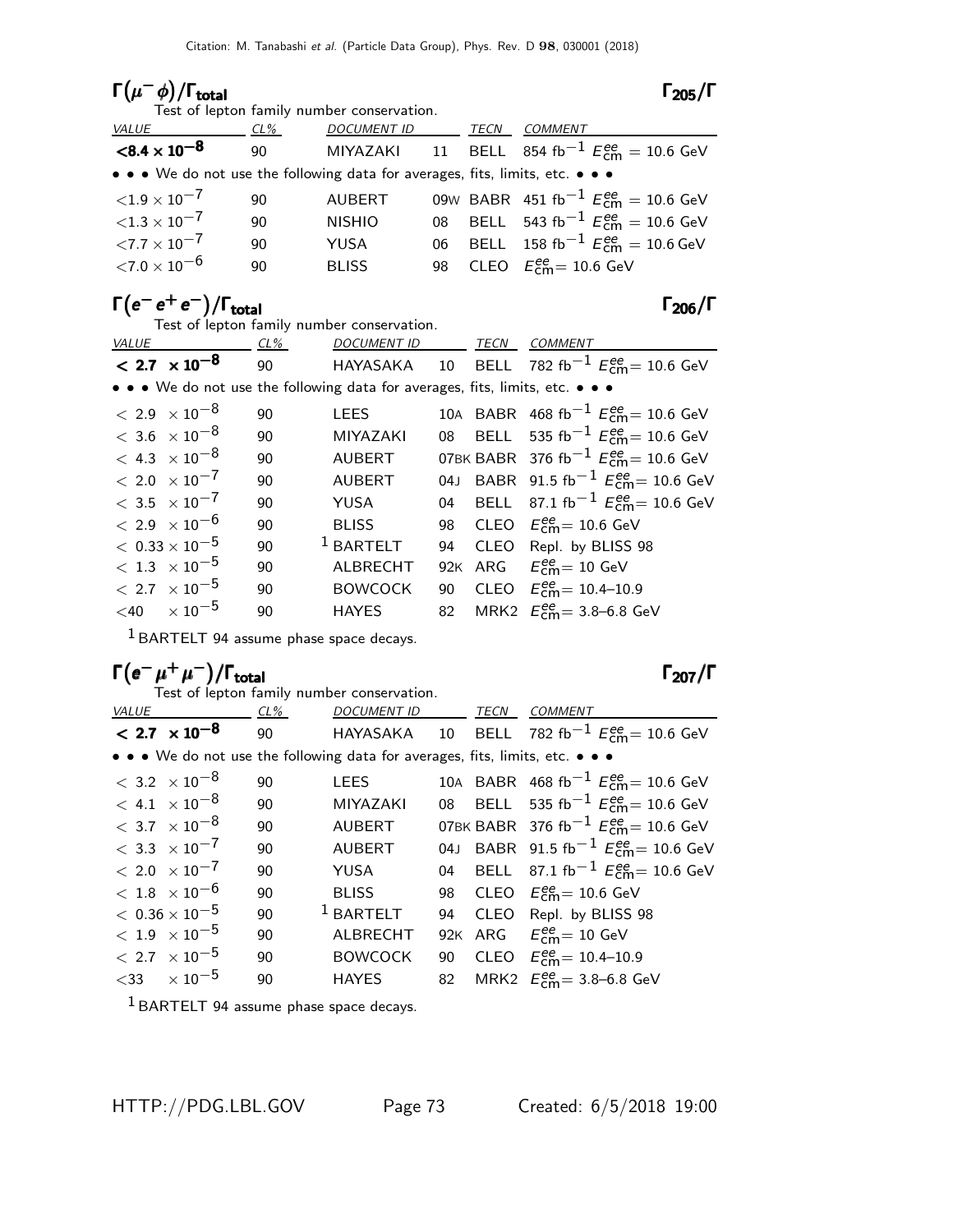# $\Gamma(e^+\mu^-\mu^-)/\Gamma_{\rm total}$  Γ<sub>208</sub>/Γ

|       |                                      |     | Test of lepton family number conservation.                                                                            |    |      |                                                                |
|-------|--------------------------------------|-----|-----------------------------------------------------------------------------------------------------------------------|----|------|----------------------------------------------------------------|
| VALUE |                                      | CL% | <b>DOCUMENT ID</b>                                                                                                    |    | TECN | <b>COMMENT</b>                                                 |
|       | $< 1.7 \times 10^{-8}$               | 90  |                                                                                                                       |    |      | HAYASAKA 10 BELL 782 fb <sup>-1</sup> $E_{cm}^{ee}$ = 10.6 GeV |
|       |                                      |     | $\bullet \bullet \bullet$ We do not use the following data for averages, fits, limits, etc. $\bullet \bullet \bullet$ |    |      |                                                                |
|       | $\langle 2.6 \times 10^{-8} \rangle$ | 90  | <b>LEES</b>                                                                                                           |    |      | 10A BABR 468 fb <sup>-1</sup> $E_{cm}^{ee}$ = 10.6 GeV         |
|       | $\langle 2.3 \times 10^{-8} \rangle$ | 90  | <b>MIYAZAKI</b>                                                                                                       |    |      | 08 BELL 535 fb <sup>-1</sup> $E_{cm}^{ee}$ = 10.6 GeV          |
|       | $<$ 5.6 $\times$ 10 <sup>-8</sup>    | 90  | <b>AUBERT</b>                                                                                                         |    |      | 07BK BABR 376 fb <sup>-1</sup> $E_{cm}^{ee}$ = 10.6 GeV        |
|       | ${<}1.3 \times 10^{-7}$              | 90  | <b>AUBERT</b>                                                                                                         |    |      | 04J BABR 91.5 fb <sup>-1</sup> $E_{cm}^{ee}$ = 10.6 GeV        |
|       | ${<}2.0 \times 10^{-7}$              | 90  | YUSA                                                                                                                  |    |      | 04 BELL 87.1 fb <sup>-1</sup> $E_{cm}^{ee}$ = 10.6 GeV         |
|       | $<$ 1.5 $\times$ 10 $^{-6}$          | 90  | <b>BLISS</b>                                                                                                          | 98 |      | CLEO $E_{\text{cm}}^{\text{ee}} = 10.6 \text{ GeV}$            |
|       | ${<}0.35\times10^{-5}$               | 90  | $1$ BARTELT                                                                                                           | 94 |      | CLEO Repl. by BLISS 98                                         |
|       | ${<}1.8$ $\times$ $10^{-5}$          | 90  | ALBRECHT                                                                                                              |    |      | 92K ARG $E_{\text{cm}}^{\text{ee}} = 10 \text{ GeV}$           |
|       | ${<}1.6 \times 10^{-5}$              | 90  | <b>BOWCOCK</b>                                                                                                        | 90 |      | CLEO $E_{cm}^{ee} = 10.4 - 10.9$                               |
|       |                                      |     |                                                                                                                       |    |      |                                                                |

1 BARTELT 94 assume phase space decays.

 $\Gamma(\mu^-e^+e^-)/\Gamma_{\rm total}$  Γ<sub>209</sub>/Γ

|       |                                   |     | Test of lepton family number conservation.                                    |     |      |                                                                |
|-------|-----------------------------------|-----|-------------------------------------------------------------------------------|-----|------|----------------------------------------------------------------|
| VALUE |                                   | CL% | <b>DOCUMENT ID</b>                                                            |     | TECN | <b>COMMENT</b>                                                 |
|       | $< 1.8 \times 10^{-8}$            | 90  |                                                                               |     |      | HAYASAKA 10 BELL 782 fb <sup>-1</sup> $E_{cm}^{ee}$ = 10.6 GeV |
|       |                                   |     | • • • We do not use the following data for averages, fits, limits, etc. • • • |     |      |                                                                |
|       | $< 2.2 \times 10^{-8}$            | 90  | <b>LEES</b>                                                                   |     |      | 10A BABR 468 fb <sup>-1</sup> $E_{cm}^{ee}$ = 10.6 GeV         |
|       | $< 2.7 \times 10^{-8}$            | 90  | <b>MIYAZAKI</b>                                                               |     |      | 08 BELL 535 fb <sup>-1</sup> $E_{cm}^{ee}$ = 10.6 GeV          |
|       | $< 8.0 \times 10^{-8}$            | 90  | <b>AUBERT</b>                                                                 |     |      | 07BK BABR 376 fb <sup>-1</sup> $E_{cm}^{ee}$ = 10.6 GeV        |
|       | $< 2.7 \times 10^{-7}$            | 90  | <b>AUBERT</b>                                                                 |     |      | 04J BABR 91.5 fb <sup>-1</sup> $E_{cm}^{ee}$ = 10.6 GeV        |
|       | $< 1.9 \times 10^{-7}$            | 90  | YUSA                                                                          | 04  |      | BELL 87.1 fb <sup>-1</sup> $E_{cm}^{ee}$ = 10.6 GeV            |
|       | $<$ 1.7 $\times$ 10 <sup>-6</sup> | 90  | <b>BLISS</b>                                                                  | 98  |      | CLEO $E_{\text{cm}}^{\text{ee}} = 10.6 \text{ GeV}$            |
|       | $< 0.34 \times 10^{-5}$           | 90  | $1$ BARTELT                                                                   | 94  |      | CLEO Repl. by BLISS 98                                         |
|       | $< 1.4 \times 10^{-5}$            | 90  | <b>ALBRECHT</b>                                                               | 92K |      | ARG $E_{\text{cm}}^{\text{ee}} = 10 \text{ GeV}$               |
|       | $< 2.7 \times 10^{-5}$            | 90  | <b>BOWCOCK</b>                                                                | 90  |      | CLEO $E_{\text{cm}}^{ee} = 10.4{\text -}10.9$                  |
|       | $<$ 44 $\times 10^{-5}$           | 90  | <b>HAYES</b>                                                                  | 82  |      | MRK2 $E_{cm}^{ee} = 3.8 - 6.8$ GeV                             |

1 BARTELT 94 assume phase space decays.

## $\Gamma(\mu^+e^-\text{e}^-)/\Gamma_\mathrm{total}$  Γ<sub>210</sub>/Γ

|       |                                      |     | Test of lepton family number conservation.                                    |    |      |                                                                |
|-------|--------------------------------------|-----|-------------------------------------------------------------------------------|----|------|----------------------------------------------------------------|
| VALUE |                                      | CL% | <b>DOCUMENT ID</b>                                                            |    | TECN | <b>COMMENT</b>                                                 |
|       | $< 1.5 \times 10^{-8}$               | 90  |                                                                               |    |      | HAYASAKA 10 BELL 782 fb <sup>-1</sup> $E_{cm}^{ee}$ = 10.6 GeV |
|       |                                      |     | • • • We do not use the following data for averages, fits, limits, etc. • • • |    |      |                                                                |
|       | ${<}1.8$ $\times$ 10 <sup>-8</sup>   | 90  | <b>LEES</b>                                                                   |    |      | 10A BABR 468 fb <sup>-1</sup> $E_{cm}^{ee}$ = 10.6 GeV         |
|       | $\langle 2.0 \times 10^{-8}$         | 90  | <b>MIYAZAKI</b>                                                               |    |      | 08 BELL 535 fb <sup>-1</sup> $E_{cm}^{ee}$ = 10.6 GeV          |
|       | $<$ 5.8 $\times$ 10 <sup>-8</sup>    | 90  | <b>AUBERT</b>                                                                 |    |      | 07BK BABR 376 fb <sup>-1</sup> $E_{cm}^{ee}$ = 10.6 GeV        |
|       | ${<}1.1 \times 10^{-7}$              | 90  | <b>AUBERT</b>                                                                 |    |      | 04J BABR 91.5 fb <sup>-1</sup> $E_{\text{cm}}^{ee}$ = 10.6 GeV |
|       | $< 2.0 \times 10^{-7}$               | 90  | YUSA                                                                          |    |      | 04 BELL 87.1 fb <sup>-1</sup> $E_{cm}^{ee}$ = 10.6 GeV         |
|       | ${<}1.5 \times 10^{-6}$              | 90  | <b>BLISS</b>                                                                  | 98 |      | CLEO $E_{\text{cm}}^{\text{ee}} = 10.6 \text{ GeV}$            |
|       | $<$ 0.34 $\times$ 10 $^{-5}$         | 90  | $1$ BARTELT                                                                   | 94 |      | CLEO Repl. by BLISS 98                                         |
|       | $\langle 1.4 \times 10^{-5} \rangle$ | 90  | <b>ALBRECHT</b>                                                               |    |      | 92K ARG $E_{cm}^{ee} = 10$ GeV                                 |
|       | ${<}1.6 \times 10^{-5}$              | 90  | <b>BOWCOCK</b>                                                                | 90 |      | CLEO $E_{cm}^{ee} = 10.4 - 10.9$                               |
|       |                                      |     |                                                                               |    |      |                                                                |

HTTP://PDG.LBL.GOV Page 74 Created: 6/5/2018 19:00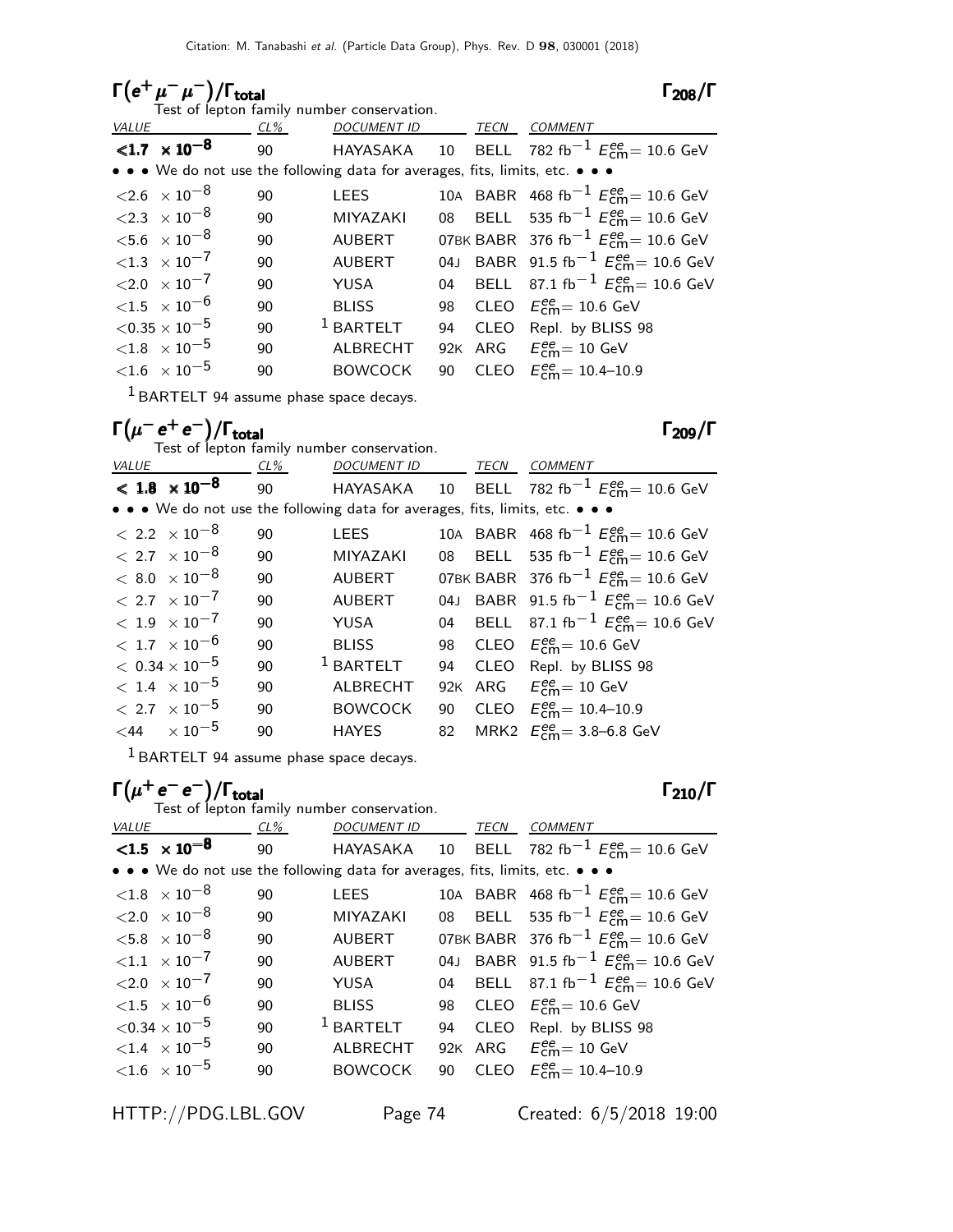$<sup>1</sup>$  BARTELT 94 assume phase space decays.</sup>

| $\Gamma(\mu^-\mu^+\mu^-)/\Gamma_{\rm total}$ |        |                                                                               |     |             | $\Gamma_{211}/\Gamma$                                          |
|----------------------------------------------|--------|-------------------------------------------------------------------------------|-----|-------------|----------------------------------------------------------------|
| <b>VALUE</b>                                 | $CL\%$ | Test of lepton family number conservation.<br><b>DOCUMENT ID</b>              |     | TECN        | <b>COMMENT</b>                                                 |
| $< 2.1 \times 10^{-8}$                       | 90     |                                                                               |     |             | HAYASAKA 10 BELL 782 fb <sup>-1</sup> $E_{cm}^{ee}$ = 10.6 GeV |
|                                              |        | • • • We do not use the following data for averages, fits, limits, etc. • • • |     |             |                                                                |
| $< 3.8 \times 10^{-7}$                       | 90     | AAD                                                                           |     |             | 16BA ATLS 20.3 fb <sup>-1</sup> $\sqrt{s}$ = 8 TeV             |
| $< 4.6 \times 10^{-8}$                       | 90     | AAIJ                                                                          |     |             | 15AI LHCB 3.0 fb <sup>-1</sup> $\sqrt{s}$ = 7, 8 TeV           |
| $< 8.0 \times 10^{-8}$                       | 90     | $1$ AAIJ                                                                      |     |             | 13AH LHCB 1.0 fb <sup>-1</sup> , $\sqrt{s}$ = 7 TeV            |
| $<\,3.3\phantom{0}\times10^{-8}$             | 90     | <b>LEES</b>                                                                   |     |             | 10A BABR 468 fb <sup>-1</sup> $E_{cm}^{ee}$ = 10.6 GeV         |
| $< 3.2 \times 10^{-8}$                       | 90     | <b>MIYAZAKI</b>                                                               | 08  | <b>BELL</b> | 535 fb <sup>-1</sup> $E_{cm}^{ee}$ = 10.6 GeV                  |
| $<\,5.3\;\times10^{-8}$                      | 90     | <b>AUBERT</b>                                                                 |     |             | 07BK BABR 376 fb <sup>-1</sup> $E_{cm}^{ee}$ = 10.6 GeV        |
| $<\,1.9\phantom{0}\times 10^{-7}$            | 90     | <b>AUBERT</b>                                                                 | 04J |             | BABR 91.5 fb <sup>-1</sup> $E_{cm}^{ee}$ = 10.6 GeV            |
| $< 2.0 \times 10^{-7}$                       | 90     | <b>YUSA</b>                                                                   | 04  | <b>BELL</b> | 87.1 fb <sup>-1</sup> $E_{cm}^{ee}$ = 10.6 GeV                 |
| $<\,1.9\phantom{0}\times10^{-6}$             | 90     | <b>BLISS</b>                                                                  | 98  |             | CLEO $E_{\text{cm}}^{\text{ee}} = 10.6 \text{ GeV}$            |
| $< 0.43 \times 10^{-5}$                      | 90     | <sup>2</sup> BARTELT                                                          | 94  | CLEO        | Repl. by BLISS 98                                              |
| $<\,1.9\phantom{0}\times10^{-5}$             | 90     | ALBRECHT                                                                      | 92K |             | ARG $E_{\text{cm}}^{\text{ee}} = 10 \text{ GeV}$               |
| $<\rm~1.7~\times 10^{-5}$                    | 90     | <b>BOWCOCK</b>                                                                | 90  |             | CLEO $E_{cm}^{ee} = 10.4 - 10.9$                               |
| $<$ 49 $\times 10^{-5}$                      | 90     | <b>HAYES</b>                                                                  | 82  |             | MRK2 $E_{cm}^{ee} = 3.8 - 6.8$ GeV                             |
|                                              |        |                                                                               |     |             |                                                                |

<sup>1</sup> Repl. by AAIJ 15AI.

2 BARTELT 94 assume phase space decays.

## $\Gamma(e^{-}\pi^{+}\pi^{-})/\Gamma_{\text{total}}$  Γ<sub>212</sub>/Γ

Test of lepton family number conservation.

| VALUE                                                                                                                 | $CL\%$ | <b>DOCUMENT ID</b> |    | TECN | COMMENT                                                  |
|-----------------------------------------------------------------------------------------------------------------------|--------|--------------------|----|------|----------------------------------------------------------|
| $<$ 2.3 $\times$ 10 <sup>-8</sup>                                                                                     | 90     | MIYAZAKI           |    |      | 13 BELL 854 fb <sup>-1</sup> $E_{cm}^{ee}$ = 10.6 GeV    |
| $\bullet \bullet \bullet$ We do not use the following data for averages, fits, limits, etc. $\bullet \bullet \bullet$ |        |                    |    |      |                                                          |
| $\langle 4.4 \times 10^{-8}$                                                                                          | 90     | <b>MIYAZAKI</b>    | 10 | BELL | Repl. by MIYAZAKI 13                                     |
| $\langle 7.3 \times 10^{-7} \rangle$                                                                                  | 90     | YUSA               |    |      | 06 BELL 158 fb <sup>-1</sup> $E_{cm}^{ee} = 10.6$ GeV    |
| ${<}1.2 \times 10^{-7}$                                                                                               | 90     | AUBERT, BE         |    |      | 05D BABR 221 fb <sup>-1</sup> , $E_{cm}^{ee}$ = 10.6 GeV |
| ${<}2.2\times10^{-6}$                                                                                                 | 90     | <b>BLISS</b>       |    |      | 98 CLEO $E_{\text{cm}}^{\text{ee}} = 10.6 \text{ GeV}$   |
| $\leq 4.4 \times 10^{-6}$                                                                                             | 90     | $1$ BARTELT        |    |      | 94 CLEO Repl. by BLISS 98                                |
| ${<}2.7\times10^{-5}$                                                                                                 | 90     | <b>ALBRECHT</b>    |    |      | 92K ARG $E_{\text{cm}}^{ee} = 10 \text{ GeV}$            |
| ${<}6.0\times10^{-5}$                                                                                                 | 90     | <b>BOWCOCK</b>     | 90 |      | CLEO $E_{cm}^{ee} = 10.4 - 10.9$                         |

1 BARTELT 94 assume phase space decays.

 $\Gamma(e^+\pi^-\pi^-)/\Gamma_{\rm total}$  Γ<sub>213</sub>/Γ Test of lepton number conservation. VALUE CL% DOCUMENT ID TECN COMMENT  ${<}2.0 \times 10^{-8}$ 90 MIYAZAKI 13 BELL 854 fb $^{-1}$   $E_{\textsf{cm}}^{ee} = 10.6 \text{ GeV}$ • • • We do not use the following data for averages, fits, limits, etc. • • •  $\langle 8.8 \times 10^{-8}$  90 MIYAZAKI 10 BELL Repl. by MIYAZAKI 13<br> $\langle 2.0 \times 10^{-7}$  90 YUSA 06 BELL 158 fb<sup>-1</sup> E<sub>cm</sub> = 10.6 (  $\angle 2.0 \times 10^{-7}$  90 YUSA 06 BELL 158 fb<sup>-1</sup>  $E_{\text{cm}}^{\text{ee}} = 10.6 \text{ GeV}$  $\langle 2.7 \times 10^{-7}$  90 AUBERT,BE 05D BABR 221 fb $^{-1}$ ,  $E_{\text{cm}}^{ee} = 10.6$  GeV  $\langle 1.9 \times 10^{-6}$  90 BLISS 98  $_{\text{cm}}^{\text{ee}}$ = 10.6 GeV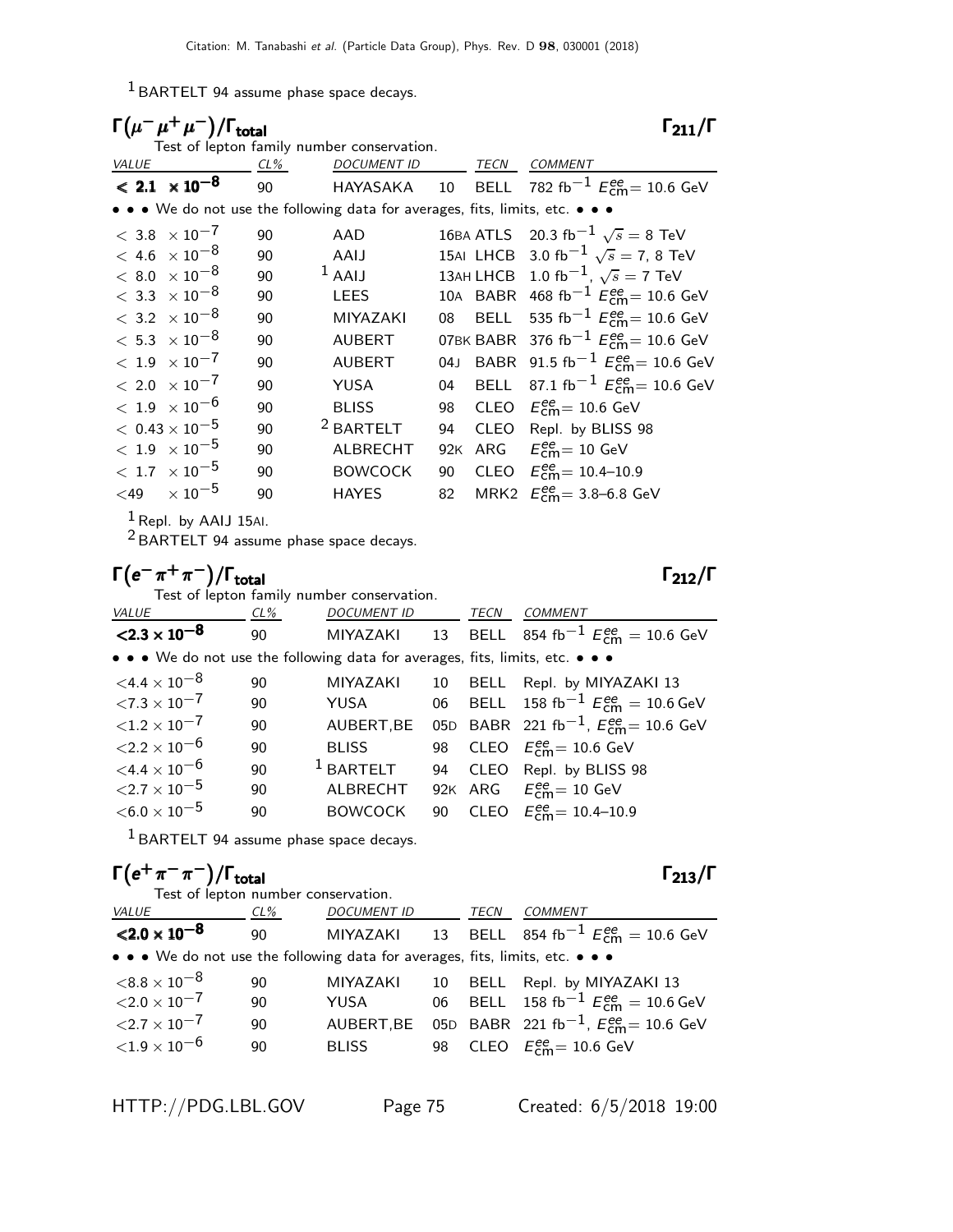| $<$ 4.4 $\times$ 10 $^{-6}$ | 90  | $1$ BARTELT |  | 94 CLEO Repl. by BLISS 98                          |
|-----------------------------|-----|-------------|--|----------------------------------------------------|
| ${<}1.8\times10^{-5}$       | 90. |             |  | ALBRECHT 92K ARG $E_{cm}^{ee} = 10$ GeV            |
| ${<}1.7\times10^{-5}$       | 90. |             |  | BOWCOCK 90 CLEO $E_{\text{cm}}^{ee} = 10.4 - 10.9$ |

 $<sup>1</sup>$  BARTELT 94 assume phase space decays.</sup>

| $\Gamma(\mu^-\pi^+\pi^-)/\Gamma_{\rm total}$ |     |                                                                               |    |             | $\Gamma_{214}/\Gamma$                                                         |
|----------------------------------------------|-----|-------------------------------------------------------------------------------|----|-------------|-------------------------------------------------------------------------------|
| VALUE                                        | CL% | Test of lepton family number conservation.<br><b>DOCUMENT ID</b>              |    | TECN        | <b>COMMENT</b>                                                                |
| $\langle 2.1 \times 10^{-8} \rangle$         | 90  |                                                                               |    |             | MIYAZAKI 13 BELL 854 fb <sup>-1</sup> $E_{\text{cm}}^{ee} = 10.6 \text{ GeV}$ |
|                                              |     | • • • We do not use the following data for averages, fits, limits, etc. • • • |    |             |                                                                               |
| $<$ 3.3 $\times$ 10 $^{-8}$                  | 90  | <b>MIYAZAKI</b>                                                               | 10 | <b>BELL</b> | Repl. by MIYAZAKI 13                                                          |
| $< 4.8 \times 10^{-7}$                       | 90  | YUSA                                                                          | 06 |             | BELL 158 fb <sup>-1</sup> $E_{cm}^{ee} = 10.6$ GeV                            |
| ${<}2.9\times10^{-7}$                        | 90  | AUBERT, BE                                                                    |    |             | 05D BABR 221 fb <sup>-1</sup> , $E_{\text{cm}}^{ee}$ = 10.6 GeV               |
| ${<}8.2\times10^{-6}$                        | 90  | <b>BLISS</b>                                                                  | 98 |             | CLEO $E_{\text{cm}}^{\text{ee}} = 10.6 \text{ GeV}$                           |
| ${<}7.4\times10^{-6}$                        | 90  | $1$ BARTELT                                                                   | 94 | <b>CLEO</b> | Repl. by BLISS 98                                                             |
| ${<}3.6\times10^{-5}$                        | 90  | ALBRECHT                                                                      |    |             | 92K ARG $E_{\text{cm}}^{ee} = 10 \text{ GeV}$                                 |
| ${<}3.9\times10^{-5}$                        | 90  | <b>BOWCOCK</b>                                                                | 90 |             | CLEO $E_{cm}^{ee} = 10.4 - 10.9$                                              |
|                                              |     |                                                                               |    |             |                                                                               |

 $<sup>1</sup>$  BARTELT 94 assume phase space decays.</sup>

### $\Gamma(\mu^+\pi^-\pi^-)/\Gamma_{\rm total}$  Γ<sub>215</sub>/Γ total and the contract of the contract of  $\sim$  1 215/1  $\,$

Test of lepton number conservation.

| VALUE                                                                         | $CL\%$ | <b>DOCUMENT ID</b> |    | TECN | <b>COMMENT</b>                                           |
|-------------------------------------------------------------------------------|--------|--------------------|----|------|----------------------------------------------------------|
| $<$ 3.9 $\times$ 10 <sup>-8</sup>                                             | 90     | MIYAZAKI           |    |      | 13 BELL 854 fb <sup>-1</sup> $E_{cm}^{ee}$ = 10.6 GeV    |
| • • • We do not use the following data for averages, fits, limits, etc. • • • |        |                    |    |      |                                                          |
| $<$ 3.7 $\times$ 10 $^{-8}$                                                   | 90     | <b>MIYAZAKI</b>    | 10 |      | BELL Repl. by MIYAZAKI 13                                |
| ${<}3.4\times10^{-7}$                                                         | 90     | YUSA               |    |      | 06 BELL 158 fb <sup>-1</sup> $E_{cm}^{ee}$ = 10.6 GeV    |
| ${11}$ $\times 10^{-8}$                                                       | 90     | AUBERT, BE         |    |      | 05D BABR 221 fb <sup>-1</sup> , $E_{cm}^{ee}$ = 10.6 GeV |
| ${<}3.4\times10^{-6}$                                                         | 90     | <b>BLISS</b>       |    |      | 98 CLEO $E_{cm}^{ee}$ = 10.6 GeV                         |
| $<$ 6.9 $\times$ 10 $^{-6}$                                                   | 90     | $1$ BARTELT        |    |      | 94 CLEO Repl. by BLISS 98                                |
| $<$ 6.3 $\times$ 10 $^{-5}$                                                   | 90     | <b>ALBRECHT</b>    |    |      | 92K ARG $E_{cm}^{ee} = 10$ GeV                           |
| ${<}3.9\times10^{-5}$                                                         | 90     | <b>BOWCOCK</b>     |    |      | 90 CLEO $E_{cm}^{ee}$ = 10.4–10.9                        |
|                                                                               |        |                    |    |      |                                                          |

1 BARTELT 94 assume phase space decays.

## $\Gamma(e^{-} \pi^{+} K^{-})/\Gamma_{\text{total}}$

Test of lepton family number conservation.<br>VALUE CL% DOCUMENT ID CL% DOCUMENT ID TECN COMMENT  $<$ 3.7  $\times$  10 $^{-8}$ 90 MIYAZAKI 13 BELL 854 fb $^{-1}$   $E_{\textsf{cm}}^{ee} = 10.6 \text{ GeV}$ • • • We do not use the following data for averages, fits, limits, etc. • • •  $<$ 5.8  $\times$  10 $^{-8}$  90 MIYAZAKI 10 BELL Repl. by MIYAZAKI 13  $\angle 7.2 \times 10^{-7}$  90 YUSA 06 BELL 158 fb<sup>-1</sup>  $E_{\text{cm}}^{ee} = 10.6$  GeV  $<$ 3.2 × 10<sup>-7</sup> 90 AUBERT,BE 05D BABR 221 fb<sup>-1</sup>,  $E_{\text{cm}}^{ee}$  = 10.6 GeV  $<$ 6.4 × 10<sup>-6</sup> 90 BLISS 98<br>  $<$ 7.7 × 10<sup>-6</sup> 90 <sup>1</sup> BARTELT 94  $_{\text{cm}}^{\text{ee}}$ = 10.6 GeV 90  $^1$  BARTELT 94 CLEO Repl. by BLISS 98<br>90 ALBRECHT 92K ARG  $E_{\text{cm}}^{\text{ee}} = 10 \text{ GeV}$  $<$  2.9  $\times$  10<sup>-5</sup> 90<br> $<$  5.8  $\times$  10<sup>-5</sup> 90 ee<br>cm= 10 GeV  $<$ 5.8  $\times$  10 $^{-5}$  90 BOWCOCK 90  $_{cm}^{ee}$  = 10.4–10.9

 $<sup>1</sup>$  BARTELT 94 assume phase space decays.</sup>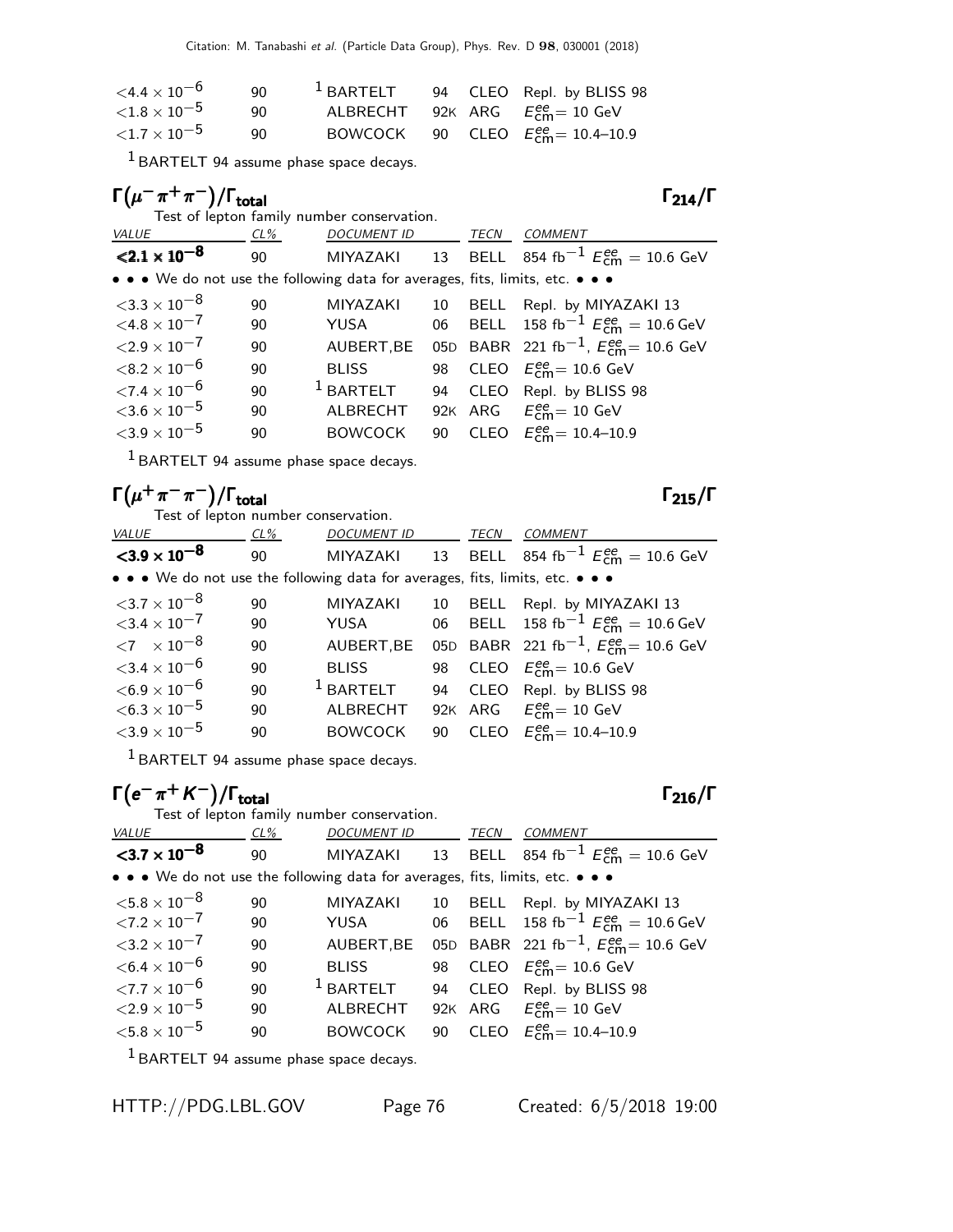# $\Gamma(e^{-}\pi^{-}K^{+})/\Gamma_{\text{total}}$   $\Gamma_{217}/\Gamma$

### $\Gamma_{217}/\Gamma$

 $\Gamma_{218}/\Gamma$ 

| Test of lepton family number conservation.                                    |     |                    |    |      |                                                                 |  |  |  |
|-------------------------------------------------------------------------------|-----|--------------------|----|------|-----------------------------------------------------------------|--|--|--|
| VALUE                                                                         | CL% | <b>DOCUMENT ID</b> |    | TECN | <b>COMMENT</b>                                                  |  |  |  |
| ${<}3.1 \times 10^{-8}$                                                       | 90  |                    |    |      | MIYAZAKI 13 BELL 854 fb <sup>-1</sup> $E_{cm}^{ee}$ = 10.6 GeV  |  |  |  |
| • • • We do not use the following data for averages, fits, limits, etc. • • • |     |                    |    |      |                                                                 |  |  |  |
| $<$ 5.2 $\times$ 10 $^{-8}$                                                   | 90  | <b>MIYAZAKI</b>    | 10 |      | BELL Repl. by MIYAZAKI 13                                       |  |  |  |
| ${<}1.6\times10^{-7}$                                                         | 90  | YUSA               |    |      | 06 BELL 158 fb <sup>-1</sup> $E_{cm}^{ee} = 10.6$ GeV           |  |  |  |
| ${<}1.7\times10^{-7}$                                                         | 90  | AUBERT, BE         |    |      | 05D BABR 221 fb <sup>-1</sup> , $E_{\text{cm}}^{ee}$ = 10.6 GeV |  |  |  |
| $<$ 3.8 $\times$ 10 $^{-6}$                                                   | 90  | <b>BLISS</b>       |    |      | 98 CLEO $E_{\text{cm}}^{\text{ee}} = 10.6 \text{ GeV}$          |  |  |  |
| $\leq 4.6 \times 10^{-6}$                                                     | 90  | $1$ BARTELT        | 94 |      | CLEO Repl. by BLISS 98                                          |  |  |  |
| ${<}5.8\times10^{-5}$                                                         | 90  | <b>BOWCOCK</b>     | 90 |      | CLEO $E_{cm}^{ee} = 10.4 - 10.9$                                |  |  |  |
|                                                                               |     |                    |    |      |                                                                 |  |  |  |

1 BARTELT 94 assume phase space decays.

## $\Gamma(e^+\pi^- K^-)/\Gamma_{\rm total}$  Γ<sub>218</sub>/Γ

Test of lepton number conservation.

| <i>VALUE</i>                                                                                                          | $CL\%$ | DOCUMENT ID     |    | TECN | <b>COMMENT</b>                                           |
|-----------------------------------------------------------------------------------------------------------------------|--------|-----------------|----|------|----------------------------------------------------------|
| $<$ 3.2 $\times$ 10 <sup>-8</sup>                                                                                     | 90     | MIYAZAKI        |    |      | 13 BELL 854 fb <sup>-1</sup> $E_{cm}^{ee}$ = 10.6 GeV    |
| $\bullet \bullet \bullet$ We do not use the following data for averages, fits, limits, etc. $\bullet \bullet \bullet$ |        |                 |    |      |                                                          |
| $<$ 6.7 $\times$ 10 $^{-8}$                                                                                           | 90     | <b>MIYAZAKI</b> | 10 | BELL | Repl. by MIYAZAKI 13                                     |
| ${<}1.9\times10^{-7}$                                                                                                 | 90     | YUSA            |    |      | 06 BELL 158 fb <sup>-1</sup> $E_{cm}^{ee}$ = 10.6 GeV    |
| ${<}1.8\times10^{-7}$                                                                                                 | 90     | AUBERT, BE      |    |      | 05D BABR 221 fb <sup>-1</sup> , $E_{cm}^{ee}$ = 10.6 GeV |
| ${<}2.1\times10^{-6}$                                                                                                 | 90     | <b>BLISS</b>    |    |      | 98 CLEO $E_{cm}^{ee} = 10.6$ GeV                         |
| ${<}4.5\times10^{-6}$                                                                                                 | 90     | $1$ BARTELT     | 94 |      | CLEO Repl. by BLISS 98                                   |
| ${<}2.0\times10^{-5}$                                                                                                 | 90     | ALBRECHT        |    |      | 92K ARG $E_{\text{cm}}^{ee} = 10 \text{ GeV}$            |
| ${<}4.9\times10^{-5}$                                                                                                 | 90     | <b>BOWCOCK</b>  |    |      | 90 CLEO $E_{cm}^{ee} = 10.4 - 10.9$                      |

1 BARTELT 94 assume phase space decays.

### Γ $(e^-$  K $^0_S$  $^{\mathbf{0}}$  K $^{\mathbf{0}}$ s

| $\Gamma(e^- K^0_S K^0_S)/\Gamma_{\rm total}$ |     | Test of lepton family number conservation.                                                                            |      |                                                                 | $\Gamma_{219}/\Gamma$ |
|----------------------------------------------|-----|-----------------------------------------------------------------------------------------------------------------------|------|-----------------------------------------------------------------|-----------------------|
| <i>VALUE</i>                                 | CL% | <b>DOCUMENT ID</b>                                                                                                    | TECN | COMMENT                                                         |                       |
| ${<}7.1 \times 10^{-8}$                      | 90  |                                                                                                                       |      | MIYAZAKI 10A BELL 671 fb <sup>-1</sup> $E_{cm}^{ee}$ = 10.6 GeV |                       |
|                                              |     | $\bullet \bullet \bullet$ We do not use the following data for averages, fits, limits, etc. $\bullet \bullet \bullet$ |      |                                                                 |                       |
| ${<}2.2\times10^{-6}$                        | 90  | CHEN                                                                                                                  |      | 02C CLEO $E_{\text{cm}}^{\text{ee}} = 10.6 \text{ GeV}$         |                       |

# $\Gamma(e^- K^+ K^-)/\Gamma_{\rm total}$  Γ<sub>220</sub>/Γ

| Test of lepton family number conservation.                                                                            |        |              |      |                                                                     |
|-----------------------------------------------------------------------------------------------------------------------|--------|--------------|------|---------------------------------------------------------------------|
| <i>VALUE</i>                                                                                                          | $CL\%$ | DOCUMENT ID  | TECN | COMMENT                                                             |
| $<$ 3.4 $\times$ 10 <sup>-8</sup>                                                                                     | 90     |              |      | MIYAZAKI 13 BELL 854 fb <sup>-1</sup> $E_{cm}^{ee} = 10.6$ GeV      |
| $\bullet \bullet \bullet$ We do not use the following data for averages, fits, limits, etc. $\bullet \bullet \bullet$ |        |              |      |                                                                     |
| ${<}5.4\times10^{-8}$                                                                                                 | 90     |              |      | MIYAZAKI 10 BELL Repl. by MIYAZAKI 13                               |
| $<$ 3.0 $\times$ 10 $^{-7}$                                                                                           | 90     | YUSA         |      | 06 BELL 158 fb <sup>-1</sup> $E_{cm}^{ee} = 10.6$ GeV               |
| ${<}1.4\times10^{-7}$                                                                                                 | 90     |              |      | AUBERT, BE 05D BABR 221 fb <sup>-1</sup> , $E_{cm}^{ee}$ = 10.6 GeV |
| $<$ 6.0 $\times$ 10 $^{-6}$                                                                                           | 90     | <b>BLISS</b> |      | 98 CLEO $E_{\text{cm}}^{\text{ee}} = 10.6 \text{ GeV}$              |
|                                                                                                                       |        |              |      |                                                                     |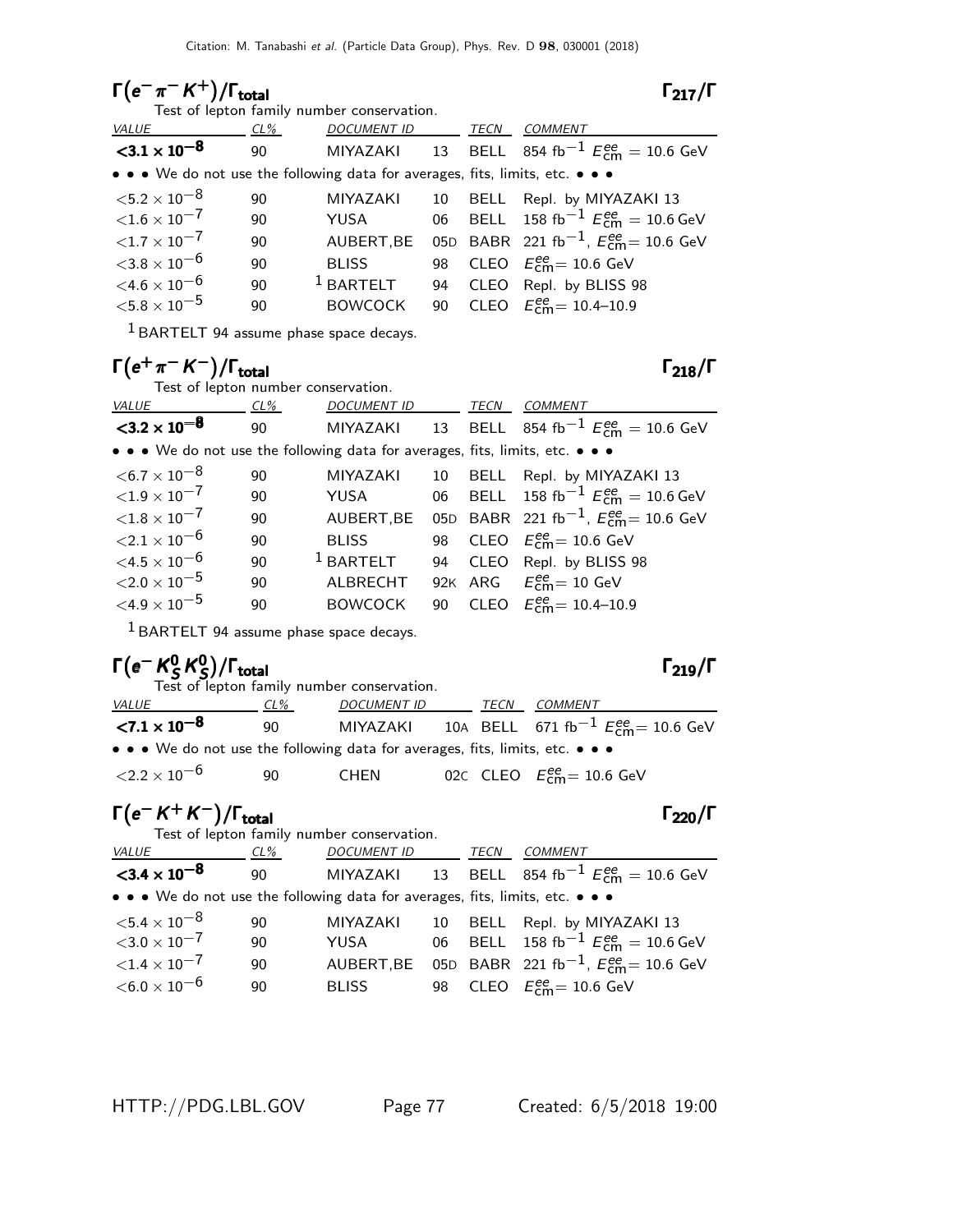# $\Gamma(e^+ K^- K^-)/\Gamma_{\rm total}$  Γ<sub>221</sub>/Γ

| Test of lepton number conservation.                                           |     |                    |      |                                                          |
|-------------------------------------------------------------------------------|-----|--------------------|------|----------------------------------------------------------|
| <i>VALUE</i>                                                                  | CL% | <b>DOCUMENT ID</b> | TECN | <b>COMMENT</b>                                           |
| $<$ 3.3 $\times$ 10 <sup>-8</sup>                                             | 90  | MIYAZAKI           |      | 13 BELL 854 fb <sup>-1</sup> $E_{cm}^{ee}$ = 10.6 GeV    |
| • • • We do not use the following data for averages, fits, limits, etc. • • • |     |                    |      |                                                          |
| $<$ 6.0 $\times$ 10 $^{-8}$                                                   | 90  | <b>MIYAZAKI</b>    |      | 10 BELL Repl. by MIYAZAKI 13                             |
| ${<}3.1\times10^{-7}$                                                         | 90  | YUSA               |      | 06 BELL 158 fb <sup>-1</sup> $E_{cm}^{ee}$ = 10.6 GeV    |
| ${<}1.5\times10^{-7}$                                                         | 90  | AUBERT, BE         |      | 05D BABR 221 fb <sup>-1</sup> , $E_{cm}^{ee}$ = 10.6 GeV |
| ${<}3.8\times10^{-6}$                                                         | 90  | <b>BLISS</b>       |      | 98 CLEO $E_{cm}^{ee}$ = 10.6 GeV                         |
|                                                                               |     |                    |      |                                                          |

# $\Gamma(\mu^-\pi^+K^-)/\Gamma_{\rm total}$  Γ<sub>222</sub>/Γ

|                                                                               | Test of lepton family number conservation. |                    |    |      |                                                          |  |  |  |  |
|-------------------------------------------------------------------------------|--------------------------------------------|--------------------|----|------|----------------------------------------------------------|--|--|--|--|
| VALUE                                                                         | $CL\%$                                     | <b>DOCUMENT ID</b> |    | TECN | COMMENT                                                  |  |  |  |  |
| $< 8.6 \times 10^{-8}$                                                        | 90                                         | MIYAZAKI           |    |      | 13 BELL 854 fb <sup>-1</sup> $E_{cm}^{ee}$ = 10.6 GeV    |  |  |  |  |
| • • • We do not use the following data for averages, fits, limits, etc. • • • |                                            |                    |    |      |                                                          |  |  |  |  |
| $<\,1.6\times10^{-7}$                                                         | 90                                         | <b>MIYAZAKI</b>    | 10 |      | BELL Repl. by MIYAZAKI 13                                |  |  |  |  |
| $< 2.7 \times 10^{-7}$                                                        | 90                                         | YUSA               |    |      | 06 BELL 158 fb <sup>-1</sup> $E_{cm}^{ee}$ = 10.6 GeV    |  |  |  |  |
| $< 2.6 \times 10^{-7}$                                                        | 90                                         | AUBERT, BE         |    |      | 05D BABR 221 fb <sup>-1</sup> , $E_{cm}^{ee}$ = 10.6 GeV |  |  |  |  |
| $< 7.5 \times 10^{-6}$                                                        | 90                                         | <b>BLISS</b>       |    |      | 98 CLEO $E_{\text{cm}}^{ee} = 10.6$ GeV                  |  |  |  |  |
| $<\,8.7\times10^{-6}$                                                         | 90                                         | $1$ BARTELT        | 94 |      | CLEO Repl. by BLISS 98                                   |  |  |  |  |
| $< 11$ $\times 10^{-5}$                                                       | 90                                         | ALBRECHT           |    |      | 92K ARG $E_{\text{cm}}^{ee} = 10 \text{ GeV}$            |  |  |  |  |
| $< 7.7 \times 10^{-5}$                                                        | 90                                         | <b>BOWCOCK</b>     |    |      | 90 CLEO $E_{\text{cm}}^{ee} = 10.4 - 10.9$               |  |  |  |  |
|                                                                               |                                            |                    |    |      |                                                          |  |  |  |  |

1 BARTELT 94 assume phase space decays.

## $\Gamma(\mu^-\pi^-K^+)$ /Γ<sub>total</sub> $\Gamma_{223}/\Gamma$

Test of lepton family number conservation.

| <b>VALUE</b>                                                                  | $CL\%$ | <b>DOCUMENT ID</b> |    | TECN | <b>COMMENT</b>                                           |
|-------------------------------------------------------------------------------|--------|--------------------|----|------|----------------------------------------------------------|
| $\leq 4.5 \times 10^{-8}$                                                     | 90     | MIYAZAKI           |    |      | 13 BELL 854 fb <sup>-1</sup> $E_{cm}^{ee}$ = 10.6 GeV    |
| • • • We do not use the following data for averages, fits, limits, etc. • • • |        |                    |    |      |                                                          |
| ${<}1.0\times10^{-7}$                                                         | 90     | <b>MIYAZAKI</b>    | 10 | BELL | Repl. by MIYAZAKI 13                                     |
| ${<}7.3\times10^{-7}$                                                         | 90     | YUSA               |    |      | 06 BELL 158 fb <sup>-1</sup> $E_{cm}^{ee}$ = 10.6 GeV    |
| $3.2 \times 10^{-7}$                                                          | 90     | AUBERT, BE         |    |      | 05D BABR 221 fb <sup>-1</sup> , $E_{cm}^{ee}$ = 10.6 GeV |
| $\langle 7.4 \times 10^{-6} \rangle$                                          | 90     | <b>BLISS</b>       |    |      | 98 CLEO $E_{\text{cm}}^{ee}$ = 10.6 GeV                  |
| ${<}1.5\times10^{-5}$                                                         | 90     | $1$ BARTELT        | 94 |      | CLEO Repl. by BLISS 98                                   |
| ${<}7.7\times10^{-5}$                                                         | 90     | <b>BOWCOCK</b>     | 90 |      | CLEO $E_{cm}^{ee} = 10.4 - 10.9$                         |

1 BARTELT 94 assume phase space decays.

## $\Gamma(\mu^+\pi^- K^-)/\Gamma_{\rm total}$  Γ<sub>224</sub>/Γ

| Test of lepton number conservation.                                           |        |              |      |                                                                |
|-------------------------------------------------------------------------------|--------|--------------|------|----------------------------------------------------------------|
| VALUE                                                                         | $CL\%$ | DOCUMENT ID  | TECN | COMMENT                                                        |
| $< 4.8 \times 10^{-8}$                                                        | 90     |              |      | MIYAZAKI 13 BELL 854 fb <sup>-1</sup> $E_{cm}^{ee} = 10.6$ GeV |
| • • • We do not use the following data for averages, fits, limits, etc. • • • |        |              |      |                                                                |
| $<$ 9.4 $\times$ 10 $^{-8}$                                                   | 90     | MIYAZAKI     |      | 10 BELL Repl. by MIYAZAKI 13                                   |
| ${<}2.9\times10^{-7}$                                                         | 90     | YUSA         |      | 06 BELL 158 fb <sup>-1</sup> $E_{cm}^{ee}$ = 10.6 GeV          |
| $<$ 2.2 $\times$ 10 <sup>-7</sup>                                             | 90     | AUBERT, BE   |      | 05D BABR 221 fb <sup>-1</sup> , $E_{cm}^{ee}$ = 10.6 GeV       |
| ${<}7.0\times10^{-6}$                                                         | 90     | <b>BLISS</b> |      | 98 CLEO $E_{\text{cm}}^{\text{ee}} = 10.6 \text{ GeV}$         |
|                                                                               |        |              |      |                                                                |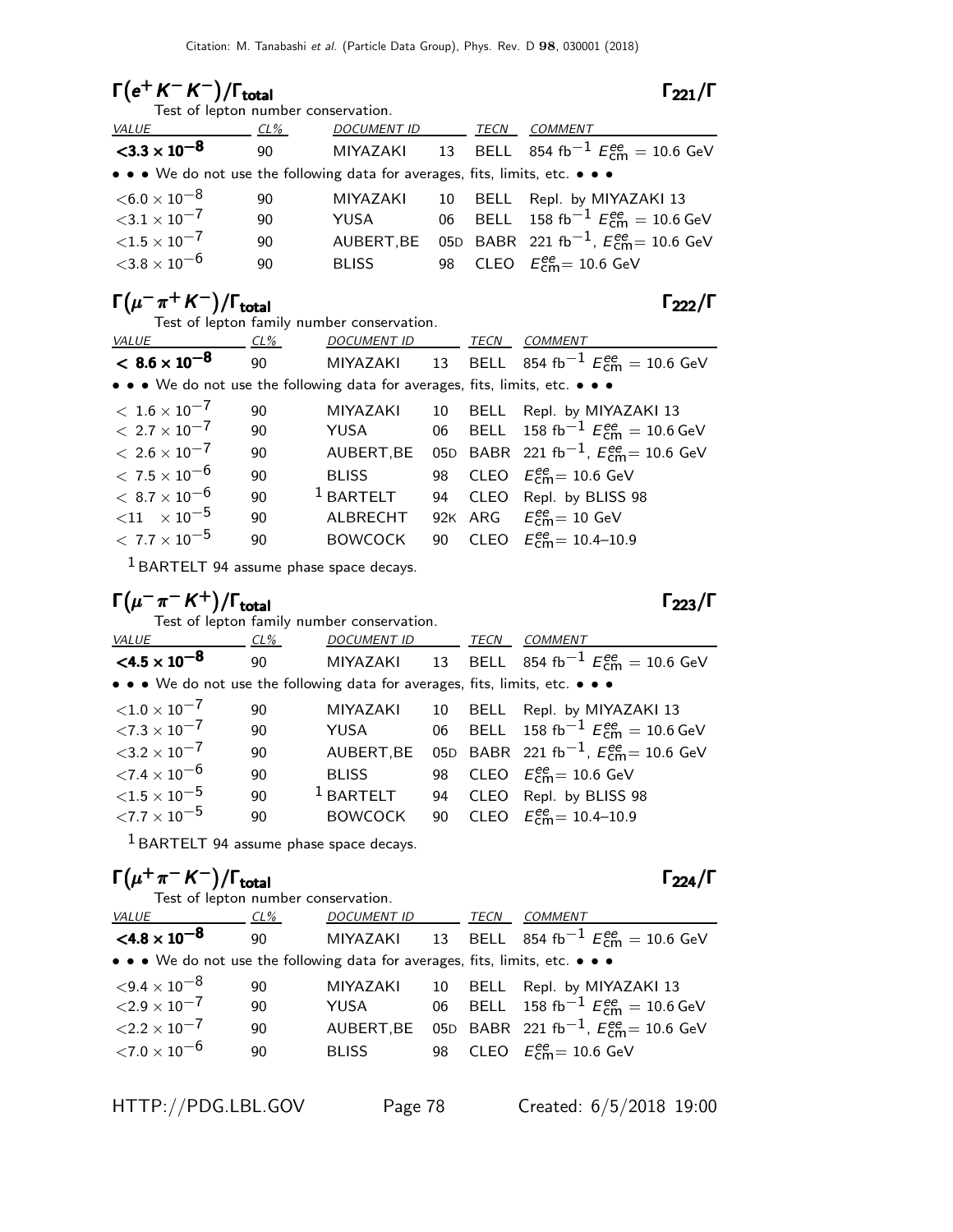| $<$ 2.0 $\times$ 10 $^{-5}$ | 90  | $1$ BARTELT |  | 94 CLEO Repl. by BLISS 98                   |
|-----------------------------|-----|-------------|--|---------------------------------------------|
| $<$ 5.8 $\times$ 10 $^{-5}$ | 90. |             |  | ALBRECHT 92K ARG $E_{cm}^{ee} = 10$ GeV     |
| $<$ 4.0 $\times$ 10 $^{-5}$ | 90  |             |  | BOWCOCK 90 CLEO $E_{cm}^{ee} = 10.4 - 10.9$ |

 $<sup>1</sup>$  BARTELT 94 assume phase space decays.</sup>

| $\Gamma(\mu^- K^0_S K^0_S)/\Gamma_{\rm total}$                                |        |             |      |                                                                 | $\Gamma_{225}/\Gamma$ |
|-------------------------------------------------------------------------------|--------|-------------|------|-----------------------------------------------------------------|-----------------------|
| <i>VALUE</i>                                                                  | $CL\%$ | DOCUMENT ID | TECN | <i>COMMENT</i>                                                  |                       |
| $<$ 8.0 $\times$ 10 $^{-8}$                                                   | 90     |             |      | MIYAZAKI 10A BELL 671 fb <sup>-1</sup> $E_{cm}^{ee}$ = 10.6 GeV |                       |
| • • • We do not use the following data for averages, fits, limits, etc. • • • |        |             |      |                                                                 |                       |
| ${<}3.4\times10^{-6}$                                                         | -90    | CHEN        |      | 02C CLEO $E_{cm}^{ee}$ = 10.6 GeV                               |                       |

 $\sim$ 

 $\Gamma(\mu^- K^+ K^-)/\Gamma_{\rm total}$  Γ<sub>226</sub>/Γ Test of lepton family number conservation. VALUE CL% DOCUMENT ID TECN COMMENT  $< 4.4 \times 10^{-8}$ 90 MIYAZAKI 13 BELL 854 fb $^{-1}$   $E_{\mathsf{cm}}^{ee} = 10.6$  GeV • • • We do not use the following data for averages, fits, limits, etc. • • •  $< 6.8 \times 10^{-8}$  90 MIYAZAKI 10 BELL Repl. by MIYAZAKI 13<br>  $< 8.0 \times 10^{-7}$  90 YUSA 06 BELL 158 fb<sup>-1</sup> Eem = 10.6 (  $< 8.0 \times 10^{-7}$  90 YUSA 06 BELL 158 fb $^{-1}$   $E_{\rm cm}^{\rm ee} = 10.6$  GeV  $< 2.5 \times 10^{-7}$  90 AUBERT,BE 05D BABR 221 fb $^{-1}$ ,  $E_{\rm CMB}^{\rm ee} = 10.6$  GeV  $<$ 15  $\times$  10 $^{-6}$  90 BLISS 98 CLEO  $E_{\rm cm}^{ee}$ = 10.6 GeV

## $\Gamma(\mu^+ K^- K^-)/\Gamma_{\rm total}$  Γ<sub>227</sub>/Γ

Test of lepton number conservation. VALUE CL% DOCUMENT ID TECN COMMENT

| VALUE                                                                         | CL 70 | <u>DOCOMENTID</u> TECN COMMENT |  |                                                                            |
|-------------------------------------------------------------------------------|-------|--------------------------------|--|----------------------------------------------------------------------------|
| $<$ 4.7 $\times$ 10 <sup>-8</sup>                                             | 90    | MIYAZAKI                       |  | 13 BELL 854 fb <sup>-1</sup> $E_{cm}^{ee}$ = 10.6 GeV                      |
| • • • We do not use the following data for averages, fits, limits, etc. • • • |       |                                |  |                                                                            |
| ${<}9.6\times10^{-8}$                                                         | 90    | MIYAZAKI                       |  | 10 BELL Repl. by MIYAZAKI 13                                               |
| $<$ 4.4 $\times$ 10 $^{-7}$                                                   | 90    | YUSA                           |  | 06 BELL 158 fb <sup>-1</sup> $E_{cm}^{ee} = 10.6$ GeV                      |
| $<$ 4.8 $\times$ 10 $^{-7}$                                                   | 90    |                                |  | AUBERT, BE 05D BABR 221 fb <sup>-1</sup> , $E_{\text{cm}}^{ee}$ = 10.6 GeV |
| $<$ 6.0 $\times$ 10 $^{-6}$                                                   | 90    | <b>BLISS</b>                   |  | 98 CLEO $E_{\text{cm}}^{\text{ee}} = 10.6 \text{ GeV}$                     |
|                                                                               |       |                                |  |                                                                            |

 $\Gamma(e^-\pi^0\pi^0)/\Gamma_{\rm total}$  Γ<sub>228</sub>/Γ

| Test of lepton family number conservation. |     |             |             |                                            |
|--------------------------------------------|-----|-------------|-------------|--------------------------------------------|
| <i>VALUE</i>                               | CL% | DOCUMENT ID | <b>TECN</b> | COMMENT                                    |
| $<$ 6.5 $\times$ 10 <sup>-6</sup>          | 90  |             |             | BONVICINI 97 CLEO $E_{cm}^{ee} = 10.6$ GeV |

Γ $(\mu^-\pi^0\pi^0)/\Gamma_{\rm total}$ 

| Test of lepton family number conservation. |     |                  |  |                                                        |
|--------------------------------------------|-----|------------------|--|--------------------------------------------------------|
| <i>VALUE</i>                               | CL% | DOCUMENT ID      |  | TECN COMMENT                                           |
| ${14 \times 10^{-6}}$                      | 90  | <b>BONVICINI</b> |  | 97 CLEO $E_{\text{cm}}^{\text{ee}} = 10.6 \text{ GeV}$ |

# $\Gamma(e^-\eta\eta)/\Gamma_{\rm total}$  Γ<sub>230</sub>/Γ

| $\Gamma(e^-\eta\eta)/\Gamma_{\rm total}$<br>Test of lepton family number conservation. |     |                    |      | $\Gamma_{230}/\Gamma$                                         |
|----------------------------------------------------------------------------------------|-----|--------------------|------|---------------------------------------------------------------|
| <i>VALUE</i>                                                                           | CL% | <b>DOCUMENT ID</b> | TECN | COMMENT                                                       |
| ${<}35 \times 10^{-6}$                                                                 | 90  | <b>BONVICINI</b>   |      | 97 $\,$ CLEO $\,$ $E^{\text{ee}}_{\text{cm}}$ $= 10.6 \,$ GeV |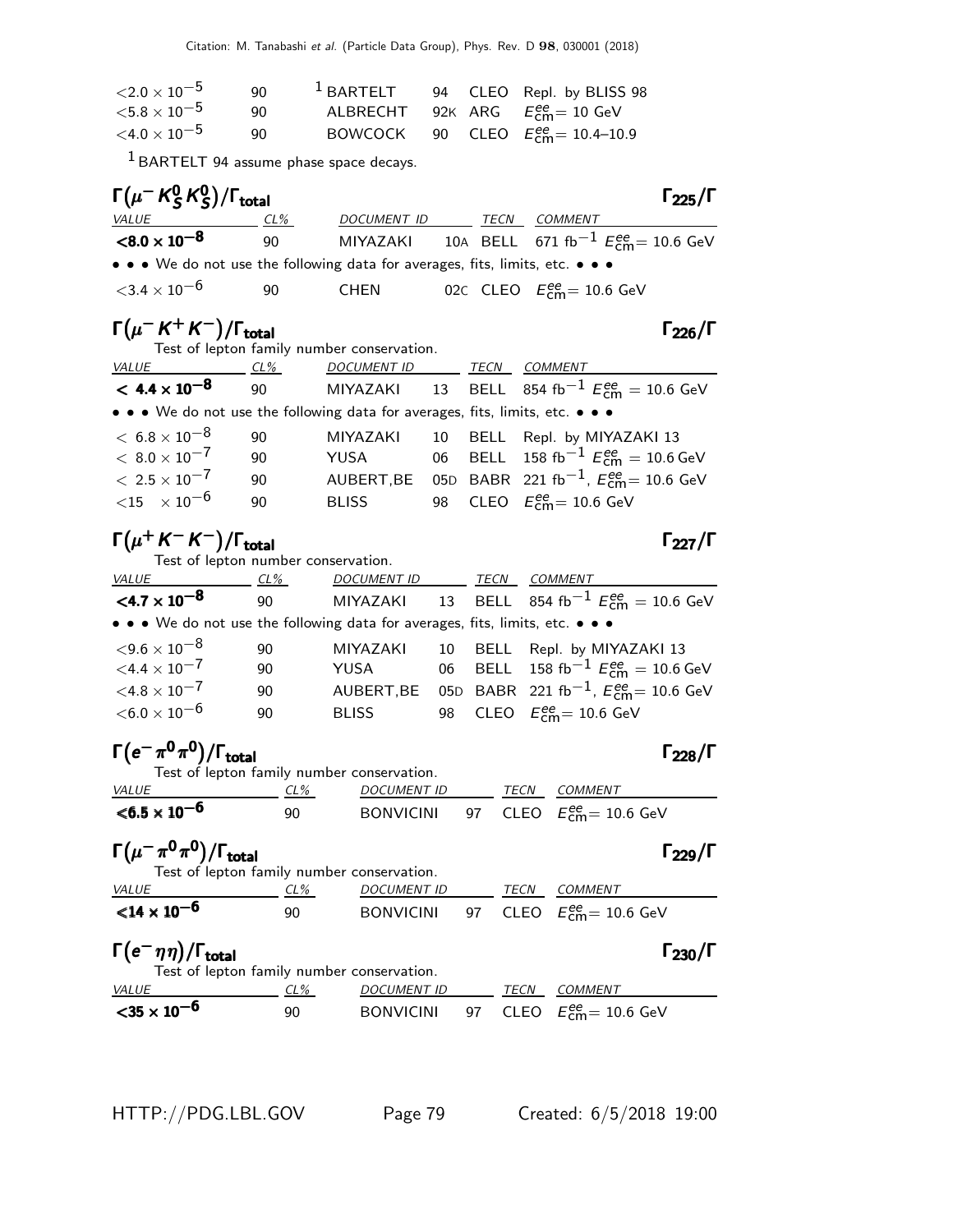| $\Gamma(\mu^-\eta\eta)/\Gamma_{\rm total}$                                                                              |            |                                                               |            |         | $\Gamma_{231}/\Gamma$                                       |
|-------------------------------------------------------------------------------------------------------------------------|------------|---------------------------------------------------------------|------------|---------|-------------------------------------------------------------|
| Test of lepton family number conservation.<br>VALUE<br>$CL\%$                                                           |            | <u>DOCUMENT ID</u>                                            |            |         | TECN COMMENT                                                |
| $<$ 60 $\times$ 10 <sup>-6</sup>                                                                                        | 90         | <b>BONVICINI</b>                                              | 97         |         | CLEO $E_{\text{cm}}^{\text{ee}} = 10.6 \text{ GeV}$         |
| $\Gamma(e^-\pi^0\eta)/\Gamma_{\rm total}$<br>Test of lepton family number conservation.                                 |            |                                                               |            |         | $\Gamma_{232}/\Gamma$                                       |
| <i>VALUE</i><br>$CL\%$                                                                                                  |            | <u>DOCUMENT ID</u>                                            |            |         | TECN COMMENT                                                |
| $<$ 24 $\times$ 10 <sup>-6</sup>                                                                                        | 90         | <b>BONVICINI</b>                                              |            |         | 97 CLEO $E_{\text{cm}}^{\text{ee}} = 10.6 \text{ GeV}$      |
| $\Gamma(\mu^-\pi^0\eta)/\Gamma_{\rm total}$<br>Test of lepton family number conservation.<br><b>VALUE</b><br>$CL\%$     |            | <b>DOCUMENT ID</b>                                            |            |         | $\Gamma_{233}/\Gamma$<br><u>TECN COMMENT</u>                |
| ${22 \times 10^{-6}}$                                                                                                   | 90         | <b>BONVICINI</b>                                              |            |         | 97 CLEO $E_{\text{cm}}^{ee}$ = 10.6 GeV                     |
| $\Gamma(\rho\mu^-\mu^-)/\Gamma_{\rm total}$                                                                             | $CL\%$     | <b>DOCUMENT ID</b>                                            |            | TECN    | $\Gamma_{234}/\Gamma$<br>COMMENT                            |
| VALUE<br>$<$ 4.4 $\times$ 10 <sup>-7</sup>                                                                              | 90         | AAIJ                                                          |            |         | 13АН LHCB 1.0 $\text{fb}^{-1}$ , $\sqrt{s} = 7 \text{ TeV}$ |
| $\Gamma(\overline{p}\mu^+\mu^-)/\Gamma_{\rm total}$                                                                     |            |                                                               |            |         | $\Gamma_{235}/\Gamma$                                       |
| <u>VALUE</u><br>$<$ 3.3 $\times$ 10 <sup>-7</sup>                                                                       | $CL\%$     |                                                               |            |         | DOCUMENT ID TECN COMMENT                                    |
|                                                                                                                         | 90         | AAIJ                                                          |            |         | 13AH LHCB 1.0 fb <sup>-1</sup> , $\sqrt{s}$ = 7 TeV         |
| $\Gamma(\overline{\rho}\gamma)/\Gamma_{\rm total}$<br>Test of lepton number and baryon number conservation.             |            |                                                               |            |         | $\Gamma_{236}/\Gamma$                                       |
| <i>VALUE</i>                                                                                                            | $CL\%$     | <u>DOCUMENT ID</u>                                            |            |         | <b>TECN COMMENT</b>                                         |
| $< 3.5 \times 10^{-6}$                                                                                                  | 90         | GODANG                                                        |            |         | 99 CLEO $E_{\text{cm}}^{ee}$ = 10.6 GeV                     |
| • • • We do not use the following data for averages, fits, limits, etc. • • •                                           |            |                                                               |            |         |                                                             |
| ${<}29 \times 10^{-5}$                                                                                                  | 90         | ALBRECHT 92K ARG $E_{\text{cm}}^{\text{ee}} = 10 \text{ GeV}$ |            |         |                                                             |
| $\Gamma(\overline{p}\pi^{\mathbf{0}})/\Gamma_{\mathbf{total}}$<br>Test of lepton number and baryon number conservation. |            |                                                               |            |         | $\Gamma_{237}/\Gamma$                                       |
| <i>VALUE</i><br>$CL\%$                                                                                                  |            | <b>DOCUMENT ID</b>                                            |            |         | TECN COMMENT                                                |
| ${<}15 \times 10^{-6}$                                                                                                  | 90         | GODANG                                                        | 99         |         | CLEO $E_{\text{cm}}^{\text{ee}} = 10.6 \text{ GeV}$         |
| • • • We do not use the following data for averages, fits, limits, etc. • • •                                           |            |                                                               |            |         |                                                             |
| $<$ 66 $\times$ 10 $^{-5}$                                                                                              | 90         | ALBRECHT 92K ARG $E_{cm}^{ee} = 10$ GeV                       |            |         |                                                             |
| $\Gamma(\overline{p}2\pi^0)/\Gamma_{\rm total}$<br>Test of lepton number and baryon number conservation.                |            |                                                               |            |         | $\Gamma_{238}/\Gamma$                                       |
| <b>VALUE</b>                                                                                                            | <u>CL%</u> | <b>DOCUMENT ID</b>                                            |            |         | <b>TECN COMMENT</b>                                         |
| $<$ 33 $\times$ 10 <sup>-6</sup>                                                                                        | 90         | GODANG                                                        |            |         | 99 CLEO $E_{\text{cm}}^{ee}$ = 10.6 GeV                     |
| $\Gamma(\overline{p}\eta)/\Gamma_{\rm total}$<br>Test of lepton number and baryon number conservation.                  |            |                                                               |            |         | $\Gamma_{239}/\Gamma$                                       |
| <i>VALUE</i>                                                                                                            | $CL\%$     | <b>DOCUMENT ID</b>                                            | $\sim$ $-$ |         | <b>TECN COMMENT</b>                                         |
| $< 8.9 \times 10^{-6}$                                                                                                  | 90         | GODANG                                                        |            |         | 99 CLEO $E_{\text{cm}}^{ee}$ = 10.6 GeV                     |
| • • • We do not use the following data for averages, fits, limits, etc. • • •                                           |            |                                                               |            |         |                                                             |
| $\times$ 10 $^{-5}$<br>$<$ 130                                                                                          | 90         | ALBRECHT                                                      |            | 92K ARG | $E_{\rm cm}^{\rm ee}$ = 10 GeV                              |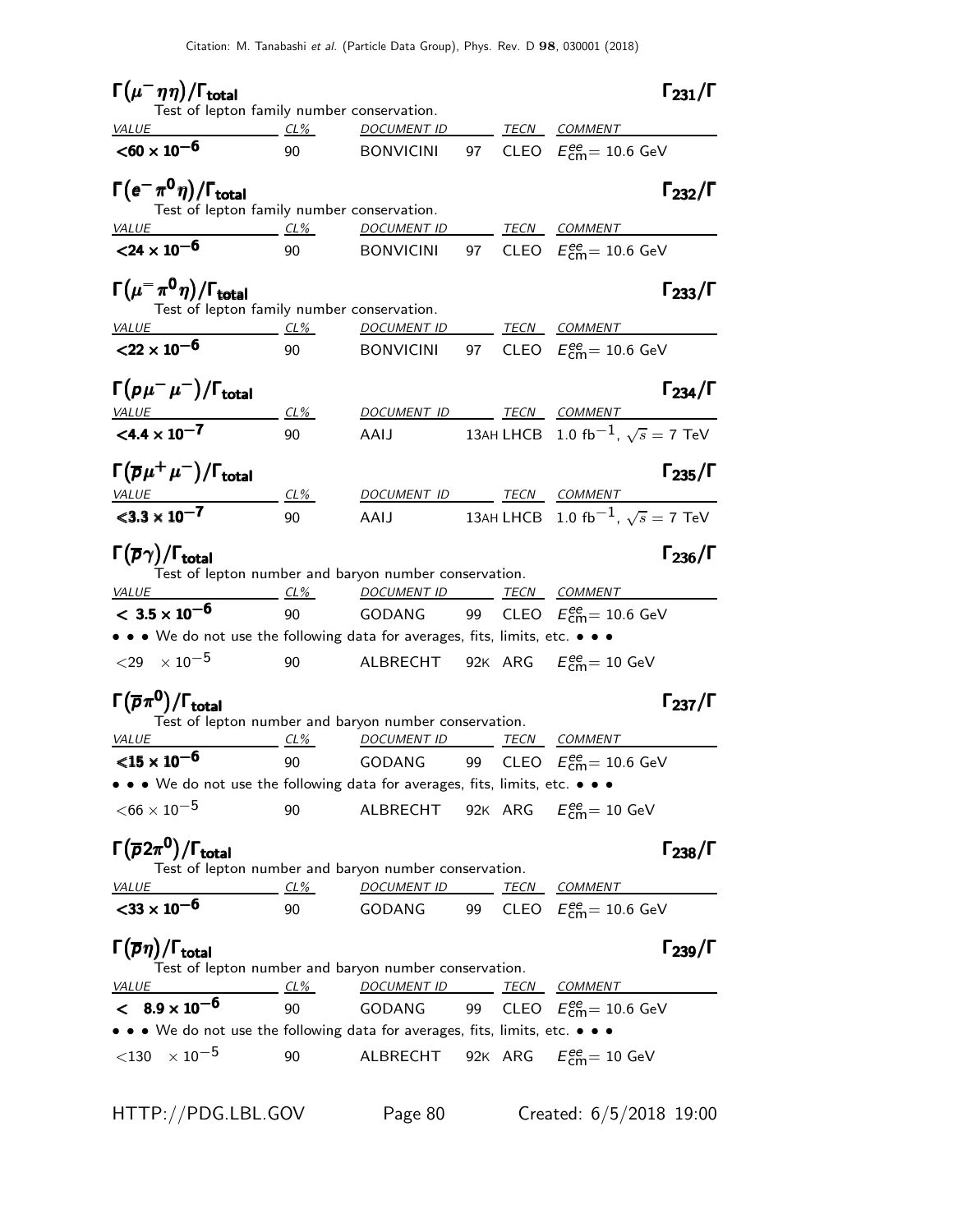| $\Gamma(\overline{p}\pi^0\eta)/\Gamma_{\rm total}$                                                                                                                                                                     |                                                                                |  | $\Gamma_{240}/\Gamma$   |
|------------------------------------------------------------------------------------------------------------------------------------------------------------------------------------------------------------------------|--------------------------------------------------------------------------------|--|-------------------------|
|                                                                                                                                                                                                                        | Test of lepton number and baryon number conservation.                          |  |                         |
| <u>VALUE CL% DOCUMENT ID TECN COMMENT</u>                                                                                                                                                                              |                                                                                |  |                         |
| ${27 \times 10^{-6}}$                                                                                                                                                                                                  |                                                                                |  |                         |
| $\Gamma(\Lambda \pi^{-})/\Gamma_{\text{total}}$                                                                                                                                                                        |                                                                                |  | $\Gamma_{241}/\Gamma$   |
|                                                                                                                                                                                                                        | Test of lepton number and baryon number conservation.                          |  |                         |
| VALUE CL% DOCUMENT ID TECN COMMENT                                                                                                                                                                                     |                                                                                |  |                         |
| $\leq$ 0.72 $\times$ 10 <sup>-7</sup> 90 MIYAZAKI 06 BELL 154 fb <sup>-1</sup> , $E_{cm}^{ee}$ = 10.6 GeV                                                                                                              |                                                                                |  |                         |
| $\Gamma(\overline{\Lambda}\pi^-)/\Gamma_{\rm total}$                                                                                                                                                                   | Test of lepton number and baryon number conservation.                          |  | $\Gamma_{242}/\Gamma$   |
| VALUE CL% DOCUMENT ID TECN COMMENT                                                                                                                                                                                     |                                                                                |  |                         |
| $\leq$ 1.4 $\times$ 10 <sup>-7</sup> 90 MIYAZAKI 06 BELL 154 fb <sup>-1</sup> , $E_{cm}^{ee}$ = 10.6 GeV                                                                                                               |                                                                                |  |                         |
| $\Gamma(e^{-}$ light boson) / $\Gamma(e^{-}\overline{\nu}_{e}\nu_{\tau})$                                                                                                                                              | Test of lepton family number conservation.                                     |  | $\Gamma_{243}/\Gamma_5$ |
| VALUE                                                                                                                                                                                                                  | <u>CL% DOCUMENT ID TECN COMMENT</u>                                            |  |                         |
| < 0.015                                                                                                                                                                                                                |                                                                                |  |                         |
| • • • We do not use the following data for averages, fits, limits, etc. • • •                                                                                                                                          |                                                                                |  |                         |
| < 0.018                                                                                                                                                                                                                | 95 <sup>2</sup> ALBRECHT 90E ARG $E_{\text{cm}}^{\text{ee}}$ = 9.4–10.6 GeV    |  |                         |
| < 0.040                                                                                                                                                                                                                | 95 <sup>3</sup> BALTRUSAIT85 MRK3 $E_{\rm CMB}^{\rm ee} = 3.77$ GeV            |  |                         |
| $1$ ALBRECHT 95G limit holds for bosons with mass $<$ 0.4 GeV. The limit rises to 0.036<br>$2$ ALBRECHT 90E limit applies for spinless boson with mass $<$ 100 MeV, and rises to<br>$0.050$ for $m = 25$ $500$ $M = V$ | for a mass of 1.0 GeV, then falls to 0.006 at the upper mass limit of 1.6 GeV. |  |                         |

 $\frac{1}{3}$ 0.050 for mass = 500 MeV.<br> $\frac{1}{3}$ BALTRUSAITIS 85 limit applies for spinless boson with mass  $< 100$  MeV.

## $\Gamma(\mu^-$  light boson $)/\Gamma(\mathrm{e}^-\,\overline{\nu}_\mathrm{e}\,\nu_\tau)$  Γ<sub>244</sub>/Γ<sub>5</sub>

 $\Gamma$ <sub>244</sub>/Γ<sub>5</sub>

| Test of lepton family number conservation.                                    |     |                                                         |             |                                                                                          |
|-------------------------------------------------------------------------------|-----|---------------------------------------------------------|-------------|------------------------------------------------------------------------------------------|
| VALUE                                                                         | CL% | <i>DOCUMENT ID</i>                                      | <b>TECN</b> | COMMENT                                                                                  |
| $<$ 0.026                                                                     |     |                                                         |             | 95 <sup>1</sup> ALBRECHT 95G ARG $E_{\text{cm}}^{\text{ee}}$ 9.4-10.6 GeV                |
| • • • We do not use the following data for averages, fits, limits, etc. • • • |     |                                                         |             |                                                                                          |
| < 0.033                                                                       | 95  |                                                         |             | <sup>2</sup> ALBRECHT 90E ARG $E_{\text{cm}}^{ee}$ = 9.4–10.6 GeV                        |
| < 0.125                                                                       | 95  | <sup>3</sup> BALTRUSAIT85 MRK3 $E_{cm}^{ee}$ = 3.77 GeV |             |                                                                                          |
|                                                                               |     |                                                         |             | I ALDDECHT OFC limit holds for becaus with mose $\leq 1.2$ CoV. The limit rises to 0.02/ |

 $^{\rm 1}$  ALBRECHT 95G limit holds for bosons with mass  $<$  1.3 GeV. The limit rises to 0.034 for a mass of 1.4 GeV, then falls to 0.003 at the upper mass limit of 1.6 GeV.

 $2$  ALBRECHT 90E limit applies for spinless boson with mass  $<$  100 MeV, and rises to  $0.071$  for mass  $=$  500 MeV.

 $3$  BALTRUSAITIS 85 limit applies for spinless boson with mass  $<$  100 MeV.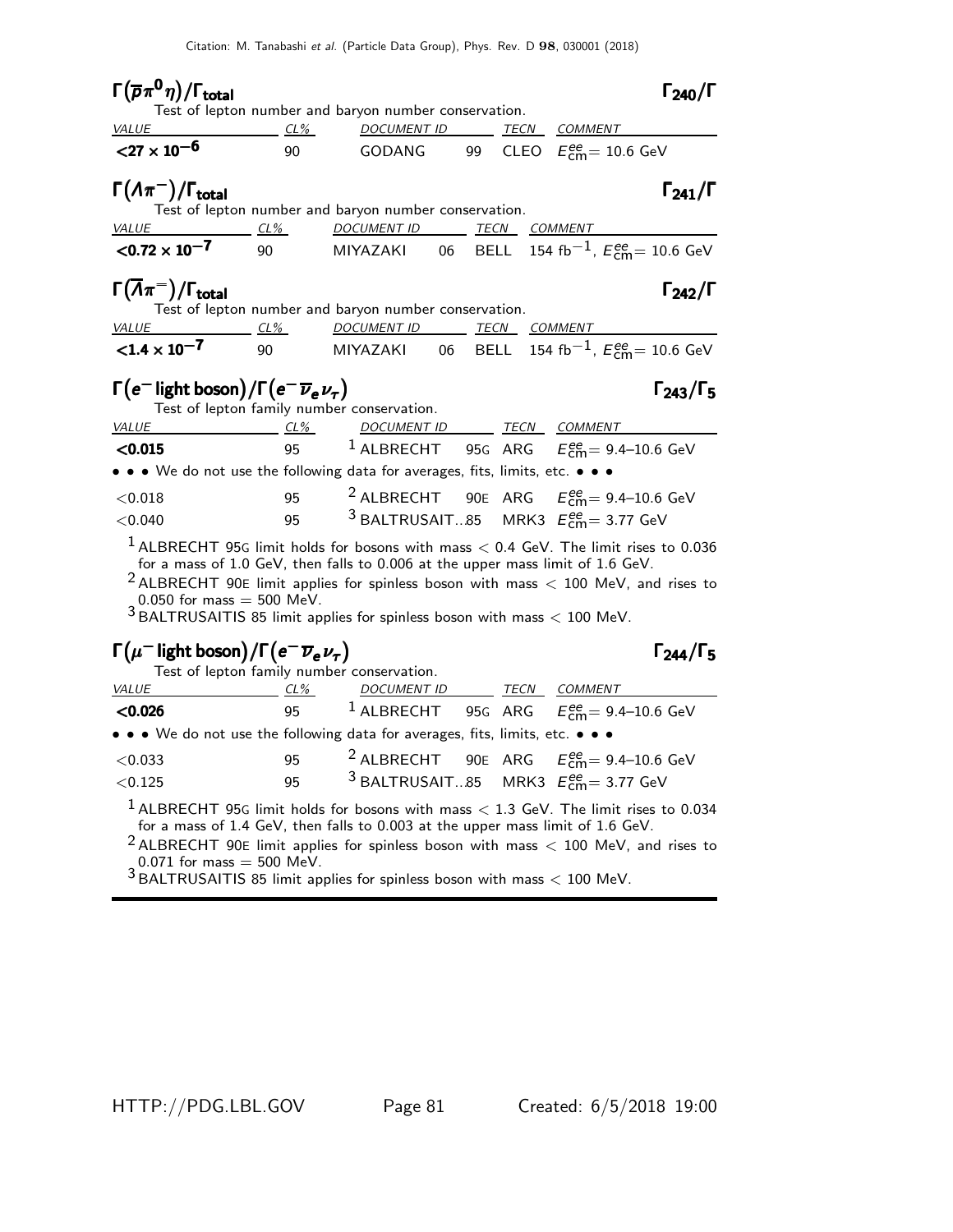### $\tau$ -DECAY PARAMETERS

### See the related review(s):

 $\tau$ [-Lepton Decay Parameters](http://pdg.lbl.gov/2018/reviews/rpp2018-rev-tau-lepton-decay-param.pdf)

## $ρ$ (e or  $μ$ ) PARAMETER

| $(V-A)$ theory predicts $\rho = 0.75$ .                                                                               |      |                       |                 |                |                                                      |
|-----------------------------------------------------------------------------------------------------------------------|------|-----------------------|-----------------|----------------|------------------------------------------------------|
| VALUE                                                                                                                 | EVTS | <b>DOCUMENT ID</b>    |                 | TECN           | <b>COMMENT</b>                                       |
| $0.745 \pm 0.008$ OUR FIT                                                                                             |      |                       |                 |                |                                                      |
| $0.749 \pm 0.008$ OUR AVERAGE                                                                                         |      |                       |                 |                |                                                      |
| $0.742 \pm 0.014 \pm 0.006$                                                                                           | 81k  | <b>HEISTER</b>        | 01F             | <b>ALEP</b>    | 1991-1995 LEP runs                                   |
| $0.775 \pm 0.023 \pm 0.020$                                                                                           | 36k  | ABREU                 | 00L             | <b>DLPH</b>    | 1992-1995 runs                                       |
| $0.781 \pm 0.028 \pm 0.018$                                                                                           | 46k  | ACKERSTAFF 99D        |                 | OPAL           | 1990-1995 LEP runs                                   |
| $0.762 \pm 0.035$                                                                                                     | 54k  | <b>ACCIARRI</b>       | 98 <sub>R</sub> | L <sub>3</sub> | 1991-1995 LEP runs                                   |
| $0.731 \pm 0.031$                                                                                                     |      | ALBRECHT              | 98              | ARG            | $E_{\text{cm}}^{\text{ee}} = 9.5 - 10.6 \text{ GeV}$ |
| $0.72 \pm 0.09 \pm 0.03$                                                                                              |      | $2$ ABE               | 970             | <b>SLD</b>     | 1993-1995 SLC runs                                   |
| $0.747 \pm 0.010 \pm 0.006$                                                                                           | 55k  | ALEXANDER             | 97F             | <b>CLEO</b>    | $E_{\text{cm}}^{\text{ee}} = 10.6 \text{ GeV}$       |
| $0.79 \pm 0.10 \pm 0.10$                                                                                              | 3732 | <b>FORD</b>           | 87 <sub>B</sub> | <b>MAC</b>     | $E_{\text{cm}}^{\text{ee}}$ = 29 GeV                 |
| $0.71 \pm 0.09 \pm 0.03$                                                                                              | 1426 | <b>BEHRENDS</b>       | 85              | <b>CLEO</b>    | $e^+e^-$ near $\Upsilon(4S)$                         |
| $\bullet \bullet \bullet$ We do not use the following data for averages, fits, limits, etc. $\bullet \bullet \bullet$ |      |                       |                 |                |                                                      |
| $0.735 \pm 0.013 \pm 0.008$                                                                                           | 31k  | <b>AMMAR</b>          |                 | 97B CLEO       | Repl. by ALEXAN-<br>DER 97F                          |
| $0.794 \pm 0.039 \pm 0.031$                                                                                           | 18k  | <b>ACCIARRI</b>       | 96H L3          |                | Repl. by ACCIARRI 98R                                |
| $0.732 \pm 0.034 \pm 0.020$                                                                                           | 8.2k | <sup>3</sup> ALBRECHT | 95              | ARG            | $E_{\text{cm}}^{\text{ee}} = 9.5 - 10.6 \text{ GeV}$ |
| $0.738 \pm 0.038$                                                                                                     |      | <b>ALBRECHT</b>       | 95 <sub>C</sub> | ARG            | Repl. by ALBRECHT 98                                 |
| $0.751 \pm 0.039 \pm 0.022$                                                                                           |      | <b>BUSKULIC</b>       | 95 <sub>D</sub> | ALEP           | Repl. by HEISTER 01E                                 |
| $0.742 \pm 0.035 \pm 0.020$                                                                                           | 8000 | <b>ALBRECHT</b>       | 90 <sub>E</sub> | ARG            | $E_{cm}^{ee}$ = 9.4–10.6 GeV                         |

 $1$  Combined fit to ARGUS tau decay parameter measurements in ALBRECHT 98, AL-BRECHT 95C, ALBRECHT 93G, and ALBRECHT 94E. ALBRECHT 98 use tau pair events of the type  $\tau^-\tau^+\to(\ell^-\overline{\nu}_\ell\nu_\tau)(\pi^+\pi^0\overline{\nu}_\tau)$ , and their charged conjugates.

- <sup>2</sup> ABE 970 assume  $\eta = 0$  in their fit. Letting  $\eta$  vary in the fit gives a  $\rho$  value of 0.69  $\pm$  $0.13 \pm 0.05$ .
- $3$  Value is from a simultaneous fit for the  $\rho$  and  $\eta$  decay parameters to the lepton energy spectrum. Not independent of ALBRECHT 90E  $\rho$ (e or  $\mu$ ) value which assumes  $\eta = 0$ . Result is strongly correlated with ALBRECHT 95C.
- <sup>4</sup> Combined fit to ARGUS tau decay parameter measurements in ALBRECHT 95C, AL-BRECHT 93G, and ALBRECHT 94E.

### $\rho(e)$  PARAMETER  $(V - A)$  theory predicts  $\rho = 0.75$

| $\mathbf{v} - \mathbf{A}$ ) theory predicts $\mathbf{v} = \mathbf{v} \cdot \mathbf{v}$ . |                 |              |      |                                                            |
|------------------------------------------------------------------------------------------|-----------------|--------------|------|------------------------------------------------------------|
| <i>VALUE</i>                                                                             | EVTS            | DOCUMENT ID  | TECN | <b>COMMENT</b>                                             |
| $0.747 \pm 0.010$ OUR FIT                                                                |                 |              |      |                                                            |
| $0.744 \pm 0.010$ OUR AVERAGE                                                            |                 |              |      |                                                            |
| $0.747 \pm 0.019 \pm 0.014$                                                              | 44k             | HEISTER      |      | 01E ALEP 1991-1995 LEP runs                                |
| $0.744 \pm 0.036 \pm 0.037$ 17k                                                          |                 |              |      | ABREU 00L DLPH 1992-1995 runs                              |
| $0.779 \pm 0.047 \pm 0.029$                                                              | 25k             |              |      | ACKERSTAFF 99D OPAL 1990-1995 LEP runs                     |
| $0.68 \pm 0.04 \pm 0.07$                                                                 |                 | $1$ ALBRECHT |      | 98 ARG $E_{cm}^{ee} = 9.5 - 10.6$ GeV                      |
| $0.71 \pm 0.14 \pm 0.05$                                                                 |                 | ABE          |      | 970 SLD 1993-1995 SLC runs                                 |
| $0.747 \pm 0.012 \pm 0.004$                                                              | 34k <b>1986</b> |              |      | ALEXANDER 97F CLEO $E_{\text{cm}}^{ee} = 10.6 \text{ GeV}$ |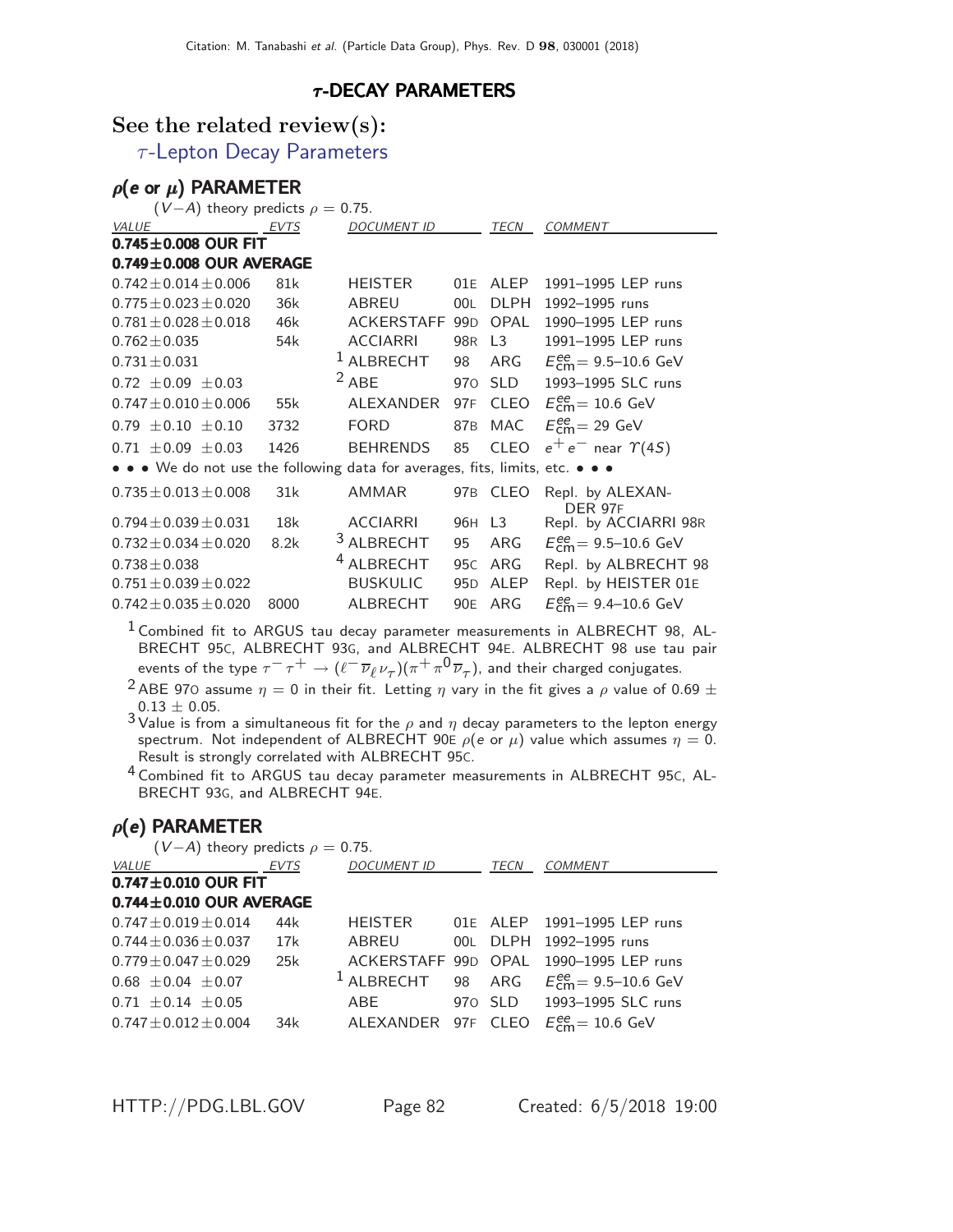| $0.735$ $\pm$ $0.036$ $\pm$ $0.020$                                                          | 4.7k | <sup>2</sup> ALBRECHT | 95              | ARG         | $E_{\text{cm}}^{\text{ee}} = 9.5 - 10.6 \text{ GeV}$                                                                                                                                                                                                                                     |
|----------------------------------------------------------------------------------------------|------|-----------------------|-----------------|-------------|------------------------------------------------------------------------------------------------------------------------------------------------------------------------------------------------------------------------------------------------------------------------------------------|
| $0.79 \pm 0.08 \pm 0.06$                                                                     | 3230 | <sup>3</sup> ALBRECHT | 93G ARG         |             | $E_{cm}^{ee} = 9.4 - 10.6$ GeV                                                                                                                                                                                                                                                           |
| $0.64 \pm 0.06 \pm 0.07$                                                                     | 2753 | JANSSEN               | 89              | CBAL        | $E_{\text{cm}}^{ee} = 9.4 - 10.6 \text{ GeV}$                                                                                                                                                                                                                                            |
| $0.62 \pm 0.17 \pm 0.14$                                                                     | 1823 | <b>FORD</b>           | 87 <sub>B</sub> | MAC         | $E_{\text{cm}}^{\text{ee}}$ = 29 GeV                                                                                                                                                                                                                                                     |
| $0.60 \pm 0.13$                                                                              | 699  | <b>BEHRENDS</b>       | 85              | CLEO        | $e^+e^-$ near $\Upsilon(4S)$                                                                                                                                                                                                                                                             |
| $0.72 \pm 0.10 \pm 0.11$                                                                     | 594  | <b>BACINO</b>         | 79 <sub>B</sub> | <b>DLCO</b> | $E_{\text{cm}}^{ee}$ = 3.5–7.4 GeV                                                                                                                                                                                                                                                       |
| • • • We do not use the following data for averages, fits, limits, etc. • • •                |      |                       |                 |             |                                                                                                                                                                                                                                                                                          |
| $0.732 \pm 0.014 \pm 0.009$                                                                  | 19k  | <b>AMMAR</b>          | 97 <sub>B</sub> | <b>CLEO</b> | Repl. by ALEXAN-<br><b>DER 97F</b>                                                                                                                                                                                                                                                       |
| $0.793 \pm 0.050 \pm 0.025$                                                                  |      | <b>BUSKULIC</b>       | 95 <sub>D</sub> | ALEP        | Repl. by HEISTER 01E                                                                                                                                                                                                                                                                     |
| $0.747 \pm 0.045 \pm 0.028$                                                                  | 5106 | ALBRECHT              | 90E ARG         |             | Repl. by ALBRECHT 95                                                                                                                                                                                                                                                                     |
| their charged conjugates.                                                                    |      |                       |                 |             | $^1$ ALBRECHT 98 use tau pair events of the type $\tau^-\tau^+\to(\ell^-\,\overline{\nu}_\ell\,\nu_\tau)(\pi^+\,\pi^0\,\overline{\nu}_\tau)$ , and<br><sup>2</sup> ALBRECHT 95 use tau pair events of the type $\tau^- \tau^+$ $\rightarrow$ $(\ell^- \overline{\nu}_{\ell} \nu_{\tau})$ |
|                                                                                              |      |                       |                 |             |                                                                                                                                                                                                                                                                                          |
| $(h^+ h^- h^+ (\pi^0) \overline{\nu}_{\tau})$ and their charged conjugates.                  |      |                       |                 |             |                                                                                                                                                                                                                                                                                          |
| their charged conjugates.                                                                    |      |                       |                 |             | $^3$ ALBRECHT 93G use tau pair events of the type $\tau^-\tau^+\to (\mu^-\overline{\nu}_\mu \nu_\tau)$ ( $e^+\nu_e\overline{\nu}_\tau$ ) and                                                                                                                                             |
|                                                                                              |      |                       |                 |             |                                                                                                                                                                                                                                                                                          |
| $\rho(\mu)$ PARAMETER<br>$(V-A)$ theory predicts $\rho = 0.75$ .                             |      |                       |                 |             |                                                                                                                                                                                                                                                                                          |
| <i>VALUE</i>                                                                                 | EVTS | <u>DOCUMENT ID</u>    |                 | TECN        | COMMENT                                                                                                                                                                                                                                                                                  |
| $0.763 + 0.020$ OUR FIT                                                                      |      |                       |                 |             |                                                                                                                                                                                                                                                                                          |
| $0.770 \pm 0.022$ OUR AVERAGE                                                                |      |                       |                 |             |                                                                                                                                                                                                                                                                                          |
| $0.776 \pm 0.045 \pm 0.019$                                                                  | 46k  | <b>HEISTER</b>        | 01E             | ALEP        | 1991-1995 LEP runs                                                                                                                                                                                                                                                                       |
| $0.999 \pm 0.098 \pm 0.045$                                                                  | 22k  | ABREU                 | 00L             | <b>DLPH</b> | 1992-1995 runs                                                                                                                                                                                                                                                                           |
| $0.777 \pm 0.044 \pm 0.016$                                                                  | 27k  | ACKERSTAFF            | 99 <sub>D</sub> | OPAL        | 1990-1995 LEP runs                                                                                                                                                                                                                                                                       |
| $0.69 \pm 0.06 \pm 0.06$                                                                     |      | $1$ ALBRECHT          | 98              | ARG         | $E_{\text{cm}}^{\text{ee}} = 9.5 - 10.6 \text{ GeV}$                                                                                                                                                                                                                                     |
| $0.54 \pm 0.28 \pm 0.14$                                                                     |      | <b>ABE</b>            | 970             | <b>SLD</b>  | 1993-1995 SLC runs                                                                                                                                                                                                                                                                       |
| $0.750 \pm 0.017 \pm 0.045$                                                                  | 22k  | ALEXANDER             | 97F             | <b>CLEO</b> | $E_{\text{cm}}^{\text{ee}}$ = 10.6 GeV                                                                                                                                                                                                                                                   |
| $0.76 \pm 0.07 \pm 0.08$                                                                     | 3230 | ALBRECHT              | 93 <sub>G</sub> | ARG         | $E_{cm}^{ee}$ = 9.4-10.6 GeV                                                                                                                                                                                                                                                             |
| $0.734 \pm 0.055 \pm 0.027$                                                                  | 3041 | ALBRECHT              | 90 <sub>E</sub> | ARG         | $E_{\text{cm}}^{\text{ee}} = 9.4 - 10.6 \text{ GeV}$                                                                                                                                                                                                                                     |
| $0.89 \pm 0.14 \pm 0.08$                                                                     | 1909 | <b>FORD</b>           | 87 <sub>B</sub> | <b>MAC</b>  | $E_{cm}^{ee}$ = 29 GeV                                                                                                                                                                                                                                                                   |
| $0.81 \pm 0.13$<br>• • • We do not use the following data for averages, fits, limits, etc. • | 727  | <b>BEHRENDS</b>       | 85              | <b>CLEO</b> | $e^+e^-$ near $\Upsilon(4S)$                                                                                                                                                                                                                                                             |
| $0.747 \pm 0.048 \pm 0.044$                                                                  | 13k  | AMMAR                 | 97B             | CLEO        | Repl. by ALEXAN-                                                                                                                                                                                                                                                                         |
|                                                                                              |      |                       |                 |             | <b>DER 97F</b>                                                                                                                                                                                                                                                                           |
| $0.693 \pm 0.057 \pm 0.028$                                                                  |      | <b>BUSKULIC</b>       |                 | 95D ALEP    | Repl. by HEISTER 01E                                                                                                                                                                                                                                                                     |
| their charged conjugates.                                                                    |      |                       |                 |             | <sup>1</sup> ALBRECHT 98 use tau pair events of the type $\tau^-\tau^+\to(\ell^-\overline{\nu}_\ell\nu_\tau)(\pi^+\pi^0\overline{\nu}_\tau)$ , and                                                                                                                                       |

### ξ(e or  $\mu$ ) PARAMETER  $(V-A)$  theory predicts  $\xi = 1$ .<br><u>EVTS</u> DOCUMENT ID VALUE EVTS DOCUMENT ID TECN COMMENT  $0.985 \pm 0.030$  OUR FIT **0.981±0.031 OUR AVERAGE**  $0.986 \pm 0.068 \pm 0.031$  81k  $0.986 \pm 0.068 \pm 0.031$  81k HEISTER 01E ALEP 1991-1995 LEP runs<br> $0.929 \pm 0.070 \pm 0.030$  36k ABREU 00L DLPH 1992-1995 runs  $0.929 \pm 0.070 \pm 0.030$  36k ABREU 00L DLPH 1992-1995 runs<br> $0.98 \pm 0.22 \pm 0.10$  46k ACKERSTAFF 99D OPAL 1990-1995 LEP runs  $0.98 \pm 0.22 \pm 0.10$  46k ACKERSTAFF 99D OPAL <br> $0.70 \pm 0.16$  54k ACCIARRI 98R L3  $0.70 \pm 0.16$  54k ACCIARRI 98R L3 1991–1995 LEP runs<br>1.03  $\pm$  0.11 <sup>1</sup> ALBRECHT 98 ARG  $E_{cm}^{ee}$  = 9.5–10.6 GeV  $1.03 \pm 0.11$   $1 \text{ ALBRECHT}$  98 ARG<br>  $1.05 \pm 0.35 \pm 0.04$   $2 \text{ ABE}$  970 SLD  $_{\text{cm}}^{\text{ee}}$ = 9.5–10.6 GeV <sup>2</sup> ABE 970 SLD 1993–1995 SLC runs<br>55k ALEXANDER 97F CLEO  $E_{\text{cm}}^{\text{ee}} = 10.6 \text{ GeV}$  $1.007 \pm 0.040 \pm 0.015$  $_{\text{cm}}^{\text{ee}}$ = 10.6 GeV HTTP://PDG.LBL.GOV Page 83 Created: 6/5/2018 19:00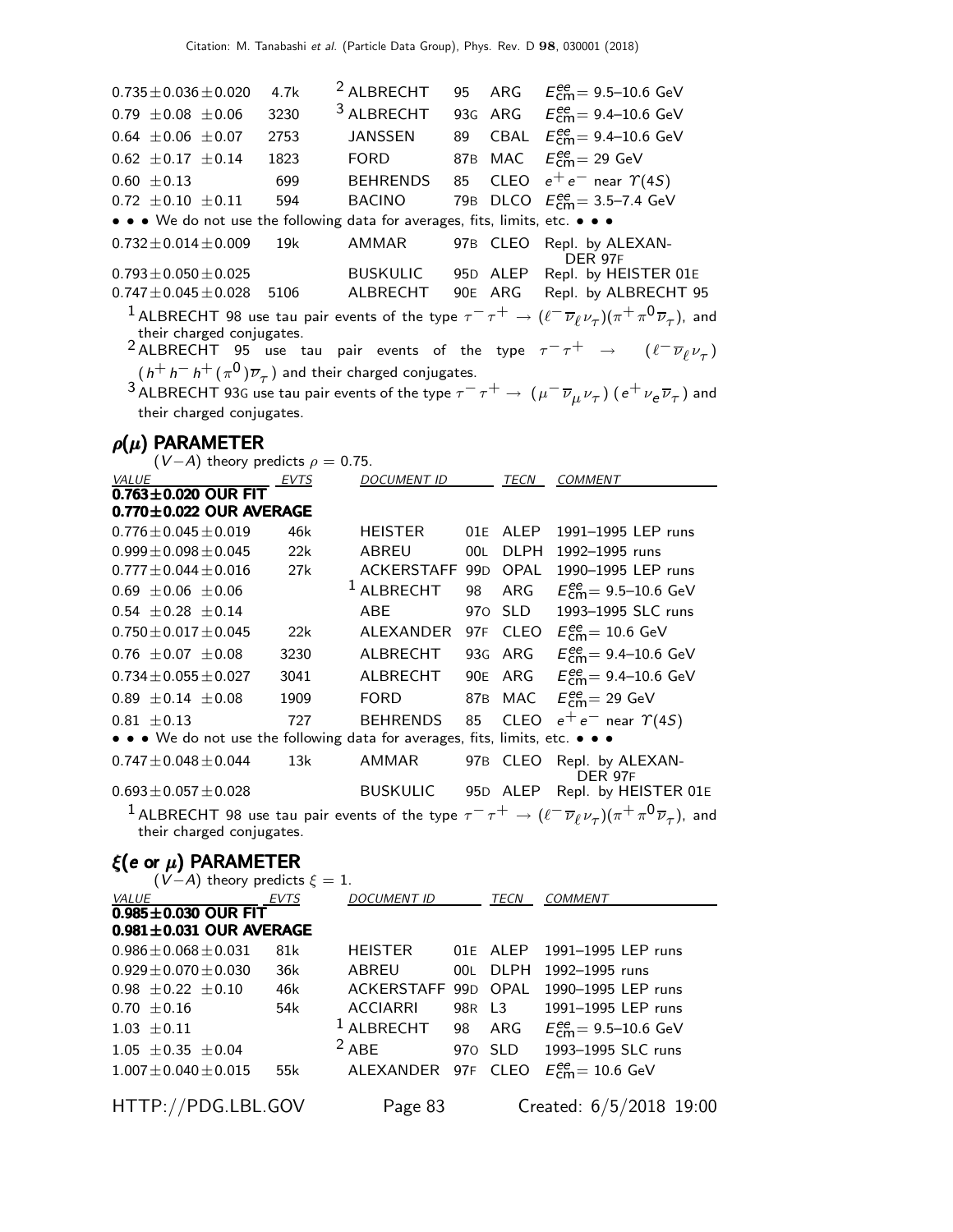• • • We do not use the following data for averages, fits, limits, etc. • • •

| $0.94 \pm 0.21 \pm 0.07$ | 18k  | ACCIARRI              | 96H L3 | Repl. by ACCIARRI 98R                  |
|--------------------------|------|-----------------------|--------|----------------------------------------|
| $0.97 + 0.14$            |      | <sup>3</sup> ALBRECHT |        | 95C ARG Repl. by ALBRECHT 98           |
| $1.18 \pm 0.15 \pm 0.16$ |      | <b>BUSKULIC</b>       |        | 95D ALEP Repl. by HEISTER 01E          |
| $0.90 \pm 0.15 \pm 0.10$ | 3230 | $4$ ALBRECHT          |        | 93G ARG $E_{cm}^{ee} = 9.4 - 10.6$ GeV |

 $^1$  Combined fit to ARGUS tau decay parameter measurements in ALBRECHT 98, AL-BRECHT 95C, ALBRECHT 93G, and ALBRECHT 94E. ALBRECHT 98 use tau pair events of the type  $\tau^-\tau^+\to(\ell^-\overline{\nu}_\ell\nu_\tau)(\pi^+\pi^0\overline{\nu}_\tau)$ , and their charged conjugates.

<sup>2</sup> ABE 970 assume  $\eta = 0$  in their fit. Letting  $\eta$  vary in the fit gives a  $\xi$  value of 1.02  $\pm$  $0.36 \pm 0.05$ .

3 Combined fit to ARGUS tau decay parameter measurements in ALBRECHT 95C, AL-BRECHT 93G, and ALBRECHT 94E. ALBRECHT 95C uses events of the type  $\tau^- \tau^+ \to$  $(\ell^- \overline{\nu}_{\ell} \nu_{\tau})$   $(\,h^+ \,h^- \,h^+ \, \overline{\nu}_{\tau} \,)$  and their charged conjugates.

<sup>4</sup> ALBRECHT 93G measurement determines  $|\xi|$  for the case  $\xi(e) = \xi(\mu)$ , but the authors point out that other LEP experiments determine the sign to be positive.

### ξ(e) PARAMETER

| $(V-A)$ theory predicts $\xi = 1$ .                                           |      |                     |             |                                                            |
|-------------------------------------------------------------------------------|------|---------------------|-------------|------------------------------------------------------------|
| <i>VALUE</i>                                                                  | EVTS | <b>DOCUMENT ID</b>  | <b>TECN</b> | <b>COMMENT</b>                                             |
| $0.994 \pm 0.040$ OUR FIT                                                     |      |                     |             |                                                            |
| 1.00 $\pm$ 0.04 OUR AVERAGE                                                   |      |                     |             |                                                            |
| $1.011 \pm 0.094 \pm 0.038$                                                   | 44k  |                     |             | HEISTER 01E ALEP 1991-1995 LEP runs                        |
| $1.01 \pm 0.12 \pm 0.05$                                                      | 17k  | ABREU               |             | 00L DLPH 1992-1995 runs                                    |
| $1.13 \pm 0.39 \pm 0.14$                                                      | 25k  | ACKERSTAFF 99D OPAL |             | 1990–1995 LEP runs                                         |
| $1.11 \pm 0.20 \pm 0.08$                                                      |      | $1$ ALBRECHT        |             | 98 ARG $E_{\text{cm}}^{ee} = 9.5{\text -}10.6 \text{ GeV}$ |
| 1.16 $\pm$ 0.52 $\pm$ 0.06                                                    |      | ABE                 |             | 970 SLD 1993-1995 SLC runs                                 |
| $0.979 \pm 0.048 \pm 0.016$                                                   | 34k  |                     |             | ALEXANDER 97F CLEO $E_{\text{cm}}^{ee}$ = 10.6 GeV         |
| • • • We do not use the following data for averages, fits, limits, etc. • • • |      |                     |             |                                                            |

1.03  $\pm$ 0.23  $\pm$ 0.09 BUSKULIC 95D ALEP Repl. by HEISTER 01E  $^1$  ALBRECHT 98 use tau pair events of the type  $\tau^-\tau^+\to(\ell^-\,\overline{\nu}_\ell\,\nu_\tau)(\pi^+\,\pi^0\,\overline{\nu}_\tau)$ , and

### their charged conjugates.

### ξ(µ) PARAMETER

| $(V-A)$ theory predicts $\xi = 1$ .                                                               |     |  |                                                                  |
|---------------------------------------------------------------------------------------------------|-----|--|------------------------------------------------------------------|
| <u>VALUE EVTS</u> DOCUMENT ID TECN                                                                |     |  | <b>COMMENT</b>                                                   |
| $1.030 \pm 0.059$ OUR FIT                                                                         |     |  |                                                                  |
| 1.06 $\pm$ 0.06 OUR AVERAGE                                                                       |     |  |                                                                  |
| $1.030 + 0.120 + 0.050$                                                                           | 46k |  | HEISTER 01E ALEP 1991-1995 LEP runs                              |
| 1.16 $\pm$ 0.19 $\pm$ 0.06 22k ABREU 00L DLPH 1992-1995 runs                                      |     |  |                                                                  |
| $0.79 \pm 0.41 \pm 0.09$ 27k ACKERSTAFF 99D OPAL 1990-1995 LEP runs                               |     |  |                                                                  |
| 1.26 $\pm$ 0.27 $\pm$ 0.14                                                                        |     |  | <sup>1</sup> ALBRECHT 98 ARG $E_{\text{cm}}^{ee}$ = 9.5–10.6 GeV |
| $0.75 \pm 0.50 \pm 0.14$                                                                          |     |  | ABE 970 SLD 1993-1995 SLC runs                                   |
| $1.054 \pm 0.069 \pm 0.047$ 22k ALEXANDER 97F CLEO $E_{\text{em}}^{\text{ee}} = 10.6 \text{ GeV}$ |     |  |                                                                  |
| • • • We do not use the following data for averages, fits, limits, etc. • • •                     |     |  |                                                                  |
| $1.23 \pm 0.22 \pm 0.10$                                                                          |     |  | BUSKULIC 95D ALEP Repl. by HEISTER 01E                           |
|                                                                                                   |     |  |                                                                  |

 $^1$  ALBRECHT 98 use tau pair events of the type  $\tau^-\tau^+\to(\ell^-\overline{\nu}_\ell \nu_\tau)(\pi^+\pi^0\overline{\nu}_\tau)$ , and their charged conjugates.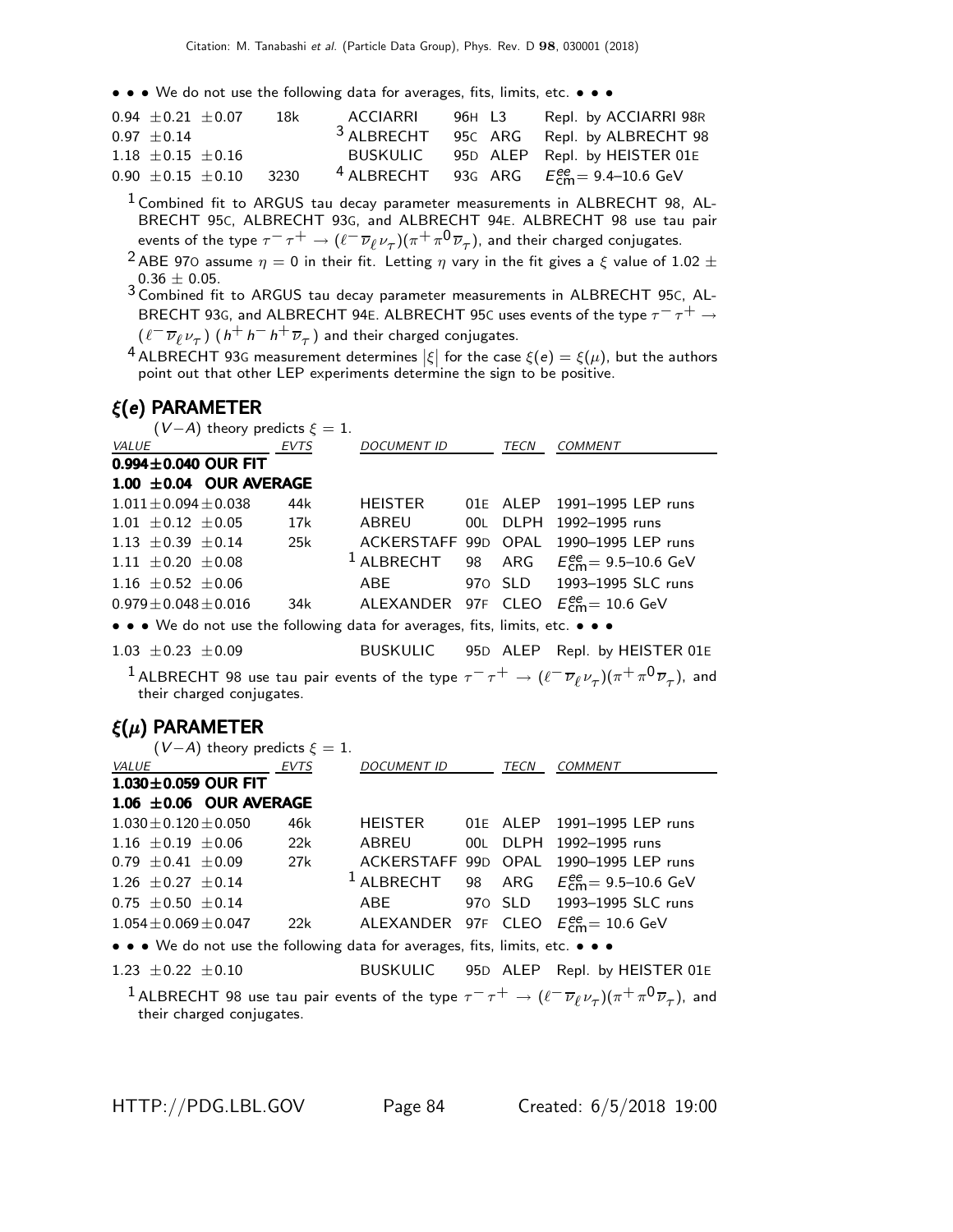| $\eta(e \text{ or } \mu)$ PARAMETER<br>$(V-A)$ theory predicts $\eta = 0$ .                                                                                                             |             |                                            |         |             |                                                                                                                                                                                                                          |
|-----------------------------------------------------------------------------------------------------------------------------------------------------------------------------------------|-------------|--------------------------------------------|---------|-------------|--------------------------------------------------------------------------------------------------------------------------------------------------------------------------------------------------------------------------|
| <b>VALUE</b>                                                                                                                                                                            | EVTS        | <b>DOCUMENT ID</b>                         |         | TECN        | <b>COMMENT</b>                                                                                                                                                                                                           |
| $0.013 \pm 0.020$ OUR FIT                                                                                                                                                               |             |                                            |         |             |                                                                                                                                                                                                                          |
| $0.015 \pm 0.021$ OUR AVERAGE                                                                                                                                                           |             |                                            |         |             |                                                                                                                                                                                                                          |
| $0.012 \pm 0.026 \pm 0.004$                                                                                                                                                             | 81k         | <b>HEISTER</b>                             |         | 01E ALEP    | 1991-1995 LEP runs                                                                                                                                                                                                       |
| $-0.005 \pm 0.036 \pm 0.037$                                                                                                                                                            |             | ABREU                                      | 00L .   |             | DLPH 1992-1995 runs                                                                                                                                                                                                      |
| $0.027 \pm 0.055 \pm 0.005$                                                                                                                                                             | 46k         | ACKERSTAFF 99D                             |         | OPAL        | 1990-1995 LEP runs                                                                                                                                                                                                       |
| $0.27 \pm 0.14$                                                                                                                                                                         | 54k         | <b>ACCIARRI</b>                            | 98R     | L3          | 1991-1995 LEP runs                                                                                                                                                                                                       |
| $-0.13 \pm 0.47 \pm 0.15$                                                                                                                                                               |             | ABE                                        |         | 970 SLD     | 1993-1995 SLC runs                                                                                                                                                                                                       |
| $-0.015 \pm 0.061 \pm 0.062$                                                                                                                                                            | 31k         | AMMAR                                      |         |             | 97B CLEO $E_{\text{cm}}^{\text{ee}} = 10.6 \text{ GeV}$                                                                                                                                                                  |
| $0.03 \pm 0.18 \pm 0.12$                                                                                                                                                                | 8.2k        | ALBRECHT                                   | 95      | <b>ARG</b>  | $E_{\text{cm}}^{\text{ee}} = 9.5 - 10.6 \text{ GeV}$                                                                                                                                                                     |
| • • • We do not use the following data for averages, fits, limits, etc. • • •                                                                                                           |             |                                            |         |             |                                                                                                                                                                                                                          |
| $0.25 \pm 0.17 \pm 0.11$                                                                                                                                                                | 18k         | <b>ACCIARRI</b>                            | 96H L3  |             | Repl. by ACCIARRI 98R                                                                                                                                                                                                    |
| $-0.04 \pm 0.15 \pm 0.11$                                                                                                                                                               |             | <b>BUSKULIC</b>                            |         | 95D ALEP    | Repl. by HEISTER 01E                                                                                                                                                                                                     |
| $\eta(\mu)$ PARAMETER<br>$(V-A)$ theory predicts $\eta = 0$ .                                                                                                                           |             |                                            |         |             |                                                                                                                                                                                                                          |
| VALUE                                                                                                                                                                                   | <u>EVTS</u> | DOCUMENT ID                                |         |             | TECN COMMENT                                                                                                                                                                                                             |
| $0.094 \pm 0.073$ OUR FIT                                                                                                                                                               |             |                                            |         |             |                                                                                                                                                                                                                          |
| $0.17 \pm 0.15$ OUR AVERAGE                                                                                                                                                             |             | Error includes scale factor of 1.2.        |         |             |                                                                                                                                                                                                                          |
| $0.160 \pm 0.150 \pm 0.060$                                                                                                                                                             | 46k         | <b>HEISTER</b>                             |         |             | 01E ALEP 1991-1995 LEP runs                                                                                                                                                                                              |
| $0.72 \pm 0.32 \pm 0.15$                                                                                                                                                                |             | ABREU                                      |         |             | 00L DLPH 1992-1995 runs                                                                                                                                                                                                  |
| $-0.59 \pm 0.82 \pm 0.45$                                                                                                                                                               |             | $1$ ABE                                    |         | 970 SLD     | 1993-1995 SLC runs                                                                                                                                                                                                       |
| $0.010 \pm 0.149 \pm 0.171$                                                                                                                                                             | 13k         | <sup>2</sup> AMMAR                         |         | 97B CLEO    | $E_{\text{cm}}^{\text{ee}} = 10.6 \text{ GeV}$                                                                                                                                                                           |
| • • • We do not use the following data for averages, fits, limits, etc. • • •                                                                                                           |             |                                            |         |             |                                                                                                                                                                                                                          |
| $0.010 \pm 0.065 \pm 0.001$<br>$-0.24 \pm 0.23 \pm 0.18$                                                                                                                                | 27k         | $3$ ACKERSTAFF 99D OPAL<br><b>BUSKULIC</b> |         |             | 1990-1995 LEP runs<br>95D ALEP Repl. by HEISTER 01E                                                                                                                                                                      |
| $^1$ Highly correlated (corr. $=$ 0.92) with ABE 970 $\rho(\mu)$ measurement.<br>$^2$ Highly correlated (corr. $=$ 0.949) with AMMAR 97B $\rho(\mu)$ value.<br>total coupling strength. |             |                                            |         |             | $^3$ ACKERSTAFF 99D result is dominated by a constraint on $\eta$ from the OPAL measure-<br>ments of the $\tau$ lifetime and B $(\tau^- \to \mu^- \overline{\nu}_{\mu} \nu_{\tau})$ assuming lepton universality for the |
|                                                                                                                                                                                         |             |                                            |         |             |                                                                                                                                                                                                                          |
| $(\delta \xi)(e \text{ or } \mu)$ PARAMETER                                                                                                                                             |             |                                            |         |             |                                                                                                                                                                                                                          |
| $(V-A)$ theory predicts $(\delta \xi) = 0.75$ .<br><b>VALUE</b>                                                                                                                         |             |                                            |         |             |                                                                                                                                                                                                                          |
| $0.746 \pm 0.021$ OUR FIT                                                                                                                                                               | EVTS        | DOCUMENT ID                                |         | TECN        | COMMENT                                                                                                                                                                                                                  |
| $0.744 \pm 0.022$ OUR AVERAGE                                                                                                                                                           |             |                                            |         |             |                                                                                                                                                                                                                          |
| $0.776 \pm 0.045 \pm 0.024$                                                                                                                                                             | 81k         | <b>HEISTER</b>                             |         | 01E ALEP    | 1991-1995 LEP runs                                                                                                                                                                                                       |
| $0.779 \pm 0.070 \pm 0.028$                                                                                                                                                             | 36k         | ABREU                                      | 00L     | <b>DLPH</b> | 1992-1995 runs                                                                                                                                                                                                           |
| $0.65 \pm 0.14 \pm 0.07$                                                                                                                                                                | 46k         | ACKERSTAFF 99D OPAL                        |         |             | 1990-1995 LEP runs                                                                                                                                                                                                       |
| $0.70 \pm 0.11$                                                                                                                                                                         | 54k         | ACCIARRI                                   | 98R L3  |             | 1991-1995 LEP runs                                                                                                                                                                                                       |
| $0.63 \pm 0.09$                                                                                                                                                                         |             | <sup>1</sup> ALBRECHT                      | 98      | ARG         | $E_{\text{cm}}^{\text{ee}} = 9.5 - 10.6 \text{ GeV}$                                                                                                                                                                     |
| $0.88 \pm 0.27 \pm 0.04$                                                                                                                                                                |             | $2$ ABE                                    | 970 SLD |             | 1993-1995 SLC runs                                                                                                                                                                                                       |
| $0.745 \pm 0.026 \pm 0.009$                                                                                                                                                             | 55k         | <b>ALEXANDER</b>                           | 97F     | <b>CLEO</b> | $E_{\text{cm}}^{\text{ee}} = 10.6 \text{ GeV}$                                                                                                                                                                           |
| • • • We do not use the following data for averages, fits, limits, etc. • • •                                                                                                           |             |                                            |         |             |                                                                                                                                                                                                                          |
| $0.81 \pm 0.14 \pm 0.06$                                                                                                                                                                | 18k         | <b>ACCIARRI</b>                            | 96H L3  |             | Repl. by ACCIARRI 98R                                                                                                                                                                                                    |
| $0.65 \pm 0.12$                                                                                                                                                                         |             | <sup>3</sup> ALBRECHT                      |         | 95C ARG     | Repl. by ALBRECHT 98                                                                                                                                                                                                     |
| $0.88 \pm 0.11 \pm 0.07$                                                                                                                                                                |             | <b>BUSKULIC</b>                            |         | 95D ALEP    | Repl. by HEISTER 01E                                                                                                                                                                                                     |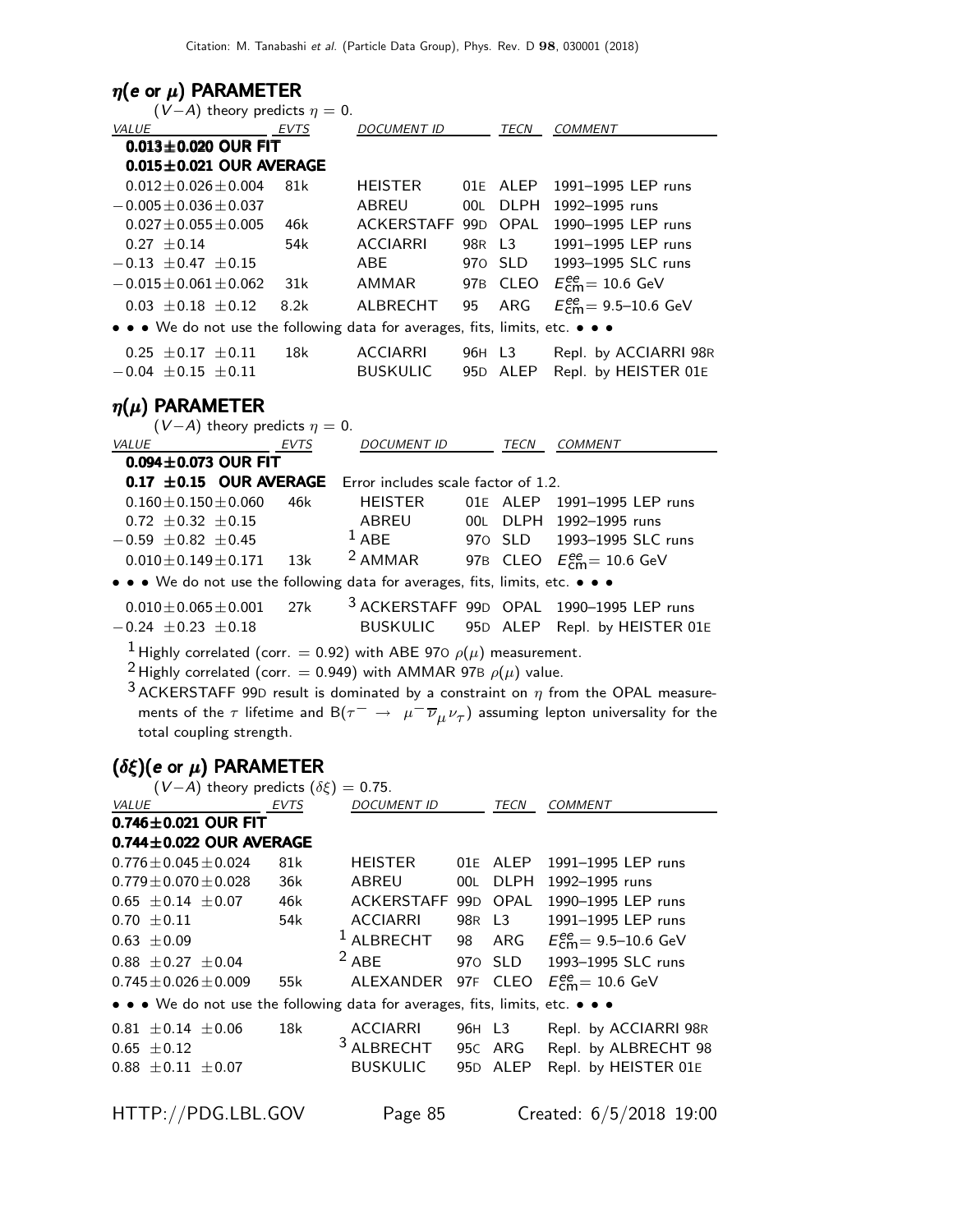$1$  Combined fit to ARGUS tau decay parameter measurements in ALBRECHT 98, AL-BRECHT 95C, ALBRECHT 93G, and ALBRECHT 94E. ALBRECHT 98 use tau pair events of the type  $\tau^-\tau^+\to(\ell^-\overline{\nu}_\ell\nu_\tau)(\pi^+\pi^0\overline{\nu}_\tau)$ , and their charged conjugates.

<sup>2</sup> ABE 970 assume  $\eta = 0$  in their fit. Letting  $\eta$  vary in the fit gives a ( $\delta \xi$ ) value of  $3\,\rm 0.87 \pm 0.27 \pm 0.04.$  3 Combined fit to ARGUS tau decay parameter measurements in ALBRECHT 95C, AL-

BRECHT 93G, and ALBRECHT 94E. ALBRECHT 95C uses events of the type  $\tau^- \tau^+ \to$  $(\ell^- \overline{\nu}_{\ell} \nu_{\tau})$   $(\,h^+ \,h^- \,h^+ \, \overline{\nu}_{\tau} \,)$  and their charged conjugates.

### (δξ)(e) PARAMETER

|                                                                               | $(V-A)$ theory predicts $(\delta \xi) = 0.75$ .         |                       |     |             |                                                                                                                                                     |
|-------------------------------------------------------------------------------|---------------------------------------------------------|-----------------------|-----|-------------|-----------------------------------------------------------------------------------------------------------------------------------------------------|
| $\frac{VALUE}{0.734 \pm 0.028}$ OUR FIT                                       | <b>EVTS</b>                                             | <b>DOCUMENT ID</b>    |     | TECN        | COMMENT                                                                                                                                             |
|                                                                               |                                                         |                       |     |             |                                                                                                                                                     |
| $0.731 \pm 0.029$ OUR AVERAGE                                                 |                                                         |                       |     |             |                                                                                                                                                     |
| $0.778 \pm 0.066 \pm 0.024$                                                   | 44k                                                     | HEISTER               |     | 01E ALEP    | 1991-1995 LEP runs                                                                                                                                  |
| $0.85 \pm 0.12 \pm 0.04$                                                      | 17k                                                     | ABREU                 | 00L | DLPH        | 1992-1995 runs                                                                                                                                      |
| $0.72 \pm 0.31 \pm 0.14$                                                      | 25k                                                     |                       |     |             | ACKERSTAFF 99D OPAL 1990-1995 LEP runs                                                                                                              |
| $0.56 \pm 0.14 \pm 0.06$                                                      |                                                         | <sup>1</sup> ALBRECHT |     |             | 98 ARG $E_{\text{cm}}^{ee} = 9.5{\text -}10.6 \text{ GeV}$                                                                                          |
| $0.85 \pm 0.43 \pm 0.08$                                                      |                                                         | <b>ABE</b>            |     | 970 SLD     | 1993-1995 SLC runs                                                                                                                                  |
| $0.720 \pm 0.032 \pm 0.010$                                                   | 34k                                                     | ALEXANDER 97F CLEO    |     |             | $E_{\text{cm}}^{\text{ee}}$ = 10.6 GeV                                                                                                              |
| • • • We do not use the following data for averages, fits, limits, etc. •     |                                                         |                       |     |             |                                                                                                                                                     |
| $1.11 \pm 0.17 \pm 0.07$                                                      |                                                         | <b>BUSKULIC</b>       |     |             | 95D ALEP Repl. by HEISTER 01E                                                                                                                       |
| their charged conjugates.                                                     |                                                         |                       |     |             | <sup>1</sup> ALBRECHT 98 use tau pair events of the type $\tau^-\tau^+\to(\ell^-\overline{\nu}_\ell \nu_\tau)(\pi^+\pi^0\overline{\nu}_\tau)$ , and |
| $(\delta \xi)(\mu)$ PARAMETER                                                 | $\tilde{V}(-A)$ theory predicts $(\delta \xi) = 0.75$ . |                       |     |             |                                                                                                                                                     |
| VALUE                                                                         | <b>EVTS</b>                                             | <b>DOCUMENT ID</b>    |     | TECN        | COMMENT                                                                                                                                             |
| $0.778 \pm 0.037$ OUR FIT                                                     |                                                         |                       |     |             |                                                                                                                                                     |
| 0.79 $\pm$ 0.04 OUR AVERAGE                                                   |                                                         |                       |     |             |                                                                                                                                                     |
| $0.786 \pm 0.066 \pm 0.028$                                                   | 46k                                                     | <b>HEISTER</b>        |     | 01E ALEP    | 1991-1995 LEP runs                                                                                                                                  |
| $0.86 \pm 0.13 \pm 0.04$                                                      | 22k                                                     | ABREU                 | 00L | <b>DLPH</b> | 1992-1995 runs                                                                                                                                      |
| $0.63 \pm 0.23 \pm 0.05$                                                      | 27k                                                     | ACKERSTAFF 99D        |     | OPAL        | 1990-1995 LEP runs                                                                                                                                  |
| $0.73 \pm 0.18 \pm 0.10$                                                      |                                                         | $1$ ALBRECHT          | 98  | ARG         | $E_{cm}^{ee}$ = 9.5–10.6 GeV                                                                                                                        |
| $0.82 \pm 0.32 \pm 0.07$                                                      |                                                         | ABE                   | 970 | SLD         | 1993-1995 SLC runs                                                                                                                                  |
| $0.786 \pm 0.041 \pm 0.032$                                                   | 22k                                                     | ALEXANDER 97F CLEO    |     |             | $E_{cm}^{ee}$ = 10.6 GeV                                                                                                                            |
| • • • We do not use the following data for averages, fits, limits, etc. • • • |                                                         |                       |     |             |                                                                                                                                                     |
| $0.71 \pm 0.14 \pm 0.06$                                                      |                                                         | <b>BUSKULIC</b>       |     |             | 95D ALEP Repl. by HEISTER 01E                                                                                                                       |
| their charged conjugates.                                                     |                                                         |                       |     |             | $^1$ ALBRECHT 98 use tau pair events of the type $\tau^-\tau^+\to(\ell^-\overline{\nu}_\ell \nu_\tau)(\pi^+\pi^0\overline{\nu}_\tau)$ , and         |
| $\xi(\pi)$ PARAMETER                                                          |                                                         |                       |     |             |                                                                                                                                                     |
|                                                                               | $(V-A)$ theory predicts $\xi(\pi) = 1$ .                |                       |     |             |                                                                                                                                                     |
| $\frac{VALUE}{0.993 + 0.022}$ OUR FIT                                         |                                                         | <b>DOCUMENT ID</b>    |     | <b>TECN</b> | <b>COMMENT</b>                                                                                                                                      |

| VALUL                                                                         | <b>LVIJ</b> | <i>D</i> UCUMLIVI ID | 1 L U V | CUMMENT                                                |
|-------------------------------------------------------------------------------|-------------|----------------------|---------|--------------------------------------------------------|
| $0.993 \pm 0.022$ OUR FIT                                                     |             |                      |         |                                                        |
| $0.994 \pm 0.023$ OUR AVERAGE                                                 |             |                      |         |                                                        |
| $0.994 \pm 0.020 \pm 0.014$                                                   | 27k         | <b>HEISTER</b>       |         | 01E ALEP 1991-1995 LEP runs                            |
| $0.81 \pm 0.17 \pm 0.02$                                                      |             | ABE                  |         | 970 SLD 1993-1995 SLC runs                             |
| $1.03 \pm 0.06 \pm 0.04$ 2.0k                                                 |             | COAN                 |         | 97 CLEO $E_{\text{cm}}^{\text{ee}} = 10.6 \text{ GeV}$ |
| • • • We do not use the following data for averages, fits, limits, etc. • • • |             |                      |         |                                                        |
| $0.987 \pm 0.057 \pm 0.027$                                                   |             | <b>BUSKULIC</b>      |         | 95D ALEP Repl. by HEISTER 01E                          |
| $0.95 \pm 0.11 \pm 0.05$                                                      |             |                      |         | $1$ BUSKULIC 94D ALEP 1990+1991 LEP run                |
| <sup>1</sup> Superseded by BUSKULIC 95D.                                      |             |                      |         |                                                        |
|                                                                               |             |                      |         |                                                        |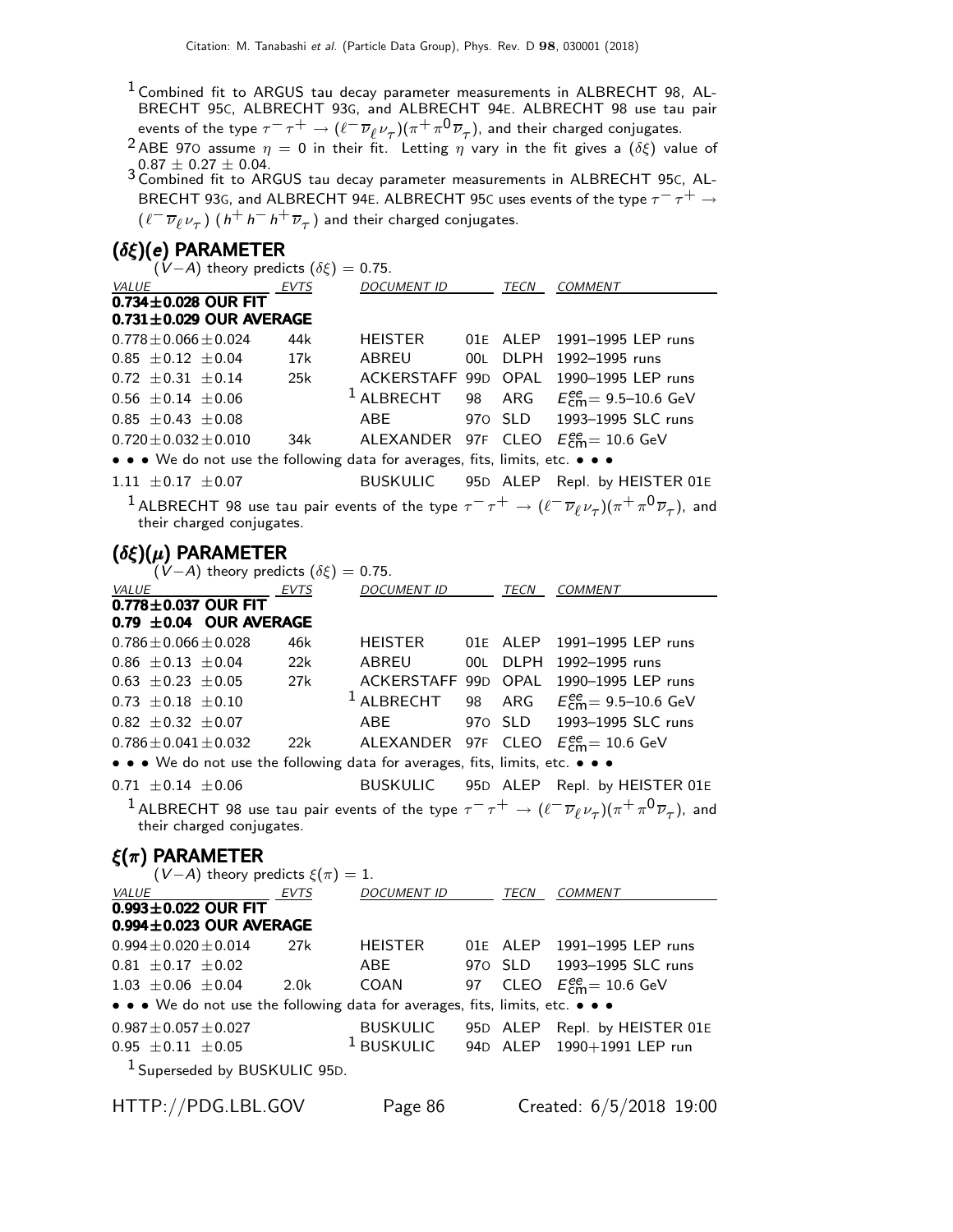### ξ(ρ) PARAMETER

| $(V-A)$ theory predicts $\xi(\rho) = 1$ .                                     |      |                       |  |                                                                   |
|-------------------------------------------------------------------------------|------|-----------------------|--|-------------------------------------------------------------------|
| <b>EVTS</b><br><i>VALUE</i>                                                   |      | DOCUMENT ID TECN      |  | <b>COMMENT</b>                                                    |
| $0.994 \pm 0.008$ OUR FIT                                                     |      |                       |  |                                                                   |
| $0.994 \pm 0.009$ OUR AVERAGE                                                 |      |                       |  |                                                                   |
| $0.987 \pm 0.012 \pm 0.011$ 59k                                               |      | HEISTER               |  | 01E ALEP 1991-1995 LEP runs                                       |
| $0.99 \pm 0.12 \pm 0.04$                                                      |      | ABE                   |  | 970 SLD 1993-1995 SLC runs                                        |
| $0.995 \pm 0.010 \pm 0.003$                                                   | 66k  |                       |  | ALEXANDER 97F CLEO $E_{\text{cm}}^{\text{ee}} = 10.6 \text{ GeV}$ |
| $1.022 \pm 0.028 \pm 0.030$                                                   | 1.7k | $1$ ALBRECHT          |  | 94E ARG $E_{cm}^{ee} = 9.4 - 10.6$ GeV                            |
| • • • We do not use the following data for averages, fits, limits, etc. • • • |      |                       |  |                                                                   |
| $1.045 \pm 0.058 \pm 0.032$                                                   |      | <b>BUSKULIC</b>       |  | 95D ALEP Repl. by HEISTER 01E                                     |
| $1.03 \pm 0.11 \pm 0.05$                                                      |      | <sup>2</sup> BUSKULIC |  | 94D ALEP 1990+1991 LEP run                                        |
|                                                                               |      |                       |  |                                                                   |

 $<sup>1</sup>$  ALBRECHT 94E measure the square of this quantity and use the sign determined by</sup> ALBRECHT 90I to obtain the quoted result.

2 Superseded by BUSKULIC 95D.

### $\xi(a_1)$  PARAMETER

|                                                            | $(V-A)$ theory predicts $\xi(a_1)=1$ . |      |                  |  |                                                                     |
|------------------------------------------------------------|----------------------------------------|------|------------------|--|---------------------------------------------------------------------|
|                                                            | VALUE EVTS                             |      | DOCUMENT ID TECN |  | COMMENT                                                             |
|                                                            | $1.001 \pm 0.027$ OUR FIT              |      |                  |  |                                                                     |
|                                                            | $1.002 \pm 0.028$ OUR AVERAGE          |      |                  |  |                                                                     |
|                                                            | $1.000 \pm 0.016 \pm 0.024$            | 35k  |                  |  | $1$ HEISTER 01E ALEP 1991-1995 LEP runs                             |
|                                                            | $1.02 \pm 0.13 \pm 0.03$ 17.2k         |      |                  |  | ASNER 00 CLEO $E_{\text{cm}}^{ee} = 10.6 \text{ GeV}$               |
|                                                            | $1.29 \pm 0.26 \pm 0.11$ 7.4k          |      |                  |  | <sup>2</sup> ACKERSTAFF 97R OPAL 1992-1994 LEP runs                 |
| $0.85 \begin{array}{l} +0.15 \\ 0.17 \end{array} \pm 0.05$ |                                        |      |                  |  | ALBRECHT 95C ARG $E_{\text{cm}}^{\text{ee}} = 9.5-10.6 \text{ GeV}$ |
| 1.25 $\pm$ 0.23 $\pm$ 0.15 0.8                             |                                        | 7.5k |                  |  | ALBRECHT 93C ARG $E_{\text{cm}}^{\text{ee}}$ 9.4-10.6 GeV           |

• • • We do not use the following data for averages, fits, limits, etc. • • •  $\bullet$ 

| $1.08$ $+0.46$ $+0.14$<br>$-0.41$ $-0.25$ | 2.6k | $3$ AKERS | 95P OPAL Repl. by ACKER-                   |
|-------------------------------------------|------|-----------|--------------------------------------------|
| $0.937 \pm 0.116 \pm 0.064$               |      | BUSKULIC  | STAFF 97R<br>95D ALEP Repl. by HEISTER 01E |

<sup>1</sup> HEISTER 01E quote 1.000  $\pm$  0.016  $\pm$  0.013  $\pm$  0.020 where the errors are statistical, systematic, and an uncertainty due to the final state model. We combine the systematic error and model uncertainty.

- $2$  ACKERSTAFF 97R obtain this result with a model independent fit to the hadronic structure functions. Fitting with the model of Kuhn and Santamaria (ZPHY C48, 445 (1990)) gives  $0.87 \pm 0.16 \pm 0.04$ , and with the model of of Isgur et al. (PR D39,1357 (1989)) they obtain  $1.20 \pm 0.21 \pm 0.14$ .
- 3 AKERS 95<sup>P</sup> obtain this result with a model independent fit to the hadronic structure functions. Fitting with the model of Kuhn and Santamaria (ZPHY C48, 445 (1990)) gives  $0.87 \pm 0.27 {+0.05 \atop -0.06}$ , and with the model of of Isgur et al. (PR **D39**,1357 (1989)) they obtain  $1.10 \pm 0.31^{+0.13}_{-0.14}$ .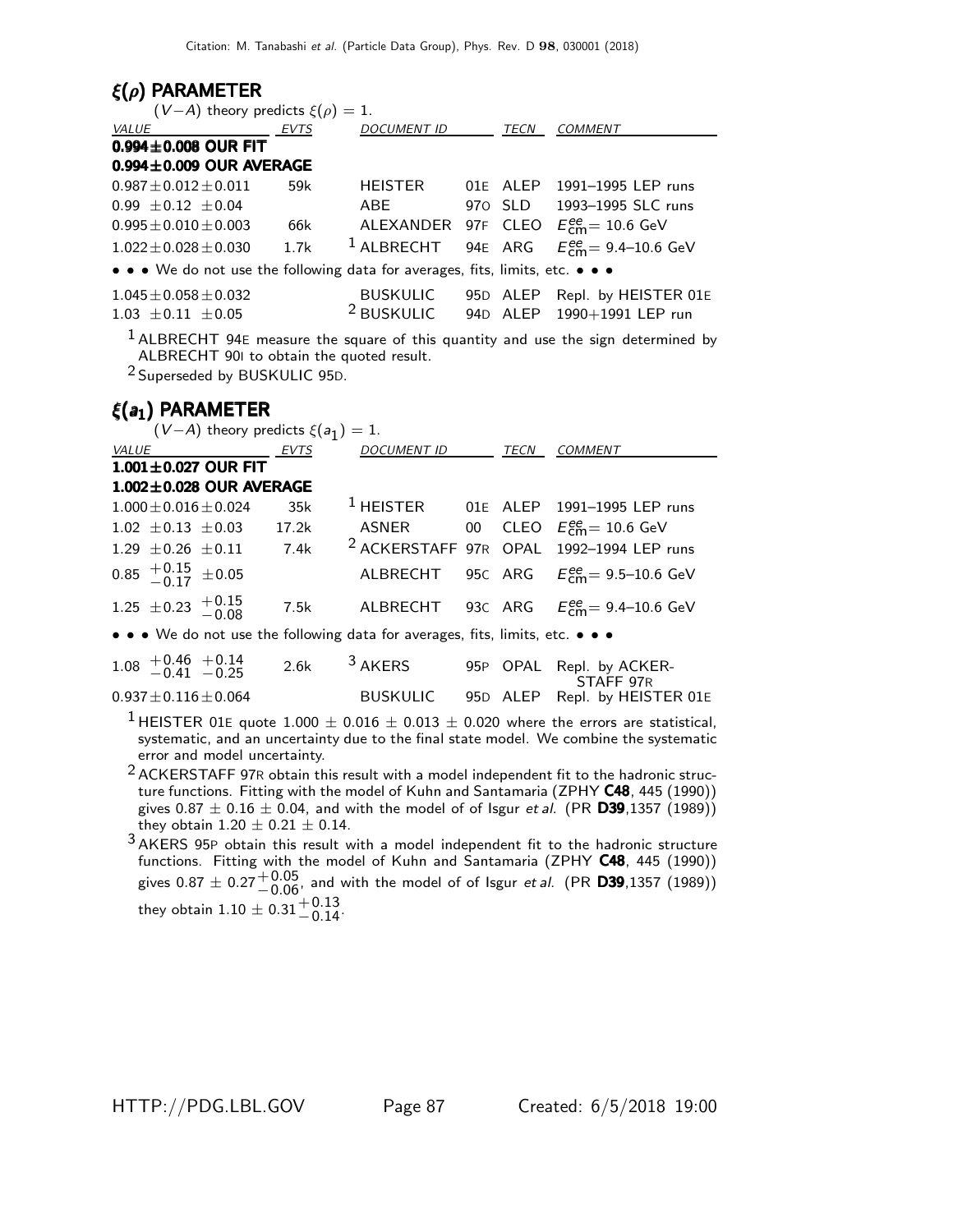### ξ(all hadronic modes) PARAMETER

| $(V-A)$ theory predicts $\xi = 1$ .                                           |                  |                        |                 |             |                                                      |
|-------------------------------------------------------------------------------|------------------|------------------------|-----------------|-------------|------------------------------------------------------|
| VALUE                                                                         | EVTS             | <b>DOCUMENT ID</b>     |                 | TECN        | <b>COMMENT</b>                                       |
| $0.995 \pm 0.007$ OUR FIT                                                     |                  |                        |                 |             |                                                      |
| $0.997 \pm 0.007$ OUR AVERAGE                                                 |                  |                        |                 |             |                                                      |
| $0.992 \pm 0.007 \pm 0.008$                                                   | 102k             | $1$ HEISTER            |                 | 01E ALEP    | 1991-1995 LEP runs                                   |
| $0.997 \pm 0.027 \pm 0.011$                                                   | 39k              | <sup>2</sup> ABREU     | 00L             | <b>DLPH</b> | 1992-1995 runs                                       |
| $1.02 \pm 0.13 \pm 0.03$                                                      | 17.2k            | <sup>3</sup> ASNER     | $00\,$          | <b>CLEO</b> | $E_{\text{cm}}^{\text{ee}}$ = 10.6 GeV               |
| $1.032 \pm 0.031$                                                             | 37k              | <sup>4</sup> ACCIARRI  | 98 <sub>R</sub> | L3          | 1991-1995 LEP runs                                   |
| $0.93 \pm 0.10 \pm 0.04$                                                      |                  | ABE                    |                 | 970 SLD     | 1993-1995 SLC runs                                   |
| $1.29 \pm 0.26 \pm 0.11$                                                      | 7.4k             | $5$ ACKERSTAFF         | 97 <sub>R</sub> | OPAL        | 1992-1994 LEP runs                                   |
| $0.995 \pm 0.010 \pm 0.003$                                                   | 66k              | <sup>6</sup> ALEXANDER | 97F             | <b>CLEO</b> | $E_{\text{cm}}^{\text{ee}} = 10.6 \text{ GeV}$       |
| $1.03 \pm 0.06 \pm 0.04$                                                      | 2.0 <sub>k</sub> | <sup>7</sup> COAN      | 97              | <b>CLEO</b> | $E_{\text{cm}}^{\text{ee}} = 10.6 \text{ GeV}$       |
| $1.017 \pm 0.039$                                                             |                  | <sup>8</sup> ALBRECHT  | 95C             | ARG         | $E_{\text{cm}}^{\text{ee}} = 9.5 - 10.6 \text{ GeV}$ |
| 1.25 $\pm$ 0.23 $\frac{+0.15}{-0.08}$                                         | 7.5k             | <sup>9</sup> ALBRECHT  |                 | 93C ARG     | $E_{cm}^{ee}$ = 9.4–10.6 GeV                         |
| • • • We do not use the following data for averages, fits, limits, etc. • • • |                  |                        |                 |             |                                                      |
| $0.970 \pm 0.053 \pm 0.011$                                                   | 14k              | 10 ACCIARRI            | 96H L3          |             | Repl. by ACCIARRI 98R                                |
| $1.08$ + 0.46 + 0.14<br>-0.41 -0.25                                           | 2.6k             | $11$ AKERS             | 95P             | OPAL        | Repl. by ACKER-<br>STAFF 97R                         |
| $1.006 \pm 0.032 \pm 0.019$                                                   |                  | 12 BUSKULIC            |                 | 95D ALEP    | Repl. by HEISTER 01E                                 |
| $1.022 \pm 0.028 \pm 0.030$                                                   | 1.7k             | 13 ALBRECHT            | 94E             | ARG         | $E_{\text{cm}}^{ee} = 9.4 - 10.6 \text{ GeV}$        |
| $0.99 \pm 0.07 \pm 0.04$                                                      |                  | <sup>14</sup> BUSKULIC | 94 <sub>D</sub> | ALEP        | 1990+1991 LEP run                                    |
| 1.14 $\pm$ 0.34 $+$ 0.34<br>-0.17                                             | 3.9k             | <sup>9</sup> ALBRECHT  | 901             | <b>ARG</b>  | Repl. by AL-<br>BRECHT 93C                           |

<sup>1</sup> HEISTER 01E quote 0.992  $\pm$  0.007  $\pm$  0.006  $\pm$  0.005 where the errors are statistical, systematic, and an uncertainty due to the final state model. We combine the systematic error and model uncertainty. They use  $\tau \to \pi \nu_\tau$ ,  $\tau \to K \nu_\tau$ ,  $\tau \to \rho \nu_\tau$ , and  $\tau \to \tau$  $a_1 \nu_\tau$  decays.

 $^2$  ABREU 00L use  $\tau^-$  →  $h^ \geq$  0π<sup>0</sup> $\nu_{\tau}$  decays.

 $\frac{3}{4}$  ASNER 00 use  $\tau^- \to \pi^- 2\pi^0 \nu_\tau$  decays.

 $^4$  ACCIARRI 98R use  $\tau \to \pi \nu_\tau$ ,  $\tau \to K \nu_\tau$ , and  $\tau \to \rho \nu_\tau$  decays.

<sup>5</sup> ACKERSTAFF 97R use  $\tau \rightarrow a_1 \nu_\tau$  decays.

<sup>6</sup> ALEXANDER 97F use  $\tau \rightarrow \rho \nu_{\tau}$  decays.

 $7$  COAN 97 use  $h^+ h^-$  energy correlations.

 $^8$  Combined fit to ARGUS tau decay parameter measurements in ALBRECHT 95C, AL-BRECHT 93G, and ALBRECHT 94E.

 $\frac{9}{2}$ Uses  $\tau \to a_1 \nu_\tau$  decays. Replaced by ALBRECHT 95C.

10 ACCIARRI 96H use  $\tau \to \pi \nu_{\tau}$ ,  $\tau \to K \nu_{\tau}$ , and  $\tau \to \rho \nu_{\tau}$  decays.

 $\frac{11}{12}$ AKERS 95P use  $\tau \rightarrow a_1 \nu_\tau$  decays.

 $^{12}$ BUSKULIC 95D use  $\tau \rightarrow \pi \nu_{\tau}, \tau \rightarrow \rho \nu_{\tau},$  and  $\tau \rightarrow \; a_{1} \nu_{\tau}$  decays.

 $13$  ALBRECHT 94E measure the square of this quantity and use the sign determined by ALBRECHT 901 to obtain the quoted result. Uses  $\tau \to a_1 \nu_\tau$  decays. Replaced by ALBRECHT 95C.

```
^{14}BUSKULIC 94D use \tau \to~\pi \nu_\tau and \tau \to~\rho \nu_\tau decays. Superseded by BUSKULIC 95D.
```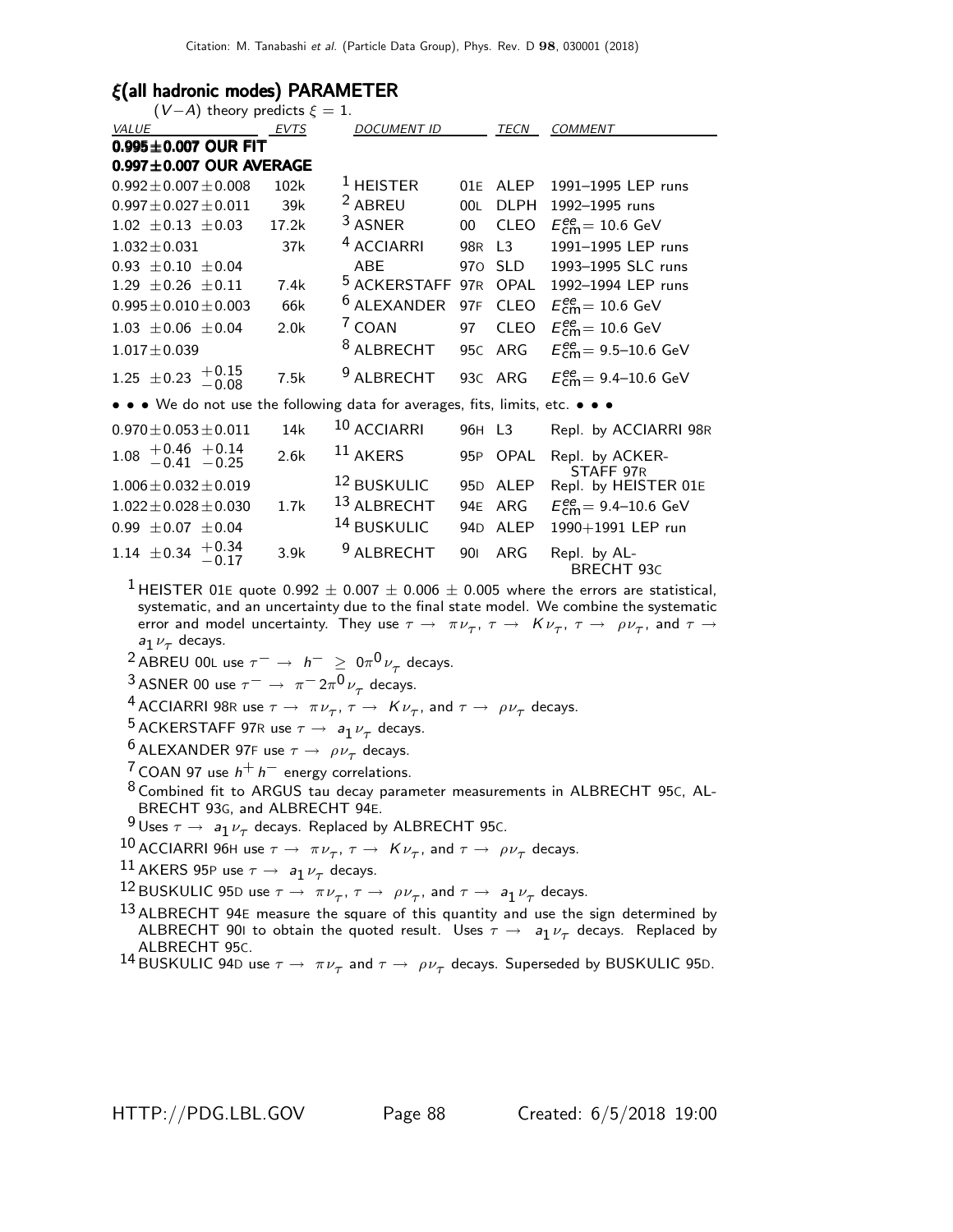### $\overline{\eta}(\mu)$  PARAMETER

| $(V-A)$ theory predicts $\overline{\eta}(\mu)=0.$ |      |                      |      |                                                                        |
|---------------------------------------------------|------|----------------------|------|------------------------------------------------------------------------|
| <i>VALUE</i>                                      | EVTS | DOCUMENT ID          | TECN | COMMENT                                                                |
| $-1.3 \pm 1.5 \pm 0.8$                            | 71K  | <sup>1</sup> SHIMIZU |      | 18A BELL $\tau^- \rightarrow \nu_\tau \mu^- \overline{\nu}_\mu \gamma$ |

<sup>1</sup> The measurement procedure fits a distribution affected by  $\overline{\eta}(\mu)$ ,  $\xi_{\kappa}(\mu)$  and  $\eta''(\mu)$ , floating  $\overline{\eta}(\mu)$  and  $\xi_{\kappa}(\mu)$  and fixing  $\eta^{\prime\prime}(\mu)$ =0. The contribution of  $\eta^{\prime\prime}(\mu)$  is suppressed by  $m_\mu/m_\tau$ .

# $\xi_{\kappa}(e)$  PARAMETER

| $(V-A)$ theory predicts $\xi_{\kappa}(e) = 0$ . |       |                      |  |                                                                    |
|-------------------------------------------------|-------|----------------------|--|--------------------------------------------------------------------|
| <i>VALUE</i>                                    | EVTS  | DOCUMENT ID          |  | TECN COMMENT                                                       |
| $-0.4 \pm 0.8 \pm 0.9$                          | 78K - | <sup>1</sup> SHIMIZU |  | 18A BELL $\tau^- \rightarrow \nu_\tau e^- \overline{\nu}_e \gamma$ |
| $\overline{\phantom{a}}$                        |       |                      |  |                                                                    |

<sup>1</sup> The measurement procedure fits a distribution affected by  $\overline{\eta}(e)$ ,  $\xi_{\kappa}(e)$  and  $\eta''(e)$ , floating  $\xi_{\kappa}(e)$  and fixing  $\overline{\eta}(e){=}0$  and  $\eta^{\prime\prime}(e){=}0.$  The contribution of  $\eta^{\prime\prime}(e)$  is suppressed by  $m_e/m_\tau$ .

## $\xi_{\kappa}(\mu)$  parameter

| $(V-A)$ theory predicts $\xi_{\kappa}(\mu)=0$ . |      |                      |      |                                                                        |
|-------------------------------------------------|------|----------------------|------|------------------------------------------------------------------------|
| <i>VALUE</i>                                    | EVTS | DOCUMENT ID          | TECN | COMMENT                                                                |
| $0.8 \pm 0.5 \pm 0.3$                           | 71K  | <sup>1</sup> SHIMIZU |      | 18A BELL $\tau^- \rightarrow \nu_\tau \mu^- \overline{\nu}_\mu \gamma$ |

<sup>1</sup> The measurement procedure fits a distribution affected by  $\overline{\eta}(\mu)$ ,  $\xi_{\kappa}(\mu)$  and  $\eta''(\mu)$ , floating  $\overline{\eta}(\mu)$  and  $\xi_{\kappa}(\mu)$  and fixing  $\eta^{\prime\prime}(\mu)$ =0. The contribution of  $\eta^{\prime\prime}(\mu)$  is suppressed by  $m_\mu/m_\tau$ .

### $\tau$  REFERENCES

| SHIMIZU        | 18A             | PTEP 2018 023C01                        | N. Shimizu et al.                           |                   | (BELLE Collab.) |  |
|----------------|-----------------|-----------------------------------------|---------------------------------------------|-------------------|-----------------|--|
| AAD            |                 | 16BA EPJ C76 232                        | G.Aad et al.                                | (ATLAS Collab.)   |                 |  |
| AAIJ           | 15AI            | JHEP 1502 121                           | R. Aaij et al.                              |                   | (LHCb Collab.)  |  |
| LEES           | 15G             | PR D91 051103                           | J.P. Lees et al.                            |                   | (Babar)         |  |
| ABLIKIM        | 14D             | PR D90 012001                           | M. Ablikim et al.                           | (BES III Collab.) |                 |  |
| <b>BELOUS</b>  | 14              | PRL 112 031801                          | K. Belous <i>et al.</i>                     |                   | BELLE Collab.)  |  |
| RYU            | 14              | PR D89 072009                           | S. Ryu et al.                               | (BELLE Collab.)   |                 |  |
| AAIJ           |                 | 13AH PL B724 36                         | R. Aaij et al.                              |                   | (LHCb Collab.)  |  |
| MIYAZAKI       | 13              | PL B719 346                             | Y. Miyazaki et al.                          | (BELLE Collab.)   |                 |  |
| LEES           | 12M             | PR D85 031102                           | J.P. Lees et al.                            | (BABAR Collab.)   |                 |  |
| Also           |                 | PR D85 099904 (errat.) J.P. Lees et al. |                                             | BABAR Collab.)    |                 |  |
| LEES           | 12X             | PR D86 092010                           | J.P. Lees et al.                            | BABAR Collab.)    |                 |  |
| LEES           | 12Y             | PR D86 092013                           | J.P. Lees <i>et al.</i>                     | (BABAR Collab.)   |                 |  |
| PDG            | 12              | PR D86 010001                           | J. Beringer et al.                          |                   | (PDG Collab.)   |  |
| DEL-AMO-SA 11E |                 | PR D83 032002                           | P. del Amo Sanchez et al.                   | (BABAR Collab.)   |                 |  |
| MIYAZAKI       | 11              | PL B699 251                             | Y. Miyazaki et al.                          | (BELLE Collab.)   |                 |  |
| AUBERT         | 10B             | PRL 104 021802                          | B. Aubert et al.                            | (BABAR Collab.)   |                 |  |
| AUBERT         | 10F             | PRL 105 051602                          | B. Aubert et al.                            | (BABAR Collab.)   |                 |  |
| HAYASAKA       | 10              | PL B687 139                             | K. Hayasaka et al.                          | (BELLE Collab.)   |                 |  |
| LEE            | 10              | PR D81 113007                           | M.J. Lee et al.                             | (BELLE Collab.)   |                 |  |
| LEES           | 10A             | PR D81 111101                           | J.P. Lees <i>et al.</i>                     | (BABAR Collab.)   |                 |  |
| MIYAZAKI       | 10              | PL B682 355                             | Y. Miyazaki et al.                          | (BELLE Collab.)   |                 |  |
| MIYAZAKI       | 10A             | PL B692 4                               | Y. Miyazaki et al.                          | (BELLE Collab.)   |                 |  |
| AUBERT         |                 | 09AK PR D80 092005                      | B. Aubert et al.                            | (BABAR Collab.)   |                 |  |
| AUBERT         | 09 <sub>D</sub> | PR D79 012004                           | B. Aubert et al.                            | BABAR Collab.)    |                 |  |
| AUBERT         | 09W             | PRL 103 021801                          | B. Aubert et al.                            | (BABAR Collab.)   |                 |  |
| GROZIN         | 09A             | PAN 72 1203                             | A.G. Grozin, I.B. Khriplovich, A.S. Rudenko |                   | (NOVO)          |  |
| <b>INAMI</b>   | 09              | PL B672 209                             | K. Inami et al.                             | (BELLE Collab.)   |                 |  |
| MIYAZAKI       | 09              | PL B672 317                             | Y. Miyazaki <i>et al.</i>                   |                   | BELLE Collab.)  |  |
| AUBERT         | 08              | PRL 100 011801                          | B. Aubert et al.                            | (BABAR Collab.)   |                 |  |
| AUBERT         |                 | 08AE PR D77 112002                      | B. Aubert et al.                            | (BABAR Collab.)   |                 |  |
| AUBERT         | 08K             | PRL 100 071802                          | B. Aubert et al.                            | (BABAR Collab.)   |                 |  |
| FUJIKAWA       | 08              | PR D78 072006                           | M. Fujikawa et al.                          |                   | (BELLE Collab.) |  |
|                |                 |                                         |                                             |                   |                 |  |

HTTP://PDG.LBL.GOV Page 89 Created: 6/5/2018 19:00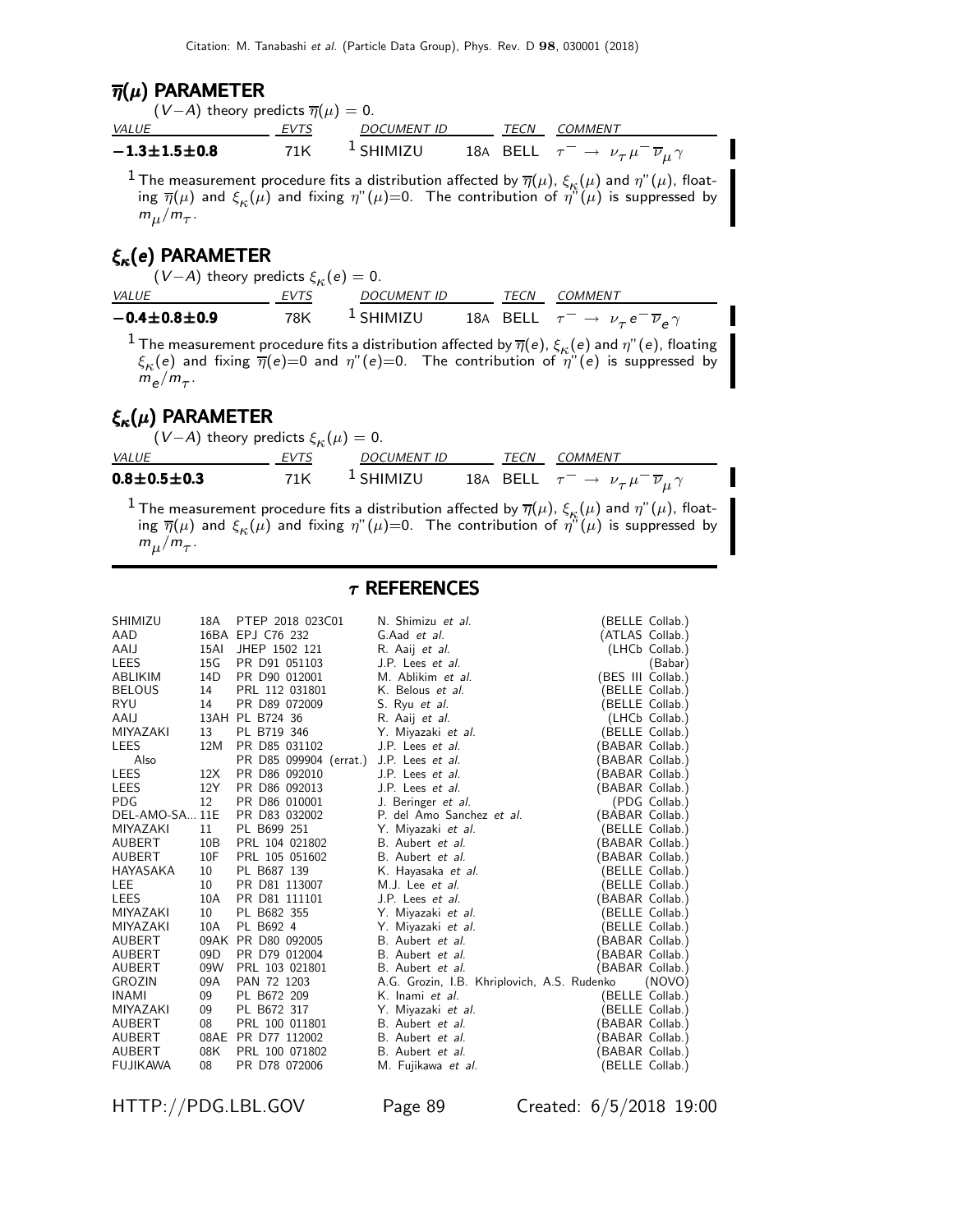| HAYASAKA<br>MIYAZAKI<br><b>NISHIO</b><br>ANASHIN | 08<br>08<br>08<br>07 | PL B666 16<br>PL B660 154<br>PL B664 35<br>JETPL 85 347 | K. Hayasaka <i>et al.</i><br>Y. Miyazaki et al.<br>Y. Nishio et al.<br>V.V. Anashin et al. | (BELLE Collab.)<br>(BELLE Collab.)<br>(BELLE Collab.)<br>(KEDR Collab.) |
|--------------------------------------------------|----------------------|---------------------------------------------------------|--------------------------------------------------------------------------------------------|-------------------------------------------------------------------------|
|                                                  |                      | Translated from ZETFP 85 429.                           |                                                                                            |                                                                         |
| AUBERT                                           |                      | 07AP PR D76 051104                                      | B. Aubert et al.                                                                           | (BABAR Collab.)                                                         |
| AUBERT                                           |                      | 07BK PRL 99 251803                                      | B. Aubert et al.                                                                           | (BABAR Collab.)                                                         |
| AUBERT<br><b>BELOUS</b>                          | 071<br>07            | PRL 98 061803<br>PRL 99 011801                          | B. Aubert et al.<br>K. Belous et al.                                                       | (BABAR Collab.)<br>(BELLE Collab.)                                      |
| EIDELMAN                                         | 07                   | MPL A22 159                                             | S. Eidelman, M. Passera                                                                    | (NOVO, PADO)                                                            |
| EPIFANOV                                         | 07                   | PL B654 65                                              | D. Epifanov et al.                                                                         | (BELLE Collab.)                                                         |
| MIYAZAKI                                         | 07                   | PL B648 341                                             | Y. Miyazaki et al.                                                                         | (BELLE Collab.)                                                         |
| ABDALLAH                                         | 06A                  | EPJ C46 1                                               | J. Abdallah et al.                                                                         | (DELPHI Collab.)                                                        |
| AUBERT                                           | 06C                  | PRL 96 041801                                           | B. Aubert et al.                                                                           | (BABAR Collab.)                                                         |
| AUBERT,B<br>INAMI                                | 06<br>06             | PR D73 112003<br>PL B643 5                              | B. Aubert et al.<br>K. Inami et al.                                                        | (BABAR Collab.)<br>(BELLE Collab.)                                      |
| MIYAZAKI                                         | 06                   | PL B632 51                                              | Y. Miyazaki et al.                                                                         | (BELLE Collab.)                                                         |
| MIYAZAKI                                         | 06A                  | PL B639 159                                             | Y. Miyazaki <i>et al.</i>                                                                  | (BELLE Collab.)                                                         |
| <b>PDG</b>                                       | 06                   | JP G33 1                                                | W.-M. Yao et al.                                                                           | (PDG Collab.)                                                           |
| YUSA                                             | 06                   | PL B640 138                                             | Y. Yusa et al.                                                                             | (BELLE Collab.)                                                         |
| ARMS                                             | 05                   | PRL 94 241802                                           | K. Arms et al.                                                                             | (CLEO Collab.)                                                          |
| AUBERT, B<br>AUBERT, B                           | 05A<br>05F           | PRL 95 041802<br>PR D72 012003                          | B. Aubert et al.<br>B. Aubert et al.                                                       | (BABAR Collab.)<br>(BABAR Collab.)                                      |
| AUBERT, B                                        | 05W                  | PR D72 072001                                           | B. Aubert et al.                                                                           | (BABAR Collab.)                                                         |
| AUBERT, BE                                       | 05D                  | PRL 95 191801                                           | B. Aubert et al.                                                                           | (BABAR Collab.)                                                         |
| ENARI                                            | 05                   | PL B622 218                                             | Y. Enari et al.                                                                            | (BELLE Collab.)                                                         |
| HAYASAKA                                         | 05                   | PL B613 20                                              | K. Hayasaka et al.                                                                         | (BELLE Collab.)                                                         |
| <b>SCHAEL</b>                                    | 05C                  | PRPL 421 191                                            | S. Schael et al.                                                                           | (ALEPH Collab.)                                                         |
| ABBIENDI<br>ABDALLAH                             | 04 J<br>04K          | EPJ C35 437<br>EPJ C35 159                              | G. Abbiendi et al.<br>J. Abdallah et al.                                                   | (OPAL Collab.)<br>(DELPHI Collab.)                                      |
| ABDALLAH                                         | 04T                  | EPJ C36 283                                             | J. Abdallah et al.                                                                         | (DELPHI Collab.)                                                        |
| ABE                                              | 04B                  | PRL 92 171802                                           | K. Abe et al.                                                                              | (BELLE Collab.)                                                         |
| ACHARD                                           | 04G                  | PL B585 53                                              | P. Achard et al.                                                                           | $(L3$ Collab.)                                                          |
| AUBERT                                           | 04 J                 | PRL 92 121801                                           | B. Aubert et al.                                                                           | (BABAR Collab.)                                                         |
| ENARI                                            | 04                   | PRL 93 081803                                           | Y. Enari et al.                                                                            | (BELLE Collab.)                                                         |
| <b>PDG</b><br>YUSA                               | 04<br>04             | PL B592 1<br>PL B589 103                                | S. Eidelman et al.<br>Y. Yusa et al.                                                       | (PDG Collab.)<br>(BELLE Collab.)                                        |
| ABBIENDI                                         | 03                   | PL B551 35                                              | G. Abbiendi et al.                                                                         | (OPAL Collab.)                                                          |
| <b>BRIERE</b>                                    | 03                   | PRL 90 181802                                           | R. A. Briere et al.                                                                        | (CLEO Collab.)                                                          |
| <b>HEISTER</b>                                   | 03F                  | EPJ C30 291                                             | A. Heister et al.                                                                          | (ALEPH Collab.)                                                         |
| INAMI                                            | 03                   | PL B551 16                                              | K. Inami et al.                                                                            | (BELLE Collab.)                                                         |
| <b>CHEN</b>                                      | 02C                  | PR D66 071101                                           | S. Chen et al.                                                                             | (CLEO Collab.)                                                          |
| REGAN<br>ABBIENDI                                | $02\,$<br>01J        | PRL 88 071805<br>EPJ C19 653                            | B.C. Regan et al.<br>G. Abbiendi et al.                                                    | (OPAL Collab.)                                                          |
| ABREU                                            | 01M                  | EPJ C20 617                                             | P. Abreu et al.                                                                            | (DELPHI Collab.)                                                        |
| ACCIARRI                                         | 01F                  | PL B507 47                                              | M. Acciarri et al.                                                                         | $(L3$ Collab.)                                                          |
| ACHARD                                           | 01D                  | PL B519 189                                             | P. Achard et al.                                                                           | $(L3$ Collab.)                                                          |
| ANASTASSOV 01                                    |                      | PRL 86 4467                                             | A. Anastassov et al.                                                                       | (CLEO Collab.)                                                          |
| <b>HEISTER</b><br><b>ABBIENDI</b>                | 01E<br>00A           | EPJ C22 217<br>PL B492 23                               | A. Heister et al.<br>G. Abbiendi et al.                                                    | (ALEPH Collab.)                                                         |
| ABBIENDI                                         | 00C                  | EPJ C13 213                                             | G. Abbiendi <i>et al.</i>                                                                  | (OPAL Collab.)<br>(OPAL Collab.)                                        |
| ABBIENDI                                         | 00D                  | EPJ C13 197                                             | G. Abbiendi et al.                                                                         | (OPAL Collab.)                                                          |
| ABREU                                            | 00L                  | EPJ C16 229                                             | P. Abreu et al.                                                                            | (DELPHI Collab.)                                                        |
| ACCIARRI                                         | 00B                  | PL B479 67                                              | M. Acciarri et al.                                                                         | $(L3$ Collab.)                                                          |
| AHMED                                            | 00                   | PR D61 071101                                           | S. Ahmed et al.                                                                            | (CLEO Collab.)                                                          |
| ALBRECHT<br>ASNER                                | 00<br>$00\,$         | PL B485 37<br>PR D61 012002                             | H. Albrecht et al.<br>D.M. Asner et al.                                                    | (ARGUS Collab.)<br>(CLEO Collab.)                                       |
| ASNER                                            | 00B                  | PR D62 072006                                           | D.M. Asner et al.                                                                          | (CLEO Collab.)                                                          |
| <b>BERGFELD</b>                                  | $00\,$               | PRL 84 830                                              | T. Bergfeld et al.                                                                         | (CLEO Collab.)                                                          |
| <b>BROWDER</b>                                   | $00\,$               | PR D61 052004                                           | T.E. Browder et al.                                                                        | (CLEO Collab.)                                                          |
| EDWARDS                                          | 00A                  | PR D61 072003                                           | K.W. Edwards et al.                                                                        | (CLEO Collab.)                                                          |
| GONZALEZ-S00<br>ABBIENDI                         | 99H                  | NP B582 3<br>PL B447 134                                | G.A. Gonzalez-Sprinberg et al.<br>G. Abbiendi et al.                                       | (OPAL Collab.)                                                          |
| ABREU                                            | 99X                  | EPJ C10 201                                             | P. Abreu et al.                                                                            | (DELPHI Collab.)                                                        |
| <b>ACKERSTAFF</b>                                | 99 <sub>D</sub>      | EPJ C8 3                                                | K. Ackerstaff et al.                                                                       | (OPAL Collab.)                                                          |
| ACKERSTAFF                                       | 99E                  | EPJ C8 183                                              | K. Ackerstaff et al.                                                                       | (OPAL Collab.)                                                          |
| BARATE                                           | 99K                  | EPJ C10 1                                               | R. Barate et al.                                                                           | (ALEPH Collab.)                                                         |
| BARATE                                           | 99R                  | EPJ C11 599                                             | R. Barate et al.                                                                           | (ALEPH Collab.)                                                         |
| BISHAI<br>GODANG                                 | 99<br>99             | PRL 82 281<br>PR D59 091303                             | M. Bishai et al.<br>R. Godang et al.                                                       | (CLEO Collab.)<br>(CLEO Collab.)                                        |
| RICHICHI                                         | 99                   | PR D60 112002                                           | S.J. Richichi et al.                                                                       | (CLEO Collab.)                                                          |

HTTP://PDG.LBL.GOV Page 90 Created: 6/5/2018 19:00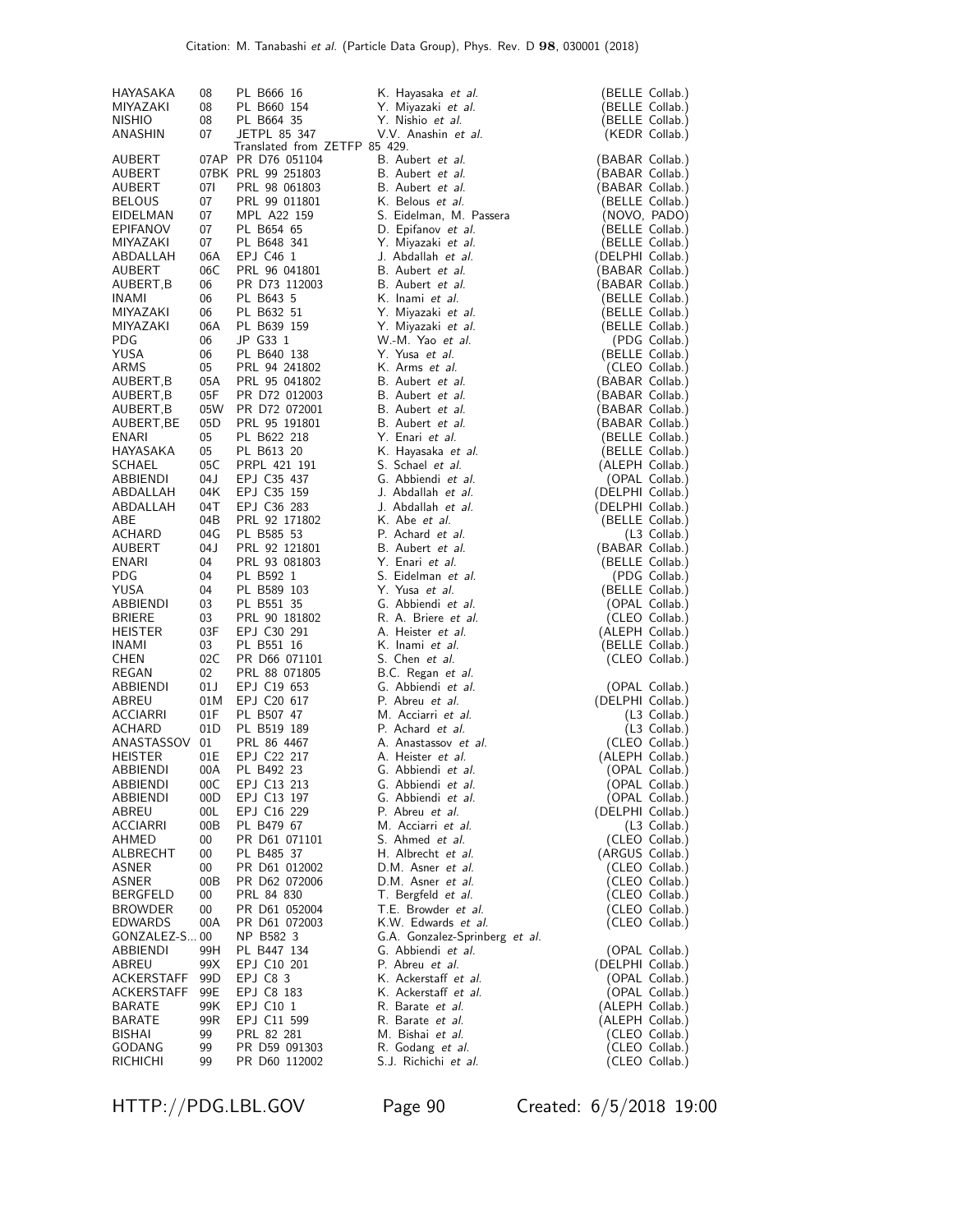| <b>ACCIARRI</b>  | 98C  | PL B426 207           | M. Acciarri et al.                          | (L3 Collab.)                       |
|------------------|------|-----------------------|---------------------------------------------|------------------------------------|
| <b>ACCIARRI</b>  | 98E  | PL B434 169           | M. Acciarri et al.                          | (L3 Collab.)                       |
| <b>ACCIARRI</b>  | 98R  | PL B438 405           | M. Acciarri et al.                          | (L3 Collab.)                       |
| ACKERSTAFF       | 98M  | EPJ C4 193            | K. Ackerstaff et al.                        | (OPAL Collab.)                     |
| ACKERSTAFF       | 98N  | PL B431 188           | K. Ackerstaff et al.                        | (OPAL Collab.)                     |
| ALBRECHT         | 98   | PL B431 179           | H. Albrecht et al.                          | (ARGUS Collab.)                    |
| <b>BARATE</b>    | 98   | EPJ C1 65             | R. Barate et al.                            |                                    |
| <b>BARATE</b>    | 98E  | EPJ C4 29             | R. Barate et al.                            | (ALEPH Collab.)<br>(ALEPH Collab.) |
| <b>BLISS</b>     | 98   | PR D57 5903           | D.W. Bliss et al.                           |                                    |
| ABE              | 97O  | PRL 78 4691           | K. Abe et al.                               | (CLEO Collab.)                     |
| ACKERSTAFF       | 97 J |                       | K. Ackerstaff et al.                        | (SLD Collab.)<br>(OPAL Collab.)    |
|                  |      | PL B404 213           | K. Ackerstaff et al.                        |                                    |
| ACKERSTAFF       | 97L  | ZPHY C74 403          | K. Ackerstaff et al.                        | (OPAL Collab.)                     |
| ACKERSTAFF       | 97R  | ZPHY C75 593          |                                             | (OPAL Collab.)                     |
| ALEXANDER        | 97F  | PR D56 5320           | J.P. Alexander et al.                       | (CLEO Collab.)                     |
| AMMAR            | 97B  | PRL 78 4686           | R. Ammar et al.                             | (CLEO Collab.)                     |
| ANASTASSOV 97    |      | PR D55 2559           | A. Anastassov et al.                        | (CLEO Collab.)                     |
| Also             |      |                       | PR D58 119903 (erratum)A. Anastassov et al. | (CLEO Collab.)                     |
| ANDERSON         | 97   | PRL 79 3814           | S. Anderson et al.                          | (CLEO Collab.)                     |
| AVERY            | 97   | PR D55 1119           | P. Avery et al.                             | (CLEO Collab.)                     |
| <b>BARATE</b>    | 971  | ZPHY C74 387          | R. Barate et al.                            | (ALEPH Collab.)                    |
| <b>BARATE</b>    | 97R  | PL B414 362           | R. Barate et al.                            | (ALEPH Collab.)                    |
| <b>BERGFELD</b>  | 97   | PRL 79 2406           | T. Bergfeld et al.                          | (CLEO Collab.)                     |
| <b>BONVICINI</b> | 97   | PRL 79 1221           | G. Bonvicini et al.                         | (CLEO Collab.)                     |
| <b>BUSKULIC</b>  | 97C  | ZPHY C74 263          | D. Buskulic et al.                          | (ALEPH Collab.)                    |
| COAN             | 97   | PR D55 7291           | T.E. Coan et al.                            | (CLEO Collab.)                     |
| <b>EDWARDS</b>   | 97   | PR D55 3919           | K.W. Edwards et al.                         | (CLEO Collab.)                     |
| <b>EDWARDS</b>   | 97B  | PR D56 5297           | K.W. Edwards et al.                         | (CLEO Collab.)                     |
| <b>ESCRIBANO</b> | 97   | PL B395 369           | R. Escribano, E. Masso                      | (BARC, PARIT)                      |
| ABREU            | 96B  | PL B365 448           | P. Abreu et al.                             | (DELPHI Collab.)                   |
| ACCIARRI         | 96H  | PL B377 313           | M. Acciarri et al.                          | (L3 Collab.)                       |
| <b>ACCIARRI</b>  | 96K  | PL B389 187           | M. Acciarri et al.                          | (L3 Collab.)                       |
| ALAM             | 96   | PRL 76 2637           | M.S. Alam et al.                            | (CLEO Collab.)                     |
| ALBRECHT         | 96E  | PRPL 276 223          | H. Albrecht et al.                          | (ARGUS Collab.)                    |
| ALEXANDER        | 96D  | PL B369 163           | G. Alexander et al.                         | (OPAL Collab.)                     |
| ALEXANDER        | 96E  | PL B374 341           | G. Alexander et al.                         | (OPAL Collab.)                     |
| ALEXANDER        | 96S  | PL B388 437           | G. Alexander et al.                         | (OPAL Collab.)                     |
| BAI              | 96   | PR D53 20             | J.Z. Bai et al.                             | (BES Collab.)                      |
| BALEST           | 96   | PL B388 402           | R. Balest et al.                            | (CLEO Collab.)                     |
| BARTELT          | 96   | PRL 76 4119           | J.E. Bartelt et al.                         | (CLEO Collab.)                     |
| <b>BUSKULIC</b>  | 96   | ZPHY C70 579          | D. Buskulic et al.                          | (ALEPH Collab.)                    |
| <b>BUSKULIC</b>  | 96C  | ZPHY C70 561          | D. Buskulic et al.                          | (ALEPH Collab.)                    |
| COAN             | 96   | PR D53 6037           | T.E. Coan et al.                            | (CLEO Collab.)                     |
| ABE              | 95Y  | PR D52 4828           | K. Abe et al.                               | (SLD Collab.)                      |
| ABREU            | 95T  | PL B357 715           | P. Abreu et al.                             | (DELPHI Collab.)                   |
| ABREU            | 95U  | PL B359 411           | P. Abreu et al.                             | (DELPHI Collab.)                   |
| <b>ACCIARRI</b>  | 95   | PL B345 93            | M. Acciarri et al.                          | (L3 Collab.)                       |
| <b>ACCIARRI</b>  | 95F  | PL B352 487           | M. Acciarri et al.                          | (L3 Collab.)                       |
| AKERS            | 95F  | ZPHY C66 31           | R. Akers et al.                             | (OPAL Collab.)                     |
| <b>AKERS</b>     | 95I  | ZPHY C66 543          | R. Akers et al.                             | (OPAL Collab.)                     |
| AKERS            | 95P  | ZPHY C67 45           | R. Akers et al.                             | (OPAL Collab.)                     |
| AKERS            | 95 Y | ZPHY C68 555          | R. Akers <i>et al.</i>                      | (OPAL Collab.)                     |
| ALBRECHT         | 95   | PL B341 441           | H. Albrecht et al.                          | (ARGUS Collab.)                    |
| ALBRECHT         | 95 C | PL B349 576           | H. Albrecht et al.                          | (ARGUS Collab.)                    |
| ALBRECHT         | 95G  | ZPHY C68 25           | H. Albrecht et al.                          | (ARGUS Collab.)                    |
| ALBRECHT         | 95H  | ZPHY C68 215          | H. Albrecht et al.                          | (ARGUS Collab.)                    |
| BALEST           | 95C  | PRL 75 3809           | R. Balest et al.                            | (CLEO Collab.)                     |
| <b>BERNABEU</b>  | 95   | NP B436 474           | J. Bernabeu et al.                          |                                    |
| <b>BUSKULIC</b>  | 95C  | PL B346 371           | D. Buskulic et al.                          | (ALEPH Collab.)                    |
| <b>BUSKULIC</b>  | 95D  | PL B346 379           | D. Buskulic et al.                          | (ALEPH Collab.)                    |
| Also             |      | PL B363 265 (erratum) | D. Buskulic et al.                          | (ALEPH Collab.)                    |
| ABREU            | 94K  | PL B334 435           | P. Abreu et al.                             | (DELPHI Collab.)                   |
| AKERS            | 94E  | PL B328 207           | R. Akers et al.                             | (OPAL Collab.)                     |
| AKERS            | 94G  | PL B339 278           | R. Akers <i>et al.</i>                      | (OPAL Collab.)                     |
| ALBRECHT         | 94E  | PL B337 383           | H. Albrecht et al.                          | (ARGUS Collab.)                    |
| ARTUSO           | 94   | PRL 72 3762           | M. Artuso et al.                            | (CLEO Collab.)                     |
| BARTELT          | 94   | PRL 73 1890           | J.E. Bartelt <i>et al.</i>                  | (CLEO Collab.)                     |
| BATTLE           | 94   | PRL 73 1079           | M. Battle et al.                            | (CLEO Collab.)                     |
| BAUER            | 94   | PR D50 13             | D.A. Bauer et al.                           | (TPC/2gamma Collab.)               |
| <b>BUSKULIC</b>  | 94D  | PL B321 168           | D. Buskulic et al.                          | (ALEPH Collab.)                    |
| <b>BUSKULIC</b>  | 94E  | PL B332 209           | D. Buskulic et al.                          | (ALEPH Collab.)                    |
| <b>BUSKULIC</b>  | 94F  | PL B332 219           | D. Buskulic et al.                          | (ALEPH Collab.)                    |

HTTP://PDG.LBL.GOV Page 91 Created: 6/5/2018 19:00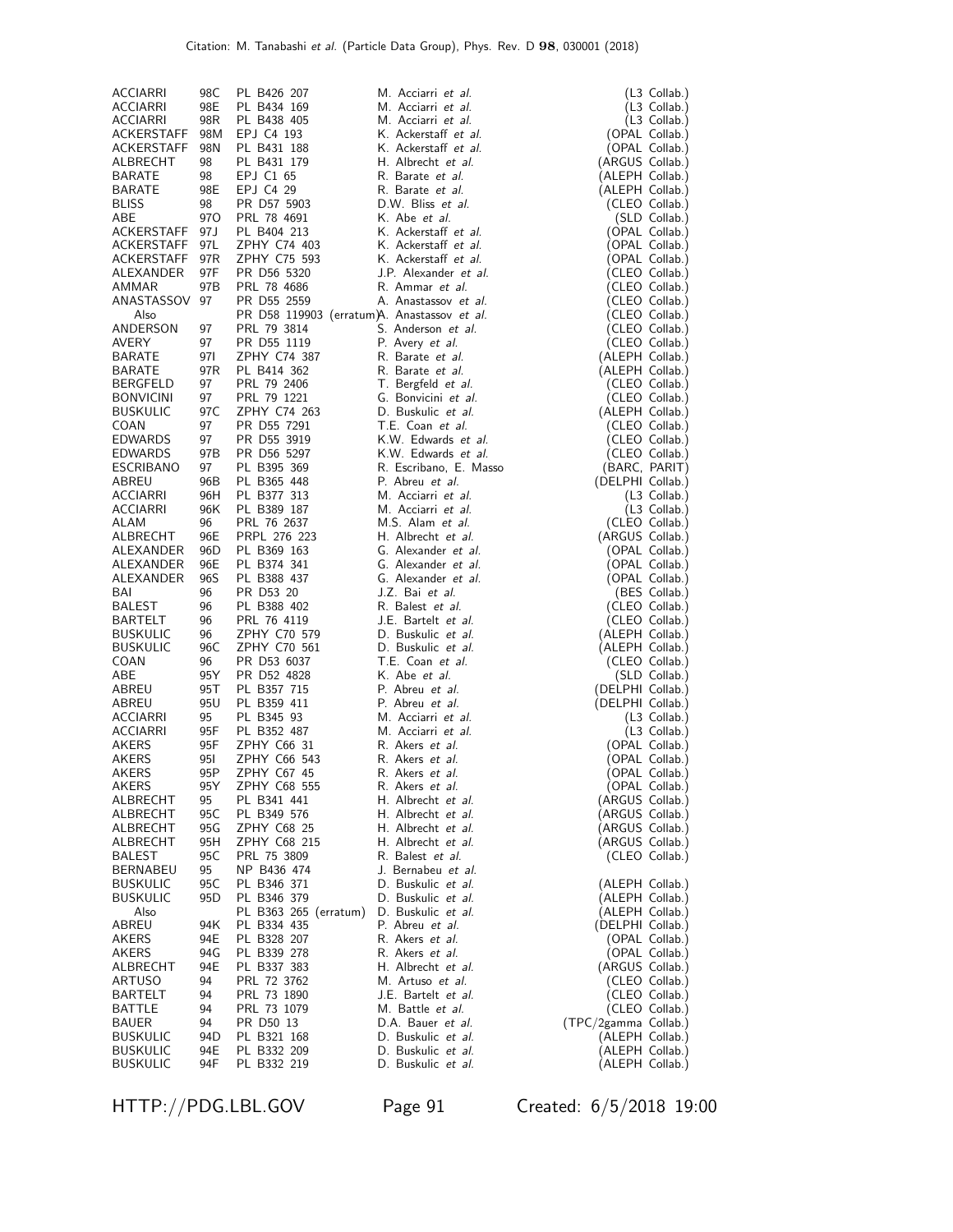| GIBAUT          | 94B             | PRL 73 934            | D. Gibaut et al.        | (CLEO Collab.)         |
|-----------------|-----------------|-----------------------|-------------------------|------------------------|
| ADRIANI         | 93M             | PRPL 236 1            | O. Adriani et al.       | $(L3$ Collab.)         |
|                 |                 |                       |                         |                        |
| ALBRECHT        | 93C             | ZPHY C58 61           | H. Albrecht et al.      | (ARGUS Collab.)        |
| ALBRECHT        | 93G             | PL B316 608           | H. Albrecht et al.      | (ARGUS Collab.)        |
| BALEST          | 93              | PR D47 3671           | R. Balest et al.        | (CLEO Collab.)         |
|                 |                 |                       |                         |                        |
| BEAN            | 93              | PRL 70 138            | A. Bean et al.          | (CLEO Collab.)         |
| BORTOLETTO 93   |                 | PRL 71 1791           | D. Bortoletto et al.    | (CLEO Collab.)         |
| ESCRIBANO       | 93              | PL B301 419           | R. Escribano, E. Masso  | (BARC)                 |
|                 | 93              |                       |                         |                        |
| <b>PROCARIO</b> |                 | PRL 70 1207           | M. Procario et al.      | (CLEO Collab.)         |
| ABREU           | 92N             | ZPHY C55 555          | P. Abreu et al.         | (DELPHI Collab.)       |
| <b>ACTON</b>    | 92F             | PL B281 405           | D.P. Acton et al.       | (OPAL Collab.)         |
| ACTON           | 92H             | PL B288 373           | P.D. Acton et al.       | (OPAL Collab.)         |
|                 |                 |                       |                         |                        |
| AKERIB          | 92              | PRL 69 3610           | D.S. Akerib et al.      | (CLEO Collab.)         |
| Also            |                 | PRL 71 3395 (erratum) | D.S. Akerib et al.      | (CLEO Collab.)         |
| ALBRECHT        | 92D             | ZPHY C53 367          | H. Albrecht et al.      | (ARGUS Collab.)        |
|                 |                 |                       |                         |                        |
| ALBRECHT        | 92K             | ZPHY C55 179          | H. Albrecht et al.      | (ARGUS Collab.)        |
| ALBRECHT        | 92M             | PL B292 221           | H. Albrecht et al.      | (ARGUS Collab.)        |
| ALBRECHT        | 92Q             | ZPHY C56 339          | H. Albrecht et al.      | (ARGUS Collab.)        |
|                 |                 |                       |                         |                        |
| AMMAR           | 92              | PR D45 3976           | R. Ammar et al.         | (CLEO Collab.)         |
| ARTUSO          | 92              | PRL 69 3278           | M. Artuso et al.        | (CLEO Collab.)         |
| BAI             | 92              | PRL 69 3021           | J.Z. Bai et al.         | (BES Collab.)          |
| BATTLE          | 92              | PL B291 488           | M. Battle et al.        | (CLEO Collab.)         |
| <b>BUSKULIC</b> | 92J             | PL B297 459           | D. Buskulic et al.      | (ALEPH Collab.)        |
|                 |                 |                       |                         |                        |
| DECAMP          | 92C             | ZPHY C54 211          | D. Decamp et al.        | (ALEPH Collab.)        |
| <b>ADEVA</b>    | 91F             | PL B265 451           | B. Adeva et al.         | $(L3$ Collab.)         |
| ALBRECHT        | 91D             | PL B260 259           | H. Albrecht et al.      | (ARGUS Collab.)        |
| ALEXANDER       | 91 <sub>D</sub> | PL B266 201           | G. Alexander et al.     | (OPAL Collab.)         |
|                 |                 |                       |                         |                        |
| ANTREASYAN 91   |                 | PL B259 216           | D. Antreasyan et al.    | (Crystal Ball Collab.) |
| <b>GRIFOLS</b>  | 91              | PL B255 611           | J.A. Grifols, A. Mendez | (BARC)                 |
| ABACHI          | 90              | PR D41 1414           | S. Abachi et al.        | (HRS Collab.)          |
| ALBRECHT        | 90E             | PL B246 278           | H. Albrecht et al.      | (ARGUS Collab.)        |
| ALBRECHT        | 90I             | PL B250 164           | H. Albrecht et al.      | (ARGUS Collab.)        |
|                 |                 |                       |                         |                        |
| BEHREND         | 90              | ZPHY C46 537          | H.J. Behrend et al.     | (CELLO Collab.)        |
| <b>BOWCOCK</b>  | 90              | PR D41 805            | T.J.V. Bowcock et al.   | (CLEO Collab.)         |
| DELAGUILA       | 90              | PL B252 116           | F. del Aguila, M. Sher  | (BARC, WILL)           |
| GOLDBERG        | 90              | PL B251 223           | M. Goldberg et al.      | (CLEO Collab.)         |
| <b>WU</b>       | 90              | PR D41 2339           | D.Y. Wu et al.          | (Mark II Collab.)      |
|                 |                 |                       |                         |                        |
| ABACHI          | 89B             | PR D40 902            | S. Abachi et al.        | (HRS Collab.)          |
| <b>BEHREND</b>  | 89B             | PL B222 163           | H.J. Behrend et al.     | (CELLO Collab.)        |
| JANSSEN         | 89              | PL B228 273           | H. Janssen et al.       | (Crystal Ball Collab.) |
| KLEINWORT       | 89              | ZPHY C42 7            | C. Kleinwort et al.     | (JADE Collab.)         |
|                 |                 |                       | B. Adeva et al.         |                        |
| ADEVA           | 88              | PR D38 2665           |                         | (Mark-J Collab.)       |
| ALBRECHT        |                 | PL B202 149           | H. Albrecht et al.      | (ARGUS Collab.)        |
| ALBRECHT        | 88B             |                       |                         |                        |
| ALBRECHT        | 88L             | ZPHY C41 1            | H. Albrecht et al.      | (ARGUS Collab.)        |
| AMIDEI          |                 |                       |                         |                        |
|                 | 88M             | ZPHY C41 405          | H. Albrecht et al.      | (ARGUS Collab.)        |
| <b>BEHREND</b>  | 88              | PR D37 1750           | D. Amidei et al.        | (Mark II Collab.)      |
| BRAUNSCH        | 88              | PL B200 226           | H.J. Behrend et al.     | (CELLO Collab.)        |
| KEH             | 88C             | ZPHY C39 331          | W. Braunschweig et al.  | (TASSO Collab.)        |
|                 | 88              | PL B212 123           | S. Keh <i>et al.</i>    | (Crystal Ball Collab.) |
|                 |                 |                       |                         |                        |
| TSCHIRHART      | 88              | PL B205 407           | R. Tschirhart et al.    | (HRS Collab.)          |
| ABACHI          | 87B             | PL B197 291           | S. Abachi et al.        | (HRS Collab.)          |
| ABACHI          | 87 C            | PRL 59 2519           | S. Abachi et al.        | (HRS Collab.)          |
| ADLER           | 87B             | PRL 59 1527           | J. Adler <i>et al.</i>  | (Mark III Collab.)     |
|                 |                 |                       |                         |                        |
| AIHARA          | 87B             | PR D35 1553           | H. Aihara et al.        | (TPC Collab.)          |
| AIHARA          | 87 C            | PRL 59 751            | H. Aihara et al.        | (TPC Collab.)          |
| ALBRECHT        | 87L             | PL B185 223           | H. Albrecht et al.      | (ARGUS Collab.)        |
| ALBRECHT        | 87P             | PL B199 580           | H. Albrecht et al.      | (ARGUS Collab.)        |
| BAND            | 87              | PL B198 297           | H.R. Band et al.        |                        |
|                 |                 |                       |                         | (MAC Collab.)          |
| BAND            | 87B             | PRL 59 415            | H.R. Band et al.        | (MAC Collab.)          |
| <b>BARINGER</b> | 87              | PRL 59 1993           | P. Baringer et al.      | (CLEO Collab.)         |
| BEBEK           | 87 C            | PR D36 690            | C. Bebek <i>et al.</i>  | (CLEO Collab.)         |
| <b>BURCHAT</b>  | 87              | PR D35 27             | P.R. Burchat et al.     | (Mark II Collab.)      |
| BYLSMA          | 87              | PR D35 2269           | B.G. Bylsma et al.      | (HRS Collab.)          |
|                 | 87              |                       | D.M. Coffman et al.     |                        |
| COFFMAN         |                 | PR D36 2185           |                         | (Mark III Collab.)     |
| <b>DERRICK</b>  | 87              | PL B189 260           | M. Derrick et al.       | (HRS Collab.)          |
| <b>FORD</b>     | 87              | PR D35 408            | W.T. Ford et al.        | (MAC Collab.)          |
| <b>FORD</b>     | 87B             | PR D36 1971           | W.T. Ford et al.        | (MAC Collab.)          |
| GAN             | 87              | PRL 59 411            | K.K. Gan et al.         | (Mark II Collab.)      |
| GAN             | 87B             | PL B197 561           | K.K. Gan et al.         | (Mark II Collab.)      |
| AIHARA          | 86E             | PRL 57 1836           | H. Aihara et al.        | (TPC Collab.)          |

HTTP://PDG.LBL.GOV Page 92 Created: 6/5/2018 19:00